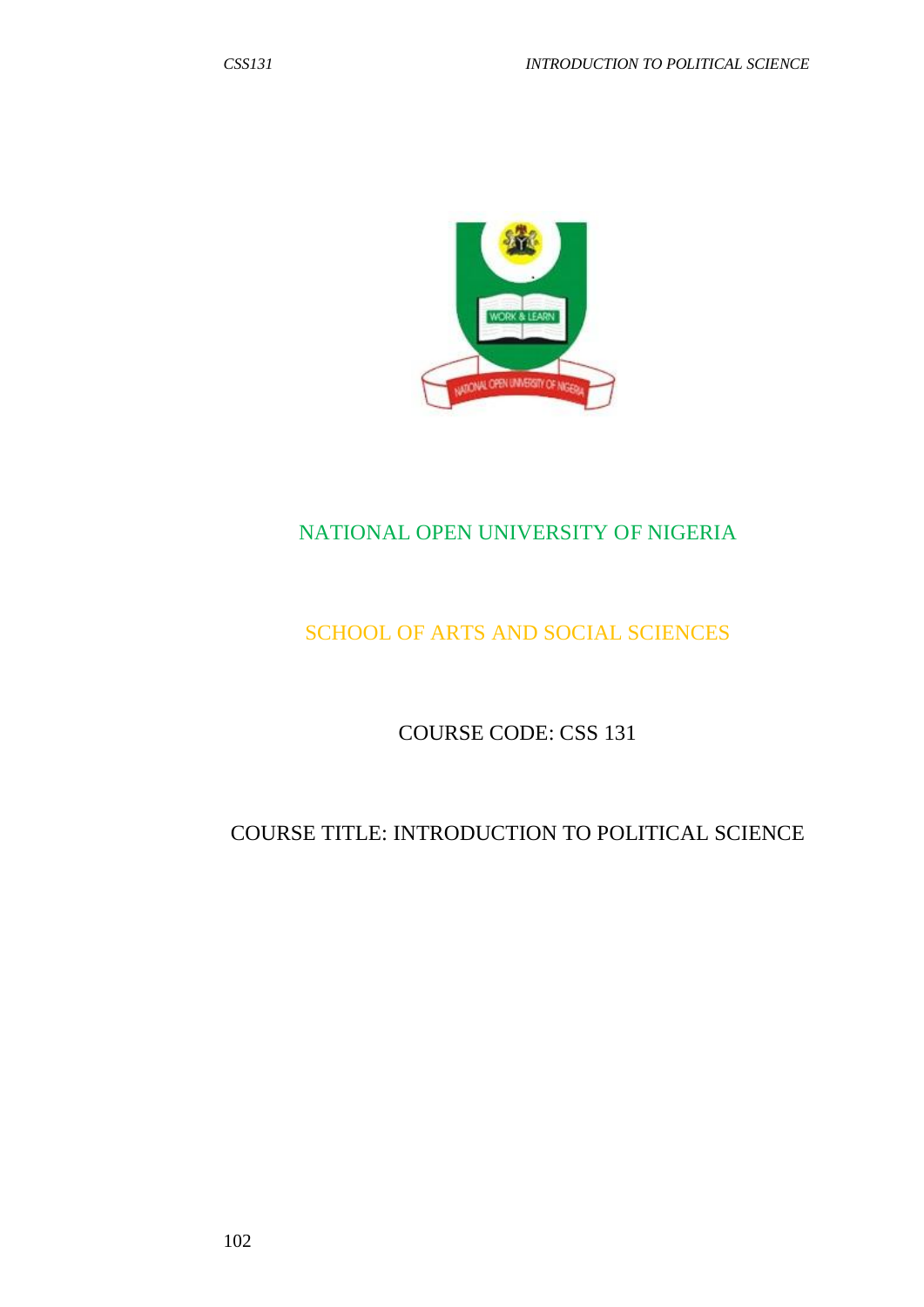| <b>MAIN</b>     |                                                  |             |
|-----------------|--------------------------------------------------|-------------|
| <b>COURSE</b>   |                                                  |             |
|                 |                                                  |             |
|                 |                                                  |             |
|                 |                                                  |             |
| <b>CONTENTS</b> |                                                  | <b>PAGE</b> |
| <b>Module 1</b> |                                                  | 1           |
|                 |                                                  |             |
| Unit 1          | The Nature and Scope of Political Science        | 1           |
| Unit 2          | The Subject Matter of Political Science          | 9           |
| Unit 3          | The Legalistic Approach to the Study of Politics | 18          |
| Unit 4          | The Behavioural Approach to the Study of         |             |
|                 |                                                  | 24          |
| Unit 5          | The Nature, Purpose and Functions of the Modern  |             |
|                 |                                                  | 31          |
|                 |                                                  |             |
|                 |                                                  | 42          |
| Unit 1          |                                                  | 42          |
| Unit 2          |                                                  | 53          |
| Unit 3          |                                                  | 68          |
| Unit 4          |                                                  | 74          |
| Unit 5          |                                                  | 96          |
|                 |                                                  |             |
| <b>Module 3</b> |                                                  | 102         |
|                 |                                                  |             |
| Unit 1          |                                                  | 102         |
| Unit 2          | Politics and Social Change: Reforms,             |             |
|                 | <b>Revolutions and Military</b>                  |             |
|                 | $Coup$ s                                         | 109         |
| Unit 3          |                                                  | 117         |
| Unit 4          |                                                  | 126         |
| Unit 5          | International Relations and Organizations        | 143         |
|                 |                                                  |             |
|                 |                                                  |             |
|                 |                                                  |             |
|                 |                                                  |             |
|                 |                                                  |             |
|                 |                                                  |             |
|                 |                                                  |             |
|                 |                                                  |             |
|                 |                                                  |             |
|                 |                                                  |             |
|                 |                                                  |             |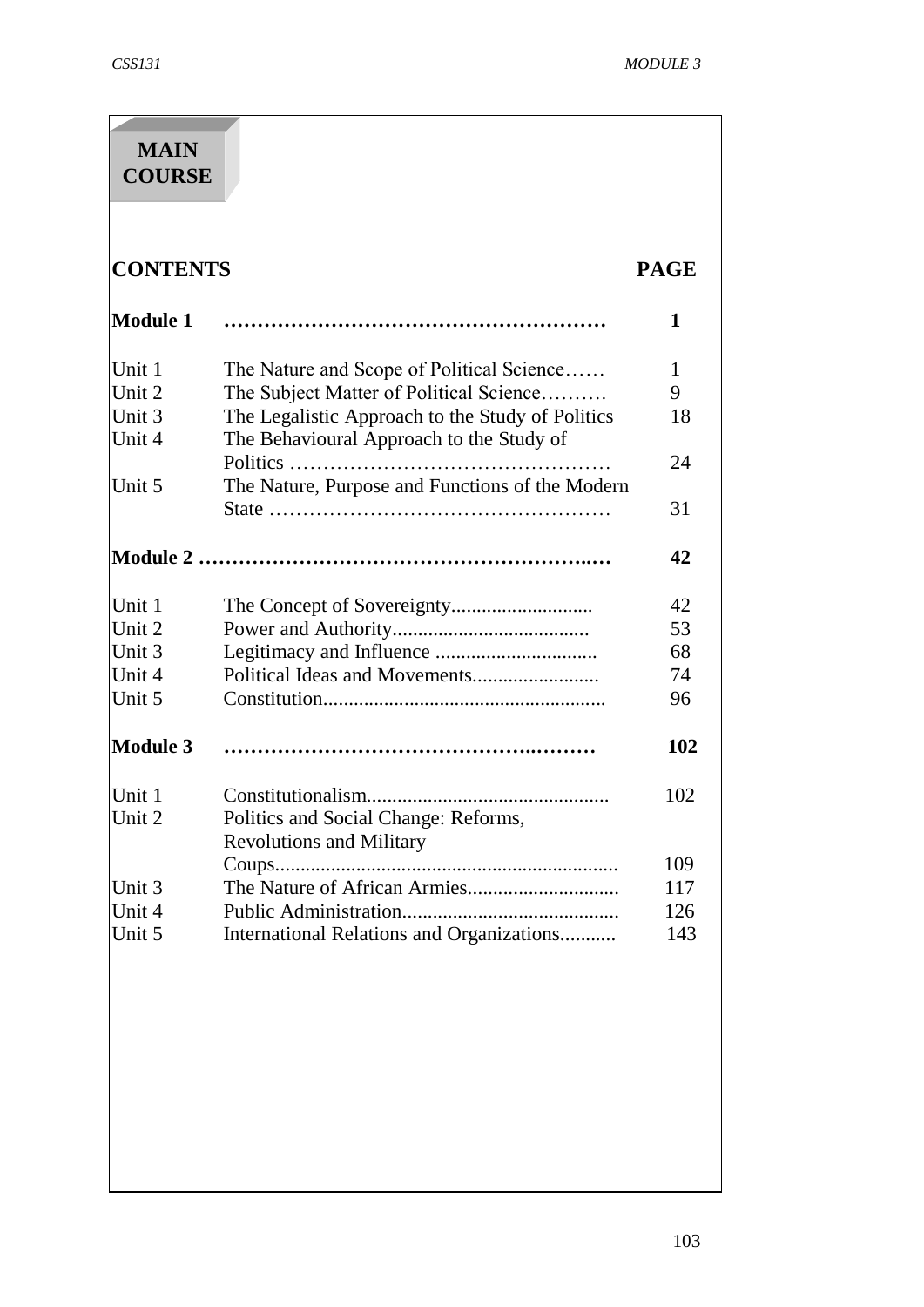# **COURSE GUIDE**

# **CSS 131 INTRODUCTION TO POLITICAL SCIENCE**

| <b>Course Team</b>                  | Dr. Derin K. Ologbenla (Developer/Writer) -<br><b>UNILAG</b><br>Prof. Abdul-Rasheed Yesufu (Leader) - NOUN<br>Abdul-Rahoof A. Bello (Coordinator) - NOUN |
|-------------------------------------|----------------------------------------------------------------------------------------------------------------------------------------------------------|
|                                     |                                                                                                                                                          |
|                                     |                                                                                                                                                          |
|                                     |                                                                                                                                                          |
|                                     |                                                                                                                                                          |
|                                     |                                                                                                                                                          |
|                                     |                                                                                                                                                          |
|                                     |                                                                                                                                                          |
|                                     |                                                                                                                                                          |
| NATIONAL OPEN UNIVERSITY OF INGERIA | NATIONAL OPEN UNIVERSITY OF NIGERIA                                                                                                                      |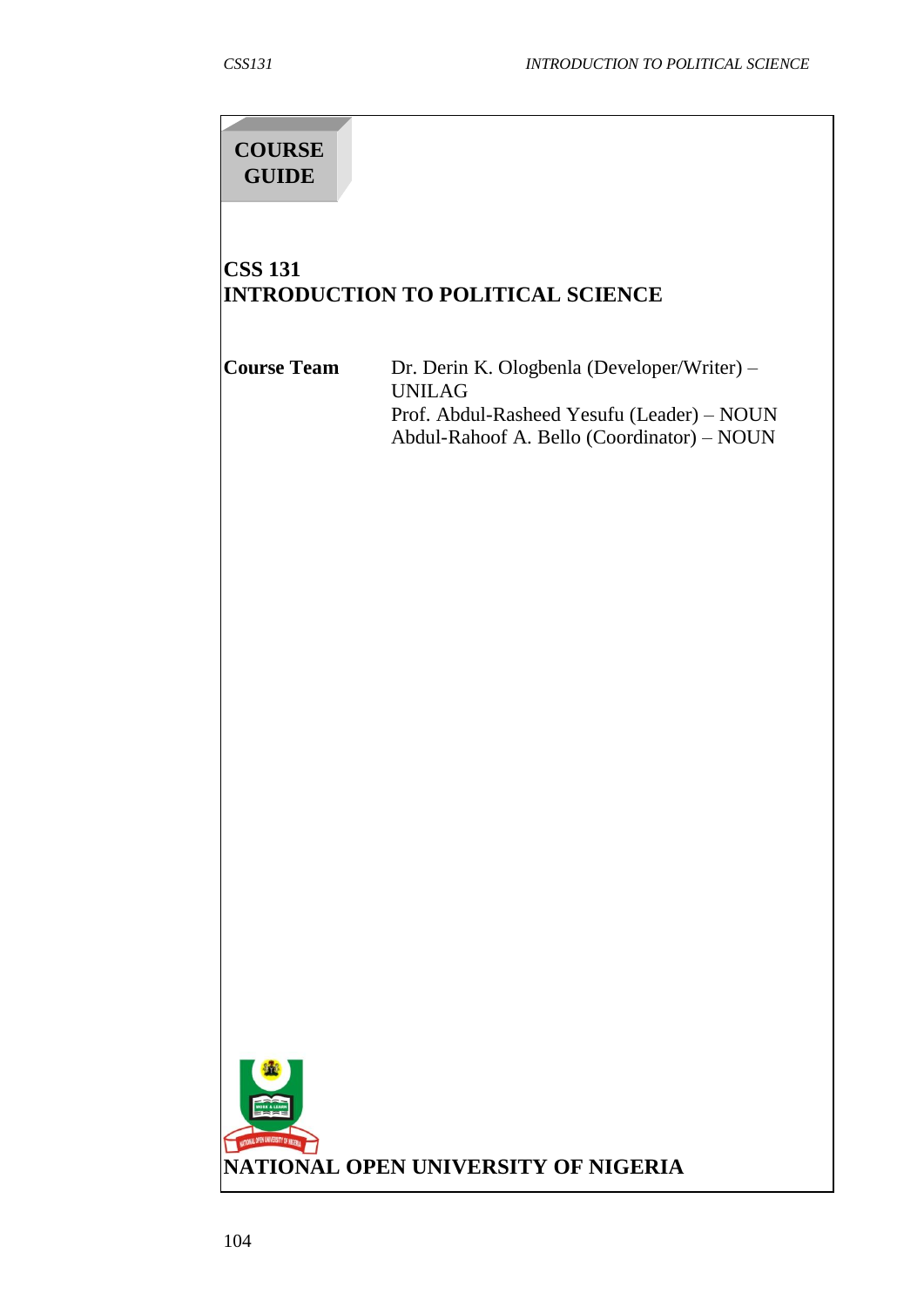National Open University of Nigeria **Headquarters** 14/16 Ahmadu Bello Way Victoria Island, Lagos

Abuja Office 5 Dar es Salaam Street Off Aminu Kano Crescent Wuse II, Abuja

e-mail: [centralinfo@nou.edu.ng](mailto:centralinfo@nou.edu.ng) URL: [www.nou.edu.ng](http://www.nou.edu.ng/)

Published by National Open University of Nigeria

Printed 2008

Reprinted 2013, 2015

ISBN: 978-058-434-X

All Rights Reserved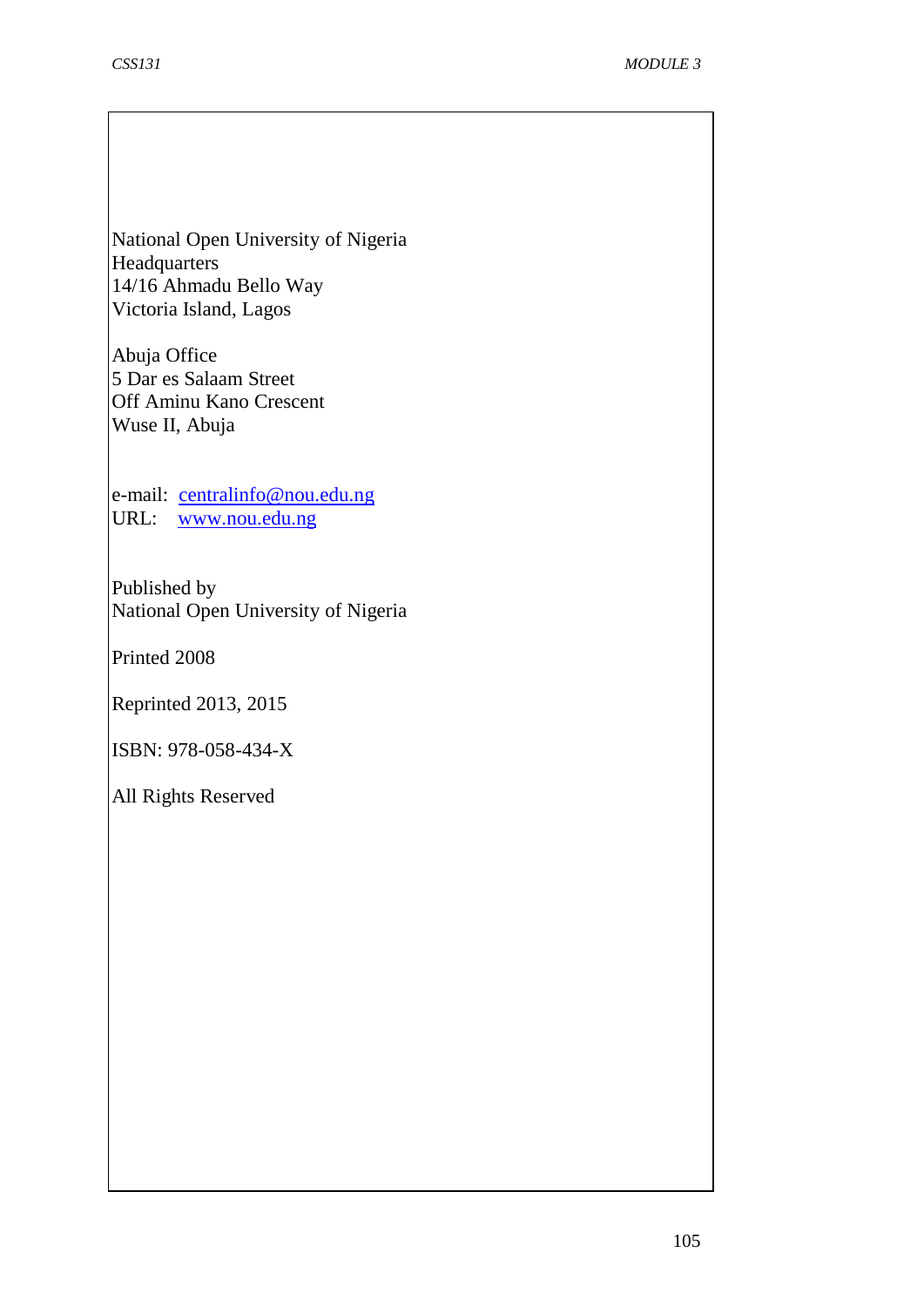# **CONTENTS PAGE**

|                                       |     | iv   |
|---------------------------------------|-----|------|
|                                       |     | iv   |
|                                       |     | iv   |
|                                       |     | v    |
|                                       |     | v    |
|                                       | v   |      |
|                                       |     | Vİ   |
|                                       |     | VÌ   |
|                                       |     | vii  |
|                                       |     | vii  |
|                                       |     | vii  |
|                                       | Vİİ |      |
| Course Overview/Presentation Schedule |     | viii |
| How to Get the Most from this Course  |     | viii |
|                                       |     | X.   |
|                                       |     | XĪ   |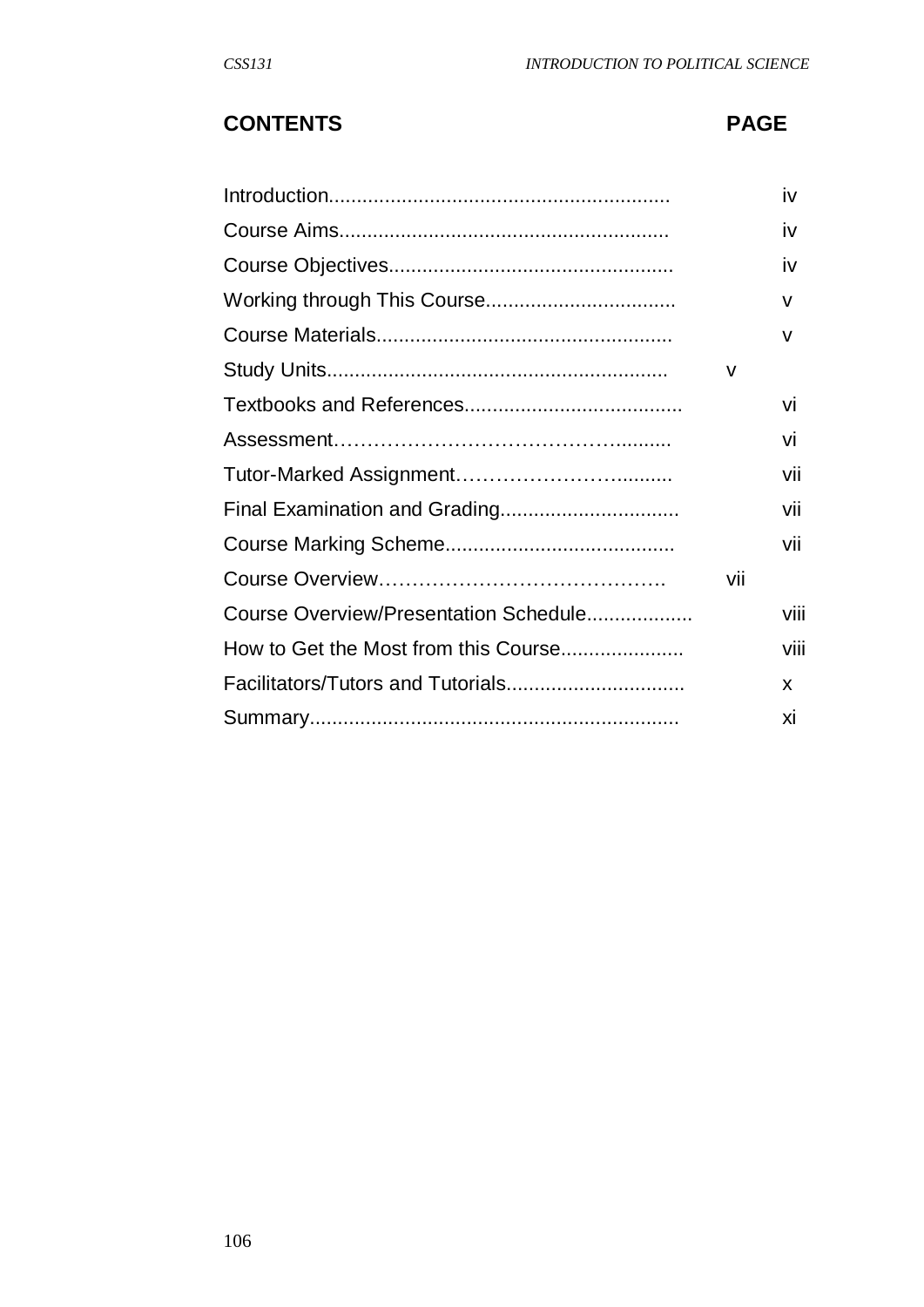# **INTRODUCTION**

#### **Welcome to CSS131: Introduction to Political Science**

This Course Guide provides you with the various topics on the introductory course in Political Science. It is prepared for students in the first year study in Criminology and Security Studies, and Law in the National Open University of Nigeria (NOUN).

Political Science is the modern discipline for the study of politics and political processes and the organisation of the state. Traditionally, Political Science has often been studied by means of volume and very large textbooks; this guide provides the student with concise understanding of the basic principles and focuses on views that are germane in the study of Political Science.

To study this course, and the various units, you need to be ready to think critically and analytically. You need to develop a constructive minds to be able to weigh different arguments carefully, trying to determine which arguments you find most plausible, convincing and why. This is to enable you decipher properly which positions you would like to take without being a "copy-cat" student. If it is by understanding different positions that one can develop one's ability, do the same.

In this introductory section, aims and objectives will be explained. The module provides some useful advice on the reading system, the role in using the course guide, the structure of the module, and guidance and preparing for the assessment. It is important that one understands all these at the beginning, to ensure that one is able to get the most out of the course and do the best one can.

# **COURSE AIMS**

- a) To be able to demonstrate an understanding and knowledge of political processes in modern states.
- b) To outline and critically analyse viewpoints in political science.
- c) To apply the main theories, and concepts used in the study of politics to the analysis of key institutions of the modern state.
- d) To critically evaluate different concepts, principles, theories, ideologies, etc.

#### **COURSE OBJECTIVES**

(i) To introduce you to what politics and political science are all about.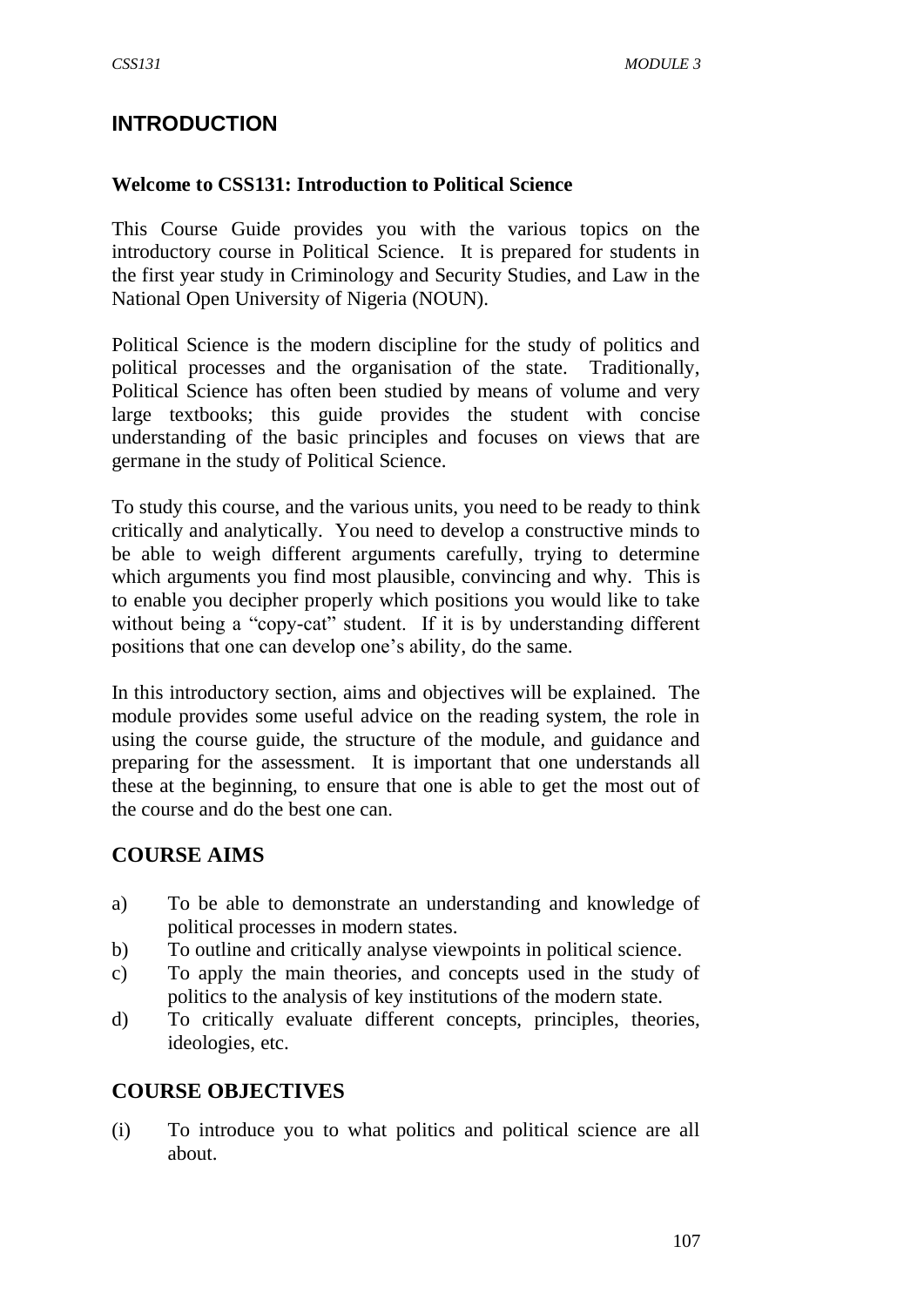- (ii) To put you through the various methods political scientist uses to make decisions and to make projections covering political events or phenomenon.
- (iii) To highlight the major areas within Political Science as a field of study and show how these relates to other subjects in the Social Sciences.
- (iv) To show you that all activities of government affect our lives and that politics is very important in every society.

# **WORKING THROUGH THIS COURSE**

To complete this course, you are advised to check the study units, read the recommended books as well as other course materials provided by NOUN. Each unit contains Self Assessment Exercises (SAE) and Tutor-Marked Assignments (TMAS) for assessment purposes. There will be a written examination at the end of the course. The course should take you about 14 weeks to complete. You will find all the components of the course listed below. You need to allocate time to each unit so as to finish the course successfully and on time.

# **COURSE MATERIALS**

For this course, you will require the following materials:

- 1) The course guide;
- 2) Study units which are fifteen (15) in all;
- 3) Textbooks recommended at the end of the units; and
- 4) Assignment file where all the unit assignments are kept.
- 5) Presentation Schedule

#### **STUDY UNITS**

There are fifteen study units in this course broken into 3 modules of 5 units each. They are as follows:

#### **Module 1**

- Unit 1 The Nature and Scope of Political Science
- Unit 2 The Subject Matter of Political Science
- Unit 3 Approaches to the Study of Political Science: The Legalistic Approach
- Unit 4 The Behavioural Approach to the Study of Politics
- Unit 5 The Nature, Purpose and Functions of the Modern State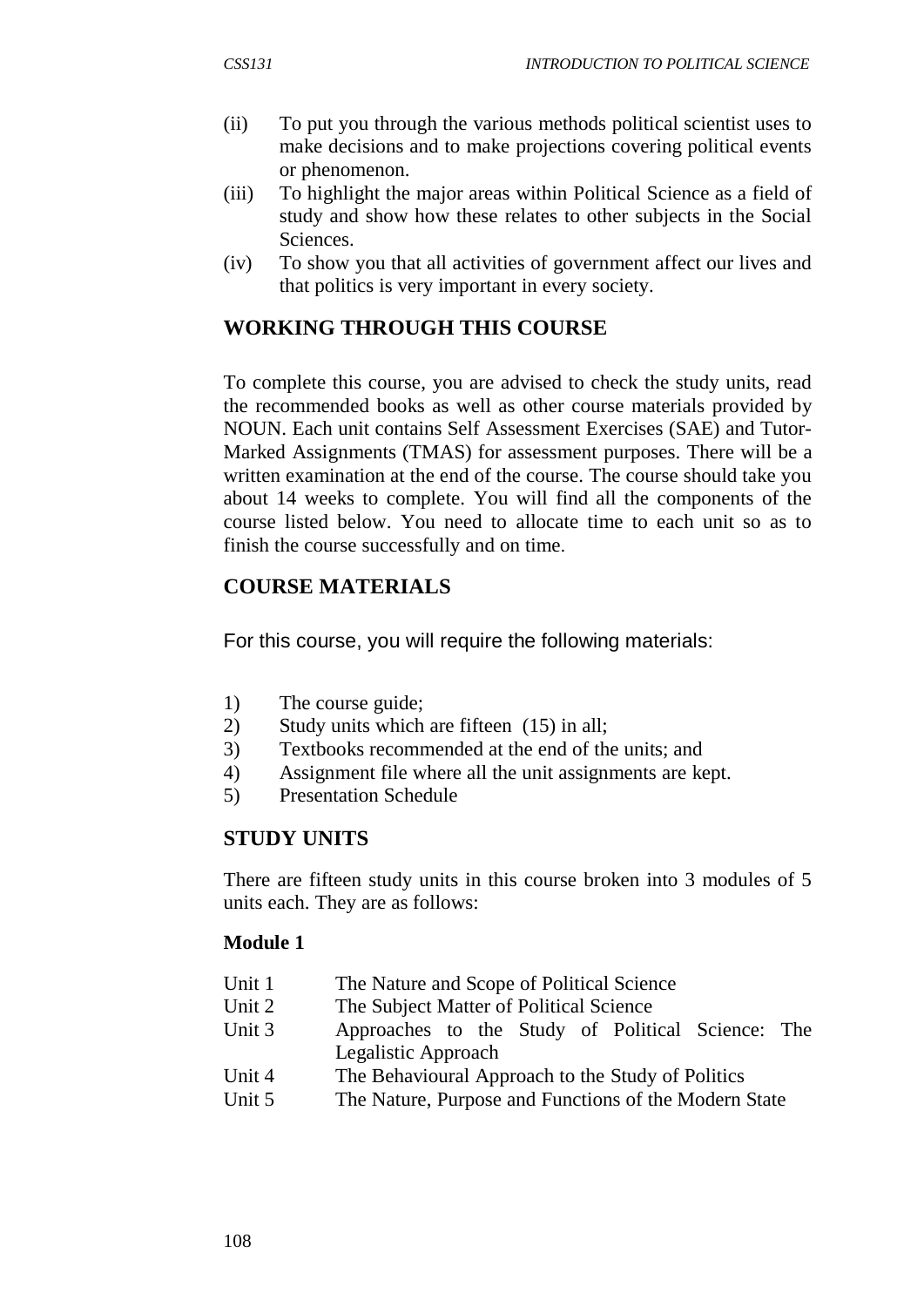# **Module 2**

| Unit 1   | The Concept of Sovereignty           |
|----------|--------------------------------------|
| Unit 2   | Power and Authority                  |
| Unit $3$ | Legitimacy and Influence             |
| Unit 4   | <b>Political Ideas and Movements</b> |
| Unit 5   | Constitution                         |

#### **Module 3**

| Constitutionalism                                    |
|------------------------------------------------------|
| Politics and Social Change: Reforms, Revolutions and |
| <b>Military Coups</b>                                |
| The Nature of African Armies                         |
| <b>Public Administration</b>                         |
| <b>International Relations and Organisations</b>     |
|                                                      |

Each unit contains some exercises on the topic covered, and you will be required to attempt the exercises. These will enable you evaluate your progress as well as reinforce what you have learned so far. The exercises, together with the tutor marked assignments will help you in achieving the stated learning objectives of the individual units, and the course.

# **TEXTBOOKS AND REFERENCES**

You may wish to consult the references and other books suggested at the end of each unit, to enhance your understanding of the material. This will enhance your understanding of the material.

- Anifowoshe, R. and Francis Enemuo, (ed.) (1999). *Elements of Politics*. Lagos: Malthouse Press Ltd.
- Ologbenla, D. K. (1996). *Introduction to Political Science*. Lagos: Olucity Press Ltd.

Nnoli, O. (1986). *Introduction to Politics*. Lagos: Longman Nigeria Ltd.

#### **ASSESSMENT**

Your assessment for this course is in two parts. First, are the tutor-marked assignments, and second is a written examination. You will be required to apply the information and knowledge gained from this course in completing your assignments. You must submit your assignments to your tutor in line with submission deadlines as stated in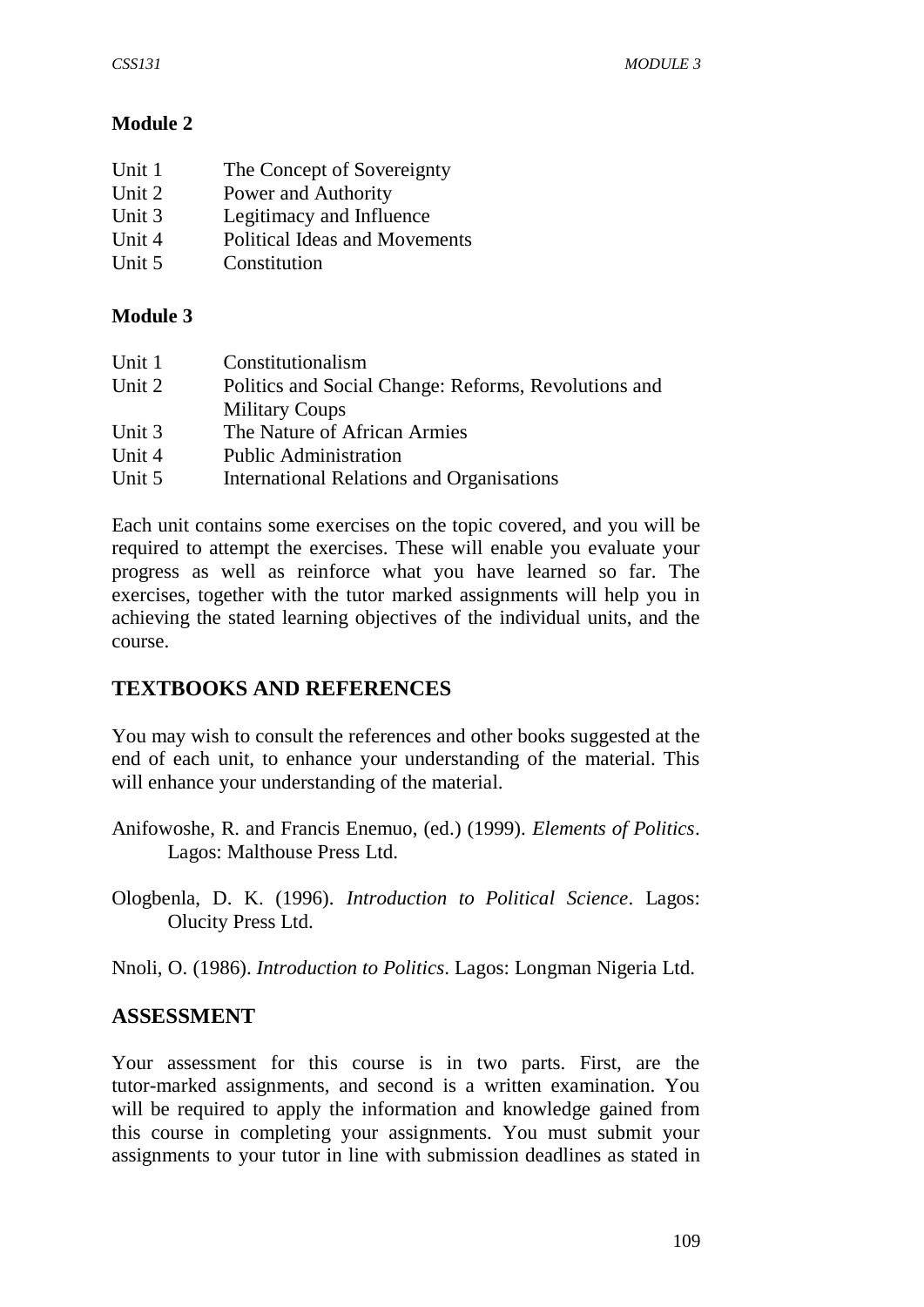the assignment file. The work that you submit for your tutor-marked assignment for assessment will count for 30% of your total score.

# **TUTOR-MARKED ASSIGNMENT**

In this course, you will be required to study fifteen (15) units, and complete Tutor-Marked Assignment, provided at the end of each unit. The assignments carry 10% marks each. The best four of your assignments will constitute 30% of your final mark. At the end of the course, you will be required to write a final examination, which counts for 70% of your final mark.

The assignments for each unit in this course are contained in your assignment file. You may wish to consult other related materials apart from your course material to complete your assignments. When you complete each assignment, send it together with a Tutor Marked Assignment (TMA) form to your tutor. Ensure that each assignment reaches your tutor on or before the deadline stipulated in the assignment file. If, for any reason you are unable to complete your assignment in time, contact your tutor before the due date to discuss the possibility of an extension. Note that extensions will not be granted after the due date for submission unless under exceptional circumstances.

# **FINAL EXAMINATION AND GRADING**

The final examination for this course will be for duration of two hours, and count for 70% of your total mark. The examination will consist of questions, which reflect the information in your course material, exercises, and tutor marked assignments. All aspects of the course will be examined. Use the time between the completion of the last unit, and examination date to revise the entire course. You may also find it useful to review your tutor-marked assignments before the examination.

| <b>ASSESSMENT</b>        | <b>MARKS</b>                                                                   |
|--------------------------|--------------------------------------------------------------------------------|
| Assignments              | Four assignments, best three marks of the<br>four count at 30% of course marks |
| <b>Final Examination</b> | 70% of total course mark                                                       |
| <b>Total</b>             | 100% of course marks                                                           |

# **COURSE MARKING SCHEME**

# **COURSE OVERVIEW**

Your assignment file consists of all the details of the assignments you are required to submit to your tutor for marking. The marks obtained for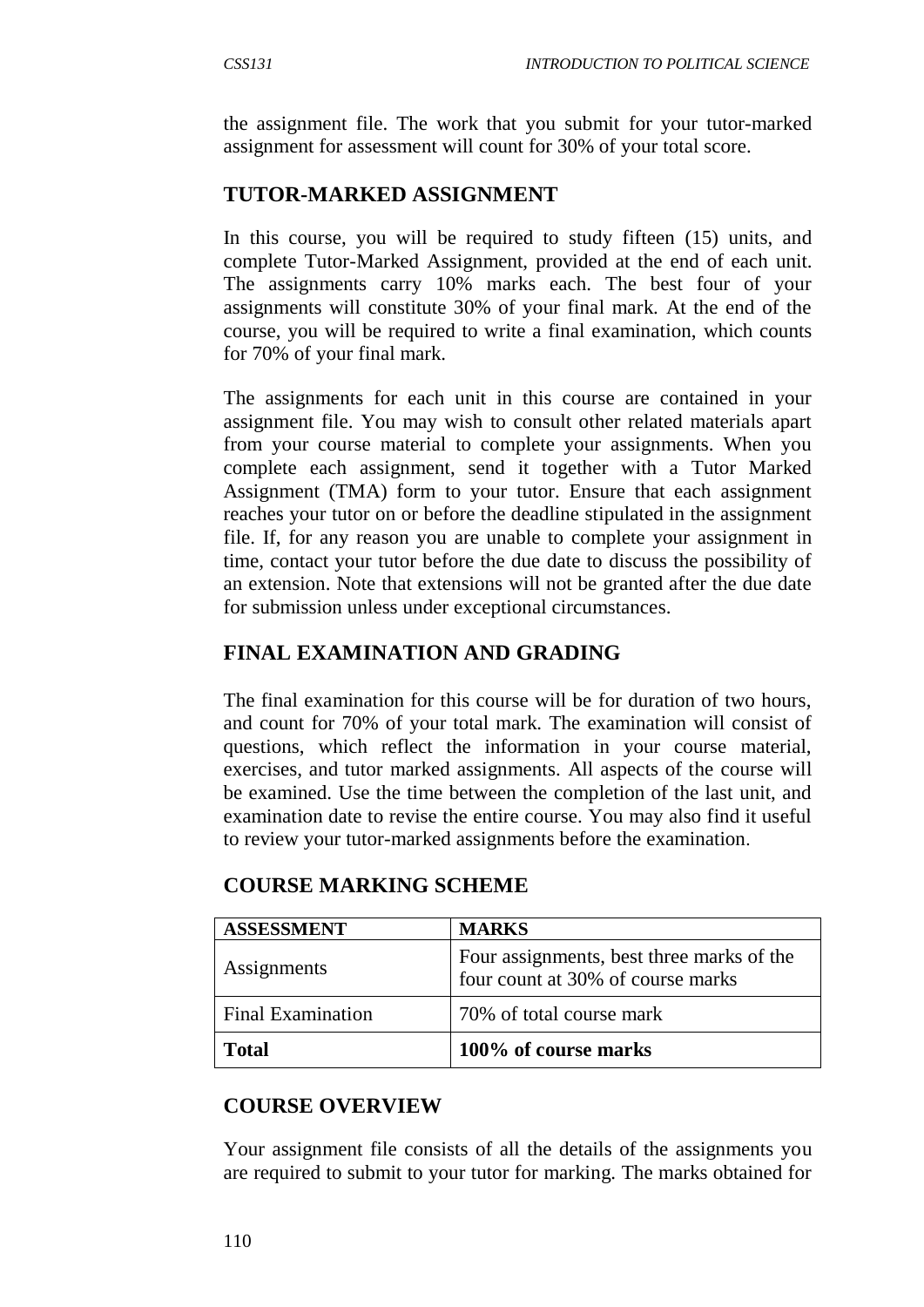these assignments will count towards the final mark you obtain for this course. More information on the assignments can be found in the assignment file.

# **COURSE OVERVIEW AND PRESENTATION SCHEDULE**

|                  |                                                                              |                 | <b>Assessmen</b>             |  |  |
|------------------|------------------------------------------------------------------------------|-----------------|------------------------------|--|--|
| <b>Unit</b><br>S |                                                                              | <b>Weeks</b>    | t                            |  |  |
|                  | <b>Title of Work</b>                                                         | <b>Activity</b> | (End<br><b>of</b>            |  |  |
|                  |                                                                              |                 | Unit)                        |  |  |
|                  | <b>Module 1</b>                                                              |                 |                              |  |  |
| 1                | The Nature and Scope of Political<br>Science                                 | Week 1          |                              |  |  |
| $\overline{2}$   | The Subject Matter of Political<br>Science                                   | Week 2          |                              |  |  |
| 3                | Approaches to the Study of Political<br>Science: The Legalistic Approach     | Week 3          | Assignment<br>1              |  |  |
| 4                | The Behavioural Approach to the<br><b>Study of Politics</b>                  | Week 4          |                              |  |  |
| 5                | <b>The</b><br>Nature, Purpose<br>and<br><b>Functions of the Modern State</b> | Week 5          |                              |  |  |
|                  | <b>Module 2</b>                                                              |                 |                              |  |  |
| 1                | The Concept of Sovereignty                                                   | Week 6          | Assignment<br>$\overline{2}$ |  |  |
| $\overline{2}$   | <b>Power and Authority</b>                                                   | Week 7          |                              |  |  |
| 3                | Legitimacy and Influence                                                     | Week 8          |                              |  |  |
| 4                | <b>Political Ideas and Movements</b>                                         | Week 9          |                              |  |  |
| 5                | Constitution                                                                 | Week 10         |                              |  |  |
|                  | <b>Module 3</b>                                                              |                 |                              |  |  |
| 1                | Constitutionalism                                                            | Week 11         | Assignment                   |  |  |
|                  |                                                                              |                 | 3                            |  |  |
| $\overline{2}$   | Social<br><b>Politics</b><br>Change:<br>and                                  | Week 12         |                              |  |  |
|                  | Reforms, Revolutions and Military                                            |                 |                              |  |  |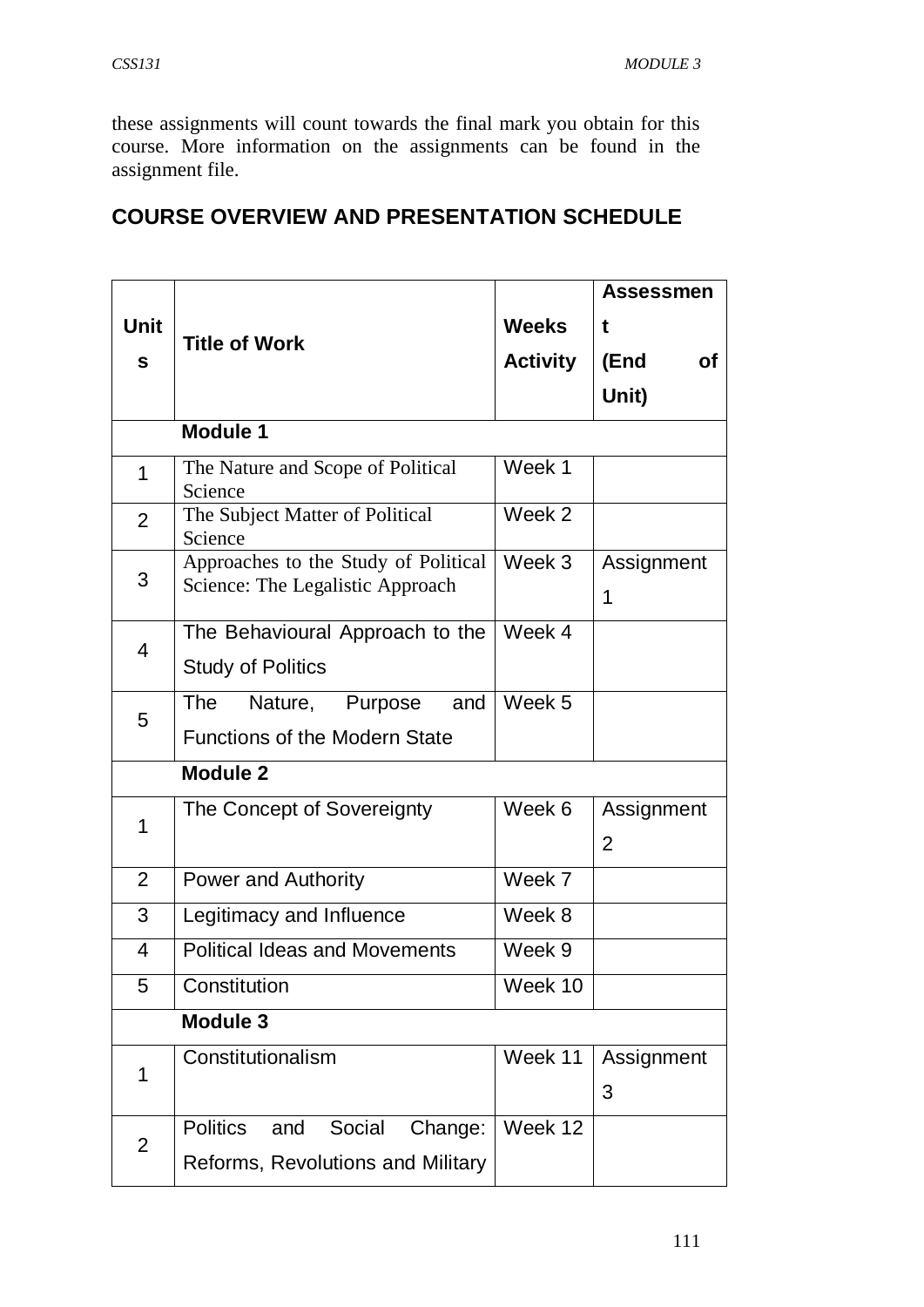|   | Coups                                    |         |            |
|---|------------------------------------------|---------|------------|
| 3 | The Nature of African Armies             | Week 13 |            |
| 4 | <b>Public Administration</b>             | Week 14 |            |
| 5 | <b>Relations</b><br>International<br>and | Week 15 | Assignment |
|   | Organisations                            |         | 4          |
|   | Revision                                 | Week 16 |            |
|   | Examinations                             | Week 17 |            |
|   | <b>Total</b>                             | 17      |            |
|   |                                          | weeks   |            |

# **HOW TO GET THE MOST FROM THIS COURSE**

In distance learning, your course material replaces the lecturer. The course material has been designed in such a way that you can study on your own with little or no assistance at all. This allows you to work, and study at your pace, and at a time and place that best suits you. Think of reading your course material in the same way as listening to the lecturer. However, you are advised to study with your course mates. In the same way a lecturer might give you some reading to do, the study units give you information on what to read, and these form your text materials.You are provided exercises to do at appropriate points, just as a lecturer might give you an in-class exercise.

Each of the study units follow a common format. The first item is an **introduction** to the subject matter of the unit, and how a particular unit is integrated with the other units and the course as a whole. Next to this, is a set of learning **objectives**. These objectives let you know what you are required to know by the time you have completed the unit. These learning objectives are meant to guide your study. The moment a unit is finished, you must go back and check whether you have achieved the objectives. If you make this a habit, it will improve your chances of passing the course significantly.

The main body of the unit guides you through the required reading from other sources. This will usually be either from the reference books or from a Reading section.

The following is a practical strategy for working through the course. If you run into any difficulties, telephone your tutor. Remember that your tutor's job is to help you. When you need assistance, do not hesitate to call and ask your tutor for help or visit the study centre.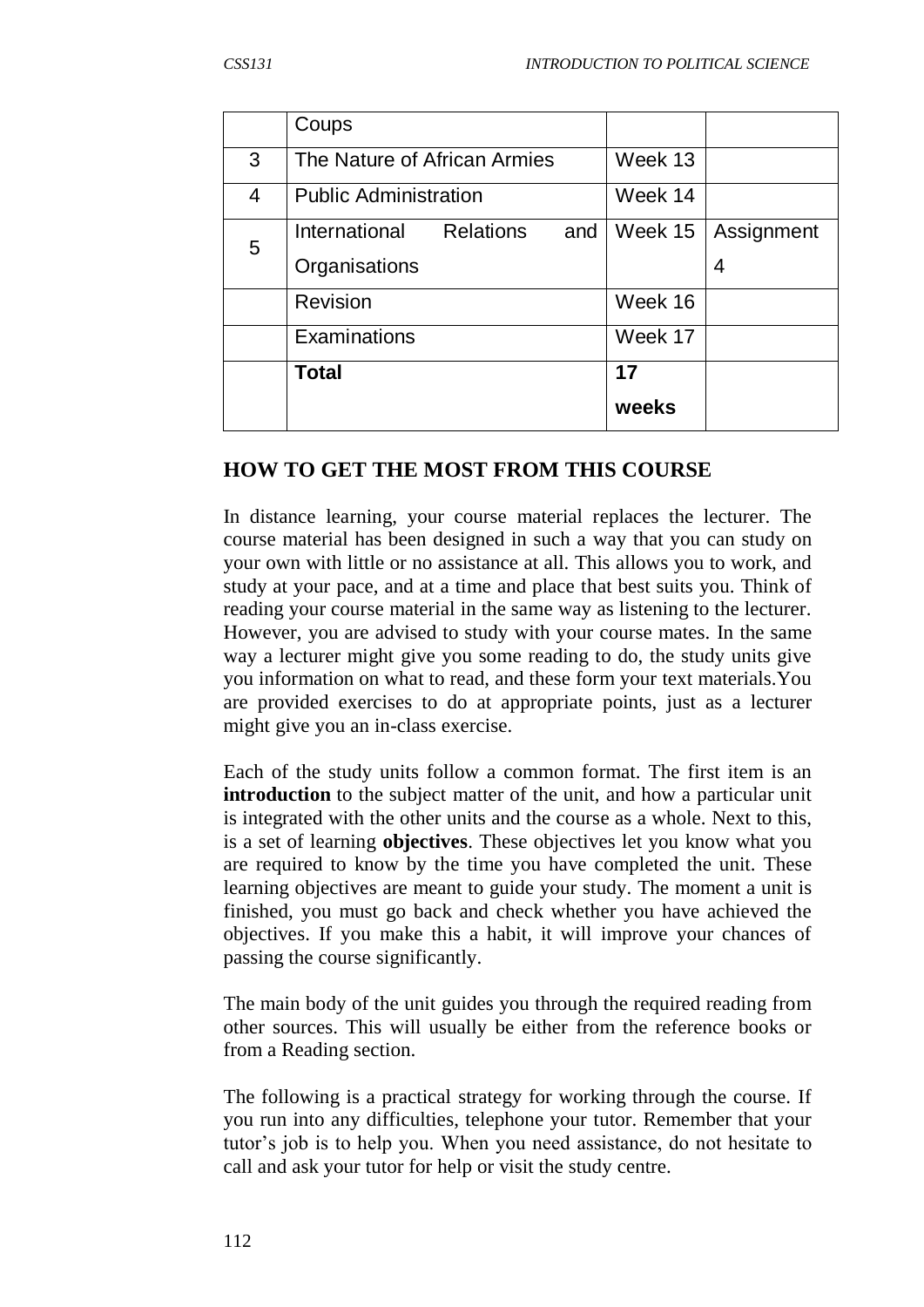Read this Course Guide thoroughly, it is your first assignment.

- 1. Organise a Study Schedule. Design a 'Course Overview' to guide you through the course. Note the time you are expected to spend on each unit and how the assignments relate to the units. You need to gather all the information into one place, such as your diary or a wall calendar. Whatever method you choose to use, you should decide and write in your own dates and schedule of work for each unit.
- 2. Once you have created your own study schedule, do everything to be faithful to it. The major reason students fail is that they get behind with their course work. If you get into difficulties with your schedule, please, let your tutor know before it is too late for help.
- 3. Turn to Unit 1, and read the introduction and the objectives for the unit.
- 4. Assemble the study materials. You will need the reference books in the unit you are studying at any point in time.
- 5. Work through the unit. As you work through the unit, you will know what sources to consult for further information.
- 6. Before the relevant due dates (about 4 weeks before due dates), access the Assignment File. Keep in mind that you will learn a lot by doing the assignment carefully. They have been designed to help you meet the objectives of the course and, therefore, will help you pass the examination. Submit all assignments not later than the due date.
- 7. Review the objectives for each study unit to confirm that you have achieved them. If you feel unsure about any of the objectives, review the study materials or consult your tutor.
- 8. When you are confident that you have achieved a unit's objectives, you can start on the next unit. Proceed unit by unit through the course and try to pace your study so that you keep yourself on schedule.
- 9. When you have submitted an assignment to your tutor for marking, do not wait for its return before starting on the next unit. Keep to your schedule. When the Assignment is returned, pay particular attention to your tutor's comments, both on the tutormarked assignment form and also the written comments on the ordinary assignments.
- 10. After completing the last unit, review the course and prepare yourself for the final examination. Check that you have achieved the unit objectives (listed at the beginning of each unit) and the course objectives (listed in the Course Guide).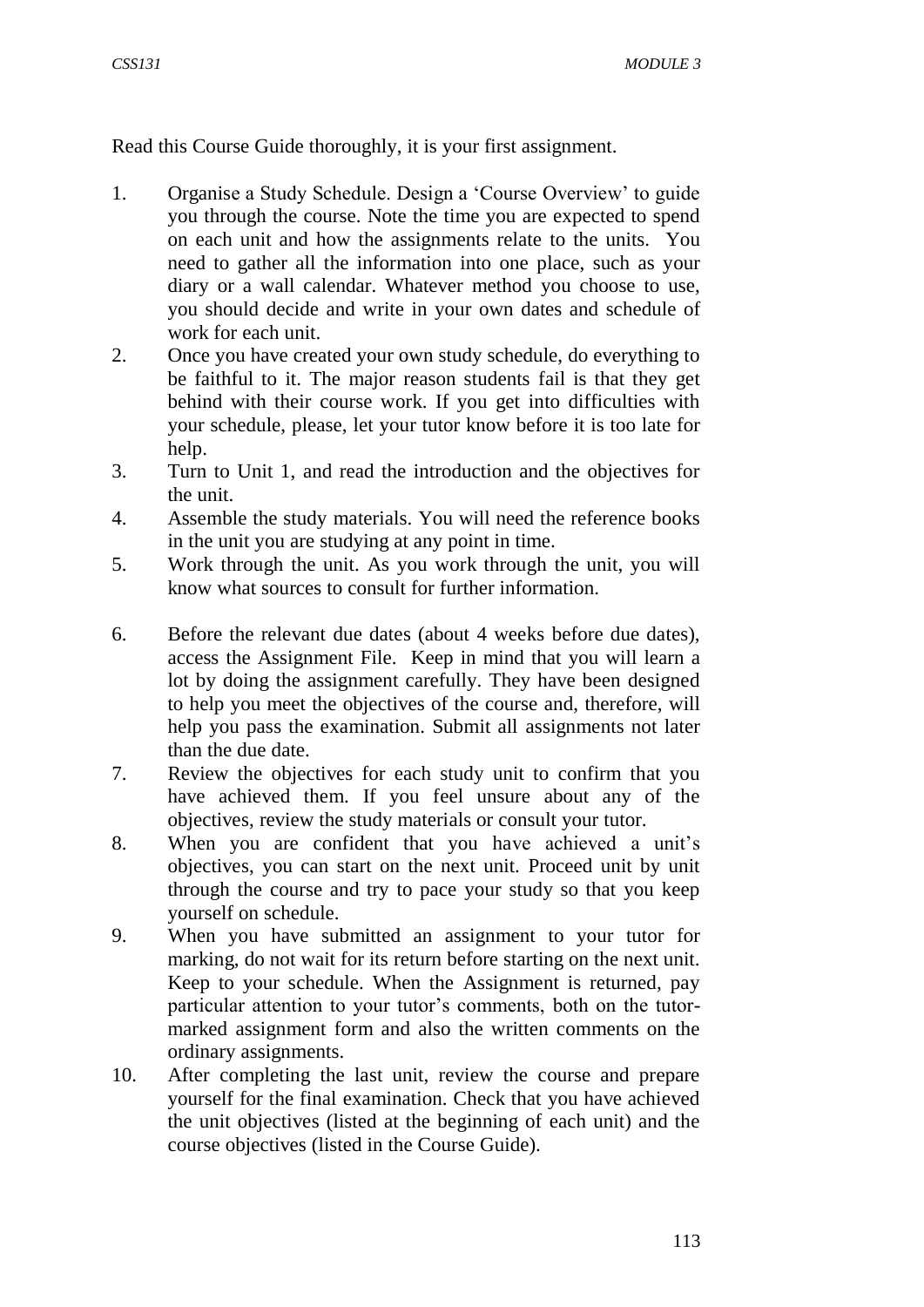# **FACILITATORS/TUTORS AND TUTORIALS**

There are 15 hours of tutorials provided to support this course. Tutorials are for problem solving, and they are optional. You need to get in touch with your tutor to arrange date and time for tutorials if needed. Your tutor will mark and comment on your assignments, keep a close watch on your progress and on any difficulties you might encounter and provide assistance to you during the course. You must submit your tutor-marked assignments to your tutor well before the due date (at least two working days are required). They will be marked by your tutor and returned to you as soon as possible.

Do not hesitate to contact your tutor by telephone, e-mail, or discussion board. The following might be circumstances in which you will find help necessary. Contact your tutor if:

- You do not understand any part of the study units or the assigned readings.
- You have difficulties with the exercises.
- You have a question or problem with an assignment, with your tutor's comments on an assignment or with the grading of an assignment.

To gain the maximum benefits from course tutorials, prepare a question list before attending them. You will learn quite a lot from participating in the discussions.

# **SUMMARY**

The course guide has introduced you to what to expect in Introduction to Political Science. It examines the nature and scope of political science, approaches to the study of political science, concept of a modern state, sovereignty, power and authority, legitimacy and influence. The course also discusses the constitution and constitutionalism, the role of politics in social change, nature of African armies, public administration, and international relations. Upon completion you should be equipped with the foundation for analysing and researching political issues.

We wish you success with the course and hope you will find it both engaging and practical.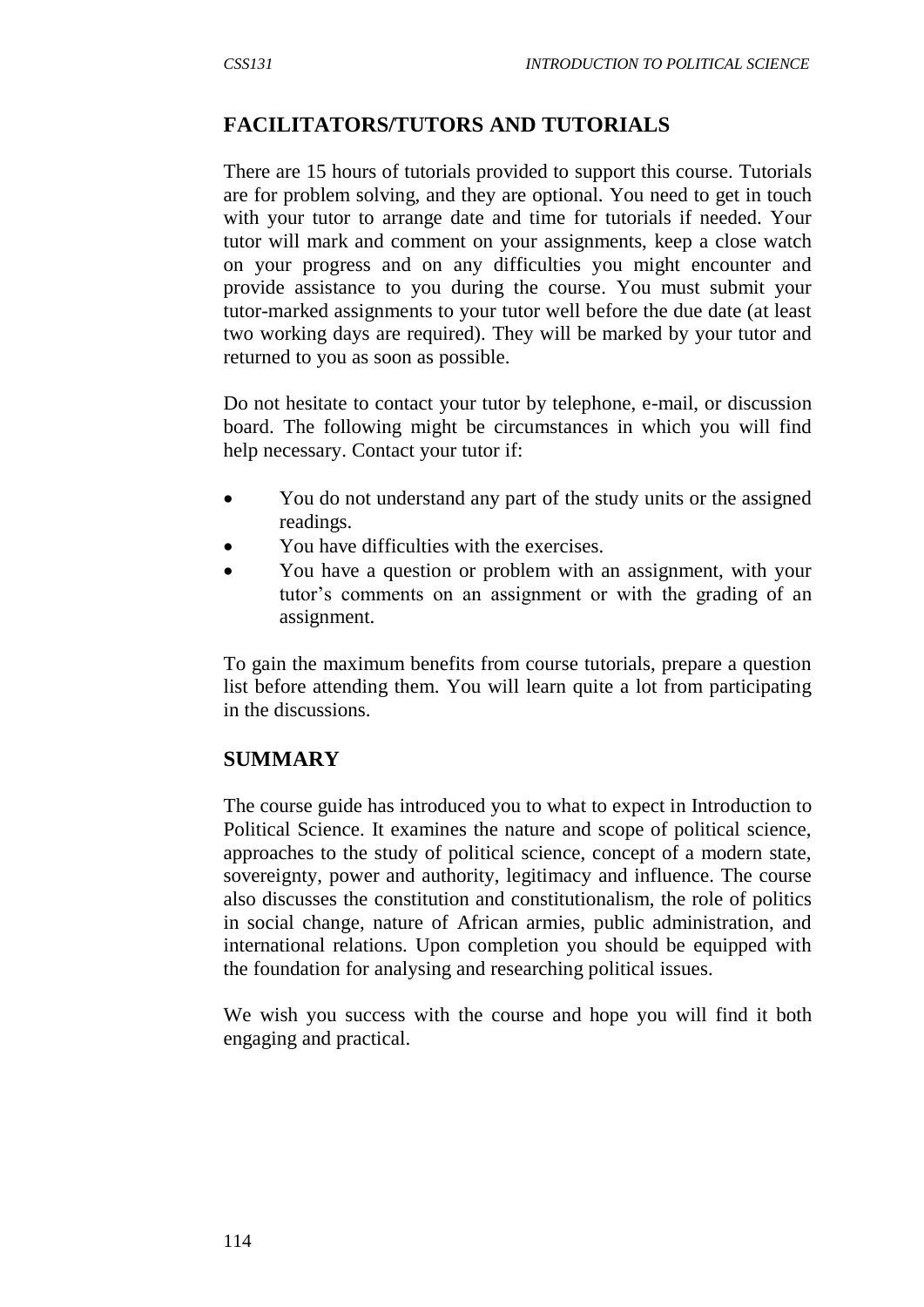# **MODULE 1**

- Unit 1 The Nature and Scope of Political Science
- Unit 2 The Subject Matter of Political Science
- Unit 3 The Legalistic Approach to the Study of Politics
- Unit 4 The Behavioural Approach to the Study of Politics
- Unit 5 The Nature, Purpose and Functions of the Modern State

# **UNIT 1 THE NATURE AND SCOPE OF POLITICAL SCIENCE**

# **CONTENTS**

- 1.0 Introduction
- 2.0 Objectives
- 3.0 Main Content
	- 3.1 Definitions/Explanations of Politics
	- 3.2 The Development of Political Science as a Field of Study
	- 3.3 What is Science? What makes Political Science a Science?
	- 3.4 The Meaning of Verifiability
	- 3.5 The Meaning of Systematic
	- 3.6 The Meaning of Generality or Universality
- 4.0 Conclusion
- 5.0 Summary
- 6.0 Tutor-Marked Assignment
- 7.0 References/Further Reading

# **1.0 INTRODUCTION**

In this unit, you will be introduced to what Politics is all about. In your day to day activities, you must have heard of the word Politics without actually understanding its meaning. What do you think is Politics? This question has been asked many times in every age before the birth of Jesus Christ – when the Greeks first introduced the idea of the 'polis' meaning city-state. It is from 'polis' that we derive our modern word politics. Aristotle (384-322 BC) in his book POLITICS first used the term politics to refer to the affairs of a Greek city-state. Aristotle observed that 'man by nature is a political animal'. By this he meant that the essence of social existence is politics and that two or more men interacting with one another are invariably involved in a political relationship.

Aristotle observed that whenever men seek to define their position in society or as they attempt to achieve personal security from available resources and as they try to influence others to accept their points of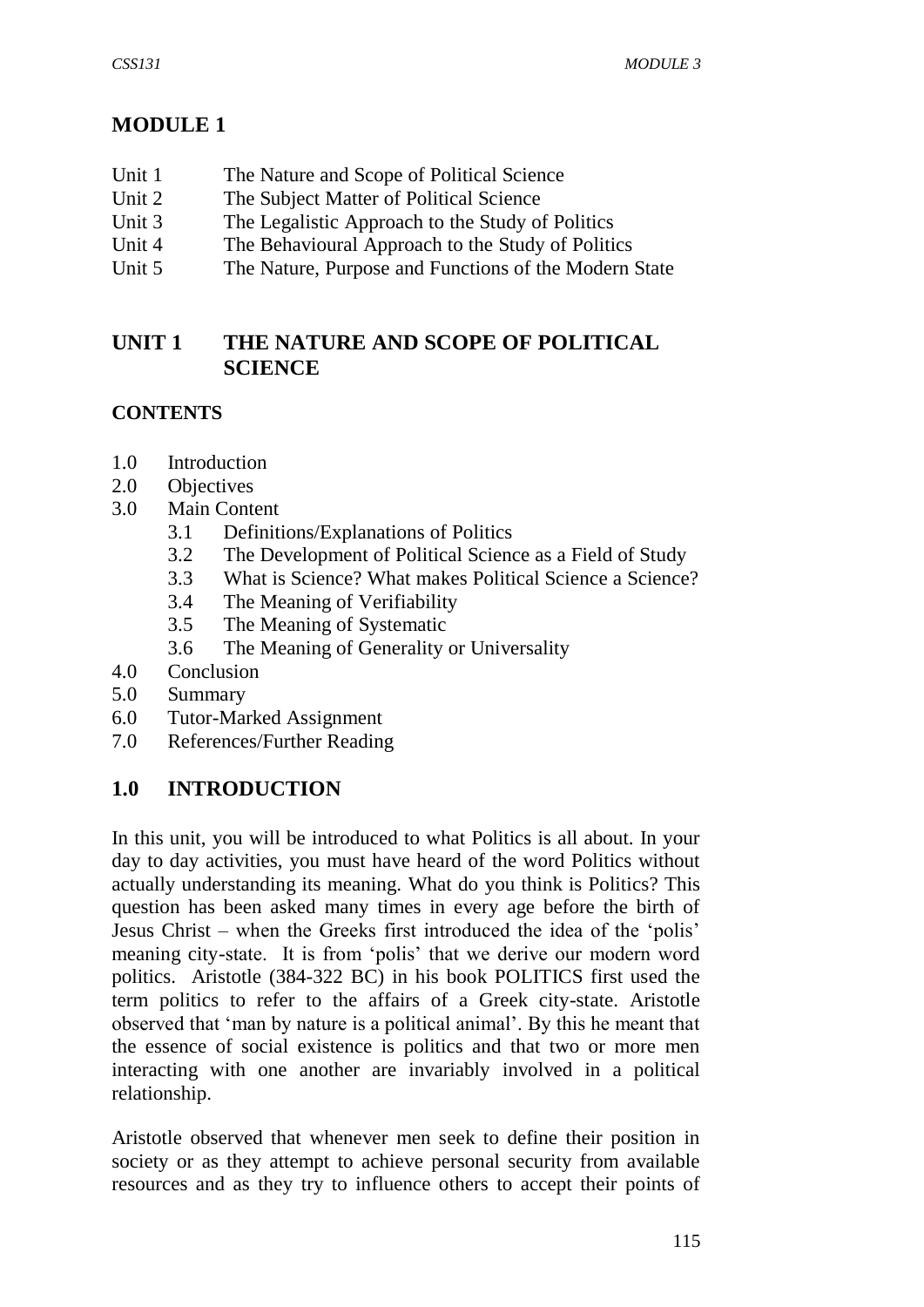view, they find themselves engaged in politics. In this broad sense, every one is a politician.

Today, the word politics is an elastic one. To some authorities, politics is concerned with the ordinary day-to-day activities of the community in which we are all personally involved. To others, including Harold Lasswell, politics has been equated with the study of power or the study of influence and the influential. In fact, Lasswel went as far as to define politics as "who gets what, when how" which underlines the importance of power as the major ingredient of politics.

# **2.0 OBJECTIVES**

At the end of this unit, you should be able to:

- explain what politics is all about
- explain the development of political science as a subject of study and why political science is regarded as a science.

# **3.0 MAIN CONTENT**

# **3.1 Definitions/Explanations of Politics**

Generally speaking, it is difficult to define politics because there are many definitions by various scholars that conflict or sometimes complement one another. Ernest Baker (1962:1) stated that politics is the process of making and execution of governmental decisions or policies. Harold Lesswell and Abraham Kaplan (1950) defined politics as authoritative, allocation of values or who gets what, when and how. Austine Ranany (1975: 35-38) maintained that politics is a process of resolution of conflict in society.

For Max Weber, (1947:145-154) politics is the operation of the state and its institutions. Politics for him, means the sharing power to influence the distribution of power among individuals and groups within a state.

Lasswell suggests that politics is essentially the struggle for positions of power and influence by which those who succeed in monopolizing such positions in society are able to make decisions that affect the lives of every citizen within the country. More will be said about power later when we examine it as a topic on its own.

For our purpose, politics can simply be defined in three ways: First, it attempts to discover the general principles, formation and functioning of government. Secondly, it is concerned with people and the way in which they make decisions and the way those decisions are reached. Thirdly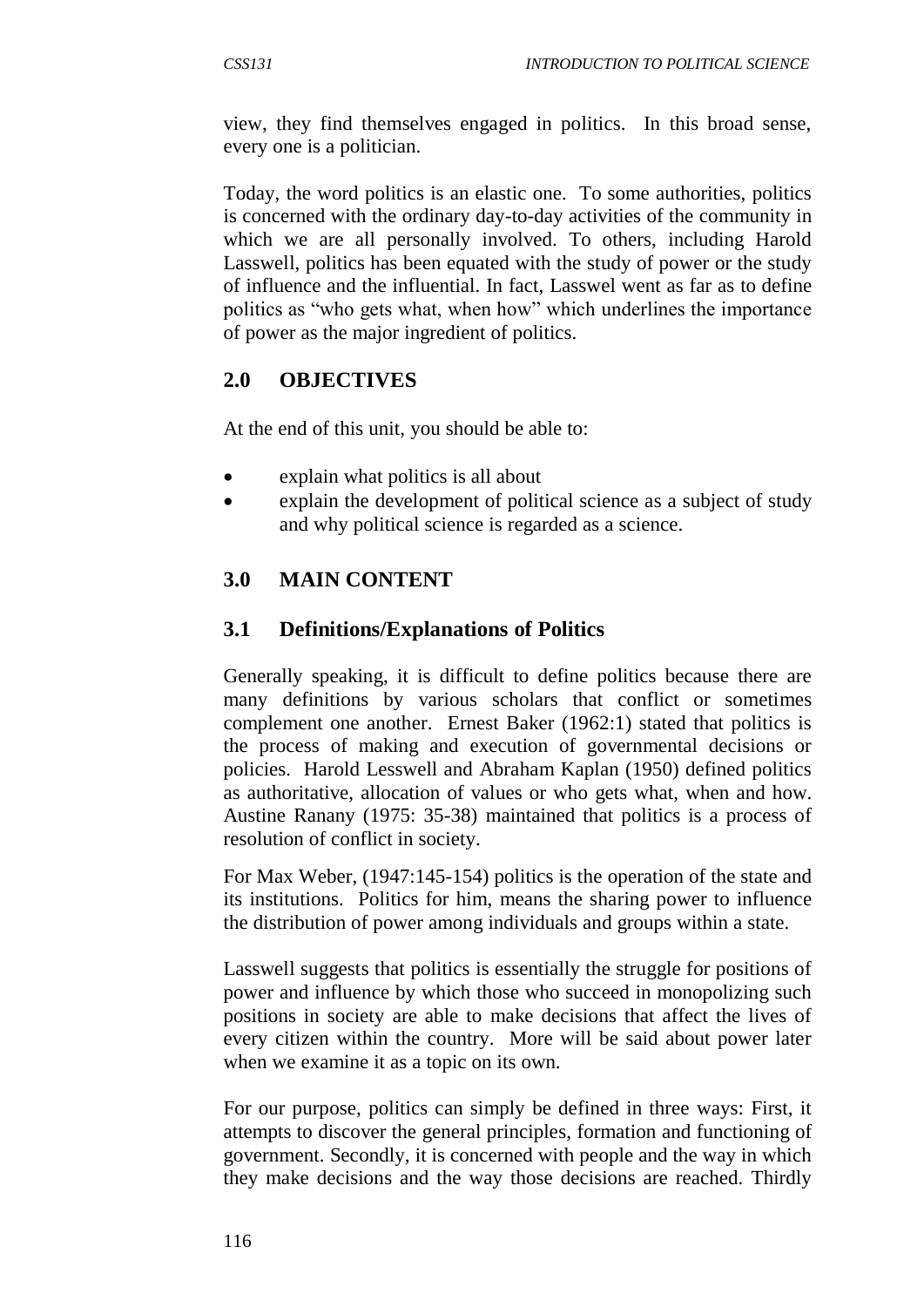politics is that part of the social sciences which treats the foundations of the state and the principle of government, governmental, social and economic programmes, international relations, organizations and cooperation.

Politics goes beyond the activity of government, the political parties and the politicians. Politics is a universal phenomenon- that is, it is present in all human organization such as the family, trade unions, corporations, universities, etc. In all these organizations, politics is characterized by struggle for power and influence, conflict, bargaining, reconciliation, resolution and consensus.

Politics can be played at a national level or internationally. At the national level, the failure of the Nigerian political elite between 1962-66 gave the military the opportunity to intervene in our political process. History repeated itself in 1983 when the political elite again failed to settle their differences following the 1983 October general elections. Again, the military employing their monopoly over the use of force and the acquiescence of the Nigerian people swept the political elite off the political stage and ruled until 1999.

Similarly, it was politics at the international level when the Palestinian and the Israelites partly resolved their age-long military/ideological confrontation over Palestinian home land in Gaza. Also it was a political action/decision when ECOMOG troops were sent by West African States to war-torn Liberia for peace-keeping operations. This helped to stop the fighting from getting worse. Peace has now returned to Liberia after 15 years of fighting.

# **3.2 The Development of Political Science as a Field of Study**

The Greeks as we have seen established a broad definition of politics. However, between the sixteenth and early twentieth centuries, European political philosophers established a narrower definition of politics.

For example, Jean Bodin (1430-1596), a French political philosopher, who first used the term "political science" (science politique) was a lawyer. Because of his legal training, Bodin focused on the characteristics of the state more than any other aspect of the political process. He concentrated on analyzing the relationship between the organization of the state and how this relates to law.

Another French philosopher Montesquieu (1689-1755) argued that the functions of government could be encompassed within the categories of legislation, execution, and the adjudication of law. Montesquieu categories found their way into the United States Constitution and other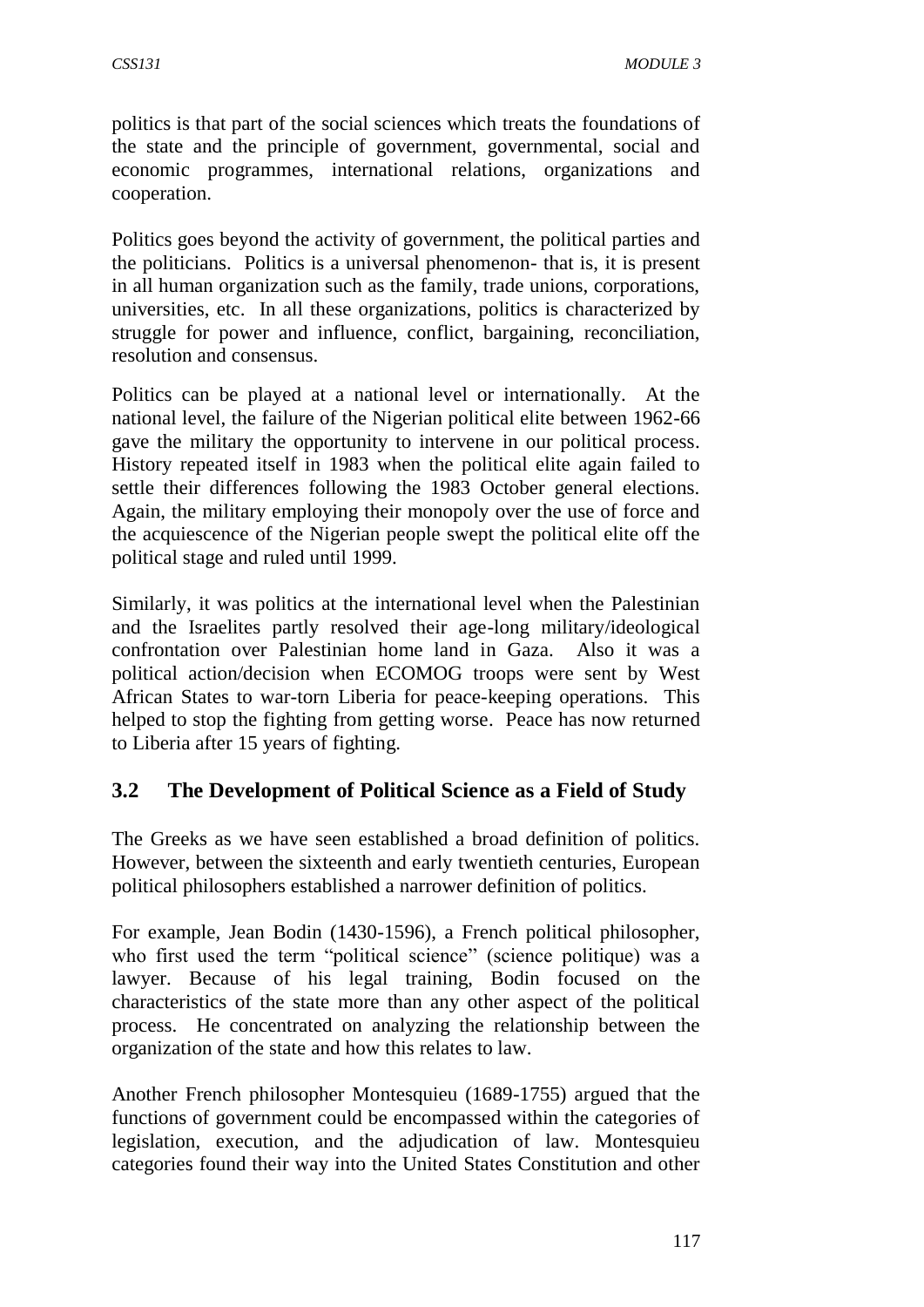Republican Constitutions with the assumption that liberty was best assured by separation of powers between the Legislature, the Executive and the Judiciary.

It was the work of these two philosophers that imposed a restricted definition of politics on political scientists. Political scientist for years concentrated almost exclusively on the Executive, the Legislature and the Judiciary as major concern until recently.

In the mid-nineteenth century, Darwin's theory of evolution and natural selection began to exert a powerful influence upon political science. In fact, Biology came to reinforce history in the study of political institutions, which were seen as the product of historical change and, apparently organic evolution. The development of sociology after the 19<sup>th</sup> century prompted political scientists to give more attention to the impact on government of social forces not defined with reference to the institutional outline of the state. The industrialization of previously agricultural societies and sharpening clash between the emergent working classes and their employers (industrialists) compelled a closer study of economic facts, forces and trends, as these produced political problems and helped to shape political behaviour.

The advent of World War II brought about a re-think by political scientist that Legislature, Executives, agencies, and the Courts did not exist by themselves and that they did not operate independently of one another or of the other political organizations in society. Political scientists in America and Europe embarked on new fields of study by examining the political parties, interest groups, trade unions, as well as corporations and church organizations. Ideologies have also commanded the attention of political scientists because of their (ideologies) role in the formation of Ultra-Right and Ultra-Left political parties and movements. It is all the above institutions of the state plus other political and social organization that constitute the political system.

What this mean is that politics is not just about government and politicians but a complex process involving everybody in a given society, attitudes to issues, interest groups, group organization, electioneering, as well as the formulation, implementation, and interpretation of law.

#### **SELF-ASSESSMENT EXERCISE 1**

Define politics and describe the development of political science as a field of study.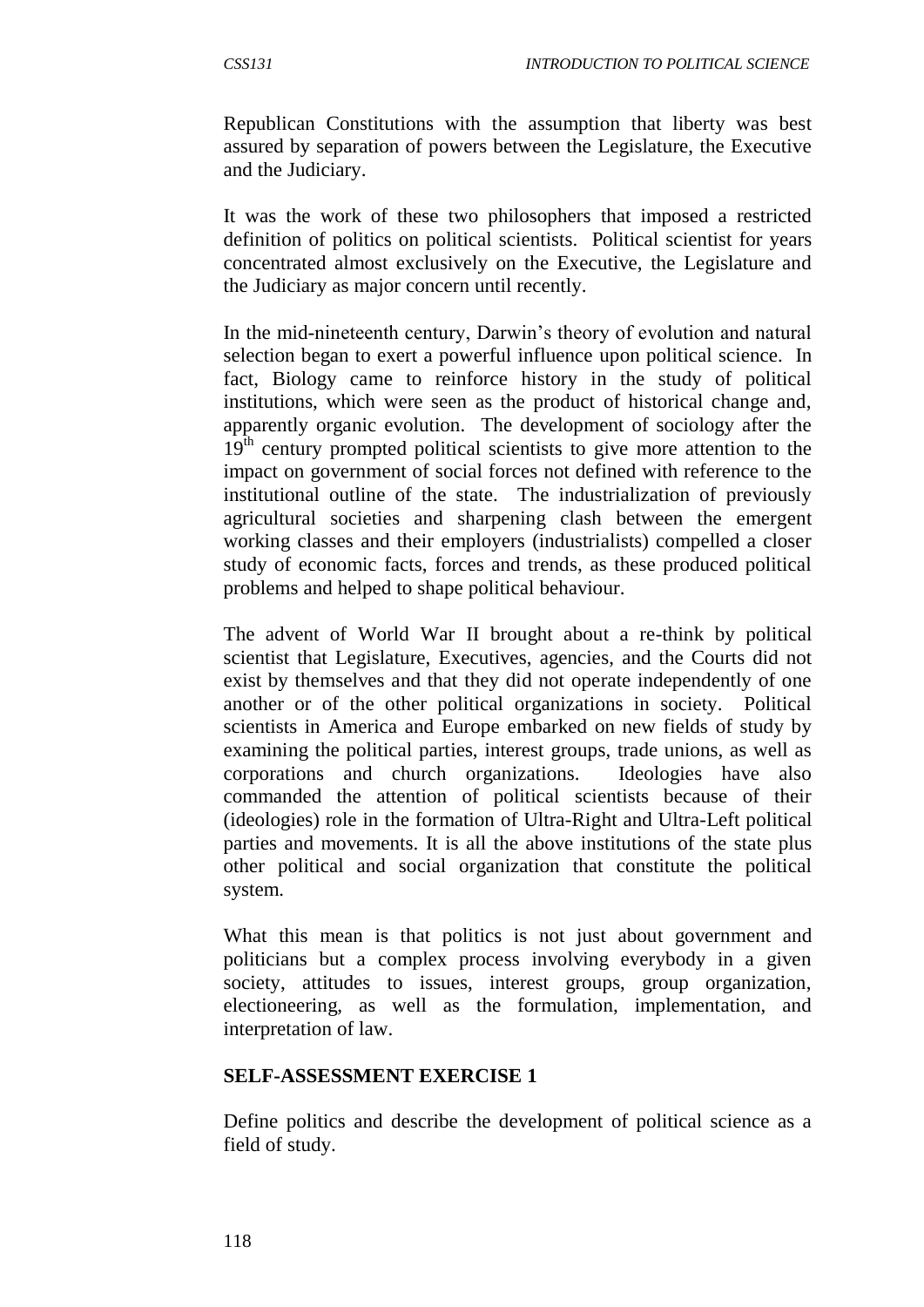# **3.3 What is Science? What Makes Political Science a Science?**

Pure science is concerned with obtaining accurate knowledge about the structure and behaviour of the physical universe. It deals with universal and with rational analysis of known facts. It is fact seeking as well as fact-using. The ultimate goal of a science is the classification of facts, and on the basis of such classification, the formulation of a body of general rules and logically consistent and universally valid statement about the universe. Science has been described as an "adventure of the human spirit".

The scientific method entails vigorous procedures starting from selection of problems to be solved or analysed, followed by formulation of hypothesis, gathering of data and testing of hypothesis, and finally, the use of findings to refute, modify or support existing theories. To evaluate the findings of their own studies and of others, scientists employ a number of knowledge, to be scientific it must be characterized by verifiability; it must be systematic and must, have general applicability.

# **3.4 The Meaning of Verifiability**

A proposition is said to be verified when it has been checked or tested by many specialists in the relevant field of study and when they all agree that other scientists and the general public can believe it to be true. However, there are no certainties in anything but probabilities. The probability that some propositions will hold true, is so great that they can be treated as certainties, but in the social sciences, this is not the case.

If scientific knowledge is to be verifiable, science must be empirical, that is, scientific statements must be descriptive of the empirical world. Similarly, if scientific knowledge is to be verifiable, the desire for reliability and, ultimately, for verifiability has been the chief factor leading to the adoption of quantitative methods.

# **3.5 The Meaning of Systematic**

Knowledge is said to be systematic when it is organized into an intelligible pattern, or structure, with significant relationships made clear. To achieve a system, scientists seek out similarities and differences putting things together. While looking for similarities and differences, scientists also look for relationship, whether correlations or causal relations. Concern for system means that scientists want to proceed from particular towards general facts, from knowledge of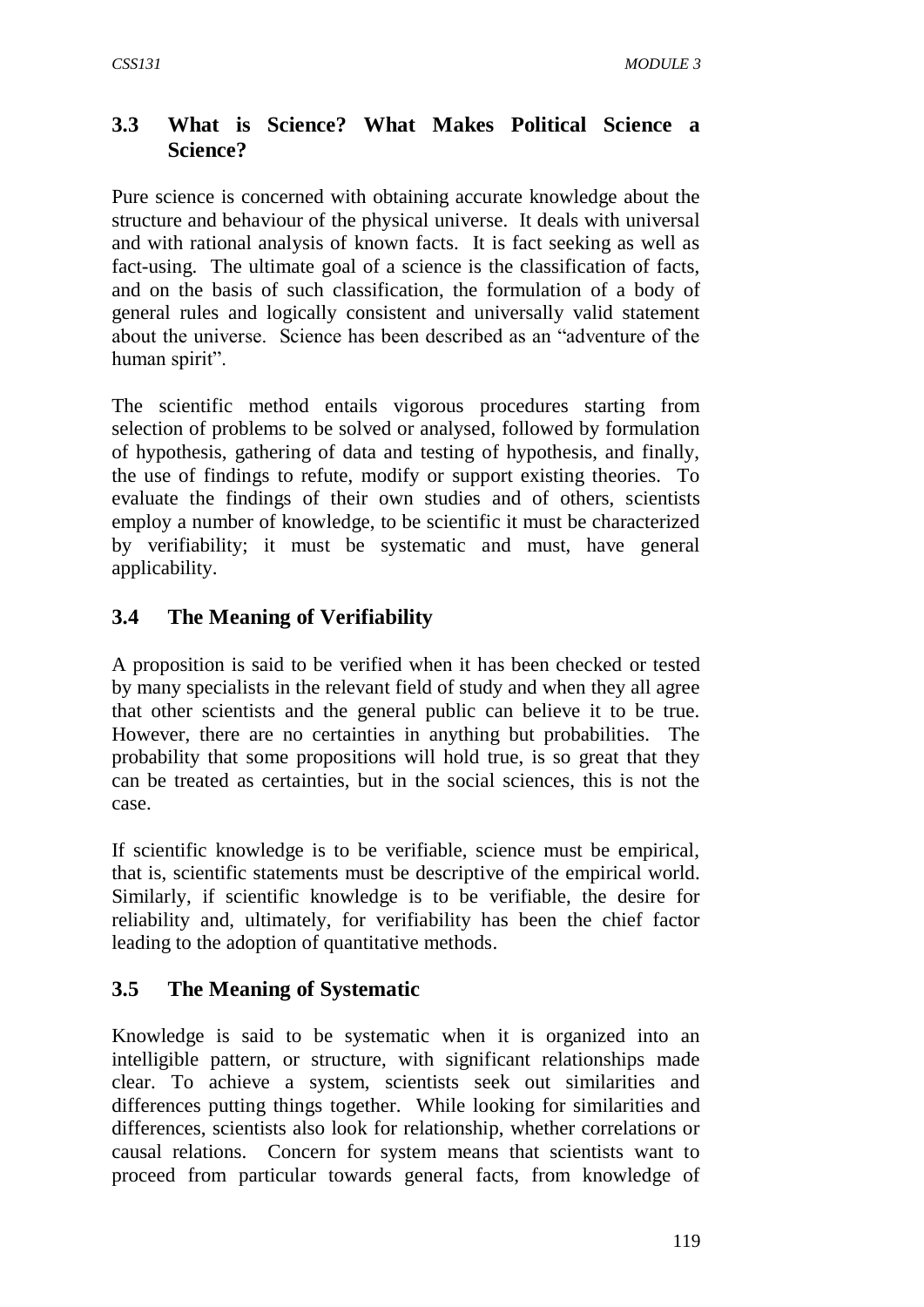isolated facts towards knowledge of connections between facts. Thus, "the ideal of science is to achieve a systematic inter-connection of facts".

# **3.6 The Meaning of Generality or Universality**

The knowledge provided by a telephone directory anywhere in the world is verifiable, and it is presented in an orderly and systematic way. However, it lacks generality or universality in the sense that a New York Telephone Directory is useless in the City of Lagos. The object in science is to develop generalizations so that explanation and prediction can occur to the maximum possible extent.

Scientific knowledge on any subject, designed to facilitate explanation and prediction can be thought of as a pyramid rising from a base of specific bits of data up through more general facts to propositions, laws, and theories. Turning to the second part of our questions: Is political science really scientific? Political science may be defined as the study of politics using some scientific tools.

Political science is not and cannot be an exact science in the sense of the natural sciences like physics, chemistry, geology, etc. The reasons for this are that the subject matter which political scientists investigate is generally uncertain in forms – that is, people are generally unpredictable. Thus, the conclusions reached after investigations are dubious and the findings are not all of general or universal applicability.

Political science is not an exact science like the natural sciences because the material with which it deals is incapable of being treated exactly the same way as physics or chemistry. While physics and chemistry are natural or physical science, and deal with matter; the social sciences which include political science, sociology, economics, etc. deal with man in society. Man in society is not only unpredictable but also extremely cumbersome to observe accurately because he is ever-changing and his environment is difficult to control.

Political science like other social sciences has a scientific character because of the scientific method it employ in examining phenomena. That is, it is a science to the extent that it accumulates facts that are verifiable, links these facts together in causal sequences (systematically) and from these, makes generalizations of fundamental principles and formulate theories.

The laboratory method of the natural science may be difficult for political scientists to adopt but they could observe historical facts and the facts of contemporary world as the basis for political analysis,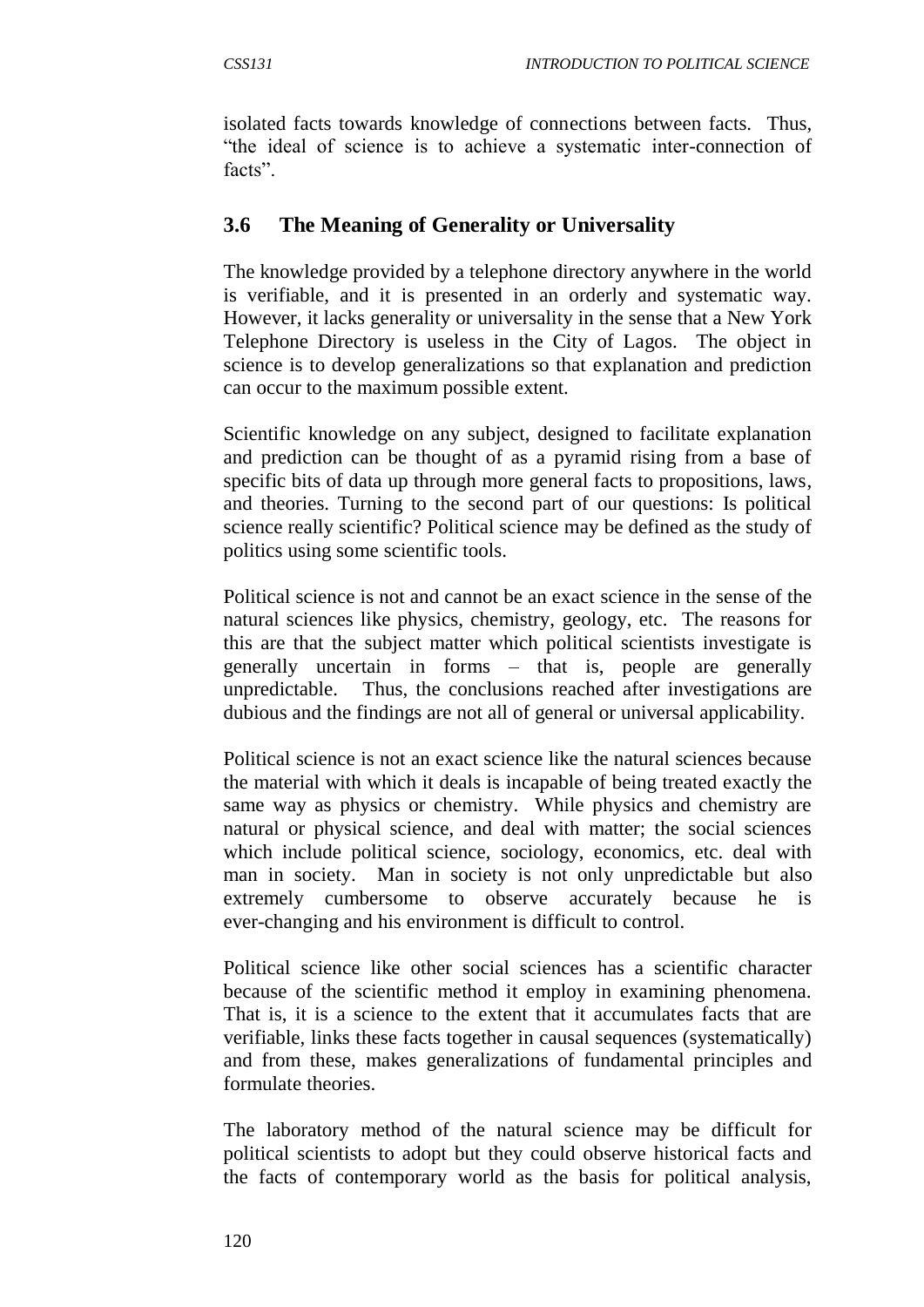classify, connect and compare. However, political scientists do not agree on the appropriate categories for classifying the phenomena of politics. This disagreement reflects the difficulty of observing and the frequent impossibility of quantifying the variables that political scientists identify.

Finally, because political scientists deal with large numbers of people in an uncontrolled setting where each individual has many behavioural options open to him, it is near impossible to make generalization on observed facts. The most crucial fact is how one defines, much less measure, political power and influence the very substance of the political process. Our assessment of political power will be highlighted when we examine power, authority and influence in another unit.

#### **SELF-ASSESSMENT EXERCISE 2**

Is Political Science a science or an art subject?

# **4.0 CONCLUSION**

The development of Political science as a discipline shows its attempt in enhancing its scientific status. We are however informed that political science is not and cannot be an exact science in the sense of the natural sciences like physics, chemistry, geology, etc. The reasons for this are uncertainty and unpredictability of the subject matter which political scientists investigate.

# **5.0 SUMMARY**

In this unit, you have been exposed to what politics is about; the development of political science as a distinct field of study and its scientific status. We tried here to show you that although there is no universally acceptable definition of the word "politics", however, there are some working definitions that will guide you as new "entrants" in the field.

# **6.0 TUTOR-MARKED ASSIGNMENT**

- i. Discuss what you understand by the term politics.
- ii. Describe the development of political science over the years.
- iii. Why are the natural sciences more 'scientific' than political science?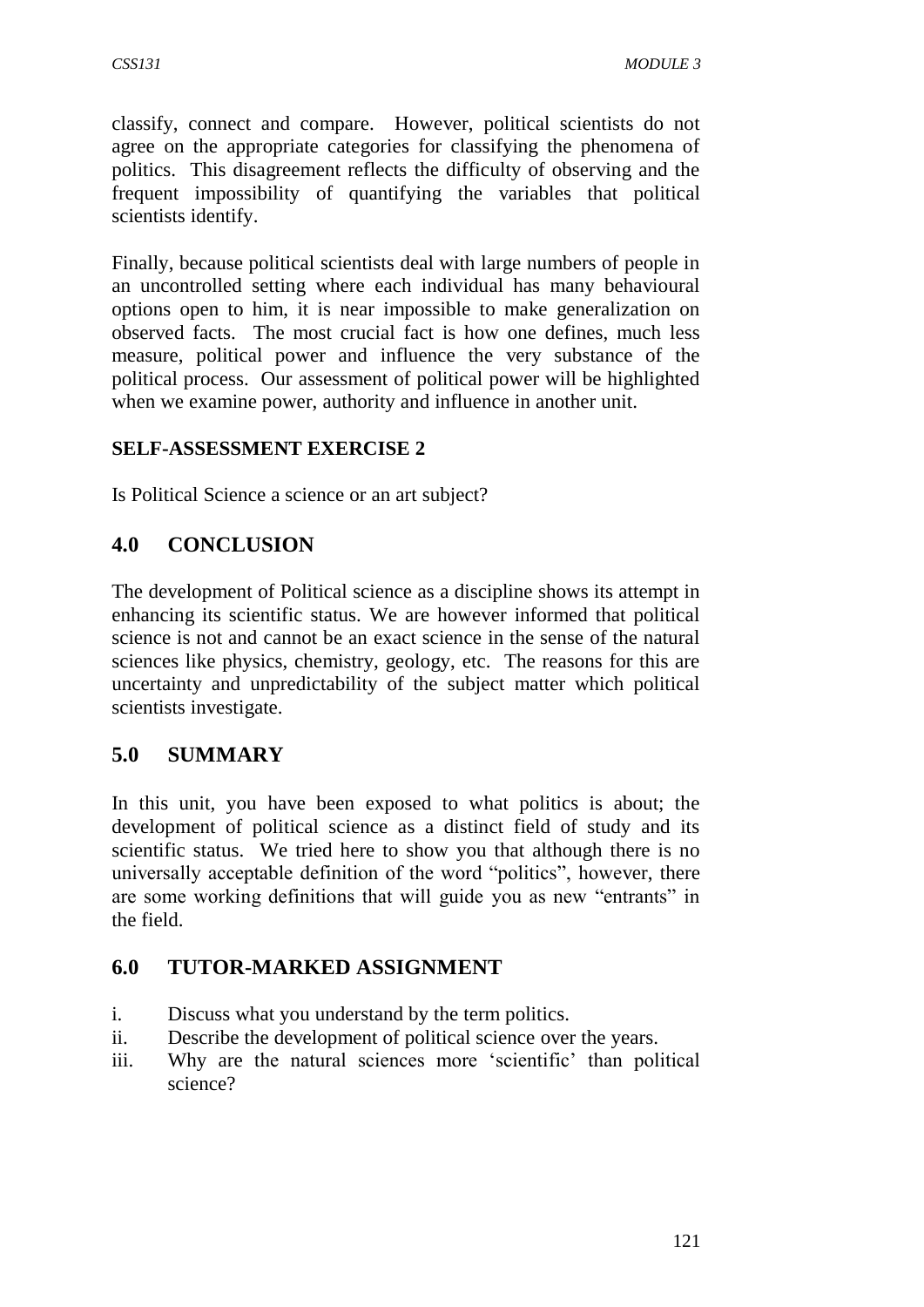#### **7.0 REFERENCES/FURTHER READING**

- Almond, G. A. & Powell, G. B. (1966). Comparative *Politics: A Development Approach.* Boston: Little, Brown & Co.
- Almond, G. A. (1956). *"Comparative Political Systems",* Journal of Politics, Vol. 18.
- Aristotle, (1972). *Politics*, Edited with Introduction and Prefatory notes by Justin I. Kamplan, Translated by W. D. Ross, Washington: Square Press.
- Bodin, Jean (1955). *Six Books of the Commonwealth*. Abridged and translated by M. J. Todley, Oxford: Blackwell.
- David, Easton (1961). *A Framework for Political Analysis*. New Haven: Yale University Press.
- Deutsch, Karl W. (1963). *The Nerves of Government*. New York: The Free Press of Glence.
- Easton, David (1965). *A System Analysis of Political Life*. New York: John Wiley & Sons Inc.
- Laski, Harold J. (ed.) (1963). *A Defence of Liberty Against T*. Prants Gloucester. Mass: Peter Smith.
- Lasswell, H. D. (1951). *Politics: Who Gets What, When and How.* Glencoe, III: Free Press.
- Lichtheim, George. (1965). *Marxism: An Historical and Critical Study.* New York: Praeger.
- Neumann Franz (1949). *Introduction to Montesquieu's Spirit of Laws*. Translated by Thomas H. Nugent, New York: Halfner Pub. Co.
- Sabine, George H. (1950). *A History of Political Theory*. New York: Henry Holt.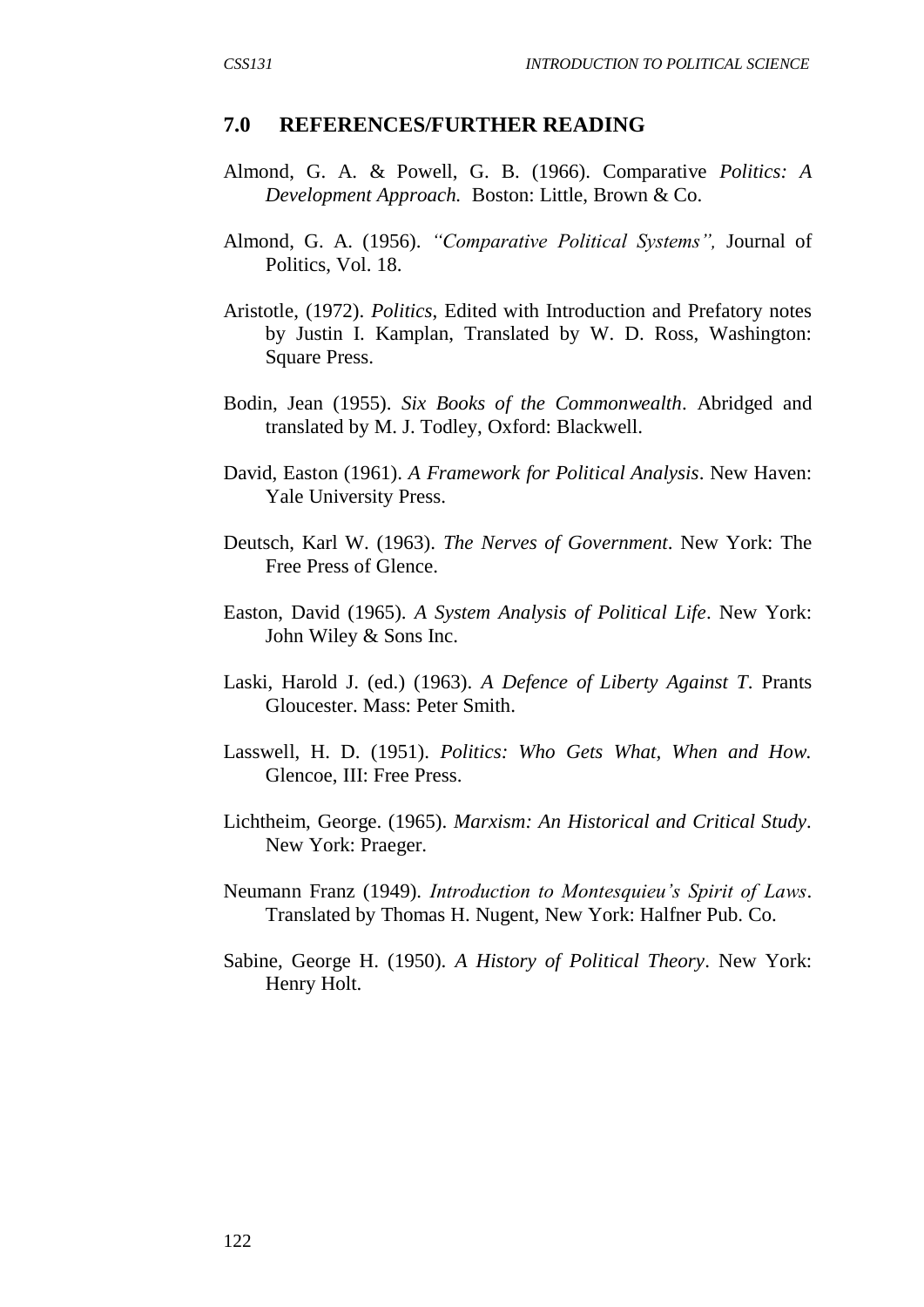# **UNIT 2 THE SUBJECT MATTER OF POLITICAL SCIENCE**

#### **CONTENTS**

- 1.0 Introduction
- 2.0 Objectives
- 3.0 Main Content
	- 3.1 The Subject Matter of Political Science
		- 3.1.1 Political Philosophy
		- 3.1.2 Judicial and Legal Process
		- 3.1.3 Executive Process
		- 3.1.4 Administrative Organization and Behaviour
		- 3.1.5 Legislative Politics
	- 3.2 Approaches to the Study of Politics.
		- 3.2.1 Traditional Approaches
		- 3.2.2 Behavioural Approach
		- 3.2.3 System Analysis Approach
		- 3.2.4 Structural Functionalism Approach
		- 3.2.5 Class Analysis Approach
		- 3.2.6 Political Parties and Interest groups Approach
		- 3.2.7 Voting and Public Opinion Approach
		- 3.2.8 Comparative Politics Approach
		- 3.2.9 Political Development Approach
		- 3.2.10 International Politics and Organisations Approach
- 4.0 Conclusion
- 5.0 Summary
- 6.0 Tutor-Marked Assignment
- 7.0 References/Further Reading

# **1.0 INTRODUCTION**

In the previous unit, you learnt about what politics is all about and the development of political science as a field of study. This unit introduces us to the subject matter of political science as well as analyses the various approaches to the study of politics.

#### **2.0 OBJECTIVES**

At the end of this unit, you should be able to:

- identify the subject matter of Political Science
- differentiate between the various approaches to the study of politics.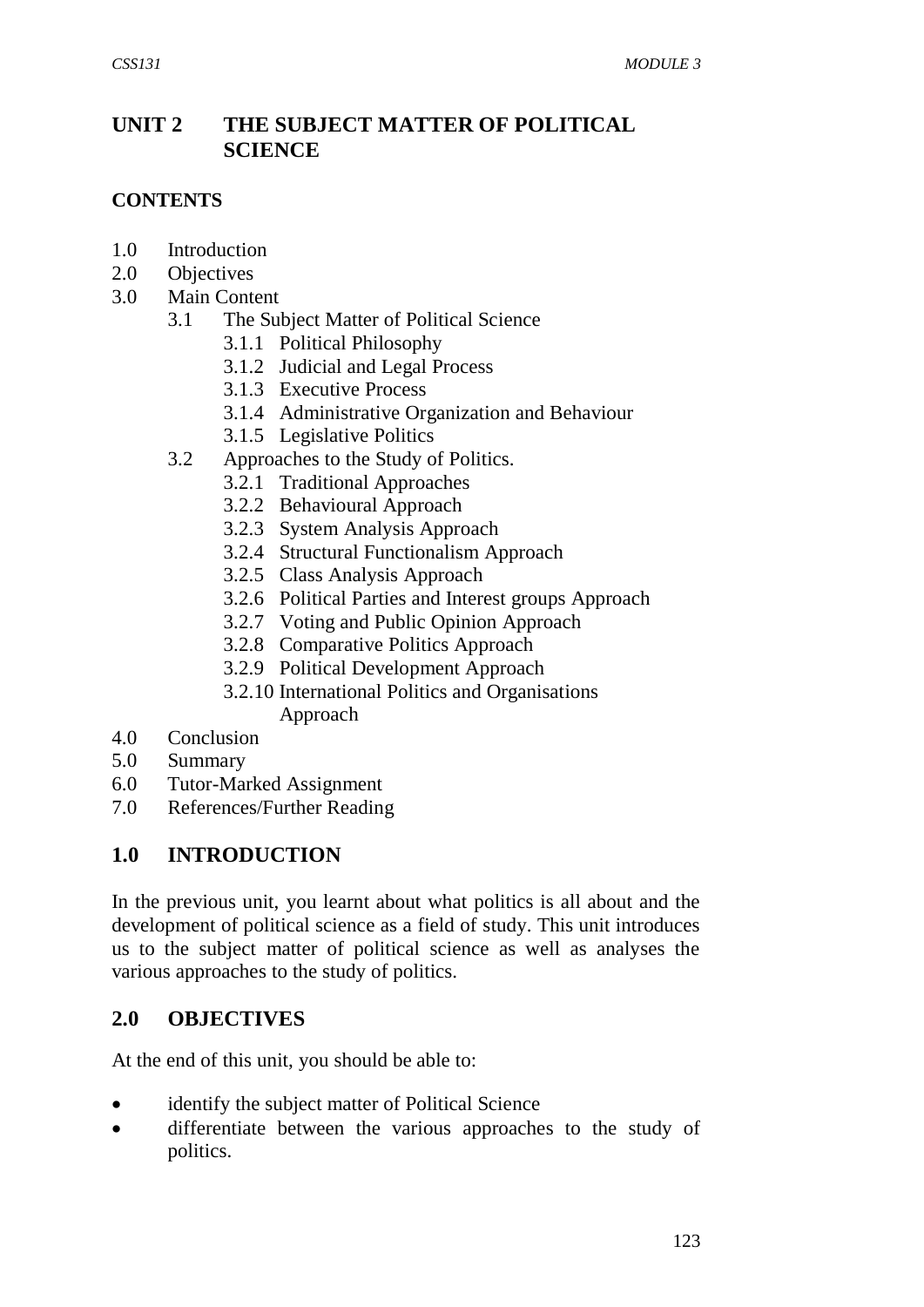# **3.0 MAIN CONTENT**

# **3.1 The Subject Matter of Political Science**

Political science like many subjects such as Economics and History were once part of Philosophy. But today, political science has gained its own independence and has developed many fields and sub-disciplines some of which we discus briefly below. More emphasis will be placed on the Behavioural and Legalist approaches in subsequent units.

# **3.1.1 Political Philosophy**

We all know that every political act implies underlying political value. Thus, from Plato to early  $20<sup>th</sup>$  century, political philosophy was concerned with the values that were regarded as essential for the good citizen and a just state. The questions then were as they are today:

- (a) What is justice?
- (b) What makes political power and its exercise legitimate?
- (c) What is the sanction for rebellion against the authority of the state?
- (d) How should property and the other forms of material possession be distributed among citizens?
- (e) To what extent should citizens be entitled to participate in the decision-making processes of government?

Answers to these and similar questions have been and will continue to be endlessly debated because the "answers" are based on value-judgement and not facts. Thus, political philosophy is the least scientific sub-discipline of political science. It is concerned with the **normative** implications the way the state and society **ought** to behave, given certain fundamental human values.

# **3.1.2 Judicial and Legal Process**

This sub-discipline of political science is very important. The questions which arise within this sub-discipline are:

- (a) How do constitutions affect the operation of government, and how do the operations of government affect the development of constitutions?
- (b) How are the laws administered, interpreted and enforced?
- (c) What are the rights of citizens under the law?
- (d) If the constitution of a state is the supreme law of the land, which agency of government has the final word in determining the meaning of the law-in fact as well as in theory?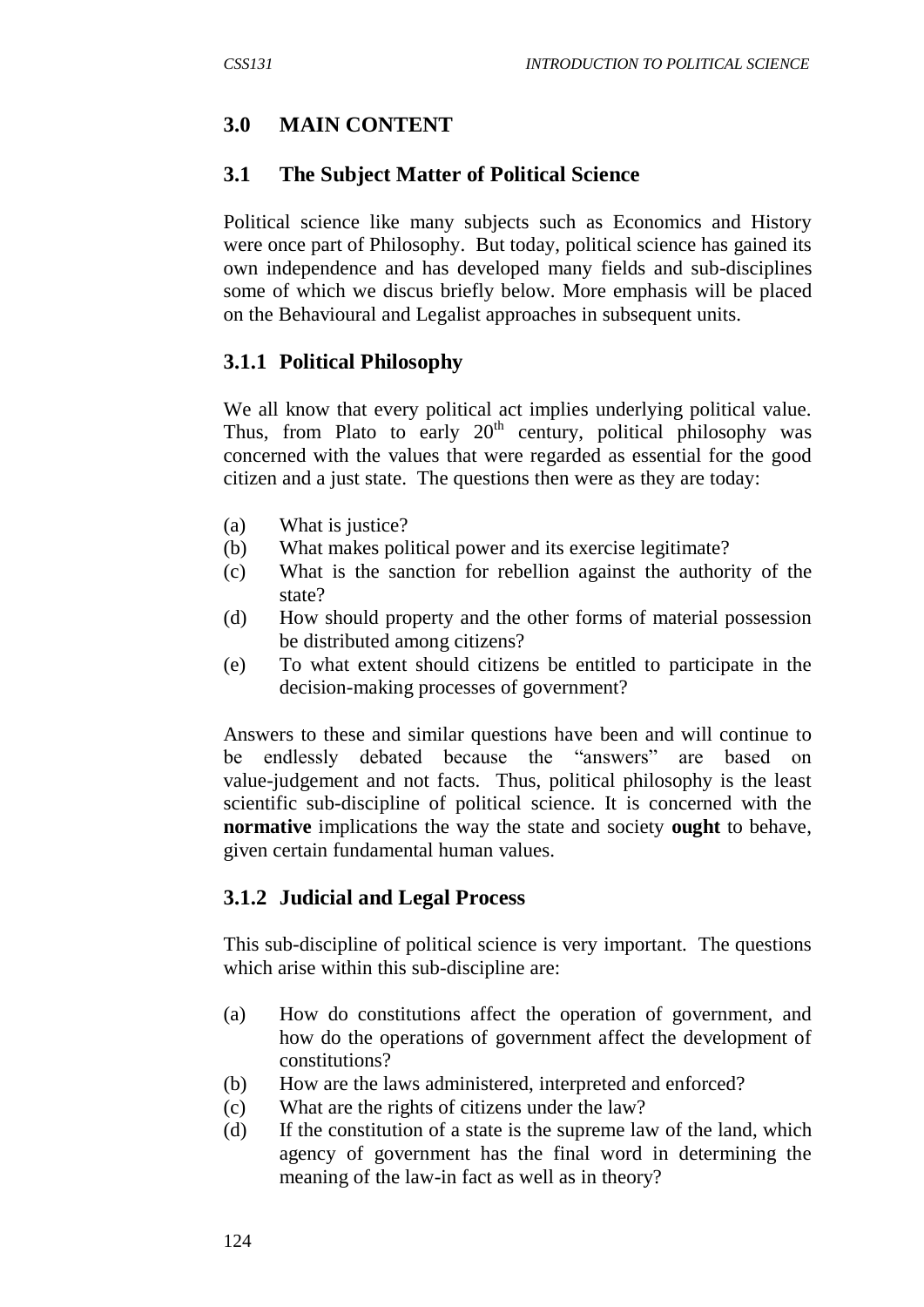- (e) How are conflicts between the Legislative, Executive, and Judicial branches of government resolved?
- (f) How are the jurisdictions of Federal and State governments defined?

# **3.1.3 Executive Process**

The most visible symbol of a state is its Chief Executive. How is he or she selected or elected? What are the formal and informal responsibilities? How does he or she exercise the powers inherent in his office? What are these roles, and how do they complement or conflict with one another according to his or her personality, ambition and goals?

Kings, Prime Ministers, premiers and presidents all require staffs of executive assistants, for the performance of their duties in office. The study of the executive process then is in large part the study of bureaucracy – the way it is organized and the way it functions.

# **3.1.4 Administrative Organization and Behaviour**

Political science is also concerned with the behaviour of administrators themselves at all levels of the bureaucratic administrators themselves at all levels of the bureaucratic hierarchy. The political scientists working in this field are concerned about – how decisions are made? How is it that the best made plans of administrators often produced unintended results or no result? Not responsible to the voters, perhaps enjoying the professional security of a civil service appointment, how can an administrator be motivated to perform his tasks with a sense of responsibility to the public interest?

To answer these questions, researchers often rely on detailed case studies, that trace the interaction of a specific governmental programme. Researchers conduct interviews and go through original documents in order to reach a conclusion as to how certain things get done within an organization such as business corporations, the trade unions, the University, etc.

# **3.1.5 Legislative Politics**

How are laws made in terms of the clash of interests inside and outside the legislative arena? How do the rules and procedures of the legislature, its system of committees and sub-committees, affect the substance of legislative policy? How is power distributed among the legislators themselves?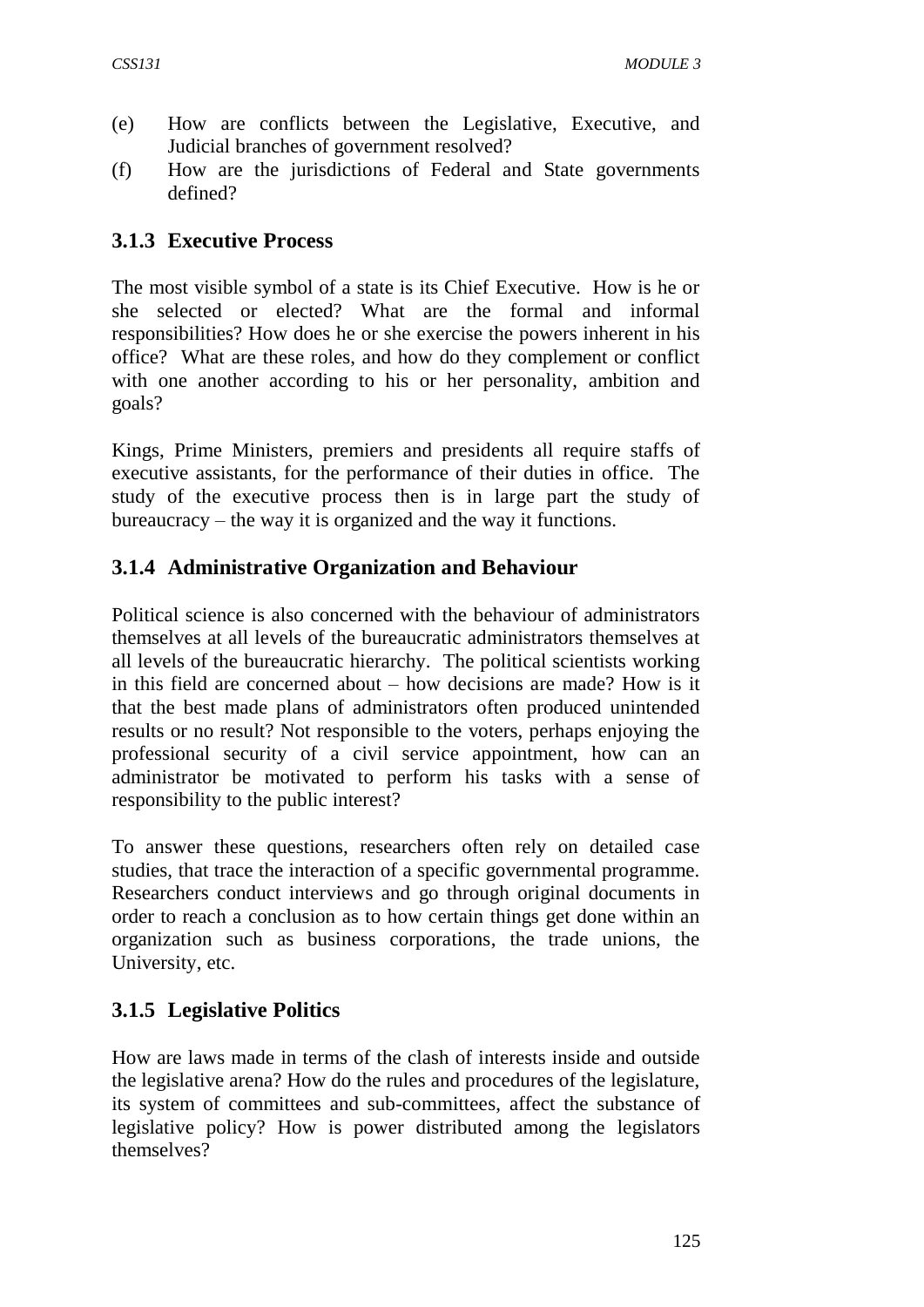The legislature functions primarily as the watchdog of the Executive. How successful are they in monitoring the operations of executive agencies and in maintaining the political responsibility of administrator to rank-and-file citizens through their elected representatives? How well do legislators attend to the diverse needs of their many constituents?

#### **SELF-ASSESSMENT EXERCISE 1**

What do you consider to be the subject matter of political science?

#### **3.2 Approaches to the Study of Politics**

Political scientists have adopted several approaches to the study of politics. Approaches provide the political scientist with the conceptual framework in understanding political life. We shall consider these approaches in the following sub-units.

#### **3.2.1 Traditional Approaches**

There are two major approaches under the traditional approaches

- (a) the historical;
- (b) the institutional approaches to the study of political process.

The historical approach relies mainly on the facts of the past to explain the present and probable future political development within political institutions and process.

By contrast, the traditional/institutional approach emphasizes philosophy, law, logic, norms, values and institutions as much as the historical approach.

The traditional approaches have been criticised as static and over-simplified assumptions about today's reality in the political process. However, the approaches still have their use in political study.

# **3.2.2 Behavioural Approach**

Behaviouralism was developed by American political scientists as an alternative to the traditional approaches in the 1940s and 1950s. This approach concentrates on careful observation of individual behaviour in the political process and less on state political institutions. Behaviourists borrow from sociology and psychology as well as other disciplines. This have allowed for the development and application of psychoanalysis, decision-making models and system theory to the study of politics.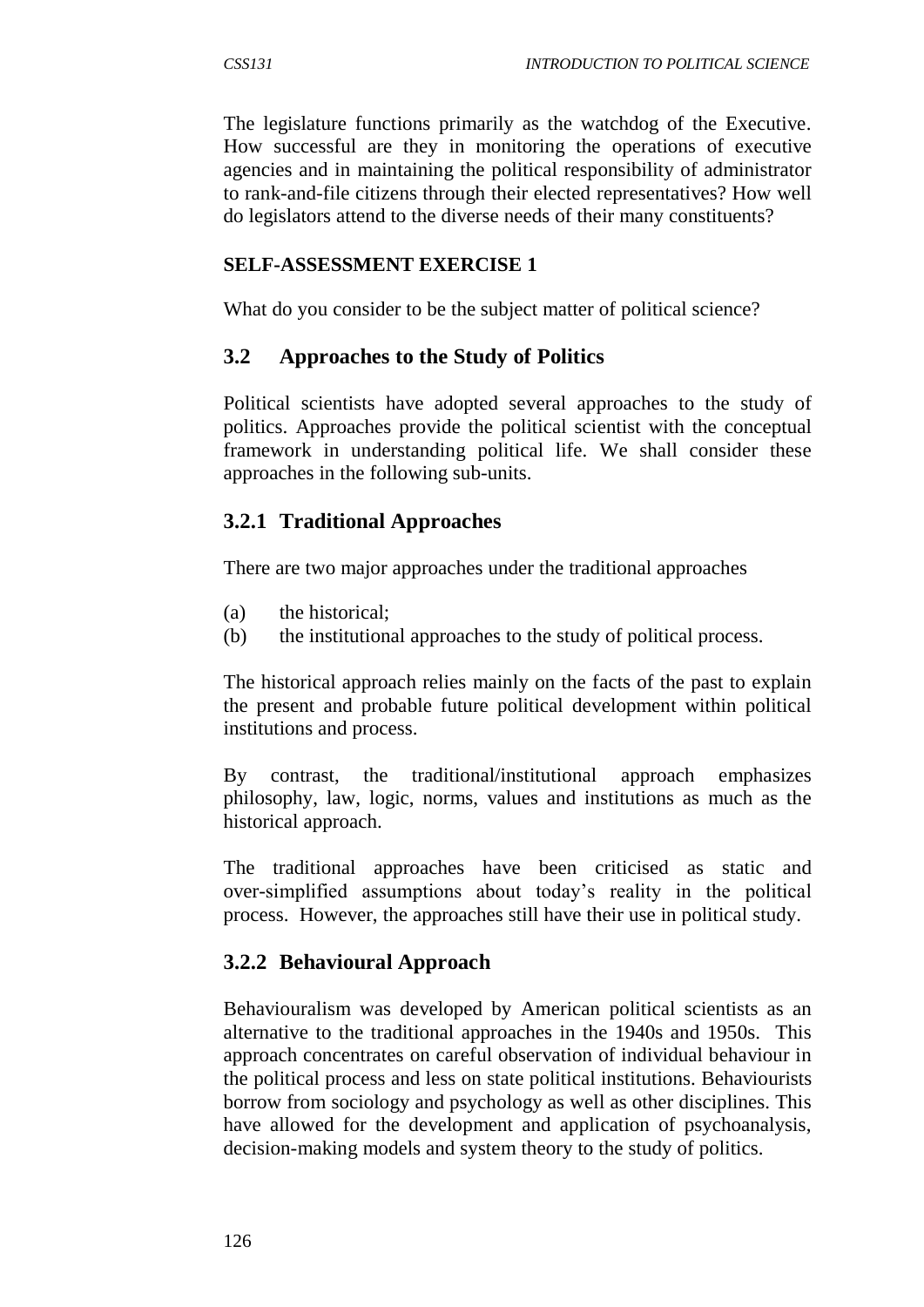Behaviorists use more statistical methods, on testing hypothesis than other political scientists. They insist that it is only through practical approach, measurements and facts that political science can move towards being a science than mere descriptive formalism and political philosophy. Behaviorism as an approach is an improvement in methodology upon the traditional approaches and it is a reflection of the rapid growth of the discipline.

The advent of World War II brought new approaches to political science. The major approaches are: System Analysis, Structural Functionalism, Group Approach, Elite Analysis, Class Analysis and Political Economy.

# **3.2.3 Systems Analysis Approach**

System analysis is an attempt by David Easton, its originator to apply general systems theories to political science. In this pioneering effort, Easton insisted that political system "is that system of interactions in any society through which binding or authoritative allocations are made".



FEEDBACK

Easton explained that from the environment demands are made on the political system in the form of INPUT. (Demands and Support). These demands are then processed into OUTPUTS, which are AUTHORITATIVE DECISIONS (Legislations or Acts). Through a feedback loop changes brought about by those outcomes after conversion, a channel led back into the system in form of increased, intensified or modified demands and supports. Although the model is largely abstract, it is useful as a general framework for political analysis.

# **3.2.4 Structural Functionalism Approach**

This approach is an offshoot of systems analysis. It focuses largely on explaining the functions a political system must perform to survive and defines structures or organizations which can most efficiently perform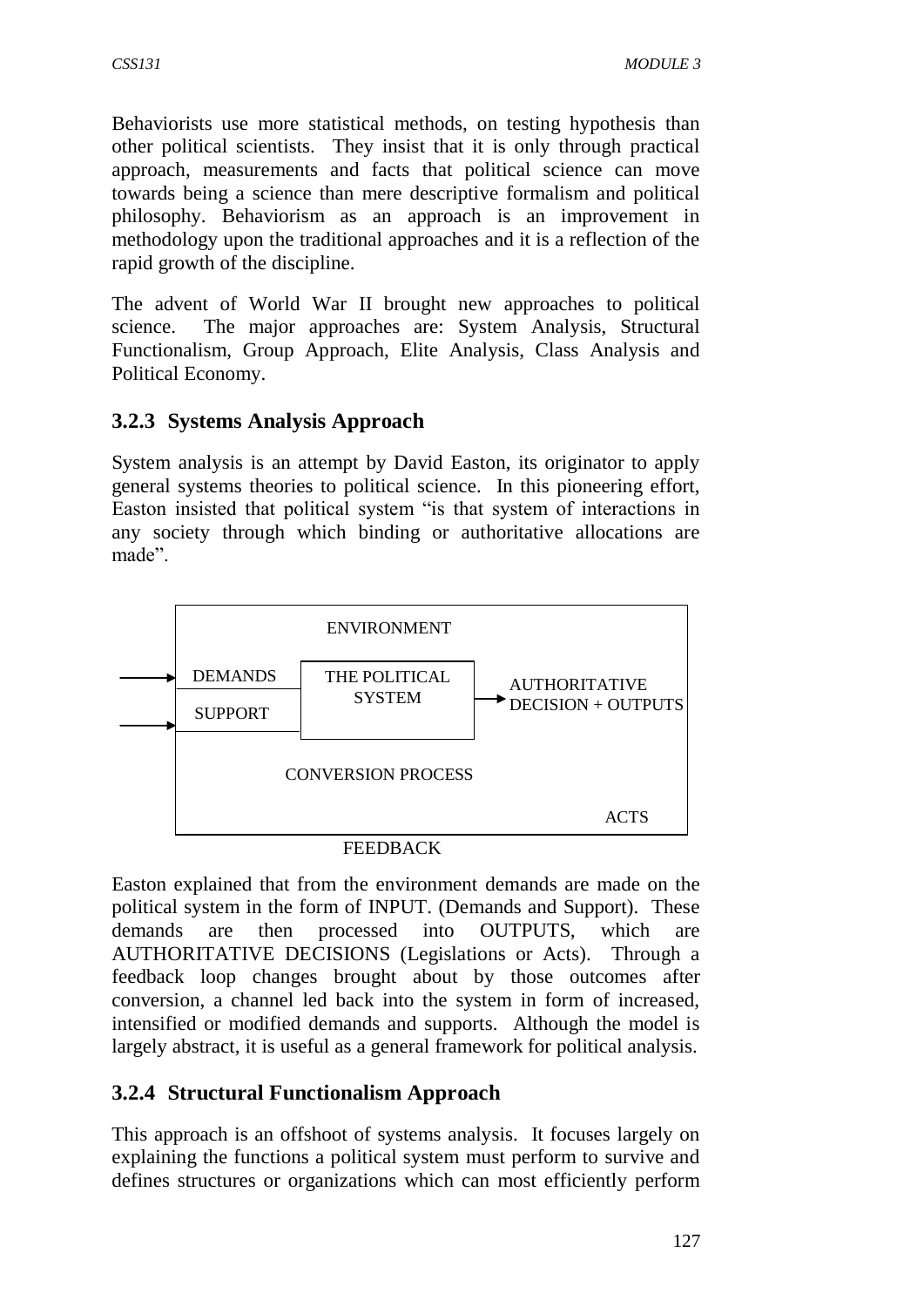the functions. The structures may be political parties, pressure groups or formal government institutions performing system-maintenance functions such as informing the electorate on important issues and allowing for wider participation in the political system.

Although the approach cannot provide a general theory for all aspects of political science, nevertheless, it provides standard categories for different political system and therefore useful in comparative government/politics.

# **3.2.5 Class Analysis Approach**

This is the most radical approach in political science. The approach focuses on division of society into classes and how this social stratification determines social conflict and social change. However, there is a great deal of disagreement as to the basis of stratification in a given society and the conflict it generates within the political system.

Most Marxist political scientists insist that class exist in all societies because of the nature of mode of production. They insist that those who own the means of production take decisions that affect the lives of workers who work for pay. It further explains that those who own the means of production continue to expropriate the surplus wealth created by workers; and that it is this class relationship that has brought about class antagonism and class wars/revolutions.

# **3.2.6 Political Parties and Interest Groups Approach**

Many political scientists believe that the legislative process in Parliament or Assembly is primarily an institution that structures the conflict of interests and demands expressed by political parties. The job of political scientists with this kind of concern is the analyses of the organization and behaviour of these groups in and out of Parliament, Assembly or Congress.

From the standpoint of "group theory", and in fact passed by the legislature it expresses mainly the prevailing distribution of influence among competing groups, each of them seeking to advance its own particular interest, thus, we may ask what interest do these groups truly represent? In the case of political parties, their membership, political access, and policies structured by the electoral system very much determine their rules in the legislative or executive branches of government.

The concerns of the political scientists using this approach are: where does the political party, draw their support from? Do their policies and programmes differ from each other? How do they make decisions? How do they select their leaders? How do they raise money and to what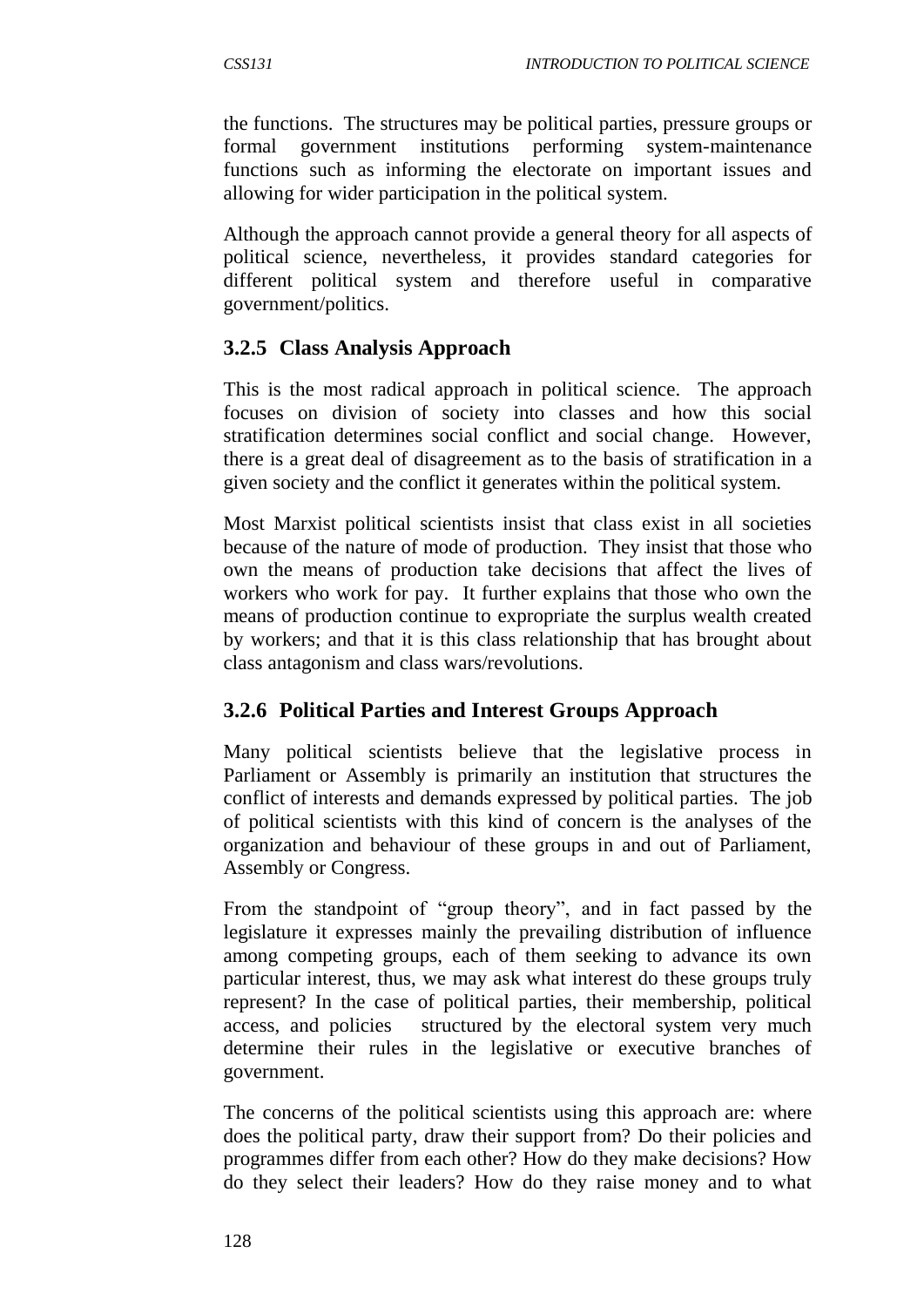extent power is concentrated or diffused throughout the organization hierarchy? These are the vital questions that most political scientists working within this approach must adopt in the research aims and objectives.

# **3.2.7 Voting and Public Opinion Approach**

Some political scientists are mainly concern with voting patterns and public opinions on political issues. The important questions which political scientists working with this approach are as follows:

What is the "mind" of the public? How do the opinions, attitudes, and beliefs of citizens affect the policy making political elites? What motivate citizens to vote or not to vote? Are voters more concerned about issues or about personality of particular candidates? Is the voter voting for a particular party because of long standing loyalty to that party, regardless of its candidates or position to the major issues of the day? And how do the various orientations of voters relate to their level of education, their age, sex, race, religion, income and place of residence? These questions are vital to our understanding of the political process in any given country.

# **3.2.8 Comparative Politics Approach**

Any or all the above sub-disciplines in political science may be integrated into a comparative framework. When political scientists look at the political parties or socialization processes of two or more countries, they are able to clarify their generalizations about a particular political system because its characteristics are highlighted by comparison with those of other political systems.

Comparative political analysis is also an aid in understanding and identifying those characteristics which may be universal to the political process, regardless of time or place. By adopting the comparative approach, new fields of research have been developed. These include: comparative studies of political elites in two countries or more, political violence, and political corruption; political socialization, political culture, political parties and interest groups. These sub-disciplines have benefited in no small ways from the comparative approach.

# **3.2.9 Political Development Approach**

It became clear after World War II that students of comparative politics had overlooked a vast reservoir of potential knowledge about the political process. The earlier focus had been on the industrialized and modernized states of the West. The emergence of newly independent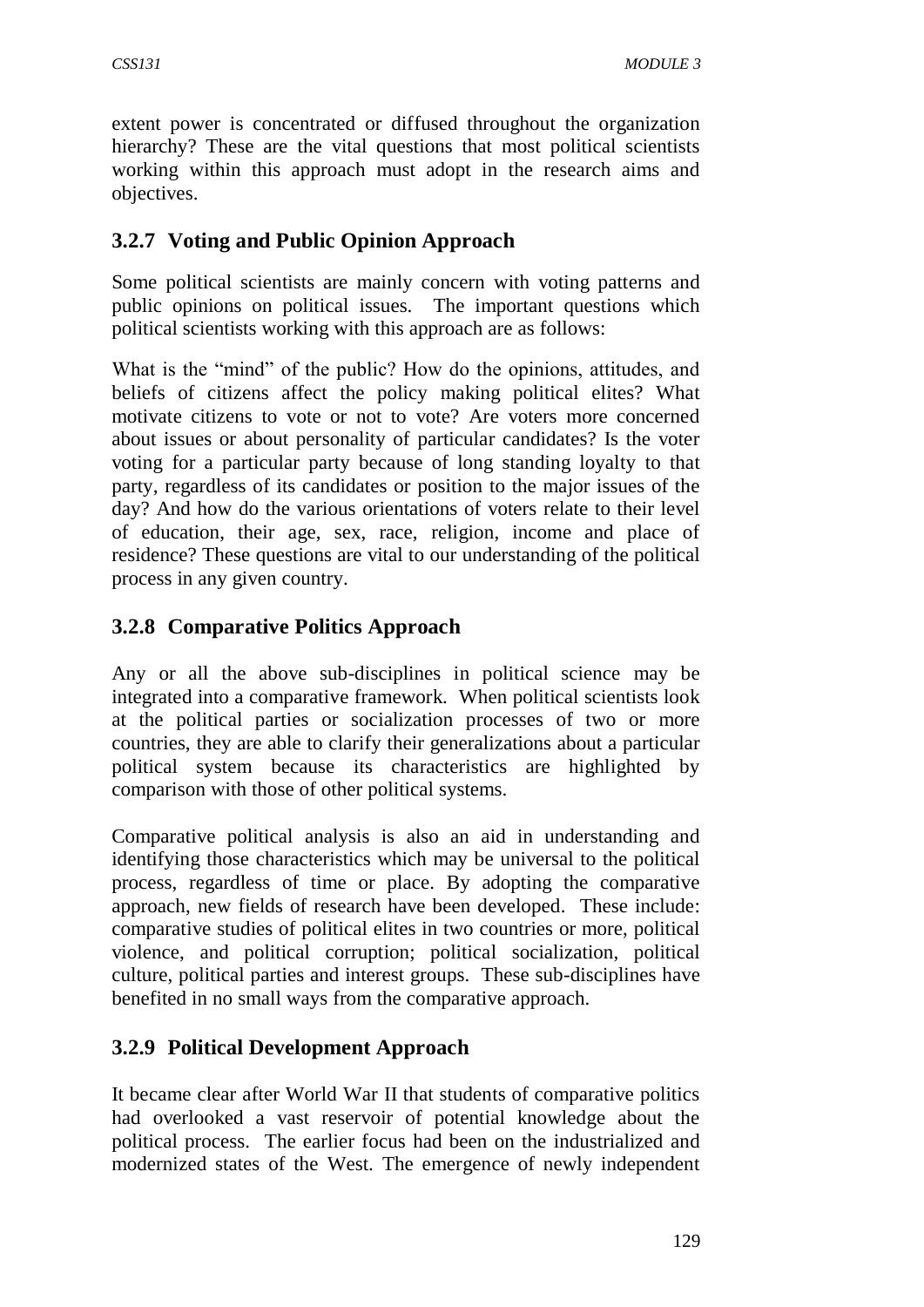countries all over the world forced Western researchers to examine non-Western cultures and the political processes emerging in these countries. Researchers developed new methods and tools of analysis and were able to examine the socio-economic and the political processes of these developing states.

Students of political development are today concerned with the effects of urbanization and economic development on political organization and behaviour, with education, with the way which political change and socio-economic development affect the more fundamental differences, between various ethnic and religious groups within the same society.

The study of developing states has helped us to understand the institutions and the supporting attitudes and behaviour that define "democracy" do not emerge suddenly from the informed intellect and good will of those who choose to write democratic constitutions. And, in fact, all societies may be understood to be in the process of political development. They consequently according to their varying degree of modernization or development: the extent to which all citizens have been mobilized by socio-economic development and cultural change for participation in politics, the capabilities of existing political organizations for accommodating the interests and demands of citizens, thus providing them with a sense of participation and efficacy in the functioning of government.

# **3.2.10 International Politics and Organisations Approach**

The study of international politics has been one of the long-standing concerns of political scientists, due largely to the occurrence of wars and political conflicts between nations. The focus in this sub-discipline is on the resources that help explain differences in the distribution of international power, the circumstances that contribute to a balance of power between competing states or to a breakdown in the balance of power, the interests represented by the alliances between states and the pattern of conflict and cooperation between blocs of aligned and nonaligned states; the relationships stimulated by economic trade and interdependence, and those institutions devoted to improving the chances of peace and international cooperation, e.g. the United Nations Organisations. More will be said about this in another unit.

# **4.0 CONCLUSION**

Political scientists employ a number of approaches in the study and understanding of political phenomenon. These approaches which are distinct, but overlapping seek to understand the subject matter of politics.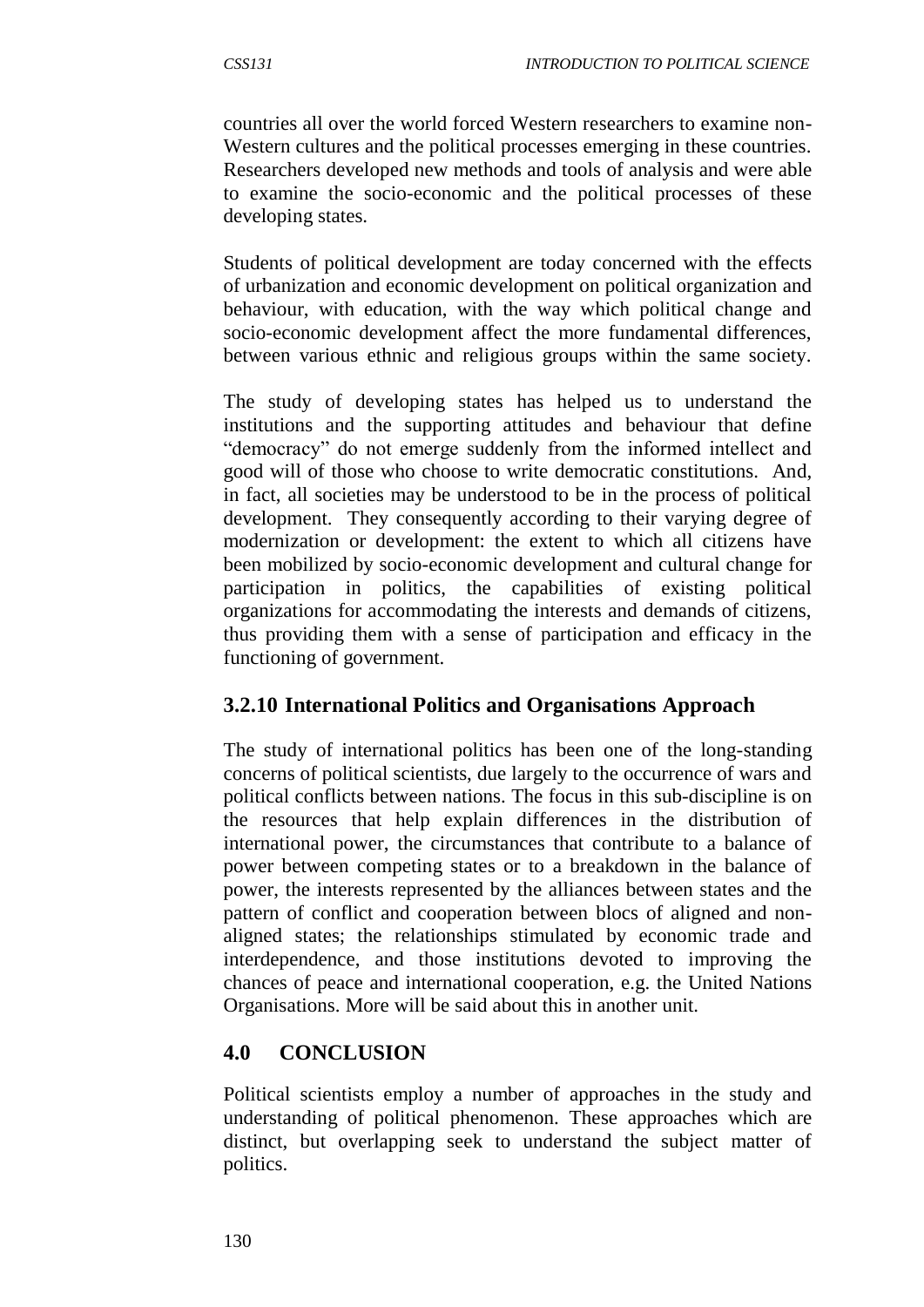#### **5.0 SUMMARY**

In this unit, we have looked at the preoccupation of Political science. We also identified the various approaches and lenses that political scientists employ in the study of politics. A word of a caution to you as a student of politics: these approaches should be seen as complementing each other rather than standing alone, as most at times they find themselves overlapping.

#### **6.0 TUTOR-MARKED ASSIGNMENT**

Critique the various approaches to the study of politics.

#### **7.0 REFERENCES/FURTHER READING**

- Almond, G. A. (1956). Comparative Political Systems", Journal of Politics, Vol. 18.
- Almond, G. A. & Powell, G. B. (1966). Comparative Politics: *A Development Approach*. Boston: Little, Brown & Co.
- Bodin, Jean (1955). *Six Books of the Commonwealth*. Abridged and translated by M. J. Todley; Oxford: Blackwell.
- Deutsch, Karl W. (1963). The Nerves of Government. New York: The Free Press of Glence.
- Easton, David (1961). *A Framework for Political Analysis*. New Haven: Yale University Press.
- Easton, David (1965). *A System Analysis of Political Life*. New York: John Wiley & Sons Inc.
- Harold, J. Laski (ed.) (1963). *A Defence of Liberty Against T. Prants*; Gloucester. Mass: Peter Smith.
- Lichtheim, George (1965). Marxism: *An Historical and Critical Study*. New York: Praeger.
- Neumann, Franz (1949). *Introduction to Montesquieu's Spirit of Laws.* Translated by Thomas H. Nugent. New York: Halfner Pub. Co.
- Sabine, George H. *A History of Political Theory*. New York: Henry Holt.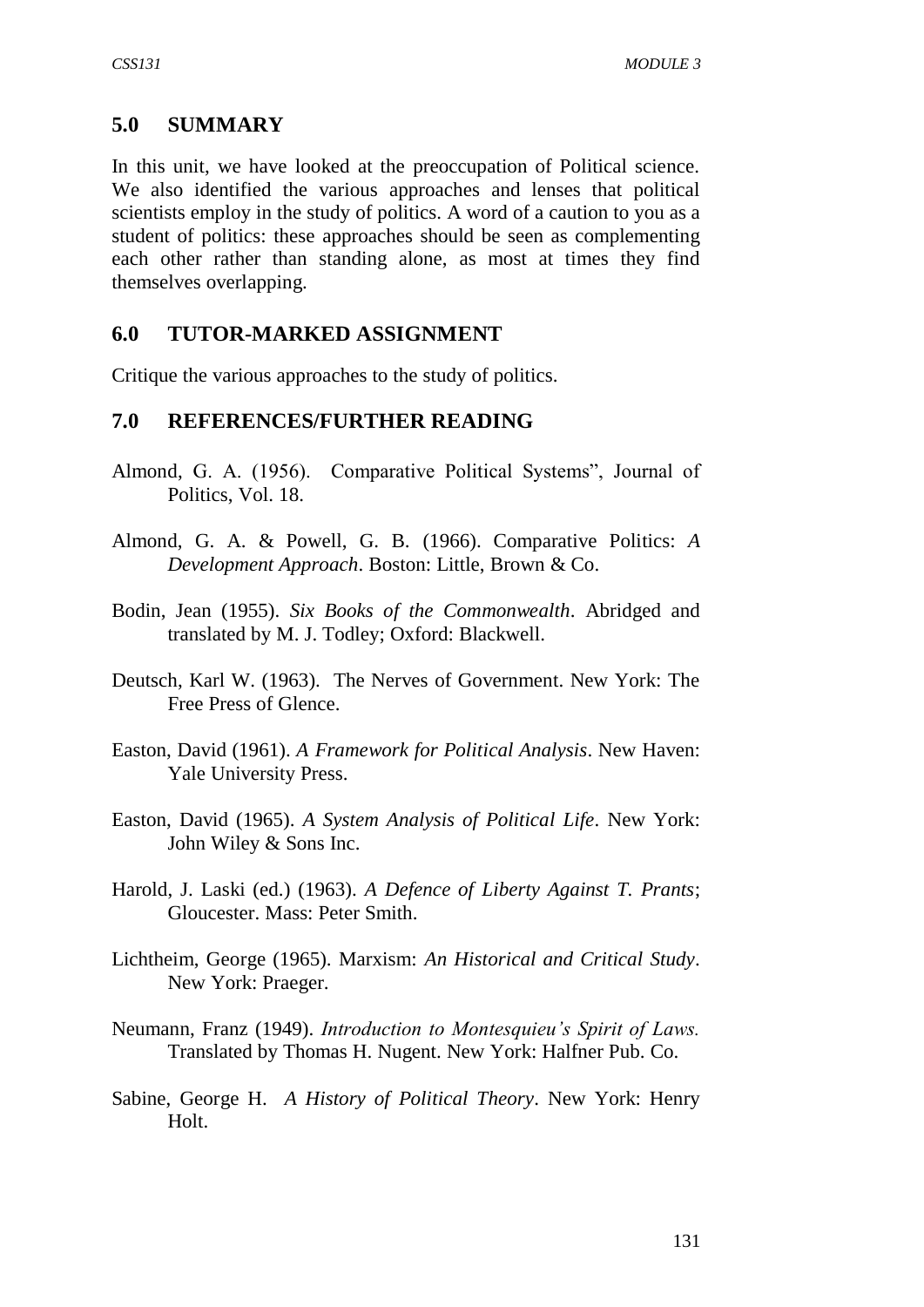# **UNIT 3 THE LEGALISTIC APPROACH TO THE STUDY OF POLITICS**

#### **CONTENTS**

- 1.0 Introduction
- 2.0 Objective
- 3.0 Main Content
	- 3.1 Law and Society
	- 3.2 What then is Law?
		- 3.1.1 Body of Rules
		- 3.1.2 Conduct
		- 3.1.3 Legitimate Authority
	- 3.3 Features of the Legal Approach
		- 3.3.1 The Legal Basis of Political Institutions.
		- 3.3.2 The Legal Basis of Political Rights
		- 3.3.2 The Protection of Rights
		- 3.3.4 Legal Remedies
- 4.0 Conclusion
- 5.0 Summary
- 6.0 Tutor-Marked Assignment
- 7.0 References/Further Reading

#### **1.0 INTRODUCTION**

The legal approach is very important in political science because it focuses on the legal provisions which are usually contained in the Constitution and other laws of the land. Because disputes are likely to arise between different arms of government and different levels of government, there is need for a legal system that can interpret laws and reconcile likely disputes and conflicts between the various arms of government. The concern of the legal approach is about the administration of laws, its interpretation and enforcement.

#### **2.0 OBJECTIVES**

At the end of this unit, you should be able to:

explain the legal approach to the study of political science.

#### **3.0 MAIN CONTENT**

# **3.1 Law and Society**

No modern society can exist without a system of laws. The institution of law is therefore crucial to the social organization of human beings. A modern society is not like the state of nature (primitive society) where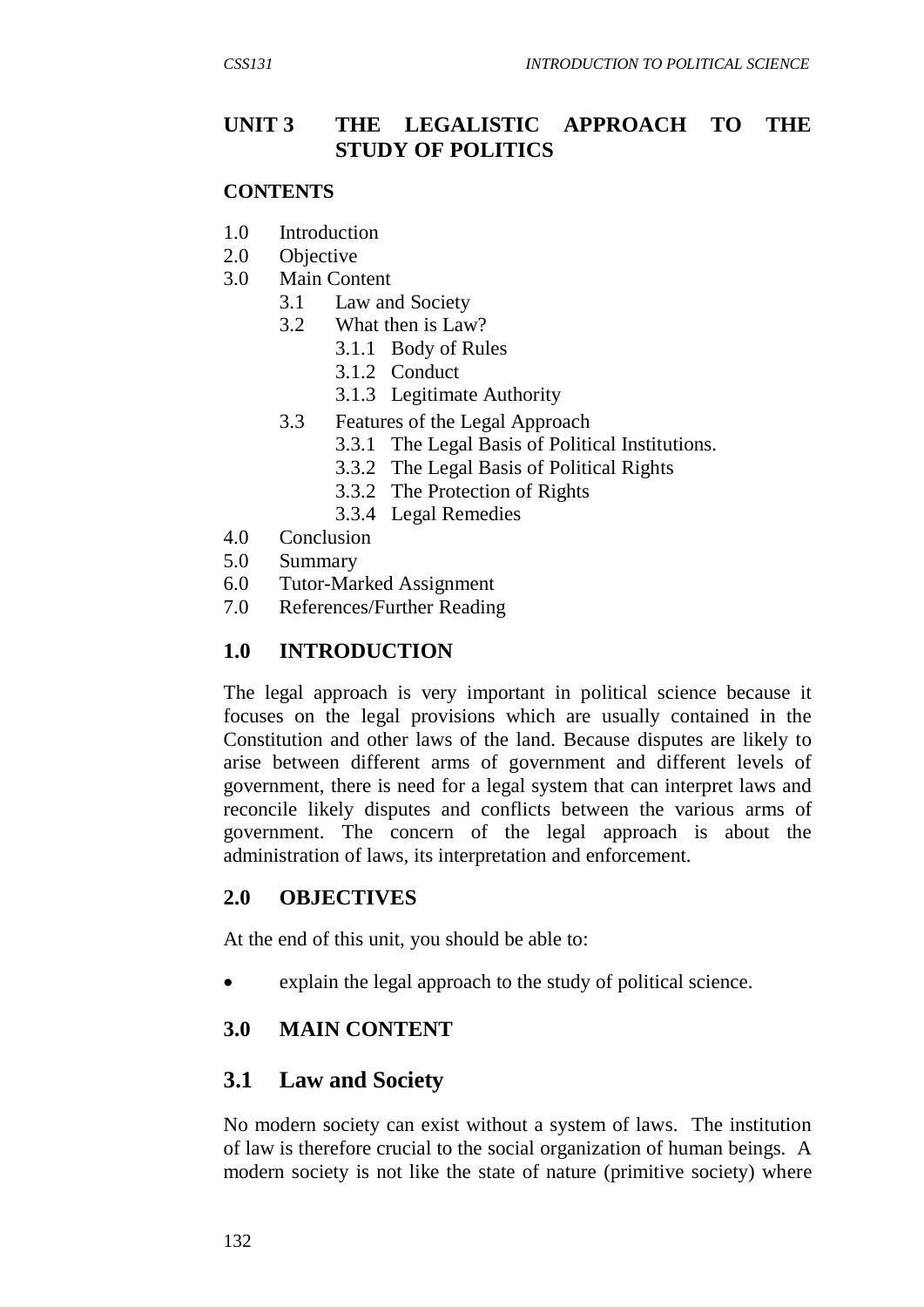life was 'solitary, nasty, brutish and short' – the state of anarchy according to Thomas Hobbes.

The concept of 'the law' connotes to the political scientist, the processes, principles, standards, and rules which govern the relationships and which help resolve the conflicting interests of men and institutions in a cohesive society.

It is impossible to conceive of a modern society operating without the benefit of law - without the carefully formulated principles, standards, and rules that keep our invalued social complex from disintegration. No rational person believes that the intricate problems arising in an urban society could be dealt with in the absence of statues, courts, legislatives, executives, administrators, policemen, and penalties. Such a society constitutes a seamless web of important and conflicting interests, and the concept of law is central to it.

Government does not rely solely upon the law to achieve its objectives, but government without the law does not have legitimate authority to rule. To govern means to control, and control in the political sense within a state requires principles of conduct embedded in legal principles, standards, and rules and enforced by sanctions, whether civil or criminal.

In democratic society, the goal of government is the attainment of justice, law exists to help reach this goal, although in practice results often fall short of this ideal.

Law also encompasses the do's and don'ts of man's routine experiences in everyday living. For example, if a man park his car on the wrong side of the road, dumped his rubbish/garbage in a forbidden area, insult or punch his neighbour in a fit of temper, or fail to file his income tax return, etc. and legal sanctions will fall upon his shoulders – heavily or according to the nature of his offence.

# **3.2 What then is Law?**

The term is one of the most ambiguous and fluid known to man. There is little agreement as to its meaning and it may be that there is no final answer. A basic difficulty is that "law" means so many different things to so many different persons at so many different times and in so many different places. Justice Oliver Wendell Homes (American Jurists) once said: "A word is not a crystal, transparent and unchanged; it is the skin of a living thought and may vary greatly in colour and content according to the circumstances and the time in which it is used." This is true of law.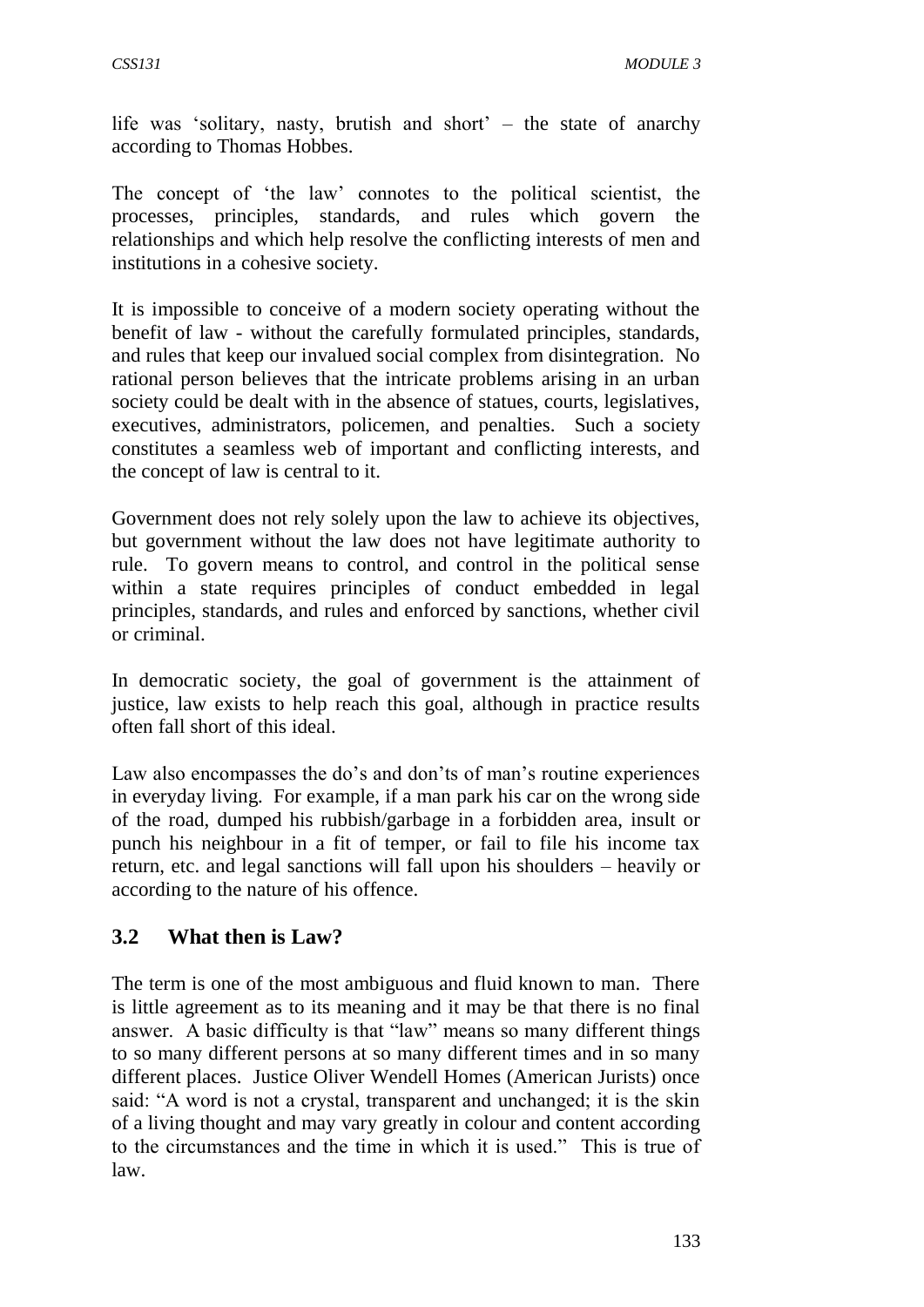Despite the above position about the ambiguity of law, let us define the law as a body of rules for human conduct that is backed by legitimate authority. The three components in this definition are:

- i) Body of rules
- ii) Conduct, and
- iii) Legitimate Authority

# **3.2.1 Body of Rules**

Law can be expressed or conceived as doing things with rules. In other words, law is a technique of social ordering [W. Twinning and D. Miers (1979) To Do Things with Rules]. From this definition we could conclude that within the province of law we have rules and regulations, norms, values, codes, legislative enactments, edicts and decrees.

# **3.2.2 Human Conduct**

A law regulates the behaviour of human beings in everyday activities and in their personal interrelationship. This explanation is important as we are aware of other forms of law, i.e. Mathematical laws, Biological laws, Mechanical laws, etc.

# **3.2.3 Legitimate Authority**

A law either written or mere verbal proclamation is mere words unless it is backed by some form of authority; this authority could be traditional, legalistic/rational legal. Without legitimate authoritative backing, people will violate laws with impunity.

Law and society are related. Society survives because there are laws which regulate the behaviour of individuals. Indeed, the societal framework provides the premise upon which law are developed. On the one hand no society can achieve any measures of success/development unless there are established legal systems.

#### **SELF-ASSESSMENT EXERCISE 1**

Identify and discuss three components of the definition of law.

# **3.3 Features of the Legal Approach**

The legal approach in the study of politics is concerned with the following areas: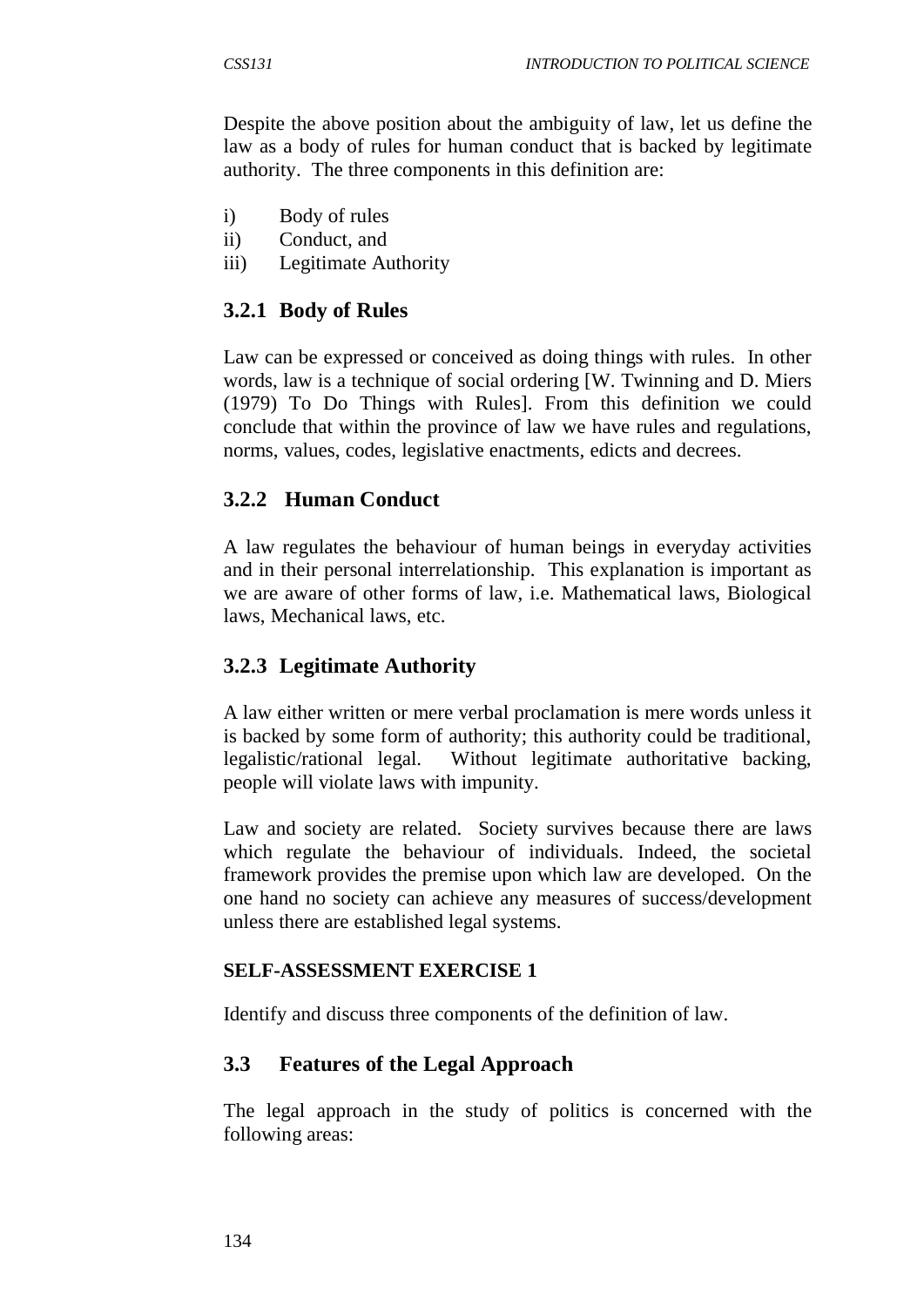- (i) The Legal Basis of Political Institutions.
- (ii) The Legal Basis of Political Rights
- (iii) The Protection of rights
- (iv) Legal Remedies.

# **3.3.1 The Legal Basis of Political Institutions**

Political Institutions are usually created in the Constitution which is the fundamental law of the State. The Constitution also stipulates the relationship among the various institutions of government. For example, in the 1999 Constitution, of Nigeria, the following Political Institutions were created:

| Chapter 4 | - | The Legislature (National Assembly) |
|-----------|---|-------------------------------------|
| Chapter 5 | - | The Executive                       |

Chapter 6 - The Judiciary

The composition and functions of the Nigeria Government must be in accordance with the provisions of the Constitution as specified in various chapters and sections.

# **3.3.2 The Legal Basis of Political Rights**

Political Rights derive their source from the Constitution. Chapters 33 to 42 of the 1999 Constitution of the Federal Republic of Nigeria guarantees the following Rights:

|  | Right to life.                                                                                                                                               |
|--|--------------------------------------------------------------------------------------------------------------------------------------------------------------|
|  | Right to dignity of human person.                                                                                                                            |
|  | Right to personal liberty                                                                                                                                    |
|  | Right to fair hearing.                                                                                                                                       |
|  | Right to private life                                                                                                                                        |
|  | Right to freedom of thought, conscience and                                                                                                                  |
|  | religion                                                                                                                                                     |
|  | Right to freedom of expression and press.                                                                                                                    |
|  | Right to peaceful assembly and association.                                                                                                                  |
|  | Right to freedom of movement                                                                                                                                 |
|  | Right to freedom from discrimination.                                                                                                                        |
|  | Chapter 33 -<br>Chapter 34 -<br>Chapter 35 -<br>Chapter 36 -<br>Chapter 37 -<br>Chapter 38 -<br>Chapter 39 -<br>Chapter 40 -<br>Chapter 41 -<br>Chapter 42 - |

# **3.3.3 Legal Protections of Rights**

Political rights enjoyed by the people in a democratic country/society are usually protected by certain legal devices such as:

- The Rule of Law
- The Right to Fair Hearing (Audi alteram Parterm)
- The Rule Against Bias (Nemo judex in Causa Sua).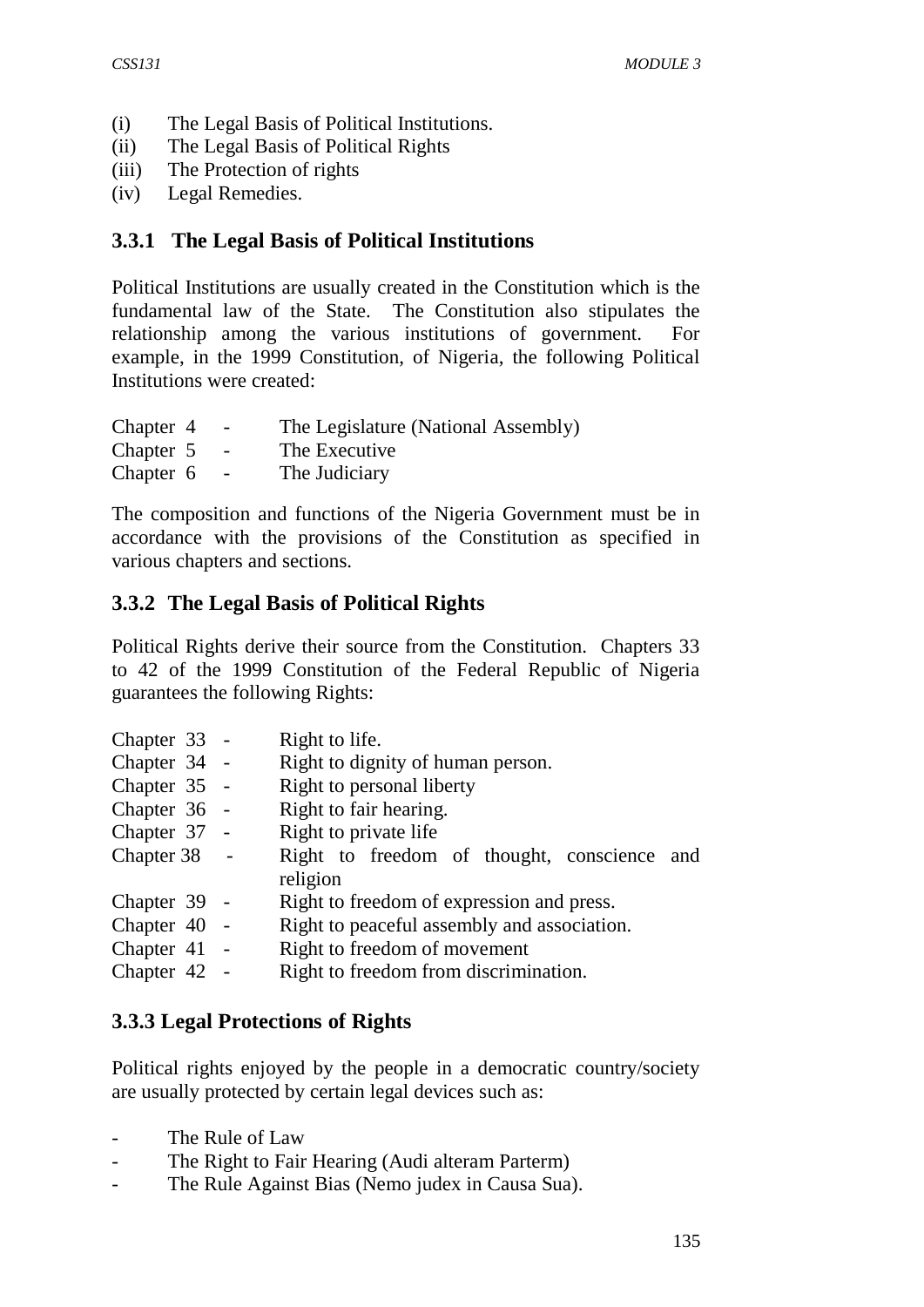# **3.3.4 Legal Remedies**

It is inconceivable to think of legal rights without legal remedies. Thus, if a person has a legal right and the right is violated, then such a person should be entitled to some remedy. A remedy is therefore a compensation for the violation of legal rights. Remedies reverse wrong decisions and make appropriate decisions to correct legal injustices. These remedies include:

- a) The Order of Habeas Corpus
- b) The Writ of Prohibitions
- c) The Writ of Mandamus
- d) The Writ of Injunctions
- e) Declarations

In addition to the Constitutional Law, there are other legal instruments that influence the political process in a particular country. These include laws made by the Legislative Assembly and the System of Courts.

Every state/country has its legal system which is made up of both the substantive and procedural laws and judicial organizational structure. For example, in Nigeria, we have the Criminal Code, the Penal Code, the Civil Procedure Code, the Sharia Laws, the Customary Laws and other enactment by the National Assembly. Also in Nigeria, we have various grades of Courts – Supreme Court, Court of Appeal, Federal High Court, the State High Courts, Magistrate Courts and Customary Courts.

Other features of the Nigeria legal system which are more or less political in nature include the Public Complaint Commission, The Code of Conduct Bureau, Public Commissions of Inquiry, The Economic and Financial Crime Commission (EFCC) and Public Tribunals, etc.

#### **SELF-ASSESSMENT EXERCISE 2**

What are the features of the legal approach to the study of Political science?

# **4.0 CONCLUSION**

In this Unit, we have attempted to examine the legal approach to the study of politics. The relationship between law and society has also been explained.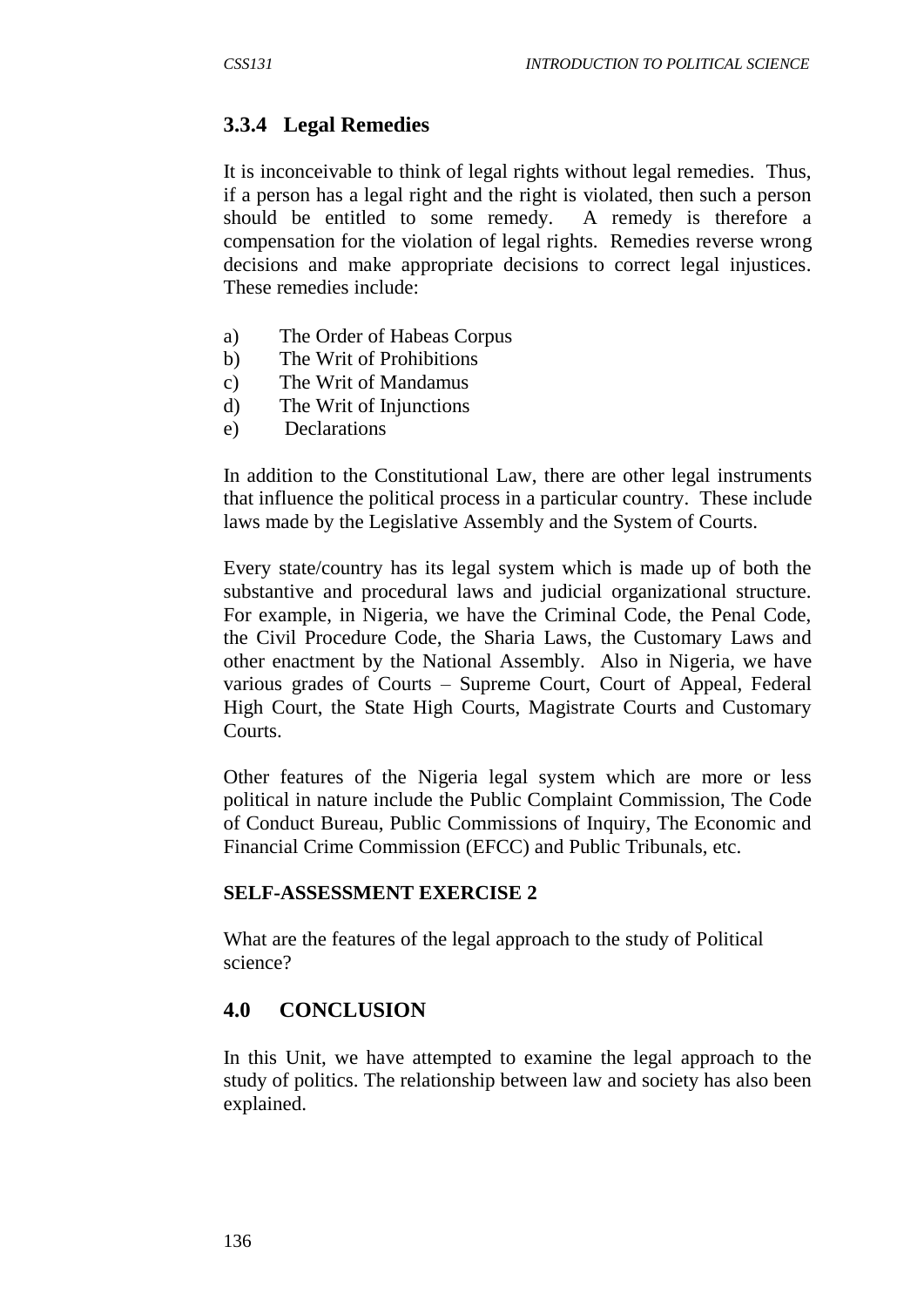# **5.0 SUMMARY**

As can be seen from the above outline, no satisfactory explanation of the workings of the political system of any country can be provided without looking at the legal framework. Political institutions by and large derive their existence from the legal and constitutional system, hence the importance of legal approach in the study of politics.

# **6.0 TUTOR-MARKED ASSIGNMENT**

- i. Why is the Legal Approach so important in the study of Politics?
- ii. Evaluate the Legal Approach to the study of Politics in relation to the 1999 Constitution of the Federal Republic of Nigeria.

# **7.0 REFERENCES/FURTHER READING**

- Duke, V. V. (1967). *Political Science*: *A Philosophical Analysis*. California: Stanford University Press.
- Geoner, J. F. & Jones, B. C. (1985). *Administrative Law*. London: Butterworth.
- Hart, H.L.A. (1961).*The Concept of Law*.
- Oluyede, P. A. (1988). *Nigerian Administrative Law.* Ibadan: Ibadan University Press.
- Rodee, *et al.* (1983). *Introduction to Political Science.* London: McGraw-Hill.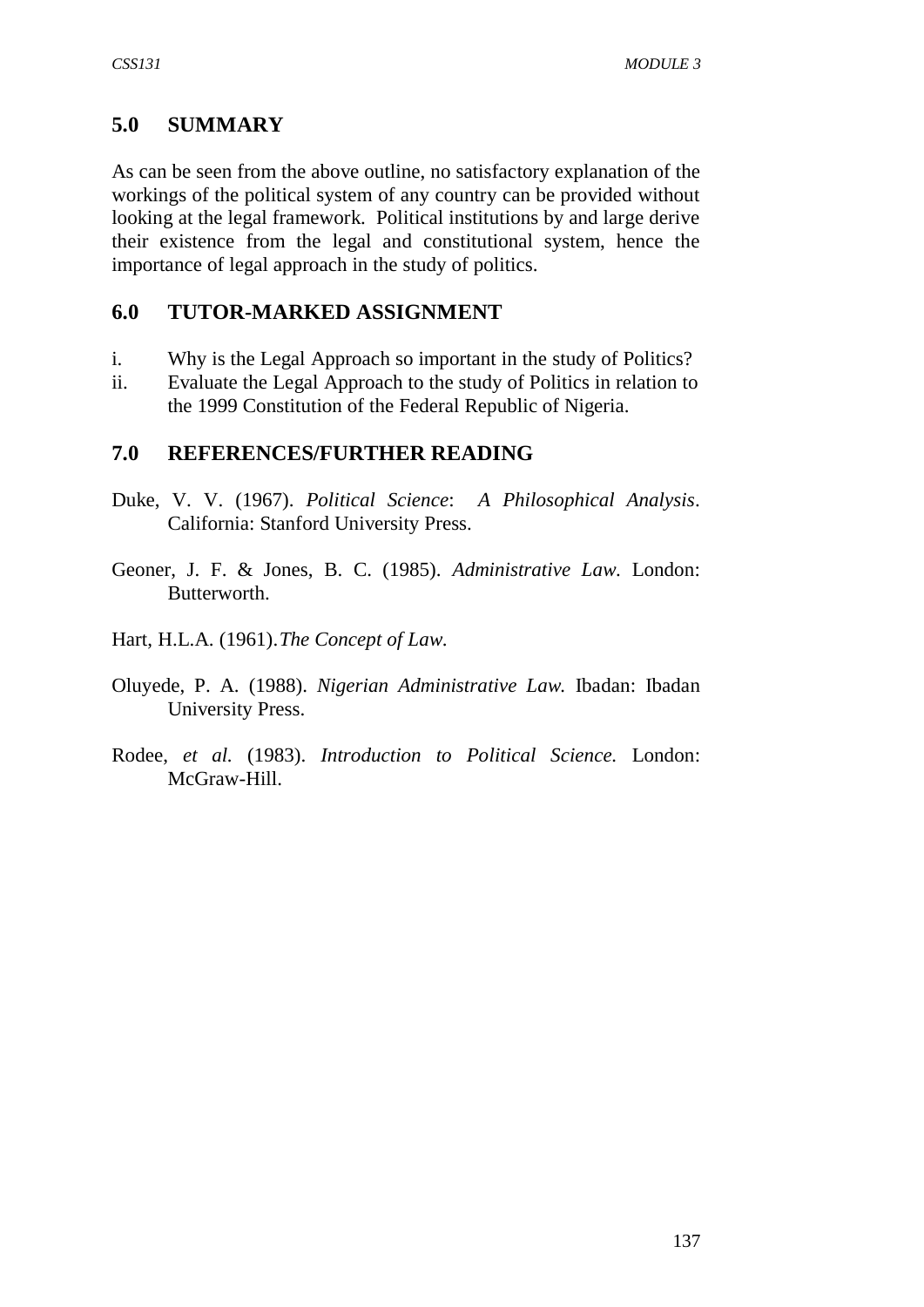## **UNIT 4 THE BEHAVIOURAL APPROACH TO THE STUDY OF POLITICS**

#### **CONTENTS**

- 1.0 Introduction
- 2.0 Objectives
- 3.0 Main Content
	- 3.1 The Features of Political Science in the Pre-behavioral Period
	- 3.2 Factors which Contributed to the Emergence of the Scientific Study of Politics
	- 3.3 The Chicago School
	- 3.4 The Princeton School
	- 3.5 Foundations Fund Support
	- 3.6 Immigration of European Scholars to the United States of America
	- 3.7 The Main Features of the Behavioural Approach
	- 3.8 Criticism against the Behavioural Approach
- 4.0 Conclusion
- 5.0 Summary
- 6.0 Tutor-Marked Assignment
- 70. References/Further Reading

# **1.0 INTRODUCTION**

This unit examines the Behavioural Approach to the study of the Political Science. Behaviorism was developed by American Political Scientists as an alternative to the traditional approaches in the 1940s and 1950s. This approach concentrates on careful observation of individual behaviour in the political process and less on state political institutions. The objective of the behavioural approach is to make the study of politics more scientific.

#### **2.0 OBJECTIVES**

At the end of this unit, you should be able to:

- explain the features of Political Science in the pre-behavioural period
- discuss the factors which contributed to the emergence of the Behavioural Approach
- explain the main features of the Behavioural Approach
- discuss the criticisms of the Behavioural Approach.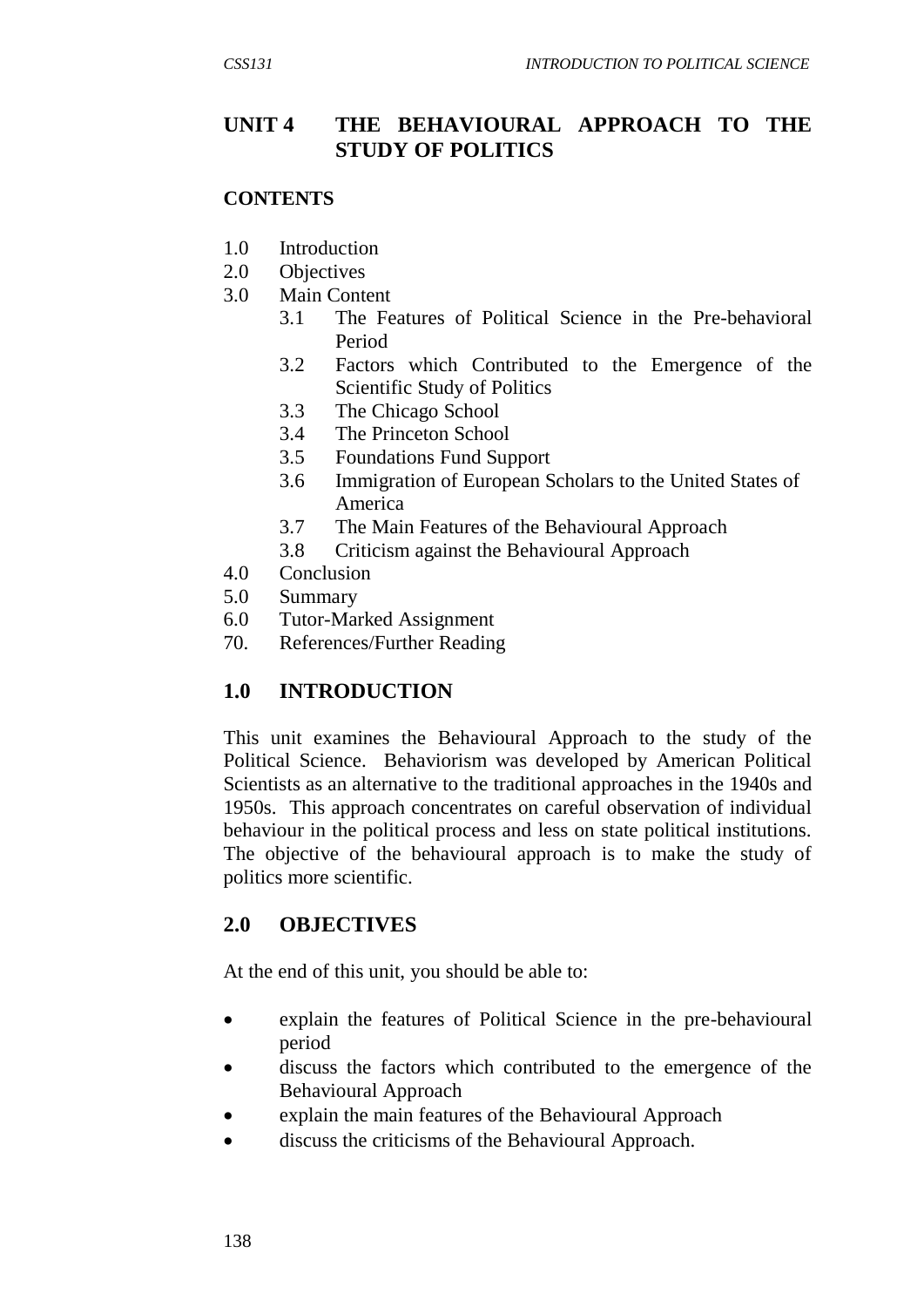# **3.0 MAIN CONTENT**

## **3.1 The Features of Political Science in the Pre-behavioral Period**

The method of studying Political Science before the World War II was largely unscientific and largely descriptive. According to Truman, Political Science as a discipline before behaviouralism was characterized by six features:

- 1. A lack of concern with political system as such, including the American Political System which amounted in most cases to taking their properties and requirement for granted.
- 2. The absence of an explicit conception of political change and development that was blindly optimistic and unreflectively reformist.
- 3. The almost total neglect of theory in any meaningful sense of the term.
- 4. The consequent enthusiasm for a conception of science that rarely went beyond raw empiricism.
- 5. A strongly parochial preoccupation with things American that stunted the development of an effective comparative method, and
- 6. The establishment of a continuity commitment to concrete description (Truman, 1951)

This was how most American Political Scientists viewed the method of studying the subject before World War II. However, the events and the consequence of World War II acted as a wakeup call that made American Political Scientists more critical of political science methodology as their research methodology could not find answers to most of the emerging problems thrown up by the War.

According to Davies and Lewis (1971) there was:

*A great dissatisfaction with methods of investigation with the working of the political system once characteristic mainly of British and European Political Scientist. In fact we are often told there was little concern with what is now called the political system but more with the study of the State. And the study of the State meant analyses of the articles of constitutions, legislations passed by governments and the institutions to which the constitutions made provision.*

The emphasis on the analysis of the State, law and constitution relegated the study of the general social framework of the state to the background.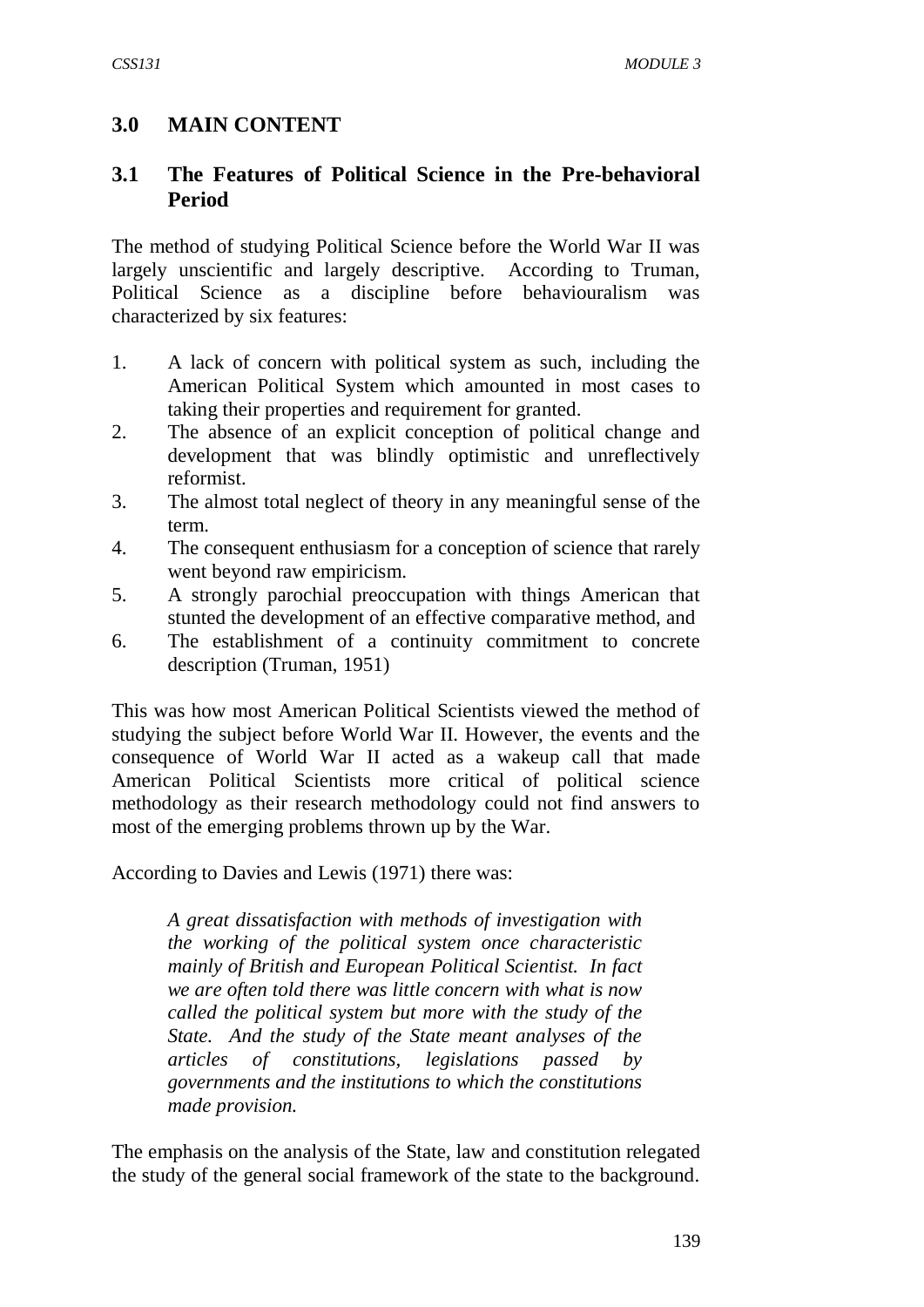One problem which is associated with the concentration of the study on the state and its institutions is that such institutions may be outdated, but the study may not reflect such changes. Furthermore, the emphasis on the state and its institution may not provide an objective criterion for comparing different states.

The problems which necessitated the re-orientation of the study of Political Science include according to Davies and Lewis (1977):

- 1. The need to explain the failure of democracy and the emergence of authoritarian political institutions in Germany and Italy before and during the War.
- 2. The need to explain the political processes of the post-colonial states in Africa and Asia.
- 3. The need to develop a theoretical analysis of politics which could explain the development of different kinds of political institutions.
- 4. The need to develop models which could be used in comparative politics.

According to Somit and Tenehaus the problems with the traditional approach in America were centred around five major issues:

- 1. The discovery that the talents and skills of political scientists were not highly valued by government bureaucrat or officials.
- 2. The inability of traditional political science to account to the rise of Fascism, National Socialism (Naziscism) and Communism.
- 3. A growing sensitivity to and unhappiness with the basically descriptive nature of the discipline.
- 4. The knowledge of advances in other social sciences.
- 5. The fear that political science was lagging behind its sister professions and disciplines.

#### **SELF-ASSESSMENT EXERCISE 1**

What are the features of Political Science in Pre-behavioural period?

#### **3.2 Factors which contributed to the emergence of the Behavioural approach in Political Science**

There were a number of factors which contributed to the emergence of the behavioural approach. We now discuss some of them below: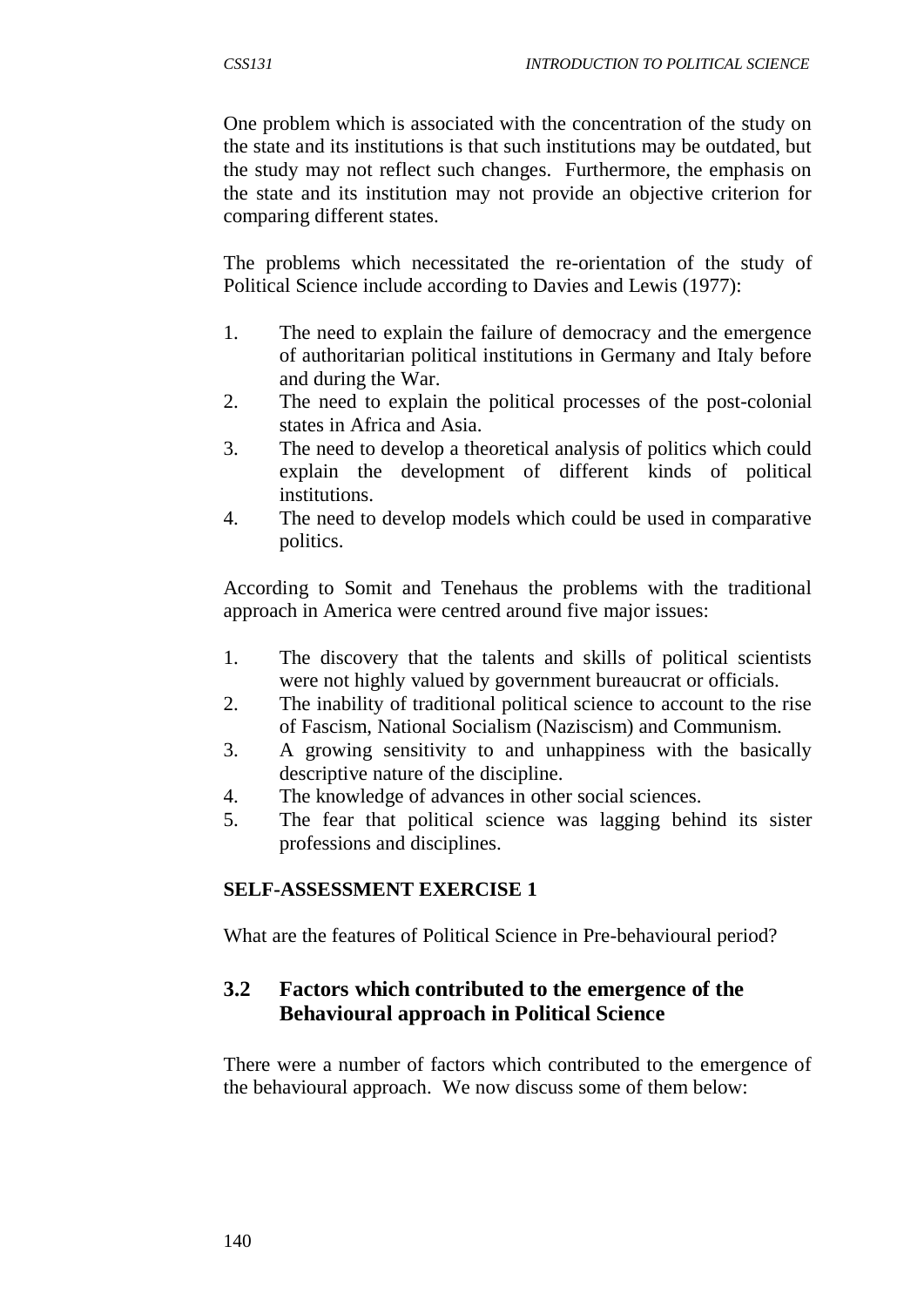# **3.3 The Chicago School**

The birth place of the Behavioural School is the Department of Political Science, University of Chicago, USA. It was there that few political scientists under the leadership of Charles E. Merriam, pioneered the study of what we now know as the Behavioural Approach. Other pioneering personalities in the Chicago School included Harold Lasswell, V. O. Key Jr., David Truman, Herbert Simon and Gabriel Almond and others.

# **3.4 The Princeton School**

The Princeton School was located at the Department of Political Science, University of Princeton, USA. Its research methodology is based on the behavioural approach. Its field of specialization was cross-cultural studies. Those associated with the Princeton School included James S. Coleman, Lucian Pye, Sydney Verba, Myro Weiner, Dankwart A. Roston and George I. Blankstern.

# **3.5 Foundations Fund Support**

The re-orientation of Political Science methodology was assisted by an unprecedented flow of foundation funds. Those foundations active in providing funds for research on political science were the Ford, the Rockefeller and the Carnegie Foundations.

# **3.6 The Immigration of European Scholars into the USA**

The policies pursued by the Nazi Government in Germany made many German Scholars to migrate to the US during the War. Scholars from other European Universities also moved to America during and after the War. These scholars arrived in America with intellectual techniques/methods, which helped behaviouralism to develop as a methodology.

Other factors that helped boosted the Behavioural approach included the encouragement of the American Political Science Association and the Social Science Research Council, the growth of survey methods, especially at the Survey Research Centre of the University of Michigan and the Bureau of Applied Social Research at Columbia University.

# **3.7 The Main Features of the Behavioural Approach**

The main features of the Behavioural approach are as follows: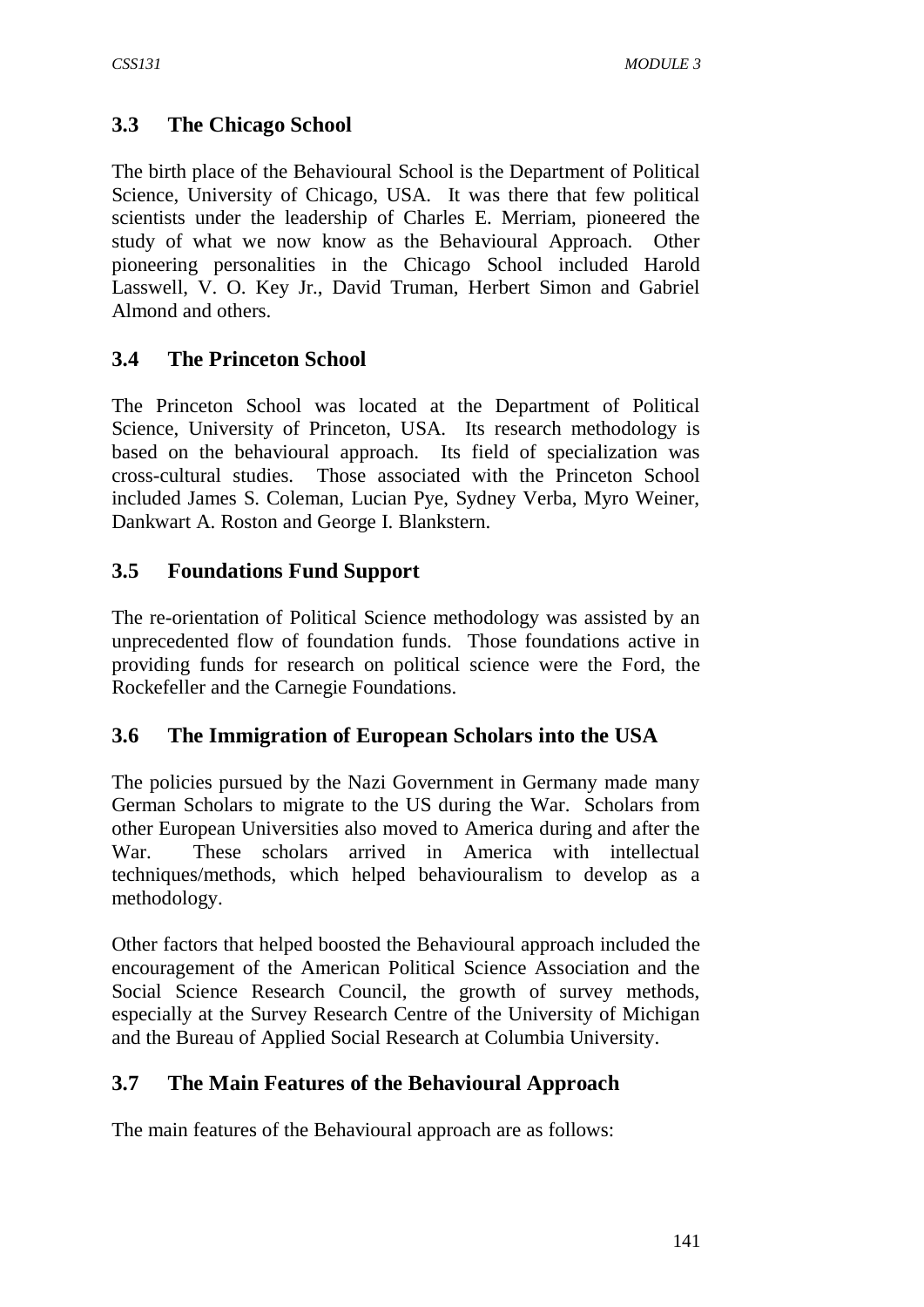- 1. The objective is to make the study of political science scientific thus capable of explanations and predictions.
- 2. The focus of study is on observable behaviour of individuals and groups in the political process.
- 3. The use of quantitative method is encouraged since this would assist in accurate measurement of data.
- 4. Research is aimed at developing theories which could provide acceptable explanation for political behaviour.
- 5. Research is, also, aimed at providing solutions to immediate social problems.
- 6. Political Science is to be made more inter-disciplinary, embracing other social sciences.
- 7. Research should employ statistical techniques such as multivariate analysis, sample surveys, mathematical models and simulation.

With the increasing use of the behavioural approach in Political Science, major changes were noticed in the vocabulary of politics. Such words includes boundary maintenance, bargaining, conceptual framework, decision-making, functionalism, factor analysis, feedback, model, game theory, input/output, political socialization, political culture, political system, etc. This behaviouralism has made political science an interdisciplinary subject and fully integrated it into other social sciences.

# **3.8 Criticism of the Behavioural Approach**

Major critics of the approach included William Yandell Elliot, Edward S. Corwan, Luther Gullick, Walter J. Sheperd, James Hart, H. Mark Jacobson and Charles A. Bear (Gullick, 1956). The main contention of these critics of the Behavioural Approach were:

- 1. Political Science is not, nor is it ever likely to become a science in any realistic sense of the term.
- 2. Overt political behaviour tells only part of the story. Different individuals may perform the same act for quite different reasons. To understand what they do, one must go beyond or behind, observable behaviour. The anti-behaviouralist holds that the larger part of political life lies beneath the surface of human action and cannot be directly apprehended.
- 3. Because Political Berhaviour is not quantifiable whatever the theoretical merits of quantification, it cannot make political science scientific.
- 4. The pre-occupation with general theory tends to block less ambitious prospects but in the long run is more productive inquiry. At best, it has led to the proliferation of concepts which cannot be operationalised.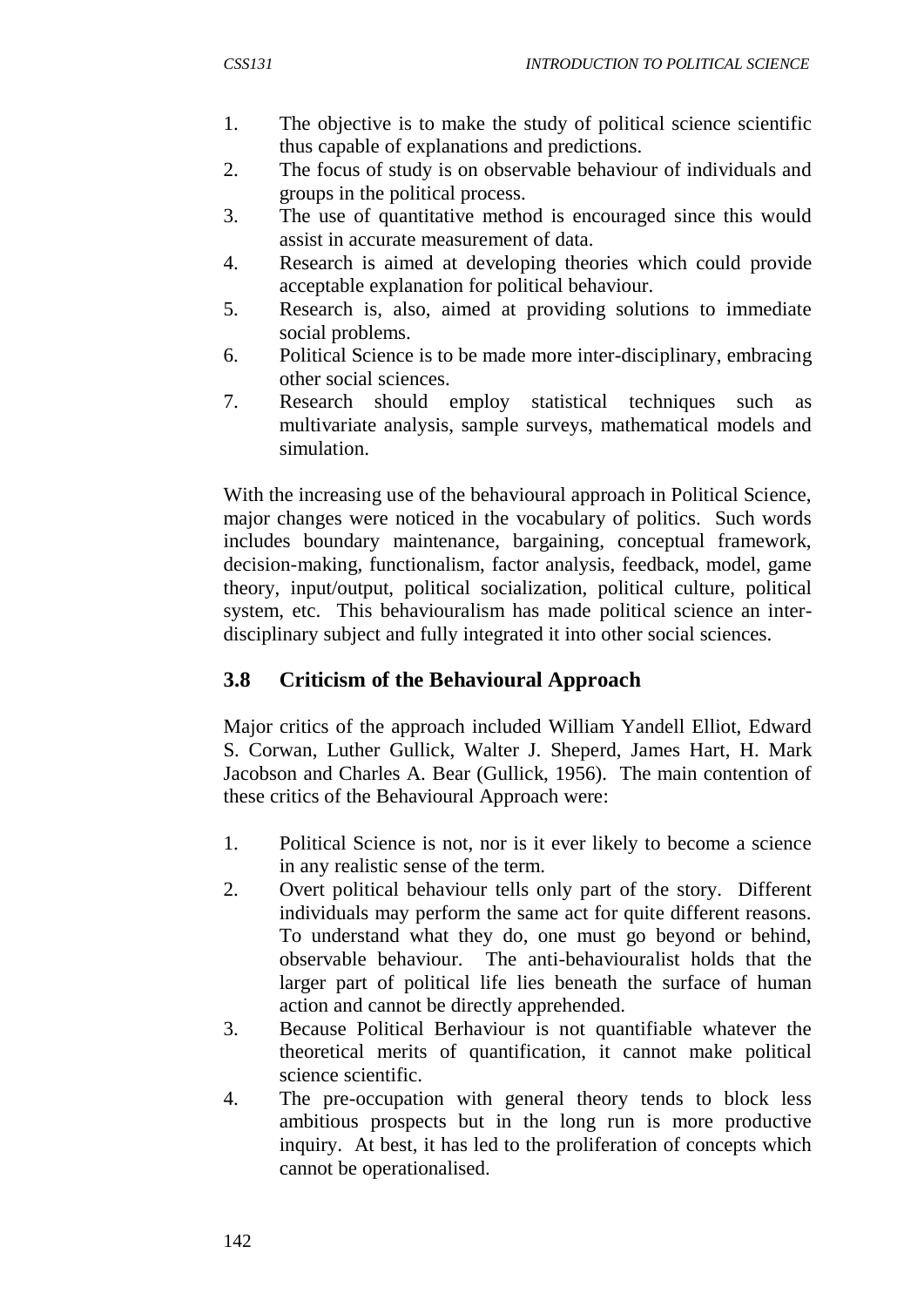- 5. Significant political issues involve moral and ethical issues. Political Science has historically been, and must continue to be more concerned with questions of right and wrong even if these cannot be scientifically resolved.
- 6. There has been indiscriminate borrowing of concepts and techniques which are simply inappropriate for political inquiry.
- 7. As for 'Scientific Objectivity', there is almost universal skepticism among the anti-behaviouralist that it is attainable and considerable doubt that it is inherently desirable. (Somit and Tenenhaus, 1968).

#### **SELF-ASSESSMENT EXERCISE 2**

Discuss various criticisms, the anti-Behaviouralist approach leveled against behaviouralism as a method in Political Science.

## **4.0 CONCLUSION**

We have tried to look at the features of the pre-behavioural approach to the study of politics and the factors that led to the emergence of the behavioural approach. The basic tenets of behaviouralsim and its weaknesses have also been examined.

## **5.0 SUMMARY**

The period 1945 – 1965 was a period of transformation of political science. The period witnessed a revolutionary change in political science methodology. The University of Chicago pioneered a new method of studying politics – the Behavioural Approach – which challenged the Historical and the Institutional Approaches in Political science. The main focus of Behaviorism is to make the study of Political Science Scientific. While behaviorism has been acted and applied in research by many scholars, there are number of scholars who doubt the usefulness of behaviourism.

#### **6.0 TUTOR-MARKED ASSIGNMENT**

- i. Discuss the emergence of the Behavioural Approach in the study of Politics.
- ii. Identify and discuss the main features of the Behavioural Approach.
- iii. Write a critique of the Behavioural Approach.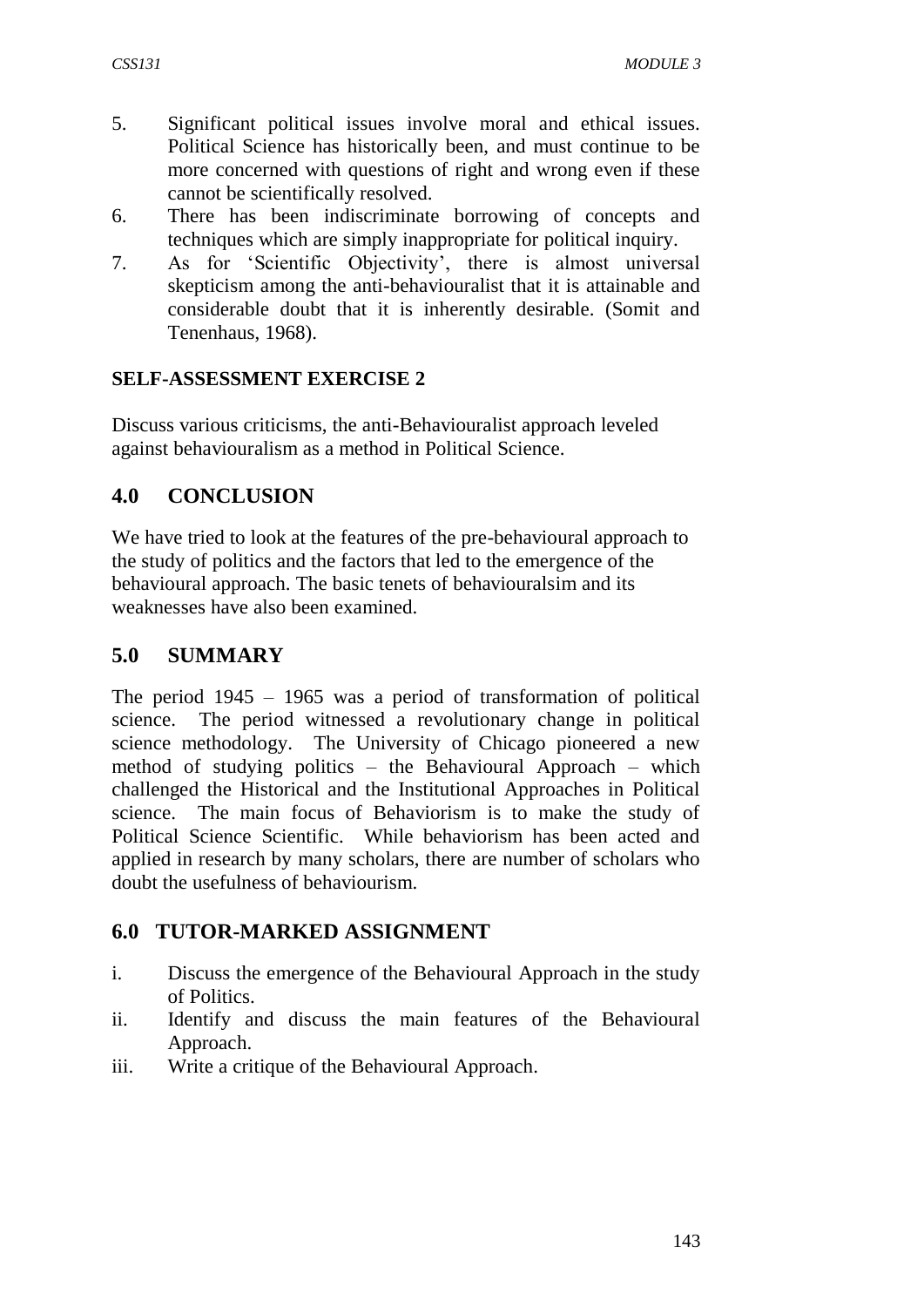#### **7.0 REFERENCES/FURTHER READING**

- Almond, A. G. and Powell, G. B. (1966). *Comparative Politics: A Developmental Approach.* Boston: Little Brown.
- Almond, A. G, and Verba, B. (1963). *The Civic Culture: Political Attitudes in Five Nations.* New Jersey: Princeton University Press.
- Davis, R. M. and Lewis, A. V. (1971). *Models of Political System*. London: Macmillan.
- Deutsch, K. W. (1963). *The Nerves of Government*. Glenco III: Free Press.
- Easton, D. (1965). *A System Analysis of Political Life.* London: John Willey.
- Lasswell, H. D. (1935). *Politics: Who Gets What, When and How?* N.Y. McGraw-Hill.
- Merriam, C. (1934). *Political Power.* New York: McGraw Hill.
- Somit, A. and Tenenhaus, J. (1968). *The Development of American Political Science.* Boston: Ally & Bacon.
- Truman, D. B. (1951). *The Government Process*. New York: Knopt.
- Wallas, C. (1962). *Human Nature in Politics.* London: Constable Press.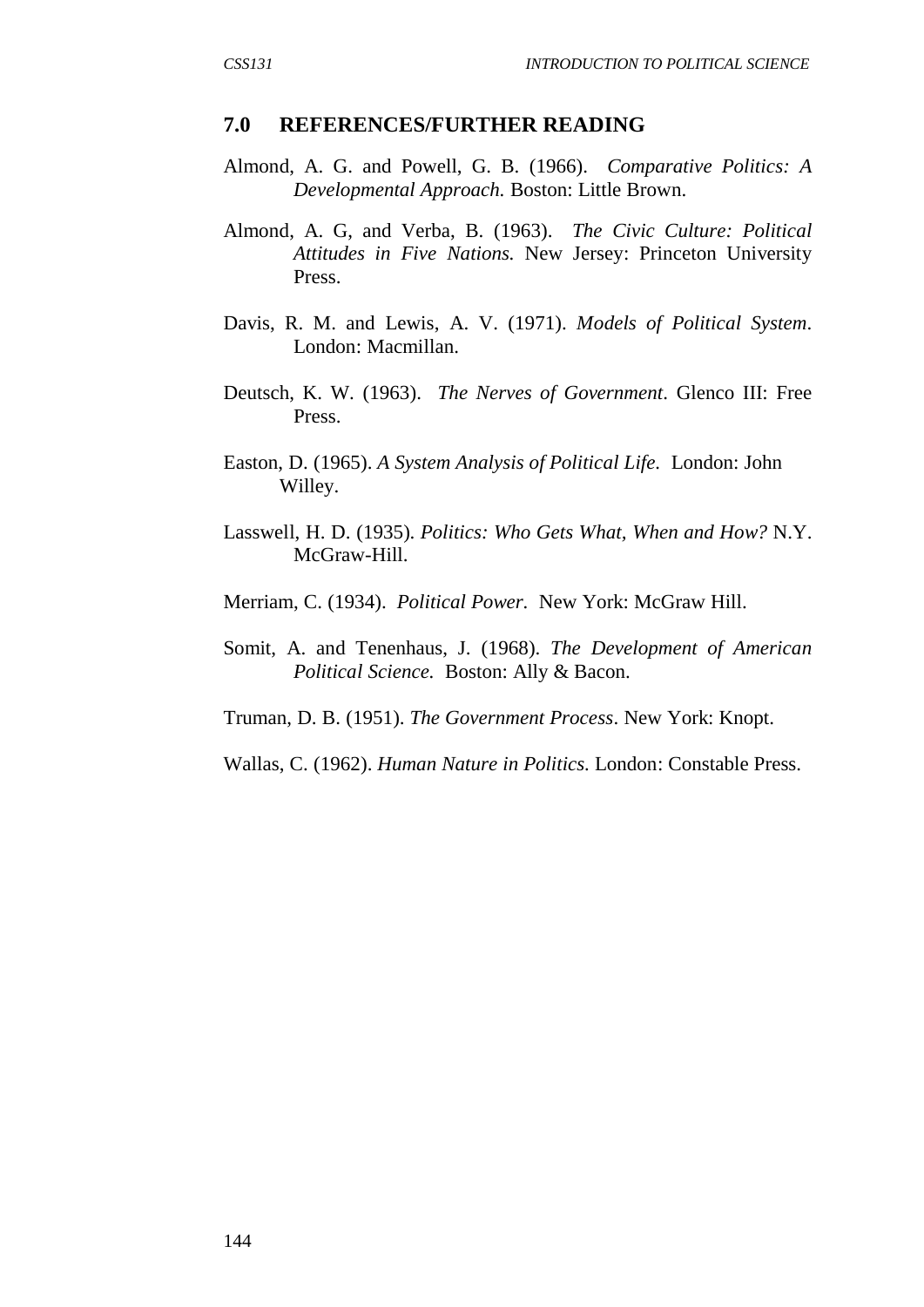## **UNIT 5 THE NATURE, PURPOSE AND FUNCTIONS OF THE MODERN STATE**

#### **CONTENTS**

- 1.0 Introduction
- 2.0 Objectives
- 3.0 Main Content
	- 3.1 Definitions of the State
		- 3.1.1 Theories of the State
		- 3.1.2 Divine Rights of Kings
		- 3.1.3 The Force Theory Might Makes Right
		- 3.1.4 The Social Contract Theory
		- 3.1.5 The Evolutionary/Natural Theory of the State
	- 3.2 Primary Characteristics of the State
	- 3.3 State and Society
	- 3.4 The Distinction between State and Nation
- 4.0 Conclusion
- 5.0 Summary
- 6.0 Tutor-Marked Assignment
- 7.0 References/Further Reading

#### **1.0 INTRODUCTION**

Political Science is the study of life in an organized community and the organized community is the state. According to Harold Laski (1967) the study of politics "Concerns itself with the life of men in relation to organized states". What this means is that the study of politics is largely the study of the state and other activities that relate to winning of power and exercising such power in a given state/country.

#### **2.0 OBJECTIVES**

At the end of this unit, you should be able to:

- explain what the state is, its origins, its characteristics and functions
- differentiate between state and society and state and nation.

#### **3.0 MAIN CONTENT**

#### **3.1 Definitions of the State**

There is no clear definition of the state. However, some radical writers like Marx and Engels argued that the state is essentially an expression of class relationships generated by the particular mode of production and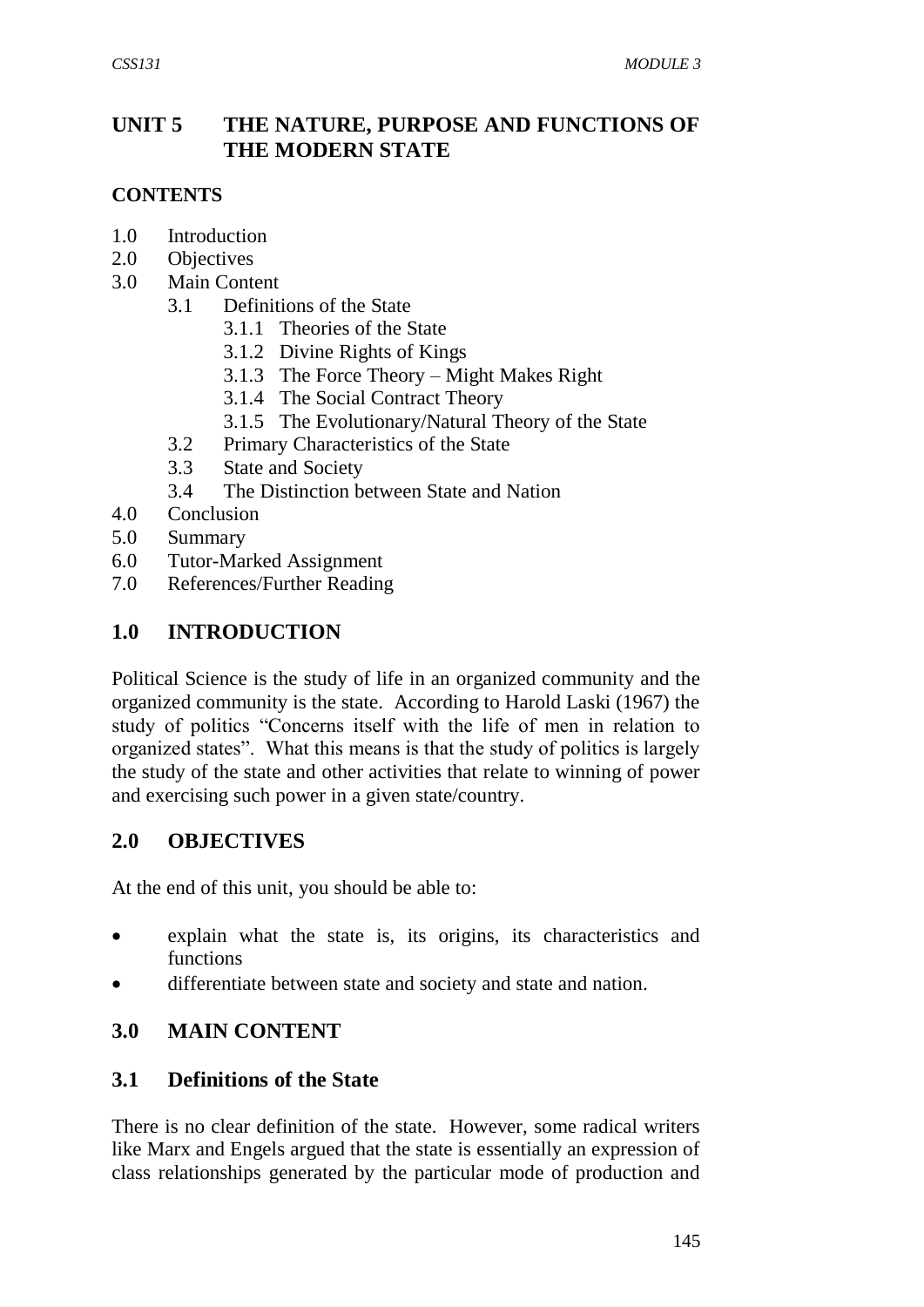unambiguously involved in the class struggle on the side of the dominant economic class. Thus, Marx and Engels (1976, P.486) wrote that in capitalist society, "The executive of the modern state is but a committee for managing the common affairs of the whole bourgeoisie". Some regard the state as one organization that transcends class and stands for the whole community. Other definitions have emphasized the political authority, the monopoly of force through government and political allegiance of citizens to the state. Some have regarded the state as moral and good society where justice and the promotion of the general welfare of the people are established. Broadly speaking, the state is the political form of society. What we call the state is a community of men organized for preserving and creating order and general well-being of its members.

#### **3.1.1 Theories of the State –Origins of the State**

The most obvious characteristic of early statehood are monarchy supported by royal bureaucracy. The king becomes a national figure that replaced the family and tribal head, while the King's councilors take the place of tribal elders. The origin of the state thus is marked by the introduction of centralized authority, formalized hierarchy, specialization of task in the performance of public duty, and writers (instead of oral) communication. Although there are many theories of the state, we are going to discuss four major ones in this section.

#### **3.1.2 The Divine Rights of Kings**

Prior to the organization of the state, tribal authority was based on traditions and conventions. However, with emergence of a kingship system, there was a need for creating legitimating principles to make a ruler (King) acceptable to rule the subjects. To achieve this legitimacy politics was united with religion and the King as then presented to the people as choosing by the Divine Will. Thus, the idea that the ruler (King) was God's appointed agent on earth legitimized the King's power and made it both unquestionable and unassailable. Thus, to challenge the king was to challenge the Divine Will (God's authority). Because of this, later Kings/Queens could claim descent from the first King divinely appointed.

The Divine Right of Kings idea is the longest living doctrine in politics. The theory helped the early kings to usurp tribal autonomy and allowed many tyrants to disguise their actions as an expression of God's will. By contrast, the Divine Right theory helped to stabilize the political process and prevented violence and revolutionary activities by making the king and his orders divine.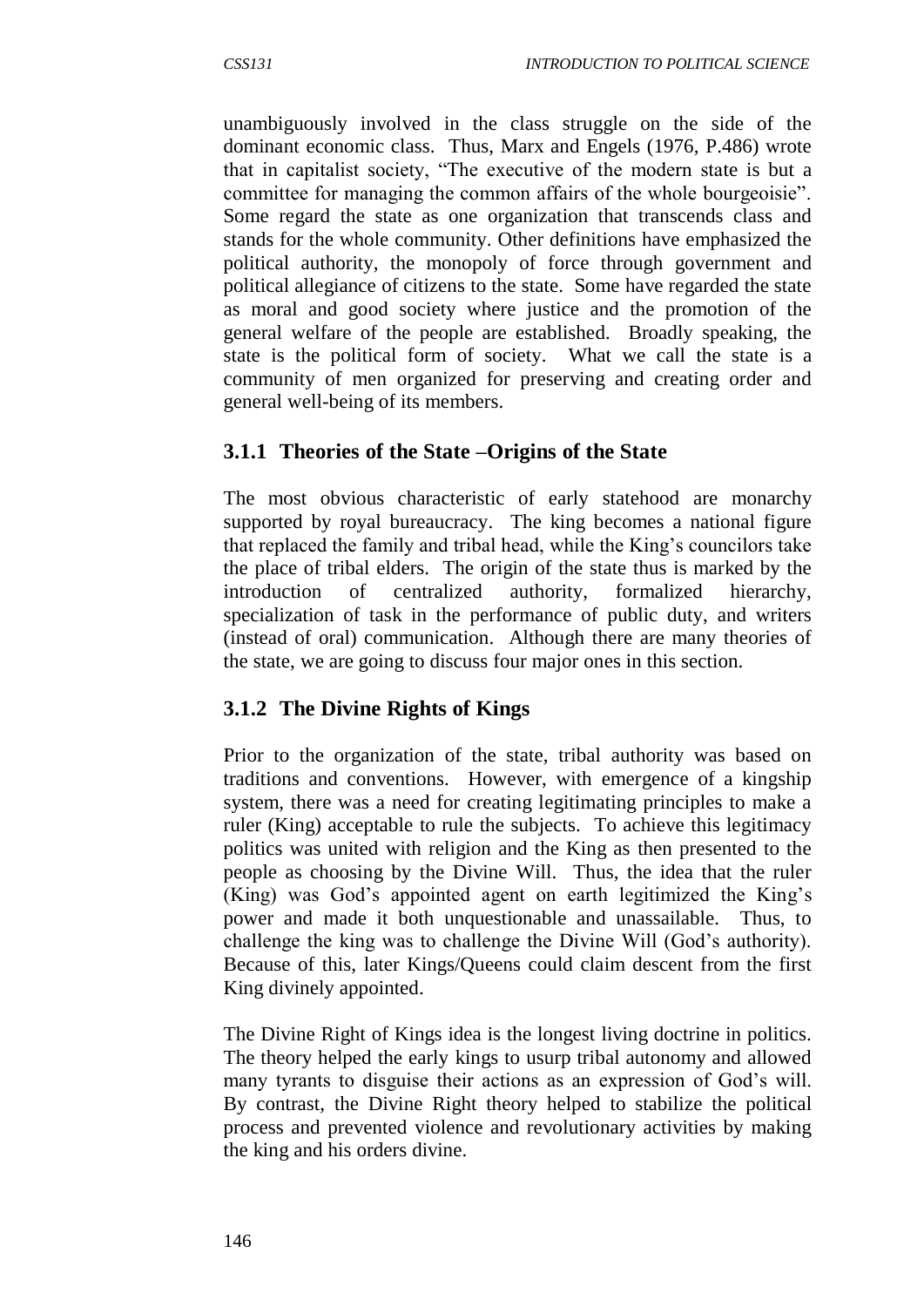Finally, the doctrine of divine right of kings aided the rulers to impart to their subjects a sense of group cohesion and collective purpose that formed the bedrock of most of modern day European states.

The theory of Divine Right of kings is a powerful doctrine as this has been demonstrated by its endurance to date. For example, until 1917 the Divine Rights of kings operated in Russia by the Romanov Dynasty. And as at 1974, Emperor Haile Salasie was still claiming the Divine Rights to rule over the people of Ethiopia.

## **3.1.3 The Force Theory – Might Makes Right**

The doctrine of 'might makes right' is a simpler doctrine for legitimizing state power or power between individual or groups. This is an appeal to force or the battlefield where the fittest survive. What this theory amount to is that ruler who know how to get power and how to keep it are the effective and legitimate rulers. Thus, whoever has the power to rule either by the use of force or fraud, can also legitimately claim to have the authority to rule.

Theorists who support the force theory are concerned with ensuring political stability. According to Thomas Hobbes, all the good things of life, material and spiritual, depend first and foremost on the security of life itself. For Hobbes, if there is no power to enforce the will of the sovereign, then there is no government, no state, no security.

Hobbes and Machiavelli argued that any form of government could rightly claim legitimate authority, as long as it had the power to enforce its will. Both thinkers preferred monarchy because they believed that a strong monarchy was the strongest government of all and so the most entirely to ensure stability. What this means is that if a government lose power it loses the legitimacy for claiming power. And that power legitimizes itself.

Finally, the force theory opens the way for an undistinguished play for power between states competing for position on the stage of international politics. Those states that conquer others can rightfully claim authority over their territorial conquests precisely because they are the conquerors and not the conquered. And those revolutionary movements and military coups that succeed can legitimately claim all the rights and privileges formerly enjoyed by the old political order. In fact, this is the primary criterion at work in the granting of diplomatic recognition to new governments, whether they are established by conquest from within or without. Does the new government in fact govern the people and territory it claims to govern? Thus, most governments avoid the troubling questions of right and wrong, justice and injustice, in their dealing with each other.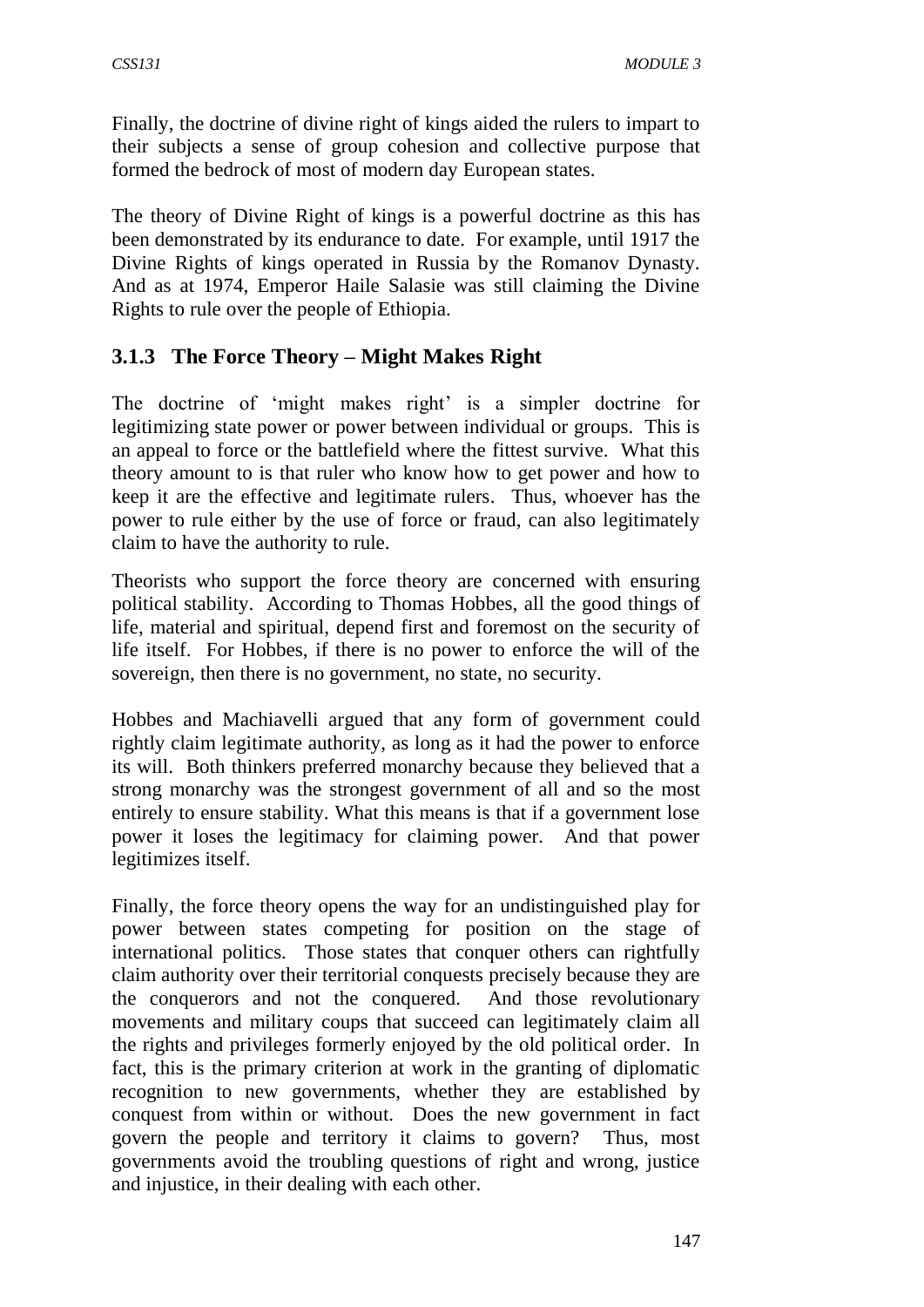# **3.1.4 Social Contract Theory**

The alternative views of the origin of the state, and the principles that legitimizes its power are found in the social contract theories. The social contract theory is premised upon the idea that the state is a human creation by means of agreement - a social contract agreed upon by individual in a given society. Thomas Hobbes who was the first of the social contract theorists argued that prior to the existence of the state, life was "solitary, poor, nasty, brutish and short" because there was no organized authority to preside over the affairs of men.

In fact, life was a free for all fight and "every man was for himself and God for us all". It was man, in realization that this state of nature was not benefiting them that they decided to surrender their individual natural rights of self- government to an absolute sovereign authority by means of a contract.

John Locke, another social contract theorist argued that because men are rational, they can be trusted to pursue their self interest without infringing on the equal rights enjoyed by other citizens. And because men are rational, they can be trusted to judge the legitimacy of government as it legislates, administers, and adjudicates states laws.

Although this line of thinking would lead to total freedom and so no government as such, however, rational men perceived the advantages of organizing a government. It can impartially settle disputes between citizens, it is necessary to conduct foreign relations with other governments, and it is essential authority for divining and maintaining a system of monitory exchange which allows for the accumulation of material wealth.

The idea of social contract was taken further by Jean-Jacques Rousseau who insisted that no government was legitimate unless the people gave their consent to its authority. Thus, Russeau's social contract includes all citizens in the initial agreement to by the terms of the contract, all citizens enjoy an equal right to participate in the making of law, and so to participate in the decision making that defines the appropriate boundaries of the law and the proper domain of the state activity. Finally, Rousseau insisted that government is legitimate only in so far as it operates according to the principles of popular sovereignty.

# **3.1.5 The Evolutionary/Natural Theory of the State**

According to evolutionary theorists, the state is best understood as an evolving organism that develops naturally according to some inherent dynamics of growth.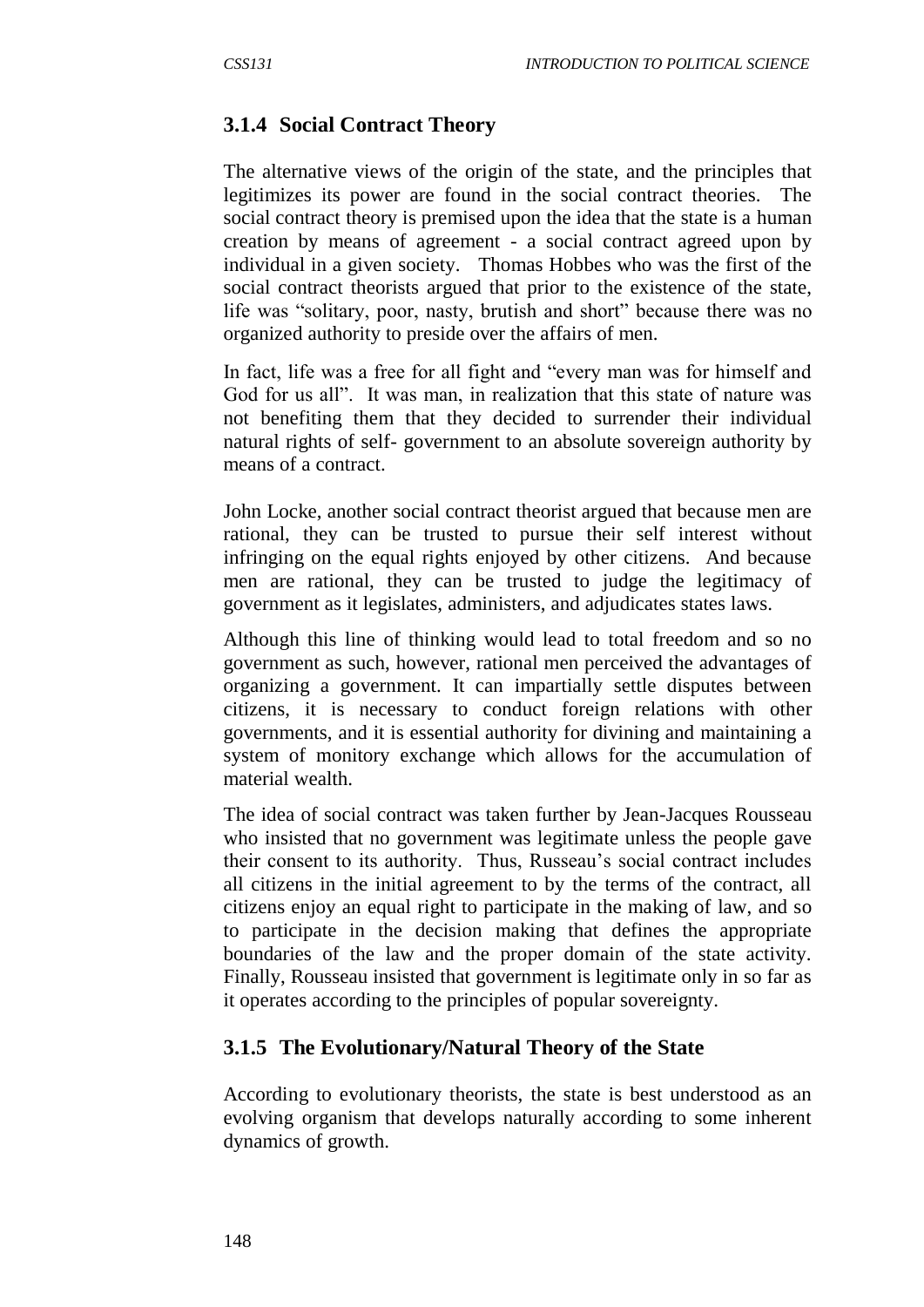Aristotle in the forth B.C. had argued that the state developed from the evolving interests and needs of the individual. In contrast to social contract and force theories, the evolutionary theories believed the individual's needs and interests have been progressively met by the family, the clan, the tribe, and finally, by the complete community of social existence that is best expressed by the state. The guiding principles of growth of the state has been self sufficiency (not self interest) and the development of ever more elaborate institutions essential to satisfying mankind's unique and most distinguishing characteristic reason.

Finally, war and conquest played an important role in the evolutionary emergency of the modern state and its institution war and conquest helped the consolidation of gained territory through war. And in the origin and development of the state, common religious worship and language had a great influence by welding together families, clans and tribes into larger organized community better known as the state.

## **SELF-ASSESSMENT EXERCISE 1**

Discuss the major theories of the state known to you.

# **3.2 Primary Characteristics of the State**

The "essential elements" of the modern state are: People, Territory, Government and Sovereignty. In explaining each characteristic we will be able to answer the question stated earlier: what is the nature of the state?

# **A. People**

The state as a human organization is made up of people that reside within its territory. Membership of a state is compulsory once an individual is born into it unless he changed his/her nationality. Even when a national of Nigeria, for example, renounces his citizenship of Nigeria he must acquire another citizenship because no one can be stateless; except refugees who temporarily lost their State from which they fled into exile.

When we are talking about the state in terms of population we are concerned with numbers and the characteristics of the people who composed the state's body politic. For example, while some modern states like the U.S.A and Canada are still under populated relative to land area and resources, other states like Egypt and India are confronted by the problem of a population that is expanding too rapidly for their natural and technological resources.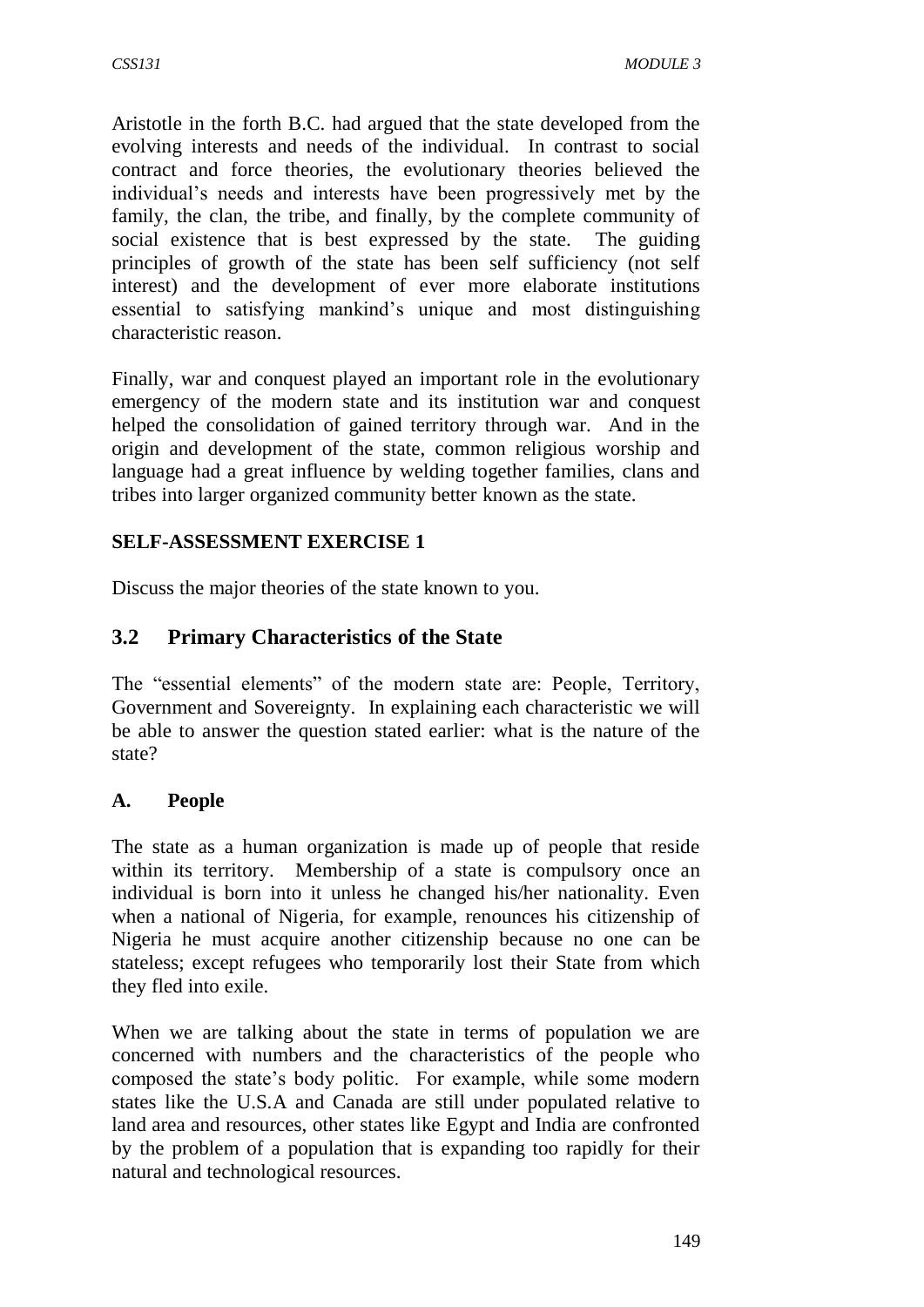Thus, a state with a very small population may find it difficult or impossible to maintain its independence against states with greater manpower and resources. For example, the lack of significant population growth in Ghana contributed to the decline of Ghana as a regional power from her position in the 1950s and early 1960s.

The characteristics of the people who compose the state are very important to the state standing in the world. If there is high literacy and high education in a particular country, then the skill in the economic applications of modern technology will be high. Further, if the people living within a state have a common language, subscribed to the same religious beliefs and shared common cultures, then the strength of such a state is enhanced more than a state with many nationalities and languages. States such as France and Germany are stronger than states like the old Soviet Union or Yugoslavia both of which have disintegrated into ethnic states.

#### **B. Territory**

An important pre-requisite for the existence of the state is territory. Most state has been established by conquest of neighbouring tribes and forming a centralized administration. Important consideration about the territory of a state should focus on its area, geographical location, resources, technology and climate.

In the modern world there are presumably sovereign independent states of all sizes and shapes ranging from a huge country like China to such a tiny principalities like Luxemburg and Monaco with a small population and land area. Yet, China and these small states have equal rights and status in international law. However, small states often find it difficult to act on the world stage or even to exist without alliances with stronger neighbours or a superpower.

Geographical location is very important for a state's survival and development. It is very important that a state have natural barriers such as ocean, sea, rivers, mountains or deserts, against powerful or aggressive neighbours. For example, Island powers like Great Britain and Japan developed strong navies, whereas Russia, Germany and France relied on the military strength of their land armies.

Economic resources are also very important in determining a state's power in the world today. For example, little England and medium sized Germany became great powers because of the early industrial revolutions which in turn was made possible only because of rich natural resources to which technology could be applied.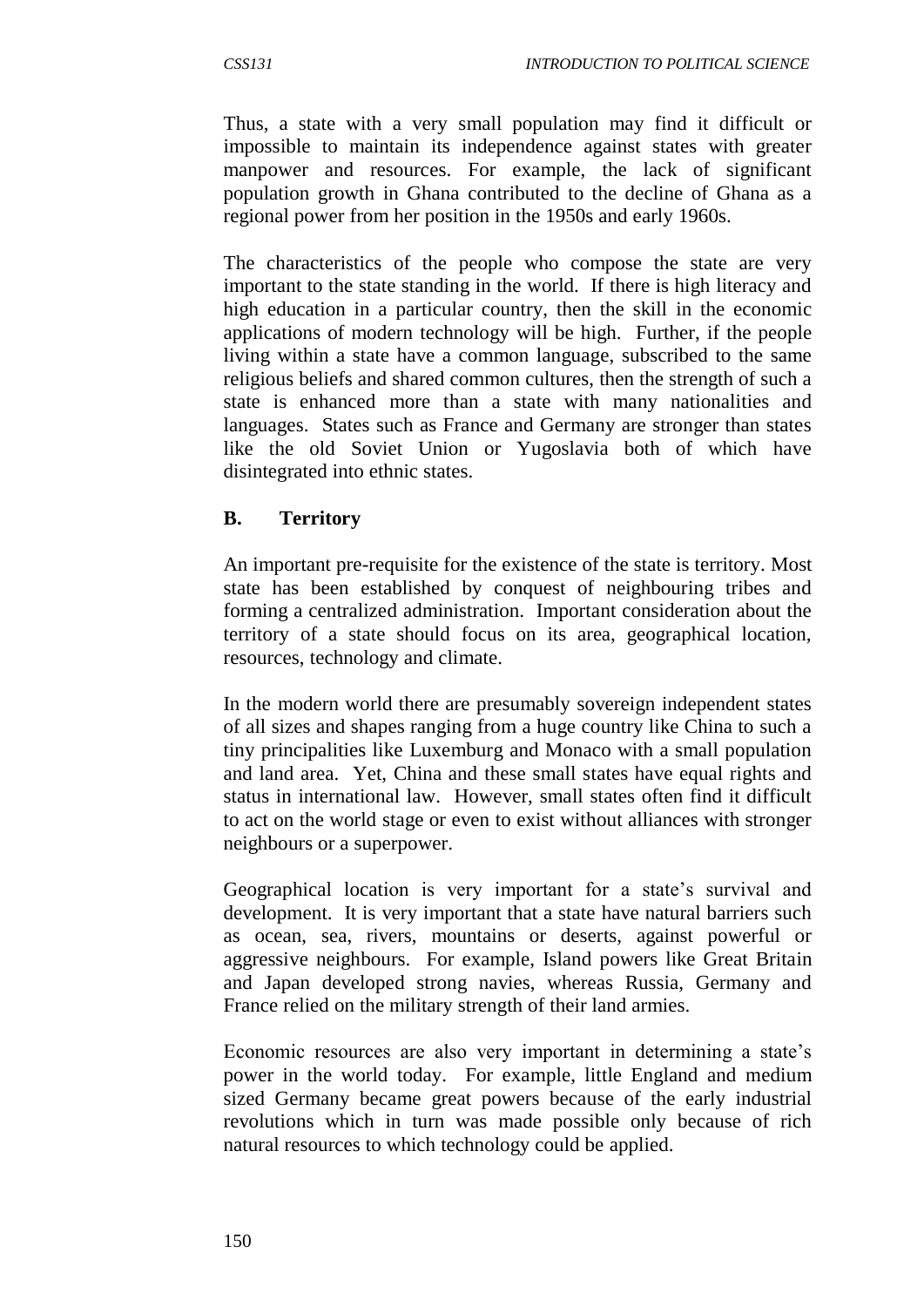#### **C. Government**

The state exists in order to ensure the safety of the lives, liberties and properties of its citizens. The agency of machinery by which the state performs its functions is known as the government. This is normally formed by a body of persons vested with authority to make and enforce rules on people under their jurisdiction. The government can command and coerce, that is use force, when obedience is not forthcoming. These two attributes – the ability to command and coerce, constitute power or authority of the state. Simply defined government is a body of persons authorized to govern or rule a country or state.

There are various forms of government. Monarchy, which is government by an individual who rules according to his will without legal limitations, is the oldest form of government. The ruler usually claims historical legitimacy through the Divine Rights of Kings. Aristocracy is another form of government in which few citizens make the major decisions that affect the lives of all the citizens of the country. Finally, we have Democracy in which most citizens participate in choosing their representatives into a Parliament, Congress or the Assembly. Thus, whenever we have a group vested with comprehensive power, there is a government.

Depending on the constitution of a country, the functions of government are many and varied. There are three organs of government. The Legislature, the Executive and the Judiciary. The Government enacts or makes Laws and general rules of conduct, usually under the direction of the Executive. This function is performed by the Legislature or Parliament, which consist of the Head of State, the Upper and the Lower Houses in many countries. The legislature also controls the exercise of executive power in the country on such matters as the national finance and expenditure.

In the United States of America, Congress is the Legislature. The Executive which comprises the Secretaries and the civil servants including local government authorities sees to it that the laws passed and the rules makes by the Legislature are put into effect. In most countries the Executive is also concerned with the general administration. The Judiciary refers to the courts of law which interpret and enforce the laws and the rules. It is the duty of the judiciary to punish law breakers – they are fined or sent to prisons.

Finally, we must make a distinction between the state and the government. The state comprises the government and the governed. Government on the other hand is only the machinery through which the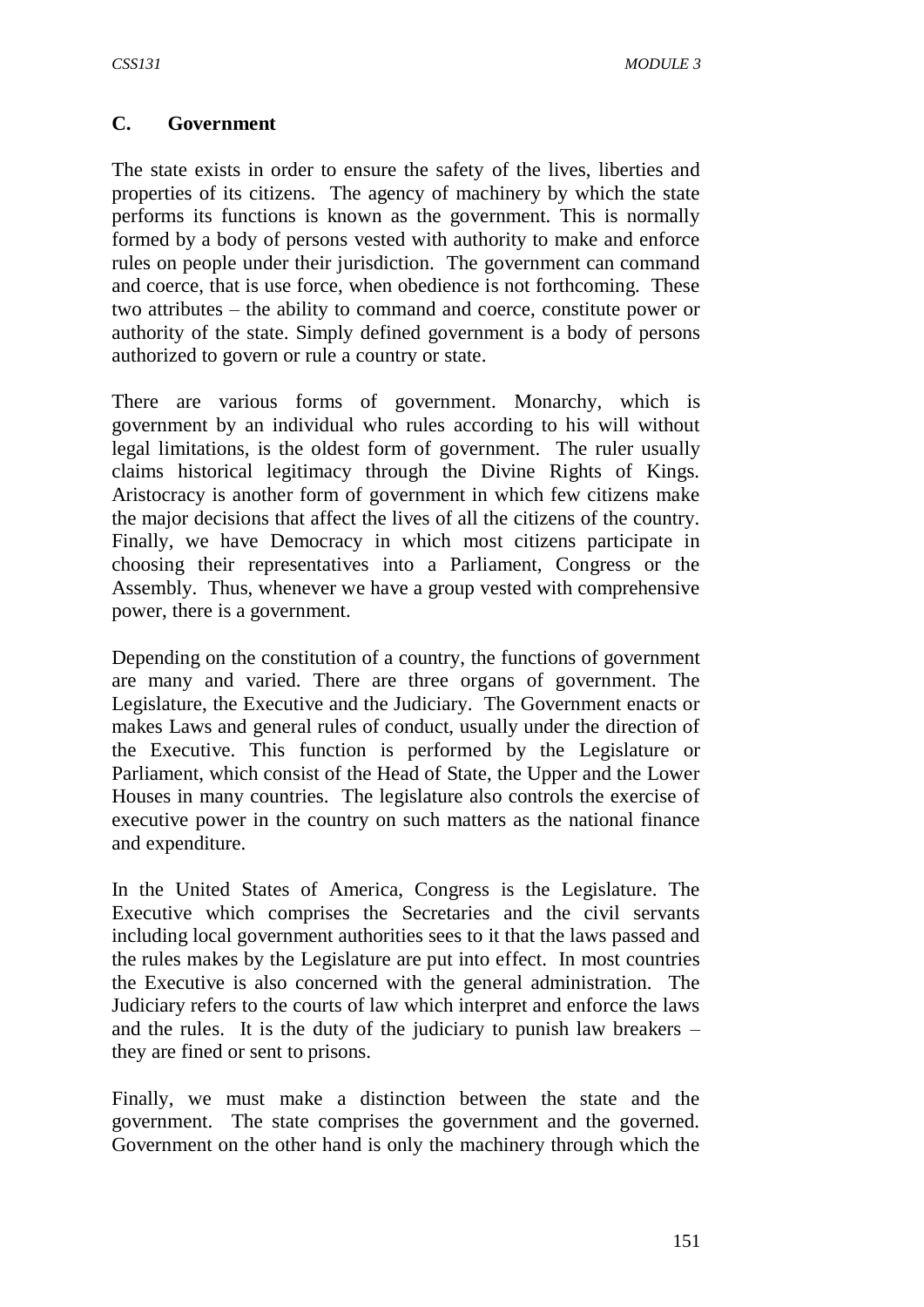purposes of the state are sought to be realized. While the government of a state may change from time to time, the state is a permanent entity.

#### **D. Sovereignty**

Sovereignty as a concept is discussed fully in another unit. It suffices to say here that the word Sovereignty can be traced back to the Greek Philosophers who used it to refer to that which is supreme in the state. Since then, the concept has been variously defined and analyzed by political scientists to convey several meanings. We could state here that Sovereignty is the supreme legal authority of a state power over its own affairs, be they internal or external. It is important to note that colonized Africans or Asians could not claim statehood because they were 'Sovereignty voids that is Metropolitan countries like Britain, France, Holland, etc exercised sovereignty on their behalf.

#### **SELF-ASSESSMENT EXERCISE 2**

What are the major characteristics of the State?

# **3.3 State and Society**

For analytical purpose we must distinguish the State from Society. The society is wider than the state. This distinction is very crucial. The state exists within society but it is not even the form of society. While the state is the nation legally organized and assuming the aspect of a single legal association, society is the nation socially organized and assuming the aspect of plurality of associations. Societies thus, suggest many social relationships which cannot be expressed through the state. It consists of the complex network of groups and institutions expressing human association. The state is one of the groups in society. But it is unique because it is the most important group. Although this group may set the keynote of the social order, it is not identical with society. The state provides the framework of the social order and it holds society together. There are many groups or associations in society, e.g. the family, the church or the club which do influence social life but owe neither their origin nor their inspiration to the state. Again there are established institutions or social forms like custom, initiation, competition, marriage, inheritance, which the state may protect or modify but certainly does not create. The state is a way of regulating human conduct in society. Its end is a system of control and order.

The state is society in its political aspect. In personal composition the state and society are one because they both include the same body of persons. In purposes, however, they are different. The state exists for one great but single legal purpose which is the making and enforcing of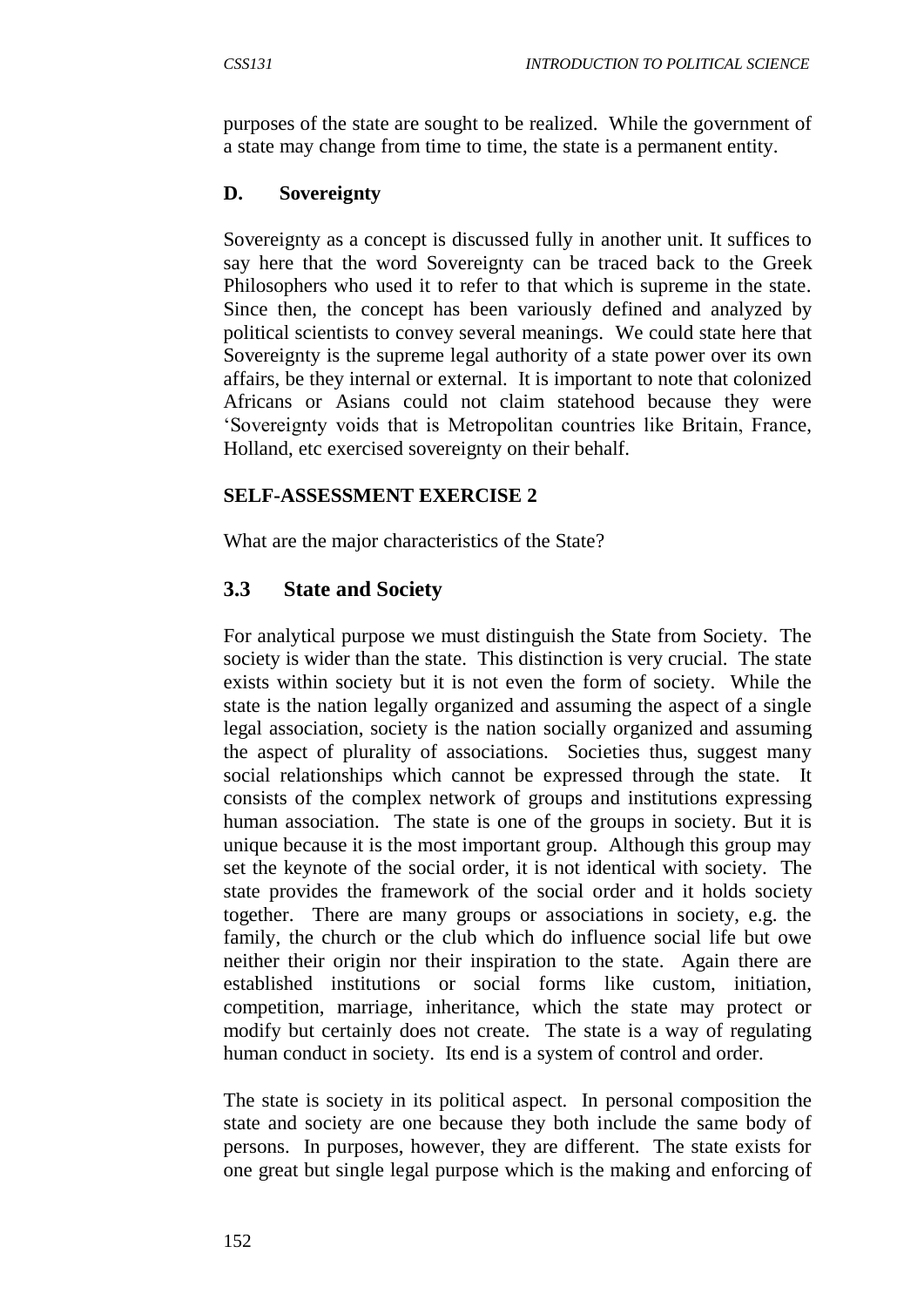a permanent system of law and order. To equate state with society would justify state interference in all aspect of the life of individual and consequently may breed tyranny of state control. From experience, the individual liberty suffers where no distinction is made between state and society such as what existed in the totalitarian systems under Nazism in Germany and Communism in the Soviet Union.

#### **SELF-ASSESSMENT EXERCISE 3**

What is the difference between state and society?

#### **3.4 The Distinction between State and Nation**

Generally, the terms State and Nation are sometimes used interchangeably. For clarity however, a clear distinction between the two terms must be made. The terms may or may not be synonymous. The word nation has two distinct meanings:

- (i) It may mean a political unit i.e. a State
- (ii) It may mean an ethnological unit, e.g. a Race

A nation in a political sense is what Ernest Baker defines simply as juridical organized unit or a unit organized for action under legal rule. As suggested earlier, it is sovereign state having a definite territory, a population, a government, formal independence and a sense of national identity made possible by a combination of both subjective and objective factors.

A nation in ethnological sense is commonly defined as a group of people who form a distinctive community by inhabiting a definite territory and recognizing themselves as possessing relatively homogenous set of cultural traits. Those cultural traits include a common or related blood, a common language, a common religion, a common historical tradition and common customs and habits e.g. the Yorubas of South West Nigeria.

Not all the above ingredients need to be present among the people to produce the spirit of nationalism i.e. a sense of belonging to a homogenous unified group. In other words, a nation need not necessarily be a state. The modern state is therefore not necessarily a unitary nation, it may be multi-national in composition i.e. it may contain national minority or ethnic group who may exist simply as a social group cherishing its own social manners and culture, its own particular language or dialect and its own form of particular religious worship. Switzerland for example is a nation with three races, four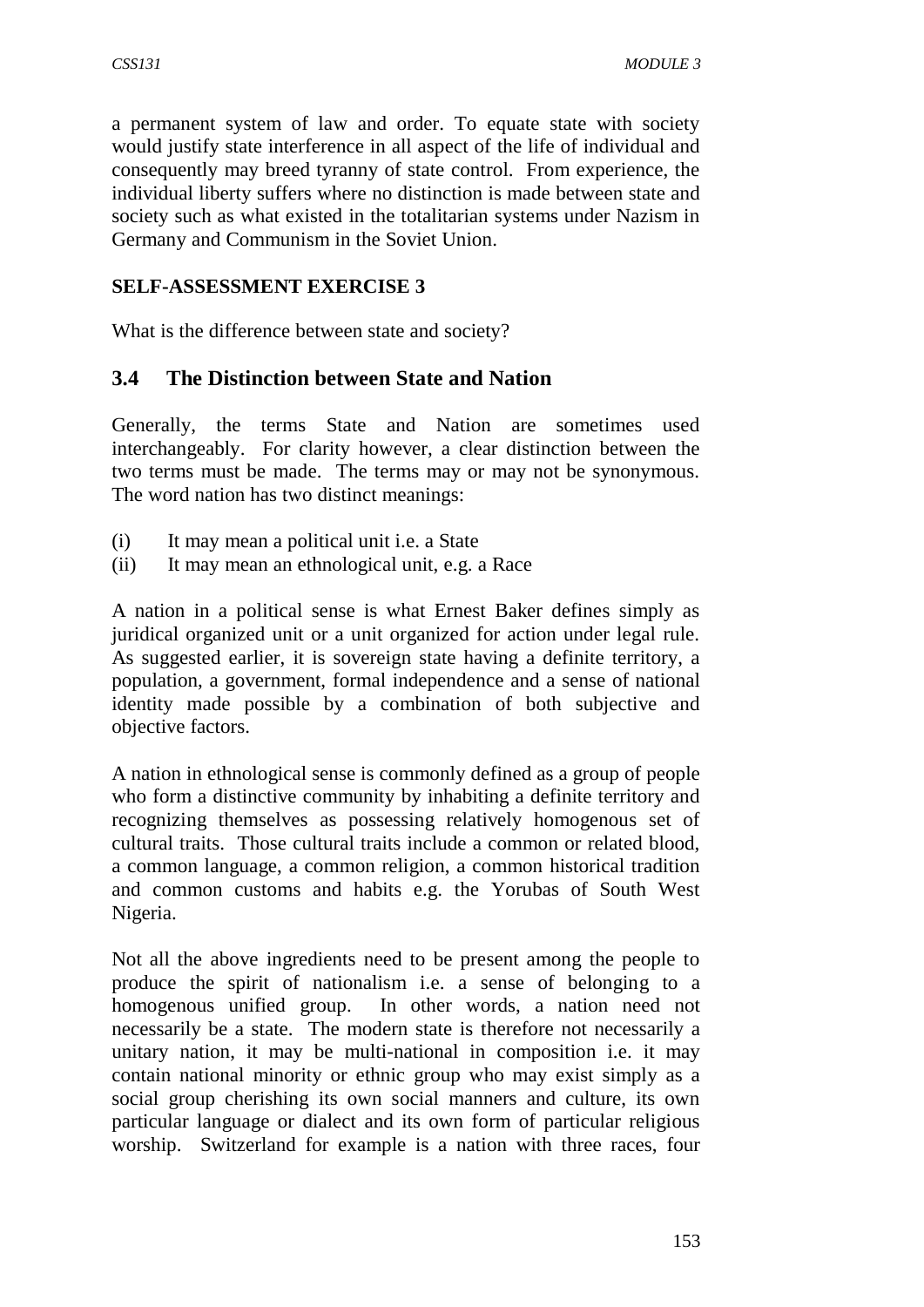official languages and many local dialects. Great Britain is also made up of the Irish, Scots, Welsh and the English.

Both countries despite the multi-ethnicity of their composition are pervaded by a strong sense of national unity  $-$  a somewhat homogenous political culture and above all by a subjective sentiment of belonging together. On the other hand, a state may lack the spirit or feelings of nationalism or of oneness among its people and yet it remained a state. In this sense, Nigeria may still be conceived as a State but not a nationstate.

#### **SELF-ASSESSMENT EXERCISE 4**

What is the difference between State and Nation?

#### **4.0 CONCLUSION**

In this Unit, we have explained the nature, functions and purpose of the state. We have examined various theories of the state both ancient and modern. We also explained the various characteristics of the state and law determining the power of the state in international politics. We explained the difference between State, Society and Nation.

#### **5.0 SUMMARY**

If you have comprehended this Unit, you should now be able to explain what the state is; understand theories purporting to explain the raison detre of the state; the features of the state; and the differences between the state and nation.

#### **6.0 TUTOR-MARKED ASSIGNMENT**

- i. What is a state?
- ii. What are the primary characteristics of the state?
- iii. What is the role a Government within a State?

#### **7.0 REFERENCES/FURTHER READING**

- Bodin, Jean (1976). *Six Books Concerning the Republic.* Oxford University Press.
- Crawford, B. McPherson (1962). *The Political Theory of Possessive Individualism: Hobbes to Locke.* Oxford: Clarendon Press.
- Ernest, Barker (1946). *Introduction to the Politics of Aristotle.*  New York: Oxford University Press.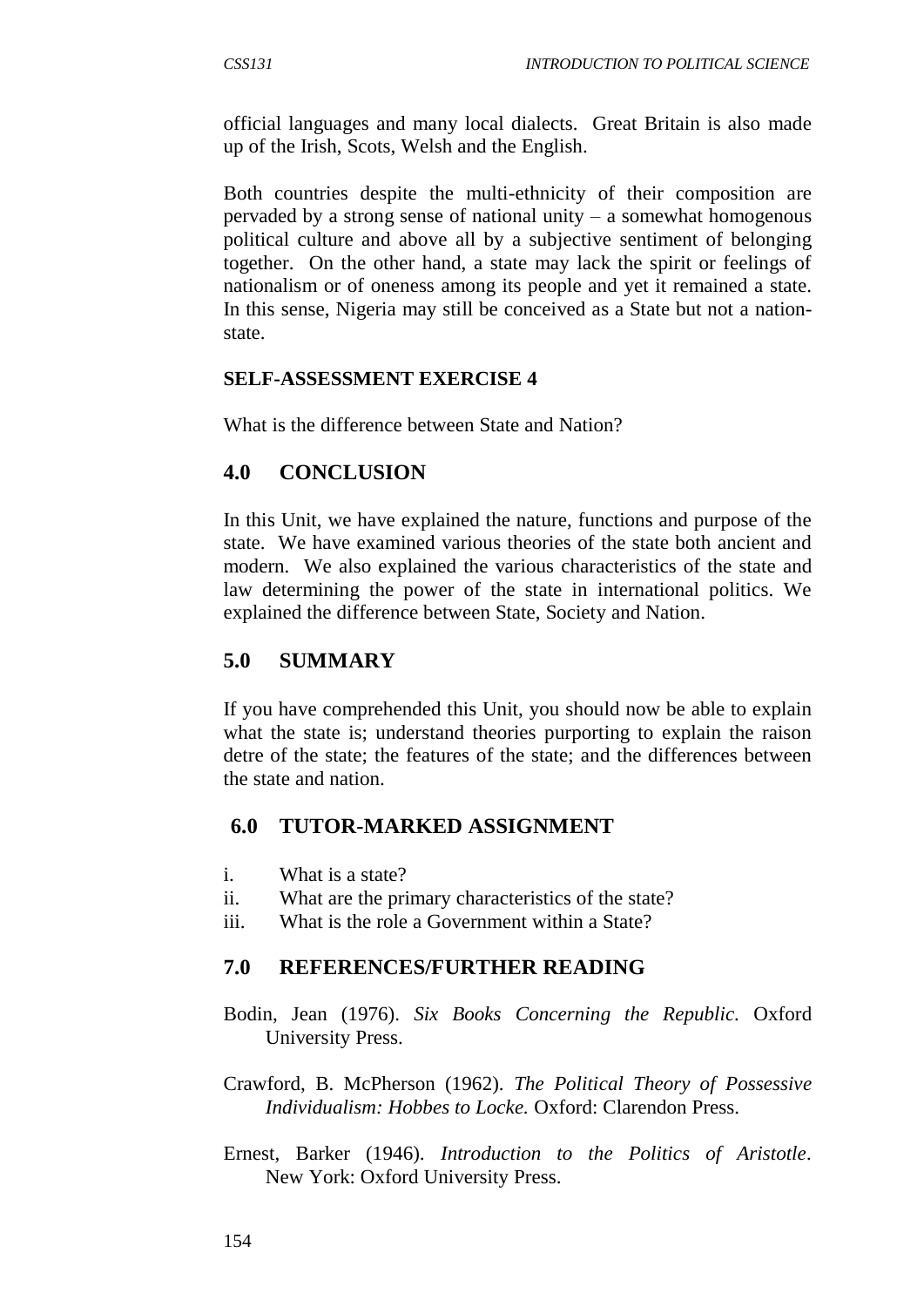- Howard, Wamender (1957). *The Political Philosophy of Hobbes.* Oxford. Clarendon Press.
- James, Mellaart (1962). *The Dawn of Civilization.* London: Thames and Hudson.
- John, Locke *Second Treatise of Civil Government* (Everyman's Library).
- Leslie, Lipson (1954). *The Great Issues of Politics* (5<sup>th</sup> edition.), New Jersey: Prentice-Hall.
- Lindsay, A. D. (1947). *The Modern Democratic State.* New York: Oxford University Press.
- Poggi, Gianfranco (1978). *The Development of the Modern State*. London: Hutchinson.
- Powell, Brigham G., Jr. (1982). *Contemporary Democracies.* Harvard University Press.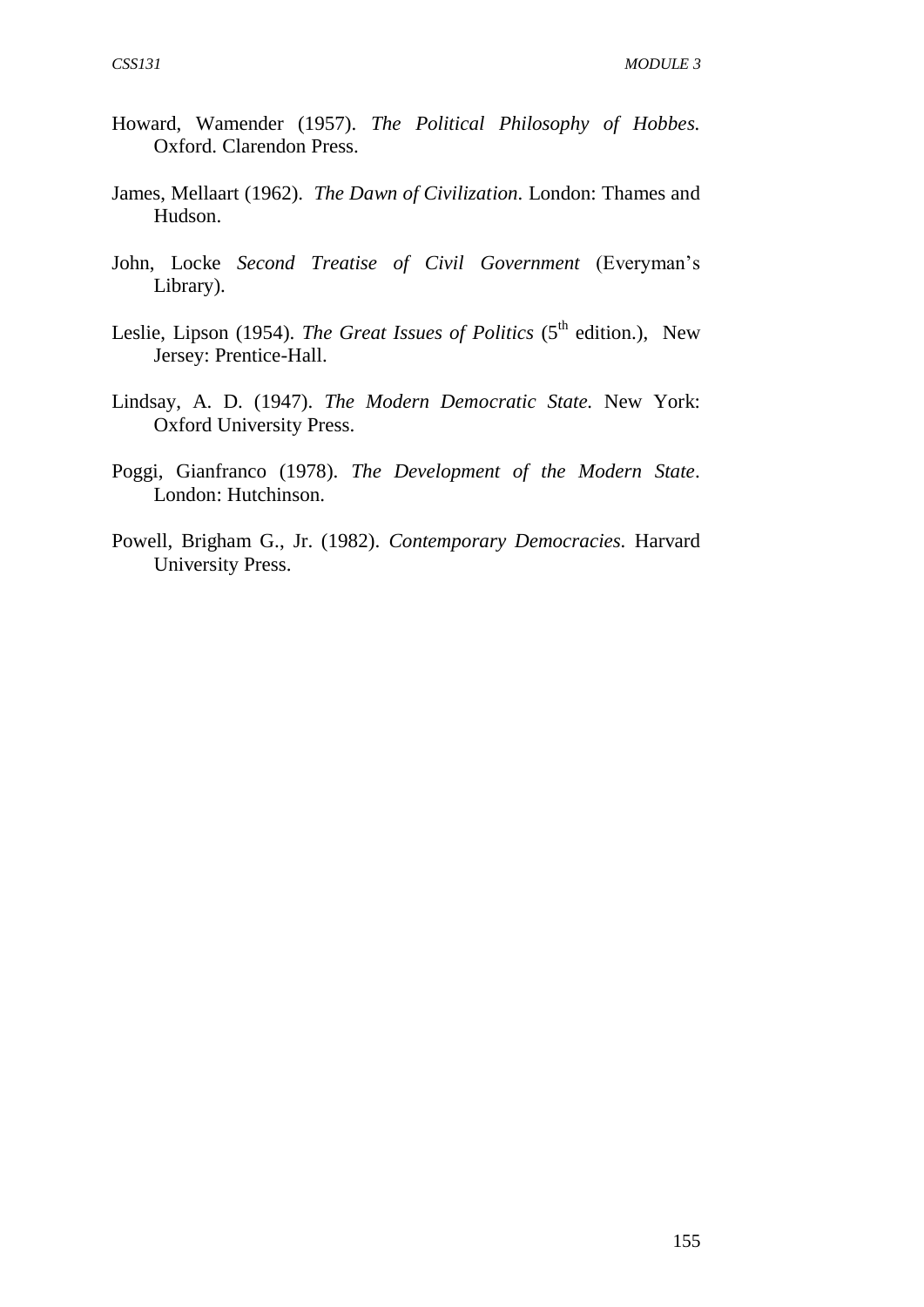# **MODULE 2**

- Unit 1 The Concept of Sovereignty
- Unit 2 Power and Authority
- Unit 3 Legitimacy and Influence
- Unit 4 Political Ideas and Movements
- Unit 5 Constitution

# **UNIT 1 THE CONCEPT OF SOVEREIGNTY**

#### **CONTENTS**

- 1.0 Introduction
- 2.0 Objectives
- 3.0 Main Content
	- 3.1 Development of the Concept of Sovereignty
	- 3.2 Principal Characteristics of Sovereignty
	- 3.3 Types of Sovereignty
	- 3.4 Opponents of the Theory of Sovereignty
	- 3.5 Limitations to the Sovereignty of the State
- 4.0 Conclusion
- 5.0 Summary
- 6.0 Tutor-Marked Assignment
- 7.0 References/Further Reading

# **1.0 INTRODUCTION**

The term 'sovereignty' is from French and means 'above' or 'one who is superior to other'. The term was originally used to identify the king and in this context, the king represents the supreme and final authority of a state. The king by exercising this enormous power of state sovereignty is known as the "sovereign". Thus, any country/state that is able to conduct its own affairs independent of other states is a sovereign state and as such is equal to other states in international law.

#### **2.0 OBJECTIVES**

At the end of this unit, you should be able to:

- define sovereignty
- explain the development of the concept
- describe its major characteristics and types, as well as its limitations.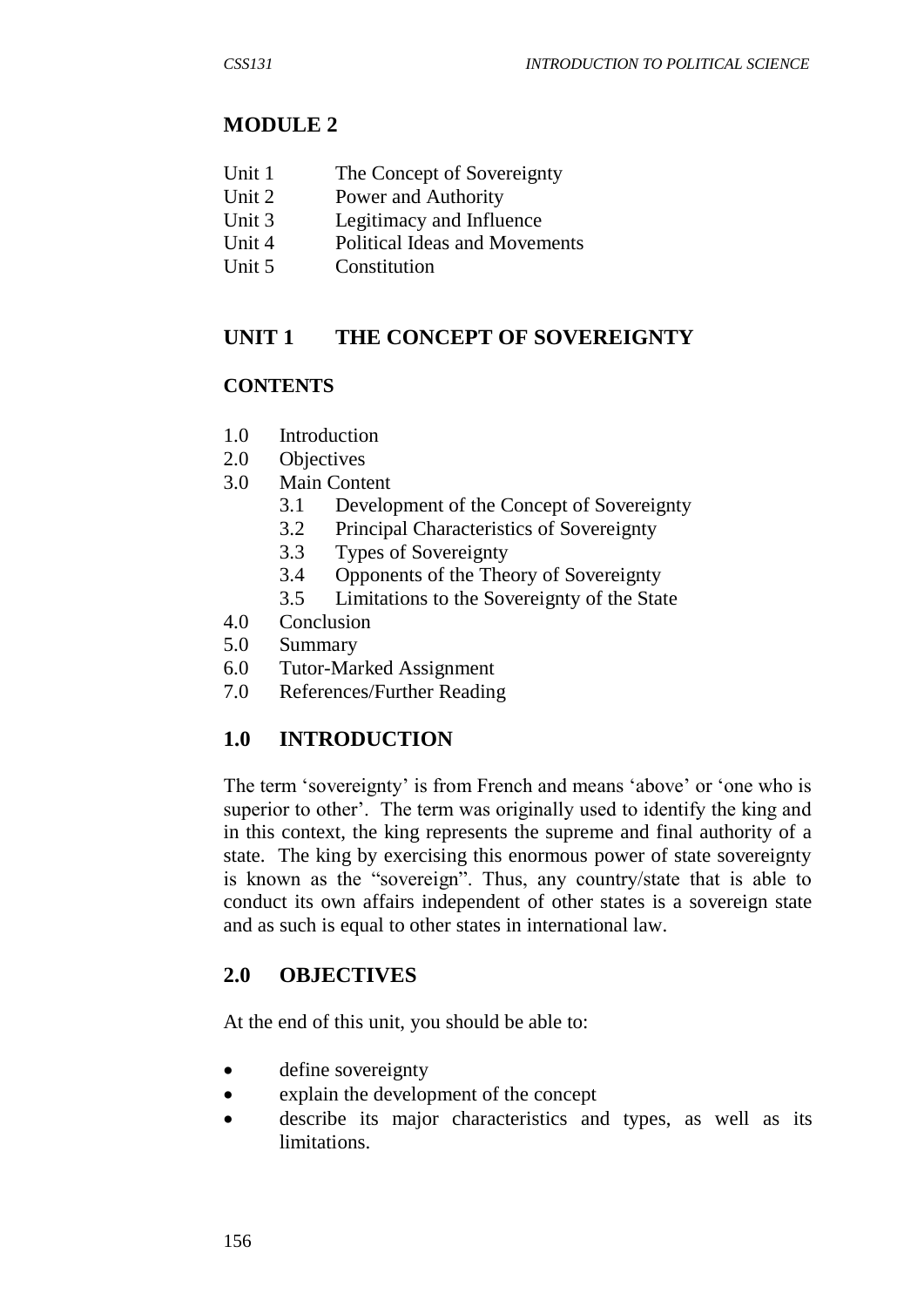## **3.0 MAIN CONTENT**

#### **3.1 Development of the Concept of Sovereignty**

The concept of sovereignty has developed since the days of Aristotle who contends that the Senate of the Athenian state is sovereign and that its laws should be the final sovereign. However, in the sixteenth century, the French political philosopher Jean Bodin gave it a new meaning.

In his book titled "Six Books of a Commonwealth" Bodin (1576) argued that "sovereignty" refers to the source of the state's authority regardless of its form of government. Sovereignty may be vested in a king or in some elite group or even in the corporate citizenry of the society over time. Whatever the form of sovereignty, Bodin explained, it is distinguished by three attributes, it is absolute, perpetual and indivisible.

Bodin's primary concern was to strengthen the authority of the French monarch which some argued was constrained to honour certain long-established traditions and principles enshrined in the common law and in France's feudal institutions. But if the king was limited by the common law or by tradition, Bodin observed that the king was not sovereign; as the sovereign power could not be divided among various institutions, or formally limited by past experience, it followed that the king could do whatever the king pleases. Sovereignty was absolute, perpetual, and indivisible. However, Bodin admitted that Laws of God and the Laws of Nature (that is laws perceived through reasons) and the Salic Laws (that is the law of succession) were the only limitations on sovereignty. Otherwise, the sovereign can do no wrong. Finally, Bodin argued that the principal mark of the sovereign was the right to impose laws on all subjects, their consent notwithstanding. To govern well, Bodin believed that the sovereign must be above the law. Thus, law itself was nothing more than the command of the sovereign.

Other notable political scientists who contributed to the development of the concept of sovereignty include Grotius, Hobbes, Locke, Rousseau, Bentham, John Austin, Dicey and Field.

Hugo Grotius placed his emphasis on external sovereignty, that is, the freedom or independence of the state from foreign control. Thomas Hobbes also contributed to the development of the concept in his book "Leviathan" published in 1651. Hobbes insisted that sovereign might be one man or assembly but the power of the sovereign remained the same in whomever it reside. Sovereign power is absolute and cannot be shared, even though the sovereign may allow someone to exercise power on his behalf. Hobbes argued that because the fundamental law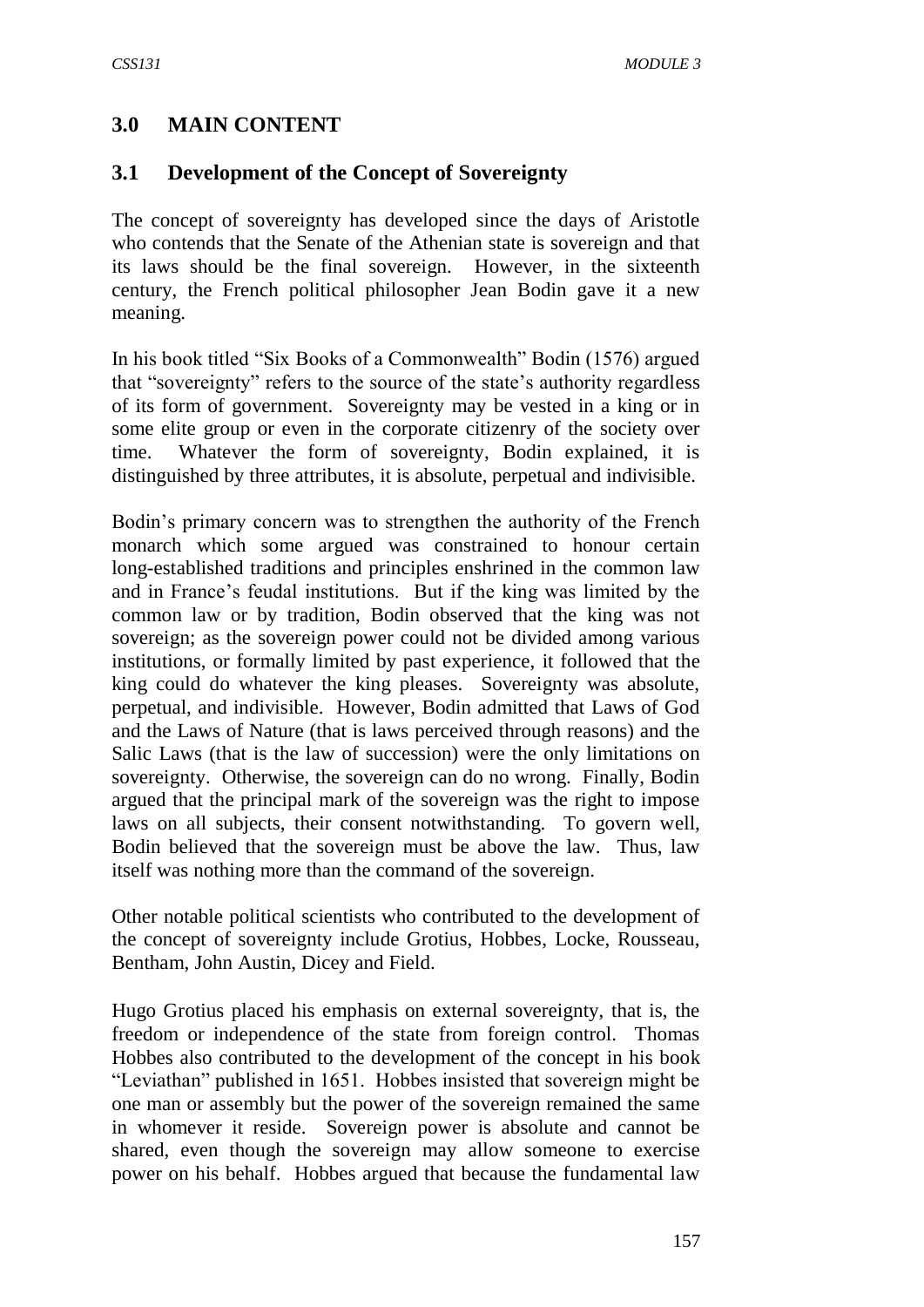of nature was self-preservation, human beings were inherently disorderly, selfish and were generally in conflict with one another. Thus, only a strong and powerful ruler (sovereign) can put these tendencies of the "war of all against all" in check. Hobbes, a supporter of Charles I, during the Puritanic Revolution in England strongly declared that sovereignty was absolute and resided in the ruler (the king). His work is the first statement of complete sovereignty in the history of political thought.

John Locke and Rouseau redefined sovereignty in term of **people** rather than one single ruler. They contended that the ultimate power in any state rested with the people. Locke in his "Essays on Civil Government" wrote that the supreme power in the state lay with the people. According to him, "the power of the state is limited, not absolute because it derives power from the people and because it holds power in trust for the people." Rousseau went further; he insisted that whenever the ruler violated or betrayed the "trust of the people", the people had the right not to obey the sovereign and to even overthrow his government.

Let us now examine some of the modern views on sovereignty. Professor Dicey distinguishes between legal and political sovereignty. According to him, the legal sovereignty is that person or body of persons having the power to make law. The political sovereign on the other hand is that body of persons in the state (the electorate) whose will ultimately prevails because legal sovereignty in the making of law is bound to act according to their will. By contrast, Field felt there was no need to make a distinction between political and legal sovereignty. Sovereignty is a legal term used in terms of law only according to Field. Finally, Bentham thinks of sovereignty in terms of the unlimited power of the Legislature, and he argued that this power is only morally limited by the possibility of justifiable resistance to its authority by the individual or by a group/groups.

So varied are the views expressed on the concept of sovereignty by political scientists and jurists that it may take a long time in discussing them. For the purpose of our study, however, we shall consider the characteristics and types of sovereignty. Sovereignty can be used in three senses. Firstly, sovereignty used in the legal sense means that there is only one authority in the state that can exercise it. And in this instance, sovereignty is unlimited, limitable, and indivisible. Secondly, sovereignty used in the coercive term implies that it is the coercive authority of the state.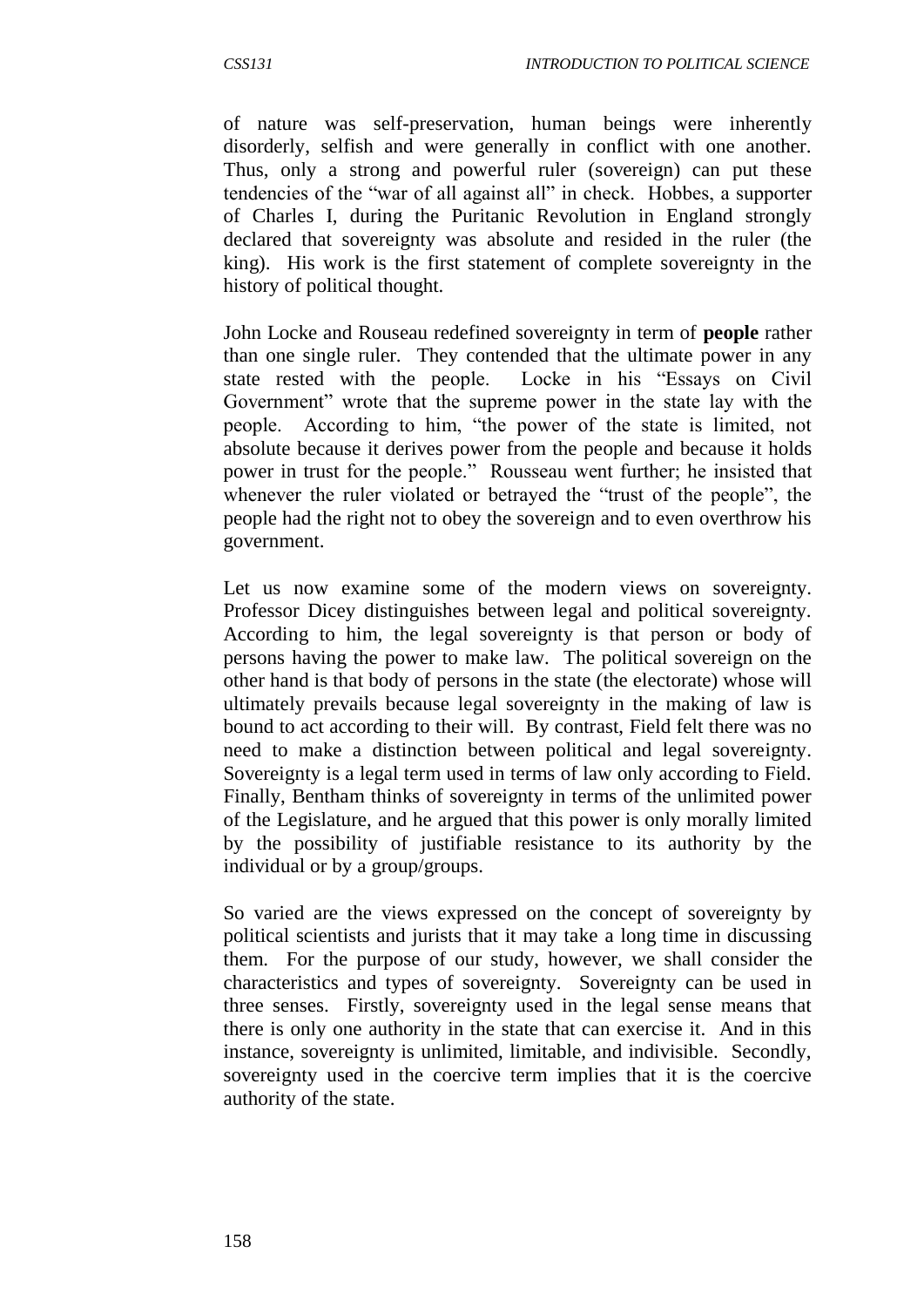Since law has to be obeyed by citizens whether or not they like it, there should be a coercive authority to enforce the laws of the land. Thirdly, sovereignty is used to express the presence of a strong influence in the society. Sovereignty is the distinctive mark of the state, distinguishing it alike from individuals and associations in the community.

## **SELF-ASSESSMENT EXERCISE 1**

Who are the major contributors to the development of sovereignty as a concept?

# **3.2 Principal Characteristics of Sovereignty**

The main characteristics of sovereignty as developed by the political theorists discussed above are:

- (i) Indivisibility;
- (ii) Absoluteness or unlimitedness,
- (iii) Permanence,
- (iv) Independence of foreign control, and
- (v) Comprehensiveness.
- **a) Indivisibility** This implies that sovereignty is the supreme, final, absolute, coercive power of the state over the people living within the state. The possession of sovereign power by the state enables it to make laws and enforce them with all the means of coercion it can employ. The actions of the government of the state are not subject to the control of any other associations within the state. Sovereignty cannot be divided though the government can delegate powers to certain agencies.
- **b) Absoluteness** This shows that the powers of a sovereign state cannot be restricted. The modern state is essentially a sovereign state which issues orders to all citizens and associations within its area and receives orders from none. There is no limitation to its legal powers. The absoluteness of sovereignty is necessary for the effective running and the survival of any sovereign.
- **c) Permanence –** This underscores the fact that as long as the state exists, sovereignty continues without interruption. Government may change and the state itself may be reorganized but sovereignty is a permanent attribute of the state which does not change.

There is an exception, however, sovereignty as a permanent attribute of the state may change in case of war and conquest. In such a situation, a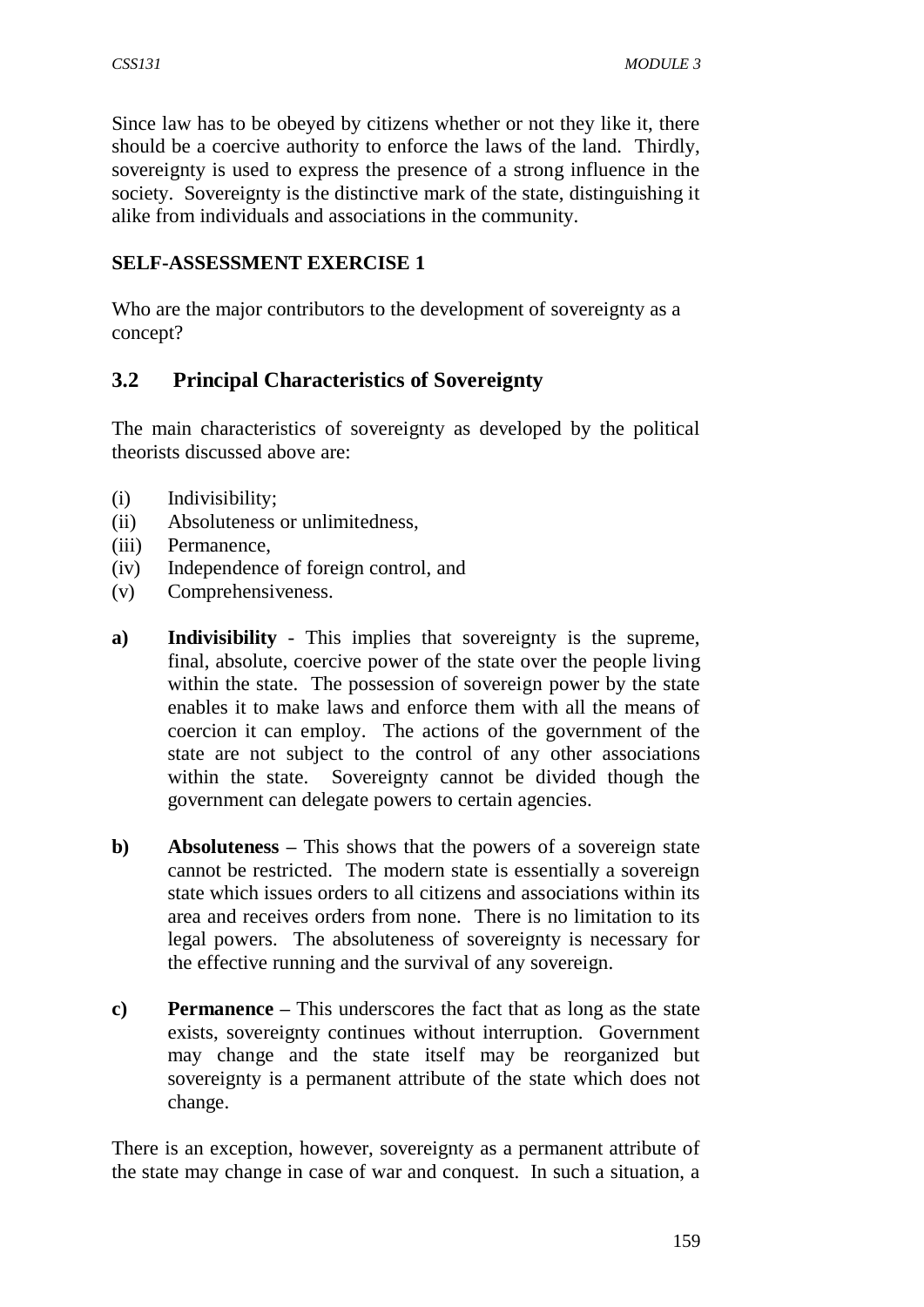more powerful state may wage a successful war against a weak state and thereafter annex it. What happened then is that the annexed state becomes "sovereign void" in the sense that the state that annexed it now exercises the lost sovereignty of the conquered state.

- **d) Independence from foreign control -** A sovereign state does not only exercise supreme power within the area of its jurisdiction, it is also independent of foreign control or external authority.
- **e) Comprehensiveness -** This denotes that the power of the sovereign is wide, complete and extensive in scope. The power of the sovereign is all-embracing and is binding on all persons or groups within the territorial boundary of the sovereign, however large the land area may be. It is this attribute that brought all British colonial territories under the authority of the British Monarch (i.e. the Queen of England) before their attainment of independence in the 1960s.

# **3.3 Types of Sovereignty**

The various types of sovereignty is a subject of controversy among writers. Some have written on legal and political sovereignty, others on de factor, de jure and external/internal sovereignty. From our discussion of sovereignty above, it is possible to deduce and make a possible distinction between legal, political, de facto, de jure, internal and external sovereignty.

# **i) Legal Sovereignty**

The body that makes laws and enforces them in a state is the legal sovereign. For example, Parliament in Britain is the legal sovereign. Dicey has defined legal sovereignty as "a merely legal conception and means simply the power of law-making, unrestricted by any legal limit."

According to John Austin, the authority that gives commands which are habitually obeyed and which are not binding on itself is the sovereign power in a state. Thus, the will of the sovereign is law; and it is a command obliging the subjects to do or refrain from doing certain things. Failure to obey such a command will result in sanctions been imposed on the subject(s).

# **ii) Political/Popular Sovereignty**

While parliament is the legal sovereign, political sovereign refers to that body which is supreme in a state, the will of which is ultimately obeyed by the citizens of the state. In this sense, the electorates, constitutes the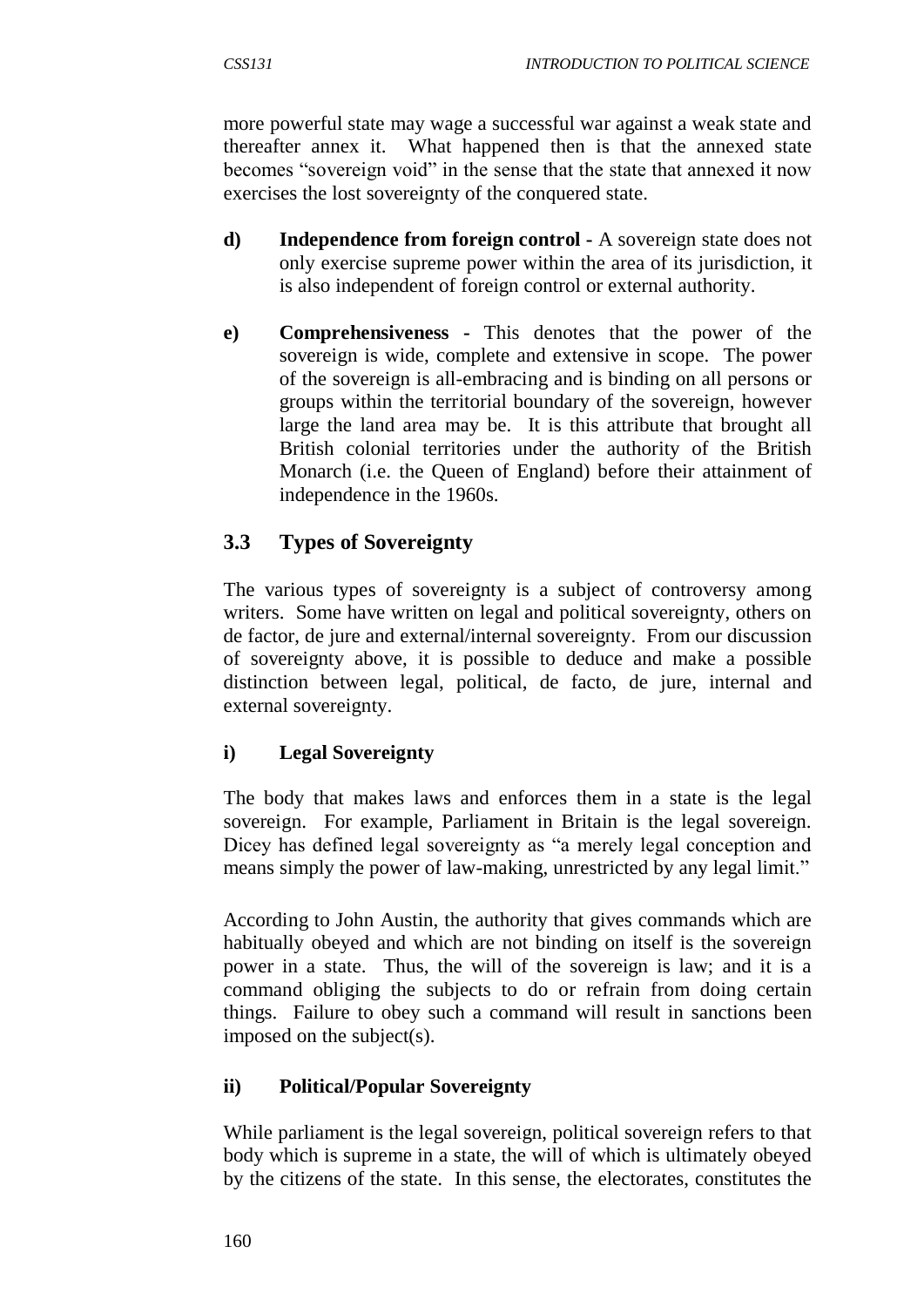political sovereign. By voting for legislators and the executives, the electorate delegates to these arms of government the decision-making powers. The electorate remains the ultimate power in a state by subjecting those who exercise the state legislative sovereignty to periodical renewal of their mandate through elections.

## **iii) De facto Sovereignty**

This term is used to refer to the body or group of people who use force to make citizens obey their command after having overthrown the legitimate sovereign of the state through invasion, revolution, or coup d'etat. De facto sovereignty is sovereignty as of a fact. That sovereignty that resided in the Abacha's Military Government was a fact for a while. This situation arose because the military was able to displace the legitimate sovereign through a palace coup. Because the Abacha's regime succeeded in keeping power from November, 1993 - 1998, it is the "de facto sovereign' and it became recognized as a legitimate sovereign because it was able to keep power for several years.

## **iv) De jure Sovereignty**

Here the sovereign rule is based on law and legitimacy as opposed to physical force. De jure sovereignty is explained in terms of the loyalty which the people give the government's claim to sovereignty and legal sovereignty emanates from this loyalty.

#### **v) Internal Sovereignty**

This refers to a state's supreme power to make and enforce whatever laws it sees fit for its internal affairs. With regard to internal sovereignty, wide variations exist among states as the location and scope of sovereign power. Sovereignty may be vested in a Monarch, a Parliament or National Assembly.

#### **vi) External Sovereignty**

The idea of external sovereignty presupposes independence of a sovereign state from foreign control by any other state. The term is also used to include powers of the state to conduct international relations on "equality" and "unanimity" basis. Nowadays, there are some ways in which state sovereignty can be limited through the influence and authority of some world organizations such as the United Nations Organisation (UNO) and African Union (AU) of which most states are members. It should be noted here that because the world is becoming more interdependence, there is very little difference between internal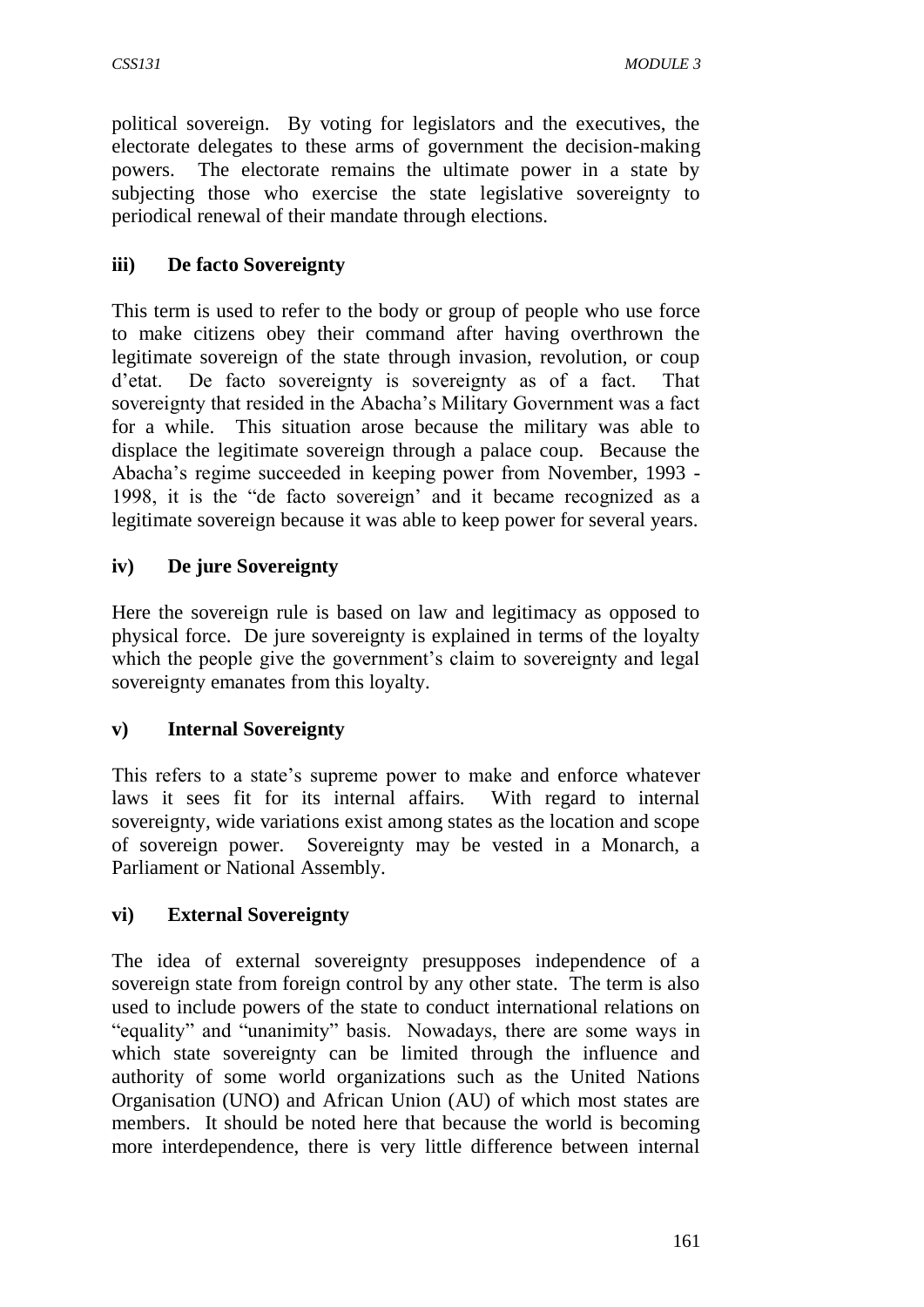and external sovereignty. This will be considered later when the subject of International Relations/World Order is discussed.

# **3.4 Opponents of the Theory of Sovereignty**

There are at least four schools of thought which believe that sovereignty is not an essential quality of the state or that it may be divided or limited. Critics of this theory point out:

- 1. that political life has changed radically, since the concept of sovereignty was first developed; and
- 2. formulate new theories (based on present conditions) which take into consideration the vast powers actually exercised by other organizations.

Let us now examine the various aspects of these arguments.

- **a) The Pluralists:** Pluralists insist that groups in which people are organized, such as the church, the labour union, etc. are as important as the state insofar as they may have a claim equal to or superior to the state's claim to the loyalty of individuals. Some pluralists argue that self-government in industrial and other organizations would ensure better performance of essential functions now allocated to the state. Some would retain the state as a specialized agency, but reduce it to equality with other associations. Still others would retain it, curtained its powers as a coordinating agency if specialized associations could not function peacefully together.
- **b) The Internationalists:** Internationalists hold that the state is not really free to do as it pleases because its behaviour is restrained by international law, international public opinion, internationally accepted standards on human rights, and the growing interdependence of nations in economic and technological fields.
- **c) International Law:** Those who believe that law is superior to the state challenge the assertion that the state makes law or that law is the will of an inherently authoritative sovereign. They assert that law is the sense of right of the community, and that the state itself is the creature of law, subject to legal limitations. Therefore, if we have a sovereign at all, law is sovereign. And, in the same sense, if the international community agrees on certain standards which gain the status of international law, then the state becomes subject to restraints from without as well as from within. Adherents of this point of view sometimes envision the emergence of a world state as national sovereignty gives way to the unified will of international law.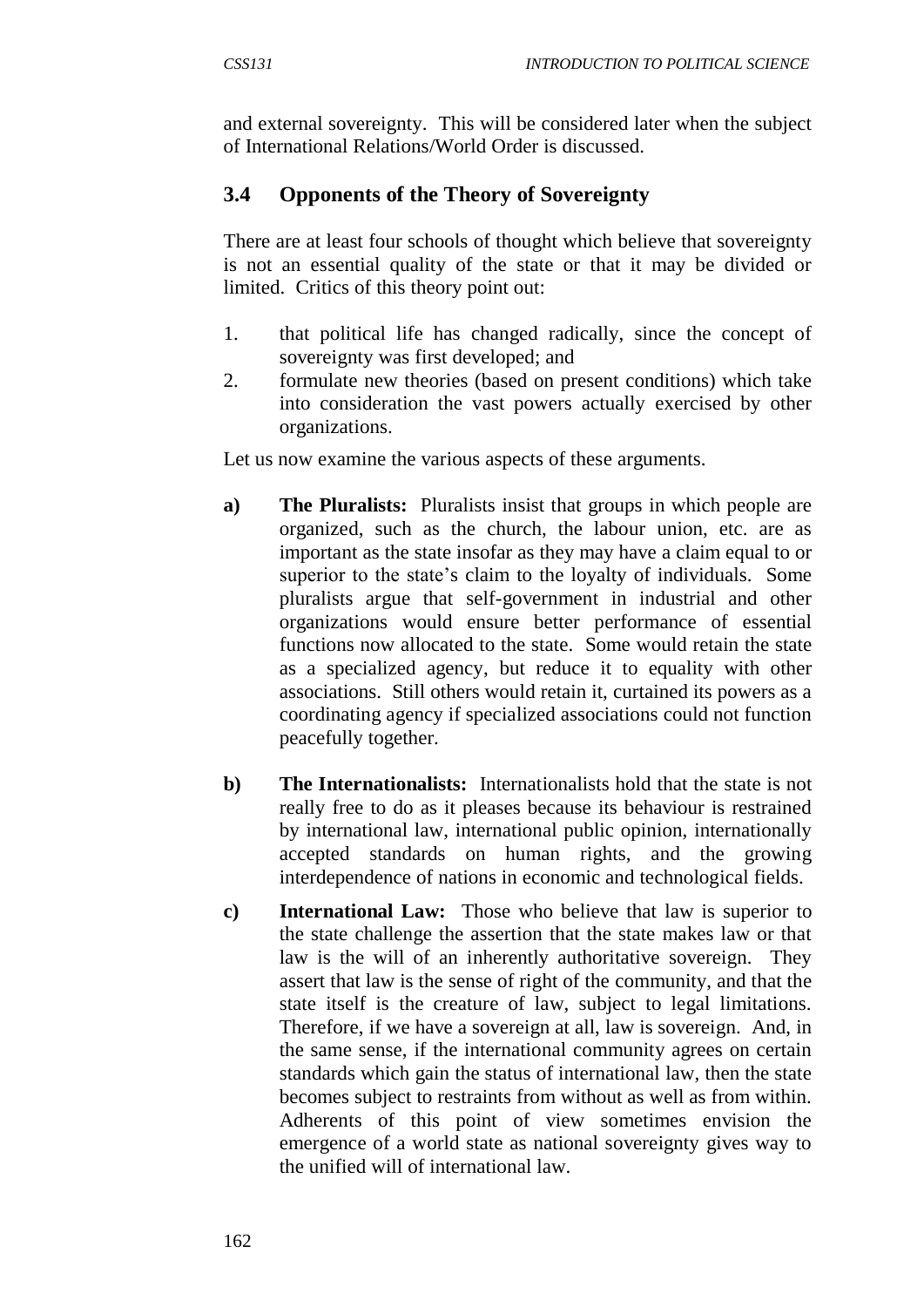- **d) International Public Opinion:** Mass communications have created an unprecedented awareness of international events among people throughout the world. The makers of a country's foreign policy certainly consider national goals such as survival, security, and economic well-being before they evaluate the reception which may be given their decisions in forums such as the United Nations or the world's major newspapers. Nevertheless, cultivation of a positive "image" is preferable to a negative one for any nation, and the pressure of international public opinion may in certain instances tip the balance on behalf of more internationally desirable behaviour. For example, international public opinion was against Iraq's invasion of Kuwait in 1991. And thus for the first time in its history the UNO went to war against a member state Iraq.
- **e) Human Rights:** The post World War II Universal Declaration of Human Rights, drawn up by the United Nations, has established modern norms for governments to follow. Flagrant violations of these standards have brought condemnation by the United Nations General Assembly, and on occasion have produced economic sanctions, arms embargoes, and armed invasion against offending countries. On a regional level, for example, the establishment of the European Commission on Human Rights has succeeded, for example, in improving the lot of the Flemishspeaking minority in Belgium. Again, sovereignty has been modified in response to demands that transcend borders.
- **f) Interdependence:** World resource shortages, environmental pressures, expanding economic relationships, and the desire to avoid massive nuclear destruction have in recent decades worked to increase the independence of sovereign nations. And there is no nation that can now stay on its own without relating to other states.

Even the then Soviet Union, with undeniable super-power status, found itself dependent upon wheat from the United States in the early 1970's. And despite considerable economic muscle, Japan was compelled to modify her Middle East policy to ensure adequate supplies of petroleum during the Arab oil embargo of the same period. Fear of exhausting or destroying the wealth of the oceans has led to unprecedented cooperation in limiting the freedom of nations to pollute and over-use marine resources. In addition, some countries have willingly surrendered the right to produce nuclear weaponry in exchange for technical assistance in peaceful nuclear development. Finally, on the one hand, the still fragile character of international economic relations, and on the other hand, the growth of multinational corporations whose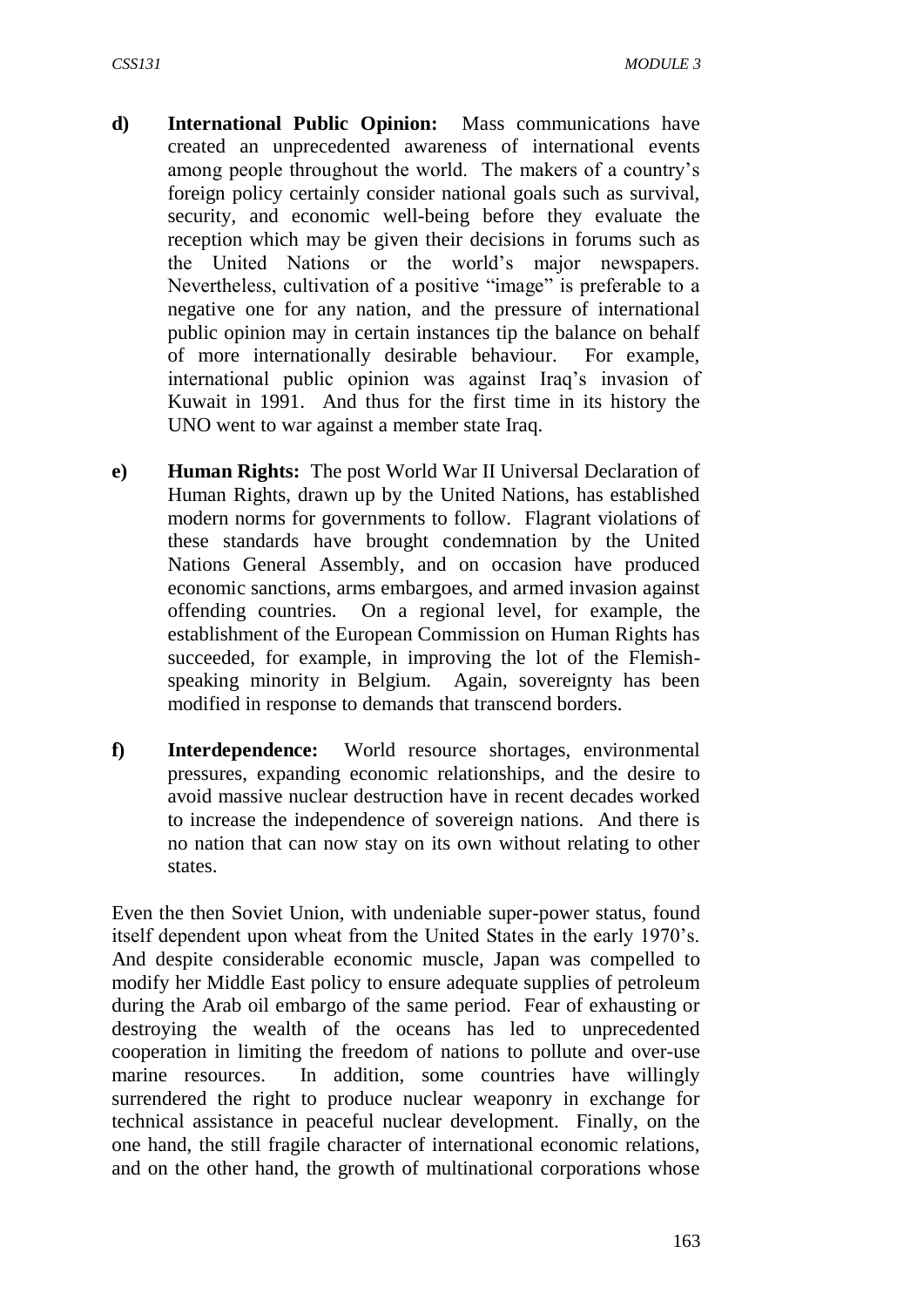interests span the globe have worked together to avert massive dislocation like that of the 1930's which resulted in the devastating World War II in which over 28 million lives were lost.

#### **SELF-ASSESSMENT EXERCISE 2**

Discuss the various types and characteristics of sovereignty.

#### **3.5 Limitations to the Sovereignty of the State**

As far as the relationship between the state and the individual is concerned, there is little or no limit to the sovereignty of the state. However, Jean Bodin argued that the sovereign is subjected to limitations imposed by the "salic laws" (the law of succession), the law of nature and the law of God, which laws the sovereign must obey. Similarly, Thomas Hobbes believed that the sovereign can be disobeyed when he can no longer protect the lives of his subjects. Finally, John Locke believed that public interest should be paramount in the mind of the ruler. Where such rulers substitute personal interest for public interest, the rulers should be removed or recalled. What these various forms of limitations mean is that sovereignty is not absolute as earlier discussed.

Constitutional Supremacy, in many modern states, especially in federal states, constitutes another limitation on state sovereignty. In federal states, for example, in the United States, the legal sovereign is difficult to locate. It is not Congress, for laws may be declared unconstitutional by the Supreme Court. It is not the Supreme Court, because amendments to the constitution may make constitutional what the Supreme Court has declared unconstitutional. It is not the fifty states, for their powers may be limited by amendments to the constitution. The legal sovereign then consists of the combinations of authorities that have power to amend the constitution – this includes the Judiciary, the States and Congress.

The influence of powerful nations on small nations is yet another limitation on state sovereignty. For example, the United States of America recently succeeded in ordering the Haitian Military rulers, which has been in power for two years, to step aside for the civilian popularly elected Aristide. What this mean is that sovereignty is only a legal concept and no state can claim total sovereignty if it is a small and a weak state.

Another limitation is membership of International Organisations. Most states are members of the United Nations Organisations which is one of the most influential world bodies today. No state wants to be censured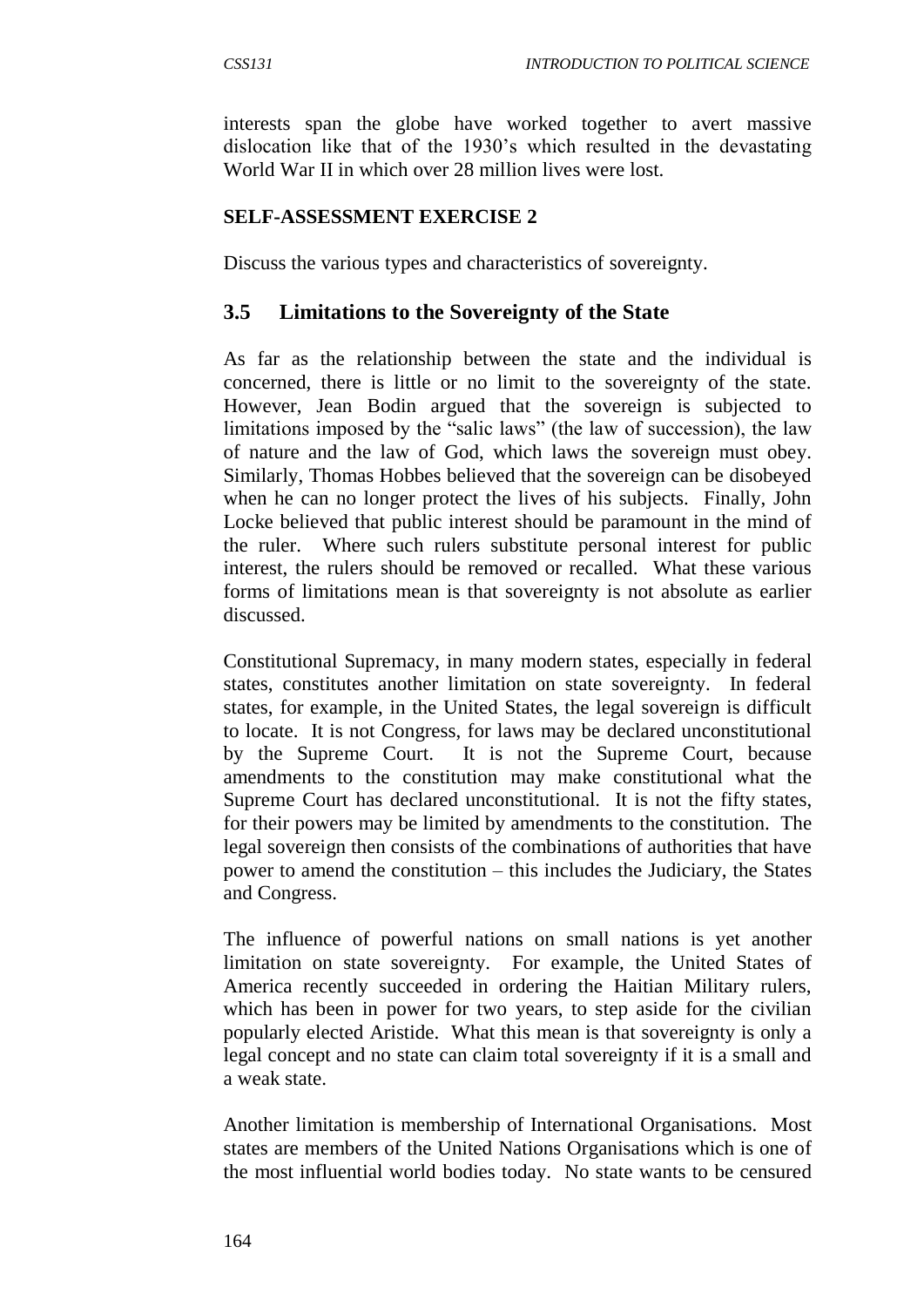by the UNO for failing to heed its wishes or advice. Most states respect the majority of opinions of the organization and in fact world opinion is now a real factor in international politics. Every state likes to project its own image to the world in the best way possible. Most states wishes to be in cordial terms with one another so that wars and conflicts may be prevented.

Some countries are signatories to defence pacts or agreements, such as the North Atlantic Treaty Organisation (NATO) and the countries concerned owe it a duty to fulfil the terms of the pacts religiously and follows common policies as dictated by the terms of the pacts.

In the economic field, most countries are members of economic organizations such as the European Union, the Economic Community of West African States (ECOWAS), etc., in which they have to submit to certain control over trade and tariff policies in order to be members of such bodies. On the political and social planes, there are associations which membership involved submission to their rules and regulations. It involves some sacrifice of sovereignty on the part of the countries which are members of such associations or world bodies. In some ways, therefore, the national sovereignty is still subject to external limitations. Thus, there cannot be absolute, utterly unqualified state power and hence no absolute sovereignty in domestic and external affairs.

#### **SELF-ASSESSMENT EXERCISE 3**

What are the limitations to the sovereignty of the state?

# **4.0 CONCLUSION**

In this unit, we have explained the theory of sovereignty in political science. We have examined various aspects of the theory – the origins and development of the concept, the principal characteristics of sovereignty, the types and limitations to the sovereignty of the state. We also explained the various reasons put forward by opponents of sovereignty as a useful concept in political science.

#### **SELF-ASSESSMENT EXERCISE 4**

- i. What is sovereignty?
- ii. Discuss the origins and development of sovereignty as a concept.
- iii. What are the principal characteristics of sovereignty?
- iv. Discuss the views of the opponents of the theory of sovereignty.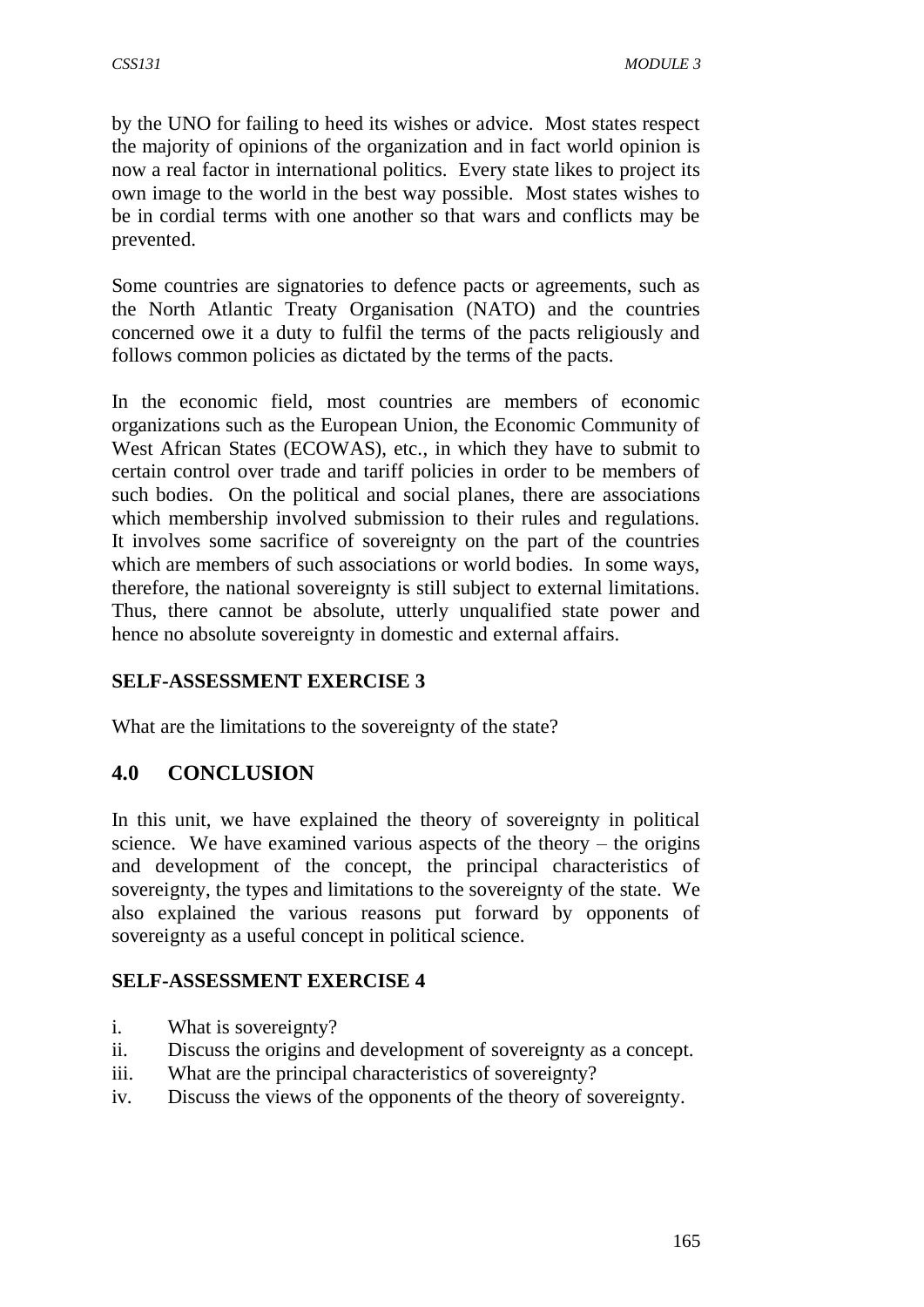## **5.0 SUMMARY**

Specifically what we have learnt can be summarized as follows:

- The theory of sovereignty.
- The origin and development of the concept.
- Limitations of the concept of sovereignty.

#### **6.0 TUTOR-MARKED ASSIGNMENT**

#### **7.0 REFERENCES/FURTHER READING**

- Baker, Ernest (1962). *Social Contract*. Essays by Locke, Hume and Rousseau. Oxford University Press.
- Bertrand de, Jouvenel (1963). *Sovereignty: An Inquiry into the Political Goal*. Chicago University Press.
- Bodin, John (1955). *Six Books of the Commonwealth*. Translated in M.J. Tooley Oxford Blackwell.
- Haddis, P. B. (1976). *Foundations of Political Science.* London: Hutchinson.
- Hobbes, Thomas (1968). *Leviathan*. edited by C.B. Macpherson. Harmondsworth: Penguin.
- Locke John, *Second Treatise of Civil Government*, Everyman's Library.
- Lucas, J. R. (1974). *The Principles of Politics.* Oxford: Clarendon Press.
- Tilly, C. (ed.) (1978). *The Formation of National States in Western Europe*. New Jersey: Princeton.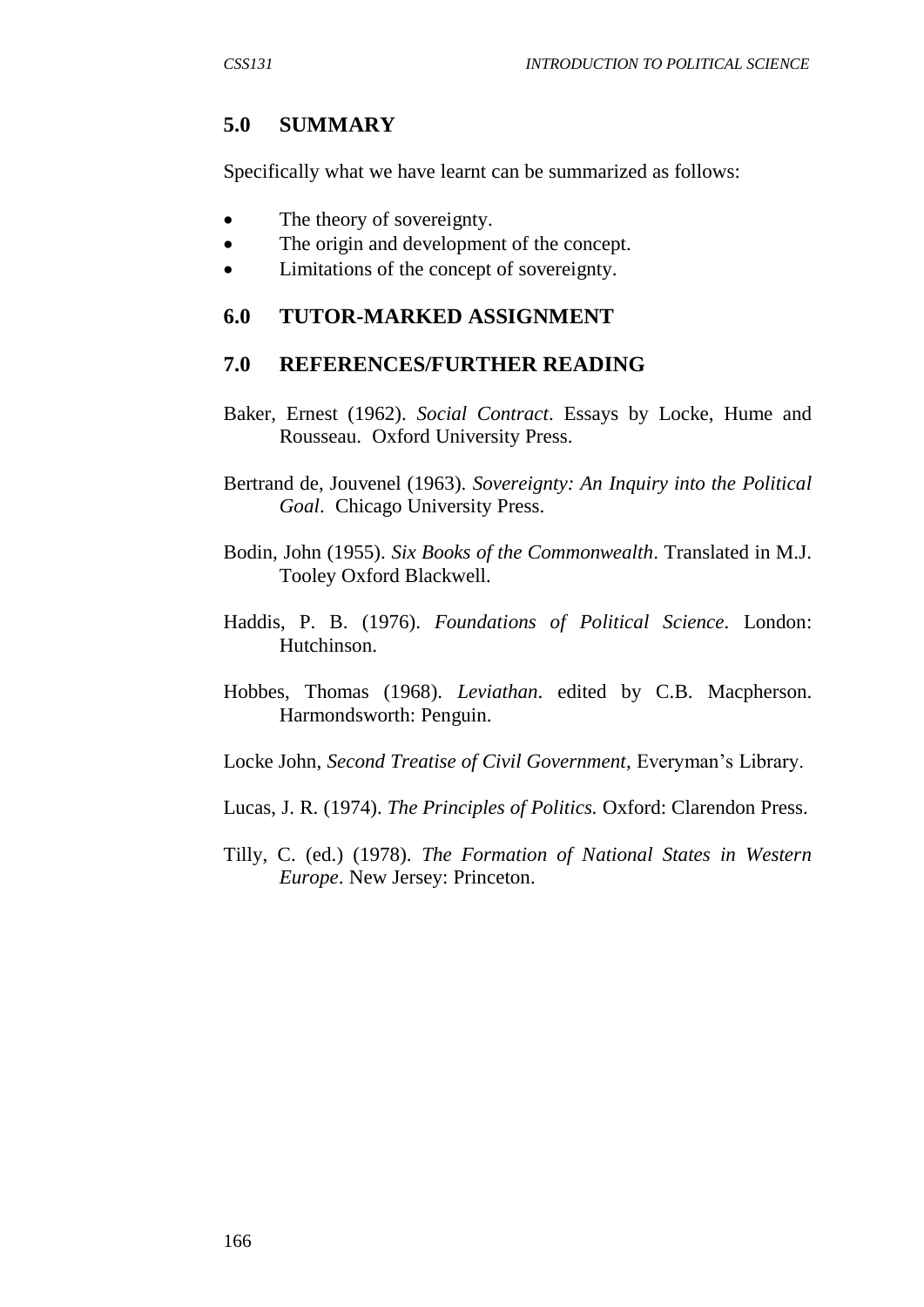# **UNIT 2 POWER AND AUTHORITY**

#### **CONTENTS**

- 1.0 Introduction
- 2.0 Objectives
- 3.0 Main Content
	- 3.1 Concept of Power
	- 3.2 Types of Power
	- 3.3 Power in International Relations
	- 3.4 Critical Issues of Power
	- 3.5 The Utility of State Power
	- 3.6 Authority
	- 3.7 Type of Political Authority
	- 3.8 Differences between Power and Authority
- 4.0 Conclusion
- 5.0 Summary
- 6.0 Tutor-Marked Assignment
- 7.0 References/Further Reading

## **1.0 INTRODUCTION**

This Unit introduces us to the interrelatedness of the basic concepts in political science, power and authority. It has been found that these concepts are subjected to certain misinterpretation and abuses, especially, for non-political scientists.

This Unit deals essentially with the 2 basic concepts: power and authority. The other 2 concepts: influence and legitimacy will be considered in the preceding section. It is important for you to know the distinction between these concepts.

Political scientists at times attempt to equate politics with power, authority, or conflict. No doubt, power holds a significant place among other concepts of politics. Harold and Margaret Sprout put it "Some concept of power underlies virtually every description of political interaction, domestic as well as international".

If politics has to do with state power then an adequate understanding of the concept of power is also crucial for an understanding of politics. Many argue that power is significant especially in the field of international politics, where moral and consensual factors seem to be much less important than they are in domestic politics. Power has assumed such lofty status in international politics that some writers view it as the field's central concept (Hans Morgenthau). Power therefore is the sole centralizing and organizing concept in the study of politics.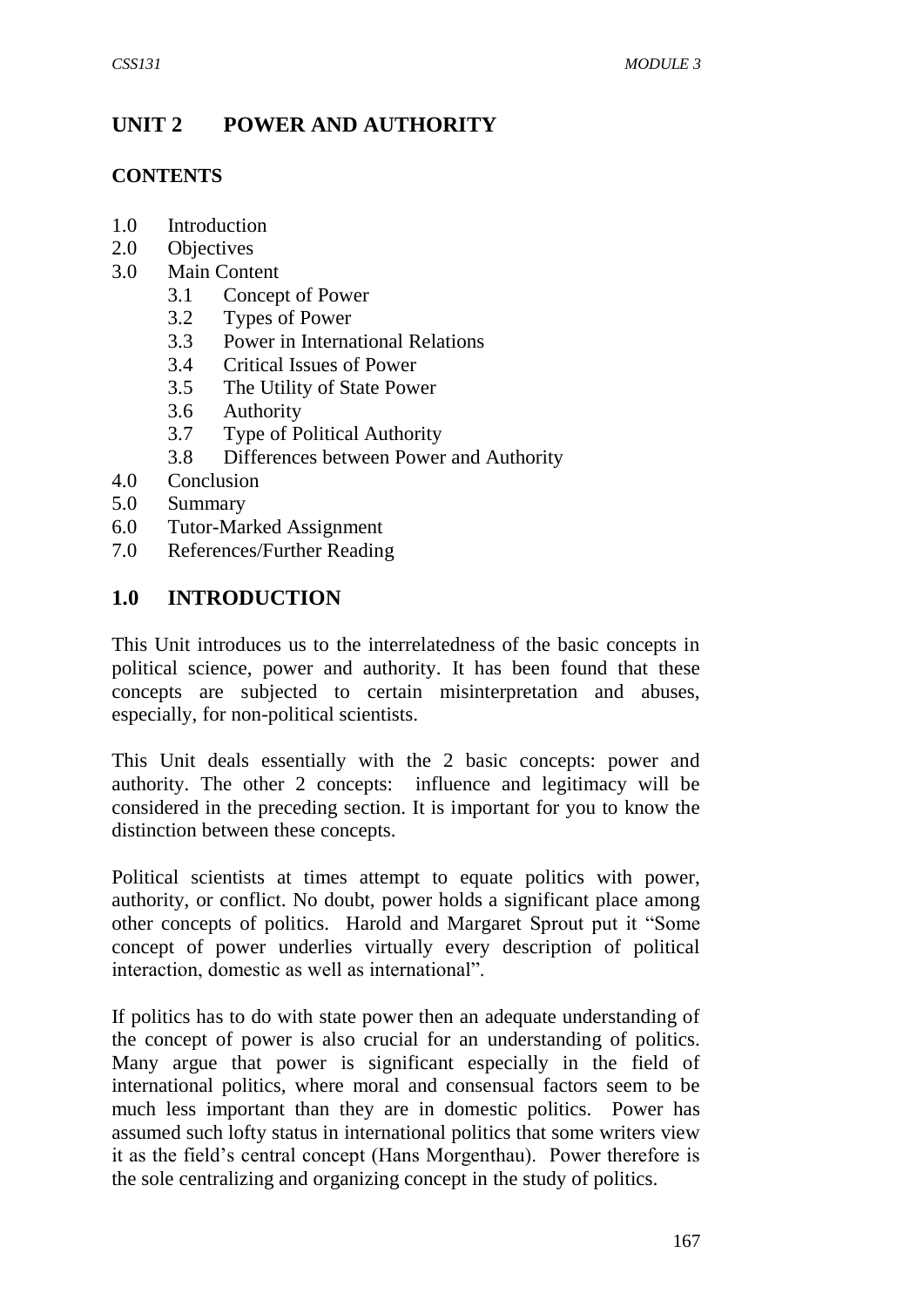# **2.0 OBJECTIVES**

At the end of this unit, you should be able to:

- **e** get exposure on the basic concepts of power and authority in political science
- prepare how to apply the concepts of power and authority in analytical and critical writing;

# **3.0 MAIN CONTENT**

## **3.1 The Concept of Power**

The concept of power can be developed based on human behaviour. What is power in behavioural terms? From the commonsense core meaning, it has to do with controlling or dominance over others. This is called an intuitive definition. Robert Dahl's rigorous definition: "A has power over B to the extent that we can get B to do something that B would not otherwise do". Herbert Goldhamer and Edward A. Shills gave a similar definition: "A person may be said to have power to the extent that he influences the behaviour of others in accordance with his own intentions…" Power is a relational concept. In this case, we can say that one nation has power over another at the international level; at the domestic level if Senator A has more control in a committee in the senate, then it has power over its other members.

Power is the ability or capacity to modify the behaviour of a person either at the threat of deprivation or sanction for non-conformist for the policy intended. Dahl succinctly illustrates what power is based on, the old philosophical argument that an act cannot be morally good unless it goes against our inclinations or appetites. The point is that if B does something that A wants him to do, but B does not feel the action is in opposition to its interests, then A does not have power over B.

Generally, it is difficult to apply this analysis to all situations, because without the knowledge of the intentions of the political actors, then it might lead one to overlook manipulation, propaganda, and forms of sublimated aggression as influences. In international politics, a nation may claim that its actions are in accordance with the politics of another nation, are of its own free will, while they may really be the result of one of these less over forms of power.

It is emphasized that in our discussions of the elements of national power, including population, national resources, and military strength; it is not unusual to discover that military strength is power in international politics or that wealth is power in domestic politics. In the light of this,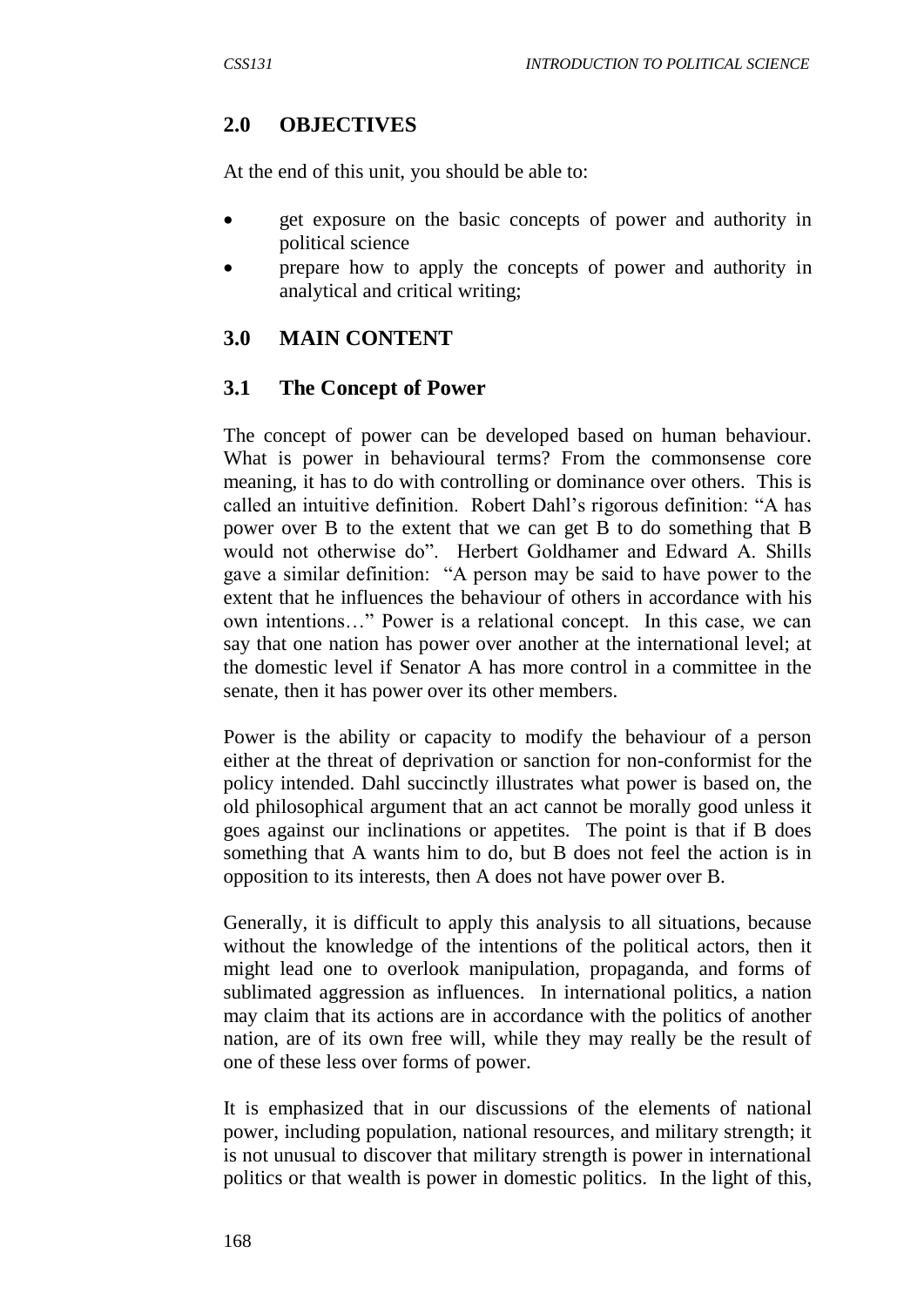it becomes clear that the assumption that the elements are significant because they allow a nation or a politician to control or influence others. In as much as one agree that power is not, the military strength; nor is it wealth. The contention is that a nation with great military strength is powerful because it has been discovered that influence and the ability to control are related to the possession of arms and soldiers.

It seems reasonable to develop a sound concept of power by adopting a behavouralistic approach to the study of political power. First, it is often assumed, that power involves control or influence, and that it is an activity. The possession of armed forces by nation A does not necessarily imply that they will be used to control or influence nation B. Although it is not in all cases that this situation can arise. At times the intentions or will of A may be different. To this extent a number of factors are necessary if power is to exist. These include the proper basis of power and the ability to use them (the lack of restraint upon them), which is all altogether might be labeled capability. Second, the powerful actor must have the will or desire to control the actions of others, or so it would seem.

Another situation that might cause us to question the claim that power can only exist if it is exercised is to imagine two contiguous nations, one with a large but inactive army, the other with no army at all. The existence of a nation's A army may influence the behavior of nation B, even though it is never used. This is similar to the situation in domestic politics where the presidential veto power can have influence on the National Assembly, even though it is not employed or even mentioned. This brings to a clear picture of what can be termed behavioural power and potential power. It might be said that the possession of military forces by a nation and the right to veto to an executive are acts of power. Possession in these instances is behavioural. As Carl Friedrich described this situation as "rule of anticipated reactions". It presupposes that often times a political actor will adjust its behaviour in light of what he thinks another might do (Friedrich 1963). It does not necessarily mean that mere possession is always power behaviour. It is necessary at this point to distinguish this type of situation from one where a nation has a substantial military force but demonstrates no desire or will to use it. We might therefore say that its force is not credible and has no influence on the behaviour of other nations. In this case, possession does not lead to power.

There is a causal connection in relationship with the acts be performed by both the influence and the influenced, and some contact or communication between them. Consequently, there is a direct correlation between the power of a nation and its contacts with other nations. In Isaak's summation, "any acts of other states in accordance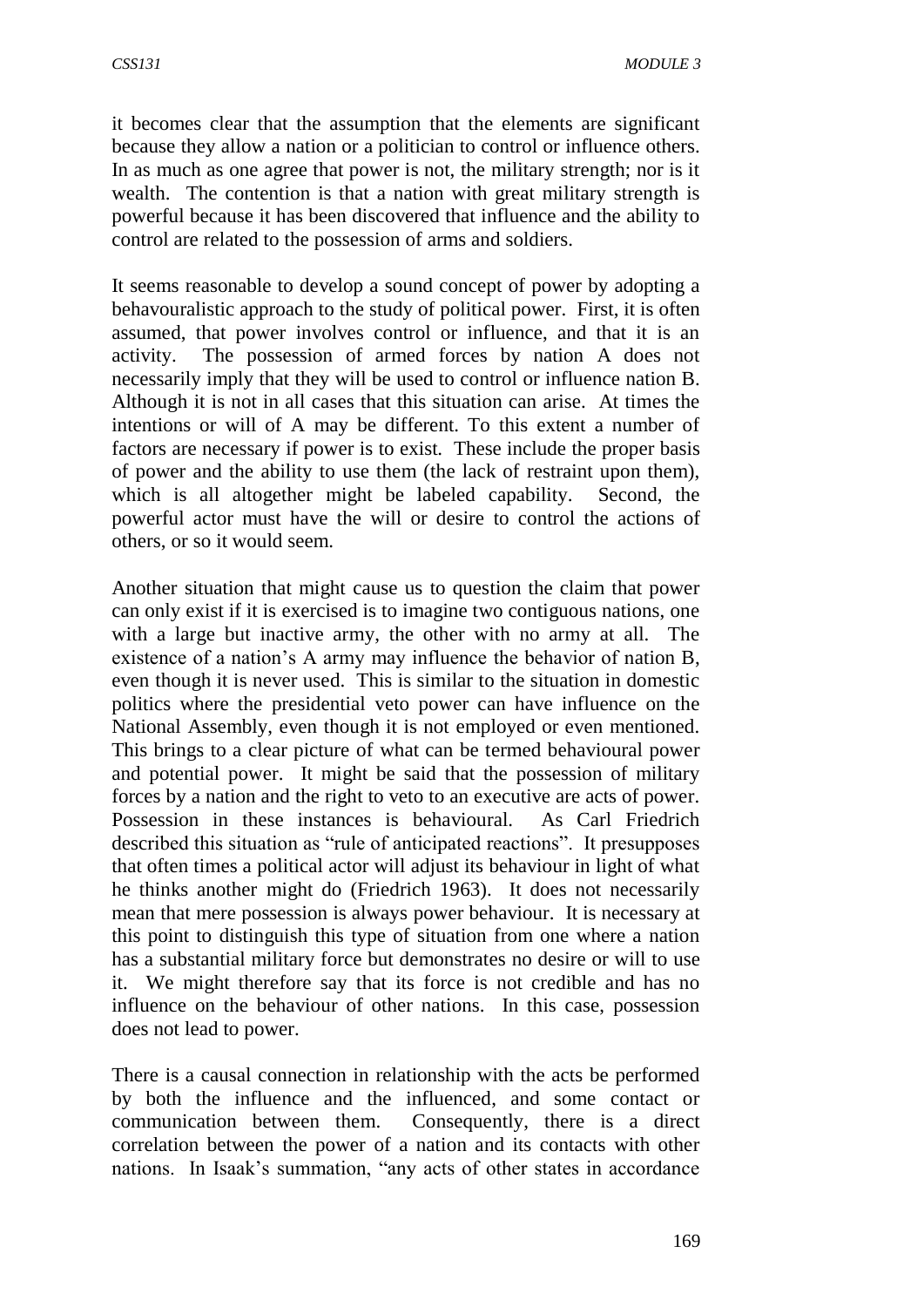with nation A's interests that cannot be traced to an act of A cannot be called manifestations of A's power".

In examining the acts of politicians or nations, it boils down to two basic issues whether power is a symmetrical or symmetrical relation. David Hume argued that all relations must be symmetrical; that is, all actions have reactions and thus, there can be no one-way causal connections. Thus, it must be recognized that many power actions generate feedback. If nation A influences the behaviour of nation B, there is good chance that B will also influence A.

The conclusion therefore is that both capability and will are necessary ingredients of power situations, except in those cases when possession alone leads to influence and even in the latter case, credibility must be ascertainable.

It is instructive at this juncture to avert our minds to the fact that power is immeasurable. The mere understanding of the elements or bases of power do not provide the unit of measurement. Quincy Wright rightly observes that: "it is difficult to find any common measure by which one of these forms for exerting political and social power can be equated with others as is true of the physical concept of power measured in horsepower or watts". The solution lies in the use of the activity of political actors as the basis of a common measure. Thus, the behavioural consequences of wealth and prestige could be compared using the case of a man with a net worth of \$10 million and one with a prestigious family background. But it is difficult to compare a nation's military force with another's strategic position.

#### **3.2 Types of Power**

Force: is the only one that involves physical activity, signifying an employment of visible resources.

**Domination**: is an inexact term, occurs when an actor makes explicit to others what he wants them to do. It can be seen that force and domination will usually occur together, with the former being used to back up the latter.

**Manipulation**: is the attempt to influence behaviour without making explicit what the desired behaviour is. This calls for various actions that are much less easy to find and observe.

**Distinction between power and others forms of political control-authority, manipulation, and influence.** Power is based on the threat of severe sanctions; sanctions include such things as force,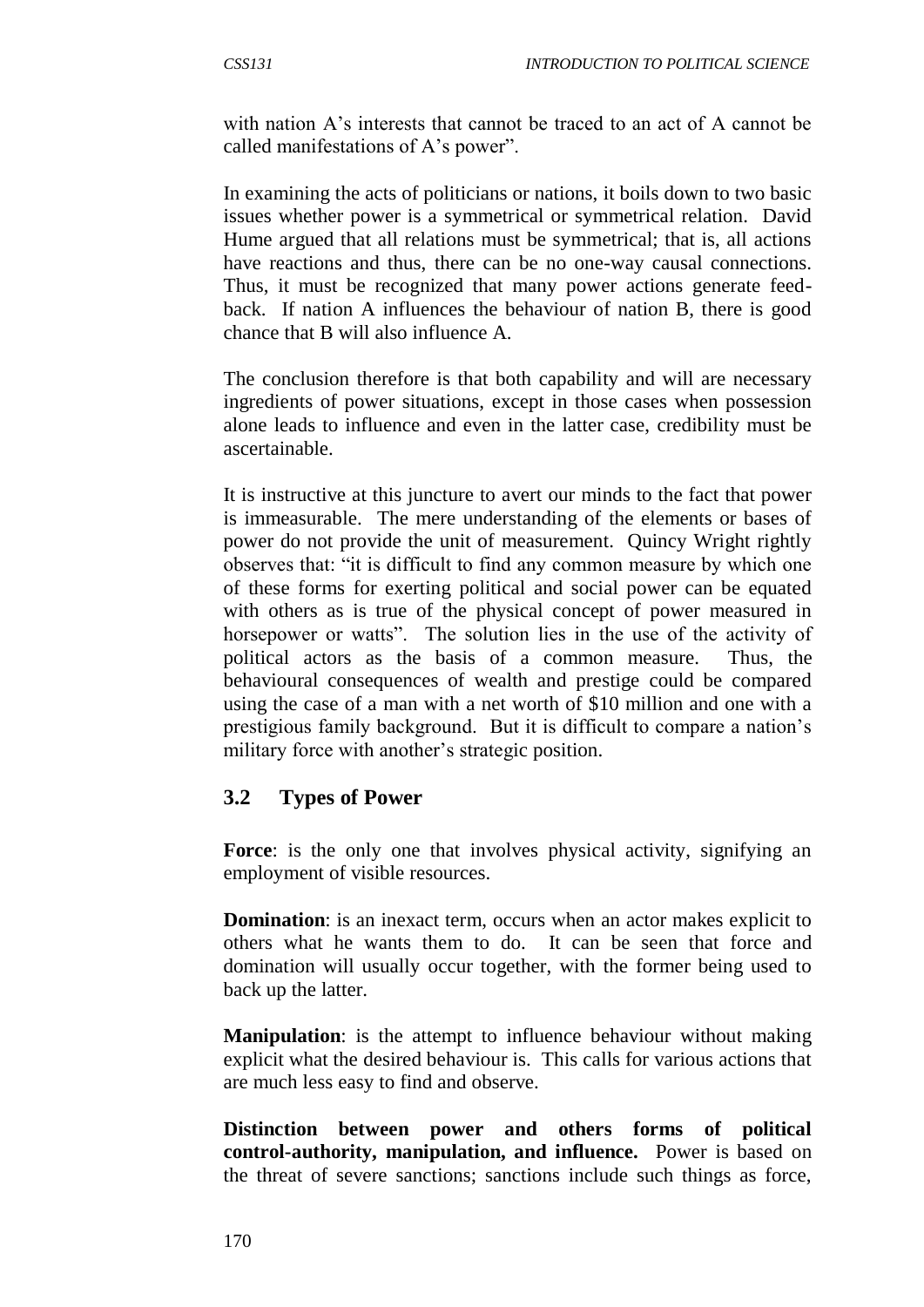economic boycotts, and support with or withdrawal of votes. While power often depends upon the threat of force, the two are not the same. When force is applied, power is no longer being exercised. A political leader has authority when others do his bidding because they accept his right to rule – he is, considered legitimate and does not need to employ power. One is manipulated when his behaviour is controlled without his knowledge through such a technique as propaganda. Influence identifies a situation where one person affects the behavior of another because the second respects the first; consider the case of a son whose respect for his father causes him to emulate his father.

## **3.3 Power in International Relations**

The assessment of power capabilities in international relations is fundamentally valuable as it would enable us to understand how it is wielded at that level of politics. Okwudibia Nnoli asserts that many attempts to exert power have foundered on the rocks of an incorrect assessment of the necessary capability. There are various elements that are used for the assessment of state power. These are grouped into two broad general types: the tangible resources and intangible resources. The tangible resources are quantifiable or can be assessed in concrete terms, while intangible resources are not quantifiable or made very concrete. In other words, they are essentially qualitative in character.

The tangible resources include the following:

**Geography -** this makes reference to those facilities that accrue to a nation by virtue of its geographical location and characteristics. Landlocked states usually suffer severe limitations on their ability to wield power, while very mountainous territory is difficult to conquer and therefore, affects the power of the relevant states.

**Territorial -** this determines to a large extent the possibility of foreign military occupation; and the possibility of the penetration of state power to all sections of the population. In this sense, the bigger or larger a nation's territory the more powerful it would be in a situation of foreign invasion, but the less powerful it would be controlling all its population.

**National Resources -** the natural resource endowment determine the limits of a nation's power capability. The greater the natural resources at the disposal of a state, the greater its power capacity. This will make others to depend on it and may, therefore, be vulnerable to its influence. Alternatively, it may transform these resources into more potent instruments of force such as weapons of war.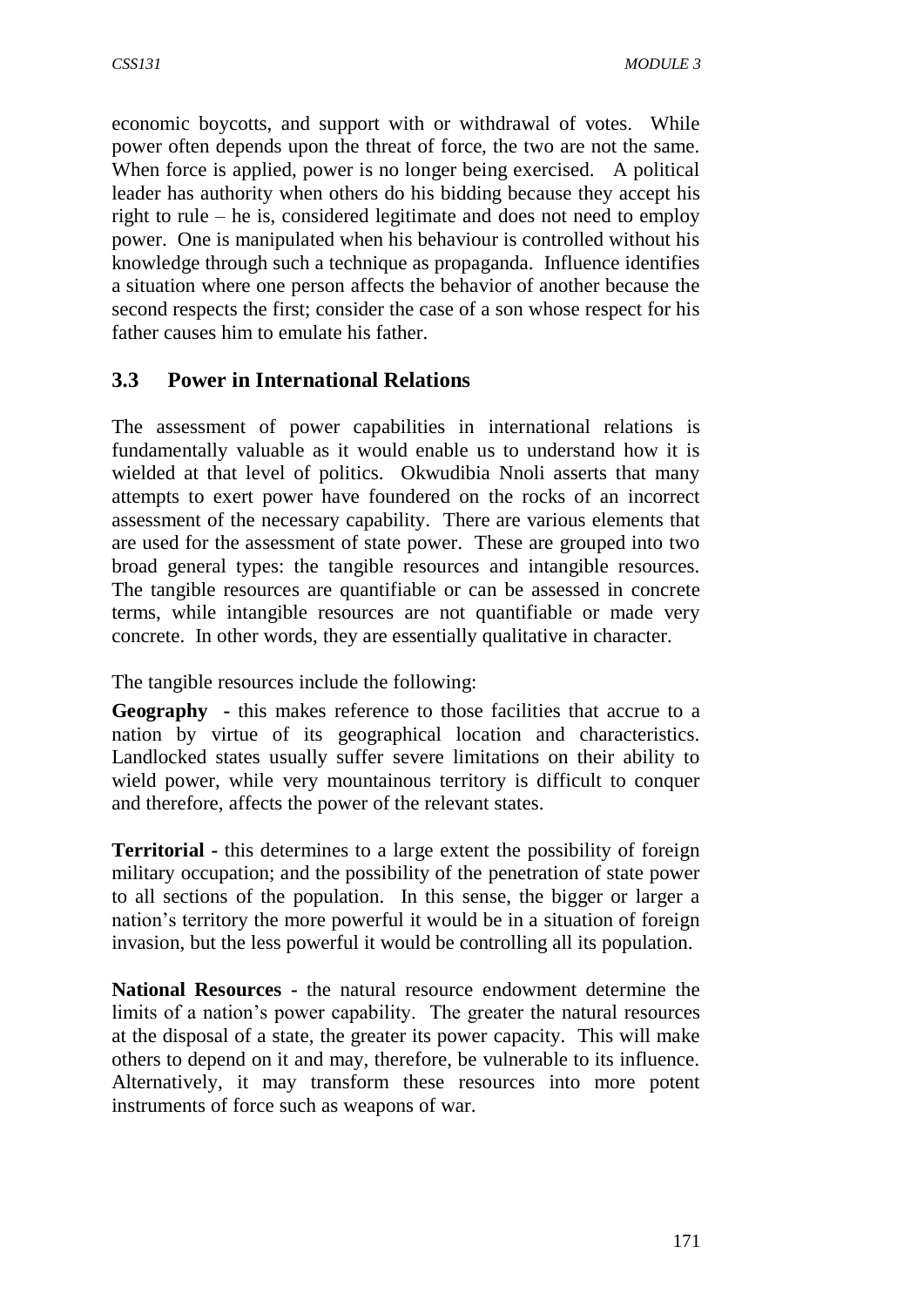**Economic Strength -** state power is related to a state's economic viability. The level of industrialization is a clear indicator of economic viability. Therefore, those factors which contribute to industrialization are usually used for assessing economic strength such as per-capita income, technological advancement, etc. A highly industralised nation has the potential for military capability. This explains why countries of the Europe (Western and Central Europe) North America and Asia (Japan, China) are potential world powers.

**Military Might -** the exercise of state power is the use of armed forces of the state as instrument of international politics. The strength of a state's armed forces is the most critical element in the power equation. The bigger and better the size of these forces the greater the power capability. Hence, a common way of assessing state power is to calculate the size of its army, navy and air force. However, the size of the armed forces is not enough indication of state power, the quality of the weapons is also important. The more sophisticated the equipment, the stronger the army and in most cases, it compensate for the size of the state like Israel with sophisticated equipment but very small in size.

**Population -** the larger the population of a state the greater its capability for state power. It is this fact that explains the importance and status of China in the world. Although, under severe condition of mass poverty, population becomes a constraint on state power.

Intangible resources are also important in determining national power. They include:

- 1. The quality of national leadership and government or a ruling class that is riddled with corruption, selfishness, nepotism and indiscipline will be unable to harness the resources to the purposes of state power.
- 2. The will to commit resources to the achievement of national goals – a government which is more willing to use force to achieve objectives will exert more power than one which is unwilling to do so.
- 3. The morale, discipline, competence and overall quantity of the armed forces  $-$  it is argued that a large army with modern weapons that lacks competence, discipline, and morale will be largely ineffective.
- 4. The alliance potential of a state the ability to unite one's power capabilities with those of another state is a great asset to state power.

The level of political consciousness amongst the citizens – the more politically conscious a society the easier it is for the state to mobilize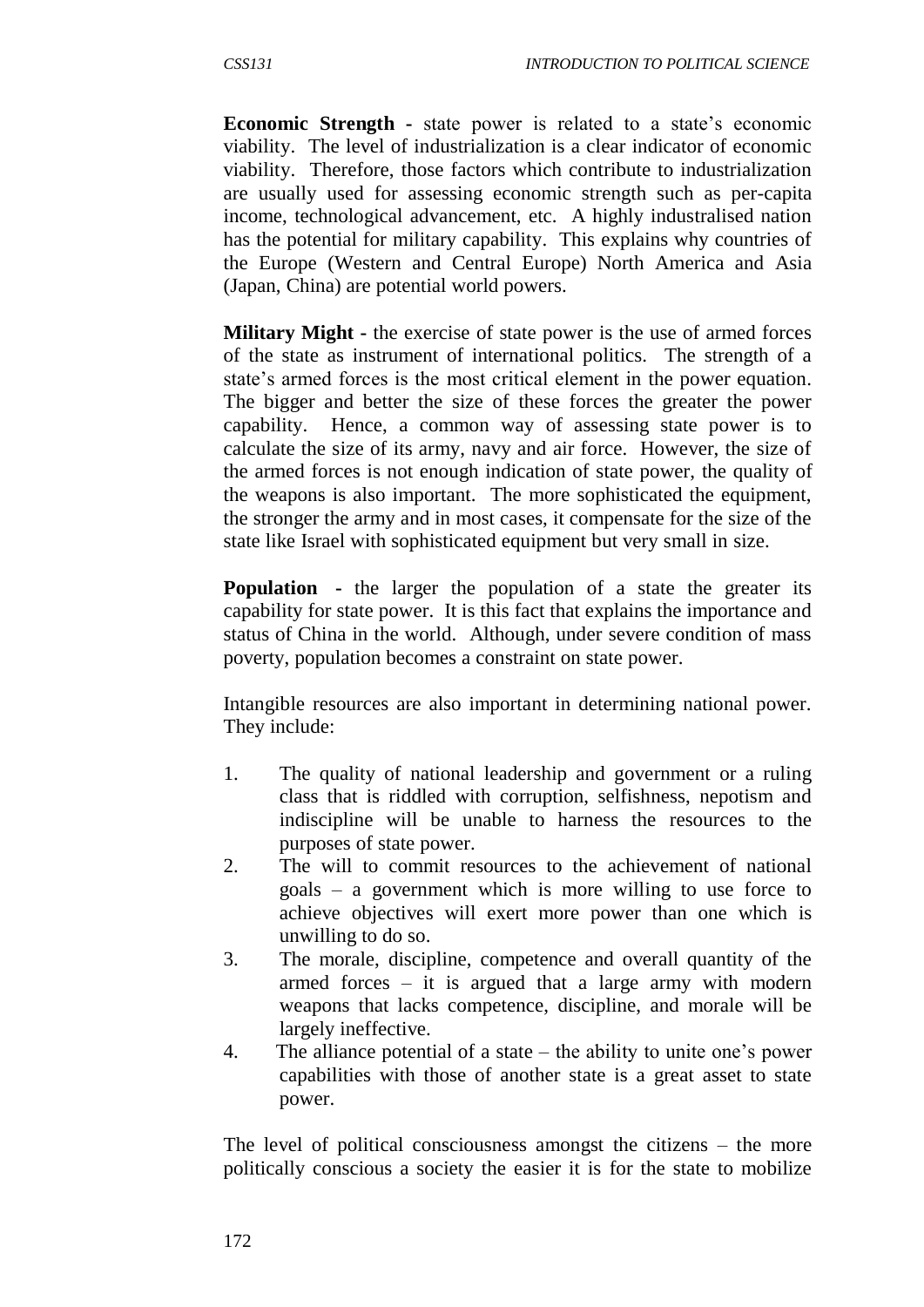resources. A state that the citizens are apathetic finds it difficult to effective in power relation in which to other states. For this reason power is affected by those factors which affect social relations generally, such as interests, resources, perception, expectations, response, irrationality, personality factors, etc.

# **3.4 Critical Issues of Power**

## **a. Can Power be measured?**

At times it becomes a controversial issue to talk about how powerful a nation is. A statement such as "The United States has more power than England" raises a question. An actor's total power may be measured by the ratio of its successful power acts. Often times, the most probably proposition is that A is more powerful than B.

Robert Dahl's conceptualization of influence and power relate with the ability to use power as action based but does not exist unless it is used. In other words, the elements of power would have no significance if politicians and nations did not act.

#### **b. What are the Dimensions of Power?**

Power is that non-divisible unit of energy, which is capable of causing a change in the actions of its victims in spite of the victim's opposition to the change. The dimensions of power constitute its essential characteristics.

- (i) Power has a good dimension when it is exerted with a view to the attainment of an objective and, therefore, exists when an objective has been achieved;
- (ii) It has a relational dimension. In other words, it is a social phenomenon rather than a legal one. There must be at least two individuals for power to occur. The one who exerts power is the subject of power, and the one over whom it is exerted is the victim of power. For instance, the Federal Government use the army to stop violence in Odi in Bayelsa State, air force bombing in the Niger-Delta area following the abduction of foreign oil expatriates. Usually, violence is applied only when other methods of exercising power have failed and the goal of power is so high that the subject does not mind the negative consequences of the use of violence. Like the situation in apartheid South Africa, the Africans can only change their intolerable situation through violence.
- **(iii) Power has an Influence Dimension:** By this we meant that power can induce a particular behaviour. Influence is that quality of power which has to do with the causation of a certain form of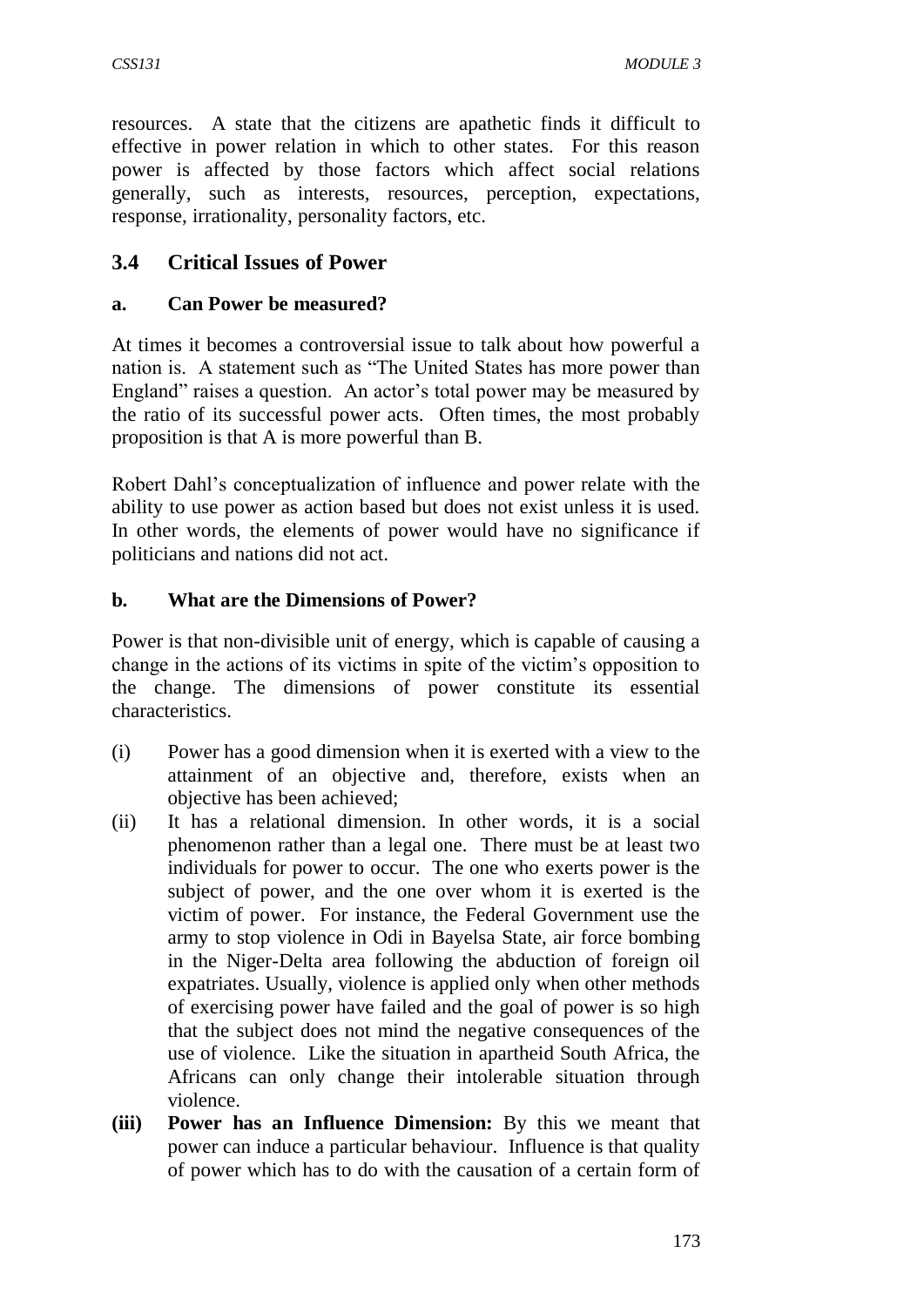behaviour by the subject on the victim. A influences B by causing him to change his actions in some ways.

- **(iv) Power has a Situational Dimension:** This means that power varies from situation to situation depending on the specific features of each, situation. For instance, power will vary depending on whether there are three people or two, whether the victim resists the subject of power or not, and whether the resistance is intense or not. The struggle for political power varies with the number of political parties seeking to form the government, the size of the followers of the political parties, and whether the parties are revolutionary or reformist.
- **(v) Power has a Relative Dimension:** This explains or depends whether or not a subject is able to wield power over a victim depends on the relative strengths of the subject and the victim in that specific situation. As their relative strengths change, the power equation between them also changes. It is this relativity dimension of power that is responsible for changes in the status of states in the international community.
- **(vi) Power has an Instrumental Dimension:** Power is not an end in itself although some have argued about the tendency for power to assume a dynamic of its own separate and different from the goal which it is meant to achieve. Power in this case is an instrument for achieving specific goals. Thus, dimension of power is that power as a means to some ends must be governed by those ends.
- **(viii) Power as a need dimensions**: The greater the need of one state, group or individual, the more likely it is that power will be exerted upon it by those on whom it depends for the satisfaction of the needs.
- **(ix) Power as a responsiveness dimension**: Power operates most effectively where there is low possibility of resistance by the victim. Thus, where a victim can resist the effort of the subject to wield power over him, it becomes more difficult for power effort to succeed, and consequently the character of power in that situation is affected.
- **(x) Power as a capability dimension**: This dimension refers to the availability of certain resource capacities for the exertion of power. Often power is equated exclusively with this capacity. This is a mistake because a subject may have overwhelming capacity and still be unable to exert power. A good example is the defeat of the Unites States, a superpower, by North Vietnam, a very minor power in the 1960s.

#### **SELF-ASSESSMENT EXERCISE 1**

Define Power and explain how it works in International Relations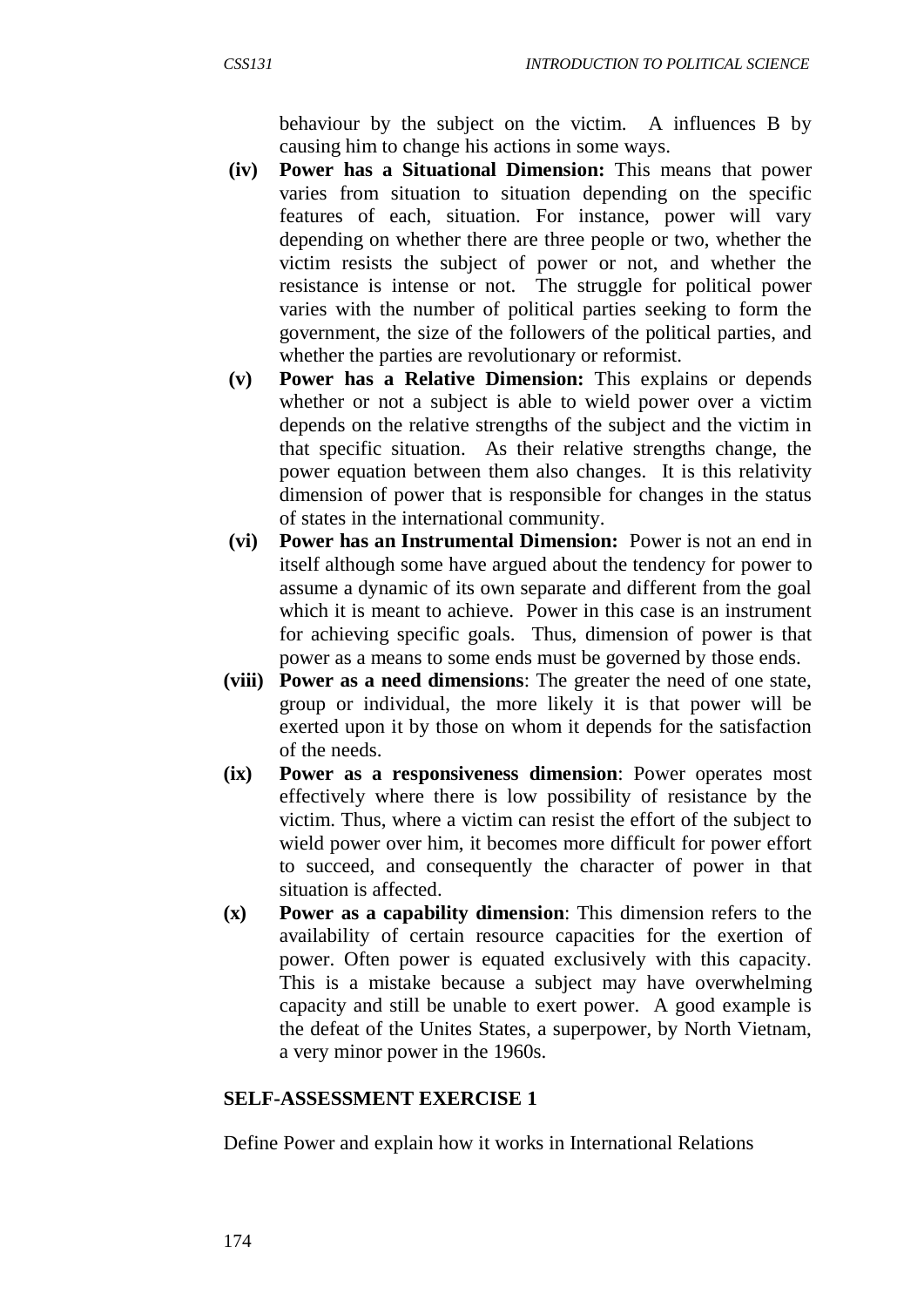### **SELF-ASSESSMENT EXERCISE 2**

What are the various dimensions of power?

#### **c) How is power Exercised?**

There are different ways in which power can be exercised at both domestic and international politics.

- **(1) Persuasion** the subject initiates or discusses a proposal with a victim with a view to convincing him of the rightness, correctness, or usefulness of his viewpoint. Persuasion has an element of influence, this means that the wielding of power is necessarily against the wishes of others or that the response of the victim must be either favourable or opposed to the subject's goals. The victim's mind may not have been made up in the first place and many have needed the initiative and prodding of the subject.
- **(2) The Offer of Rewards** the subject promises to reward the victim if the latter agrees with his request. Such rewards may be of almost any type in domestic and international politics. They may vary from cash reward, support in voting situations, promise for a political appointment, or a contract, or promise to remove a previous sanction.
- **(3) The Granting of Rewards** the victim may insist that the reward be actually granted before he can comply with the wishes of the subject.
- **(4) The Threat of Punishment** the subject threatens to inflict some harm on the victim unless the latter behaves in accordance with his wishes. It could be threats of imprisonment, of sabotage, of withdrawal of funds, boycott of activities or even the use of force.
- **(5) The Infliction of Non-Violent Punishment** the subject actually carries out the threats, which do not involve the use of violent force or economic blockade.
- **(6) Command from a Person in Authority** the next unit will discuss extensively on authority. The commands issued by those in positions of authority lower in the hierarchy of authority in which that position exists. Thus, for example, the president can issue commands to those ministers and expect that they will implement these commands. This means that one way to exercise influence is to struggle to get into an authority position from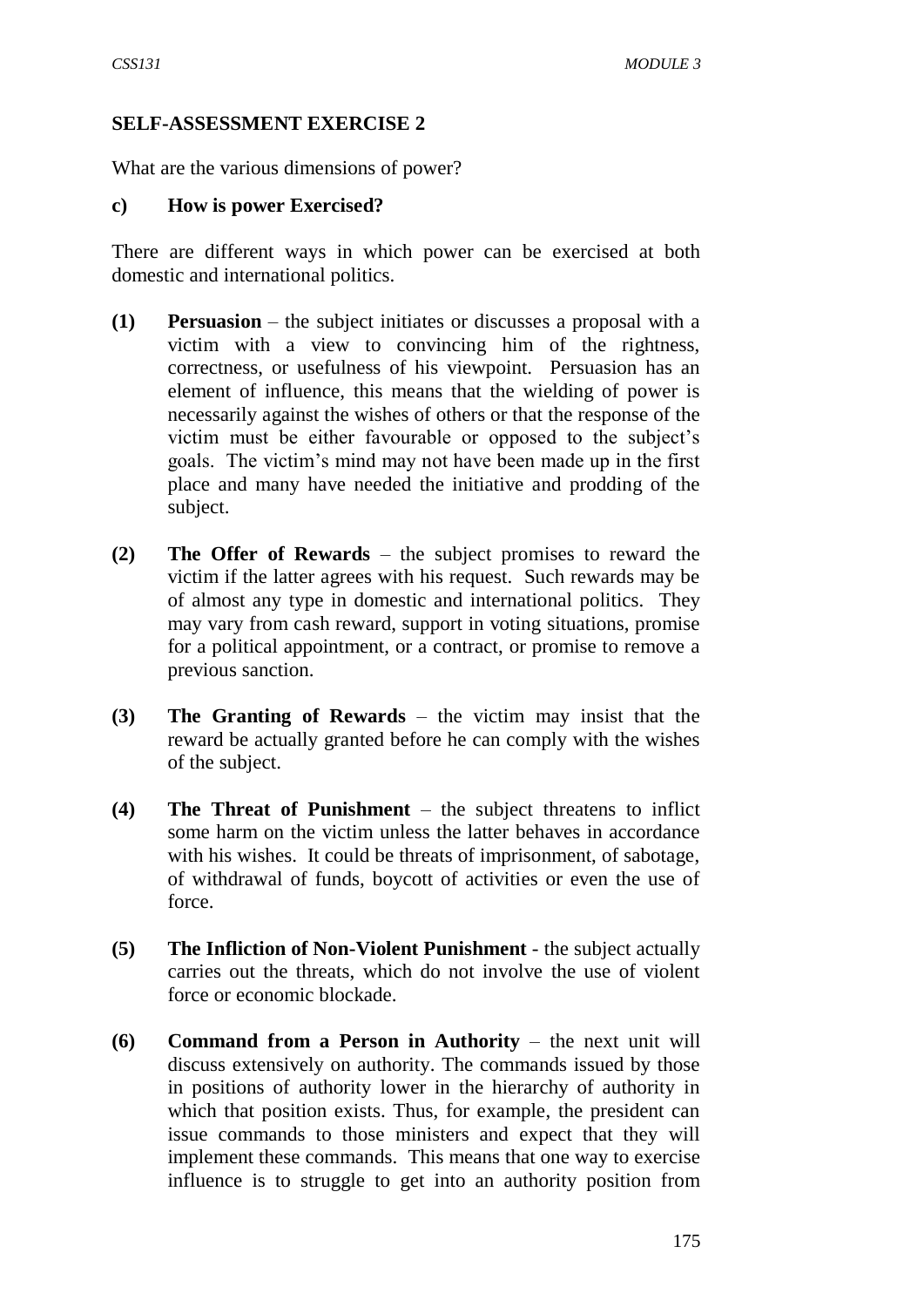where one come issue commands. This forms the basis for the struggle for political office.

**(7) The use of Force** – the subject applies violence against the victim, a state attacks another militarily. The President elicits support for the application of state power and also to organize and harness the resources necessary to wield state power.

# **3.5 The Utility of State Power**

Power is very useful at both the domestic and in international politics. Although, we know that power is very useful in all social situations such as the family, the classroom, etc. Power in politics, which is our major concern, is about state power. Politics is all about exercise, control and use of power. The state power is the most formidable and useful power. This explains why most wealthy people are never satisfied until they can control political power. State power is a very useful instrument to have and control. The desire to control, distribute and direct social, economic and cultural lives of the people testifys to the usefulness of state power. That is why people jostle, scheme and sometimes kill in an attempt to capture state power. One cannot maintain ultimate control without state power. State power is the basis of all security, all rights and privileges in a society, and the maintenance of any mode of livelihood.

In international relations the usefulness of state power is clearly demonstrated. This arises from the following:

- (1) Sovereignty of States bestows to them unstrained units of power. Power is seen as an end itself and not a means to an end. This is because each state pursues its own security thereby creating insecurity.
- (2) The absence of international legal code or norms to regulate the behaviour of state in the use of state power leads to a vicious circle situation, since state can wield their power without serious thought to the negative consequences of their actions.
- (3) It is also reinforced by the weakness of world public opinion, which does not sufficiently restrain the state power as an instrument of policy.
- (4) The nature of the international system, which is based on the survival of the fittest, makes states to struggle in an attempt to get a fair share of the world's resources. It is further reinforced by the conflict of ideologies during the hey days of Communism versus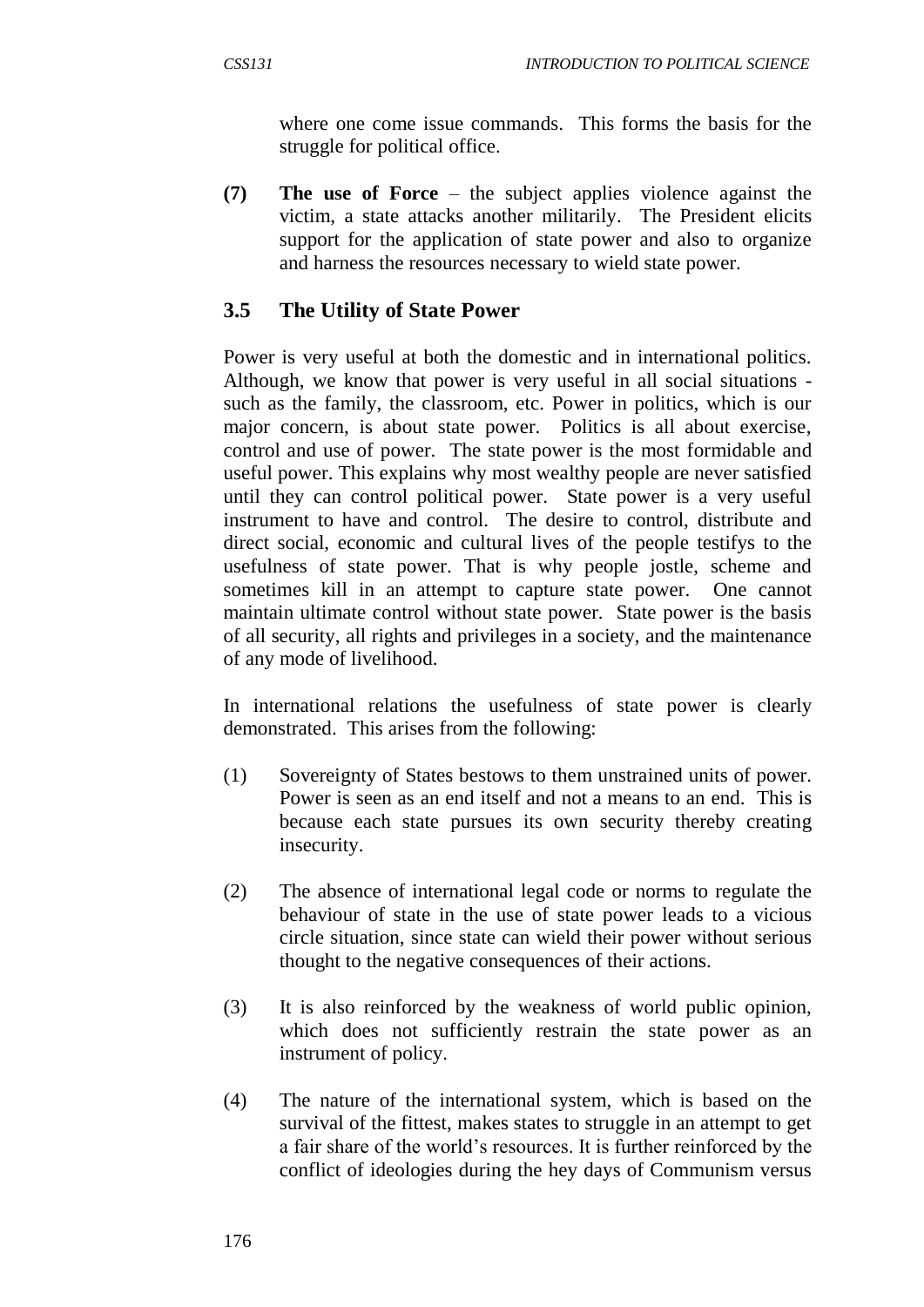Capitalism. This situation at that time reduced the possibility of evolving understanding on major international issues.

## **3.6 Authority**

Authority may be defined as that power associated with a hierarchy of human relationships, which enables those higher up in the hierarchy to command those lower in the hierarchy, and which compels those lower in the hierarchy to obey the commands of those higher up. Authority is predicated upon consent and not entirely by the use of force. Alan Ball defines Political Authority as the recognition of the right to rule irrespective of the sanctions the ruler may possess. Authority is the ability to compel obedience without necessarily the use of force. At times the exercise of authority could be based on justice. Obedience comes from justice or a combination of justice and force. On the contrary, disobedience may be as a result of what may be considered to be unjust. Authority is the legitimate use of power. It is simply put as the power in the garment of legitimacy – that is, power clothed with legitimacy. This authority is power with legitimacy. It is the power based on consent, voluntary – obedience, and persuasion. Nnoli has argued that it is incorrect to define authority as the right to issue commands and be obeyed. Authority is the power which is vested in a person because of his role and his office within the organization. The basis of the authority relationship lies in the fact that it is legitimate. The subordinate believes that the superior has the right to give such orders. Authority relationship may also be legitimized by certain traditions and customs which allow a person the right to issue authoritative decisions. In this case, the authority relationship may be a product of some body of rules such as the constitution of a country which allocates to the various arms of government certain responsibilities.

There are basic characteristic elements of the relationship of power which defines authority in structure. There are definite roles, responsibilities, privileges and resources which are allocated to those in that relationship. The structure is made up of a number of offices arranged in order of super-ordination and subordination which individuals occupy. The structure of power which characterizes authority is organized in the form of a pyramid of offices with the most powerful office at the apex of the pyramid and the least powerful offices at the base. The higher up the pyramid, the greater the power.

Political authority is that authority whose power derives from state power. Although, not all authority is political. Authority exists in all human organization be it the family, the church, School, etc. In politics, state power is organized as a system of authorities extending from the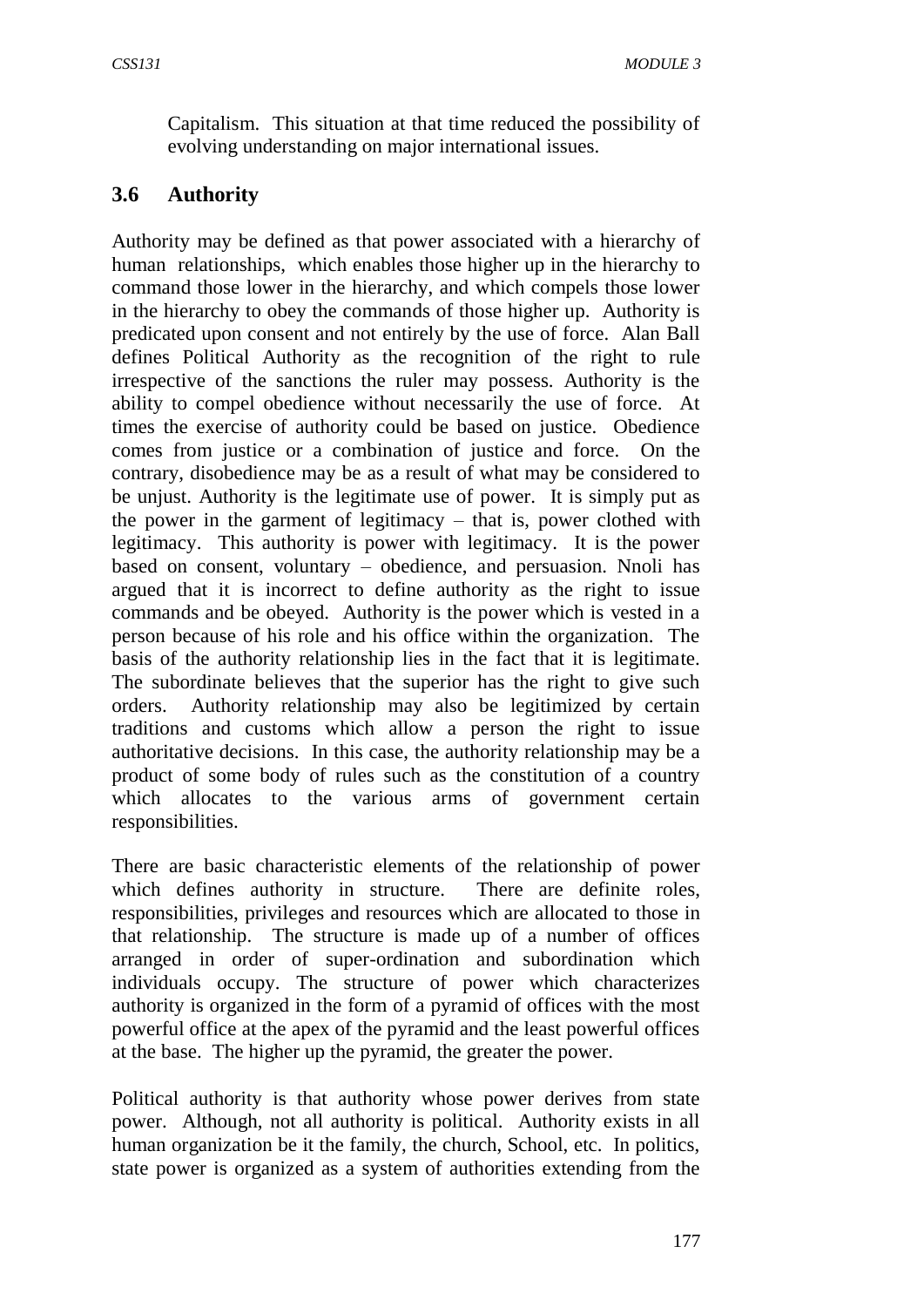national level, through the regional level to the local level. Thus, in Nigeria, we have Federal, State and Local Government Authorities.

The constitution in modern government is the main source of state power. The constitution as the fundamental principles establishes what number of these authorities there should be, what the power relationship among them should be, how they are to be arranged hierarchically, what functions of these authorities are, and how conflict among and within them are to be resolved. Thus, it is the constitution that gives structure and permanence to state power.

# **3.7 Types of Political Authority**

Authority essentially can be legitimate or illegitimate. A legitimate authority is that which operates through the prong of justice, and illegitimate authority is power that operates through force, or the threat of it. Nnoli argues that authority is often partly illegitimate: "it can rely on force and partly on justice". However, Max Weber, a German sociologist provides three main typology of authority. These are: the traditional authority, the legal- rational authority and the charismatic authority.

**Traditional Authority** – is that hierarchical structure of power whose major claim for existence is that it has come down to the present from the past and, therefore, conforms to the customs and traditions of the people. In other words, the exercise of power is based on a form of rule or custom and tradition which has been in existence for a long time. Such body of rules and customs confer on persons or institutions or families preferences to rule others. Their people repose faith in them because they believe that these authorities possess the prerogative to issue authoritative orders since their customs and tradition, belief system and superstition say so. For instance, the traditional African societies typified this type of authority. A ruler is obeyed because of the belief that such a ruler was chosen by divine authority and that obedience to the ruler is obedience to God or Allah.

**Legal - Rational Authority** – this is most commonly found today. It is based on the law, the fundamental law of the land or what is commonly called the constitution. In other words, exercise of authority derives its legitimacy from certain body of rules; in this case, persons or offices exercise authority as legitimized by the constitution, statutes, decrees or edicts. It could also be the official position individuals occupy. The individual takes decisions and issue orders without questions. Thus, a policeman at the check point who requests for a vehicle owner to present his particulars, is merely exercising legal authority, because he has the backing of law.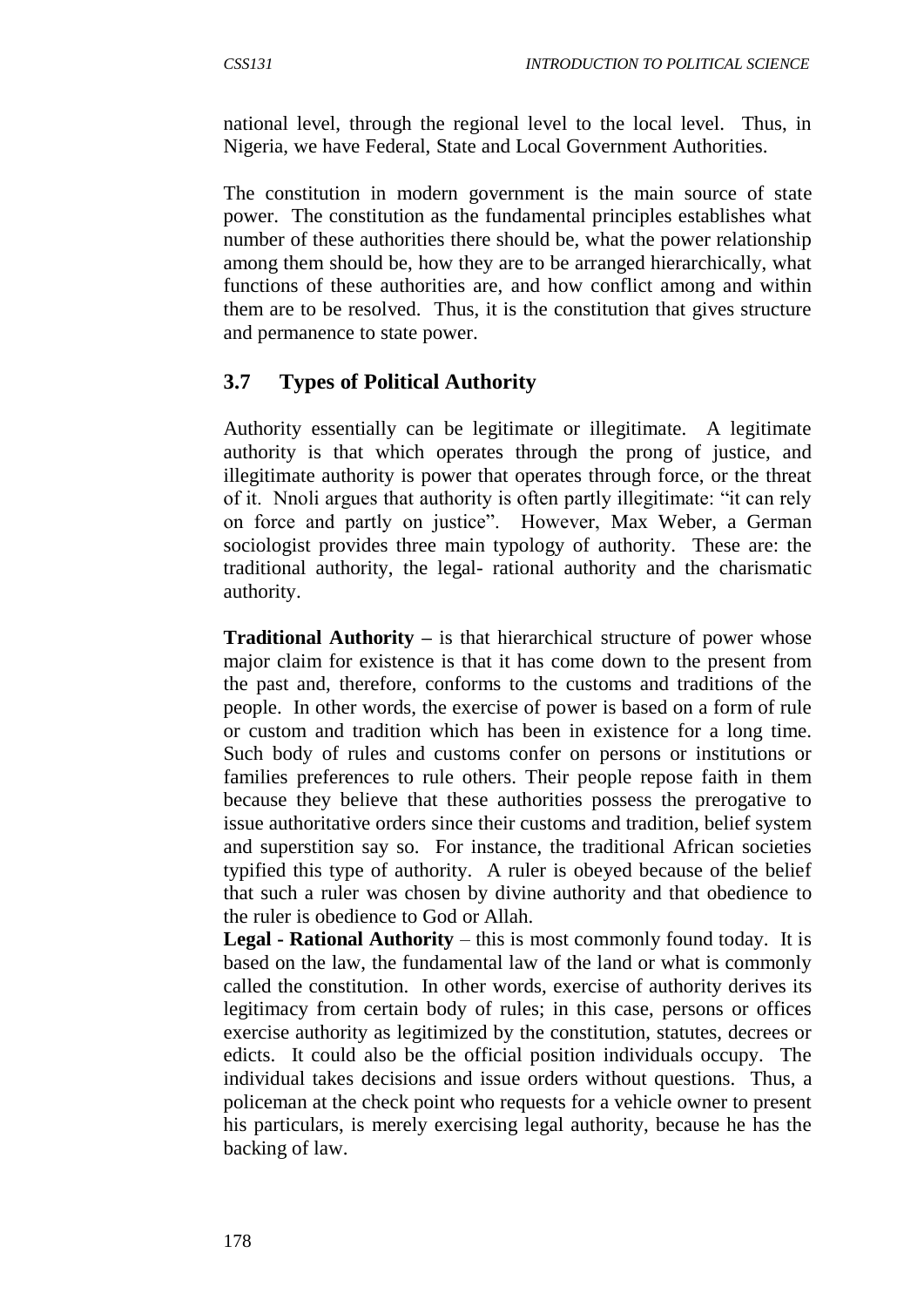**Charismatic Authority** – this follows from the personal charisma of a political leader. Charisma is that quality which is so over-whelming in the positive emotion which it evokes that its possess or receives unquestioning and total loyalty. A charismatic leader possesses extraordinary qualities which make such leader to influence his followers. The power of command may be exercised by a leader based on his certain attributes such as magical powers, revelations heroism, personal achievements or other extraordinary gifts endowed by nature. In the world history, some charismatic leaders are known such as Hitler of Germany, Mussolini of Italy, Gandhi Nehru of India, Churchill of Britain, Nkrumah of Ghana, Azikiwe and Awolowo of Nigeria, Mandela of South Africa, and so on.

However, these sources of authority are not necessarily exclusive. They could be in various combinations or co-exist in specific political communities.

## **3.8 Differences between Power and Authority**

Although, authority is related to the concept of power, it can be clearly distinguished from it. The exercise of power is based on the possession of means of coercion and, or sanctions by the incumbent who exercises power. The exercise of authority is based on power attached to the office of the incumbent that exercises the power.

Obedience to an order in a power relation is based on fear of sanctions. The power may not be legitimate e.g. the power of an armed robber. Obedience to an order in an authority relation derives from legitimacy of the order on the grounds of existing rules or customs or inherent qualities of he who commands it. Authority is thus legitimate power.

Since the exercise of power often results in the use of force, resistance to this power and coercion by citizens are met with force. Confronted with an authority relation, it is the duty of citizens to obey. When the citizens oppose an exercise of power that power lacks authority. Confronted with power, the citizens have a choice to support or to oppose; but with authority they have the duty to obey. In other words, resistance to power is lawful whereas resistance to authority is unlawful.

The continued reliance on sheer force as a means of securing obedience in a power relation signals legitimacy crisis in a political system. Whereas in the authority relation the recourse to sanctions as in the application of force to secure obedience is accepted by citizens as legitimate as does not pose any threat to stability of the political system.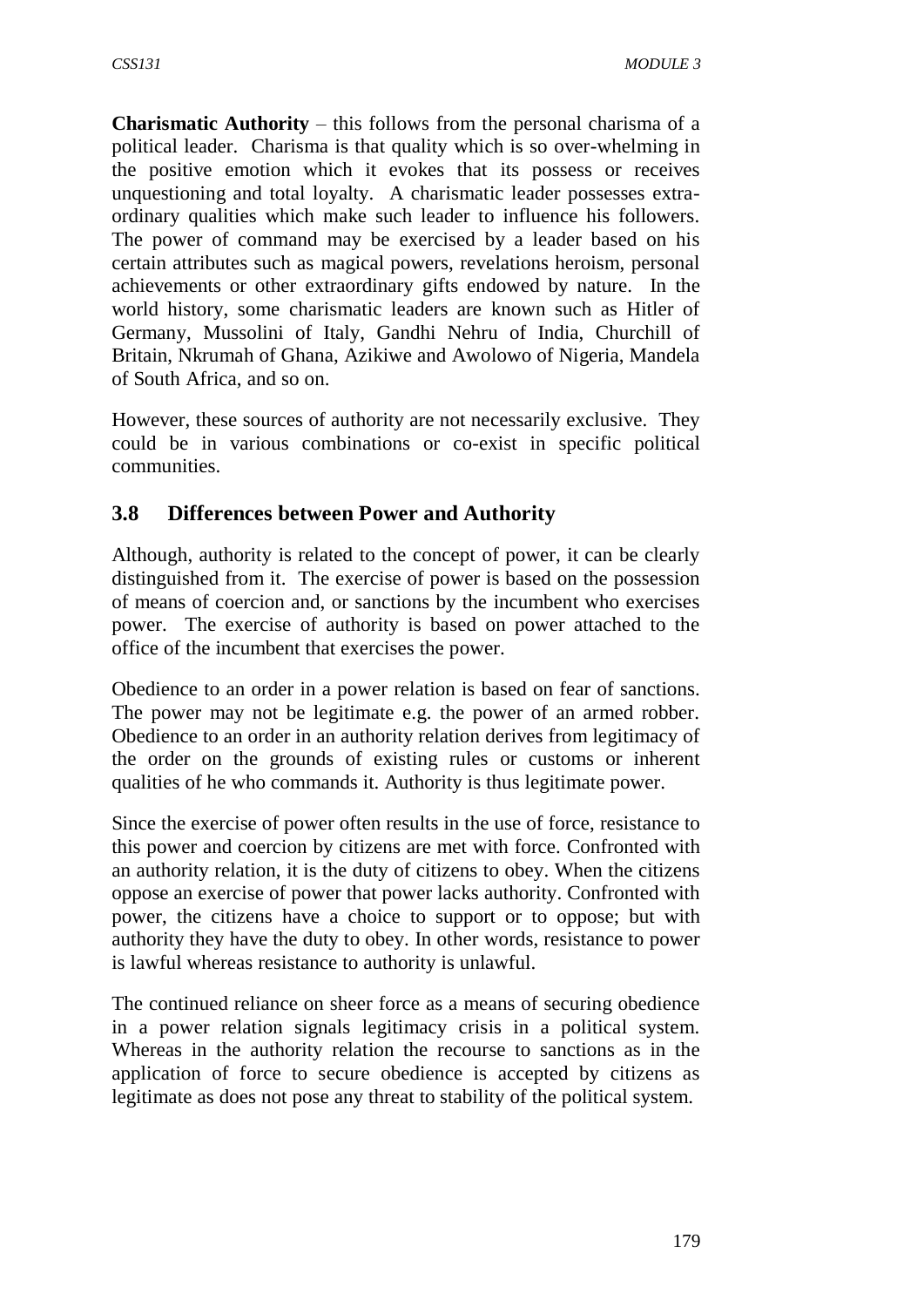#### **SELF-ASSESSMENT EXERCISE 3**

Explain the major features of authority

### **4.0 CONCLUSION**

Power is the sole centralizing and organizing concept in the study of politics. Political activities revolve essentially around this concept. Authority is the legitimate use of power. It is simply the garment of legitimacy, power clothed with legitimacy.

### **5.0 SUMMARY**

In this Unit we have examined the concepts of power and authority. We recognized the fact that scholars have divergent opinions of these concepts. We have carefully delineated the basic elements that constitute power relationships, influence and authority. Power is generally thought to involve the bringing about of an action against the will of another. It involves the use of sanctions. Power derives from established authority that allocates the right to command and the duty to obey. Authority on the other hand, is power clothed with legitimacy. It is an authentic form of power, which is based on consent, voluntary obedience and persuasion.

We have been able to distinctively show the differences between power and authority. It has become clearer to us how power is used at the domestic politics and at the international levels. At the international level, we have identified the basic indices of measuring power of a nation.

### **6.0 TUTOR-MARKED ASSIGNMENT**

- i. Conceptualise power and Authority, and show the distinction between the two.
- ii. What are the factors that determine the legitimacy of a government?
- iii. Critically analyse the basic elements of national power in international relations.

#### **7.0 REFERENCES/FURTHER READING**

- Anifowose, R. and Francis Enemuo (1999). *Elements of Politics.* Lagos: Malthouse Press Ltd.
- Isaak, A. C. (1985). *Scope and Methods of Political Science.* U.S.A: The Dorsey Press.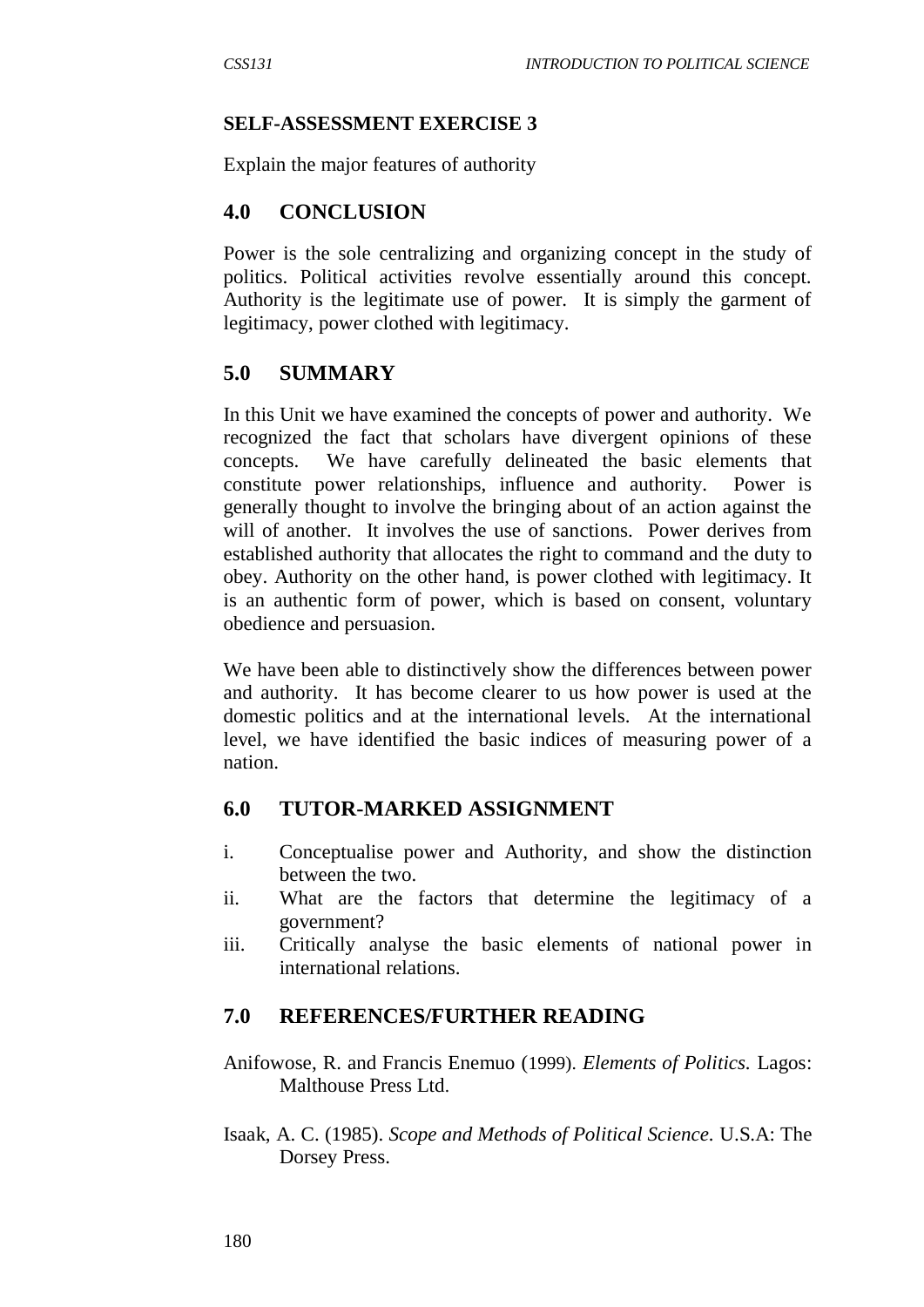- Nnoli, O. (1986). *Introduction to Political Politics.* Lagos: Longman Nigeria Ltd.
- Ologbenla, D. (1996). *Introduction to Political Science.* Lagos: Olucity Press Ltd.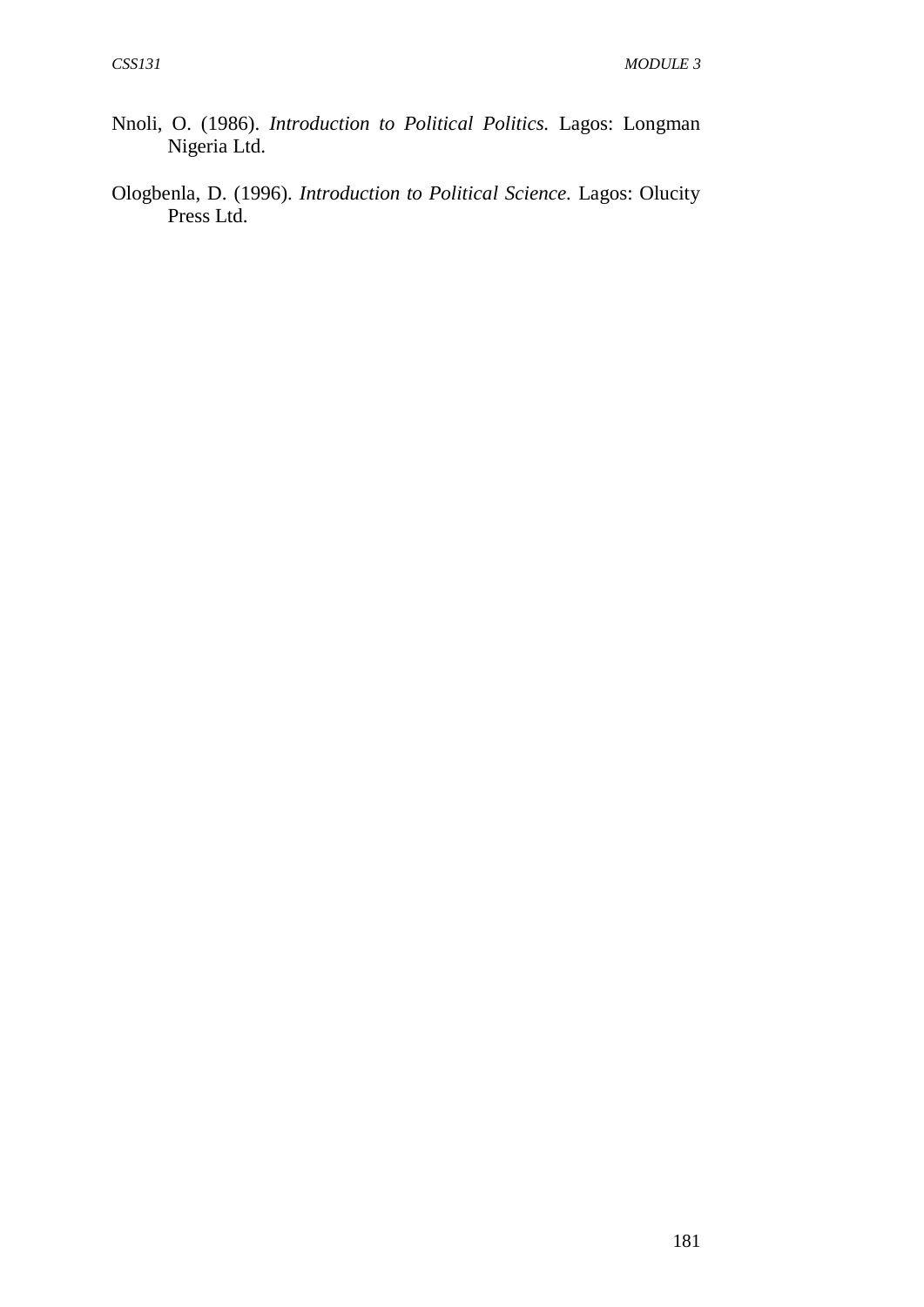# **UNIT 3 LEGITIMACY AND INFLUENCE**

#### **CONTENTS**

- 1.0 Introduction
- 2.0 Objectives
- 3.0 Main Content
	- 3.1 Legitimacy
	- 3.2 Legitimacy as a Factor of Stability of Government
	- 3.3 Influence and Power
- 4.0 Conclusion
- 5.0 Summary
- 6.0 Tutor-Marked Assignment
- 7.0 References/Further Reading

### **1.0 INTRODUCTION**

In the previous Unit, we were introduced to the basic and twin interrelated concepts in political science, power and authority. In this Unit, we shall conclude with the concepts of Legitimacy and Influence. These concepts are subjected to a plethora of interpretations and certain misinterpretation and abuses, especially, for non-political scientists. Care should therefore be taken in delineating these concepts and those of Power and Authority.

#### **2.0 OBJECTIVES**

At the end of this unit, you should be able to:

- to expose you to the basic concepts of legitimacy and influence in political science
- to help you to understand how legitimacy is the hallmark of stability for any government.

### **3.0 MAIN CONTENT**

### **3.1 Legitimacy**

Legitimacy refers to the extent to which citizens regard the state, its institutions, personnel or policies as morally right or acceptable. In other word, legitimacy is a belief in the right to rule. It is the popular acceptance or support given to a government irrespective of the method of coming to power. It refers to the positive attitude of the citizens toward authority positions and those who occupy them. But there has to be a form of agreement about what is legitimate or who exercises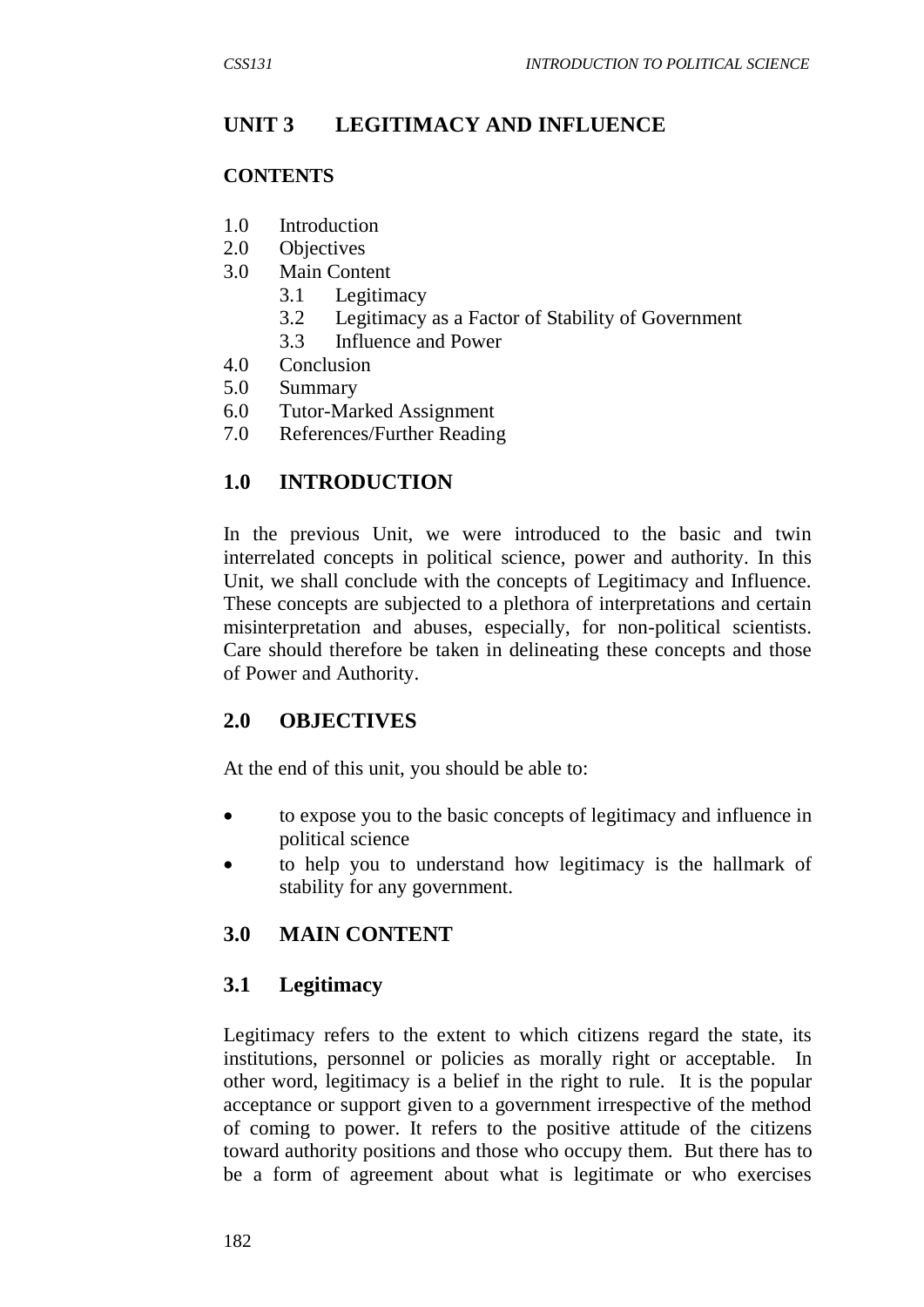authority. So long as there is agreement about what is legitimate, politics and government can function smoothly. It therefore, means that where legitimacy is lost, agreements break down or are reduced to matters of expediency that can be broken when it is convenient. The consequences may be tyranny, revolution, secession, or some other form of break-up.

Legitimacy is the promise that the pursuit of one value will proof compatible with the pursuit or enjoyment of other values. We say that the pursuit of a value is legitimate if we have reason to expect that it will not inflict intolerable damage upon any other value which is also vitally important to us. For instance, it is legitimate to make money provided that this pursuit does not involve a great moral wrong or a serious loss of respect in our community or impair severely on our health.

Legitimacy is a relative concept. It is premised on the visible configuration to any political actor of his own set of values. It is a relationship among values within a situation that makes them compatible or puts them into conflict. Legitimacy may change with time and its place may also vary among groups and different views of legitimacy may lead to conflict among groups or may intensify existing conflicts. It is the vehicle for authority to be accepted by people which enables authority also to act with minimum costs; it cannot be forced out of the people. It must be given voluntarily by them because it has to do with emotions, feelings, and a sense of justice, which are not amenable to force.

Legitimacy can be sustained if it is based on justice. Whoever exercises authority must constantly justify its existence to the people. If it fails to convince the people about its adherence to justice it may lose its legitimacy. This is why leaders often justify their right to rule. Immediately after a coup d'etat, the coup leaders must show how the previous regimes had violated tenets of justice thereby promising to be a new vanguard for moral crusaders who should be accorded legitimacy. This is because legitimacy deals with whether or not the citizens accept the moral right of those in political authority to rule them. Only the citizens can grant legitimacy to the rulers. The holder of political authority must plead with the people through conformity with their cherished principles of justice, satisfaction of their basic material and psychological needs, an provision of adequate security for them, etc.

The stability of a political system depends on if the needs; its structure, beliefs, leaders and policies are acceptable to the people or at least the most powerful influence in the society. When the acceptance of any of these structures or objects is lacking, a declining sense of legitimacy creeps in, the regime relies on force, repression is increased and trouble brews; a new regime either comes in or the old one manage to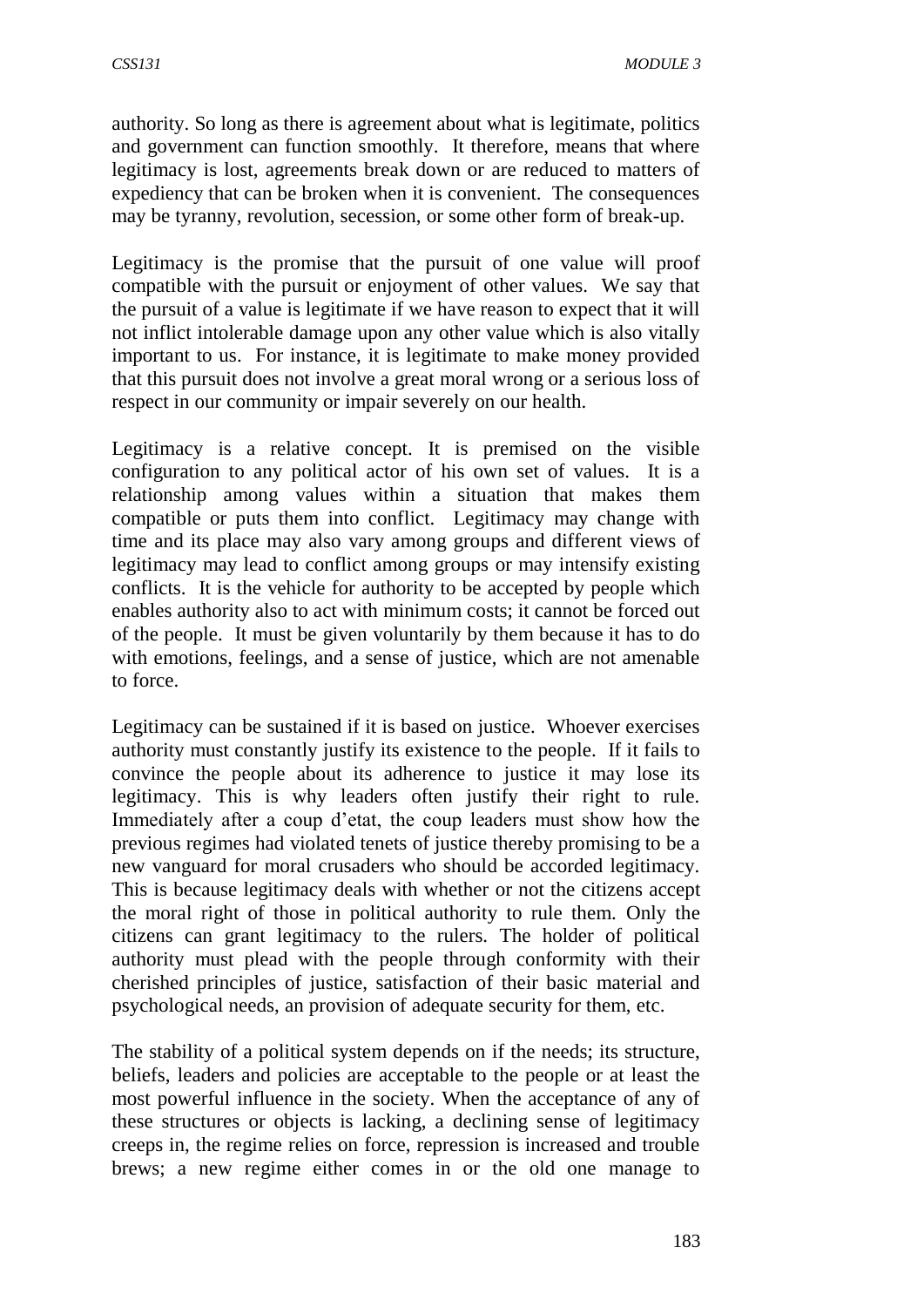re-establish legitimate rule. For example, open demand for secession reflects a declining sense of legitimacy of the state as perceived by the secessionists.

Legitimacy of a regime is not by election as some have argued. A democratically elected government may loose its legitimacy when such government adopts policies that are 'anti-people'. Some unpopular governments have existed in different parts of the world without being toppled. They have simply relied on force to maintain their rule. And there are cases when elected and seemingly legitimate governments have been toppled. Nevertheless, the degree of legitimacy enjoyed by a government or authority is a barometer of its stability.

The people can accord or withdraw legitimacy of a ruler depending on their assessment of how just his rule has been or what policies he ought to be pursuing. Thus, a stable regime may decline into instability.

### **SELF-ASSESSMENT EXERCISE 1**

What do you understand by Legitimacy?

## **3.2 Legitimacy as a Factor of Stability of Government**

The concept of stability is useful in assessing the legitimacy of a regime. Regimes are said to be legitimate to the extent that their citizens regard them as proper and deserving support. The political stability of any given government depends a great deal upon the legitimacy factor. Legitimacy is a sine-qua –non for a stable political regime; if this is lacking the citizens may react negatively against such a regime. People are less likely to oppose their leaders if there is high regard for, or trust in the government, its institutions and policies.

Crisis of legitimacy may arise when the expectations, yearnings and aspirations of the people are unfulfilled by the political regime. Election represents one popularly accepted way of deciding who should rule. They are ways of effecting peaceful changes of government, as opposed to the use of force, either by a general uprising of an aggrieved electorate or by a military coup d'etat. Since elections confer legitimacy on the government, where a government rigs the elections, intense frustration will be created among the losers. When elections are not free and fair, the resultant government lacks legitimacy and this creates situations of political instability.

Legitimacy is useful to those in authority. It does not only prevent reckless spending or mismanagement of scarce resources, it makes it easier for the government in power to tap the energies of its population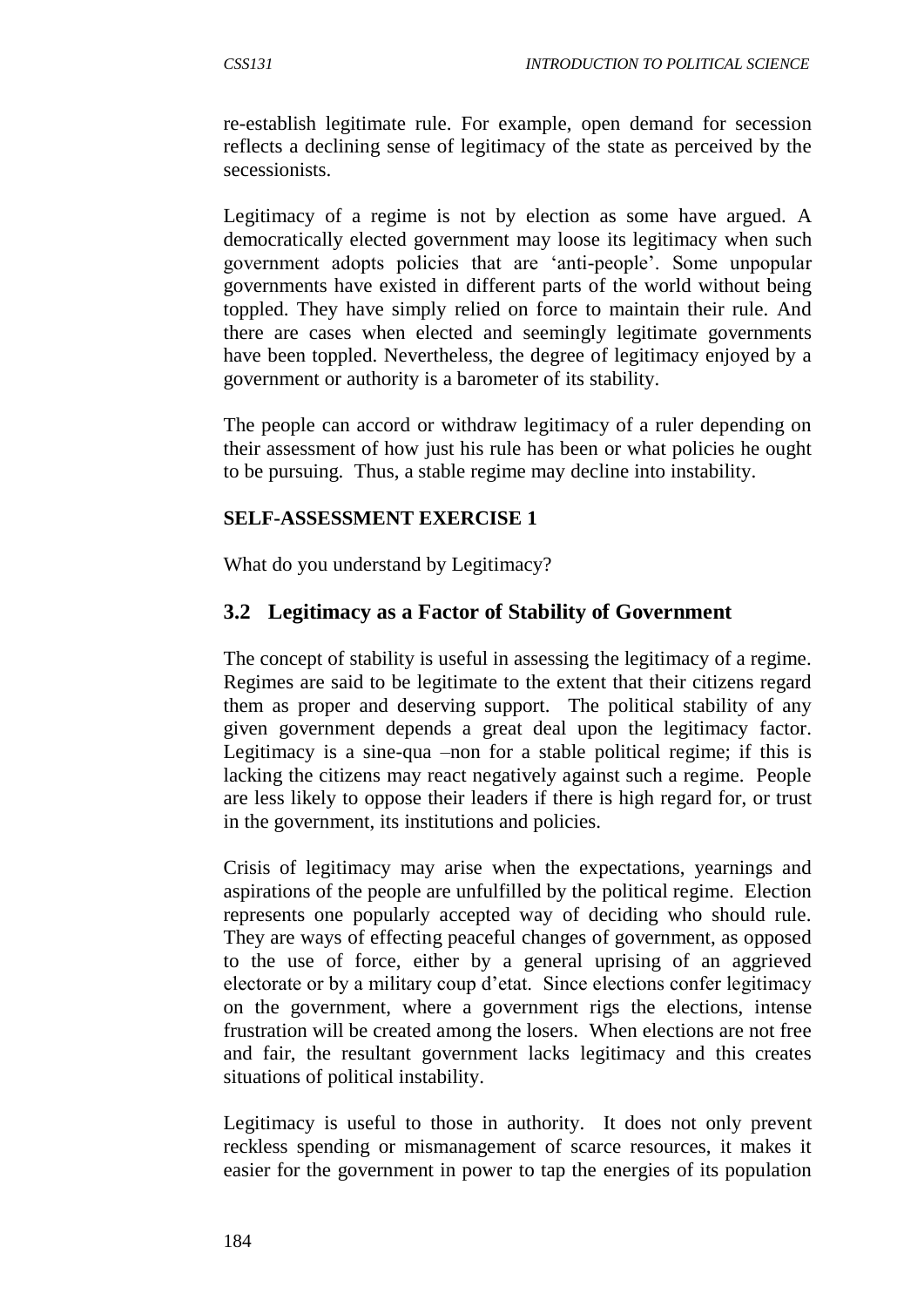and mobilize its material resources to accomplish its objectives. Besides, it discourages the use of force to regulate the society. Legitimacy is fundamental to the maintenance of political order in society. Without it, political leaders constantly rely on force to maintain themselves in power, which alone may not be enough to preserve the stability of the political system.

### **SELF-ASSESSMENT EXERCISE 2**

How Legitimacy does affect the stability of a government?

### **3.3 Influence and Power**

At times, it is difficult to conceptualize influence because it has the same relational attribute as power. They differ, however, in the sense that the exercise of power depends upon potential use of sanctions, while influence depends largely on persuasion. Influence is a form of communication intended by A to affect the action of B in the absence of sanctions. For example, a father may warn his son:

#### **i. "If you marry that girl, I will exclude you from my will" or**

# **ii.** "**If you marry that girl, you will be miserable for the rest of your life"**

The first statement depicts the use of power, while the, latter depicts influence. Influence has to do with the value position and potential of a person or a group of persons. The exercise of influence may rest on well-being, the physical strength, wealth, affection, enlightenment, i.e. education, respect, etc. Influence therefore, depends on values, while power depends on sanctions. It is the threat of sanctions which differentiate power from influence. For example, "A" has influence over "B" within a given scope to the extent that "A" without resulting to the use of threat or of severe deprivations causes "B" to change his course of action.

We can speak of two types on influence.

- **a) Coercive Influence** this is based on threat, expectation of great severe physical punishment, torture, imprisonment and even death. Thus, according to Locke, political power is the right of making laws with penalties of death and other penalties.
- **b) Reliable Influence** This is an influence in which the probability of compliance is very high. It is authentic forms of influence, that is, legitimate influence,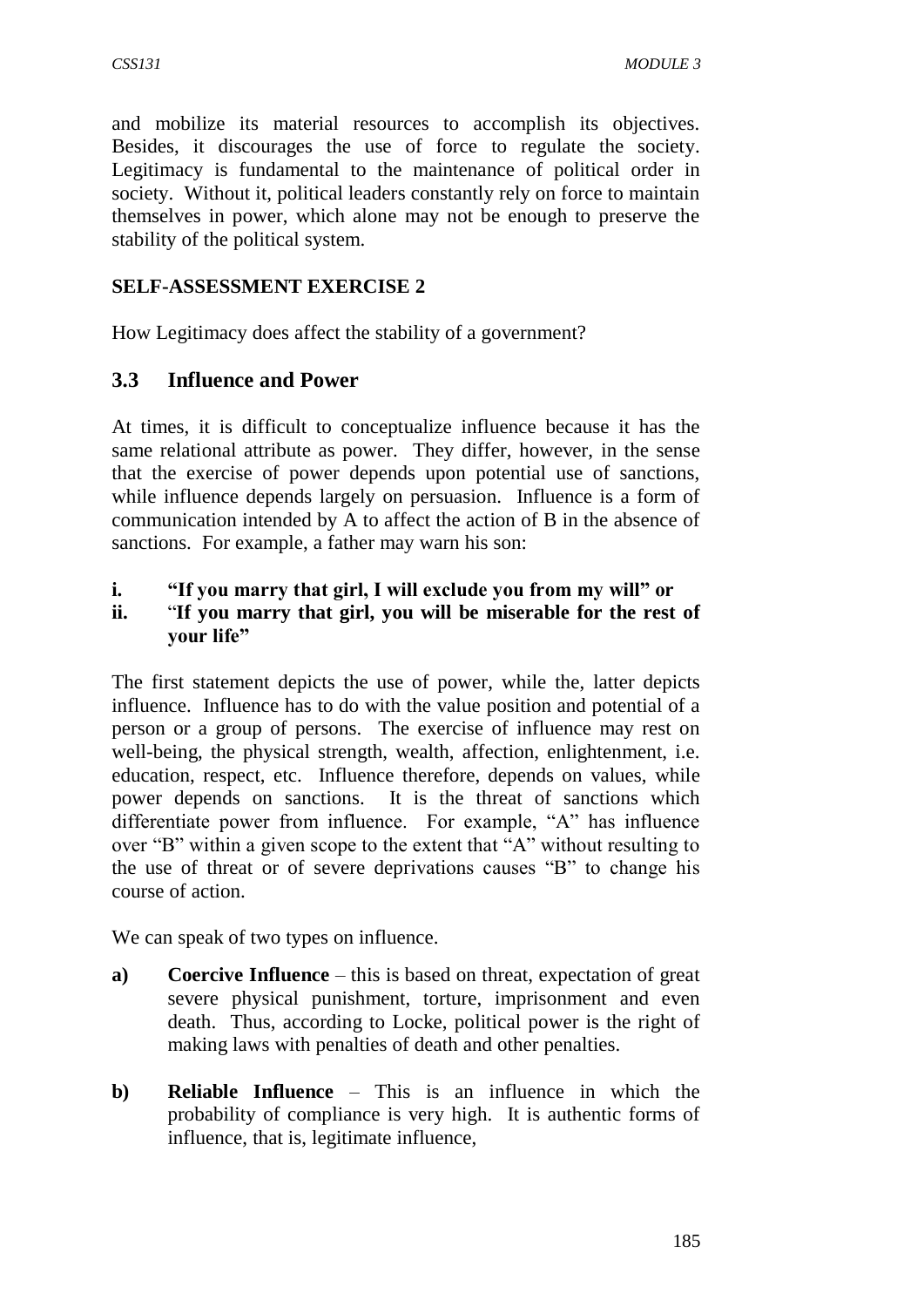Influence can further be sub divided into **manifest** and **potential**. Manifest influence is the power plus influence. "A" can exercise manifest influence over 'B' to the extent that 'A's action causes a change in "B"s behaviour. Potential influence is a form of implicit influence, which Carl Friedrich described on his "rule of anticipated reaction". This is a situation in which 'A' modifies his influence over 'B' because of what he thinks will be the reaction of 'B'. In other words, it proposes that often a political actor will adjust its behaviour in light of what it thinks another might do.

### **SELF-ASSESSMENT EXERCISE 3**

Differentiate between the two types of Influence.

### **4.0 CONCLUSION**

Though the concepts of legitimacy and influence are easily confused, especially by non-political scientists, these concepts are analytically distinct. The stability of a political system depends on how people perceive the system to be legitimate. Regimes are said to be legitimate to the extent that their citizens regard them as proper and deserving support. The political stability of any given government therefore depends a great deal upon the legitimacy factor. Influence on the other hand is a form of communication intended by A to affect the action of B in the absence of sanctions. Influence therefore, depends on values as distinct as power which we argued in the preceding Unit as depending on sanctions. It is the threat of sanctions which differentiate power from influence.

## **5.0 SUMMARY**

In this Unit we have examined the concepts of Legitimacy and Influence. The former we have argued is responsible for the stability of any political system while the latter is concerned with issues of values which are also important in the stability of a political system.

## **6.0 TUTOR-MARKED ASSIGNMENT**

- i. What are the factors that determine the legitimacy of a government?
- ii. Conceptualize Legitimacy and Influence and show the distinction between the two.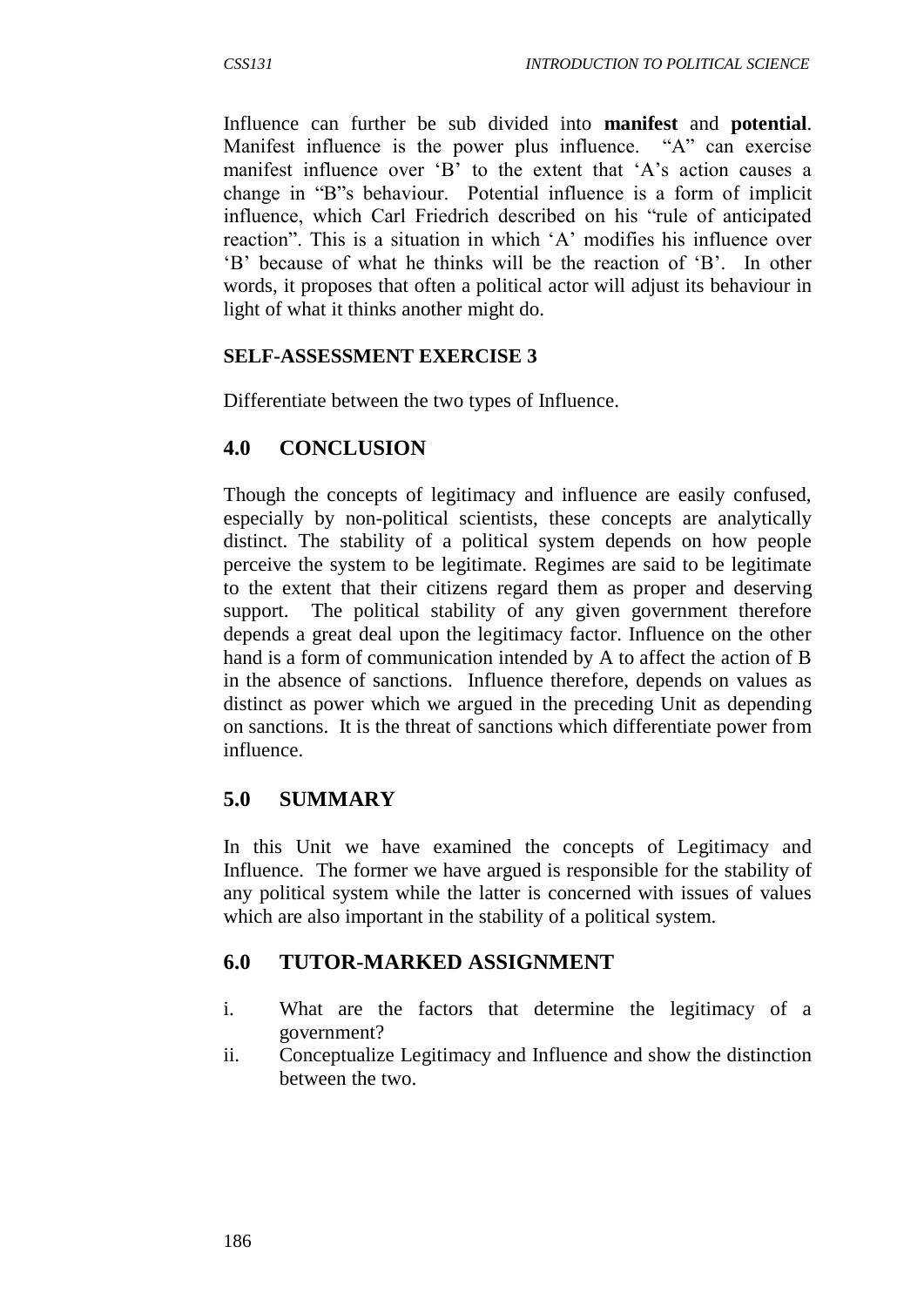### **7.0 REFERENCES/FURTHER READING**

- Anifowose, R. and Francis, Enemuo (1999). *Elements of Politics.* Lagos: Malthouse Press Ltd.
- Isaak, A. C. (1985). *Scope and Methods of Political Science*. U.S.A: The Dorsey Press.
- Nnoli, O. (1986). *Introduction to Political Politics*. Lagos: Longman Nigeria Ltd.
- Ologbenla, D. (1996). *Introduction to Political Science*. Lagos: Olucity Press Ltd.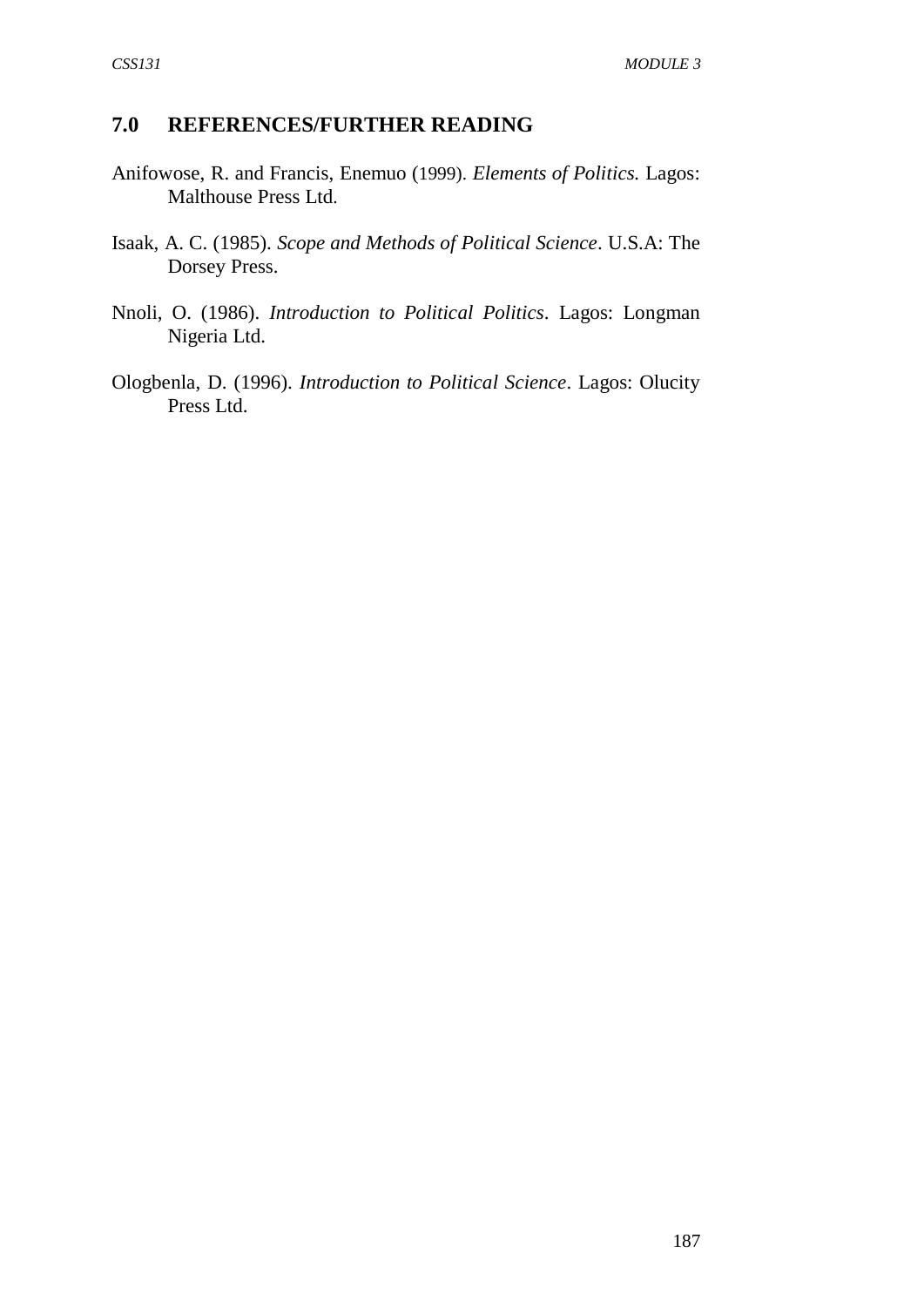## **UNIT 4 POLITICAL IDEAS AND MOVEMENTS**

#### **CONTENTS**

- 1.0 Introduction
- 2.0 Objectives
- 3.0 Main Content
	- 3.1 What is Ideology?
	- 3.2 Characteristic of Ideology
	- 3.3 Functions of Ideology
	- 3.4 Liberalism
	- 3.5 Democracy
	- 3.6 Liberal Democracy
	- 3.7 Capitalism
	- 3.8 Socialism
	- 3.9 Doctorial Ideologies
- 4.0 Conclusion
- 5.0 Summary
- 6.0 Tutor-Marked Assignment
- 7.0 References/Further Reading

### **1.0 INTRODUCTION**

Ideology is a very crucial aspect of politics. It is a gateway to the understanding of political action and indeed, interpenetration of politics. In this respect, it guides, supports, restrains and rationalizes political action. According to Okwudiba Nnoli, it can act as a great mobilizing energy to galvanize mass political action. Ideology is a very pervasive aspect of politics: it antedated it, is enmeshed in it, envelops it and conditions it.

The ideology at a time was used to designate the study of ideas towards the end of the eighteenth century in France. In the mid nineteenth century, Marx and Engels in their work The German Ideology, described the young Hegelians as ideologists of the bourgeois system for holding tenaciously to Hegelian philosophy.

This unit will explore the various ideologies, examining their basic principles and characteristics. The major ideologies and movements known in political history are examined in different section. At the end of the units, self-assessment questions are provided to test you preparedness and understanding of the topics taught.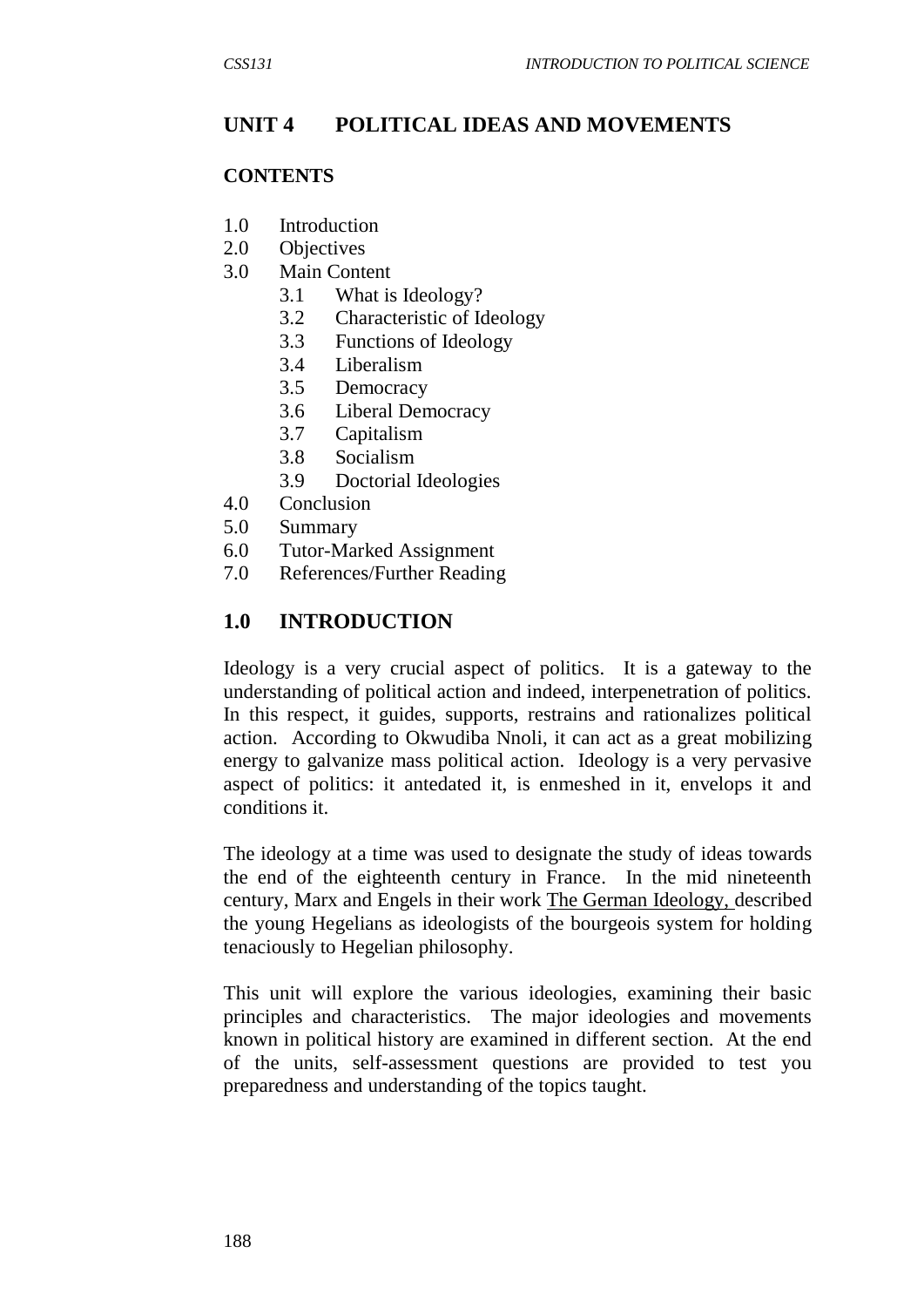## **2.0 OBJECTIVES**

At the end of this unit, you should be able to:

- examine the various political ideologies and movements that were prevalent in the Western political history
- understand how these political ideologies and movements have contributed to the current state of political science and indeed other social sciences
- provide the basic characteristics of the political ideologies
- evaluate your grasp of the topics through the sample questions provided at the end of the unit.

### **3.0 MAIN CONTENT**

### **3.1 What is Ideology?**

Ideology is a systematizsed and interconnected set of ideas that direct and guide the action of political leaders. It is the fundamental principle or philosophy of government by which the socio-economic and political organisation of society revolves. It contains ideals, ends and purposes that the society should pursue. Ideology as a philosophy explains the nature of man's humanity, an economic programme which suggests the appropriate political structure for the pursuit through the relevant economic programme of the ideals of humanity. Ideology can be distinguished from other forms of political thought such as political philosophy, political theory, etc

### **3.2 Characteristics of Ideology**

- a) Most ideologies tend to arise in conditions of crisis. They are either designed to help those who are subjugated in a society or help the oppressor to justify their privileges.
- b) The varying scope of an ideology can also be seen from the range of facts or phenomena which a given ideology seeks to incorporate.
- c) Ideology is a systematic pattern of political thought. Just, like a theory, ideology is an abstraction from reality embodying only the most essential elements of the reality it seeks to describe/ explain and change.
- d) Each ideology includes both empirical and normative elements. The empirical elements consist mostly of the features of reality, social, political or economic, which are more or less observable,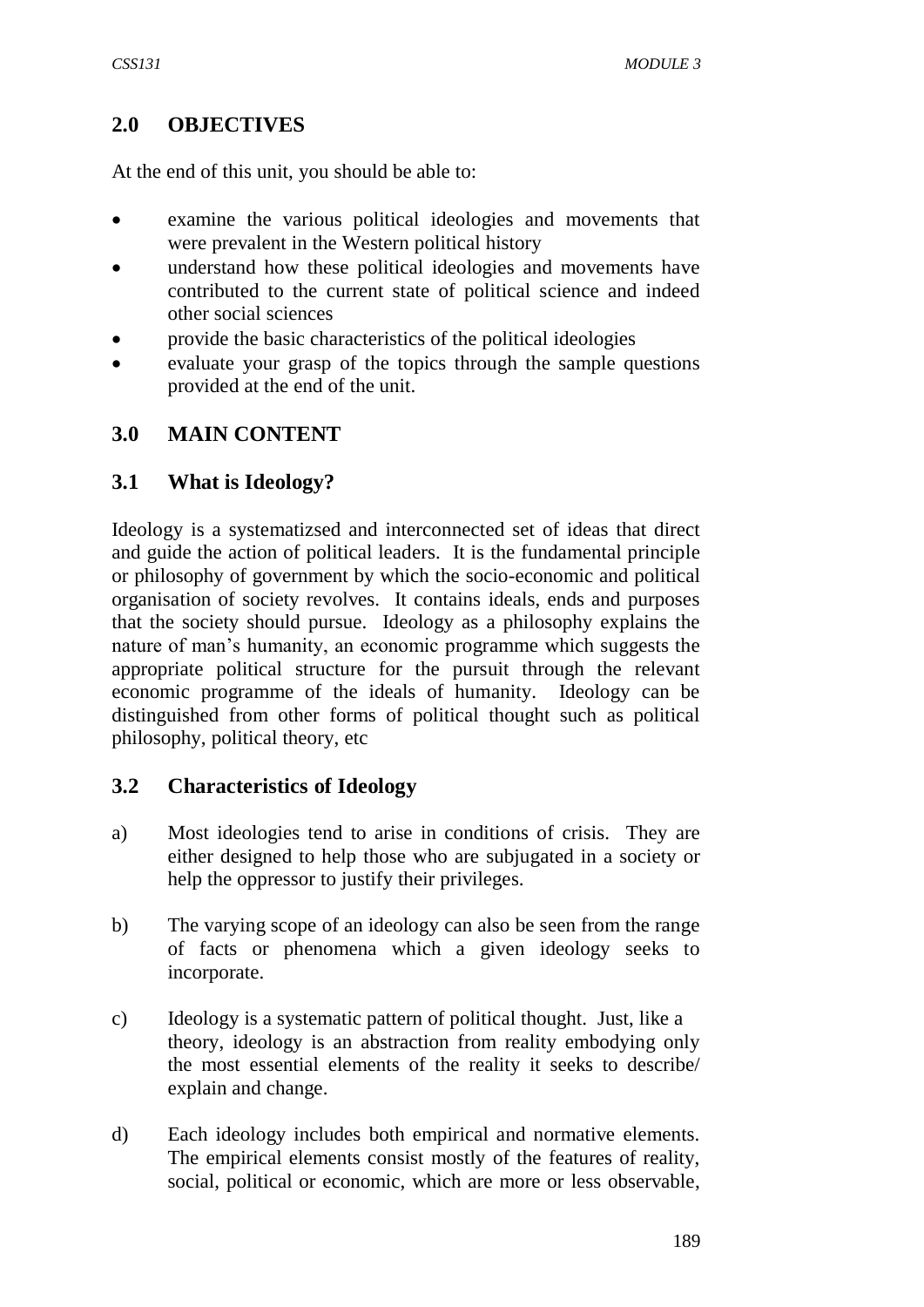while the normative element in an ideology consists of all those features of reality which even though not observable are considered desirable.

- i) Most ideologies tend to be exclusive, absolute and universal in character. Each ideological system is usually characterized by a claim of exclusive relevance to the problems of a given age and time. All ideologies also share the main feature they claim universality for the aims and objectives which they seek to attain. For example, the capitalists believe that it is a universal system, and the socialists attempt also to universalize the system.
- j) Ideology is a persuasive argument designed to motivate active involvement on the part of its adherents.
- k) Ideology tends to be personalized, scriptualised and programmatic. That is, it can be turned into religious beliefs.
- l) Ideology undergoes development but is resistant to fundamental change in its world view.

# **3.3 Functions of Ideology**

In view of the nature and importance of ideology for society generally, it follows that ideology performs very useful functions in the organization of modern society. These functions include:

- 1) Legitimisation of Leadership: This implies that those who occupy political authority often justify their positions and actions on the basis of certain principles. By so doing, ideology provides government with legitimacy and helps it obtain compliance from the people.
- 2) A cognitive structure for looking at the society generally. By so doing a given ideology enables members of a society to explain, justify and order several existential conditions which would otherwise prove impossible to master or explain. Thus, in the hands of the ruling class it can be and often is a potent instrument for the consolidation of state power.
- 3) Ideology provides a prescriptive formula, a guide to individual action and judgment. This has to do with the legitimation of the acts of those in positions of power, for it is only when the exercise of power is seen as to conform to certain ideological norms and values that the power of force can be transformed into authority, power based on the felt need to comply without force.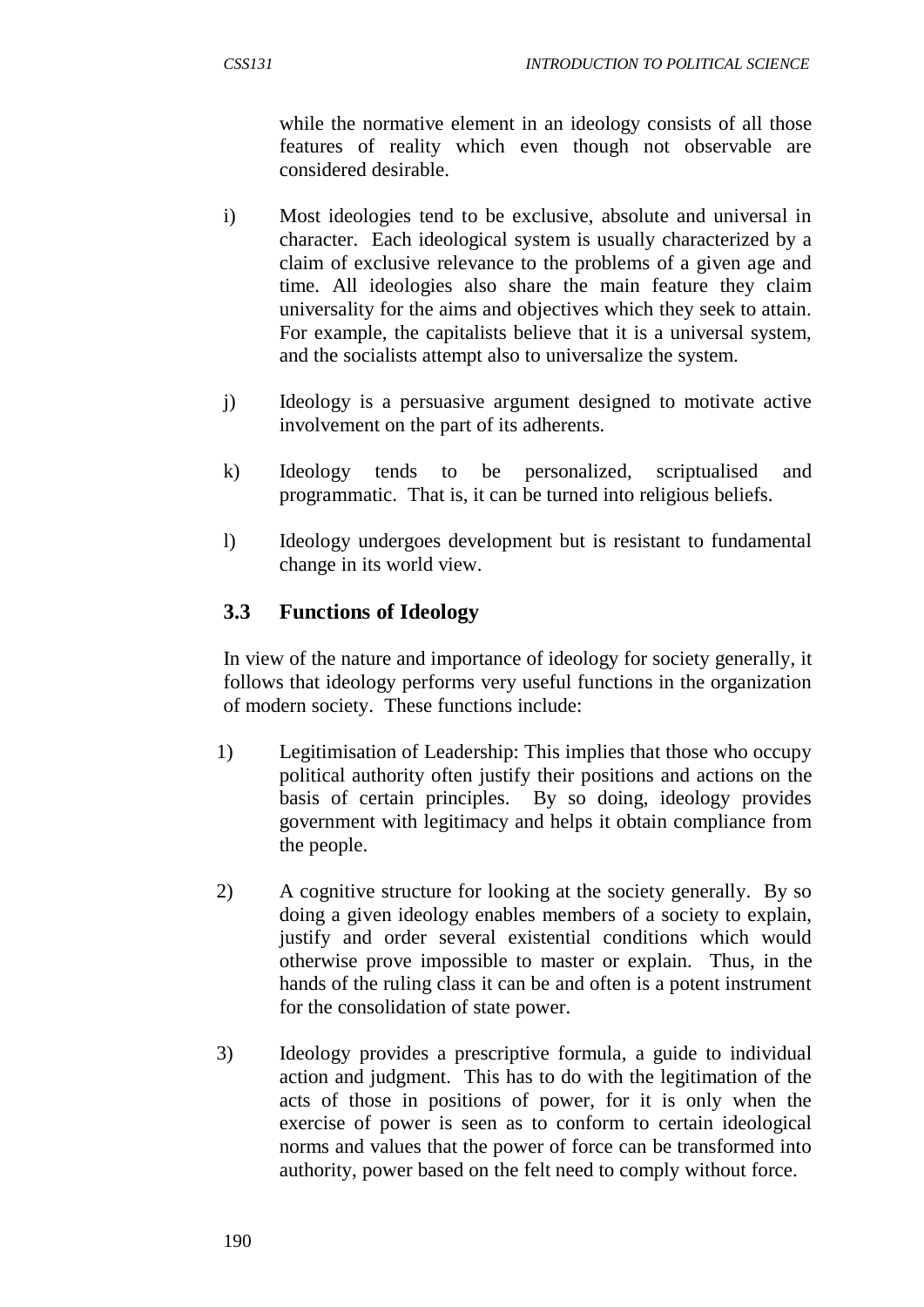- 4) Ideology also serves as an instrument for conflict management and the integration of society since it limits the basic value and issue areas over which the members of society can disagree. Ideology has been found to be potent tool in the process of consolidating state power. It provides the basis for addressing issues as they affect the society instead of personalizing them.
- 5) Ideology provides individual or groups a means of selfidentification. This helps to satisfy specific personal needs, a means for self-evaluation and social solidarity.
- 6) Guide to policy choice and assessment of conduct. It provides the framework for making policy choices by the government and the parameters for assessing the conduct of officials and the performance of government.
- 7) Dynamic force in life, that is every ideology provides an explanation of reality to its adherents and seeks to motivate them to action.

#### **SELF-ASSESSMENT EXERCISE 1**

Define Ideology and explain its major characteristics.

#### **3.4 Liberalism**

Liberal component of liberal democracy is derived from the liberalism, which is pre-democratic political ideology that asserts that there should be as much individual freedom in modern State as is compatible with the freedom of others. Liberalism is an individualist creed, which developed in the  $17<sup>th</sup>$  and  $18<sup>th</sup>$  century mainly as a reaction against unrestricted absolute monarchs in Europe.

The development of capitalism and Western democracy arises from the doctrine of liberalism. Liberalism was an ideology or doctrine which became pervasive among the European potentates or bourgeoisie (the middle class businessman, intellectual professionals, etc.). The ideology arose as a movement against monarchical absolutism and the church in Europe during the late eighteenth century. The underlying principles of classical liberalism include:

- i) a recognition of the rights of individuals to opportunities to demonstrate their innate potentials;
- ii) an insistence that political power should be in the hands of those who own property and those who have demonstrated ingenuity and the capacity to lead;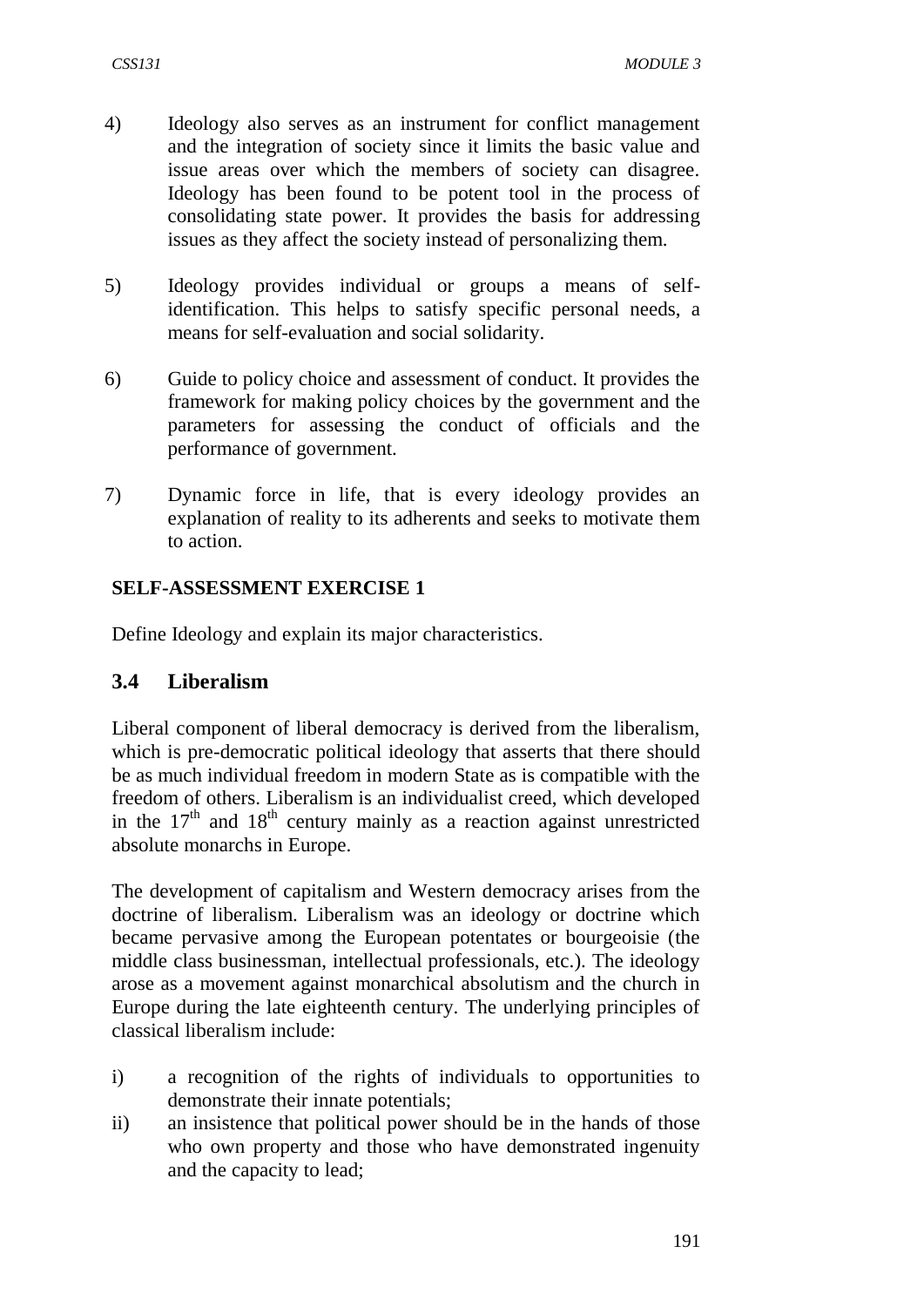- iii) the conception of the duty of government to be restricted to the protection of the individual and his rights to own property;
- iv) a recognition of the right of individuals to equal economic and political participation.

Classical liberalism was an ideology that tends to justify the total control of society by the middle class. The Industrial Revolution in Europe and the rise of 'laissez-faire' economic doctrine brought fundamental changes and the revision of some classical tenets of liberalism. Although, it still extols individuals liberty and insists that it be the individual rather than the State or any collectivity that is of primary importance.

## **3.5 Democracy**

Democracy does not have a universally acceptable definition. Different scholars attempted to give their own interpretation. Abraham Lincoln is famous definition of democracy "as the government of the people, by the people and for the people" remains most valid up till date. This explains why modern democracy is a representative democracy, which marked significantly from the classical democracy of Athenian type. In Ancient Athens, democracy was characterized by the following: first, supreme power was vested on the "ekklesis" which is the assembly of all male citizens at which each was entitled to participate by discussing and voting this may be called 'direct democracy'.

In an attempt to describe democracy, five basic elements are discernible: These are equality, sovereignty of the people, respect for human life, the individual. It is simply equal right and opportunity of all citizens to hold political office.

Democracy has certain principles which have universal application. First, the principle popular consultation, that in a democracy decisions are taken after the citizens have been widely consulted. Second, political sovereignty, this implies that in a democracy power belongs to the people (electorate). Third, political equality. Democratic equality as one of the basic tenets implies one man one vote, irrespective of social status, wealth, religion, etc. Fourth, majority rule and minority rights this implies that, the majority will always have their ways while the minority opinion must be respected. Fifth, fundamental human right which includes the right to life, liberty and property. Sixth, independent of the judiciary that the judiciary must be independent in order to play its role as an arbiter. Seventh, it opposes arbitrary rule by the leaders Eight, the obedience of the rule of law.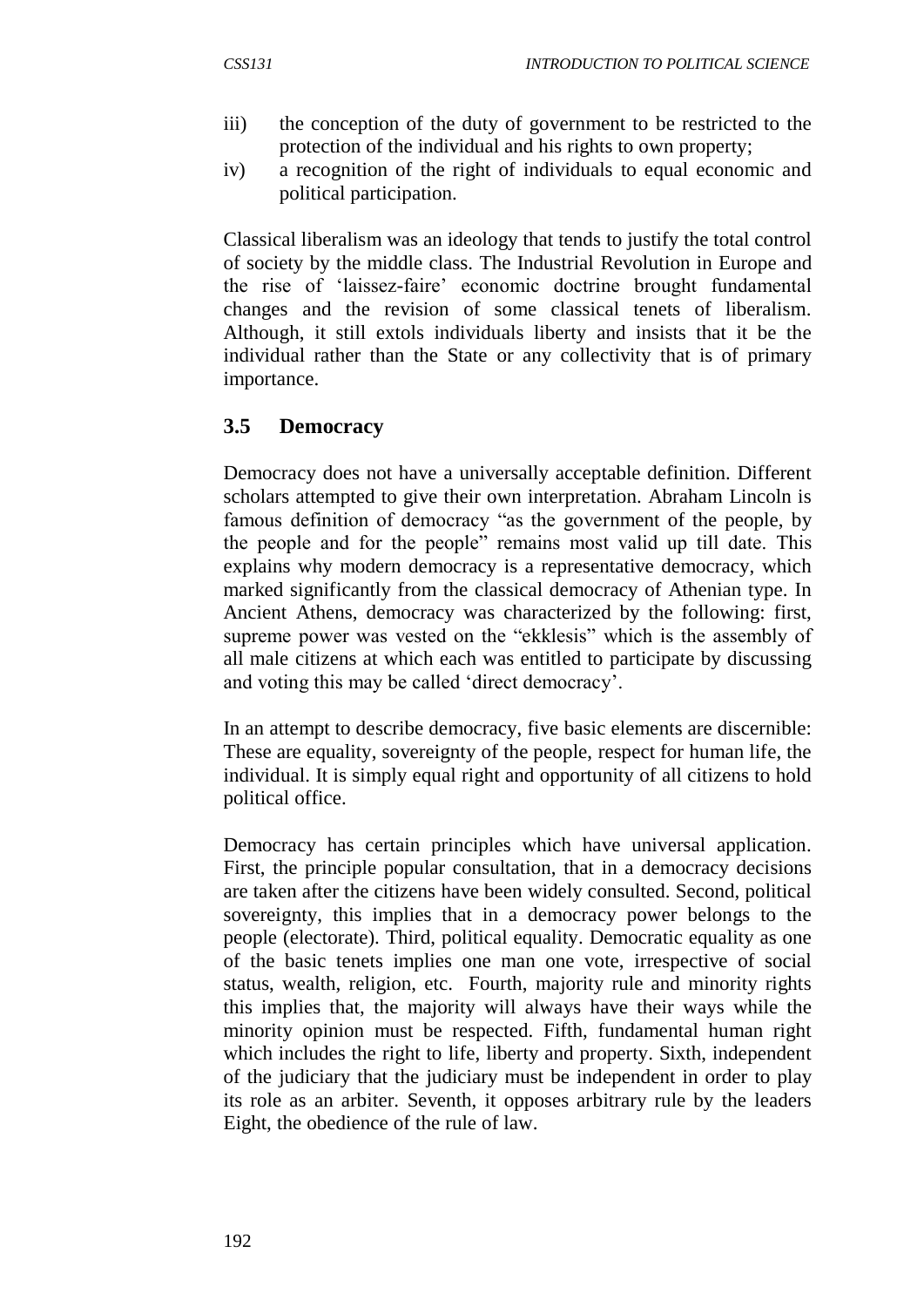There are contending views of democracy among scholars. Some see it as some kind of power in which citizens are directly engaged in "selfgovernment and self regulation" or as a means of conferring authority on those periodically voted into office. According to Held, this disagreement has given rise to three basic variants or models of democracy. These are first, the direct or participatory democracy in which citizens are involved, as in ancient Greek City States. The second model, is the liberal or representative democracy, in which the citizens elect their representatives to represent them and make decision on their behalf and rule them within the framework of "rule of law". The third model of democracy is the "Marxist tradition". This is popularly referred to as people's democracy". The Marxian thought of democracy is that it seeks to explain how equality of all citizens from the political, economic and social life is to be guaranteed in the society.

Marxists and neo-Marxist insist on how the means of production and distribution will be based on equality; in other words, to allow equality in the ownership of the means of production through the nationalization of major enterprises. While equality in the social life can be achieved through the institutionalization of rights to education, medical care, insurance, employment, etc. The collapse of Soviet Communist bloc in Eastern Europe has raised some questions as to the applicability and validity of the Marxist model of democracy as alternative model for liberal democracy.

Larry Diamond defines democracy as a "Meaningful and extensive competition among individuals and organized groups (especially political parties) either directly or indirectly, for the major positions of governmental power in addition to popular participation in the electoral process and respect for the civil and political rights of the people". Although, it has been observed in most liberal democracies especially in the new democracies existence of numerous parties and the conduct of periodic elections may not result in popular choice of leadership. Democracy in a nutshell is a set of ideals, institutions and processes of governance that allows the broad mass of the people to choose their leaders and that guarantees them a broad range of civic rights. However, this conception of democracy may appear to be inadequate as it is only concerned with formal political rights and processes to the exclusion of economic rights. Modern day democracy is essentially social democracy, with the emphasis on poverty prevention or reduction. In other words, the conception of democracy should include social and economic upliftment of the masses.

A democratic system can only be evaluated according to the degree of its commitment to those basic principles or conditions. Democracy thrives where competition for power is not secretive but open; where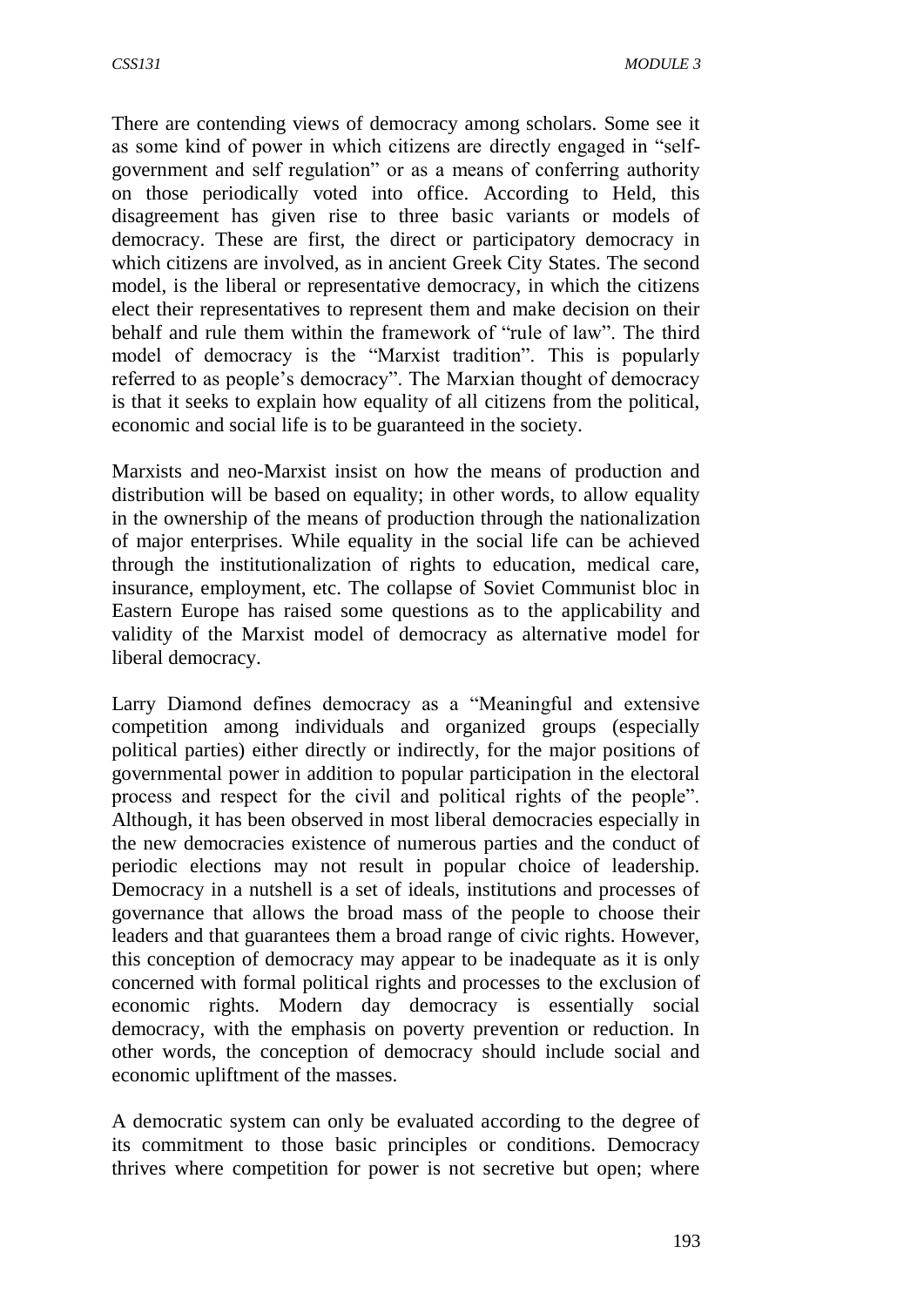there are periodic elections based on universal suffrage; where pressure groups are able to operate to influence government decisions; where there is tolerance of all shades of opinion and adequate protection of minority rights; where the civil liberties of the government are not unnecessarily even encroached upon and the government is responsible, responsive and accountable to the citizens.

The practice of democracy varies from place to place. Some countries operate it at a much higher level than others. A system is considered than others to be democratic when the people have a basic freedom which must be preserved; when the people can manage their own affairs and when governments exist for the good of the majority. The political systems such as USA, Britain, France, Sweden, Germany and few other European countries are usually described as liberal democratic States.

## **3.6 Liberal Democracy**

Democracy as a political ideology originated from the Greek City State of Athens. The version of Athenian democracy was quite different from the contemporary liberal democracy. The difference lies in the number or category of people who were eligible to participate or vote. For instance, the numerous slaves in Greek Society, all women and much property–less people were excluded. Similarly, before 1860s, the US Constitution formally excluded black slaves from citizenship and voting rights were given to only people holding property. Interestingly, also, after slavery was formally abolished there were restrictions on black people's political and civil rights, until 1960s following the Black Civil Rights Movement.

The growth of modern liberal democracies dates back from the 1970s and 1980s. The 1970s saw quite number of West European States moving towards democratic rule after many years of authoritarianism. In the 1980s and 1990s, there was democratic movement in parts of the world, notably, in South America countries of Brazil and Argentina, in Africa and South East Asia e.g. South Korea, Taiwan. After the collapse of Soviet bloc in 1989, the Soviet satellite countries joined the clubs of democratic States.

The world today has fully embraced liberal democracy. In Africa, the movement for democratization and liberalization of political life has become the norm. A successful democratic election in South Africa in 1994, in Ghana, Nigeria in 1999, and most recently in Liberia, which marked the end of more than two decades of civil war. As more and more countries are moving towards democratic governance, the crusades for human rights begin to be fully entrenched. A liberal democracy is a political system where: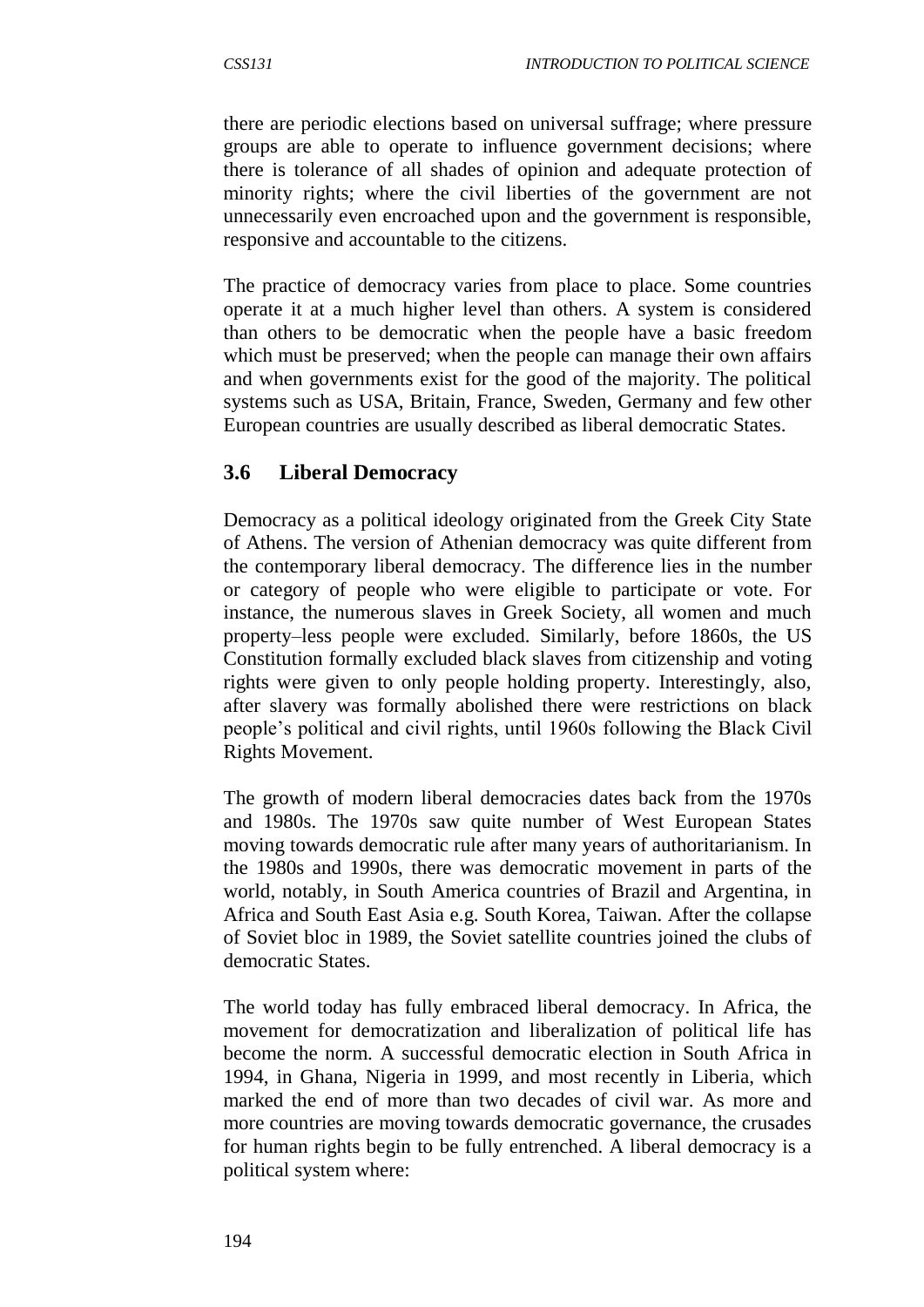- i) periodic "free and fair" elections take place to determine how governments are formed and how the legislature is constituted, with free political competition for groups and political parties and some reasonably efficient system for assuring majority rule; and
- ii) fundamental civil liberties are protected by law and constitutional safeguards, while legal enactments and rules are equally and impartially enforced by an independent judicial and legal system.

The liberal conception of democracy emphasizes majority rule, protection of civil liberties. It is reasoned that without the protection of civil and political liberties the government will become tyrannical; although there is always a limit to the enjoyment of such liberties. All liberal democracies guarantee to the citizens the rights of political participation in one form or the other, but such rights are limited through certain laws. For examples, there are laws against armed subversion, terrorism and other undemocratic actions that undermine the general principles of democracy.

### **SELF-ASSESSMENT EXERCISE 2**

Discuss the major features of Liberal Democracy.

### **3.7 Capitalism**

Capitalism is an economic and social system in which individuals and groups are allowed to own, manage and control any aspect of the economy according to their ability and resources. Capitalism arises from the doctrine of liberalism and laissez-faire economic system. It replaces feudalism which was the oldest of government in Europe in the medieval time. The period  $14<sup>th</sup>$  to the  $17<sup>th</sup>$  centuries was the mercantile period in Europe when the Kings or monarchs were in total control of commerce and trade. This was marked by massive accumulation of wealth through trade and plunder for the aggrandizement of European powers. Mercantilism became an ideology for the purpose of merchants themselves as independent political units and active participants in domestic and foreign affairs.

Classical capitalist doctrine is dated back to the period Adam Smith wrote his book titled: "The Wealth of Nations". The classical era gave a central role to the market system which it held, had the capacity to stimulate, regulate and coordinate the economic activities of individuals. Adam Smith argues that the market system, what he calls the "invisible hand" contains a self-generating and self-correcting mechanism which functions so well that, the government should keep its hands off the economy. Capitalism opposes to strong State intervention in the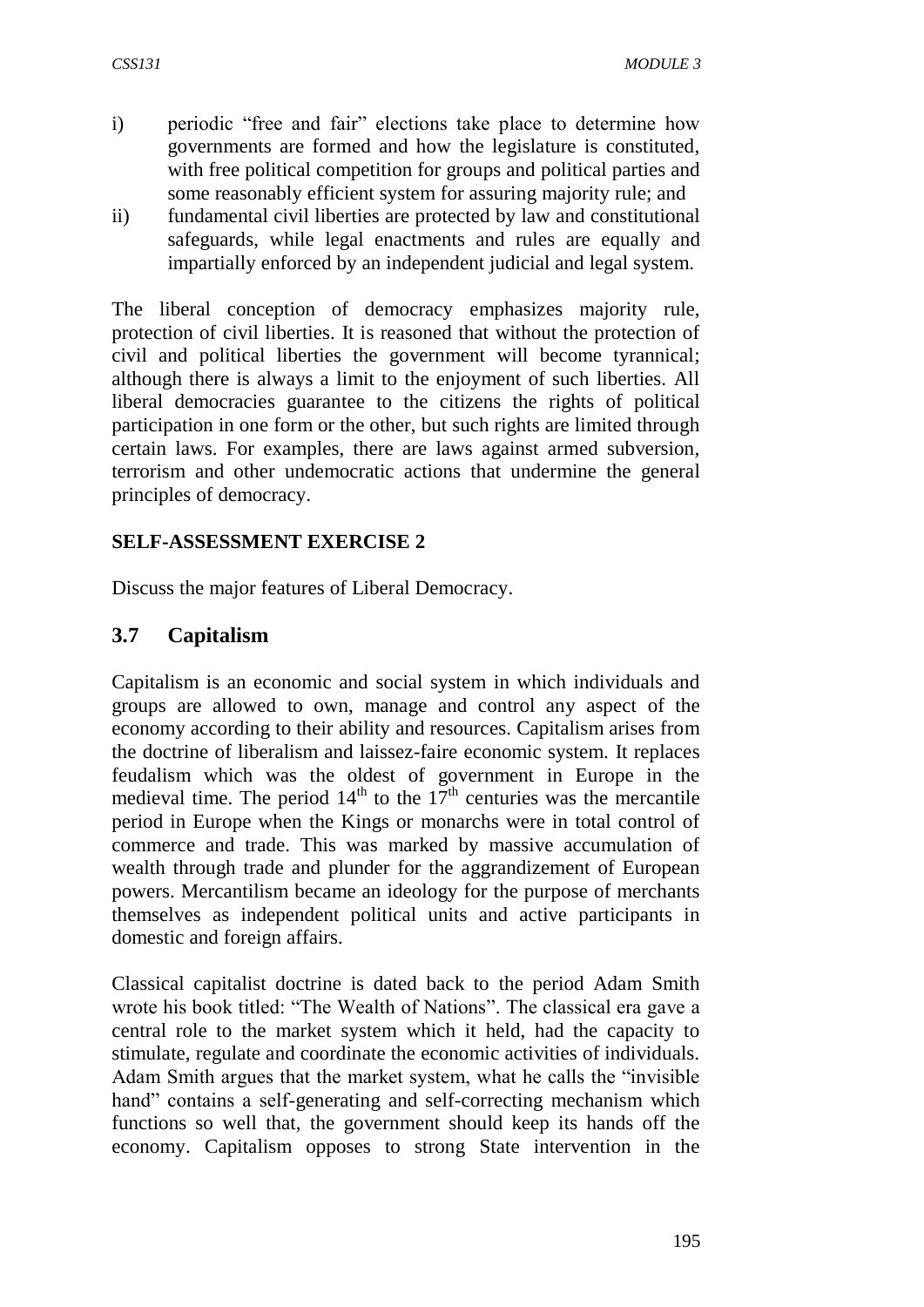economic planning. The political principles that under gird capitalism includes the following suppositions:

- i) that the role of the government should be limited to the maintenance of law and order, upholding the sanctity of contract, regulating currency, raising taxes and containing external aggressions;
- ii) that economic power should be diffused among many property owners rather than be concentrated in the hands of one owner that is, the state and
- iii) that government should not engage in any effort to redistribute economic reward since the system ensures that wealth goes to those who serve the needs of the society best while poverty goes to those who contribute little.

The development of capitalism falls into a number of stages, characterized by different levels of maturity and each of them recognizable by fairly distinctive traits. If we begin with the consideration that capitalism as a specific mode of production, then it follows that we cannot speak of a special period of "Merchant Capitalism" as it is usually the case. The beginning of capitalism was when changes in the mode of production occur, in the sense of a direct subordinate of the producers to a capitalist. It is argued that, the appearance of trading class – merchant capitalism have no revolutionary significant influence on the economic pattern of society than the appearance of a class of capitalist whose fortunes are inadequately linked with industry and that, while a ruling class whether of slaveowners or feudal lords may take to trading or enter into close alliance with traders, a merchant class whose activities are essentially those of an inter-mediary between producer and consumer is unlikely to strive to become a dominant class in quite that radical and exclusive sense.

The history of capitalism began in England in the  $16<sup>th</sup>$  and the early  $17<sup>th</sup>$ centuries when capital began to penetrate production on a considerable scale, either in the form of a fairly matured relationship between capitalist and hired wage – earners or in the less developed form of the subordinate of domestic handicraftsmen, working in their own homes, to capitalist on the so-called "putting-out system". Maurice Dobb argues that, prior to  $16<sup>th</sup>$  and  $17<sup>th</sup>$  centuries, that craftsmen had lost much of his independence through debt or in the face of monopoly of wholesale traders, and also depended on a merchant, who possess the capital. In the  $14<sup>th</sup>$  century there was a good deal of what Maurice Dobb termed Kulak types of enterprise – the – well – to – do peasant in the village or the local trader or worker – owner in town handicrafts, employing hired labour.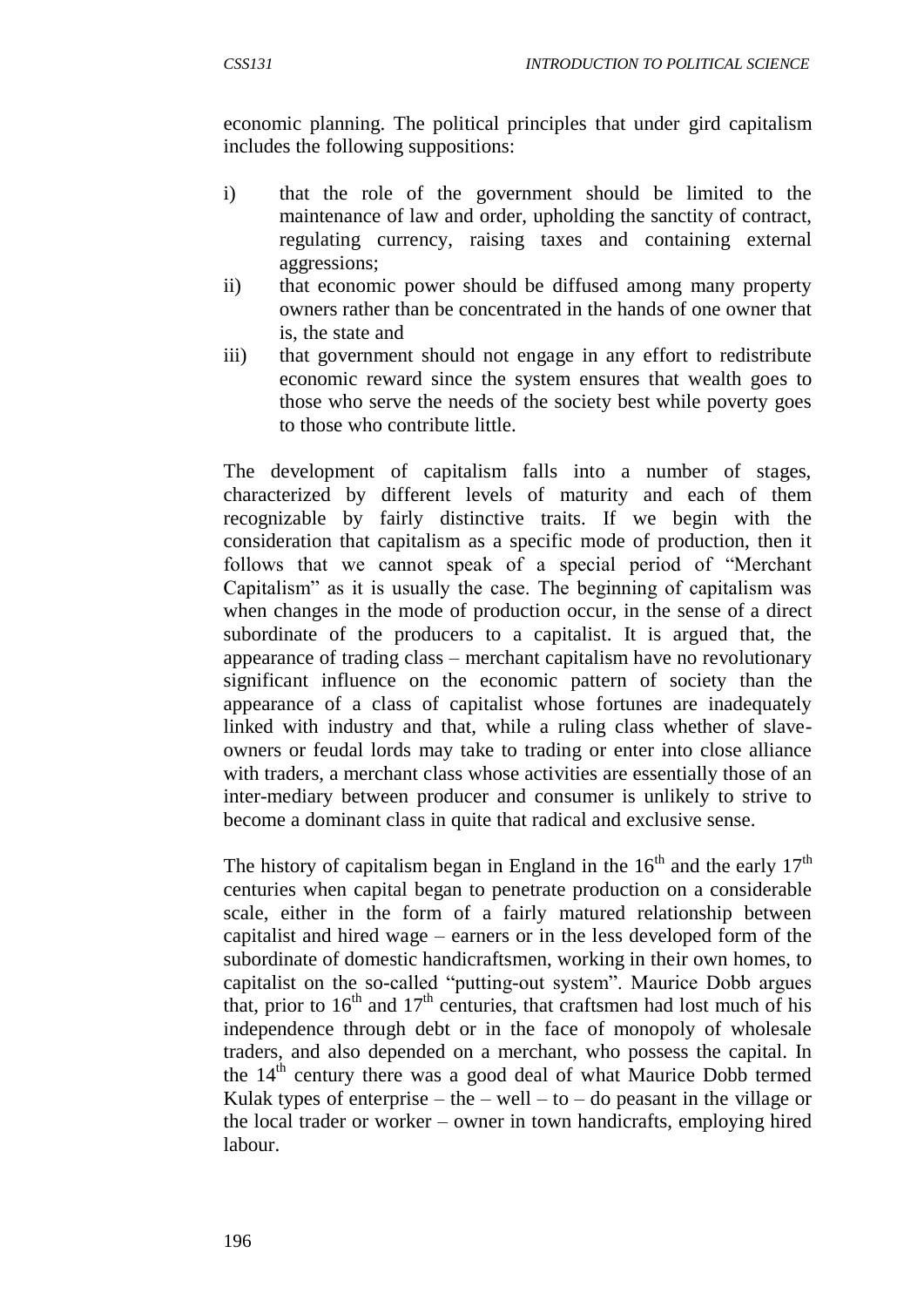The  $17<sup>th</sup>$  century was one of the decisive moments in the political and social transformations, including the struggle within the chartered corporations and the parliamentary struggle against monopoly, reaching its apex in the Cromwellian Revolution in England. The other decisive moment consist of the industrial revolution of the late  $18<sup>th</sup>$  and in the early half of the  $19<sup>th</sup>$  century, which primarily of economic significance; it had a less dramatic, but far from unimportant reflection in the political sphere. So decisive was it for the whole future of capitalist economy, so radical a transformation of the structure and organization of industry did it represent, as to have caused some to regard it as the birth pangs of modern capitalism and hence as the most decisive moment in economic and social development since the Middle Ages.

To be consistent in our argument of the origin of the capitalist mode of production, we must add the third decisive moments in the transition from the medieval mode of production to capitalist. This was the period that marked the disintegration of feudalism. The  $14<sup>th</sup>$  century witnessed a crisis of the old feudal order, following closely on the needs of the rise of corporate towns to a large measure of local autonomy political and economic as well as to a greatly enhanced influence in national affairs. In this crisis the feudal mode of production, based on serfdom, was seriously shaken and reached an advanced stage of disintegration, the effects of which were seen in the malaise of landlord economy in the following century. However, it is true that the disintegration of the feudal mode of production had already reached an advanced stage before the capitalist mode of production emerged within the womb of the old. To avoid misapprehension and misinterpretation of issues, the history of capitalism and the stages in its development, do not necessarily have the same dating for different parts of country or for different industries, it will be right at times to talk of a collection of histories of capitalism and not a single history because all of them having a general similarity of shapes, but each of them separately dated as regards its main stages.

In the transitional stages of the development of capitalism, there was a major transition from one form of class harmony to another and minor transitions which mark stages within the life-span of given economic system. Where a new class, linked with a new mode of production, makes itself the dominant class and ousts the representative of the old economic and social order who previously held sway, the influence of this political revolution must necessarily be felt over the whole area of whatever is the political unit within which power has been transferred and the immediate consequence must in this case be approximately simultaneous throughout this area. It is this change of policy and hence the direction in which its influences is exerted at a national level that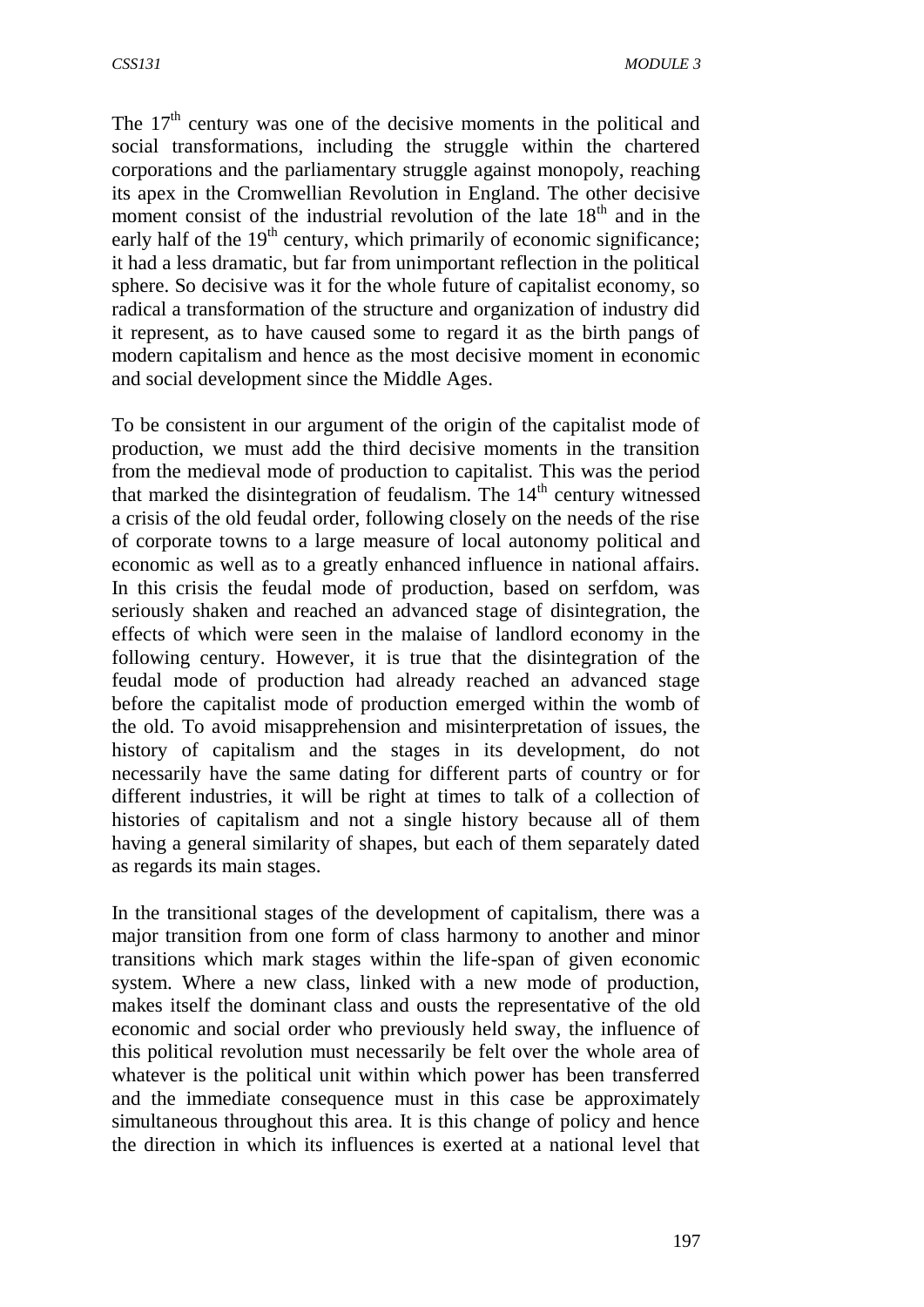gives to such moments as the English Revolution of the  $17<sup>th</sup>$  century or 1789 in France or 1917 in Russia their special significance.

The developmental stages of capitalism through the main phases into which its history falls has been associated essentially with technical change affecting the character of production and for this reason the capitalists associated with each new phase have tended to be initially at least a different structure of capitalists from those who had sunk their capital in the older type of production. It is indeed crucial at this stage to link the periods when the policy of the State in a class society moves in the direction of economic regulation with periods of actual or apprehended labour scarcity and periods when State policy is inspired by a spirit of economic liberalism with an opposite situation. The reason which prompt the State at any time towards intervention in production may be various and complex; as are also the possible forms and objects of intervention. State intervention intended to grow in countries of Western Europe in the  $14<sup>th</sup>$  and early  $15<sup>th</sup>$  century, which was a period of almost universal labour scarcity; whereas, the  $19<sup>th</sup>$  century witnessed a period of an abundant labour reserve and rapid increase of population and the greatest triumphs of laissez-faire.

The  $20<sup>th</sup>$  century, saw the growth of the welfare state. The mainstream liberal democratic theorist J.S. Mill accepted the need for a large scale welfare states to stabilize capitalism and meet the pressure from social democratic parties. The war time experience of democratic governments controlling and directing industrial production and directing labour as indicating that the state economic planning advocated by social democrats and Marxists was much more feasible than they had previously thought (Dumleavy, 2004). In the 1930s laissez-faire position seemed less plausible as state intervention in economic and social policies proved successful in President Roosevelts' New Deal in pulling the USA out of the Great Depression. With the onset of the Second World War, State planning was in all the major combatant countries to organize production, in the UK and USA.

The general picture of State policy in capitalists system is its grave for freedom, since only in the absence of regulation and control can it find favourable conditions for expansion. Capitalism in this context is against any legal restraint and monopoly, and monopoly is the product of illegitimate intrusion of the state into the economic domain, in pursuit of power instead of plenty or of social stability at the cost of commercial prosperity. Freedom could only be sustained by minimizing the growth of the state.

There is no doubt that modern capitalism has been progressive in a high degree: accordingly to the well-know tribute paid to it by Karl Marx and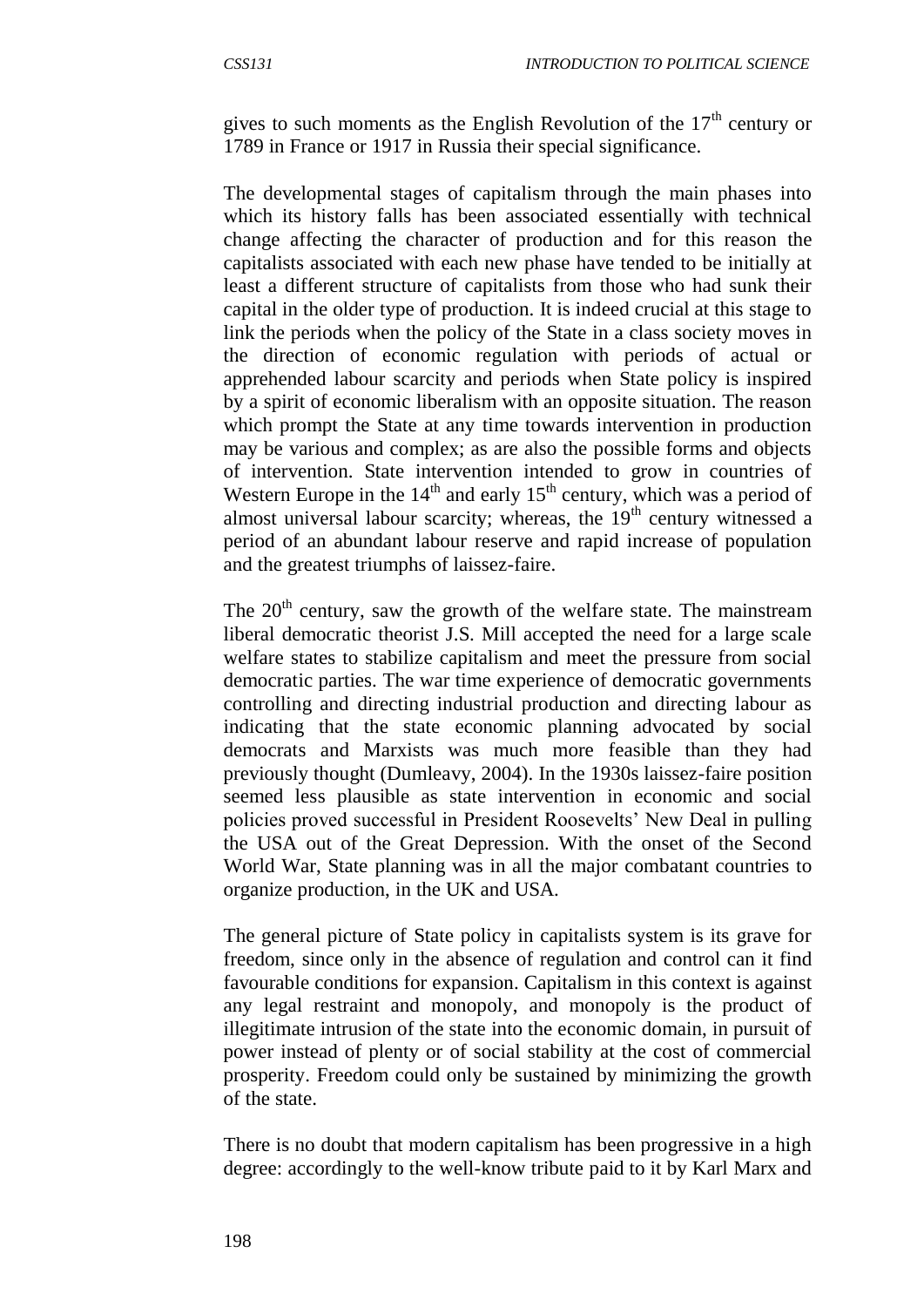Fredrick Engels in the Communist Manifesto, "the bourgeoisie has played an extremely revolutionary role upon the stage of history… it was the first to show us what human activity is capable of achieving... (it) cannot exist without incessantly revolutionizing the instruments of production, and, consequently, the relations of production". The progressive influence of capitalism is some how halted because of some enduring quality of the system, which thrives on continuous innovation and unusual buoyancy of markets as well as with an abnormal rate of increase of its labour supply.

### **Basic Characteristics of Capitalism**

There are certain features that distinguish capitalism from socialism. These are as follows:

- (i) Private ownership, management and control of the means of economic production, distribution and exchange;
- (ii) The production of goods and services is usually for profit, not for general use. Individuals organize their business in such a way as to make profit.
- (iii) It insists on government protection of fundamental human rights of individual. This is the political aspect of capitalism, because it ensures that the rights of the individual are guaranteed, there is the practice of multi-party system;
- (iv) Existence of two dominant classes- the owner of capital (bourgeoisie) and the workers (proletariat). The workers sell their labour to the owners of capital and receive wages in return.
- (v) Private and free enterprise individuals are free to do any type of business they desire in accordance with laid down rules and regulations by the state.
- (vi) Property could be owned both by the individual and the state.

### **SELF-ASSESSMENT EXERCISE 3**

Capitalism as a dynamic system of production has made great contribution to human development" Do you agree?

### **3.8 Socialism**

Socialism has often been misinterpreted because of its complex nature. It is perhaps, the most complete political ideology because its goals are all encompassing. It is both an economic system and social, political and moral philosophy. Socialism can be conceived as an ideology and also a political movement or a method to bring about social, economic and political transformation. Socialism refers to a system, in any country of the organization of economic production, distribution and exchange. It is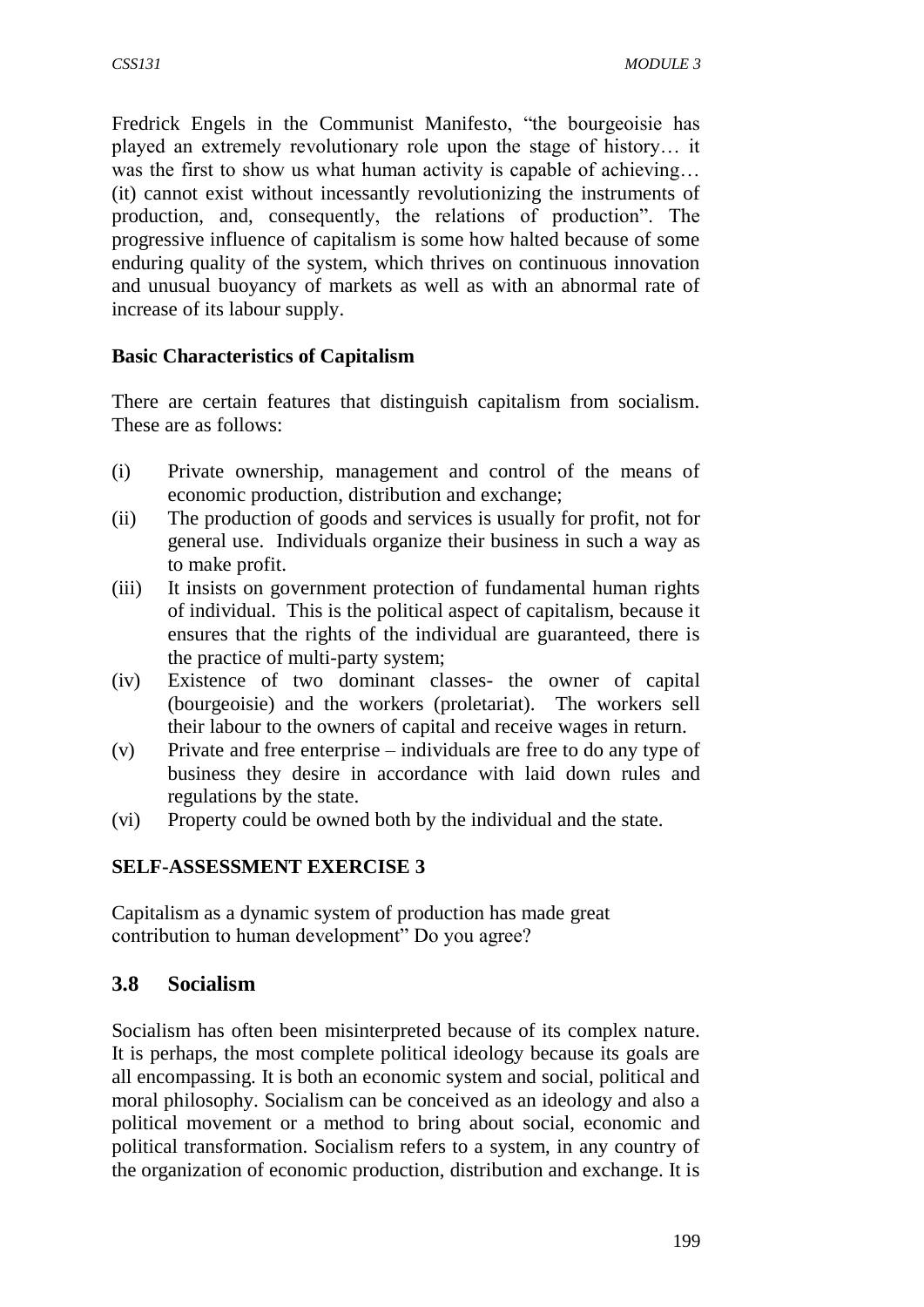a system in which the major factors of economic production, distribution and exchange are in the hands of the state.

Socialism is a political movement for the establishment of a socialist system of government. It is also a method as well as a doctrine for the organization of socialist political parties and trade unions. Socialism represents a stage or epoch in the historical transformation of societies from capitalism to communism. Socialism is a protest against capitalism, which emphasizes private ownership of property or means of production, distribution and exchange. Communism is the last stage of socialism, which will lead to the establishment of the dictatorship of the proletariat or workers.

Leon Baradat (1997) provides three basic features of socialism. In other words, socialism can be divided into three basic features. Two of them ownership of production and establishment of the welfare state, are mechanical and are not necessarily related to each other. The third is the belief in the socialist intent, which is the most fundamental aspect of socialism and must exist together with one or both of the mechanical feature, otherwise, true socialism cannot be said to exist. We shall return to these issues later in this section.

In the development of socialism, it is traditionally understood to mean the application of collective production and consumption to an entire nation. The argument is that socialism became feasible with the Industrial Revolution, when the resources for national coordination of an economy had come into existence. Rosseau opposed great differences in property ownership among citizens because the disparity would create unequal political powers among them. This is the foundation of socialism, as it advocates for economic equality as fundamental to a just society. It is only in an environment of economic equality is the full potential of each individual completely free to develop. Hence, though primarily economic in nature, socialism is also a political ideology.

Socialism is based on the premise that individuals should produce as much as they can, and in the spirit of social conscientiousness, to share their product with the society at large. By this means, it is assumed that each will get the greatest benefit, thereby creating the best possible life for all.

Utopian socialism movement developed from a sincere desire for equality within the society and from genuine compassion for the masses at the bottom of the social structure. Members of this movement concluded that lavishing sumptuous wealth on some while allowing others to languish in squalor was immoral, since the economy produced enough for all to live comfortably if goods were distributed more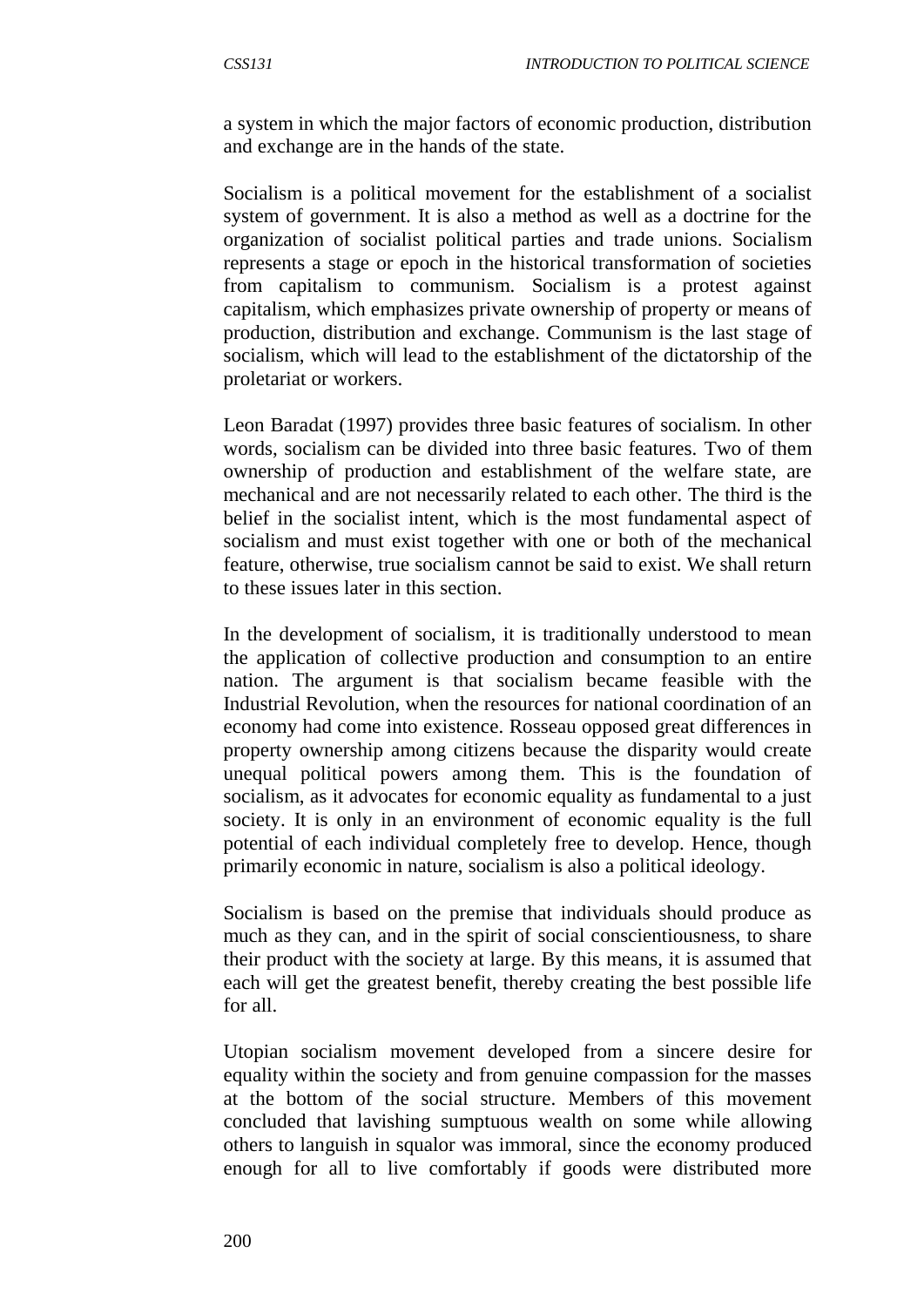evenly. Many utopians believed that there was an ideal equalitarian social order that, if discovered and implemented, would lead humanity to a more profound level of prosperity and happiness. Utopian socialists also believed that only the workers create wealth, therefore, they held that society should adjust its social, economic, and political systems to prevent unequal distribution of wealth.

The utopian socialist movement originated with the help of three personalities – Saint-Simon, Robert Owen, and Charles Fourier. Important as these utopians socialists were to the development of socialism, their influence is largely limited to their own generation. For more important to socialist theory was Karl Marx. Prior to Marx, the basis of the proposed socialist societies had been the humanitarian hope that people would treat each other better as their material conditions improved. Though Marx was compassionate as he never based his conclusion of socialism on a humanitarian desire for a better life. His theory postulates certain "laws" of human motivation and conduct (economic determinism and dialectic materialism). It concludes that socialism is the unavoidable goal of human historical development. This view became so dominant and superior to his predecessors that he captivated the socialist movement until his death in 1883.

### **Origins of Socialism**

The origin of socialism is traced to pre-Revolutionary France. Jean Jacque Rousseau, though not a socialist, gave leftist foundations of equalitarianism on which socialism is based. After the French Revolution, utopian socialists deplored the suffering caused by early capitalism and claimed that humanity was destined to live communally. But the failure of utopian socialist to explain adequately and in a more scientific manner about social relationship that informed Marx's "scientific socialism", which came to dominates the movement.

After Marx's death the socialist movement shattered into three distinct and competitive variants. First, the orthodox school, which rejected any significant change to Marx's works and rapidly became obsolete. The second was the revisionists and the Fabians that challenged most of the fundamental Marxist theories preferring more gradual and peaceful development of the socialist goals. Their ideas had a great impact on almost every modern non-Marxist socialist movement in Europe and America. The third is Marxism-Leninism that developed after Marx's death.

V. I. Lenin was more practical than Marx, though his ideology was not as consistent as Marx. The central argument of Marxism-Leninism is that capitalist institutions such as imperialism discouraged the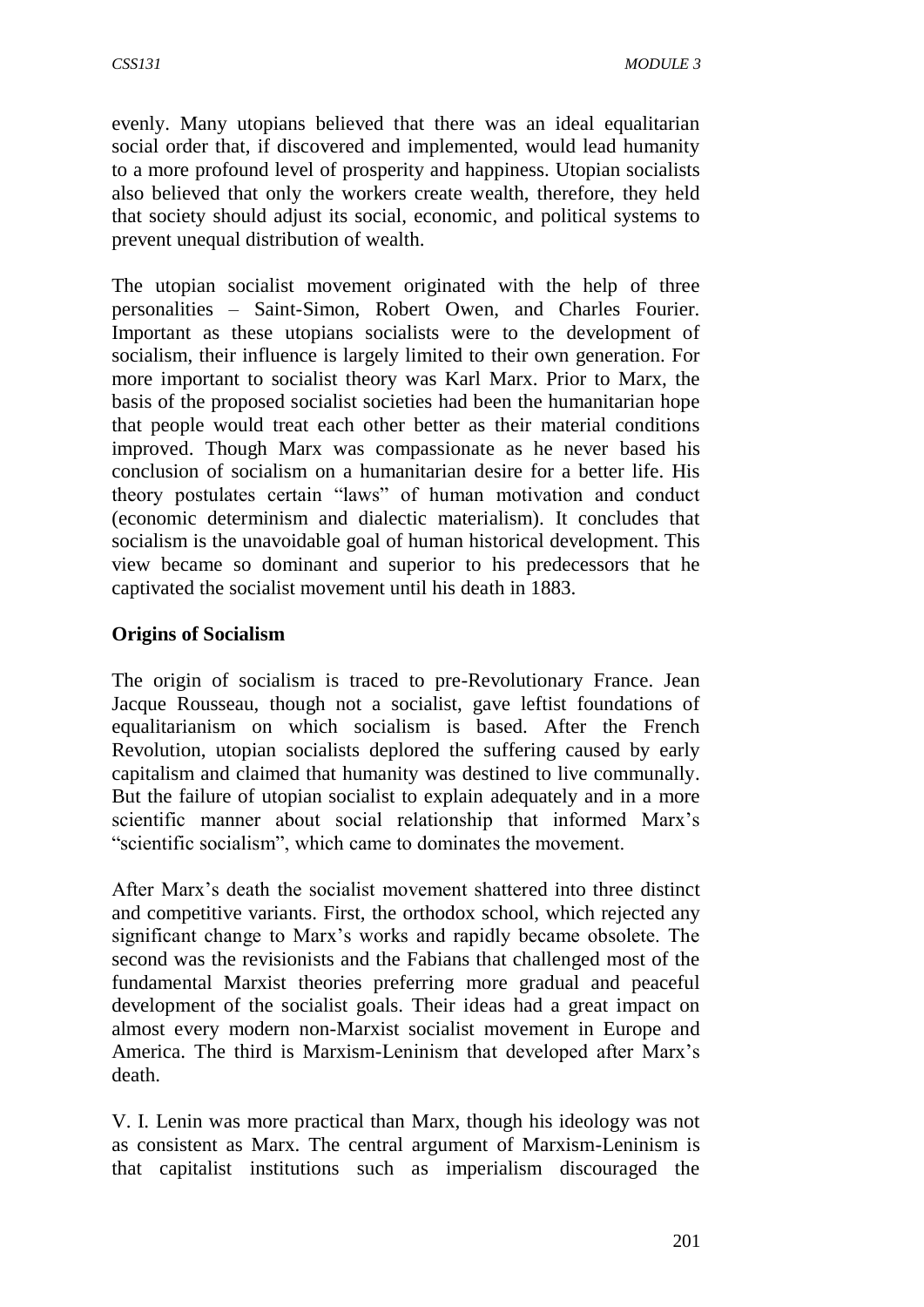spontaneous proletarian revolutions that Marx had predicted. Lenin created an elite group of dedicated revolutionaries who would lead the rebellion and govern after the capitalist system collapsed. When the bourgeois ruler had been replaced by the dictatorship of the proletariat, a system that rewarded people according to their work would be established. Through education, material rewards, and elimination of the worst dissidents from society, the proletariat would grow until it was the only economic class in the society. Then the system would evolve into the classic Marxist utopia communism.

#### **Scientific Socialism of Karl Marx**

Scientific socialism is an attempt to demonstrate or apply scientific interpretation of human history. It is argued that man is governed by material needs and this reduces him to an "earth bound beast with no spark of the lofty and divine" (William E. Bernstein, 1993, p.34). As Karl Marx lived during a time when belief in science was at its peak. Marx believed that he had discovered the economic laws that governed human, social development; hence, his supporters called his theory scientific socialism. It is assumed that humanity was on the verge of a new era of knowledge and understanding of things. Engels who was a collaborator with Karl Marx, was convinced that Marx had done for social history what Darwin had done for biological sciences. To Engels, "as Darwin discovered the law of development of organic nature, so Marx discovered the developmental law of human history" (Baradat 1997, p. 108).

The idea of scientific socialism according to Marx is to distinguish it from utopian socialism. The essence therefore is that revolution which will sweep away class exploitation by the bourgeoisie of workers and class privileges would inevitably occur out of a class struggle between the 'haves' (bourgeoisie) and the 'have nots' (proletariat).

Scientific socialism rests on the theory of historical materialism, which is in terms of dialectics of history. The underlying principle of materialism is a protest against capitalism. The work of Karl Marx and Friedrich Engels *Das Kapital* is a critique of the capitalist system. Marxism posits a materialist interpretation of human history. It is assumed that the mode of production of goods and services and the manner of exchange of these goods and services constitute the bases of all social processes and institutions. Marx insists that it is the economic structure that determines the politics. In other words, the most fundamental assumption in Marxism is economic determinism.

Economic determinism suggests that the primary human motivation is economic. "It is not the consciousness of men that determines their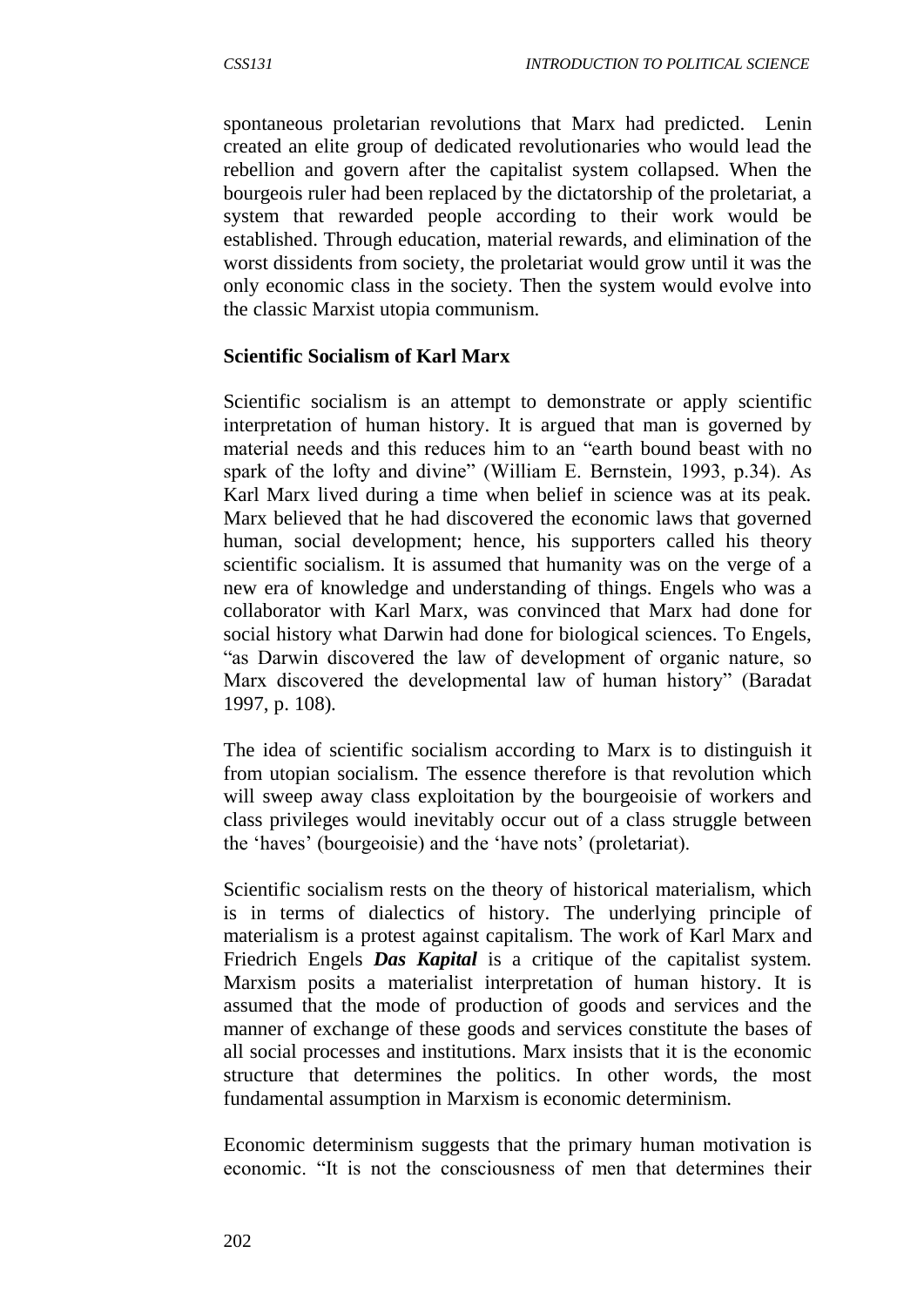existence", Marx argues, "but their social existence that determines their consciousness", that is, what we value and what we do politically is determined by our economic circumstances. This view has gained a lot of ground in academic discourse in political economy, that economics plays an important part in determining political behaviour.

Marx saw all societies as composed of two parts: the foundation and the superstructure. The foundation of any society, is the material condition. In other words, the economic system is at the base of the society. Marx divided the economy into two basic factor: the means of production and the relations of production. The means of production are the resources and technology at the disposal of a particular society, and their interrelationship determines the kind of economic system the society enjoys. The relations of production (or social classes) are determined by the foundation. The superstructure is composed of all nonmaterial institutions in the society, and each is arranged in a way that suits the ruling class. The superstructure includes the values, ideology, government, education, law, religion, art, and so on.



**Source:** Leon Baradat., 1997, P. 175.

The basis of Marx's argument for violence was his perception of the dialectic process. He believed that technological change cannot be stopped: Resources will become depleted, and new means of production will inevitably evolve, resulting economic change. When the economy changes, economic determinism dictates that the entire foundation of the society must be transformed, forcing a change in its superstructure as well. Economic change cannot be prevented, because it forces social change, which, in turn drives political change. Violence is seen as necessary in this process because the rulers who control the economy feel their economic and political power threatened by the uncontrollable changes taking place in the means of production.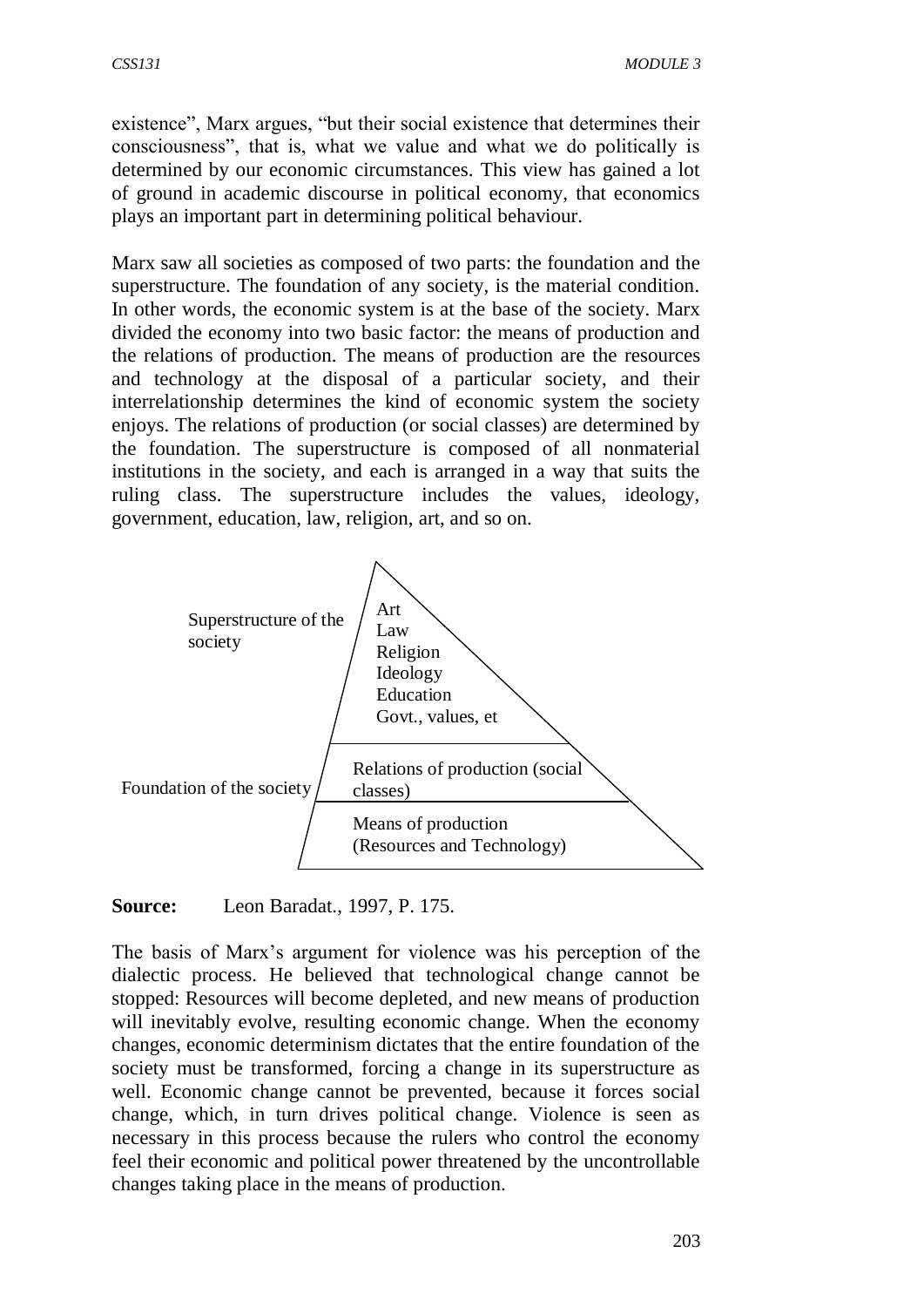Marxist historical theory is the basis for the belief that Marx created a "scientific" theory of socialism. The dialectic is part this theory was taken from the thinking of Hegel. Hegelian thought was based on change. Hegel believes that the world was progressing toward a goal that was predetermined by God. This goal, he called the idea. Marx borrowed this concept of dialectic from Hegel, which they saw as a means of achieving historical progress through struggle.

The fundamental logic of history is the struggle that will ultimately bring about a change. Change itself is what is consistent. To Hegel, history was simply the process of change brought on by struggle. He argued that the dialectic was a struggle between divinely inspired ideas and that it led to changes in the earthly social or political environment (Baradat 1997,

p.178-79).

Marx rejected Hegel's meta-physical assumptions and adopted the dialectic as the fundamental logic of history. He however, agreed with Hegel that humanity would eventually reach the end of the process change. The state of affairs, which Hegel calls the thesis that will be challenged by a new idea, the antithesis. A conflict between the thesis and the antithesis will follow; this is called the dialectic process. The result of this conflict will, according to Hegel, be a synthesis of all the good parts of the thesis and of the antithesis. Then the synthesis becomes the new thesis to which another antithesis eventually develops.

Marx claimed that the dialectic was a conflict among worldly interests. He believed that human conflict was caused by social-class differences. Marx held that the struggle which occurred at the end of one historical era and led to the down of a new one was a struggle between opposing social classes. Further, he believed that humanity had passed through four historical stages and was about to enter its fifth and final era. Each historical era had been characterized by a particular economic system (the means and relations of production) leading to a specific political system (superstructure).

In the Marxian dialectic the four eras were the primitive communism when every person marked at producing, and people shared their produce with one another in order to survive; the era of slavery when the dominant people forced the dominated people into servitude; a new political – economic system had emerged, called feudalism in which a landed aristocracy provided police and military protection to the peasants, who soon became serfs (people legally bound to the land – "land slaves") and farmed the nobles' lands. The fourth revolution in the 1640s and the American and French upheavals of the late  $18<sup>th</sup>$  century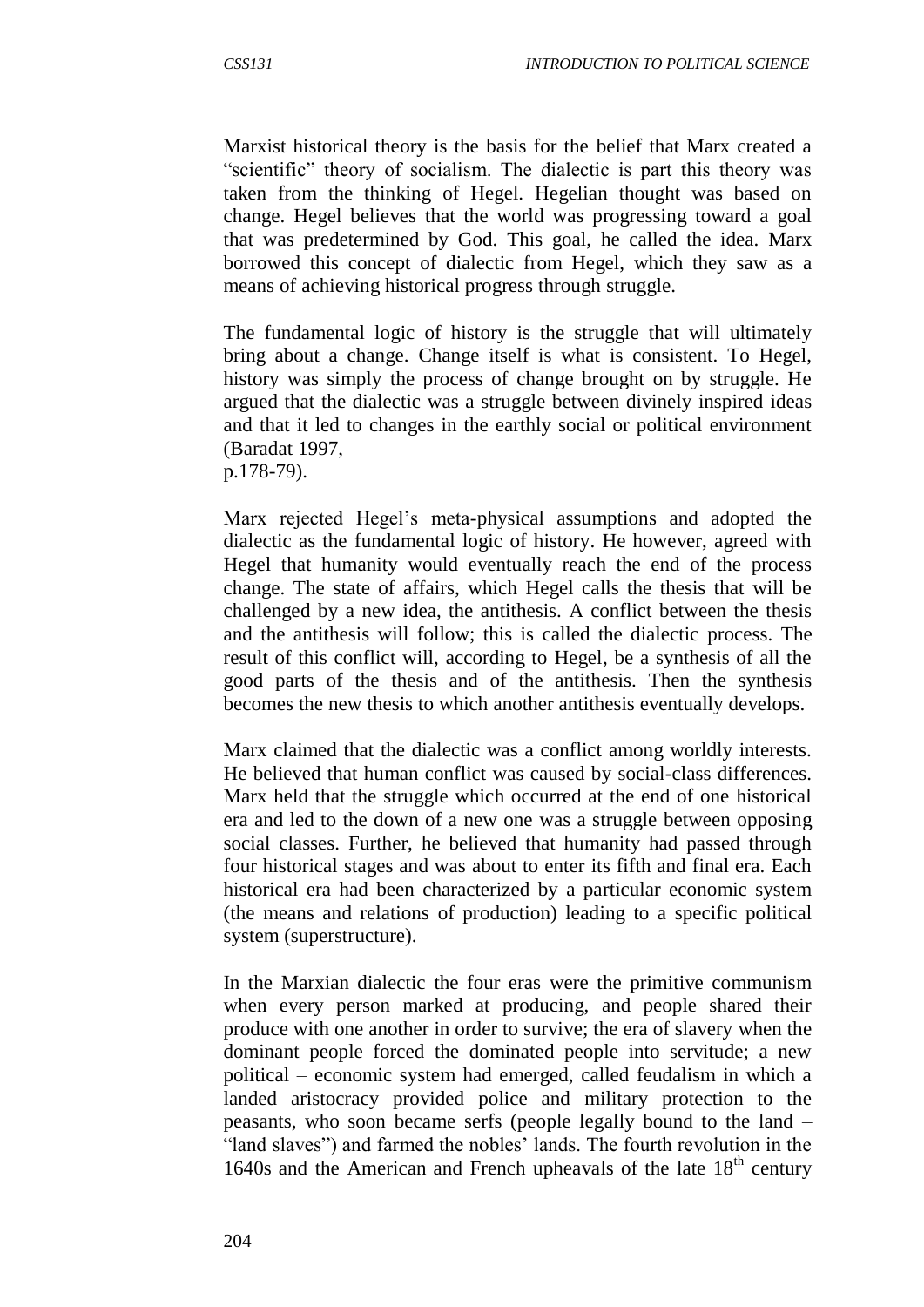featured capitalism as its economic system. Marx called the new political systems bourgeois democracies.

Capitalism fostered factory workers, the proletariat (or wage slaves) a class that would act as the antithesis in the fourth historical era. Marx believed that the tension between the two classes would build into a new and final dialectic struggle.

Capitalism had increased human productivity to the point at which all basic material needs could be satisfied. Marx assumed that the victory of the proletariat was inevitable; it would be a victory of the exploited over the exploiter. He also believed that the proletariat itself would not be exploitative. To him, if all other classes were eliminated the source of all human strife would disappear and a new, classless society holding its goods in common would emerge, which is the communist society.

#### **Basic Features of Socialism**

- **1. Public Ownership of Production:** The concept of public ownership and control of the major means of production is a fundamental principle of socialism. This is through nationalization and in advanced Western states cooperatives as a mean of socializing the economy.
- **ii. The Welfare State:** This is to allow for equitable distribution of wealth throughout society. What is much more important to the socialist is the distribution of the goods and services and not just the production. For instance, in the 1930s, President Frankline Roosevelt introduced the new Deal, to give capitalism a human face. At this time, programmes such as social security, government supports for agriculture, unemployment and workers' compensation, welfare programmes, federal guarantees for housing loans, government insurance for saving deposits, and so on were introduced.
- **iii. The Socialist Intent:** Baradat (1997) argues that the first two features are mechanical in nature and not necessarily related to each other. To him, a society could socialize many, or even all, of its major means of production and still avoid creating a welfare state.

The goal of socialism is to set people free from the condition of material dependence that has imprisoned them since the beginning of time. The true socialist looks forward to a time when the productive capacity of the society will have been increased to the point at which there is abundance for all. As the general material conditions of the society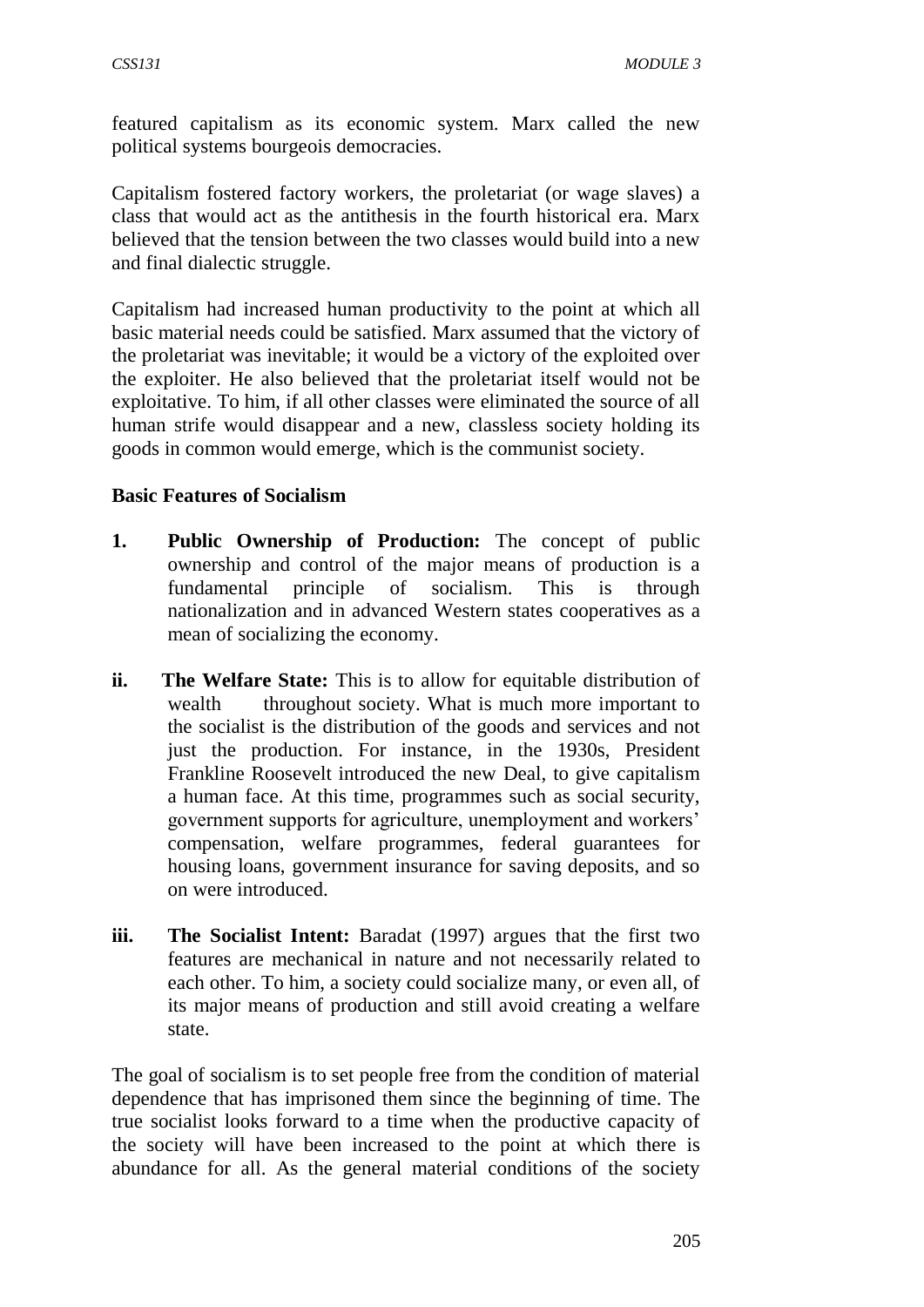improve, the specific differences in material status among individuals will decrease. This is as a result of technology that has created a situation in which people can produce enough to satisfy all their basic needs.

Since there will be plenty for all, traditional property values such private ownership, the use of money, and the accumulation of luxuries by one class while others live in squalor will disappear.

Socialism is an economic equivalent of democracy with individual political equality. Hence, socialism is compatible with democracy, since it is to the individual economically what democracy is to the individual politically

## **3.9 Dictatorial Ideologies**

Essentially, all other political ideologies that do not share the same characteristics as democracy are dictatorial in nature. In this section, we attempt to bring out the basic elements that are common to all the dictatorial regimes in the history of mankind. The dictatorial ideologies that we shall be considering here are: authoritarianism, totalitarianism, fascism, autocracy, tyranny, etc. In this write up, we classified all of them as dictatorship.

Authoritarianism represents various forms of autocratic rule in which political authority is concentrated in the hands of one person or a small group of persons. This may be seen as oligarchy, that is, government by few individuals that are considered as elites. These could be in the military, that is, when the military regime is in power, it is usually made up few persons that constitute themselves as ruling clique. In such a system political power is highly centralized and the power which the regime wields is arbitrarily used.

Like all dictatorial regimes, political power is in the hands of one person or an oligarchy. Since dictatorship implies irresponsible exercise of political power with no moral or political control or restrain, no election and political opposition is allowed, etc. Political opposition may exist both in theory and not in practice. In practice, in a dictatorship, opposition may be emasculated. In a situation where opposition is allowed to exist, it is usually in a small scale and the regime at times adopts benevolent policies, which is aptly described as "enlightened dictatorship or despotism". A despot is a tyrannt who induces fear on his subjects to compel obedience. A tyrannical ruler does not obey the constitution if there is any; arbitrarily laws are made without regard to fundamental human rights and rule of law.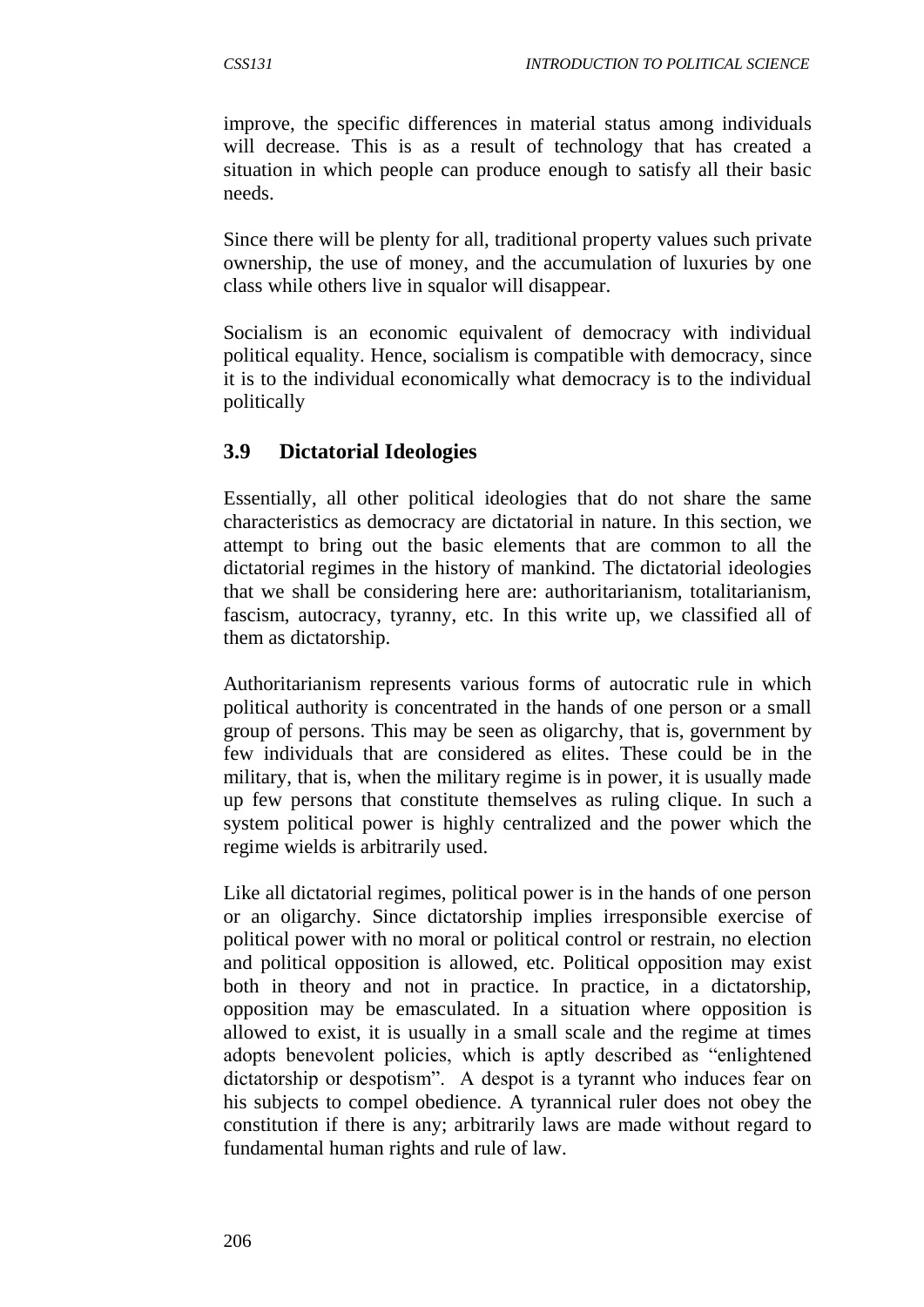Despotism and tyranny are extreme versions of dictatorship. In this case, despotism and tyranny display various forms of total control of the entire public and private life of the citizens. The citizens are subjected and subjugated in various ways by the leaders as it were in Fascist Italy under Benito Mussolini, Naz Germany of Adolf Hitler, Communist Russia under V. I. Lenin, Stalin, and so on.

Fascism is a kind of ideology which grew up on the  $20<sup>th</sup>$  century. Fascism as a political doctrine or ideology was rooted from totalitarianism. Fascism a political theory came in Italy in 1922, during the expression which followed World War I. The Fascist leader Benito Mussolini spread the doctrine of fascism in all the nooks crannies in Europe. Fascist leader was seen as the most superior and controls all the instruments of coercion and violence. The leader believed in war and not peace. To Mussolini, "war is to man what maternity is to a woman".

The central political idea of fascism is the creation of a truly sovereign state with a sovereign authority. The state dominates all other forces within the country and is at the same time guiding the sentiments of the masses, educating the masses and looking after the interest of the masses. According to Mussolini, fascism is against international peace, socialism, pacifism, democracy and individualism. Fascism is thus, the totalitarian organization of government and society by a single party dictatorship which is intensely nationalist, racist, militarist and imperialistic.

Nazism which was a political movement in which Adolf Hitler ruled Germany between (1933-1945) shares the same political ideas or doctrine with fascism, except that Adolf Hitler emphasized the superiority or supremacy of the Aryan race, while fascism emphasized the supremacy of the leader over the state. Both fascism and Nazism were all rooted from totalitarianism.

Totalitarianism is an advanced form of authoritarianism. In an authoritarian government as earlier alluded, power is concentrated in an individual or in the hands of a group. Monarchies, oligarchies, and military governments are examples of authoritarian governments. Just like these forms of government, totalitarian state, does not allow majority of citizens any direct or institutionalized role in the process of decision-making. There are important limitations to political parties and elections. The political rulers often place greater emphasis on force and coercion to obtain political conformity and obedience. Totalitarianism therefore is a doctrine based on the use of terror or force to compel obedience. The entire life both political, economic, and social is in the hands of the state, represented by the leaders. Examples of totalitarian regimes or states include fascist Italy under Mussolini, Nazi Germany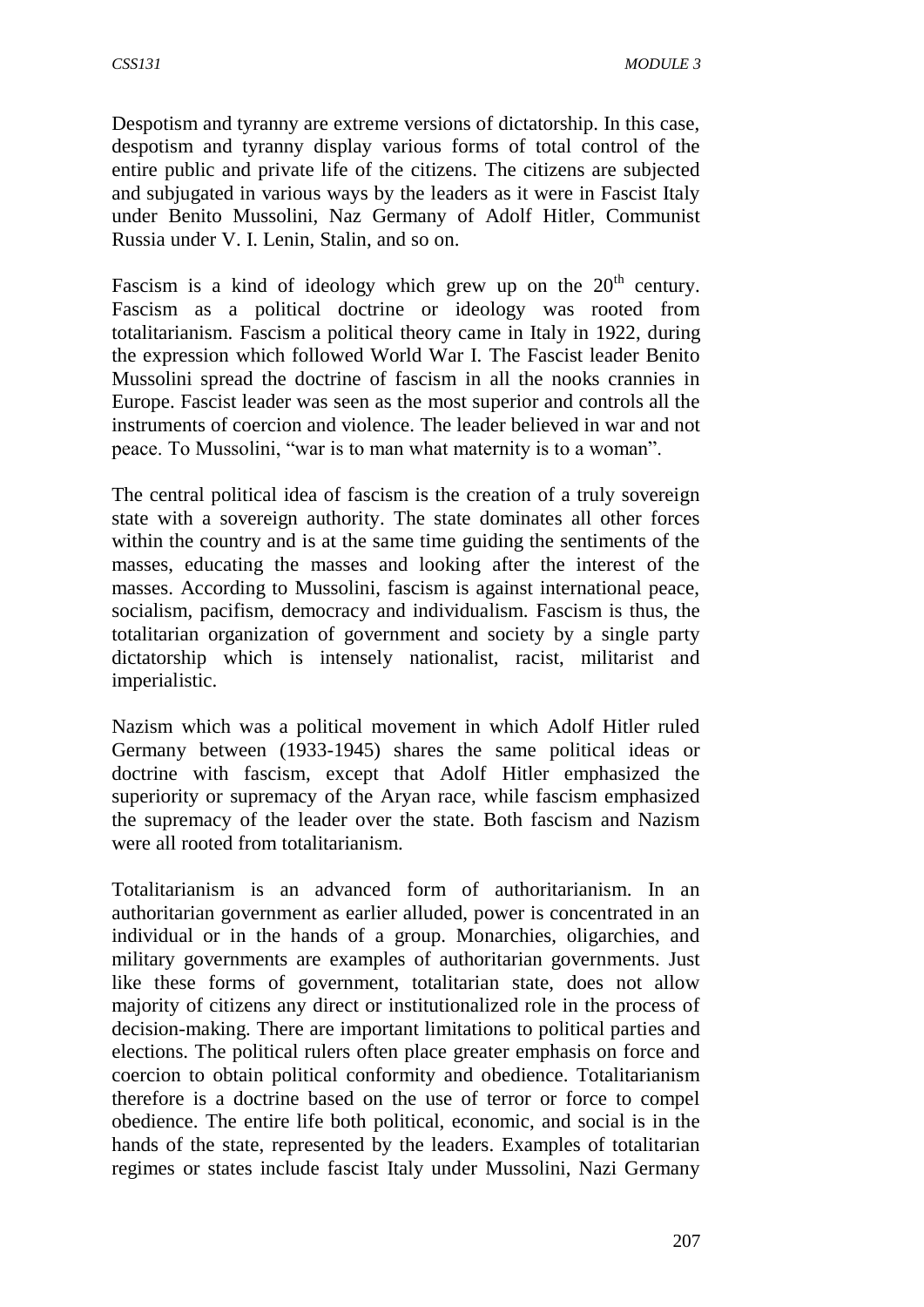the Soviet Union under Stalin. Communist China under Mao Tsetsung also pursued the goal of the dictatorship of the proletariat.

All these political ideas and movements share the same characteristics except democracy. These are some of the basic characteristics of dictatorship.

- (i) The state defines the rights of individuals and what constitutes crimes against the state;
- (ii) The conception of the state as a moral absolute deserving of unquestioning obedience by all;
- (iii) Totalitarian state control all aspects of life of the citizens;
- (iv) The use of secret police or 'Gestapo' or 'KGB' to terrorise and intimidate the citizens and political opposition groups;
- (v) The concentration of political power on few individuals;
- (vi) There is usually one political party like the then Soviet Union, where the C.P.S.U (Communist Party of the Soviet Union) was the only political party that was allowed to exist, opposition party was outlawed;
- (vii) Totalitarian state or regime is intolerance of socialism and liberalism;
- (viii) There is emphasis on the use of propaganda as an instrument of control and terror;
- (ix) There is the belief in the superiority of a particular race, which became a deliberate state policy in Germany.
- (x) Fascism opposes to international law, fundamental human right; etc.

# **4.0 CONCLUSION**

The Unit has carefully examined the major political ideas and movements. We have conceived ideology as a coherent body of idea which explains and justify a preferred social order which is either existing or is envisaged. Ideology guides and directs the action of political leaders in the state. We have identified the functions and characteristics of ideology. It is evident from our analysis that ideology plays important role in any political system. We have equally examined the doctrine of liberalism, and we attempted to relate it with democracy and capitalism. Socialism and capitalism are treated distinctively, while other political movements such as fascism, Nazism, totalitarianism are captioned as dictatorial ideologies that share similar attributes.

## **5.0 SUMMARY**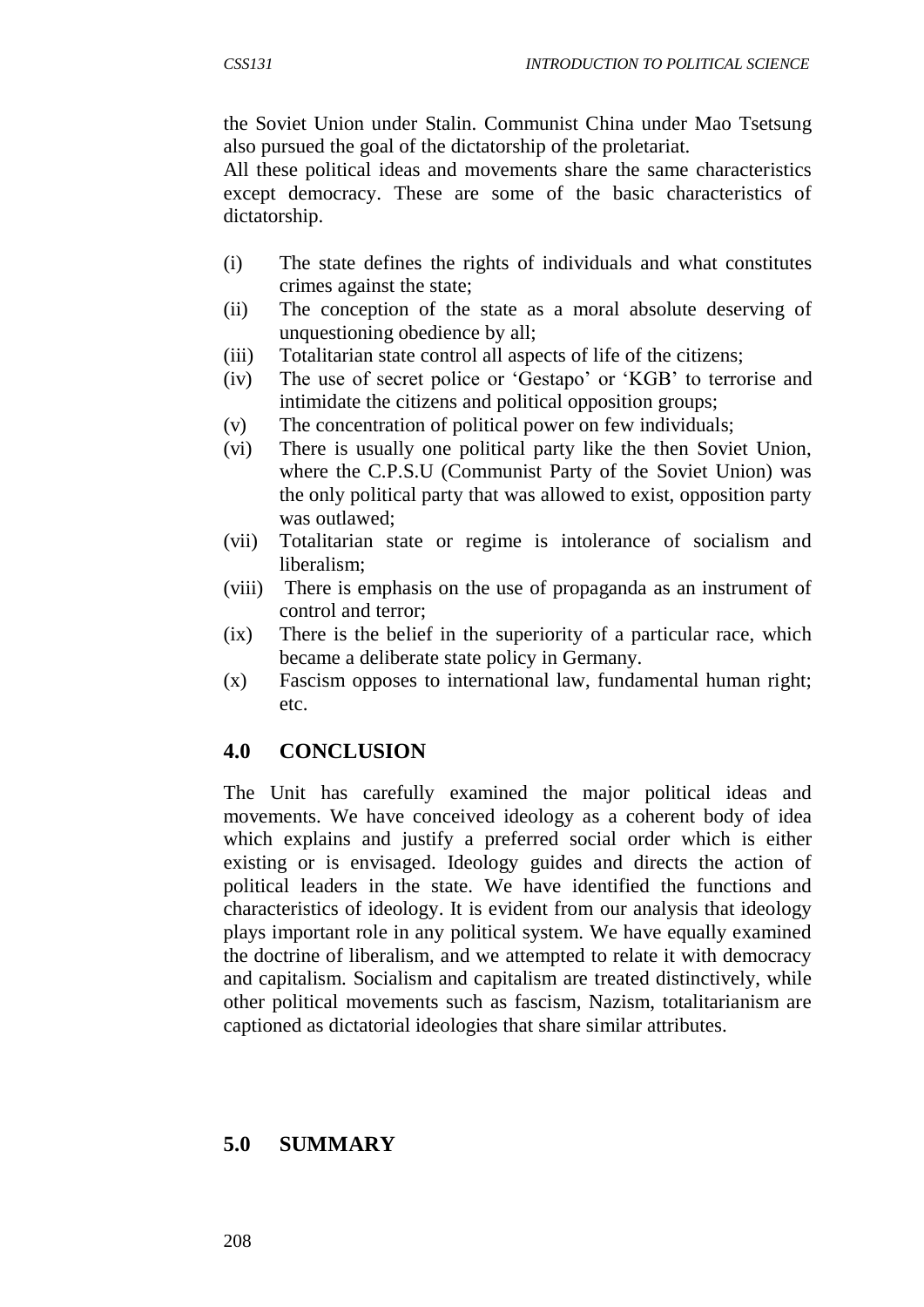At the end of this unit, you should be able to:

- know what an ideology is
- distinguish features of ideology
- know the functions of ideology
- know the types of ideologies.

## **6.0 TUTOR-MARKED ASSIGNMENT**

- i. Identify five distinguishing features of an ideology?
- ii. Discuss the relevance of ideology in any political system?
- iii. Describe briefly the major tenants of capitalism?
- iv. Are there any relationship between the doctrine of liberalism and democracy?
- v. Critically analyse major characteristics of dictatorship.

### **7.0 REFERENCES/FURTHER READING**

- Anifowose, Remi and Francis, Enemuo (ed). (1999). *Elements of Politics.* Lagos: Malthouse Press Ltd.
- Ball, Allan R. (1971). *Modern Politics and Government*. London: Macmillan.
- Baradat, Leon P. (1997). *Political Ideologies: Their Origins and Impact.* New Jersey: Prentice Hall, Sixth Edition.
- Dobb, Maurice H. (1946). *Studies in the Development of Capitalism*. London: Routledge and Kegan Paul.
- Nnoli, Okwudiba (1986). *Introduction to Politics.* Lagos: Longman Nigeria Limited.
- Ologbenla, Derin K. (2004). *Introduction to Political Science*. Lagos: Olucity Press Ltd.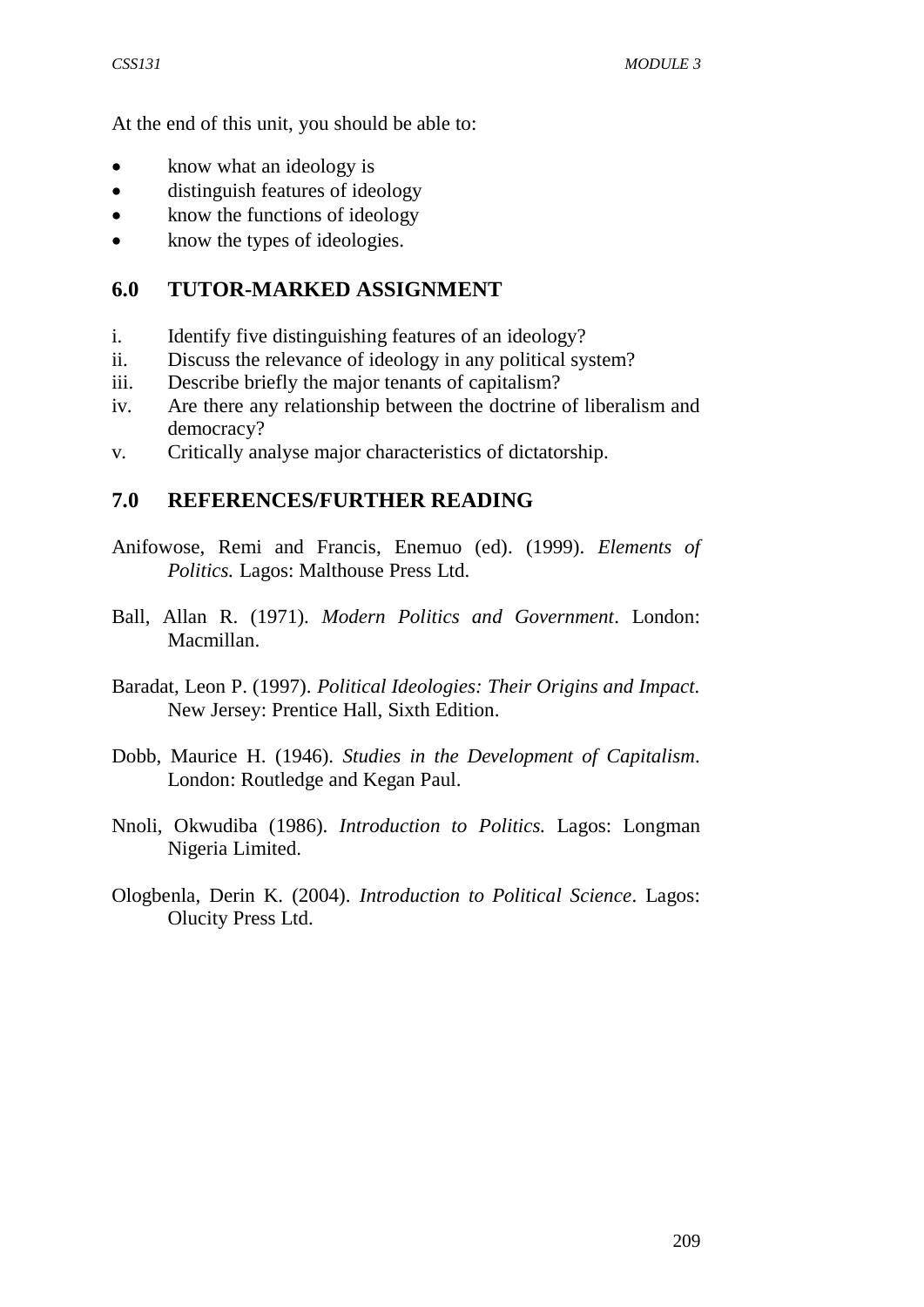# **UNIT 5 CONSTITUTION**

#### **CONTENTS**

- 1.0 Introduction
- 2.0 Objectives
- 3.0 Main Content
	- 3.1 Types of Constitution
		- 3.1.1 Written
			- 3.1.2 Unwritten
			- 3.1.3 Rigid and Flexible
			- 3.1.4 Unitary and Federal
			- 3.1.5 Confederal
			- 3.1.6 Presidential and Parliamentary
- 4.0 Conclusion
- 5.0 Summary
- 6.0 Tutor-Marked Assignment
- 7.0 References/Further Reading

### **1.0 INTRODUCTION**

Constitution entails the document that embodies the steps that determine how we do things in the society. It is essentially the embodiment of the most fundamental rules, principles and institutions which constitute the political fabric of a state. Rules are those regulations that govern a particular action, and principles are the underlying premises of these regulations. In essence, this helps to bring order and sanity to the society and for the good governance of the generality of the people.

### **2.0 OBJECTIVES**

At the end of this unit, you should be able to:

- explain the essential ingredients of the constitution
- identify the rights, duties and obligations as enshrined in the constitution
- differentiate between the different types of the constitution.

### **3.0 MAIN CONTENT**

### **3.1 Types of Constitutions**

There are different types of constitutions. Let us briefly do an overview of each.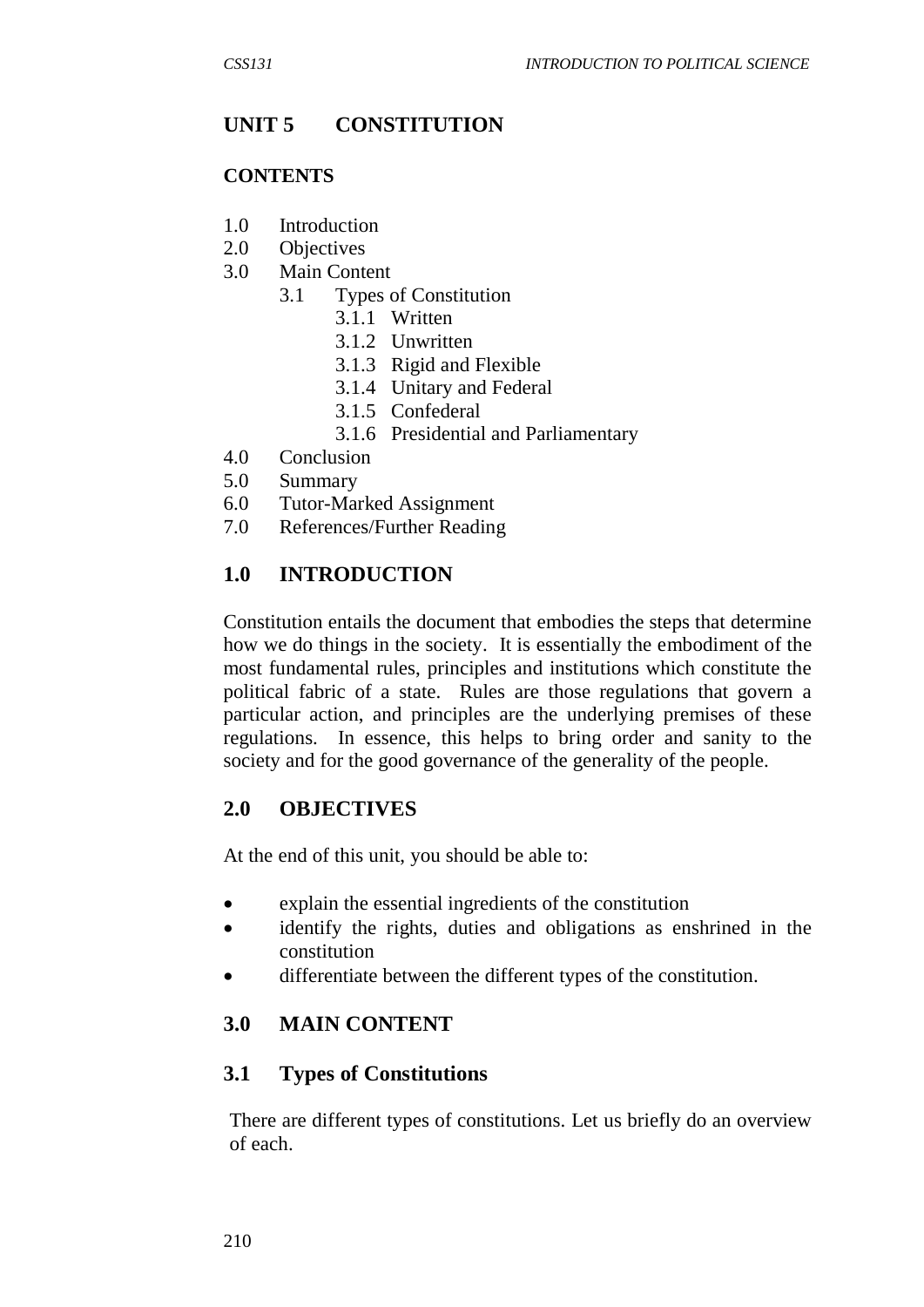## **3.1.1 Written Constitution**

A written constitution is the body of rules and laws that govern a people which can be found in one document. It is a result of a deliberate framing and adoption of a specific document intended to embody most of the fundamental rules and institutions by which a state is to be governed.

From historical accounts, for about the last two centuries, almost all constitutional governments have had written constitutions, usually in the form of a single basic document. It is different from an ordinary law because it defines the fundamental framework and system of restraint within which the state operates. It is in this sense that a written constitution can be referred to as the supreme law of the land. In another sense, it is an embodiment of the political principles and institutional patterns that are so fundamental as to be considered indispensable. Some of the countries that operate written constitutions include Canada, Ghana, India, Nigeria and the United States of America.

### **3.1.2 Unwritten Constitution**

Generally, constitutions are said to be unwritten because they have evolved on the basis of custom rather than on written law. The reference point in this regard remains that of Great Britain. This is because it is a combination scattered in several documents and drawn from diverse sources from the 13th century to the present. The constitution constitutes of four basic elements of which only one is written in black and white.

In the first instance, an unwritten constitution consists of documents and statues which have provided solutions to successive constitutional crisis. These include the Margna Carta of 1215; Petition of Rights, 1628; Bill of Rights, 1689; The Reform Act of 1832 and the Parliamentary Act of 1911. Each of these documents represent a landmark in British constitutionalism.

The second important element of the unwritten constitution is the parliamentary statutes which have brought about important changes in the development of the United Kingdom. These statues were not a product of any dramatic constitutional crisis, but they assisted in effecting fundamental changes that accorded them an important place in the statute books. Some examples of these statutes include those that defined rights and duties of citizens and those laws which helped to broaden the suffrage. In essence, any law of parliament which changes the existing power structure or operation of the British political system becomes a part of the constitution.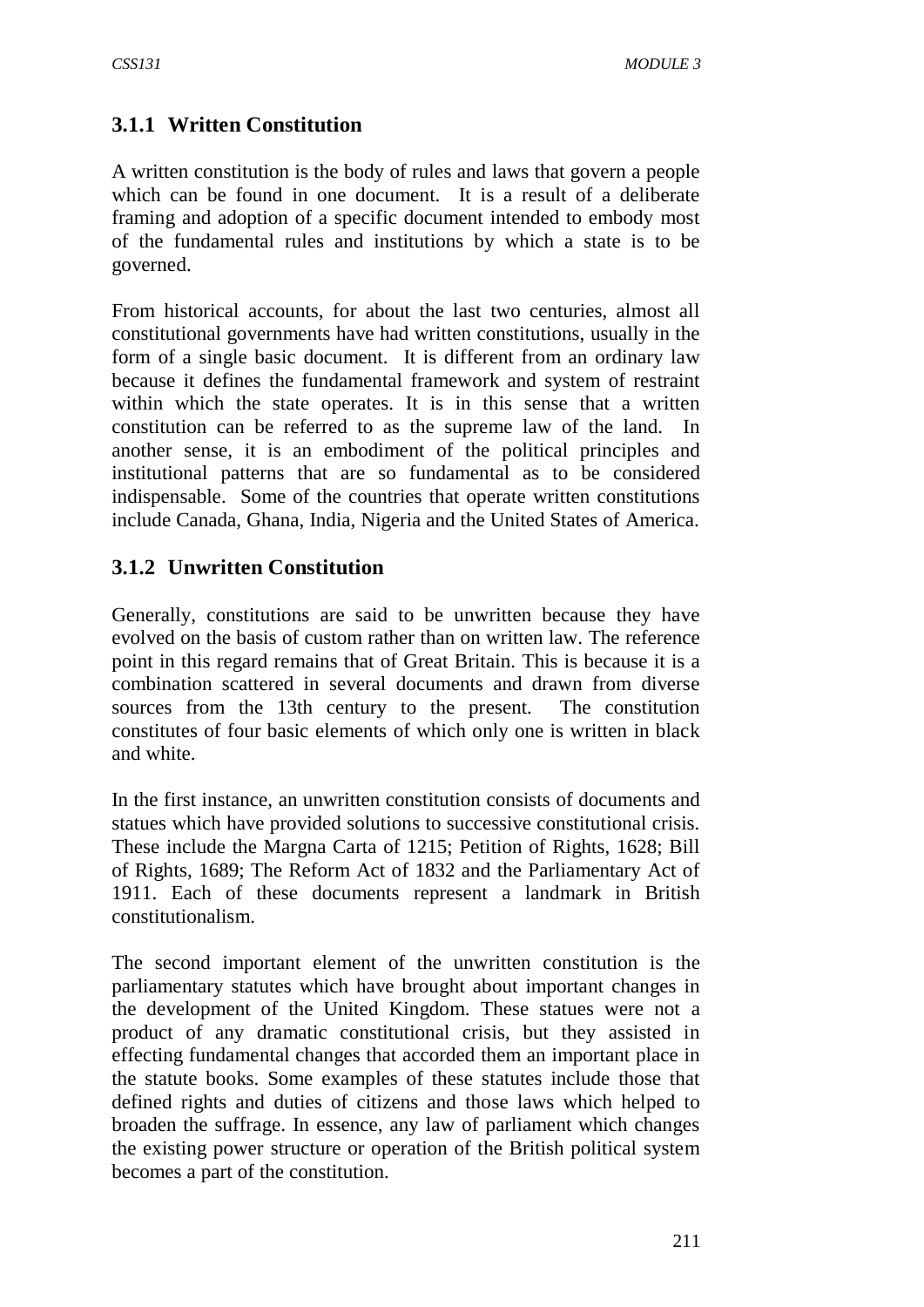The third element of the unwritten constitution is the great mass of laws created by many generations of English judges. The personal right of an Englishman, for instance, freedom of speech, press, assembly and the right to trial by jury are firmly protected by established principles of the common law rather than any Act of Parliament. These principles are essential in restraining the power of the government and as such constitute a vital element of British constitution.

The fourth element of the unwritten constitution is customs and conventions. These conventions are not embodied in written law or judicial decisions, but have gradually evolved over many generations. Conventions are products of long experience in developing workable relationships among the Chief institutions of British government. The only sanction behind these conventions is the force of custom and tradition. It is customary for example, for the cabinet in Great Britain to resign if it meets with a defeat in the House of commons on a major issue.

In general teams, an unwritten constitution evolves slowly in response to dominant social and political forces. It entails therefore that they are not products of a single act or authority but a product of tradition and emerging needs.

### **3.1.3 Rigid and Flexible Constitutions**

A rigid constitution is a constitution which the procedures for amendment are cumbersome and rigourous. Most federal states are known to operate rigid constitutions. There is always the impression that a written constitution is simultaneously rigid and that an unwritten constitution is flexible. However, the major distinguishing factor between a rigid and flexible constitution is not on whether it is written or unwritten, but whether the process of constitutional law making is or is not identical with the process of ordinary law making. Therefore, a constitution which can be amended or altered without recourse to any special agreement could be termed a flexible constitution, while a constitution which requires a special procedure for its alteration or amendment is a rigid constitution. In this regard, constitutions can be differentiated from one another through the method by which they would be amended. The tendency therefore in distinguishing rigid and flexible constitutions is that a constitution which contains a number of legal obstacles to its amendment will be harder to amend or alter, and will therefore be less frequently altered than those constitutions which contain fewer obstacles at all. It is therefore important to note that the case or frequency with which a constitution is amended depends not only on the legal or constitutional provisions or requirements that prescribe the method of change but also on the predominant political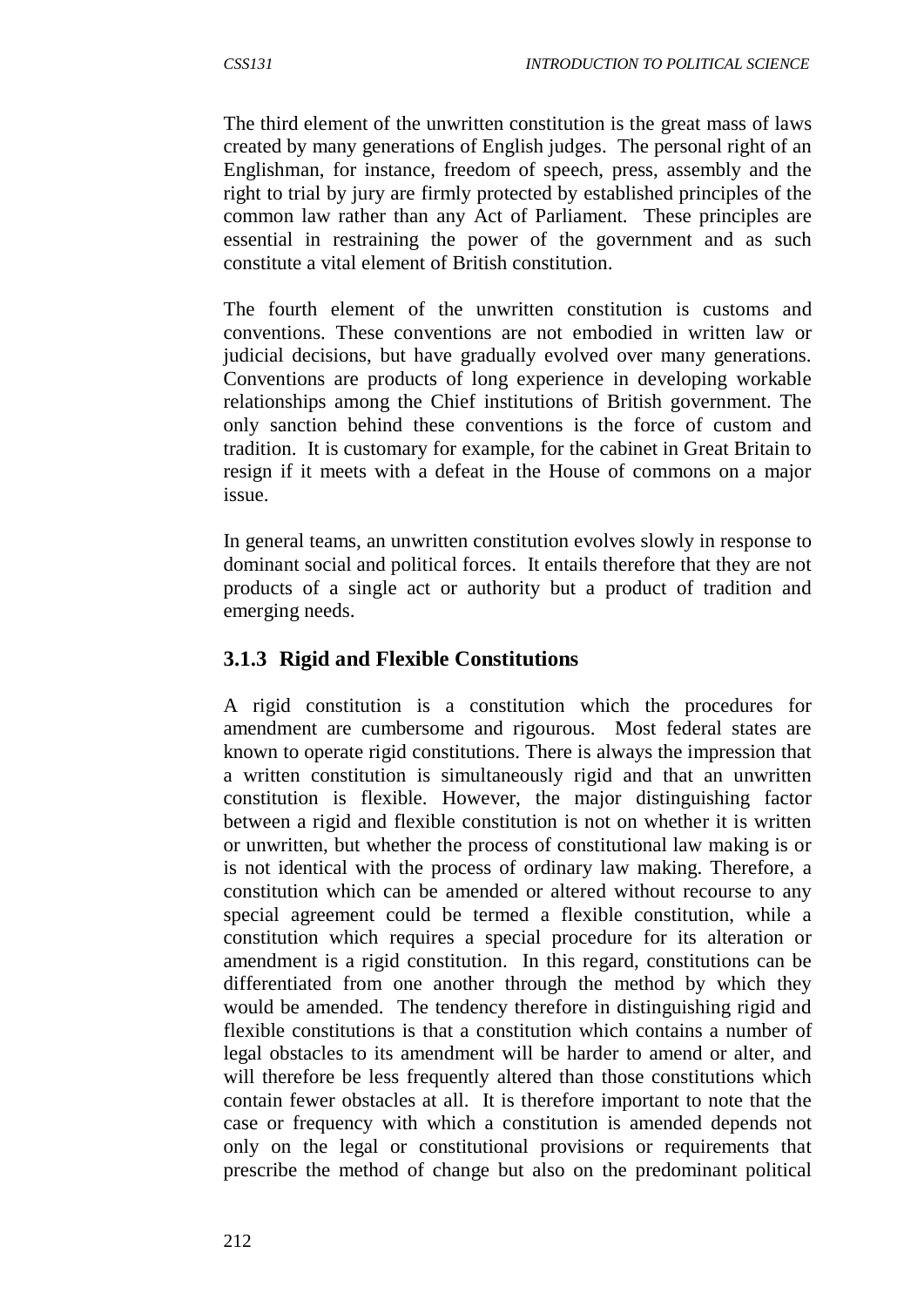and social groups in the community and the extent to which they are satisfied with the organization and distribution of political powers which the constitution prescribes.

### **3.1.4 Unitary and Federal Constitutions**

The nature of the state also determines the type of constitution it operates. Most modern states are either unitary or federal. In accordance with this notion, unitary and federal states can be differentiated from a confederal state.

A unitary state is characterized by the habitual exercise of supreme legislative authority by one central government. A federal state on the other hand is a political contrivance intended to reconcile national unity and power with the maintenance of state rights. A unitary state is organised under a single central government. Whatever powers that the various units within the area administered by the central government are held at the discretion of that government, and the central power is supreme over the whole without any restrictions imposed by any law granting special powers to its parts. There is therefore no question of any limitation being placed on the power of the central authority or government by any law making body belonging to any smaller part of the state.

In a federal state, the numbers of the coordinate units unite for certain common and mutual purposes. Under a federal constitution, the powers of the central or federal authority are limited by certain powers which the units retain in furtherance of the common purpose. The constitution in this situation determines the distribution of power between the centre and regional units. The constitution also states those rights that are to be retained by the federating units and those that are taken over by the federal authority.

The third possibility in the distinction between unitary and federal constitutions is a situation where the government of the whole country is subordinate to the component units. It is usual to call such a constitutional arrangement a confederation. Confederation hence, may be used to describe a form of association established to regulate matters of common interest or concern, but retain to themselves greater degree of some control over the organization. It will be misleading to call a central authority of a confederation a government, because their various parts are also governments. ECOWAS remains a good example of a confederation.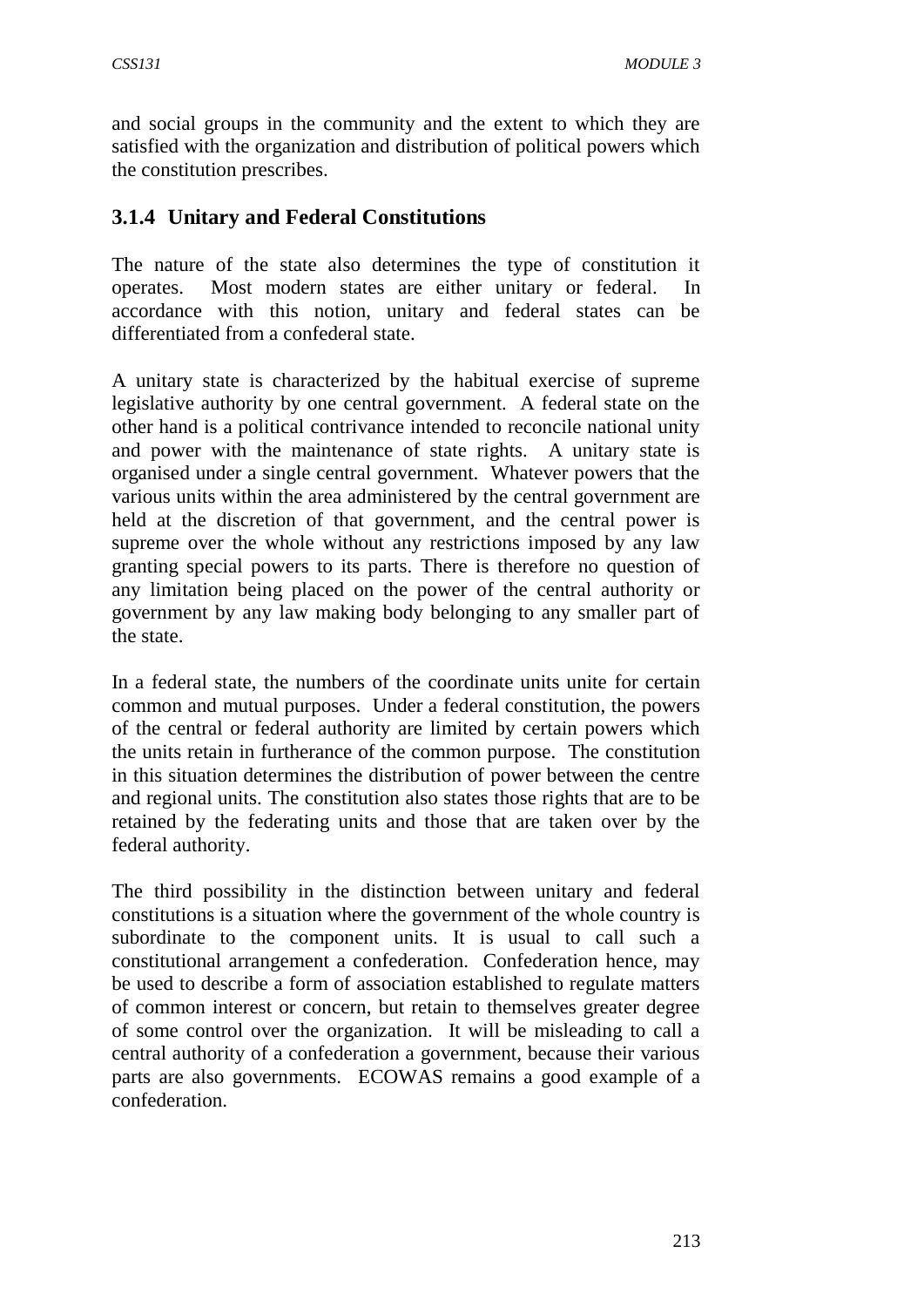#### **SELF-ASSESSMENT EXERCISE 1**

Define what a constitution is and explain the various types.

### **3.1.5 Presidential and Parliamentary Constitutions**

A distinction can also be made among constitutions on the basis of the method by which powers are distributed inside the government. In this regard, the constitution can be divided into those which embody to a greater or lesser degree the doctrine of separation of powers, and those which do not embody the doctrine. Put differently, the distinction among constitutions is in line with those who established the Presidential Executive and the Parliamentary or Cabinet system. The doctrine of separation of powers means that each arm of government – Legislature, Executive and Judiciary is confined exclusively to a separate institution of government. It is also assumed that there will be no over-lapping either of function or personnel of government. In U. S. A. for example, the Congress is vested with all legislative powers. The President is charged with the responsibility of executing the laws. While the Judicial powers are vested in the Supreme Court and other inferior courts. This is the basis upon which the constitution of USA has been classified as embodying the concept of separation of powers.

In a Parliamentary/Cabinet system of government, the constitution enjoins that the ministers and the Head of Executive must at the same time be members of Parliament. Therefore, there is no strict separation of powers in a cabinet system between the three arms of government.

Note, however, that even though the American constitution separates the three institutions of government and forbids overlapping of personnel between them, the separation is not absolute. Although the legislative powers are granted to Congress, the President has the right to veto the acts of the congress and his veto can only be over-ruled by 2/3 majority of the Congress and the Senate. Although the Executive power is vested in the President, he must ask the advice and consent of the Senate for the making of treaties and in making important appointments. Although the judicial powers are vested in the Supreme Court and other subordinate courts, the Senate is empowered to impeach corrupt or insane President.

Constitution exists to define legitimate political power as a system of regularising, restraining the power of government and necessarily defines who shall exercise political power, how this power is to be exercised and the unit to exercise the power? Most constitutions therefore have a common pattern, in the sense that they contain statements intended to define the relationships between the rulers and the ruled, the basic institutional framework of government, the rights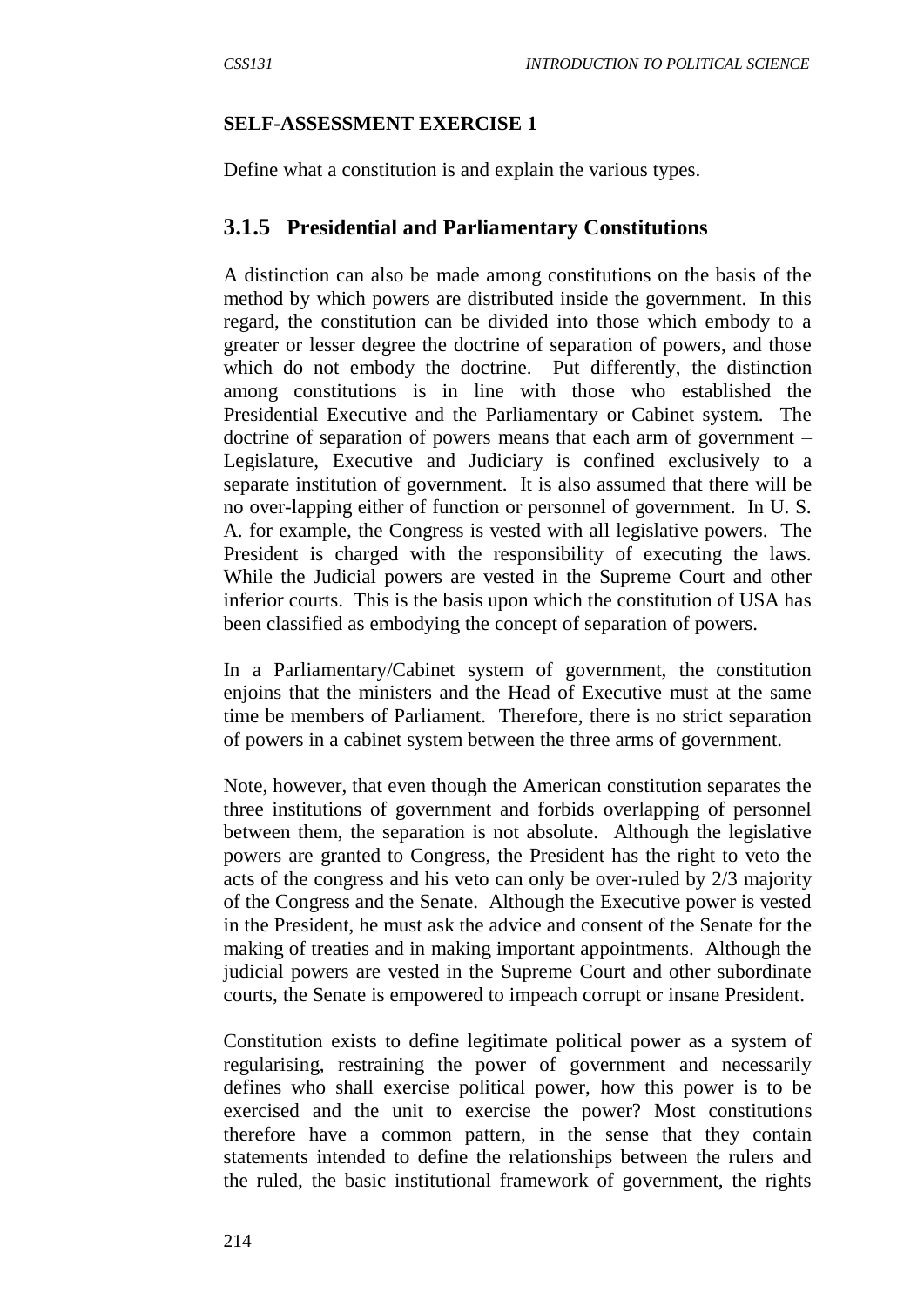and duties of all citizens and many important procedures that are to be followed in the government of the state.

#### **SELF-ASSESSMENT EXERCISE 2**

Compare and contrast Presidential and Parliamentary constitutions.

### **4.0 CONCLUSION**

In this Unit, we have briefly examined various types of constitutions. In the next Unit, we shall look at constitutionalism.

### **5.0 SUMMARY**

Different countries operate different types of constitutions. In this Unit, you have specifically been able to understand the various types of constitutions. Unit 11 will therefore build on this Unit and introduce you to constitutionalism.

### **6.0 TUTOR-MARKED ASSIGNMENT**

- i. Define what you understand by a Constitution.
- ii. Explain the various types of constitution known to you.

### **7.0 REFERENCES/FURTHER READING**

- Dicey, A.V. (1926). *Introduction to the Study of the Law of the Constitution* (8<sup>th</sup> ed.). London: Macmillan.
- Dumbauld, Edward (ed.) (1966). *Political Writings of Thomas Jefferson: Freedom and the State.* U. S. A: Forum Book.
- Elias, T. O. (1967). Nigeria *The Development of its Law and Constitution.* London: Stevens.
- Burns, A. (1972). *History of Nigeria* (8<sup>th</sup> ed.). Unwin Bros. Ltd.
- Watts, (1966). *New Federations.* London: Oxford University Press.
- Awa, Eme O. (1969). *Federal Government in Nigeria.* USA: University of California Press.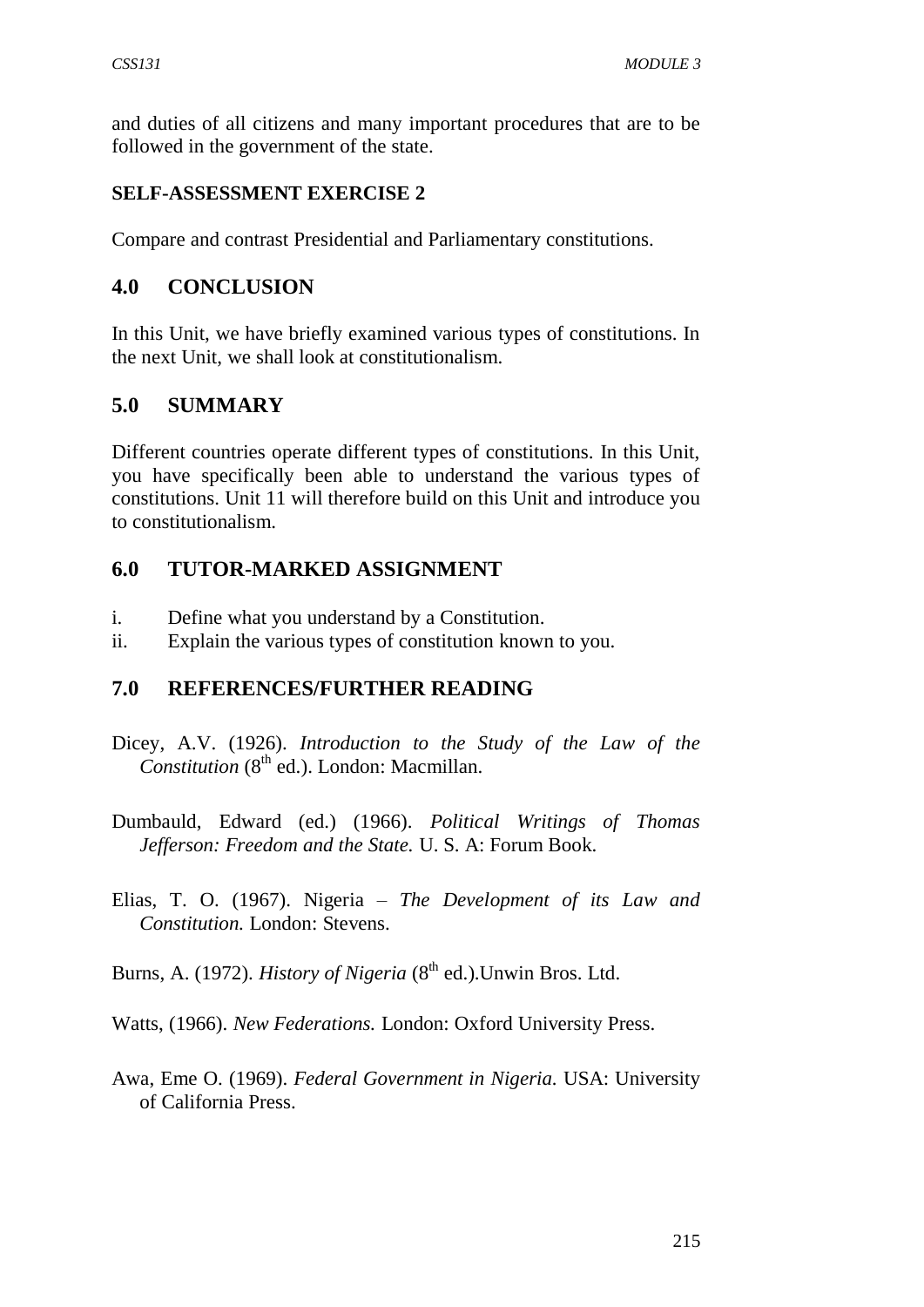### **MODULE 3**

- Unit 1 Constitutionalism
- Unit 2 Politics and Social Change: Reforms, Revolutions and Military Coups
- Unit 3 The Nature of African Armies
- Unit 4 Public Administration
- Unit 5 International Relations and Organisations

### **UNIT 1 CONSTITUTIONALISM**

### **CONTENTS**

- 1.0 Introduction
- 2.0 Objectives
- 3.0 Main Content
	- 3.1 Constitutional Development
	- 3.2 Publication of the 1979 Draft Constitution
	- 3.3 Constituent Assembly
	- 3.4 Roles Envisaged For the Constituent Assembly
	- 3.5 The Alternatives
- 4.0 Conclusion
- 5.0 Summary
- 6.0 Tutor-Marked Assignment
- 7.0 References/Further Reading

### **1.0 INTRODUCTION**

Constitutionalism is a goal (i.e. a means to an end), and it refers to the regularity of political life within a state by means of a constitution. As a concept, constitutionalism means limited government i.e. a system of restraint on both the rulers and the ruled. Constitutionalism asserts that there are fundamental limits which must be observed in the relationship between the rulers and the ruled. When the power relationship among the groups in political society becomes regularized under law and subject to well- defined restraint, the constitutional government exists.

### **2.0 OBJECTIVES**

At the end of this unit, you should be able to:

- explain the process of constitution making
- describe the history of and constitutional development.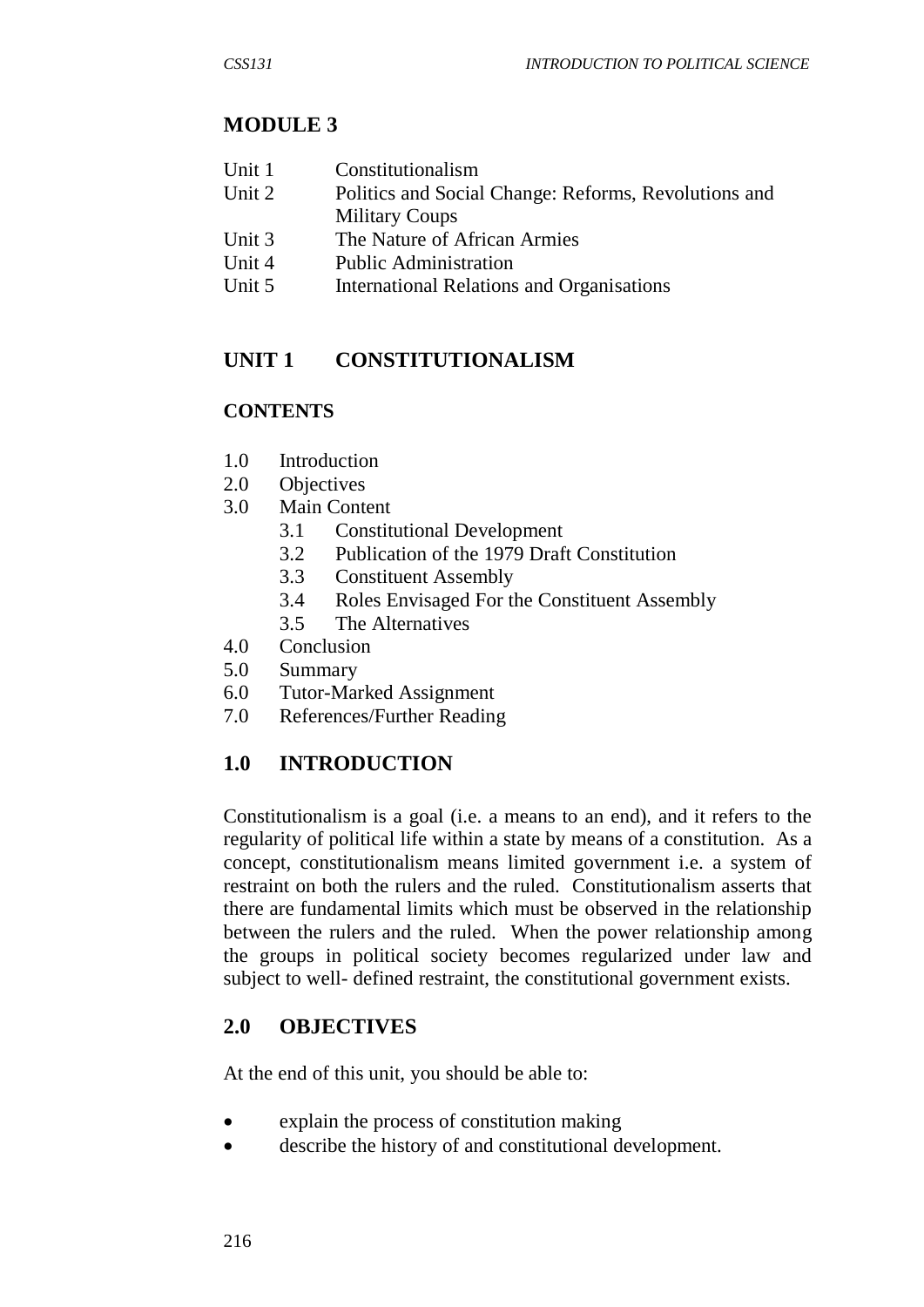### **3.0 MAIN CONTENT**

#### **3.1 Constitutional Development**

A constitution can be meaningful if it draws its inspiration from the values, attitudes of those people over whom that constitution will apply. Nigerian experience in constitution making could for convenient sake be divided into 4 (four) periods.

**The Period of Colonial Experience (1914-60):** The experience during this period varied from that of imposed constitutions with gradual regulation over time, allowing participation of Nigerians in varying degrees. At the early stage of Nigeria's colonial experience, constitutions were imposed on Nigerians in the sense that they were not allowed either to determine the nature of the document or to participate in the processes of bringing them into being. The Lugard Constitution of 1914 was responsible for creating legally what we now refer to as Nigeria by merging the Southern and Northern Nigeria protectorates into one entity. Therefore the 1914 Lugard Nigeria Council can be called the first Nigerian Constitution.

**Clifford Constitution of 1922:** With respect to the 1922 Constitution (known as the Clifford Constitution) there were no dramatic changes both in terms of the constitution and that of Lugard. Twenty-four years later, there was the Richard's Constitution of 1946.

**Richard's Constitution of 1946:** This constitution introduced the concept of regionalism in Nigeria. 1n 1946, Nigeria was divided into three (3) regions – North, East and West. With respect to the Richard Constitution, all that merely happened was that the Governor drafted a Constitution that was supposed to replace the Clifford Constitution of 1922. The draft constitution was later on submitted to the Central Legislative Council, and final approval of this constitution was given by the British Parliament.

The Richard Constitution suffered serious criticism and opposition from its inception from the emerging political class, so that in 1951, this Constitution was replaced by the McPherson Constitution.

**McPherson Constitution:** As far as experience in constitution making is concerned, the McPherson Constitution could be said even within a colonial setup to be a peoples' constitution. This was because of the procedure adopted in bringing the constitution into being. In drafting the Macpherson Constitution, a wide spectrum of public opinion was consulted. There was consultation at village level, Provincial, District and Regional levels so that in contradiction to its predecessors which were personal affairs of successive governors. The 1951 Constitution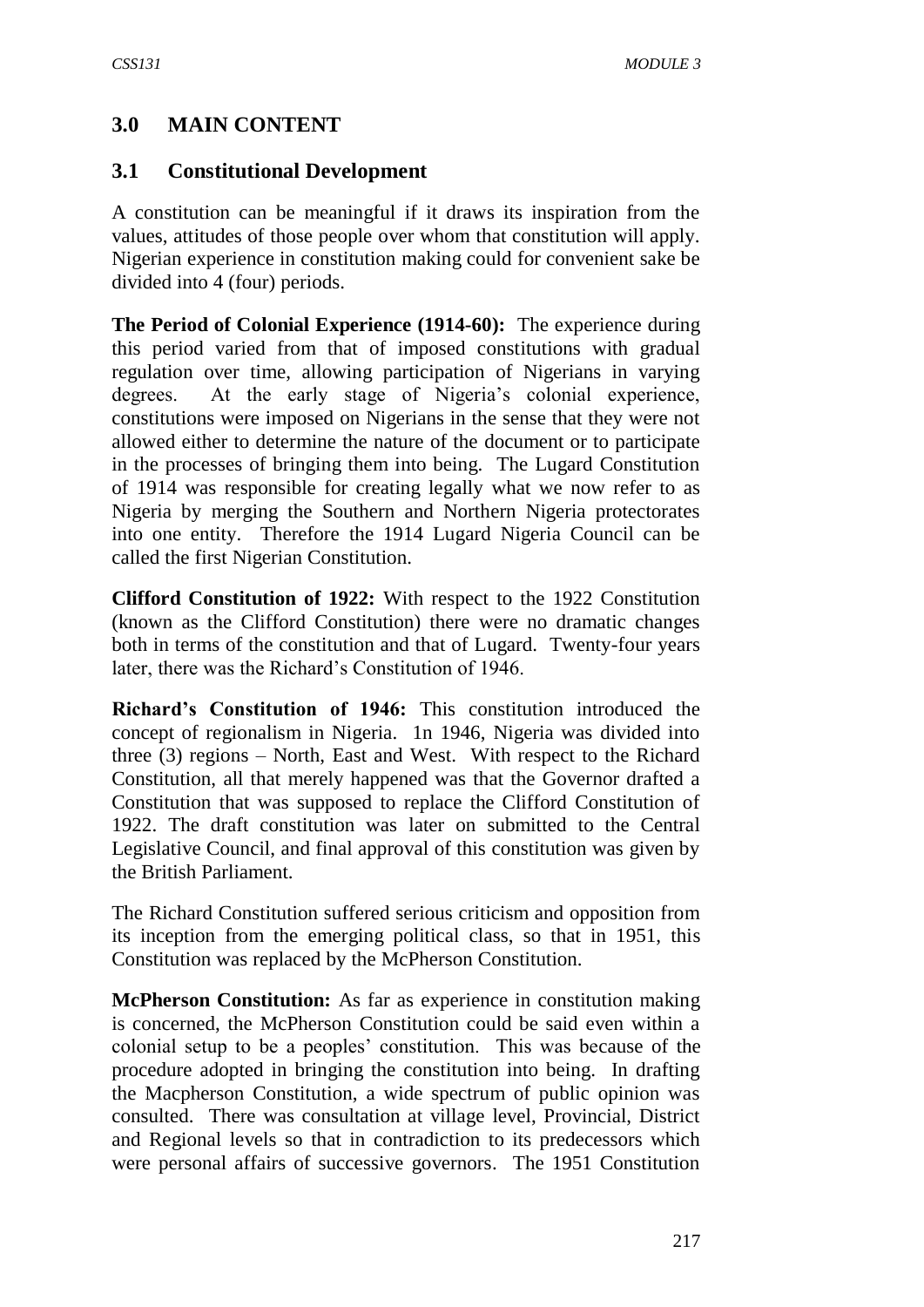was Nigeria's first experience in the making of peoples' constitution. After 1951, there was only one constitution until the attainment of independence in 1960.

**Lyttleton Constitution:** The 1954 Lyttleton Constitution followed the same pattern of constitution making that was witnessed during the Macpherson's period. With the 1960 Independence Constitution, the powers of the British Parliament to legislate for Nigeria was terminated and the responsibility of the British Government for the administration of Nigeria was also terminated. At the same time, the Queen was still the Queen of Nigeria and the Head of Government. In order to change the dominance of external affairs of Nigeria by Britain, a new Constitution called the Republican Constitution of 1963 was proposed and adopted in 1963.

**Republican Constitution of 1963:** With this Constitution, the Queen ceased to be the Head of Government in Nigeria. Between 1966 and 1979, there was no constitution in existence in Nigeria. The military coup of January 15, 1966 had the effect of invalidating the legal order of the 1963 Republic Constitution by creating an entirely new legal order based on military Decrees and Edicts.

The legal implication of the new military administration found expression in the Constitution Suspension and Modification Decree which suspended Parliament and Regional Legislatures in January 1966. The government of the Federation was vested in a Supreme Military Council. The Federal Military Government was vested with unlimited legislative powers to make laws on any subject or any part of the country. Constitution making under the military was both informal and unceremonious in the sense that elaborate procedures for making legislations were absent and no distinction between an ordinary legislative enactments and a constitutional decree. Decrees were used at the national level while Edicts were used at state levels.

**Nigeria's 1979 Constitution:** Attempts were made by the military government to usher in a civilian government. The procedures adopted in the making of Nigeria's 1979 Constitution were as follows:

The Federal Military Government appointed a Constitution Drafting Committee (CDC) consisting of 49 persons in October 1975 to produce a draft constitution for the country. The CDC was expected to submit the draft for public comment and discussion before the Constituent Assembly deliberates on it. The method adopted by the CDC was to invite memoranda from the public on all aspect of the proposed constitution and in all, the CDC had 346 memoranda submitted by the public. The CDC raised certain problems: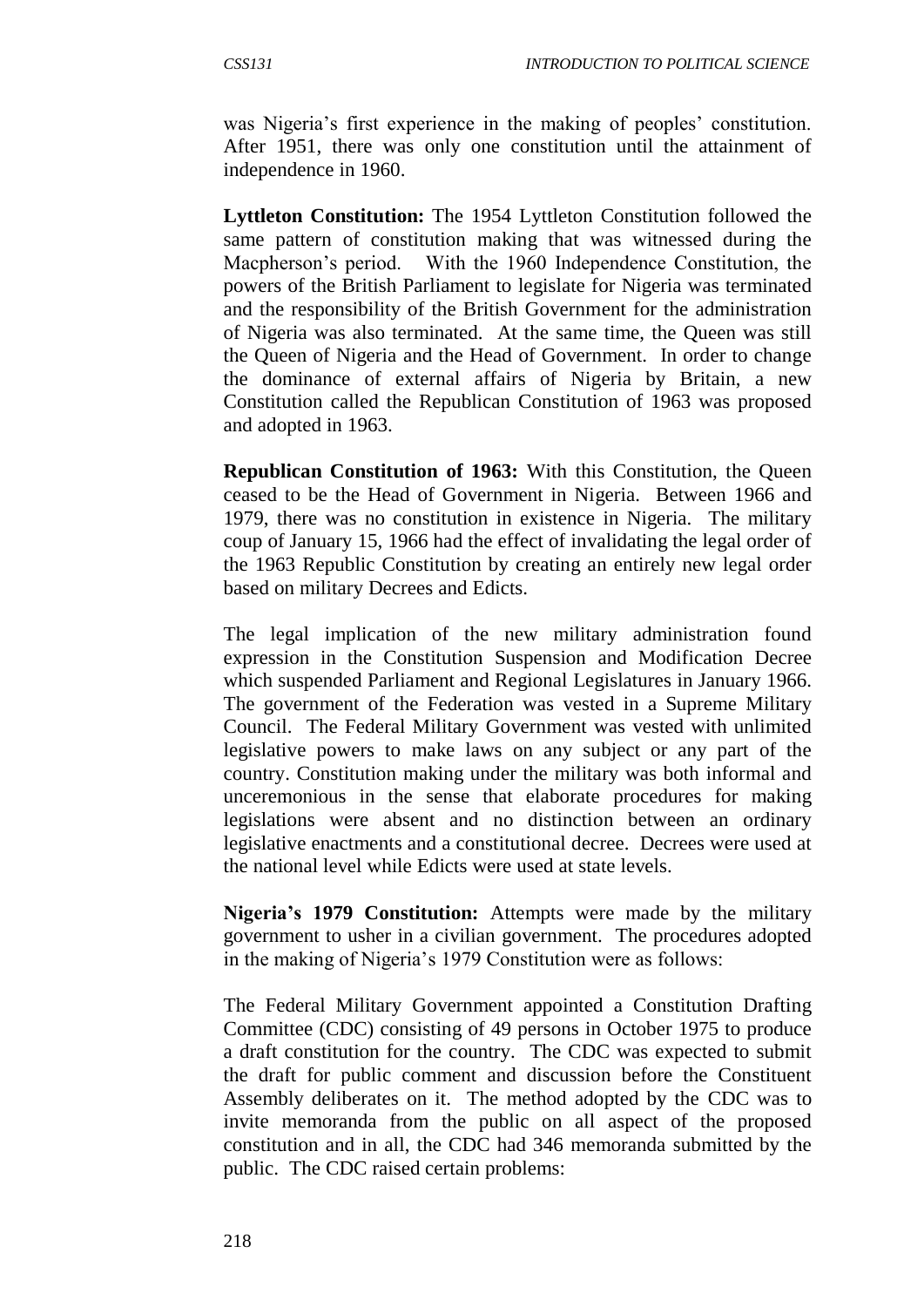The first problem was what should be the position of the government relative to the Committee itself. Put differently, how are the government proposal to be handled by the CDC?

The question becomes relevant in retrospect following an allegation made by a member of the CDC that there were subterranean influences from above. The allegation of interference was against the Federal Military Government, it was alleged by Mallam Aminu Kano that a letter was written to the Chairman of the CDC in which the government expressed its displeasure at the direction of the debate of the CDC on the issue of the creation of states. There are basically two comments to make from the allegation:

- (a) Once it is agreed that a constitution must be a people's constitution, everything should be done to ensure that this becomes a reality;
- (b) Secondly, as long as anyone is a Nigerian, individual or institutions, he has a right to submit proposals at the draft stage of the constitution. But government like individuals should make its proposals known before the closing date of the submission of the memoranda or any unlimited privilege may legitimately be construed as interference. By people's constitution, we mean the constitution that is the nature of the people.

#### **SELF-ASSESSMENT EXERCISE**

What is Constitutionalism?

### **3.2 Publication of the 1979 Draft Constitution**

With reference to the publication of the draft constitution, this procedure was meant to give legitimacy to the document. However, for a constitution to command the loyalty of the people it must be understood by the people and at the same time it must be acceptable to them. The people must also be made to identify themselves with the constitution. Without this sense of identification, of attachment and involvement, a constitution will remain remote, artificial object with no more real existence than the paper on which it is written. The mere fact that participation in the discussion of the draft constitution was restricted to the literate population was a serious error in Nigeria's attempt at constitution making. In a country where over 80% of the populations are illiterate, the publication of the draft constitution for public comment would appear to be an exercise in window dressing. Those who participated in the discussion were no more interested than those issues that affect their corporate interests.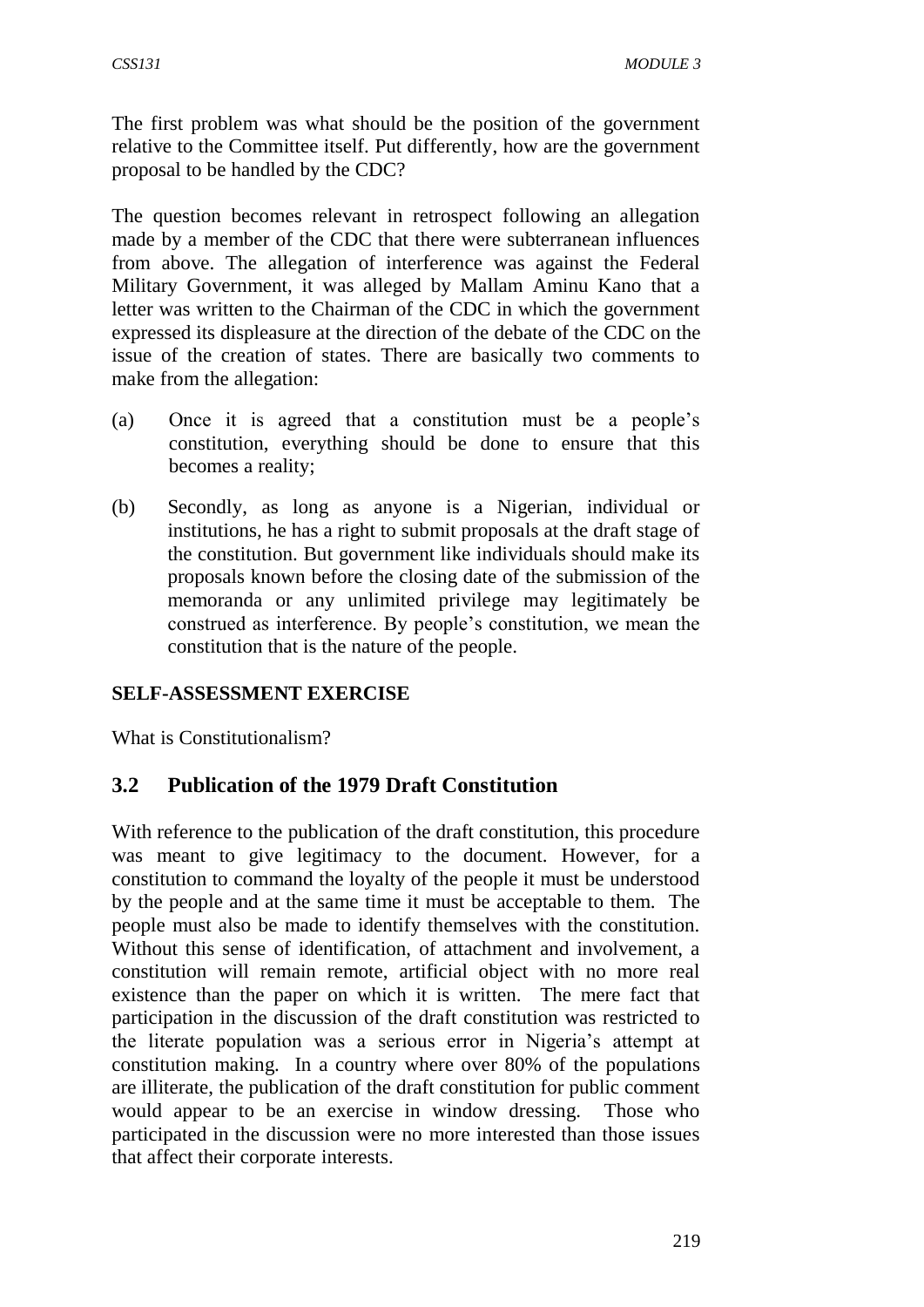### **3.3 Constituent Assembly**

With reference to the composition of the Constituent Assembly, it was clearly stated that all areas of interest which ought to partake in the process of constitution making shall have adequate opportunity as participants in the Constituent Assembly. There were two different opinions on how the Constituent Assembly should be constituted.

- (a) One view was that the Constituent Assembly must be popularly elected. According to the advocate of this point of view, it is claimed that the inherent and inseparable attribute of the Constituent Assembly is that it must be composed of representatives duly elected by the registered voters in the country.
- (b) The other point of view is presented in the proposal that the local councils should be used as electoral colleges for purposes of constituting the Assembly.

The view that the Constituent Assembly should be composed of elected representatives is the ideal view. But the question we want of raise against this view is, how feasible is the proposition in the light of timetable given by the Military Government for the handing over of power to the civilian. It is also questionable whether any popular election could throw up the calibre of men who will be able to do justice to the draft constitution. The problems raised by the election through local council are three-fold:

- (i) The system of indirect election used in some of the states in the country militated against popular will.
- (ii) The second problem is that, a substantial group of articulate and informed Nigerians (e.g. Civil Servants and Teachers) were banned from contesting the election.
- (iii) The third problem is that, the local councils themselves did not have enough time to establish public confidence.

### **3.4 Roles Envisaged for the Constituent Assembly**

The legislation setting up the Constituent Assembly provided in section (I) that the body shall have full powers to deliberate upon the draft constitution. However, the explanatory note of the decree provided that the Assembly was to have full powers to:

```
deliberate; and
```
enact the draft constitution of Nigeria drawn up by the CDC.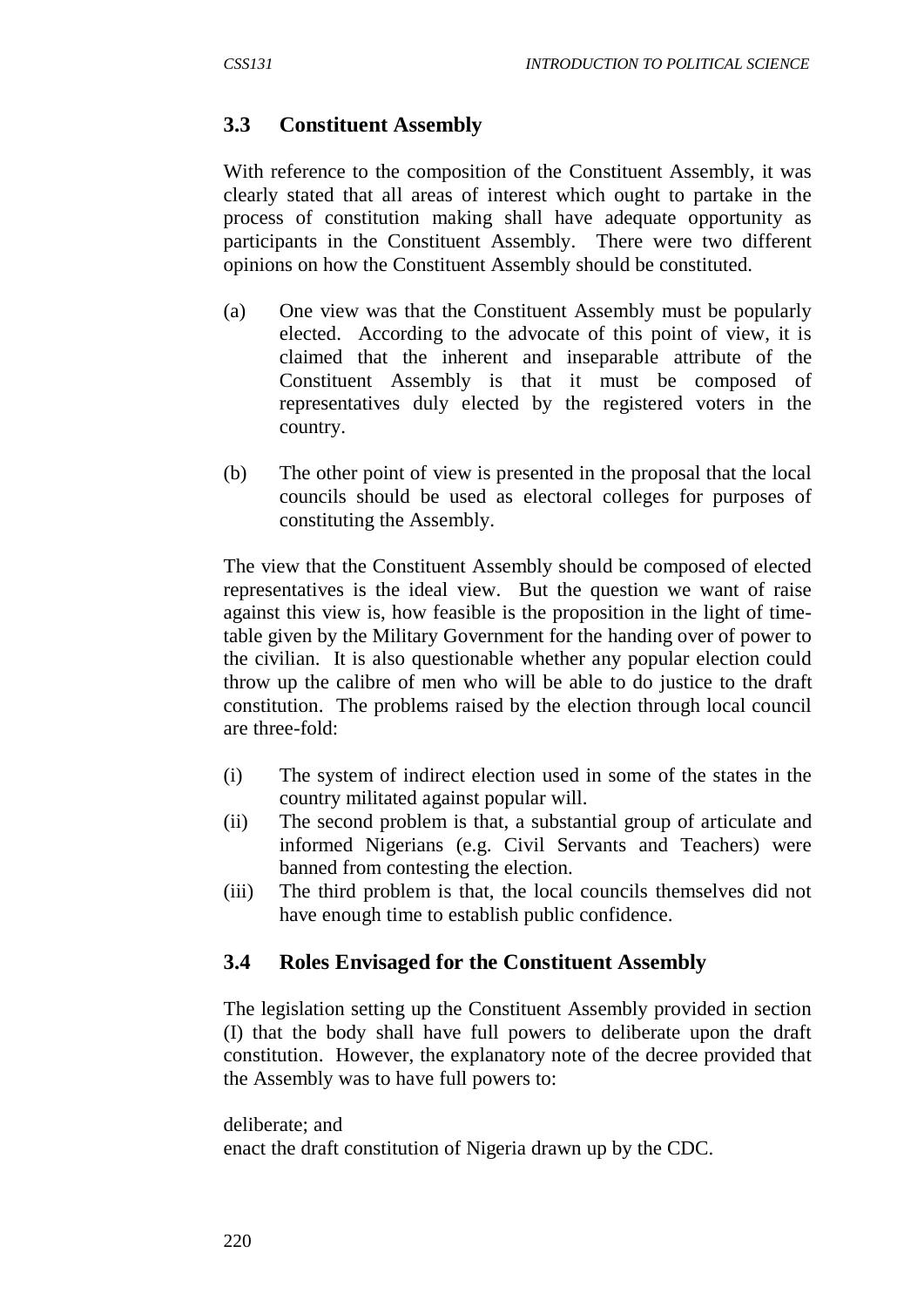But to deliberate and enact are two separate duties and in any case an explanatory note does not form any part of the legislation. The military administration however had a limited conception of the powers of the Constituent Assembly. In the view of the military administration, a Constituent Assembly was to discuss draft constitution and come out with recommendations which will then be taken to the then Supreme Military Council and thereafter, a decree on the subject on the constitution of Nigeria would be considered and promulgated. The procedure followed by the Military administration left room for interference at the level of SMC. The administration therefore opened itself up to the accusation of imposing and approving a constitution meant for a civilian era. As a matter of fact, the constitution has been referred to in some quarters not as a product of free-will of Nigerians but rather as a Military Constitution.

# **3.5 The Alternatives**

The first alternative is that the document should have been submitted to referendum for general public approval or rejection. There is a problem with this alternative. It arises from the fact that it will be a grand deceit to seek the approval of people 80% of whom can not read or will ever bother to read the constitution.

The second alternative of course is that the Constituent Assembly should have had the final word on the constitution.

### **4.0 CONCLUSION**

The history of constitutional development in Nigeria has been highlighted. Available evidence shows that Nigerian has been trying to fashion a constitution that will accommodate the diverse elements that make up the country.

# **5.0 SUMMARY**

We have been able to establish how the various constitutions were made in colonial and post-colonial Nigeria. We concluded with the 1979 Constitution which we belief was modified in the 1989 and 1999 Constitutions.

### **6.0 TUTOR-MARKED ASSIGNMENT**

- i. Explain the reasons why the colonial constitutions were not drawn up by Nigerians.
- ii. Discuss the role of the Constituent Assembly in the 1979 Constitution making process.
- iii. Is the 1979 Constitution the people's constitution?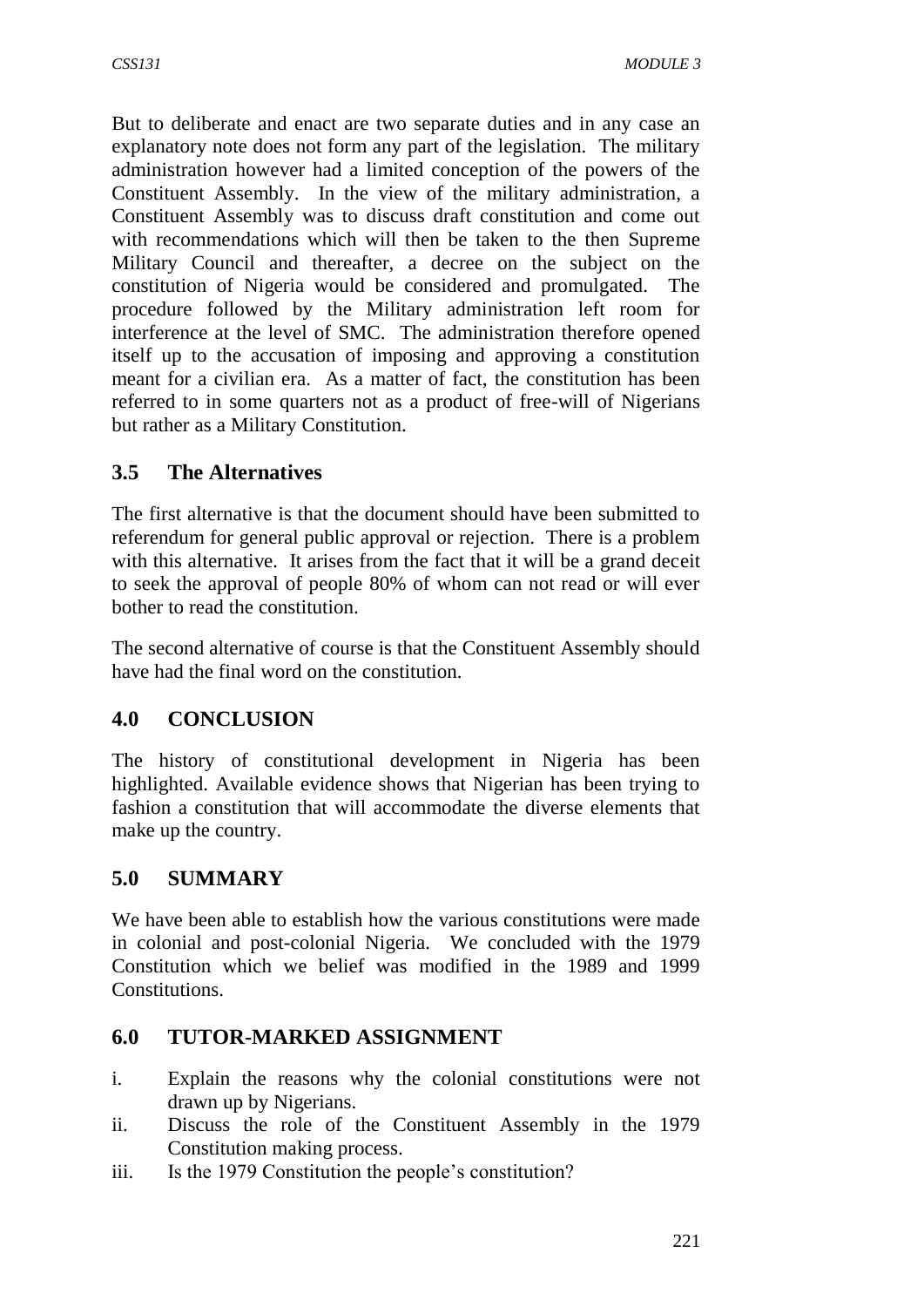#### **7.0 REFERENCES/FURTHER READING**

- Awolowo, O. (1969). *The People's Republic.* Ibadan: Oxford University Press.
- Coleman, James (1958). *Nigeria Background to Nationalism*. Berkley Cali: University of California Press.
- Furnivall, J. S. (1943). *Colonial Policy and Practice.* Cambridge University Press.
- Nwabueze, O. (1973). *Constitutionalism in the Emerging States.*  London: C. Hurst & Co. Publishers Ltd.
- Nwabueze, O. (1974). *Presidentialism in Commonwealth Africa.* London: C. Hurst & Co. Publishers Ltd.
- The Federalism Papers. (1961). *The New American Library Inc*. New York.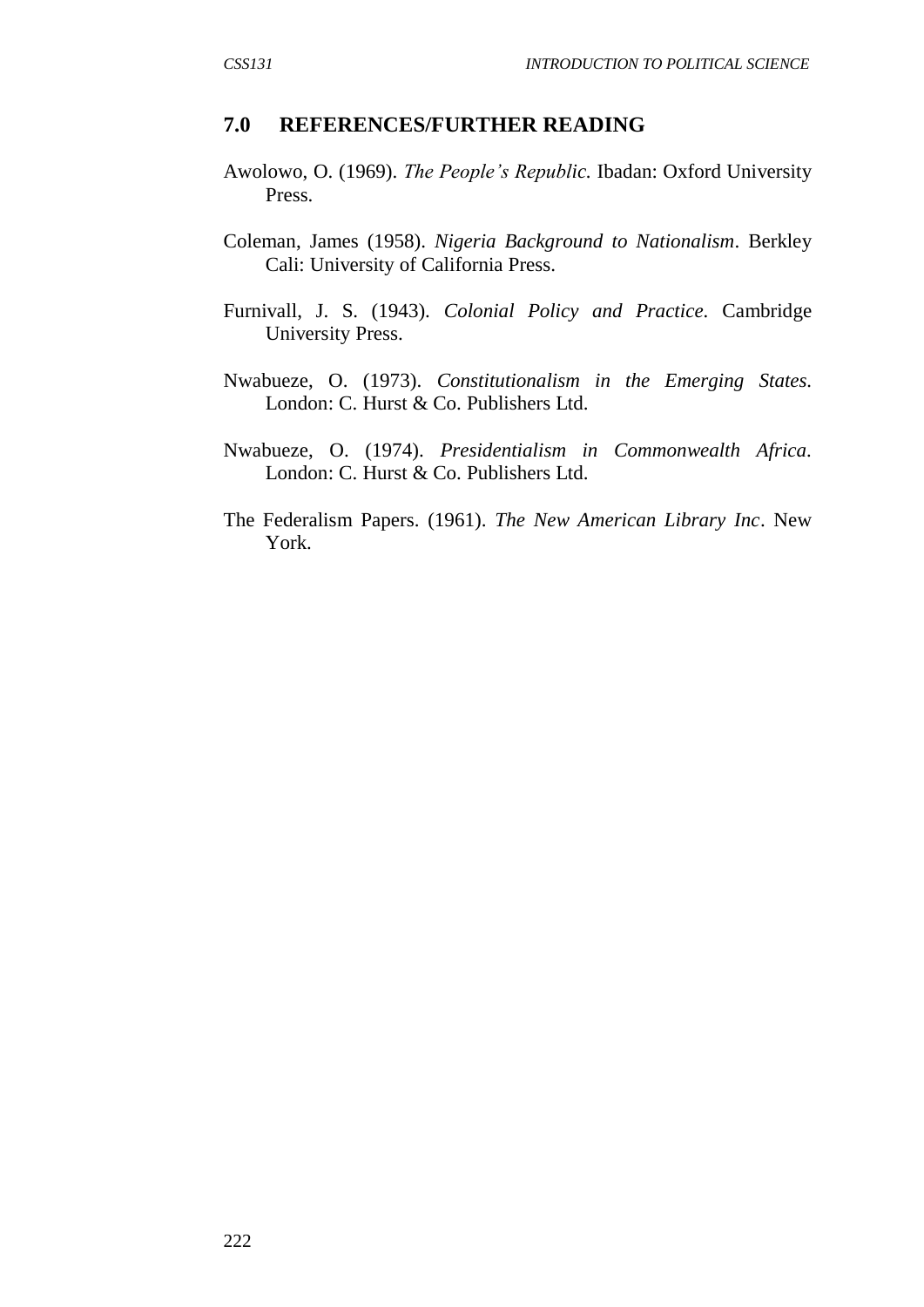### **UNIT 2 POLITICS AND SOCIAL CHANGE: REFORMS, REVOLUTIONS AND MILITARY COUPS**

#### **CONTENTS**

- 1.0 Introduction
- 2.0 Objectives
- 3.0 Main Content
	- 3.1 Types of Change
	- 3.2 What Leads to Political and Social Change?
	- 3.3 The Differences between Coup Detat and Revolution
	- 3.4 Characteristics of the New States
- 4.0 Conclusion
- 5.0 Summary
- 6.0 Tutor-Marked Assignment
- 7.0 References/Further Reading

### **1.0 INTRODUCTION**

Political and social change refers to the varying change in human behaviour and institutions, in response to stimuli from society and the power relations between social groups. What then is change? What makes it necessary? What are the different forms of change? Change is the different in process, form and structure in response to certain stimuli or factors. Therefore, political and social changes are caused by certain factors or reasons in which men struggle to effect change with the hope that it will make life better for the majority of people living in society. If politics is defined as "who gets What, When and how", the political change has to do with changes in who gets what, when and how. Changes in human behaviour towards constituted authority, in the state, in leadership, in political institutions and structures. Therefore, a change in government is a form of political change, just as a change in form of government, for instance, change from a Monarchical regime to a Republican regime is a from of political change, just as independence from colonial rule. Social change, is a much wider concept, used in refererign to very important changes in human societies, human behaviour – his values, his culture, his norms and inter-group relations, and human organisations all in response to a given set of stimuli. Social change is pervasive, leading to fundamental changes in a people's life, their attitudes, expectations and goals. In some cases, social change takes place along side political change in what is often called a Revolution but at times it does not.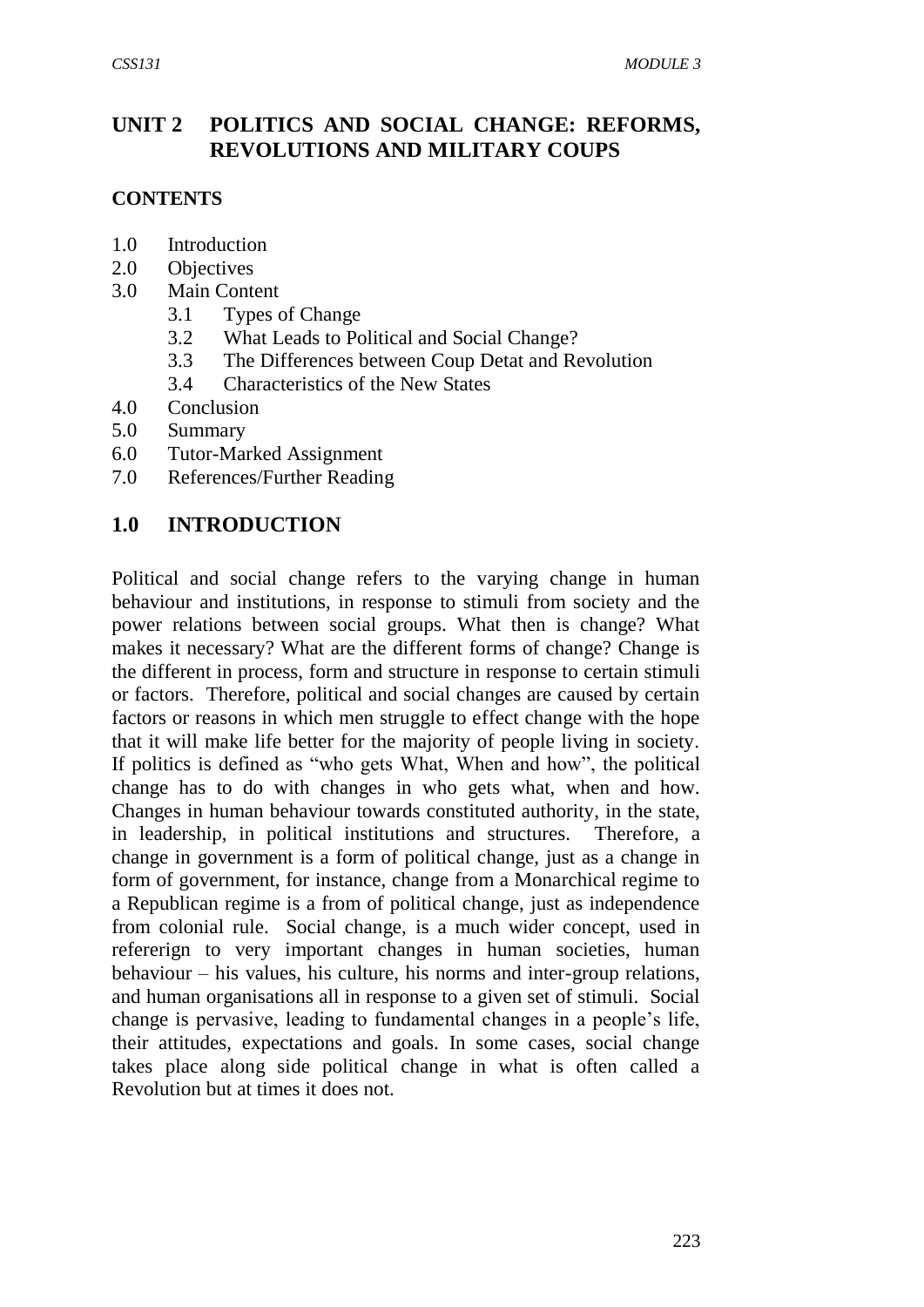### **2.0 OBJECTIVES**

At the end of this unit, you should be able to:

- explain the reasons for changes in the political system
- differentiate between a coup d'etat and a revolution
- describe the characteristics of African new states after independence.

### **3.0 MAIN CONTENT**

### **3.1 Types of Change**

There are two broad forms of change, politically and socially speaking, violent and non-violent change. Violent change is often viewed as an illegal, unconstitutional act and bloody method of effecting change. Examples are military coup d'etat, mass insurrection or uprisings involving the use of fire-arms, and mass revolution. Such changes were common in the  $18<sup>th</sup>$  and  $19<sup>th</sup>$  century Europe, the classic French and American Revolutions, and the 1917 Great October Socialist Revolution which took place in Russia turning it from a semi-feudal backward empire into a socialist superpower within a period of forty years. In the 20<sup>th</sup> Century the bulk of violent changes have occurred in the Third World countries in Africa, Asia and Latin America which are struggling to embark on the path of development.

Peaceful change on the other hand is change that does not involve any violence or the spilling of blood. It often takes the form of constitutional changes through the ballot box or the electoral process. It follows laid down procedures and relies often on the goodwill of the people concerned and a desire to abide by the wishes of the majority. Thus, governments can be changed peacefully through the ballot box, and government officials removed in accordance with the popular will. Such change also involves the use of peaceful demonstrations, petitions, campaigns and moral persuasion to demand for change. Such acts are common in the insdustrialised countries such as France, England, U.S. A., Japan, etc.

However, a peaceful change does not often lead to fundamental, deep or structural changes in society, rather they lead to reforms. Reforms are therefore, modifications or slight changes in the political and social structure of the society. It often aims at making a series of adjustments that would make the political and social system more efficient and stable.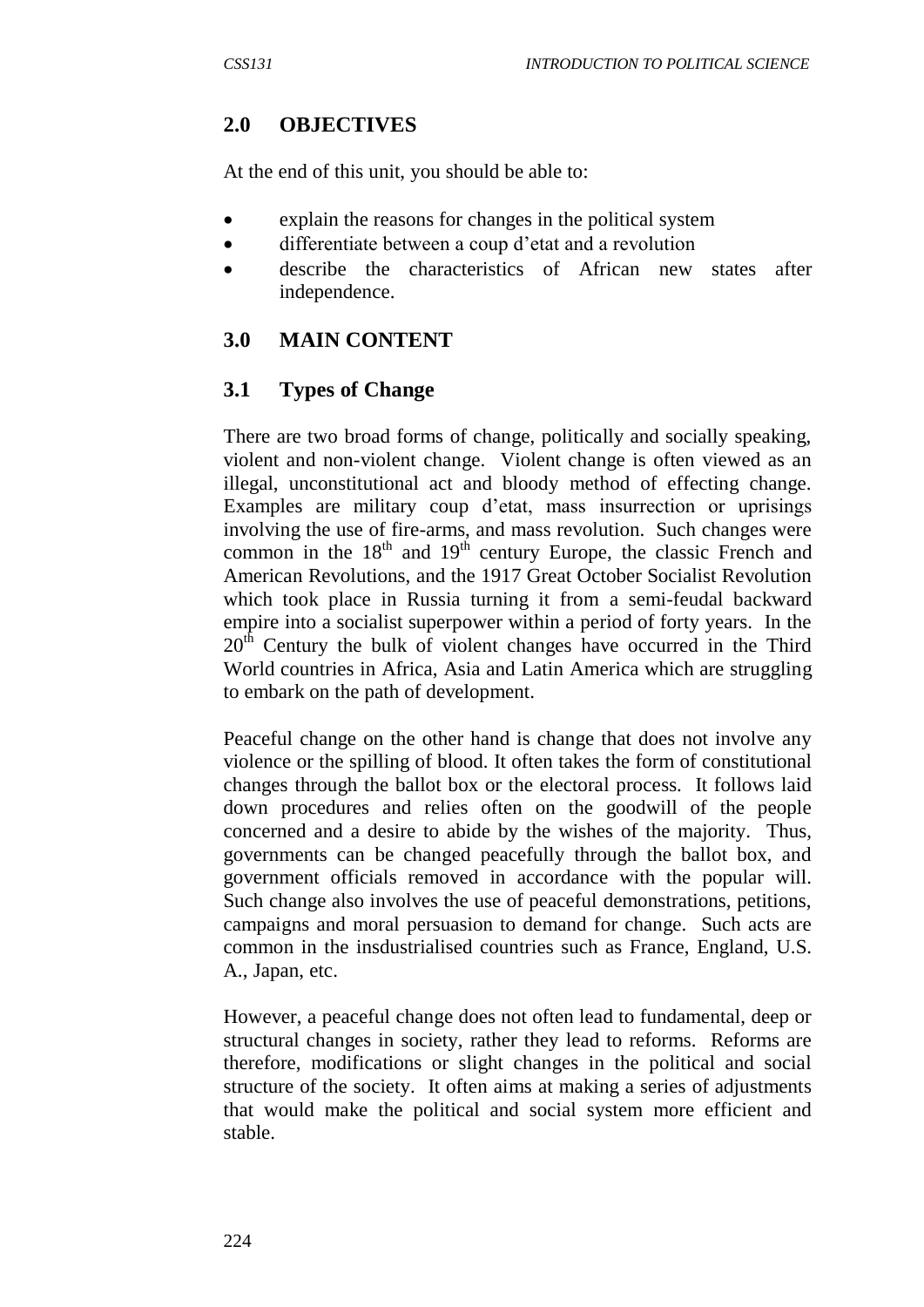Examples are the social policies introduced in the U.S. under President Reagan and President Ibrahim Babangida's MAMSER. Reforms are also called 'Revolutions from above' since the changes are induced by the political leadership that is, from the top leaving the power structure intact.

Revolution or violent change is often the 'revolution from below' often carried out by and justified in the name of the oppressed and exploited majority who seek to break the chains of bondage and regain their freedom and dignity. According to W.F. Wetheim, "Revolution is aimed at the overthrow of an existing social order and of a prevalent power structure.' Thus, it is a process of socio-political transformation or change which must be differentiated from a coup d'etat, strike or acts of assassination. Since the coup d'etat is aimed primarily at political change i.e. a change in the political leadership, it is not a revolution.

According to Chalmers Johnson, revolutions are primarily social phenomena which arise from the failure of society to meet the demands put upon it. This is the liberal or behavioural position. On the other hand, the Radical or Marxist position conceptualizes revolution differently. To cite the famous passage from Marx:

*"…At a certain stage of their development, the material productive forces of society come into conflict with the existing relations of production on-what is but a legal expression for the same thing-with the property relations within which they have been at work hitherto. From all forms to development of the productive forces, these relations turn into fetters. Then begins an epoch of social revolution".*

For Karl Marx, the most important relations of production are those between the bourgeoisie and the proletariat (Capital and Labour) as such the contradictions in relations between the exploiter class of capitalists and the exploited workers would get to a point where it can only be resolved by a revolution in which the proletariat would overthrow the class of capitalists, destroy capitalist political structures, the capitalist state, and oppressive relations of production and establish a new socialist state, with new structures and new relations of production. It is therefore not surprising that V. I. Lenin, a Marxist, a father of the Russian revolution stated that "the transfer of state power from one class to another class is the first, the principal, the basic sign of revolution".

From the radical perspective therefore, a revolution is a mass movement directed at change in order to put an end to mass exploitation, oppression, poverty and misery. Perhaps, the most comprehensive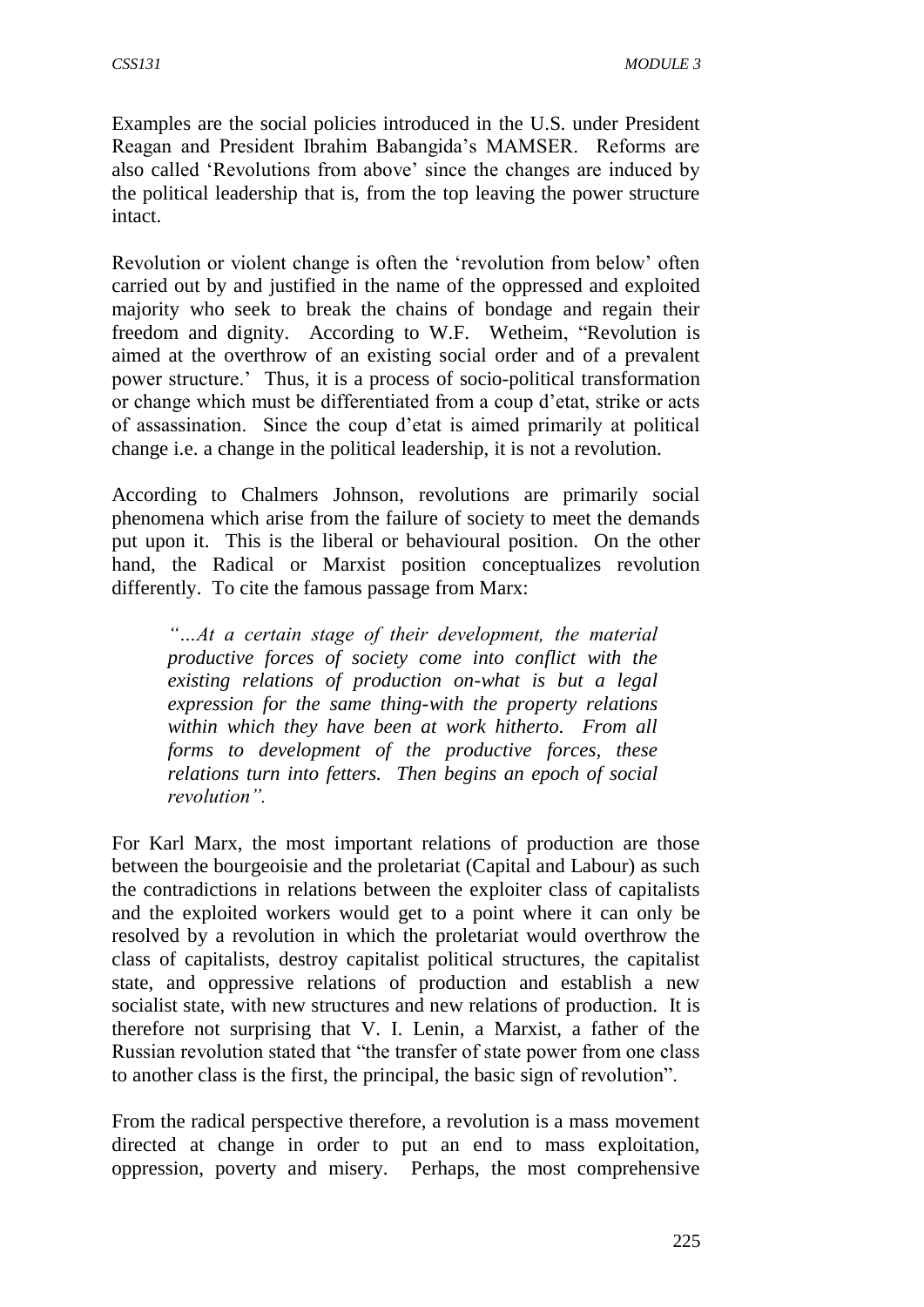definition is that by C. B. Macpherson, which conceptualized revolution as the

*…transfer of state power by means involving the use of threat of organized unauthorized force, the subsequent consolidation of that transferred power, with a view to bringing about a fundamental change in social, economic and political institutions.*

### **3.2 What Leads to Political and Social Changes?**

According to Chalmers Johnson's explanation, political and social change is the outcome of failures in the political system, and the failure of society to respond to demands put on it.

This approach sees change as the outcome of the failure of the political leadership to act decisively to ensure the stability of the political system; and is directed at preventing change. As such its analytical value has been doubted and criticized.

Change is also the outcome of the failure of rulers to respond to the demands of the people, and becomes inevitably violent when all legal channels for demands for reform have been blocked. As reforms, sociopolitical change can be the outcome of the need to modify and adjust the state and society in order to guarantee peace and stability, and make the system work better.

Usually, social frustration could be explored by a well-organised opposition united around a common ideology or programme which offers an alternative to the existing undesired status quo. In some cases, change is accompanied by violence since the ruling elite and government resists change, which would make them loose authority, wealth and power.

From the radical position, revolutions arise from the material conditions in a given society. When there is exploitation of many by the few, it gets to a point when the contradictions "burst asunder" and the exploited rise up against and defeat their exploiters thereby laying the basis for a new society when man is free; where the quality of life is better, where the basic necessities of life are guaranteed to everybody. Examples of such revolutions are those of Cuba, the U.S.A., Vietnam, the then U.S.S.R., China, Nicaragua and Iran.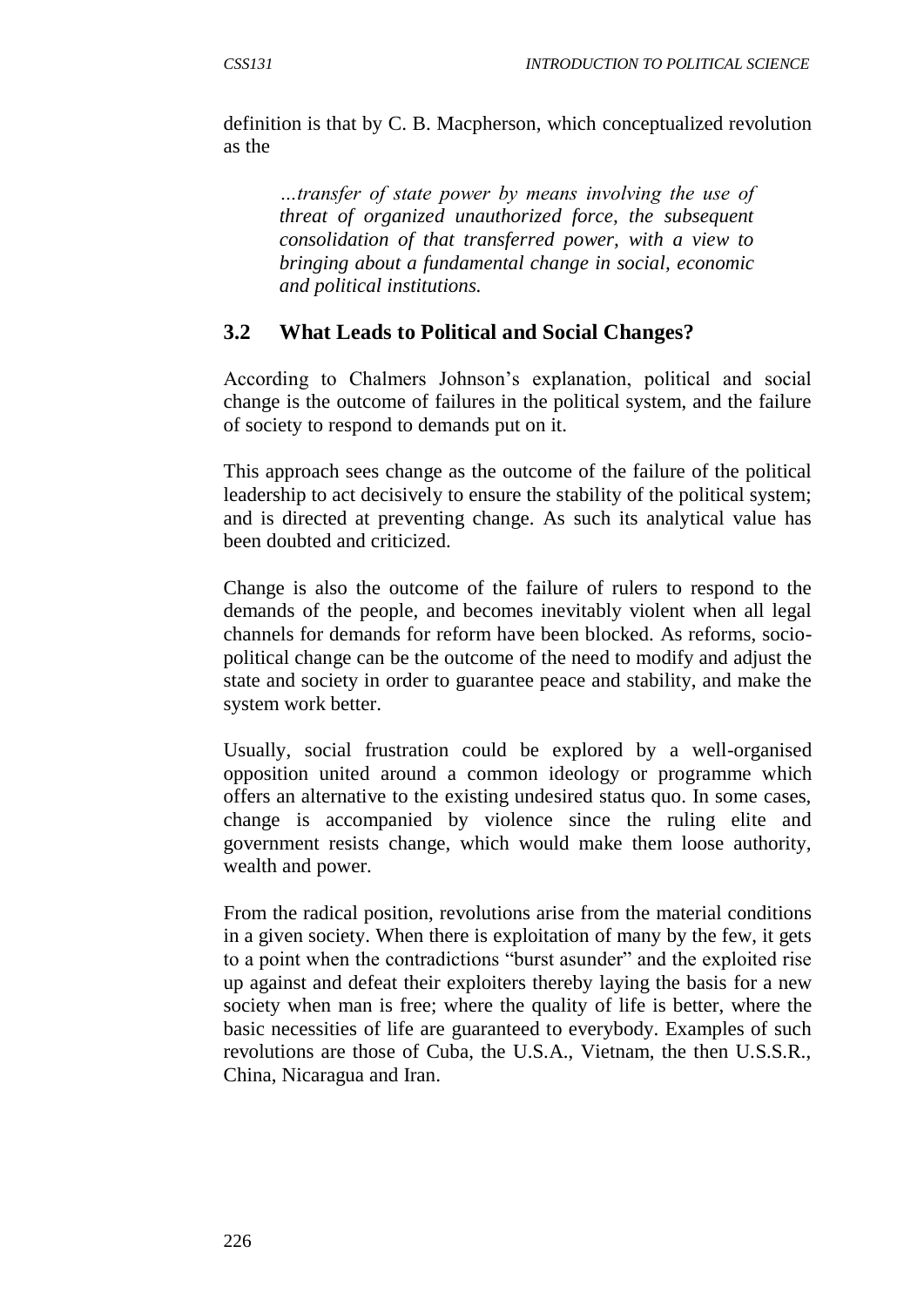# **3.3 The Differences between Coup Detat and Revolution**

|    | <b>COUP D'ETAT</b>                                                                                                                                                                                                                                           |    | <b>REVOLUTION</b>                                                                                                                                                                                                                                                      |
|----|--------------------------------------------------------------------------------------------------------------------------------------------------------------------------------------------------------------------------------------------------------------|----|------------------------------------------------------------------------------------------------------------------------------------------------------------------------------------------------------------------------------------------------------------------------|
|    | 1. Mainly to effect political change<br>in leadership.                                                                                                                                                                                                       | 1. | effect<br>socio-political<br>To<br>social<br>i.e.<br>change,<br>transformation.                                                                                                                                                                                        |
| 2. | Highly, enclavistic, the work of a<br>clique of conspirators working<br>secretly to overthrow an existing<br>government<br>existing<br><b>or</b><br>individuals in a government.                                                                             | 2. | of popular<br>The<br>result<br>mobilization of an oppressed<br>people over a period of time,<br>with<br>large<br>scale<br>$\mathbf{a}$<br>organization, strategy<br>and<br>tactics.                                                                                    |
|    | 3. Relies mainly on the Armed<br>and public sympathy<br>Forces                                                                                                                                                                                               | 3. | The target is often<br>to<br>overthrow existing socio-<br>political and economic order.<br>It often relies on the people<br>and the Vanguard Party or<br><b>Mass Movement</b>                                                                                          |
| 4. | Could be the result of external<br>and intervention<br>forces<br>on<br>behalf of, and in support<br>of<br>allies,<br>local<br>U.S<br>e.g.<br>intervention in Chile,<br>and<br>Grenada, Tanzania's,<br>intervention in Uganda, in order<br>to toust Idi Amin. |    | 4. Mainly the result of internal<br>factors mainly<br>social<br>frustration,<br>corruption,<br>dictatorship,<br>poverty,<br>But receive<br>oppression.<br>inspiration from successful<br>revolution, elsewhere.                                                        |
| 5. | Relies on circumstance, change<br>elaborate planning<br>and<br>with strategic<br>places<br>as<br>targets – airports,<br>seaports,<br>radio/TV stations, military<br>installations<br>and<br>communications network.                                          | 5. | Carried<br>out<br>by threats,<br>sabotage, propaganda or even<br>armed insurrection.<br>And<br>often based on an ideology<br>is built<br>which<br>around<br>freedom, social justice, truth,<br>equality and democracy, as<br>an alternative to decadent<br>status quo. |
|    | 6. Can take place during period of<br>wealth. Takes place at night to<br>reduce the possibility of civilian<br>causalities.                                                                                                                                  | 6. | Exploits public frustration,<br>can break out at any time.                                                                                                                                                                                                             |
| 7. | Leads mainly to reforms aimed at<br>stabilizing the political system.                                                                                                                                                                                        |    | 7. Leads to social transformation.                                                                                                                                                                                                                                     |

### **SELF-ASSESSMENT EXERCISE**

Explain the reasons for reforms revolutions and coup d'etats.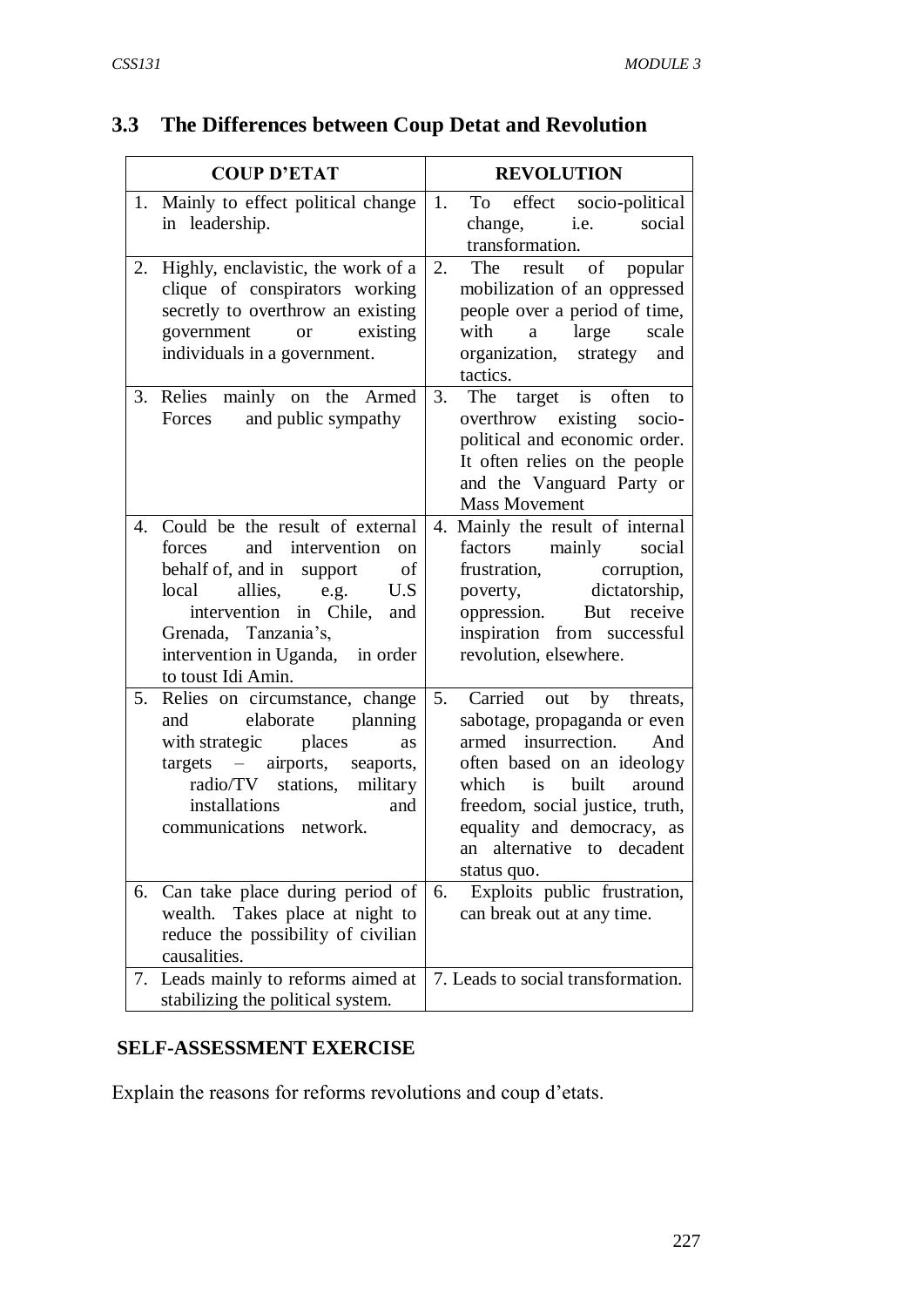#### **3.3 Characteristics of the New States**

A new state is one, which has recently acquired political independence, and has political control over its own affairs. The absence of a 'Nationstate' is the root of instability in most of African countries. For example, the new state of Nigeria, which came into existence in October 1960, consists of many "nations" such as the Yorubas, Ibos, Hausas, Ogonis, Edos, Ibibios, Tivs, Fulanis, etc.

At independence in most African states, the political perspectives and attitudes to authority were still very much shaped by the experiences of the traditional system, which had prevailed for centuries before the colonial contacts. However, under colonial rule, some of these attitudes and political institutions were transformed while new ones were created to support the colonial state.

In the 'scramble for Africa' of the 1880's and 1890's, the present day boundaries of the new states were born in partition between the British, the French, the Portuguese, the Belgian, Spanish and others. The results of such ad hoc and intense competition among the European powers was the enclosure of several traditional units (people) into a particular colonial territory and thus creating the future problem of cultural pluralism for the New States. This pluralism – the existence of loyalties to groups based upon shared religion, race, tribe or language – now poses a major danger to the very existence of the new states. Nationhood – the achievement of a full and overriding commitment to the state from its inhabitants against the demands of sub-national loyalties – does not exist in most cases.

In most parts of Africa affected by non-settler colonial domination, colonial rule did not sweep away existing patterns of behaviour. Rather, in social terms, the bringing together of workers from different areas with different traditions tended to increase awareness of individuals as well as group differences. Similarly, in administrative terms, separation was strengthened by the politics pursued by the colonial authorities. Thus, under a system of 'Indirect Rule' the British employed the existing patterns of control and communication (in Northern Nigeria) to rule large numbers of colonial subjects without the expense of creating their own administrative machinery. Thus, where an existing ruler seemed moderately efficient and suitably pliable to British pressures, the traditional structure was maintained and given the backing of the colonial state (authority). And where such ruler was found hustle to British pressures, he was removed and replaced by a puppet ruler.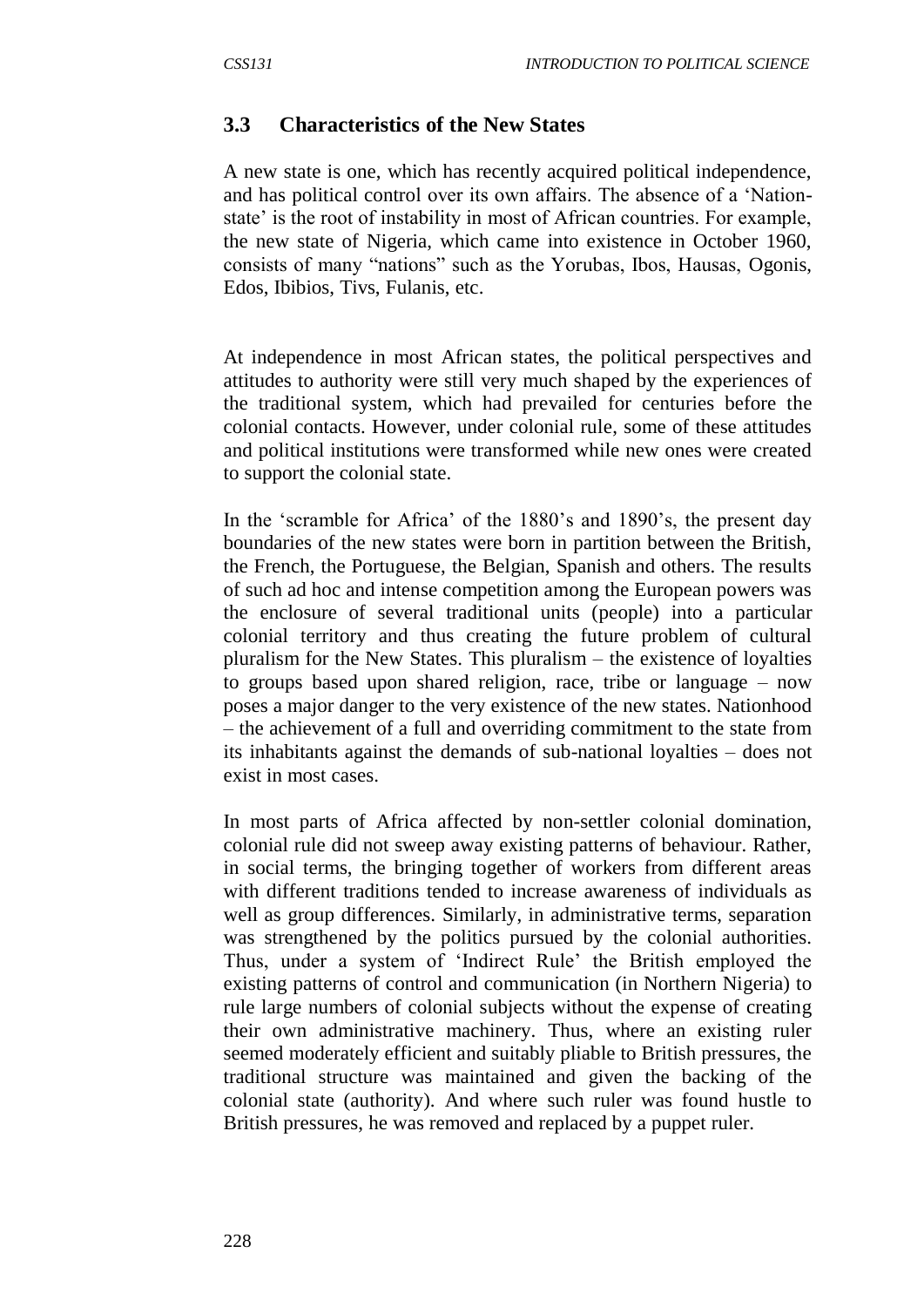In the colonial and post-colonial period, many of the traditional values were shattered because of the creation of a new economic order in which subsistence rural agriculture was replaced by the production of cash crops for an international market either on plantations or by peasant producers. Finally, the introduction of Western education led to rest ratification in which status came to be based upon such modern characteristics as income, education and skill, and position in the new power structure.

Throughout the African continent, the claims by the elite to some form of recognition as a result of educational achievements were rejected because of an overwhelming paternalism of the colonial administrators. Thus, because they could not secure genuine equality with Europeans in social, economic or political terms – the members of this elite determined to respect Kwame Nkrumah's dictum of 'seeking first the political kingdom and everything else will be added to you' consequently led to the anti-colonial nationalism.

## **4.0 CONCLUSION**

Change is an inevitable form of political existence. Change politically and socially speaking can either take violent or nonviolent means. Change comes about as result of a disruption in equilibrium in the social system.

### **5.0 SUMMARY**

We have briefly defined what reform, Coup d'etat and revolution are. We also explained what bring about social and political change. We emphasized the difference between Coup d'etat and revolutions. We also examined the features of Africa new states.

### **6.0 TUTOR-MARKED ASSIGNMENT**

- i. Discuss the features of Africa new states.
- ii. What external factors contribute to any particular coup known to you?
- iii. What impact has the military made in solving socio-economic and political problems in Africa?
- iv. Distinguish between military coups and a revolution.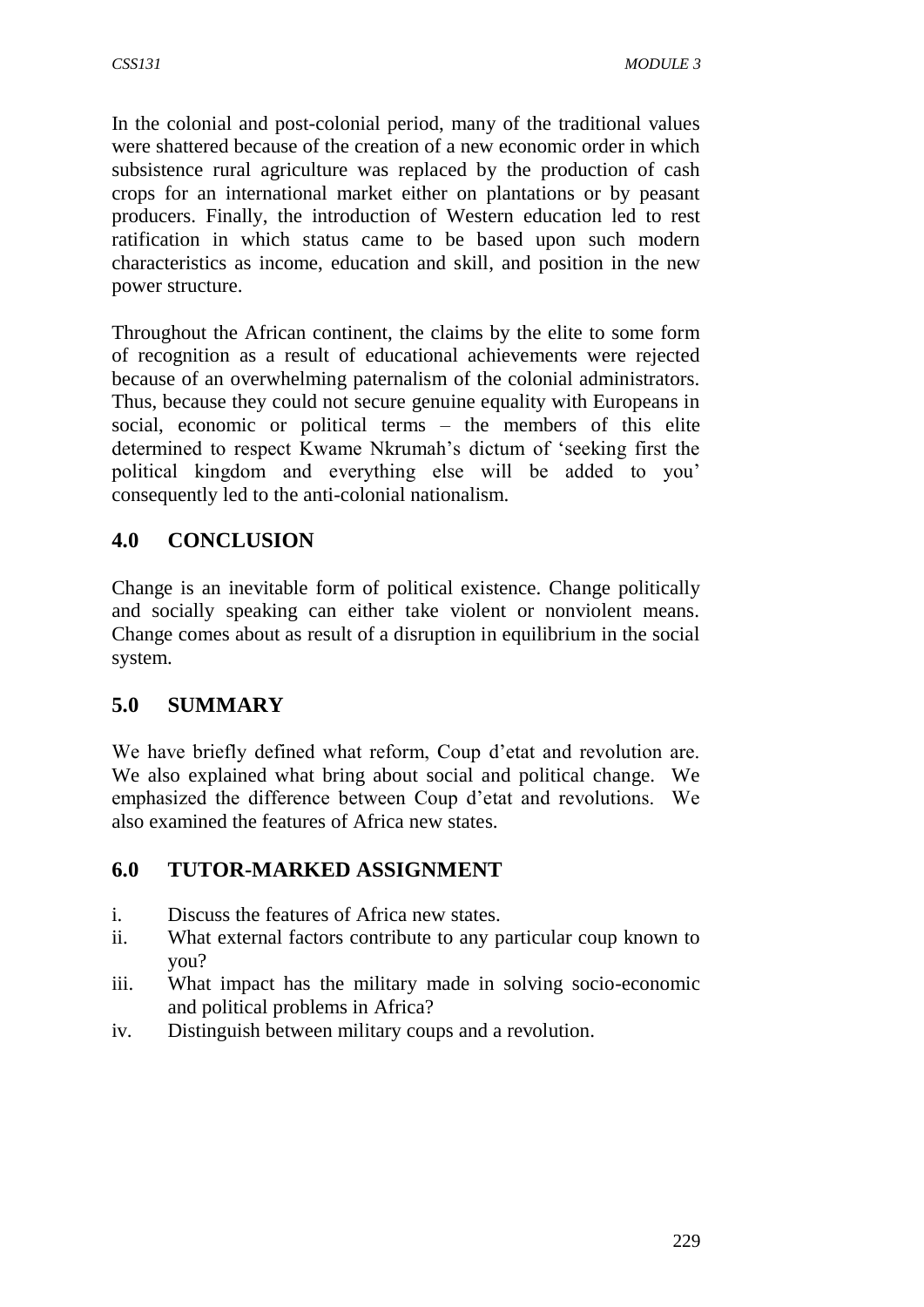#### **7.0 REFERENCES/FURTHER READING**

- Almond, G. A. and Coleman, J. S. eds. (1960). *The Politics of the Developing Areas.* Princeton.
- Huntington, S. P. (1957). *The Solider and the State*. Cambridge: Mass.
- Finkle, J. L. and Gable, R. W. (ed) (1966). *Political Development and Social Change* (2<sup>nd</sup> ed.). New York: John Wiley.
- Johnson, J. J. ed. (1962). *The Rule of the Military in Underdeveloped Countries.* Princeton: Princeton University Press.
- Ojo, Abiola (1985). Constitutions and Constitutional Changes in Nigeria since Independence: in J. A. Atanda and A. Y. Aliyu (eds), *Proceedings of the National Conference on Nigeria since Independence, Vol. 1 Political Development; Wing, The Panel on Nigeria since Independence History Project.*
- Pye, Lucian W. (1961). *Armies in the Process of Political Modernisation.* New York.
- Shelleng, Abdullahi (Major Gen). 'The Nigeria Army in the Civil War' in T. N. Tamuno (ed.). Proceedings of the National Conference on Nigeria since Independence Vol. III. *The Civil War Years.*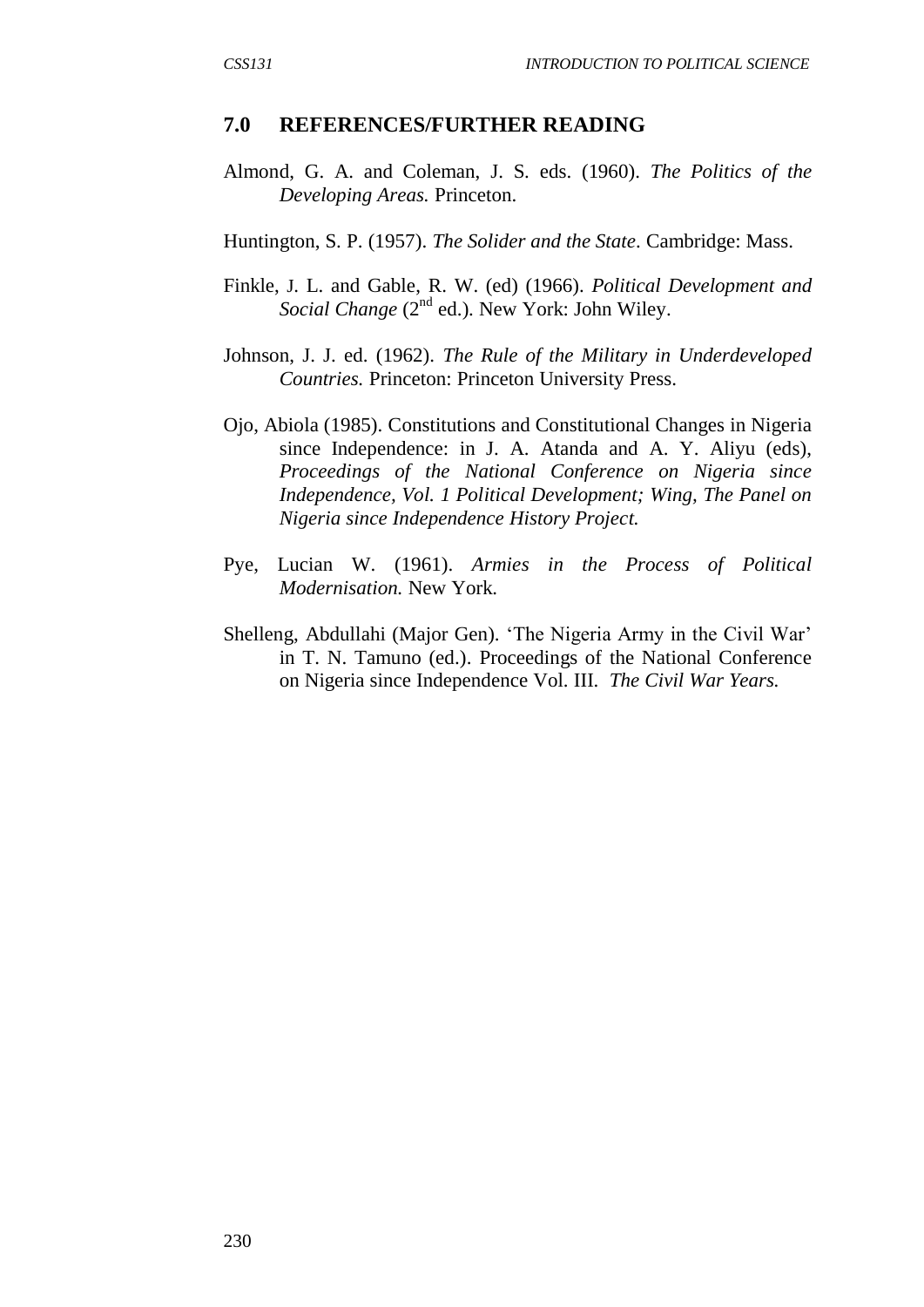### **UNIT 3 THE NATURE OF AFRICAN ARMIES**

#### **CONTENTS**

- 1.0 Introduction
- 2.0 Objectives
- 3.0 Main Content
	- 3.1 Causes of Military Intervention
	- 3.2 External Factors Influencing Military Take-Over
	- 3.3 Impact of Military Rule
- 4.0 Conclusion
- 5.0 Summary
- 6.0 Tutor-Marked Assignment
- 7.0 References/Further Reading

### **1.0 INTRODUCTION**

In looking at the Nature of African Armies, what we are really examining is the 'failure of the military in Government'. According to Robin Luckham in 'The Nigerian Military', African armies were at first 'mercenary' armies. Luckham means that sub-Saharan African armies were created, organised and trained under colonial tutelage. Further, armies which were created by the colonial powers were used to establish the rule of the colonial powers. The army also existed as a visible demonstration to the populace of the coercion which was the ultimate basis of colonial rule. Initially therefore, one can say, that African armies had very little concern with the defence of the state, this was left to the metropolitan powers. Finally, upholding the status quo was the prime concern of armies in sub-Saharan Africa.

Bretton in his 'Power and Class in Africa' makes the important point that the armies of sub-Saharan Africa have not yet completed the transition from colonial auxiliary to principal instrument of power and control. In looking at the structure of the armed forces, Bretton found that the officer corps' are still in the process its formation; officers are still subject to sudden, or occasional substantial and dramatical, promotional changes. Military traditions as they bear on modern military service are typically foreign to the armies of Africa.

Further, Bretton suggests that due to the relative under-development of the African armies, the primary expectation of the officer corps, the ranks and officer candidates are concerned with prompt promotion into positions to be vacated by Europeans. Moreover, because such things as houses and pensions had to be bargained for, African armies became highly politicized prior to and after independence. Consequently, in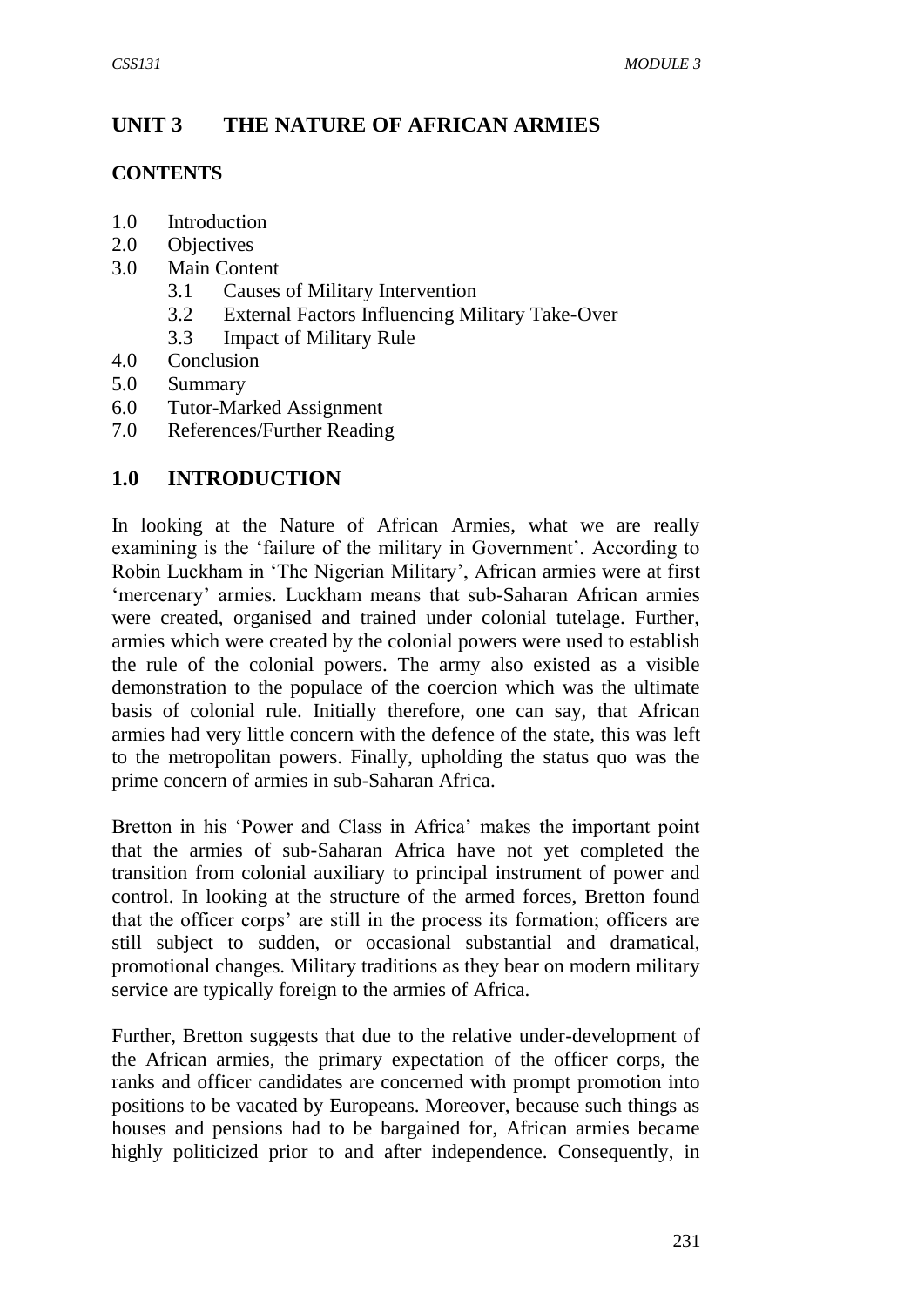pursuit of these goals few of the armed forces, says Bretton, could fall back on the time-hounoured rationale of national defense.

Ruth First in her book "The Barrel of A Gun" makes a number of interesting comments as to why the military began to interfere in the political process. The early army coups according to First, concerned with pay strikes, to secure better condition for the army. Later, coups however, embodies larger political objectives and initiated through military take-over of governments, or extracted something from the old one. Regardless as to whether a distinction is drawn between the earlier coups and the later ones, the conclusion which one will arrive at is that their objectives constituted what could be loosely termed sectional, as the whole of society would not benefit materially or otherwise from their action. This is also one of the reasons why when the military plays the role of government it performs no better than the civilians it replaced.

Ruth First also puts forward the theory which is given a more detailed consideration by Luckham; that the internal characteristics of the army account for the inability of the army to rule as a united body.

Accordingly, "Once in power, the army divides". There are a number of plausible reasons as to why this is the case. The general agreement, however, is that once the military does not possess an ideology through which it can define its policy and make decisions in terms of military procedures, they soak up social conflict. Armies throughout the continent have shown that they are no less prone to divisive loyalties as are politicians and parties. Once the political system divides on communal lines, the division will take the army in power with it. What is very important here is that the seizure of power itself destroys the strongest unifying feature of the army.

In addition, there exist acute societal and military factionalism which inevitably binds the hands of the leaders in the armed forces for they have to remain vigilant in order to prevent plots against their continued rule. By allowing a mixture of civilian and military actors in the political sphere, it had not come as a great surprise to find that demands within society and the government ultimately militates against any meaningful societal programmed economic development or the creation of a stable political system.

#### **SELF-ASSESSMENT EXERCISE 1**

Explain the nature of African armies.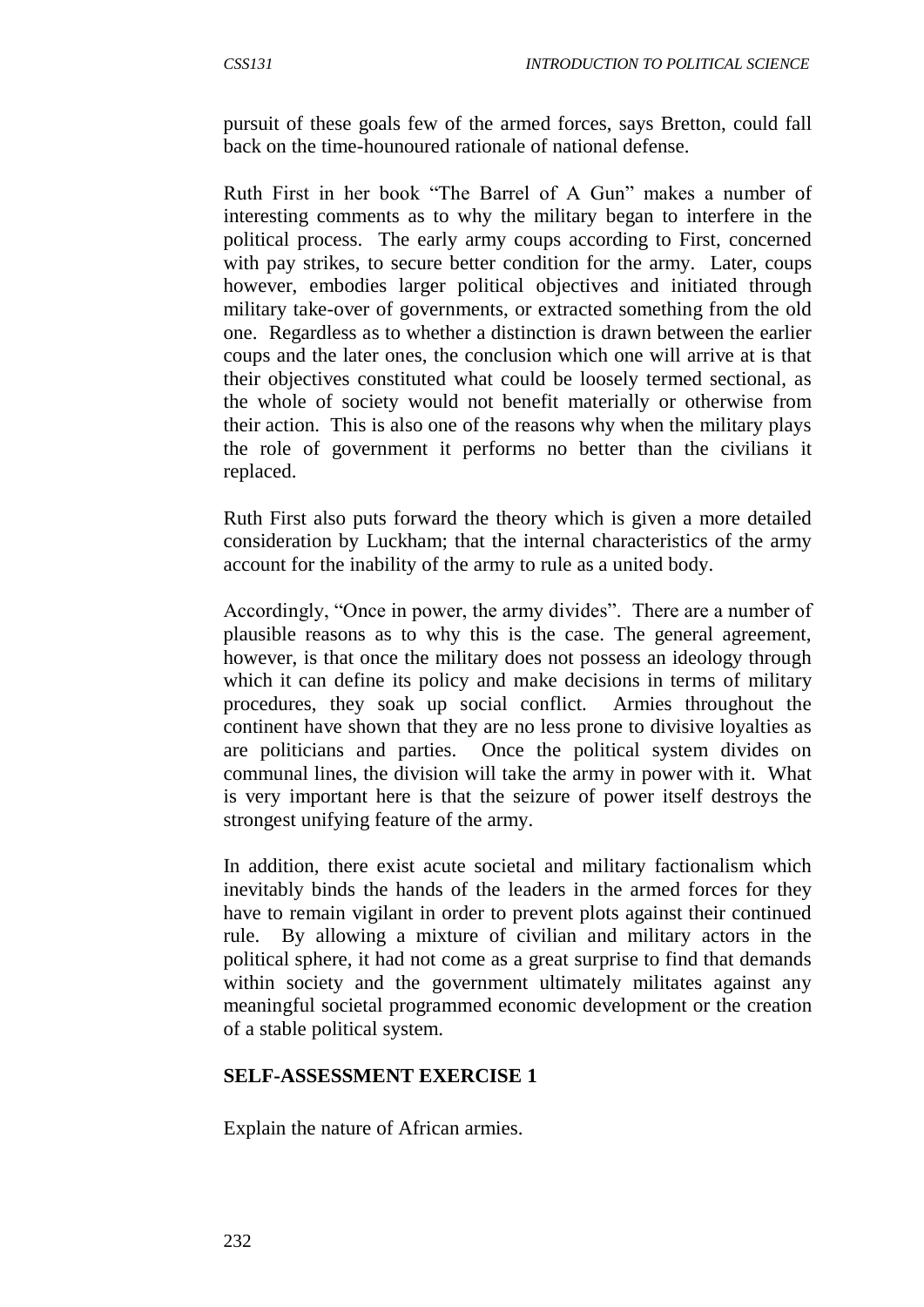Another dimension which has been developed by S. Decalo in his book "Coup and Army Rule in Africa" is the idea known as the Managerial brokerage system. According to Decalo in this type of system, "the military comes to power in order to arbitrate disputes among various sectors of society, such as the politicians, the civil servants and the labour unions. What the word "arbitrate" means is that the concern is not with the social or political mobilisation or development of the masses, but with how much of the 'national cake' each section of the ruling group will get. Once in power, the military continues to see its primary function as moderating and managing conflict. The stress in the type of system is mainly on the economic, for the stability and development of a meaningful type to take place; equal stress must be given to political and social factors as well as the economic ones.

## **2.0 OBJECTIVES**

At the end of this unit, you should be able to:

- explain the nature of African armies
- explain the causes of military intervention in most African States
- describe the achievements of the military while in power.

### **3.0 MAIN CONTENT**

### **3.1 Causes of Military Intervention (Coup D'etat)**

No military coups are ever the same, nor are the situations in which they take place identical. Each coup has its own characteristics, motivations, objectives and class or tribal characters as well as its own specific relationship to external factors. According to Jack Woddis in his book "Armies and Politics", the actions of military officers in recent years have taken place at a stage of world history in which the forces progress, of socialism, and national liberation are becoming stronger, while the forces of reaction, fuedalism and imperialism are becoming weaker.

The causes of military coups in Third World countries, and especially Africa, have to do with the weakness of the political structures and processes in all post-colonial states, and institutional role of the military in these societies. Since the military are the traditional guards of the state, they intervene in the political process as a means of arresting political instability and ensuring the integrity of the country any time this is threatened as a result of political and social tensions.

Secondly, the military are the only institution which can force themselves into power as an organised unit without much opposition since they possess the monopoly of the instruments of violence and can confront any threat of resistance to their intervention.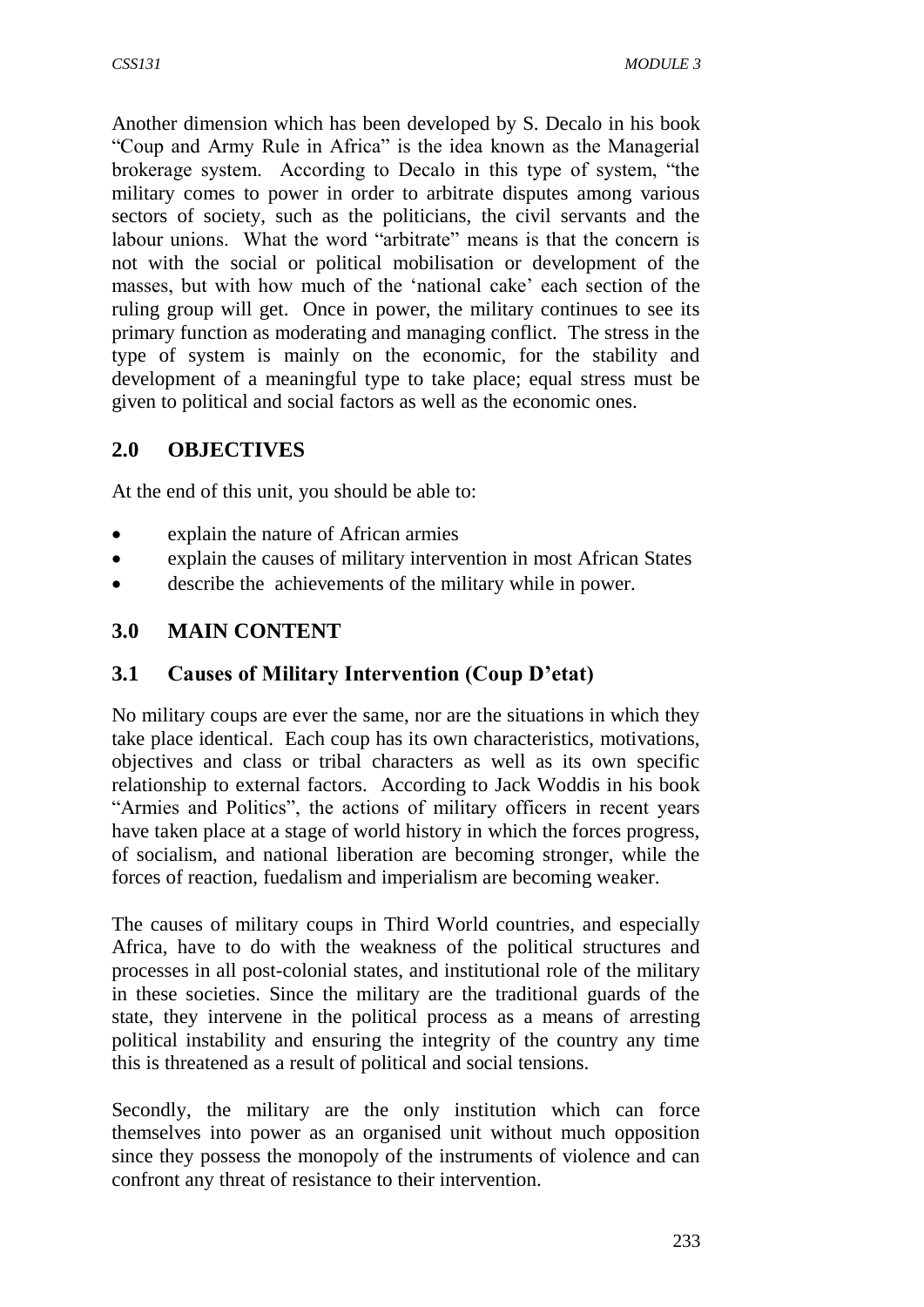Thirdly, the military often justify their intervention as being based on the national interest baptizing themselves as "corrective regimes" which have come to put an end to political mis-rule and social crises. However, some military regimes soon prove to be as corrupt as the regime they overthrew and their reforms gave way to intolerance and totalitarianism or dictatorship.

Fourthly, military intervention is the outcome of the politicization of the military institution itself. This is brought about by the civilians involving the military in their (civilians) struggle for power and control. As a result, the military tasted power, know its implications and get out of their traditional role of protection of the state, to become "politicians in uniforms", gaining and wielding power; and seeking to retain it.

Fifthly, it could be the result of the military elite under the leadership of ambitious and power-hungry individuals who seek control of government in order to pursue their personal interest or those of the dominant (exploiter) class, ethnic group, religious group or international imperialist interests. It must be pointed out that not all coups aim at reform or political office, some of them do signal the beginning of a revolution, and a new socio-political order. A few examples in Africa Muammer Ghaddafi's coup in Libya in 1969 against the monarchy led by King Idris and transforming Libya into a People's Jamahiriyya; Nasser's Coup in Egypt, and Mengistu Haile Mariams coup in Ethiopia on the road to socialism. The objective of socialism has since failed in Ethiopia.

Sixthly, intervention could be in the corporate interest of the military. To remove a government that is hurting the military through reduced defense spending and embarrassment of the military as an institution.

Intervention also becomes inevitable when existing governance shows utter disregard for the popular will, flagrantly abuses power and engages in electoral fraud causing mass discontent and oppression both of which generates violent reactions from the masses.

Lastly, military intervention has unfortunately become a permanent feature of Third World politics. With their weak states and economics, these neo-colonial regimes are often destabilized by competing local elites struggling to assert control over the state, in collaboration with imperialist powers which seek to control the resources of the state. So, more often than not the military arise in a neo-colonial arrangement with imperialism to dominate and exploit their people by the force of institutionalized and organized monopoly of the weapons of violence, against which most opposition fall, are silenced or driven underground into exile.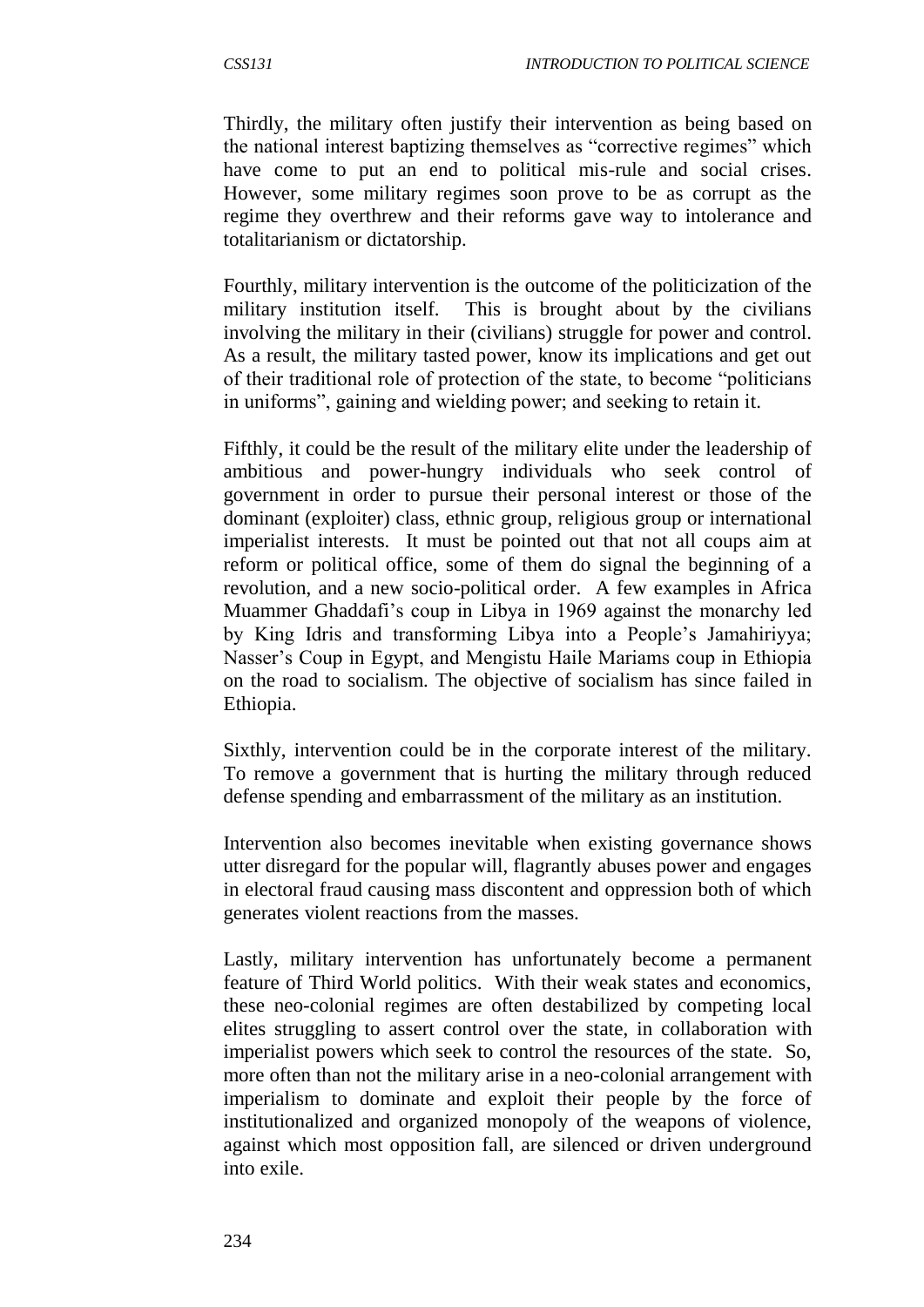In order to analyse why coups take place, we must differentiate three basic premises.

- 1. There are coups of a progressive character e.g. Egypt, 1952; Iraq 1958; Libya 1957; Somalia, 1969; Ethiopia, 1974; etc.
- 2. There are reactionary coups which preempt a possible progressive civilian government coming into power. Such redemptive coup included Ayub Khan and Yayha Khan Coups in Pakistan, Mobutu in Zaire, the Abacha's coup in Nigeria, etc.
- 3. There are also coups of a clearly reactionary character which aim at removing a progressive government. Examples include the Ghanaian military overthrow of Kwame Nkruma, Surhato coup in Indonesia, and the military junta coup against Salvador Allende in Chile, Campore overthrow of Sankara in Burkina Fasso, etc.

#### **SELF-ASSESSMENT EXERCISE 2**

Why do the Military intervene in African Politics?

### **3.2 External Factors Influencing Military Take Over**

The present position of all African states is one of dependence on the Western world economically and militarily. Most top military officers throughout Africa have been trained by Europeans/Americans. Most of the arms which we use for combat are either bought or given as aids to African states. They have initially trained our military and other intelligence services.

Consequently, it is quite easy for the British/Americans and other imperialist states to seek and establish governments in Africa and the Third World in general which will collaborate with them in exploiting the African masses.

An equally important aim is to support or create allies, so as to nourish the social forces on which governments friendly to the imperialist can be based. Practically in the most reactionary military coups, the imperialist have made use of existing situations, of current crisis, internal conflicts, personal and social ambitions of groups and individuals to ensure its own interests. In fact, today, "local allies, not agents, are the key" to the continuous foreign influence throughout Africa. And this is more so in both the political parties and the military.

Thus, imperialism seeks out those social forces, institutions, and individuals whose short-term or long-term interest will place them on its side (in fact providing traitors – with 'a second loyalty'); it seeks out and promotes those who may be committed to supporting imperialism directly but who have not taken up a consistent and clear anti-imperialist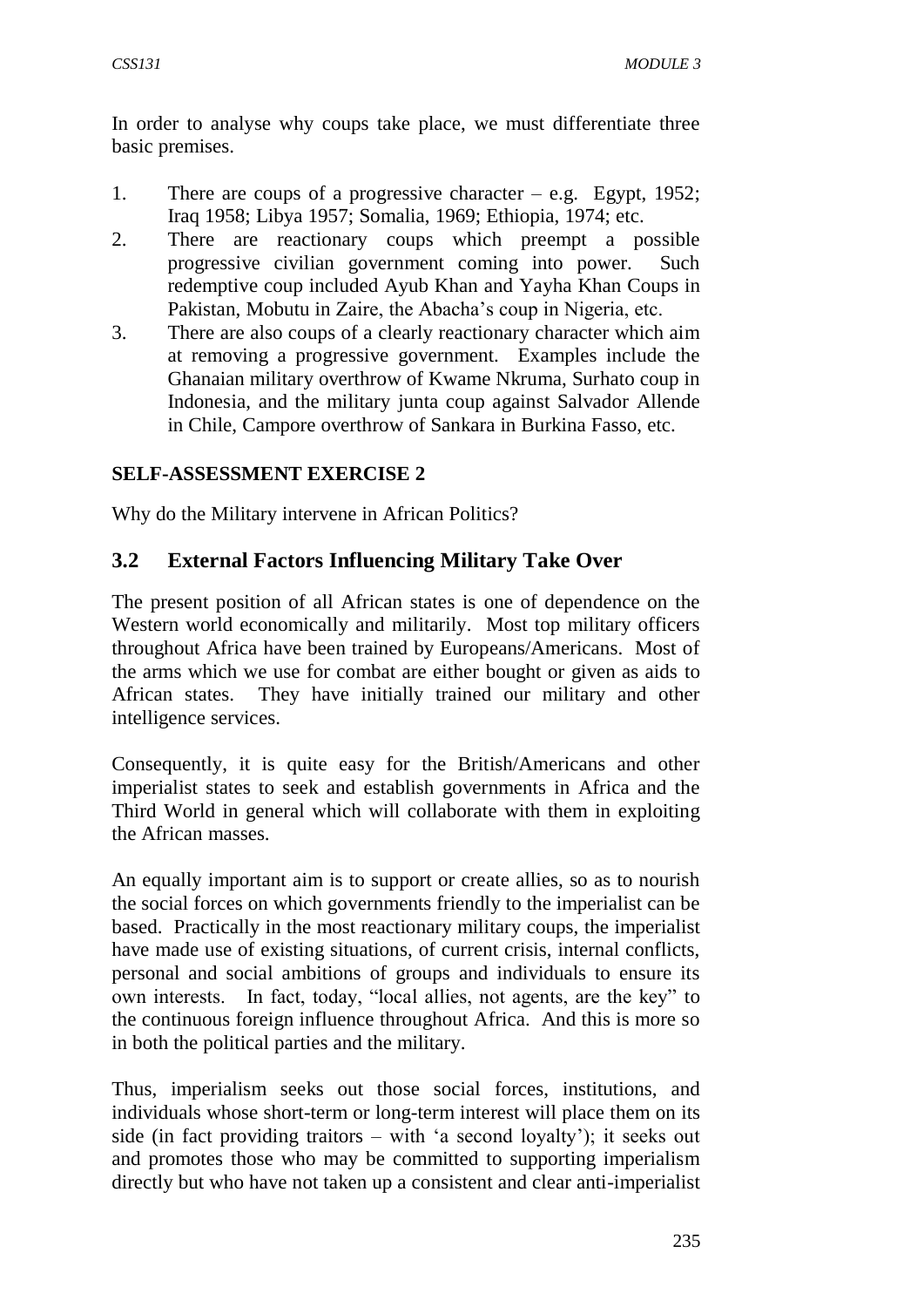position; and who, it is therefore hoped, will stand in the way of the most firm anti-Western, anti-Imperialist forces in a country.

It is with all these considerations in mind that the West/European/America strives to influence the leading personnel in the military establishment in Africa, Asia, and Latin America. However, the devil does not have its way all the time – the ability to succeed in a particular coup now depends on the internal power balance. But nevertheless, no group planning to stage a coup can afford to ignore the external factors. Coup plotters must ask themselves one major question**:**  Whose interest (Economic, Strategic, Ideological) is Dominant in our Country? Subsequently, efforts must be made to contact and if necessary placate that dominant interest until the coup had been successful and the new regime has the masses' confidence.

### **3.3 Impact of Military Rule: Has it solved the Problems?**

Although there are some controversies as to the impact of military rule, it is generally agreed that military rule is an aberration, and should be a temporary measure paving the way for a return to normal civil democracy.

However, the record of military rule generally shows with a few rare exceptions that it has not resolved the contradictions and socio-political and economic problems facing post-colonial states. Apart from institutional discipline and hierarchical command structure, the military have proved to be slightly better than the civilian politicians. In some other cases, they have been more corrupt and linked to the business class and imperialism. Thus, military regimes have not solved the economic problems neither have they carried out an industrial revolution that would form the basis for socio-political change.

Secondly, most military regimes are dictatorial and do not alleviate the exploitation or oppression under which the mass of the people suffer. They are well known for the abuse of Human Rights, lack of press freedom, forceful elimination of any opposition and the brutal suppression of strikes, demonstrations and all forms of protests. A notorious example is that of Uganda under Idi Amin, Sudan under El Nimiery and the current regimes in Zaire and Nigeria to mention a few.

In some cases, the military have enriched themselves having become part of the ruling elite and the oligarchy. In such cases, they have relied on the use of state office to amass wealth; which often means that the masses of the people are hardly taken care of.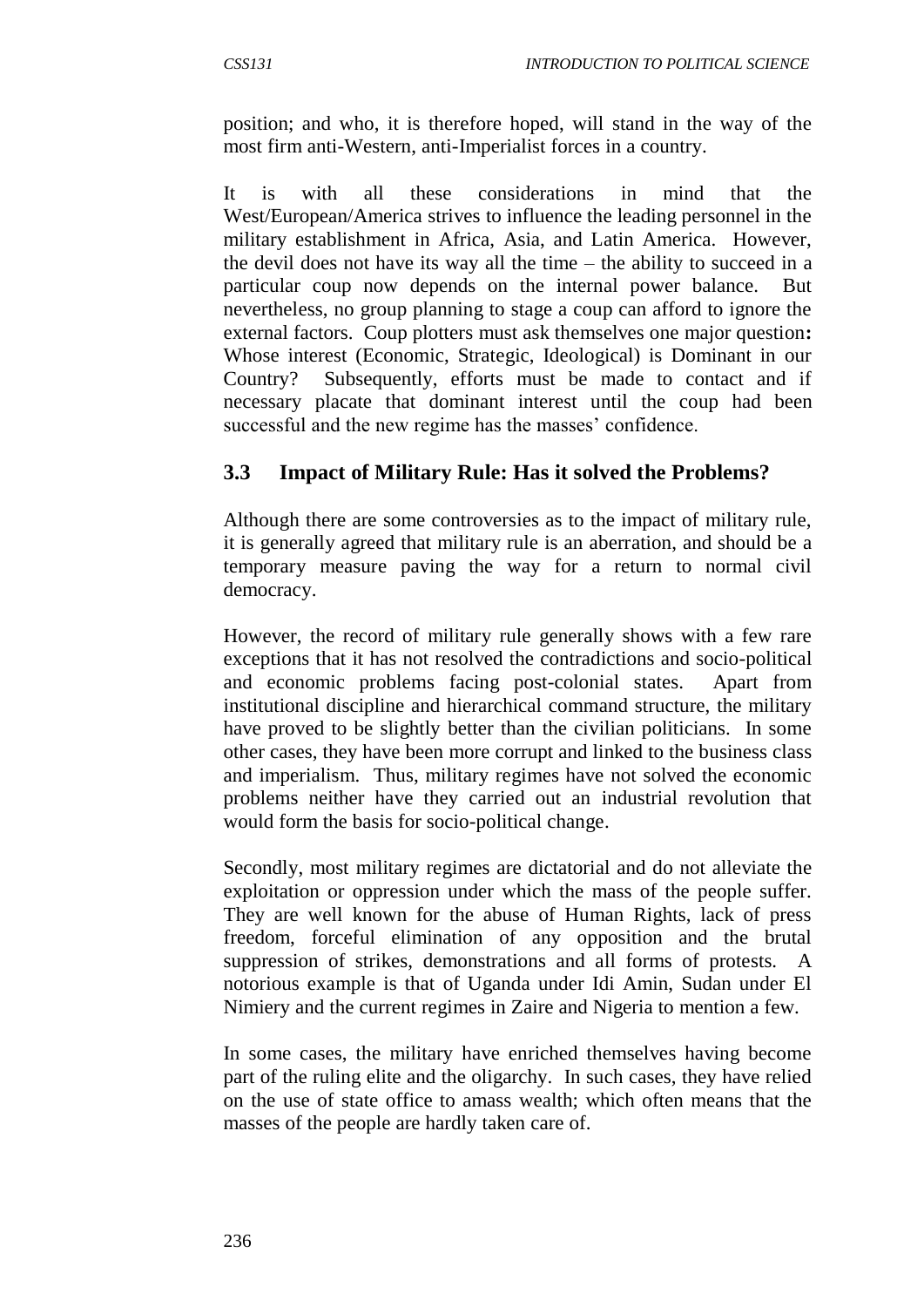## **4.0 CONCLUSION**

In conclusion, neither the military nor the civilians have fared much in the transformation of post-colonial societies in Africa. This is because the problems that confront these societies are fundamental in nature; and go beyond forms of window dressing or the type of regime. In these neo-colonial countries, (save for a few exceptions where military intervention has been revolutionary leading to social transformation), military intervention has become a game of musical chairs in which one coup succeeds the other or displaces a corrupt civilian regime with promise of reform which hardly ever lasts or indeed leads to socio-political change in a fundamental sense.

### **5.0 SUMMARY**

In thus Unit, you have learnt about the nature of African armies from their colonial (Mercenary) origins to modern armies. You have also learnt of the reasons for their intervention in politics. We can therefore conclude that military intervention made little impact to the development in Africa.

### **6.0 TUTOR-MARKED ASSIGNMENT**

- i. Explain the nature and origins of African armies?
- ii. What are the causes of military intervention in Africa?
- iii. Has military intervention modernize Africa States?

### **7.0 REFERENCES/FURTHER READING**

- Decalo, S. (1979). *Coups and Army Rule in Africa.* New Haven: Yale University Press.
- Falola, Toyin & Julius, Ihonbevre (1985). *The Rise and Fall of Nigeria's Second Republic.* 1979 –84 (London: 2<sup>nd</sup> Press Limited).

First, Ruth (1970). *The Barrel of a Gun.* Penguine Books.

GuttCridge, W. (1975). *Military Regimes in Africa*. London: Methuen.

- Kirk, Greene H. M. (ed.), (1967). *Crisis and Conflict in Nigeria: A Documentary Source Book,* 1966-1967. London: Oxford University Press.
- Oyeleye, Oyediran (1979). *Nigerian Government and Politics under Military Rule*, 1966-79. London: Macmillan.
- Panter-Brick, K. (ed.) (1977). *Soldiers and Oil: The Transformation of Nigeria,* London: Frank Cass.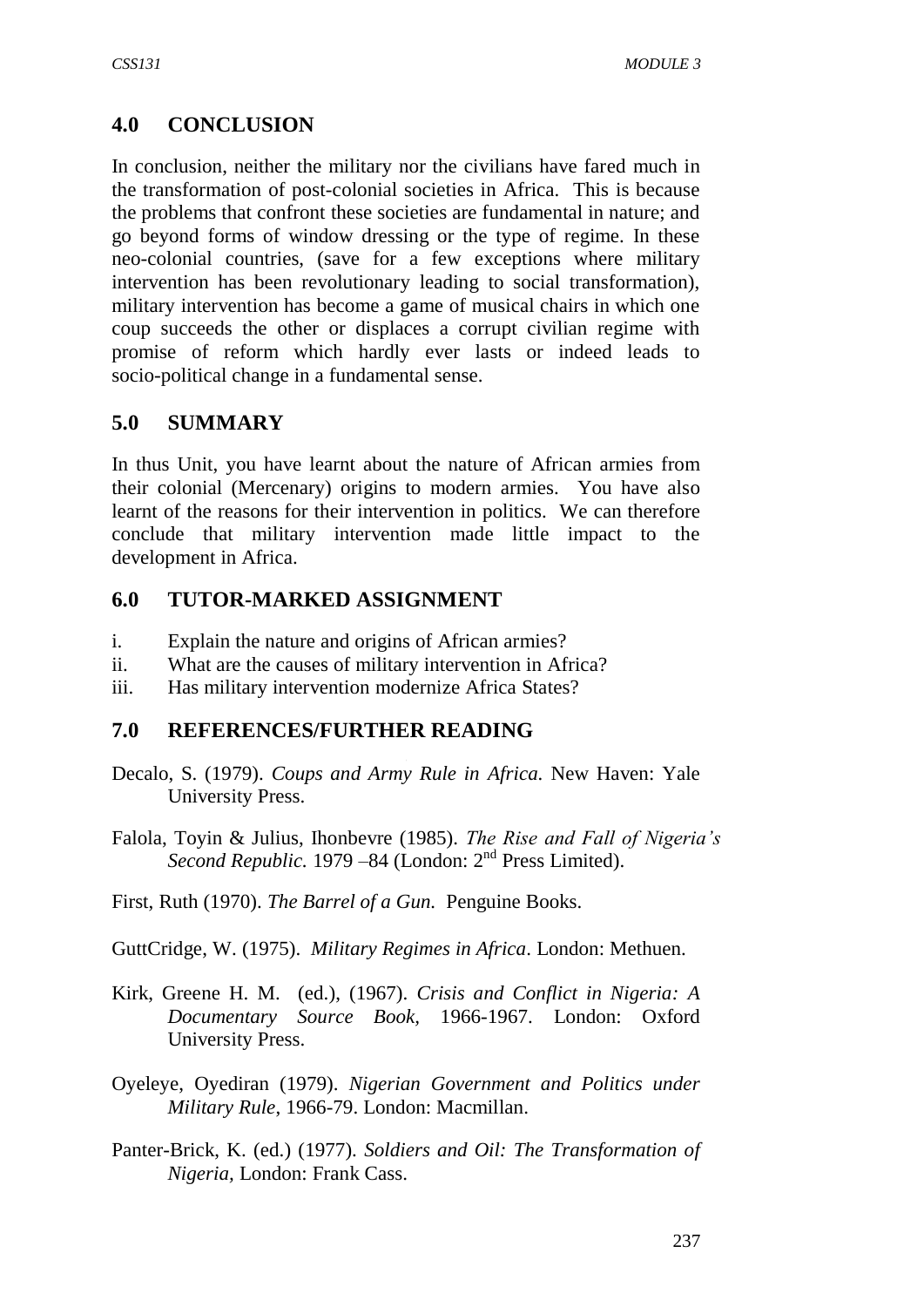## **UNIT 4 PUBLIC ADMINISTRATION**

#### **CONTENTS**

- 1.0 Introduction
- 2.0 Objectives
- 3.0 Main Content
	- 3.1 What is Public Administration?
	- 3.2 Approaches to the Study of Public Administration
	- 3.3 Functions of Administration
	- 3.4 Theories of Administration
	- 3.5 From Human Relations to the Behavioural Movements
	- 3.6 The Nigerian Civil Service
- 4.0 Conclusion
- 5.0 Summary
- 6.0 Tutor-Marked Assignment
- 7.0 References/Further Reading

### **1.0 INTRODUCTION**

Administration is a cooperative human action with a high degree of rationality. Administration occurs when two or more persons agree to perform a task in order to achieve an objective or goal.

Simon et al. defined administration simply as "when two men cooperate to roll a stone that neither could have moved alone, the rudiments of administration have appeared" the first ingredient of administration is people. People have to be present before administration can take place. The second ingredient of administration is action. People have to be involved in a sort of activity – for example concerning rolling a stone, the people must get involve in a sort of action to move the stone, it is then that one can say administration has occurred.

The third ingredient is interaction people must combine their efforts in one way or the other to achieve the accomplishment of a given task. Administration therefore involves people, action, and interaction. It is a process involving human beings jointly engaged in working toward common goals. Administration is a universal phenomenon, as a concept and as a process, it can be said to exist in government, in business, in families and in other group interactions.

The focus of this section is on the public sector (i.e. the concern with administration in government).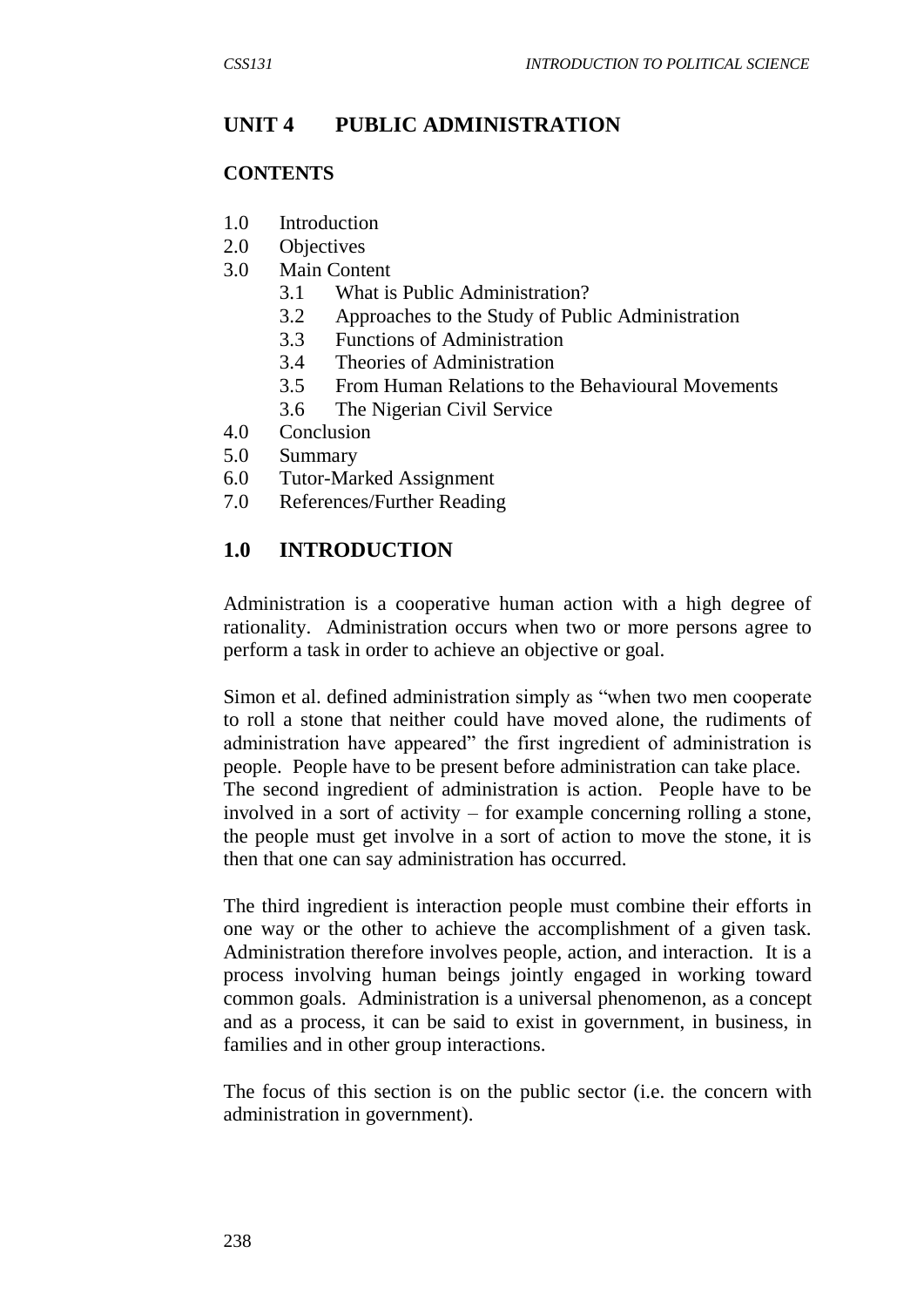#### **2.0 OBJECTIVES**

At the end of this unit, you should be able to:

- explain what is meant as Public Administration
- describe the major theories, function and processes of Public Administration.

#### **3.0 MAIN CONTENT**

#### **3.1 What is Public Administration?**

At its fullest range, public administration embraces every area and activity governed by public policy.

The central idea of public administration is rational action. Rational action is defined as action correctly calculated to realize given desired goals. Therefore, public administration both as a study and as an activity is intended to maximize the realization of goals.

Public administration is said to be difficult to define. Yet some attention to definition is important. It is necessary to establish the general boundaries and to convey the major concerns of the discipline, and practice of public administration. And again, the definition of public administration helps to place the field in a broader, political, economic, and social context.

Efforts at defining the concept of public administration have produced the followings:

"Public administration is the action part of government, the means by which the purposes and goals of government are realized" – Woodrow Wilson (1887).

"Public administration is the organization and management of men and materials to achieve the purpose of government" – Dwight Waldo (1948).

"By public administration is meant in common usage, the activities of the executive branches of national, state and local governments, independent boards and commissions set up by the congress and state legislatives; government corporations, and certain agencies of a specialized character" – Simon et al.

"Public administration is the accomplishment of politically determined objectives" – M. E. Dimock and G. O. Dimock.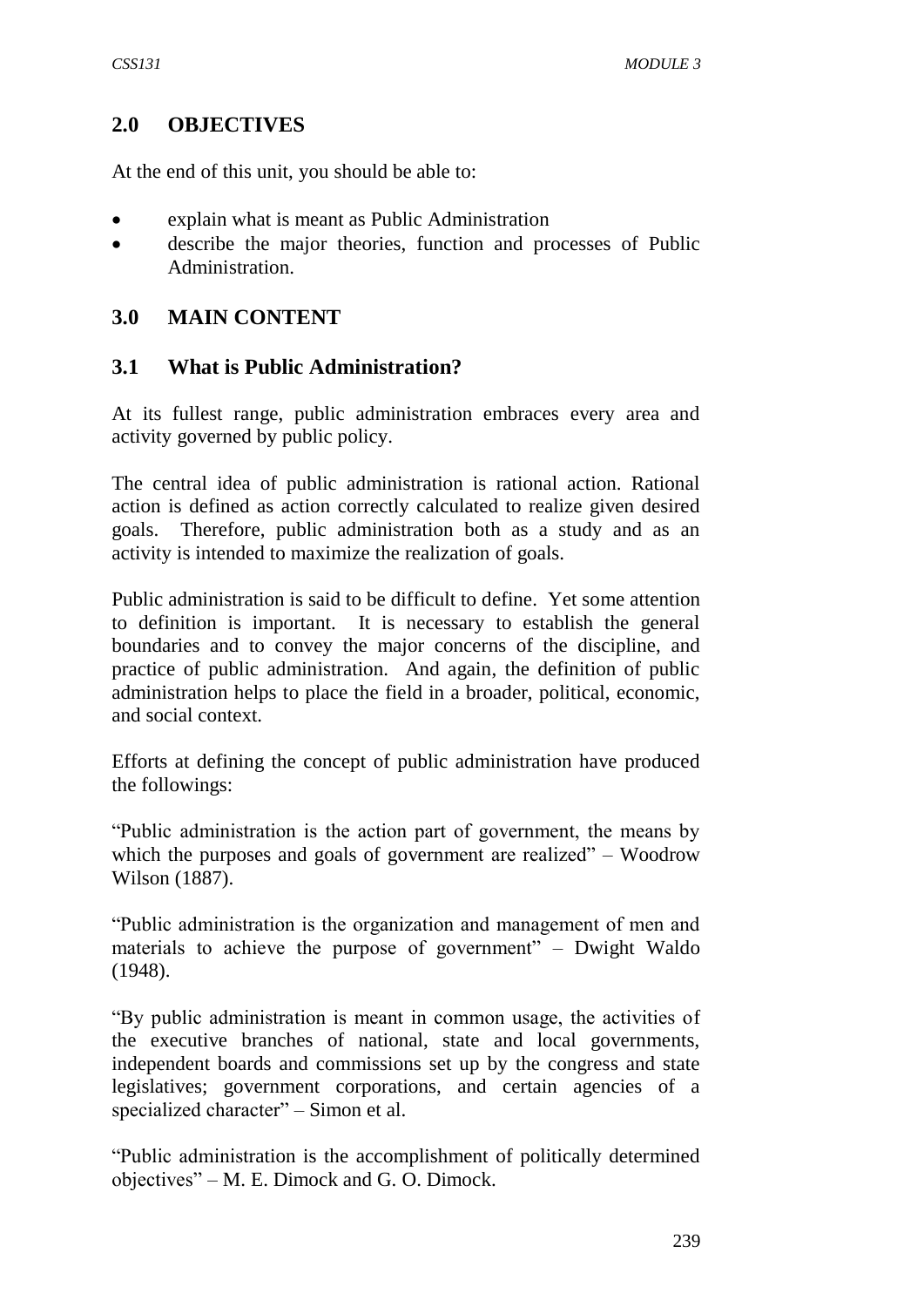"Public administration is the means by which the purposes and goals of government are realized" – Corson and Harris.

It follows from these definitions that public administration is an activity that has to do with politics and policy-making. Its locus is the governmental bureaucracy, and is therefore seen as the machinery for implementing governmental policy. It covers all the three branches of government; the executive, legislative, and judiciary and their interrelationships.

The scope of public administration in its broadest form will include policy analysis, the identification of options, programme implementation and a constant pre-occupation with the efficient allocation of resources.

The purpose of public administration is to promote a superior understanding of government and its relationship with the society it governs, as well as to encourage public policies more responsive to social needs and to institute managerial practices attuned to effectiveness, efficiency, and the deeper human requisites of the citizenry.

### **3.2 Approaches to the Study of Public Administration**

There are namely three approaches to the study of public administration.

- (1) Legal historical approach
- (2) Structural descriptive approach
- (3) Behavioural approach

**Legal** – historical approach looks at the formal relationship among the levels of government. Federal – state and local governments.

**Structural** – descriptive approach emphasizes the relevance of business methods and motivations for public administration. This approach restricts the field of study to organization and personnel management.

**Behavioural** – approach is concerned with the systematic study of human behaviour in an organization. The analysis of the behaviour of individuals and group is the focus. (groups in organizations, motivation, leadership style, etc.)

### **3.3 Functions of Administration**

All administrative work involve, planning, organizing, leading and controlling. Each of these functions requires decisions. Decision making is the means by which administrators plan, organize, lead and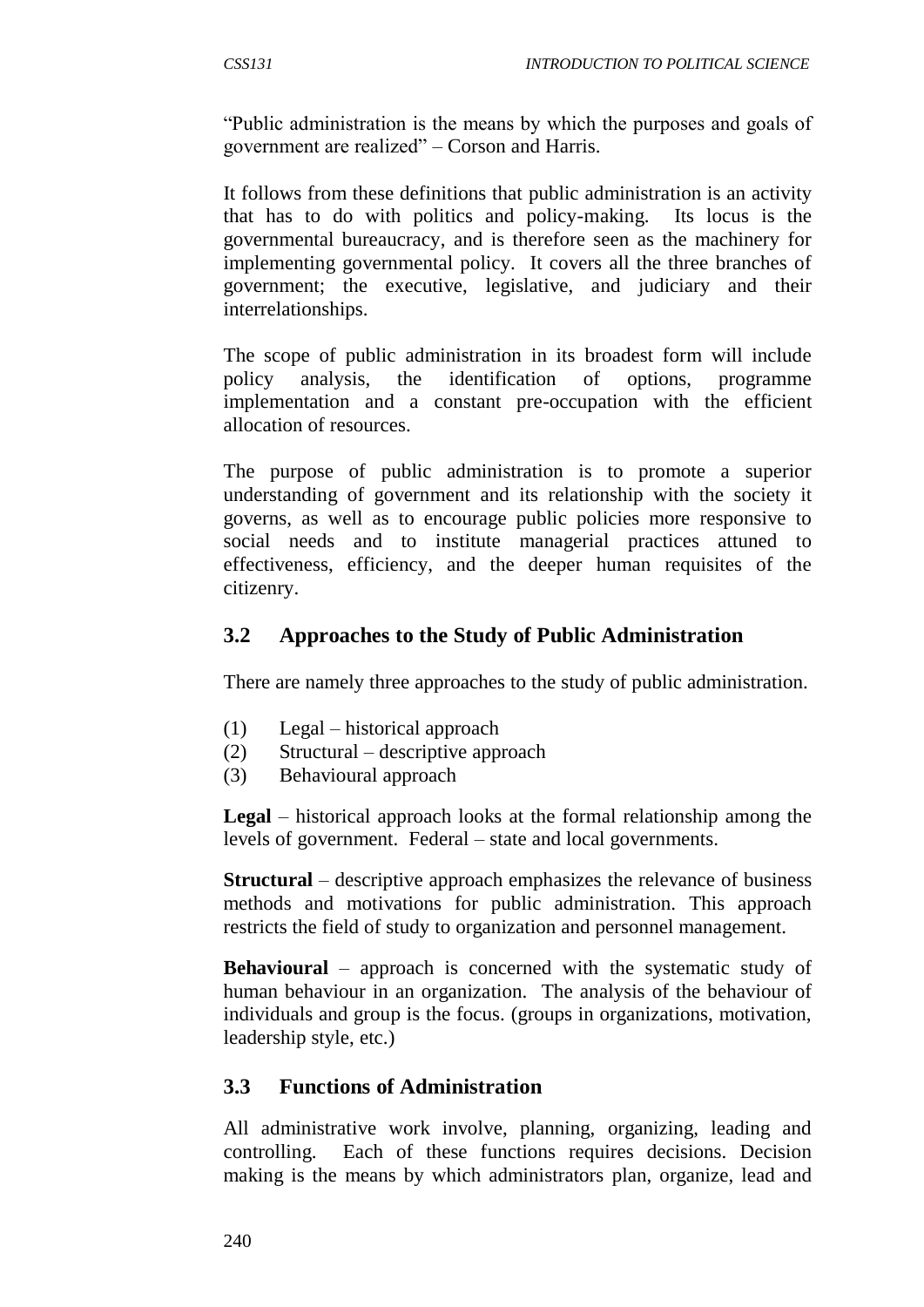control. It is defined as the selection of a preferred course of action from two or more alternatives.

Two types of decision have been identified.

- (i) Decision concerning the ends (that is the goals).
- (ii) Decision concerning the means (that is the methods).

The decision concerning ends has to do with the basic goals/objective of the organization, and it involves value judgment as to what they should be. The decision concerning the means relates to the selection of alternatives courses of action that will lead to the attainment of specified goals.

The alternatives are usually selected on the basis of rationality. For a decision-maker to be rational, he must conform to the following steps in decision-making process.

#### **Steps in the Decision-Making Process**

- 1. Ascertain the need for a decision
- 2. Establish decision criteria
- 3. Allocate weights to criteria
- 4. Develop alternatives
- 5. Evaluate alternatives
- 6. Select the best alternative

#### **Step 1: Ascertain the need for a Decision**

The decision-making process starts by determining that a problem exists. (Identification of the problem)

### **Step 2: Establish Decision Criteria**

After identifying the problem, the administrator must establish decision criteria. This requires identifying those characteristics that are important in making the decision.

### **Step 3: Allocate Weights to Criteria**

The list of criteria is prioritized at this stage. Each criterion need to be weighted to reflect its importance in the decision.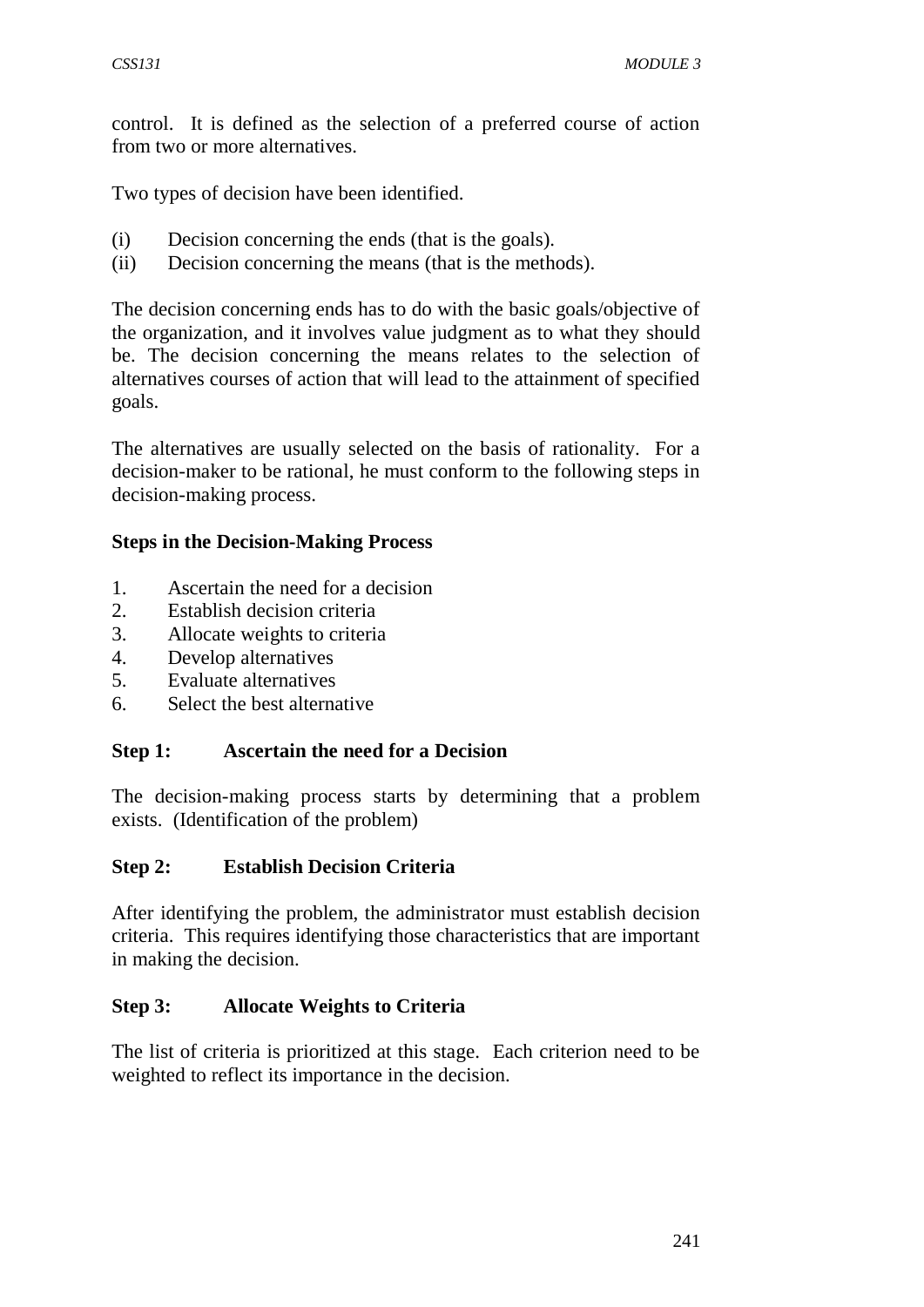#### **Step 4: Develop Alternatives**

The administrator develops a list of the alternatives that may be viable in dealing with the stated problem.

#### **Step 5: Evaluate alternatives**

Once the alternatives have been enumerated, the administrator must critically evaluate each of the alternatives listed to determine their strengths ad weaknesses.

#### **Step 6: Select the best Alternative**

This is the final step and it involves the selection of the best alternative, which has quantitatively been determined.

Functions of administration listed earlier; planning, organization, leading and controlling, therefore involves taking decision.

**Planning** - is determining in advance of the objectives to be accomplished and the means by which these objectives are to be attained.

Planning begins with the establishment of objectives "where you are going". Hence, objectives need to cover economic, service, and social dimensions of the organization and set the parameters by which administrators can determine if the ongoing activities of members are making positive contributions to the organization.

**Organizing** – This is the establishment of relationships between the activities to be performed, the personnel to perform them, and the physical factors that are needed.

**Leading** – Basically, leading consists of supervision, motivation, communication, bringing about change, and managing conflict within the organization. An essential ingredient for these tasks is effective leadership.

**Controlling** – The administrator here, reviews, regulate, and controls performance to ensure that it conforms to certain standards. In the control function, performance is measured, compared to standards (which would have been set during planning) and should there be significant deviations, corrective actions are instituted.

Decision-making and the activities of planning, organizing, leading, and controlling are what differentiate administrators from nonadministrators.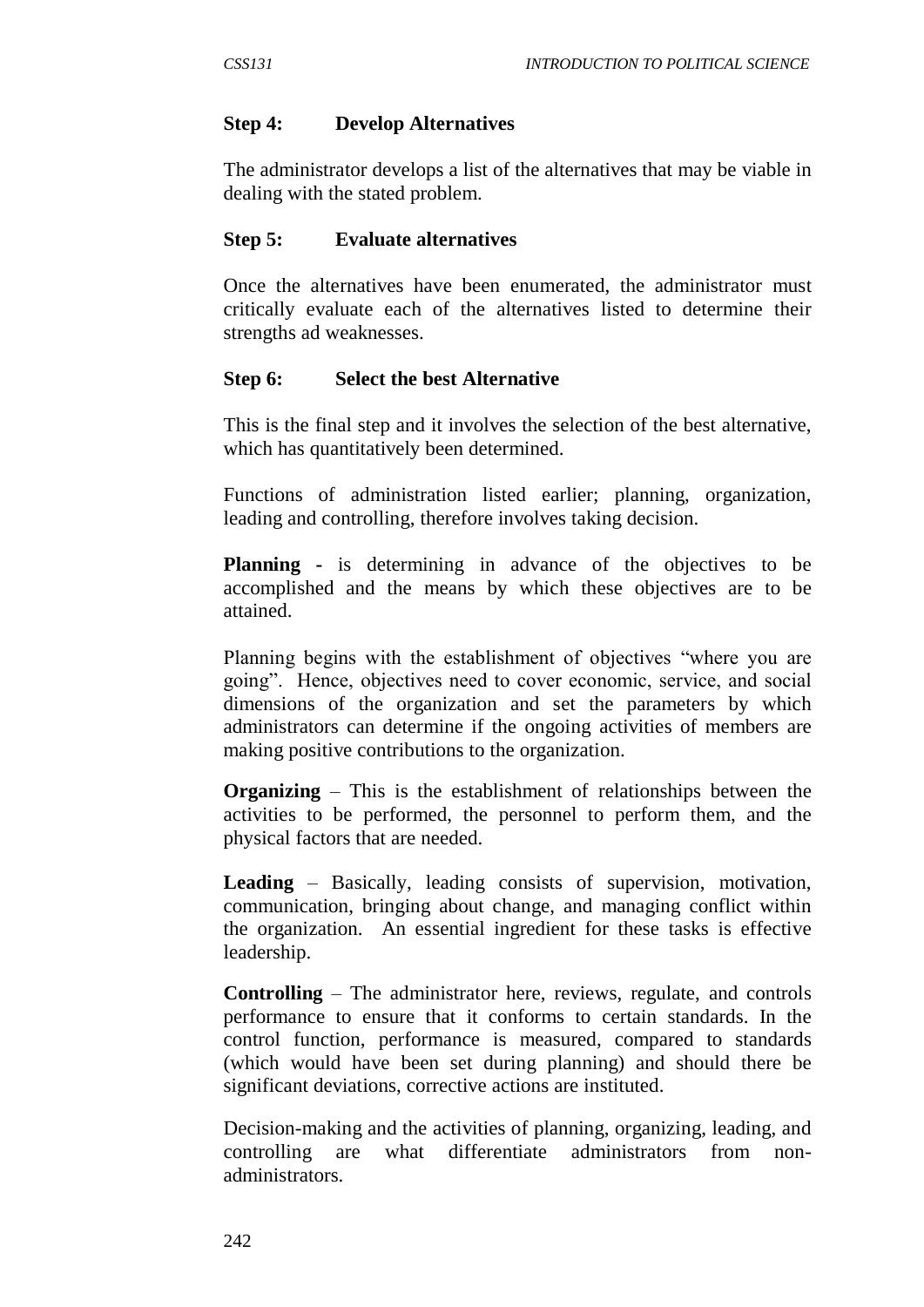### **SELF-ASSESSMENT EXERCISE 1**

Define Public Administration and explain various approaches to its study.

### **3.4 Theories of Administration**

Organizations are a major part of our environment. We are born in organizations, educated by organizations, and we spend most of our times working for organizations. Organizations are social units (or human groupings) deliberately constructed and reconstructed to seek specific goals (Amitai Etzioni).

Organizations:

- 1. are purposeful, complex human collectivities;
- 2. are characterized by secondary (or impersonal) relationships;
- 3. have specialized and limited goals;
- 4. are characterized by sustained cooperative activity;
- 5. are integrated within a larger social system;
- 6. provide services and products to their environment;
- 7. are dependent upon exchanges with their environment.

Organizations are characterized by:

- (1) division of labour, power, and communication responsibilities, divisions which are not random or traditionally patterned, but deliberately planed to enhance the realization of specific goals;
- (2) the presence of one or more power centers which control the concerted efforts of the organization and direct them toward its goals; these power centers also must review continuously the organization's performance and re-pattern its structure, where necessary, to increase efficiency;
- (3) substitution of personnel, that is, unsatisfactory persons can be removed and others assigned their tasks. Organization can also recombine its personnel through transfer and promotion.

The search for greater effectiveness and efficiency in organizations gave rise to the classical theory of administration. Essentially, classical theory was developed in three streams, scientific management, administrative theory, and bureaucracy.

### **Classical Theory**

The classical writers thought of the organization in terms of its purposes and formal structure. They placed emphasis on the following: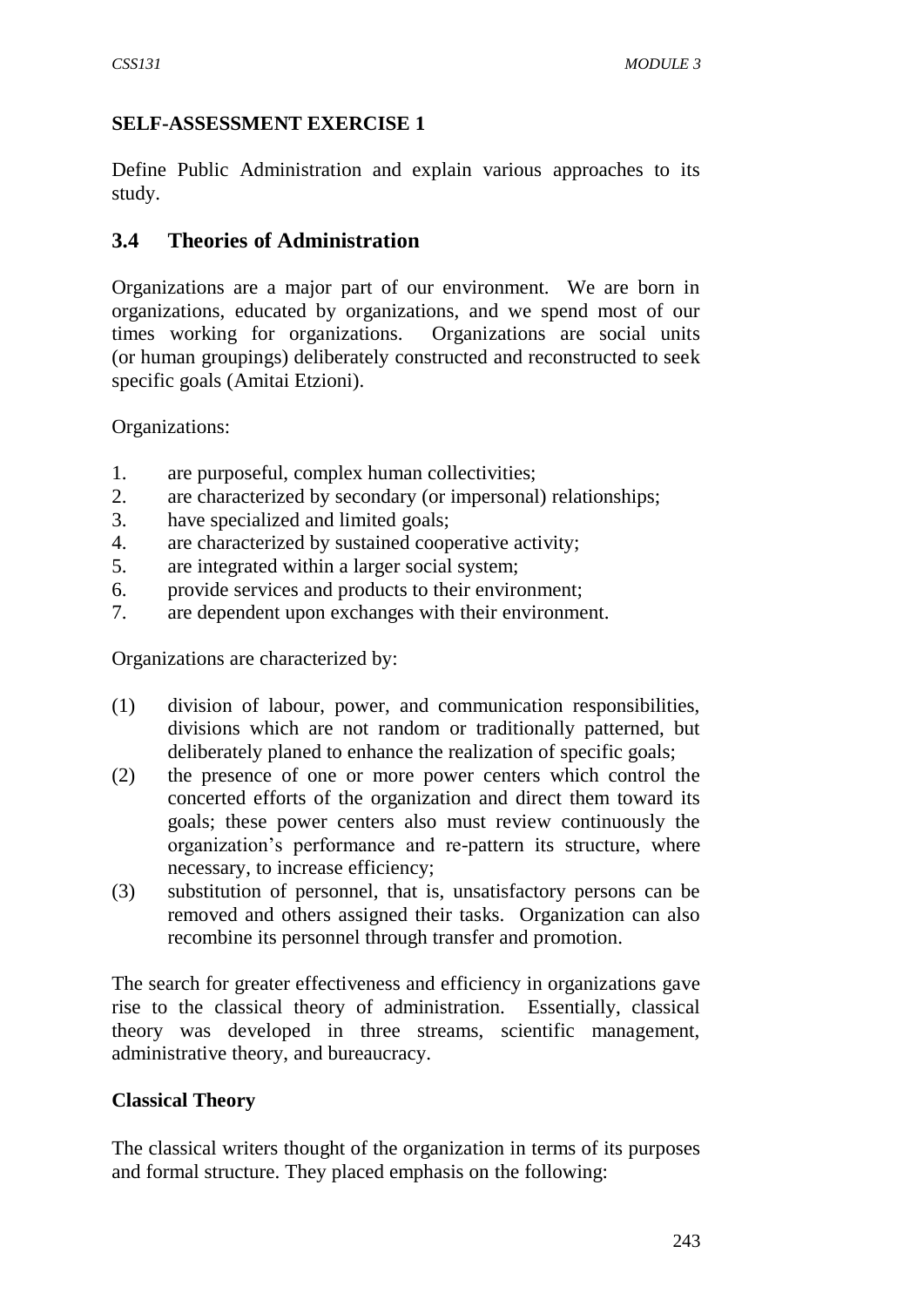- 1. planning of work
- 2. technical requirement of the organization
- 3. principles of management
- 4. assumption of rational and logical behaviour.

The analysis of organization in this manner is associated with work carried out by such writers as Taylor, Fayol, Urwick and Gullick among others.

A clear understanding of the purpose of an organization is seen as essential to understanding how the organization works and how its methods of working can be improved. Attention is given to the division of work, the clear definition of duties and responsibilities, and maintaining specialization and coordination. Emphasis is on a hierarchy of management and formal organizational relations.

#### **Scientific Management**

Scientific management writers were concerned with the improvement of management as a means of increasing productivity. A major contributor to this approach was Frederick Taylor. He believed in the rational economic needs concept of motivation. Workers would be motivated by getting the highest possible wages through working in the most efficient and productive way. Taylor was also concerned with finding more efficient methods and procedures for coordinating and control of work.

The central theme of 'Taylorism' was that it is possible for organizations to be more efficient and more rational. This could be made possible through the application of scientific method and planning to the tasks of organizations. Taylor pursued the idea that efficiency at work could be improved through careful scientific analysis.

He therefore developed core principles of scientific management:

- **(a) Scientific selection of personnel -** Workers should be scientifically selected according to physical, mental and psychological attributes.
- **(b) Incentives -** Taylor thought of men as mechanical and motivated by economic considerations. He therefore proposed a differential piece rate in which a worker was paid in direct proportion to how much he or she produced rather than simply according to a basic hourly rate.
- **(c) Functional foremanship -** Taylor advocated the division of the entire work of an organization, into managerial and nonmanagerial categories.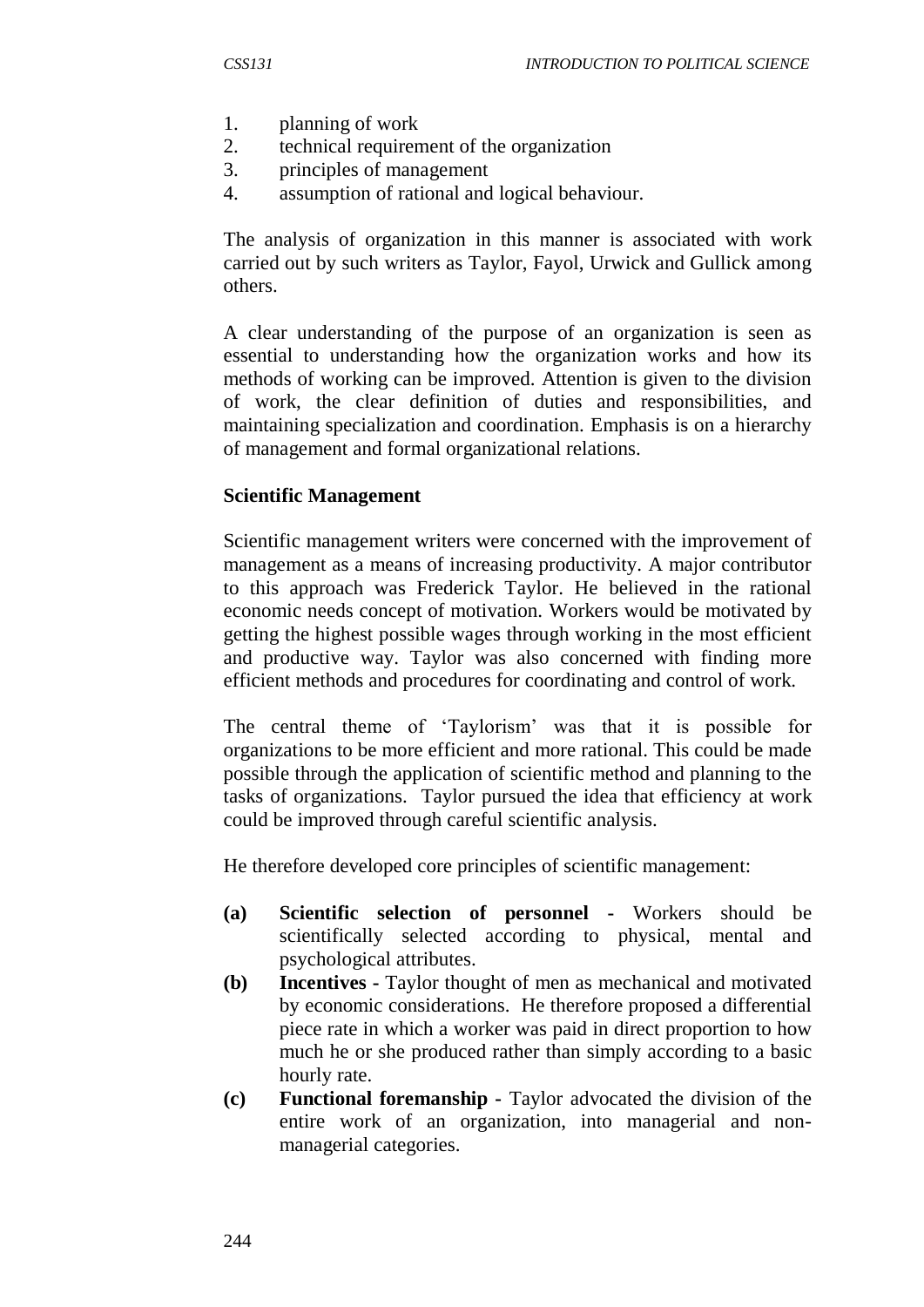Taylor's writing at least gave a major impetus to the development of modern management thinking and the later development of organizational behaviour.

#### **Administrative Management Theory**

Administrative theory concerned itself with the action of 'administrative efficiency'. Administrative management is also known as 'generic management', 'functional' or 'process management'. It sought to achieve efficiency by improving work arrangement and suggested an ideal for organization structure along the lives of (a) scalar level, (b) span of control or supervision (c) line and staff, departmentalisation, e.t.c., classified also were managerial activities or processes into planning, organizing and controlling.

Fayol with other contributors like Mooney, Urwick, Gullick, Folliet among others believed that they could fashion a more comprehensive set of principles for arranging the formal structure of administration in order to achieve efficiency.

'Henri Fayol, the main proponent of the administrative management theory, focused on the management and come up with his own principles of management. To Fayol management functions include; planning, organization, command, coordination and control.

Feature of his theory includes:

- 1. Deductive theory.
- 2. Organization is seen as a close system.
- 3. Emphasis on objectivity, rationality, hierarchy, certainty and professionalism.
- 4. Order as the bedrock of formal organization
- 5. Focus on management
- 6. Prescription of universal scientific principles to achieve the goals of organization.

Principles of management as developed by Henri Fayol include:

- i) Division of work
- ii) Authority and responsibility
- iii) Discipline
- iv) Unity of command
- v) Unity of direction
- vi) Subordination of individual to general interest
- vii) Pay
- viii) Centralization
- ix) Hierarchy
- x) Order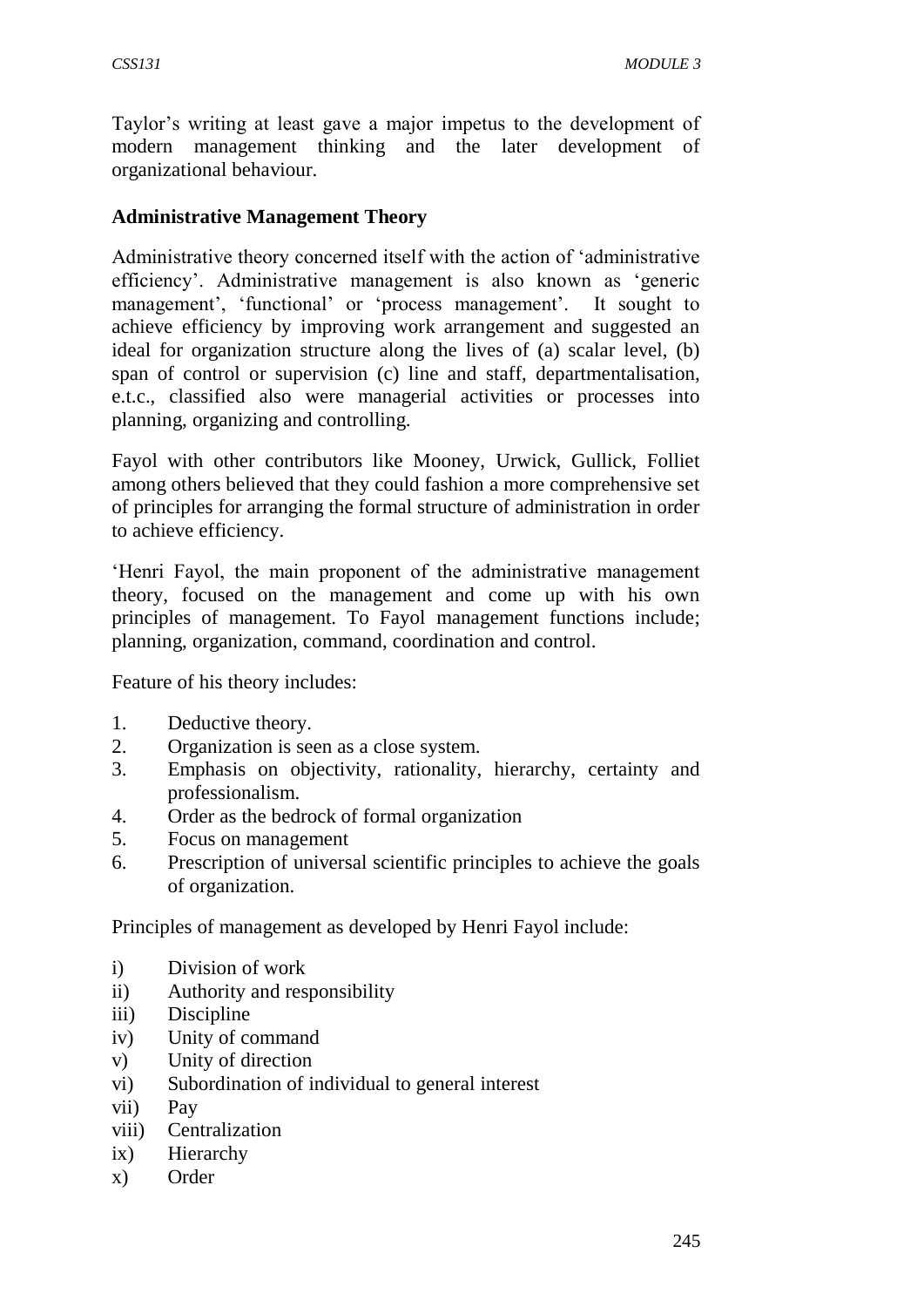- xi) Equity
- xii) Stability
- xiii) Initiative
- xiv) Spirit de corps

Fayol's writing on the principles of management set the pace for others to follow, change and restructure them. Gullick and Urwick came up with the acronym POSDCORB:

**Planning:** Working out in broad outline the methods for accomplishing them.

**Organizing:** establishing the formal structure of the enterprise.

**Staffing:** the personnel function

**Directing:** decision making and communicating orders.

**Coordinating:** interrelating the various parts of the work

**Reporting:** supplying information through record keeping, research, inspection.

**Budgeting:** fiscal planning, accounting, and control.

Mooney and Reiley in their **principles of organizations** have also contributed to this school of thought. The four principles of organization according to them are;

- (i) the coordinative principle
- (ii) the scalar principle (or hierarchical structure)
- (iii) the functional principle (or division of labor) and
- (iv) the staff/line principle.

The general approach of these theorists can be summarized as follows; they see the work of an administrator as that of planning, organizing, controlling, command, and coordinating. Concepts of authority, leadership, responsibility and accountability are used to relate to organizational units. They identified various bases such as product, service, client or geographical area for creating organizational units to divide the organization.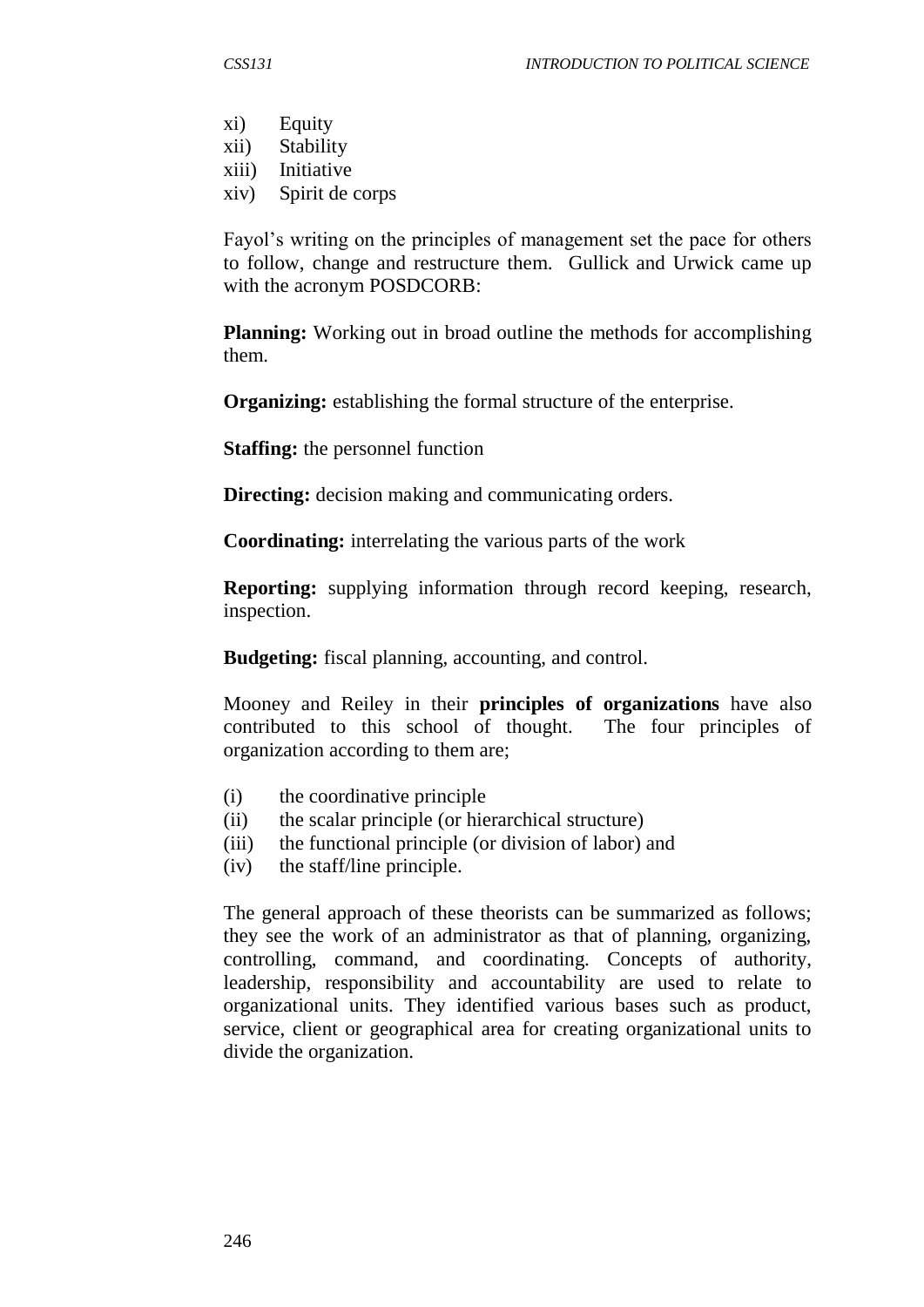#### **Bureaucracy**

The growth of bureaucracy has come about through the increasing size and complexity of organization and the associated demand for effective administration.

Bureaucracy as a concept appears difficult to define. The term is employed in a large variety of contexts.

Bureaucracy can be applied to:

- (i) A state administration Government organizations
- (ii) A group of officials in an organization who carry out administrative tasks on contract-employment basis.
- (iii) Administrative autocracy, where official exert power in order to enhance and serve their interests and goals.
- (iv) Rational organization, that is in accordance with the Weber's type of structure.

Max Weber, the famous sociologist was the first to advance a systematic theory of bureaucratic organization. Weber analyzed bureaucracy as an ideal type derived from the most characteristic bureaucratic features of all known organizations. He emphasized the importance of administration based on expertise and administration based on discipline.

#### **Characteristics of Bureaucracy**

- **1. Division of Labour and Specialization.** Division of labor is the essential hallmark of bureaucracy. The job of every employee is broken down into simple, operational and routine and well-defined tasks. It results in efficiency in operations because when people are employed on routine tasks over certain period of time they would be specialized in their fields. Specialization results in efficiency; efficiency, in turn, leads to effectiveness.
- **2. Impersonality.** Another notable feature of bureaucracy is the impersonality of relationships among the organizational members. The decisions are entirely guided by rules and regulations and are totally impersonal. There is no room for emotions and sentiments in this type of organizational structure. The essence of bureaucracy is total depersonalization. Weber's ideal official is characterized by the spirit of formalistic impersonality, without hatred or passion without affection of enthusiasm. Though such concept of impersonality is oblivious to environmental reality, Weber contends that the bureaucrats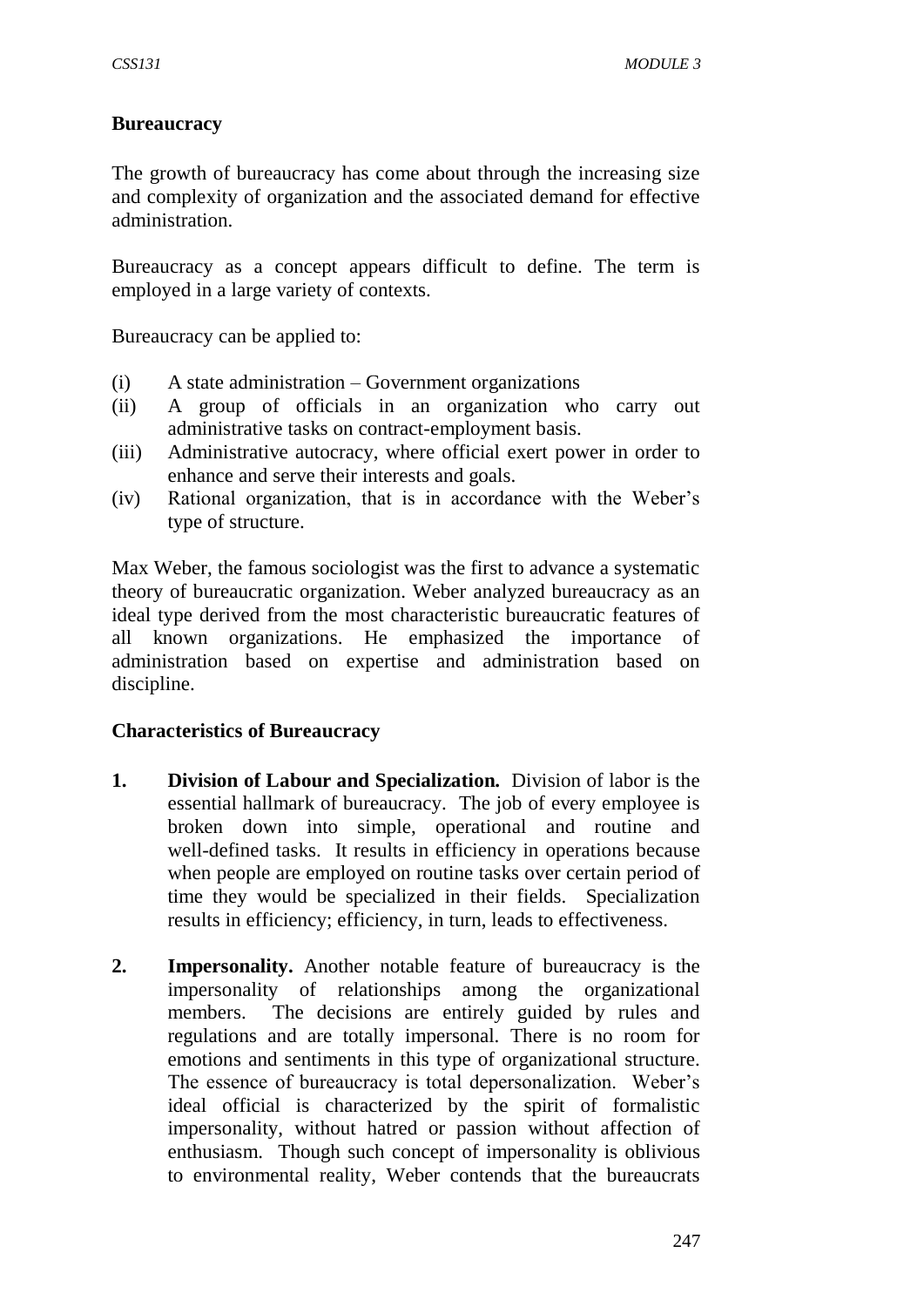make completely rational decisions avoiding emotional attachment to their subordinates.

**3. Hierarchy of Authority.** Another important feature of Weberian bureaucracy is the authority structure. Authority is the right to command and exact obedience. Authority is organizational and positional but not personal. Since the bureaucratic structure is like a pyramid the quantum of authority increases as one moves up the ladder in the organization.

The hierarchy serves as line of communication and command, and a means for delegating tasks. People at the higher levels command more authority than at lower rungs. In bureaucratic organization, thus, the hierarchy of authority is fundamental feature. It is fundamental because without specified lines of authority and jobs the organization become a mere collection of people placed in disorder.

- **4. Professionalism and Technical Competence.** An outstanding feature of bureaucracy is the recruitment of personnel based on the technical competence, expertise, skills, and experiences, etc. In bureaucracy the officialdom constitutes salaried professionals who are recruited by virtue of their technical training and competence. Competence is the essential qualification of decision makers. Managers are autonomous within their spheres of competence and their decisions are generally accepted by the management.
- **5. Rules, Regulations and Official Records.** One essential and often emphasized feature is the set of formal rules and regulations in the organisation of bureaucratic type. A rational approach to organization calls for a system of maintaining rules to ensure twin requirements of uniformity and coordination of efforts by individual members in an organization. Rules are permanent in this type whereas personnel may change. Organization generally frames rules in such a fashion that they are more or less stable and more or less exhaustive. Rules and regulations provide organization the benefits of stability, continuity and predictability.
- **6. Official Records.** Bureaucratic organization is characterized by the maintenance of good and proper official records. The decisions and activities in the organization are formally recorded and preserved safely for future reference. This is made possible by extensive filing system. Written documentation and formal filing root out the possibility of loopholes in the oral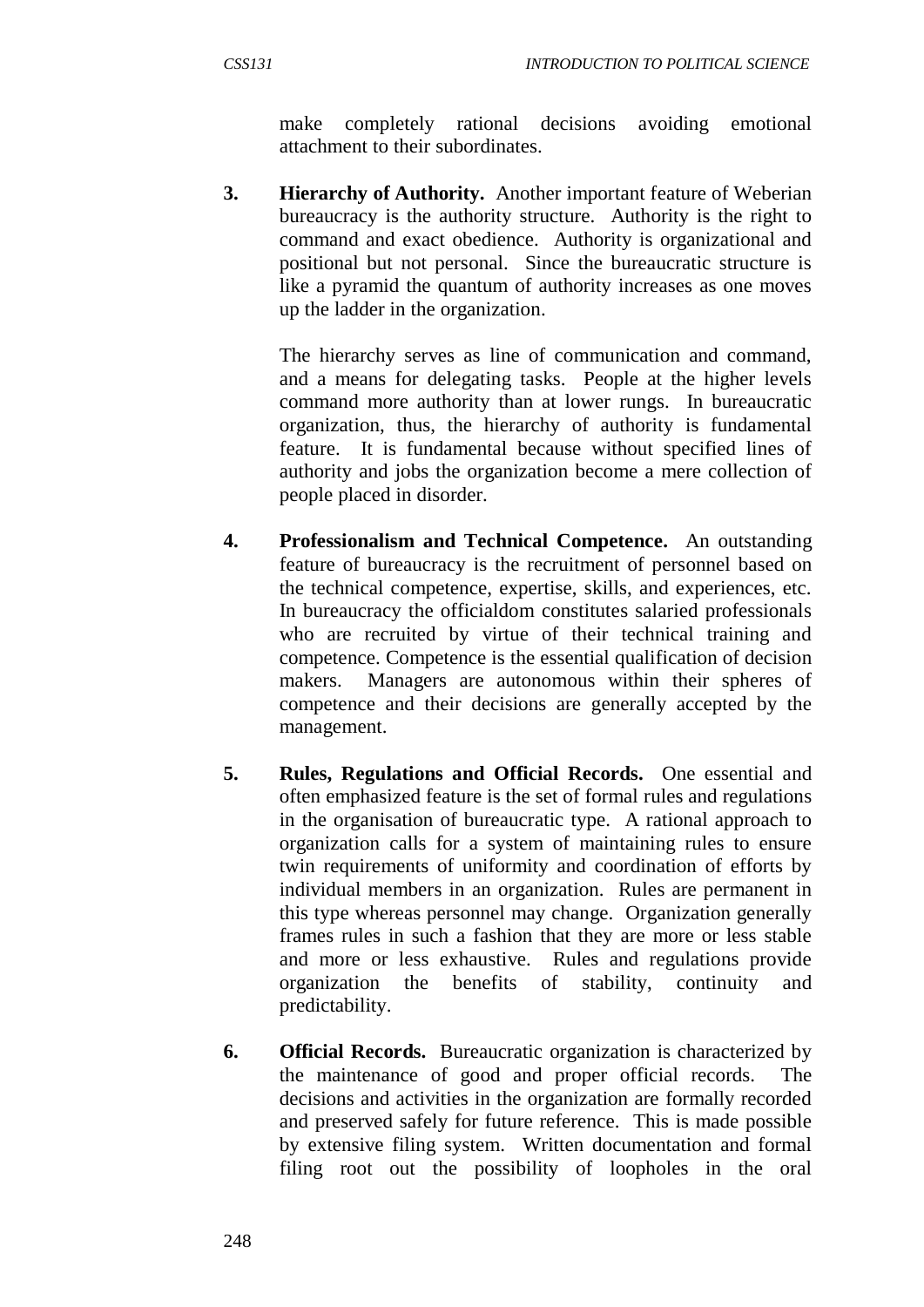communication among the organizational members. An official record is considered as the encyclopedia of the various activities performed or undertaken by the employees in the organization. Records also provide running commentary of the activities that are taking place in day-to-day organizational life.

**7. Career Tracks for Employees.** Bureaucratic organization requires employment of full-time staff. Employees view their jobs as career and try to acquire thorough knowledge of it and gradually specialize in their respective fields. The tenure of services of the employees is determined by the prescribed rules and regulations in the organization. Members pursue a career in the organization; in return for this career commitment employees have tenure. They will be retained even if they burn out their candle of skills or when the skills they possess become obsolete. Organization provides some sort of cushion for the employees and hence the members will have stake in the organization to the extent of their careers.(Rao and Narayana).

The combined effect of the characteristics of bureaucracy is to create social conditions which constrain each member of the organization to act in ways that further the rational pursuit of organizational objectives.

### **SELF-ASSESSMENT EXERCISE**

Max Weber discussed the use of bureaucracy at length in his study of the state – How useful is bureaucracy today?

### **3.5 From Human Relations to the Behavioural Movements**

Essentially, the Human relations developed as a necessary correction to the excesses of classical theory. While classical theories emphasized order, rationality, structure, specialization and generally viewed employees as economic tools, human relations conceived organization as a social system. According to the human relations school, an organization should be viewed as a social system which has both economic and social dimensions.

Essential features of Human Relations/Neo-classical include:

(i) Human relations strive to create a positive work environment in which people can simultaneously fulfill their own needs as well as those of the organization. The goals of productivity and employee satisfaction are inextricably interwoven.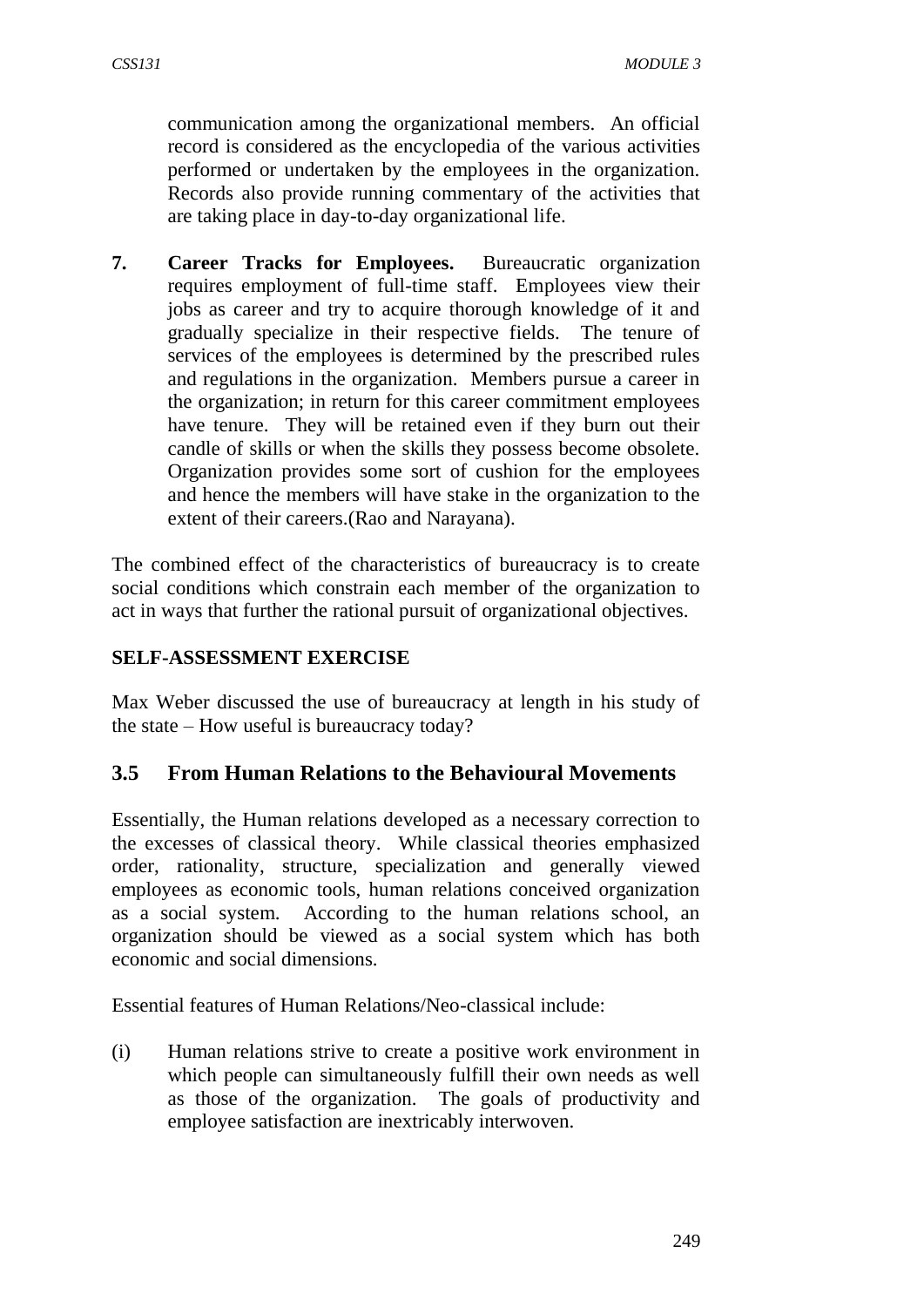- (ii) The focus is on *people*. When people/management stimulates more and better work, we have sound human relations in the organization.
- (iii) The ultimate goal of creating sound human relations is to help make workers more productive, not just happier. Human relations are essentially concerned with *motivating* people to peak performance.
- (iv) Human relations seek to build human cooperation toward organizational goals in an effective way, that is, with minimum inputs in relation to outputs. It is an action oriented process.

The Human Relations School taught that it is necessary to relate work ad the organizational structure to the social needs of the employees. Human relationists argue that by making the employee happy, the organization would obtain their full cooperation and effort and thus increase its efficiency. By conceiving organization as a social system the human relations school stressed the need for a rigorous examination of psychological and social aspects of organizational behaviour.

The results of the Hawthorne experiments of the human relations school and the subsequent attention given to the social organization and to theories of individual motivation gave rise to the work of those writers in the 1950s and 1960s who adopted a more psychological orientation. Among these writers were; McGregor, Maslow, Herzberg, Lewin, Argyris, Likert among others. The major focus of concern was the personal adjustment of the individual within the work organization, and the effects of group relationships and leadership styles.

Abraham Maslow one of the proponents of this government put forward a theoretical framework of individual personality development and motivation based on a hierarchy of human needs. The hierarchy ranges through five levels from, at the lowest level, physiological needs, through safety needs, love needs, esteem needs, to the need for selfactualization at the highest level.

Herzberg and McGregor also wrote on the motivation theory. Herzberg identified two different sets of factors affecting motivation and satisfaction at work. One set of factors comprises those which, if absent, cause dissatisfaction. Those are 'hygiene' or 'maintenance' factors which are concerned basically with job environment. However, in order to motivate workers to give off their best, proper attention must be given to a different set of factors, the 'motivator' or 'growth' factors. McGregor in his own way argued that the style of management adopted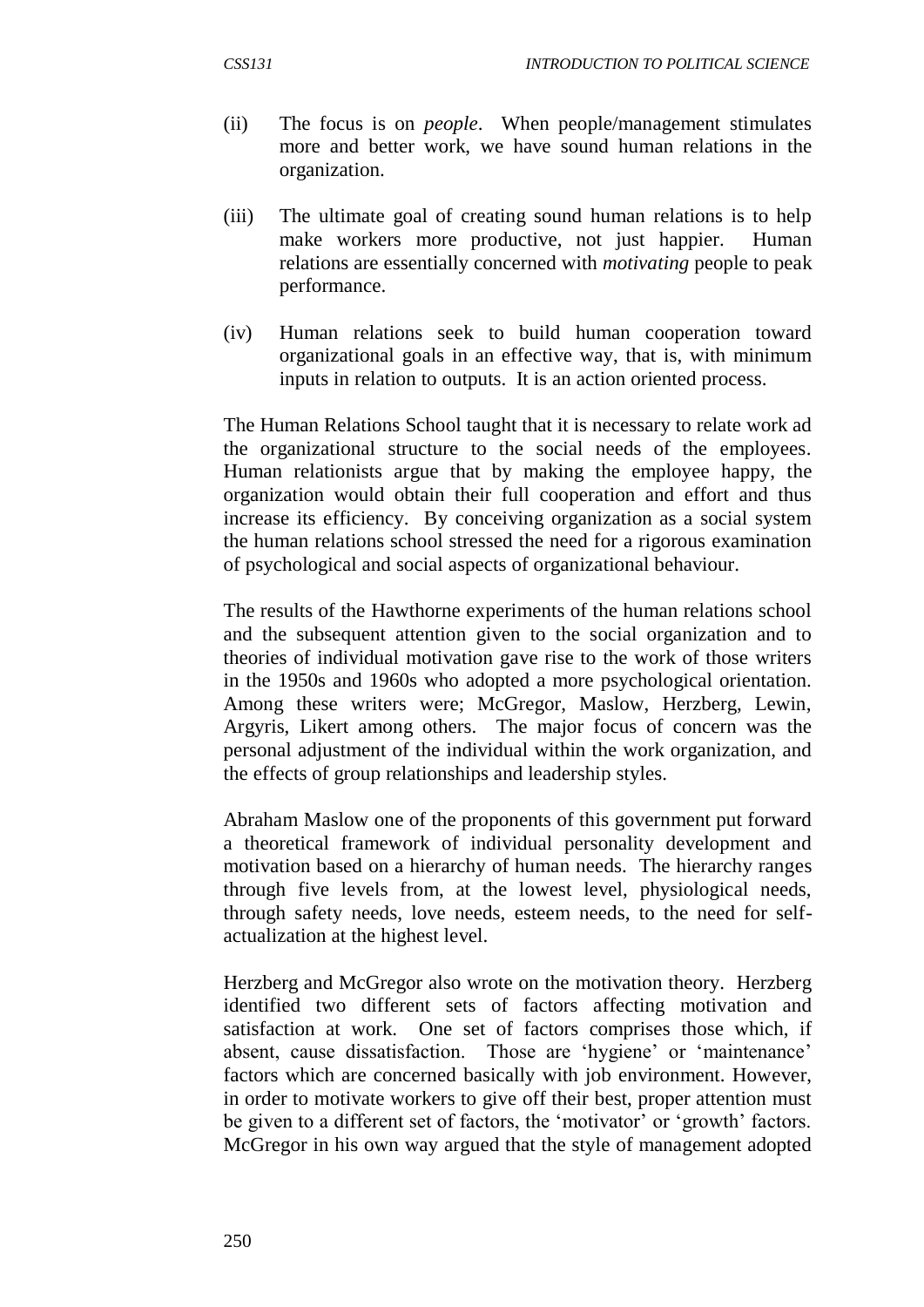is a function of the manager's attitudes towards human nature and behaviour at work.

He put forward two suppositions called theory  $X$  and theory  $Y$  which are based on popular assumptions about work and people.

Theory X takes a pessimistic view of human nature that the average person is by nature lazy. He or she will work as little as possible. Such an individual lacks ambition, dislikes responsibility, and prefers to be led.

The manager here was seen as an active agent for motivating people, controlling their actions, modifying their behavior to fit the needs of the organization. Theory X places exclusive reliance upon external control of human behavior.

Theory Y takes the humanistic approach that people are not by nature passive, lazy, and dumb. But instead, they are generally eager for opportunities to show initiative and to bear responsibility. They are not resistant to organizational needs. The motivation, the potential for development, is inherent in people.

Therefore the goal of management here becomes creating humanistic environment where people can achieve their own goals best by directing their own efforts towards organizational objectives.

Job enlargement, delegation of authority, decentralized responsibilities, and participatory management are several methods by which theory Y could be practically implemented in organizations. Theory Y therefore relies heavily on self-control and self-direction.

These theorists call for less hierarchy and more humanity in organizational life.

## **3.6 The Nigerian Civil Service**

The Nigerian civil service has been patterned on the British civil service practice and tradition. The system of administration which emerged at independence was British in character. However, there had been major reforms of the Nigerian civil service to transform not only the structure but also its functions to suit social, economic and political needs of the country.

The Nigerian civil service as the administrative machinery of government, is looked upon by the society as the state vehicle for implementing developmental policies and achieving the goals of each government, such as; the creation of new economic and political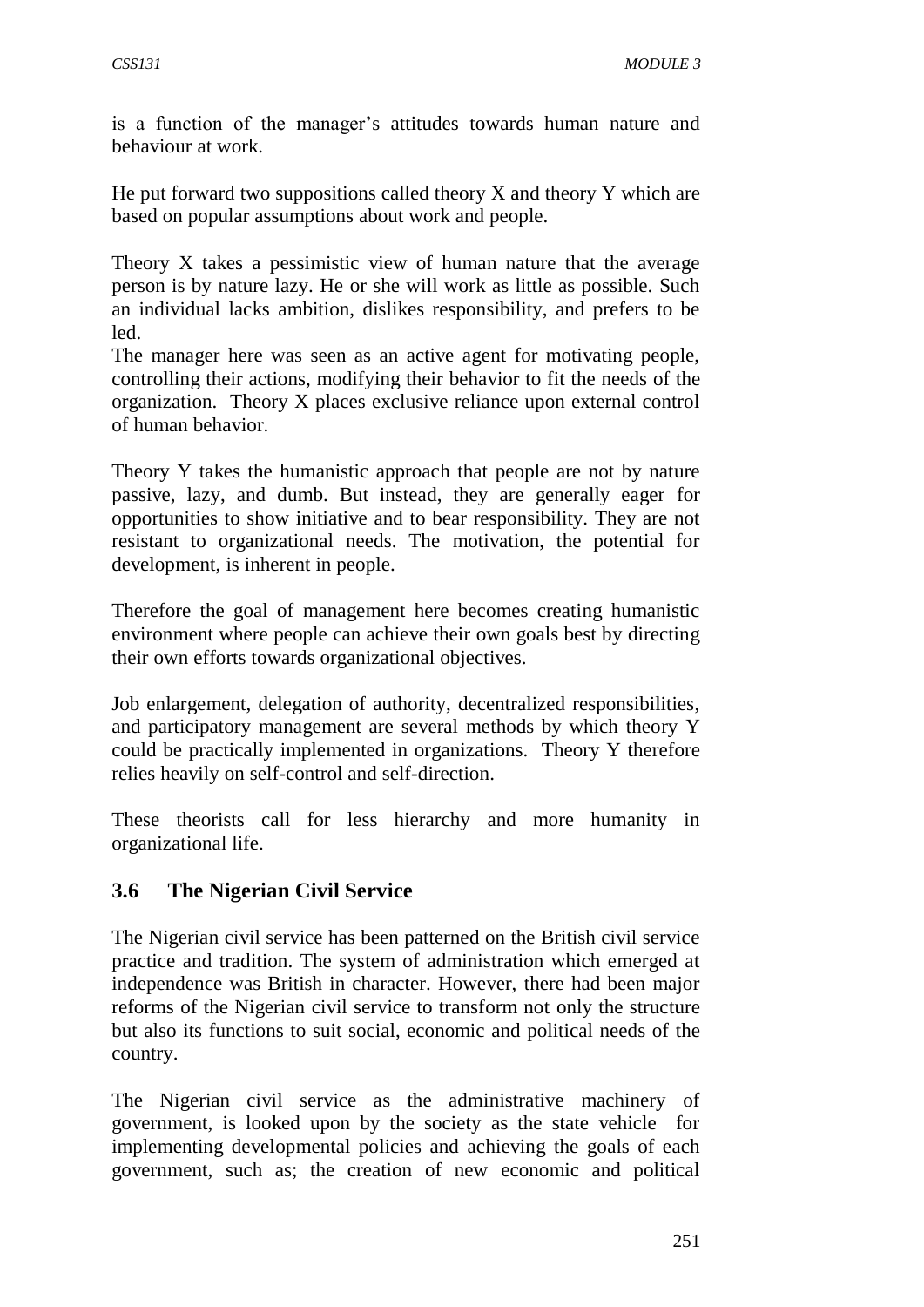structures and infusing them with values and purposes, the adaptation and reconstruction of old values and the acceleration of economic and social changes, designed to reduce unemployment, increase social products, and ensure a more equitable distribution of income.

A major feature of the civil service was hierarchical structure and its organization into units known as department.

The organizational structure of a typical Ministry is hierarchical with the Minister as the head (in case of the federal) and Commissioner (in case of the state). Each Ministry is expected to deal with all matters in respect of which it was established. The Permanent Secretary is next to the Minister, he is the executive head of the Ministry who in direct control of all the staff assigned to him. Each Ministry is sub-divided into two or more Divisions, each of which deals with a particular aspect of the ministry's work under the authority of a Head of Division. Divisions are again subdivided into Branches, in charge are Heads of Branches. Smaller sub-divisions are called Sections or Units in the ministry. Within the various sections, or units the rest of the senior staff take their places in accordance with their ranking in seniority.

#### **Functions of the Civil Servants**

The role and functions of the civil servants are summarized by Augustus Adebayo (1984) Thus:

- (i) Decisions are taken by Ministers and it is the duty of civil servants to supply the Minister with the information necessary to make a right decision.
- (ii) The civil servant must place before his minister the arguments on both sides
- (iii) Once the decision is taken, the civil servant must carry out loyally the policy chosen, even though he may have preferred a different one.
- (iv) The decision when once taken is that of the Minister or the government as a whole, and the civil servant must not take credit for such decision.
- (v) The civil servant must observe absolute silence and be discrete as to what takes place in the office. He is guided by the Official Secret Act.
- (vi) The civil service is responsible for continuity of policy.
- (vii) The civil servant must observe the triple maxim of impartiality, neutrality, and anonymity.
- (viii) The civil servant while carrying out the decisions and policy lay down by the political boss, must resist illegitimate political demands or pressures.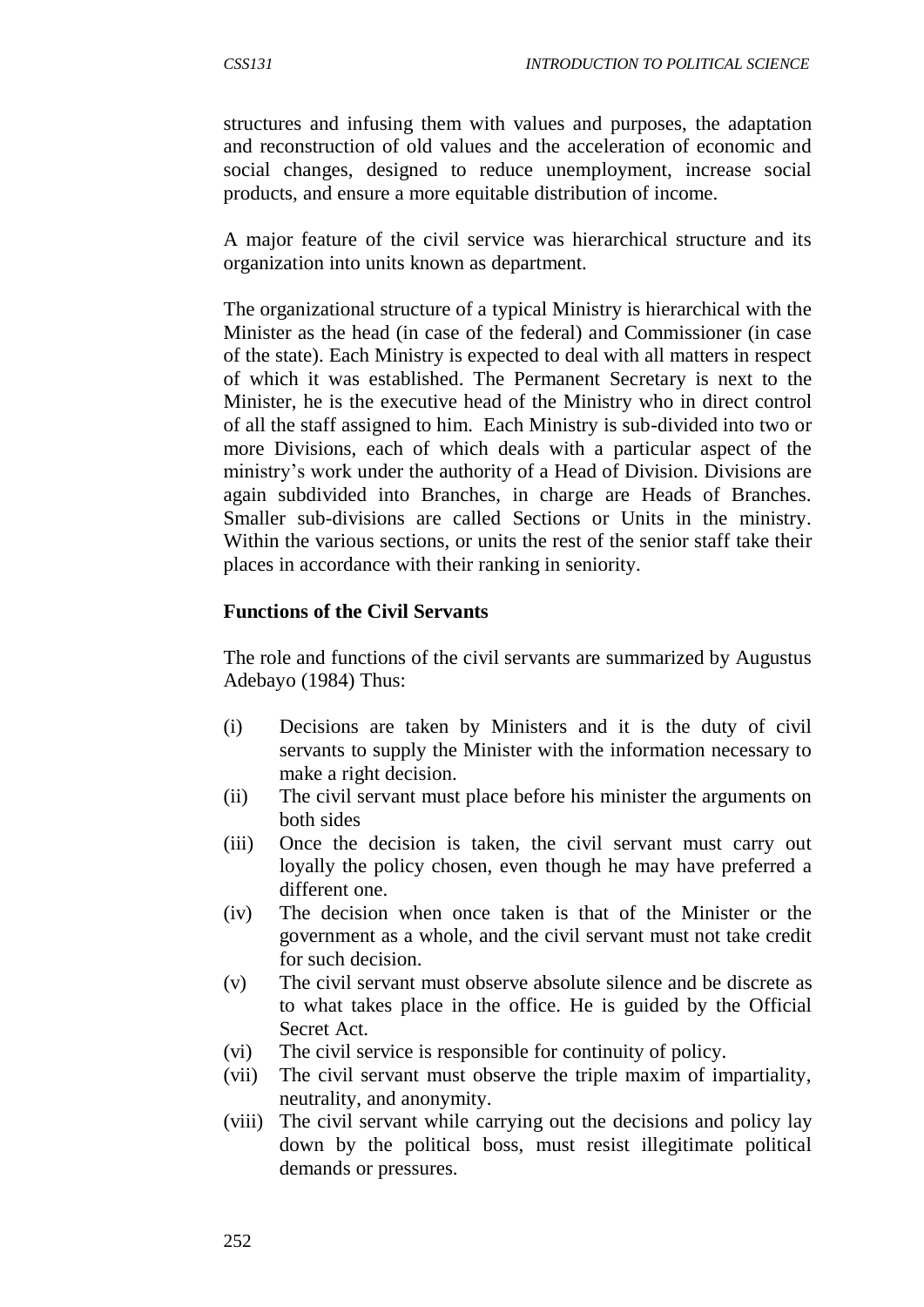## **4.0 CONCLUSION**

In this Unit, you have examined in details the term public administration. You have learnt about the functions of an administrator, and examined what an organization is and its defining characteristics. The Unit also looked at the various theories of administration beginning from the classical theory to the behavioural school of thought. You would have also learnt about the Nigerian civil service

## **5.0 SUMMARY**

From the classical to human relations and behavioural approaches to the study of administration, theorists have placed emphasis on the proper coordination and management of human and material resources in order to achieve organizational goals. The Nigerian civil service which has evolved from the British system is the state vehicle for implementing developmental policies and achieving the goals of each government, such as; the creation of new economic and political structures and infusing them with values and purposes, the adaptation and reconstruction of old values and the acceleration of economic and social changes, designed to reduce unemployment, increase social products, and ensure a more equitable distribution of income.

### **6.0 TUTOR-MARKED ASSIGNMENT**

- i. What do you understand by the term "Public Administration"?
- ii. What is Organization? What are its characteristics?
- iii. Enumerate the steps in the decision-making process.
- iv. What are the major characteristics of the Weber's bureaucratic Model?
- v. Examine the assumed role of managers under theory X and theory Y.
- vi. Enumerate the functions of the civil servants.

## **7.0 REFERENCES/FURTHER READING**

- Adebayo, A. (1981). *Principles and Practice of Public Administration in Nigeria.* New York: John Wiley and Sons.
- Allen, J. G. C. (1985). *A Handbook of Basic Administration and Civil Service Procedure in the Federal Republic of Nigeria*. Ibadan: University Press, Ltd.
- Etzioni, Amitai (1964). *Modern Organizations. New Jersey*: Prentice-Hall, Inc. Englewood Cliffs.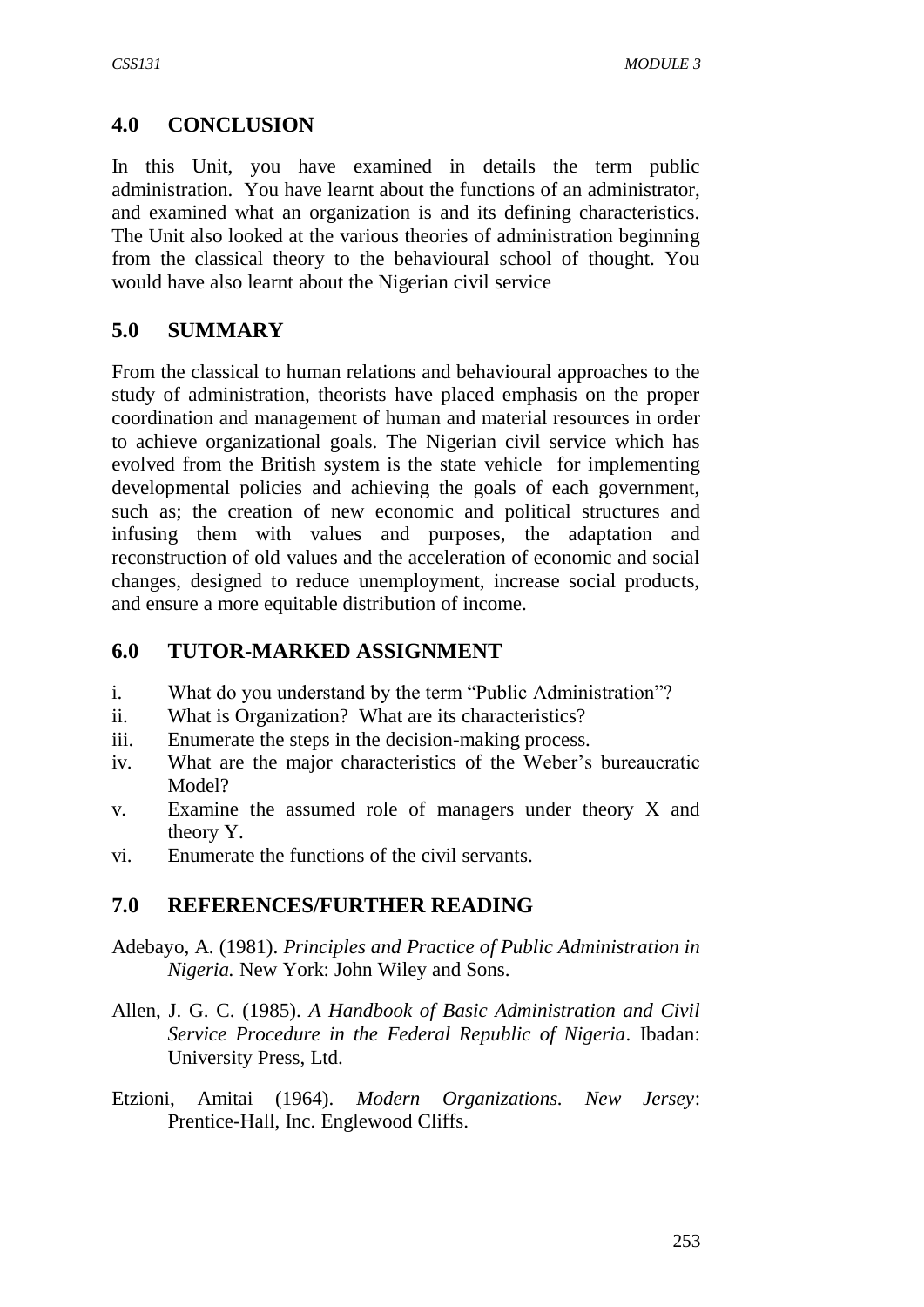- Faseke, M. (1998). *The Civil Service in Nigeria: A Historical Perspective.,* Ibadan: Rex Charles Publication.
- Henry, Nicholas. (2001). *Public Administration and Public Affairs*. New Delhi: Prentice Hall of India Private Ltd.
- Hyde, A. C. and Shafritz, J. M, (1997). *Classics of Public Administration.* New York: Harcourt Brace & Company.
- Peter, Guy (1978). *The Politics of Bureaucracy,* New York: Longman Inc.
- Rosenbloom, David (1980). *Public Administration – Understanding Management, Politics and Law in the Public Sector.* New York: McGraw-Hill Companies Inc.
- Rao, V.S.P and Narayana, P. S. (1987). *Organization Theory and Behaviour.* Delhi: Konark Publishers PUT Ltd.
- Simon, Herbert (1948). *Administrative Behavior: A Study of Decision-Making Processes in Administrative Organizations.* New York: The Macmillan Company.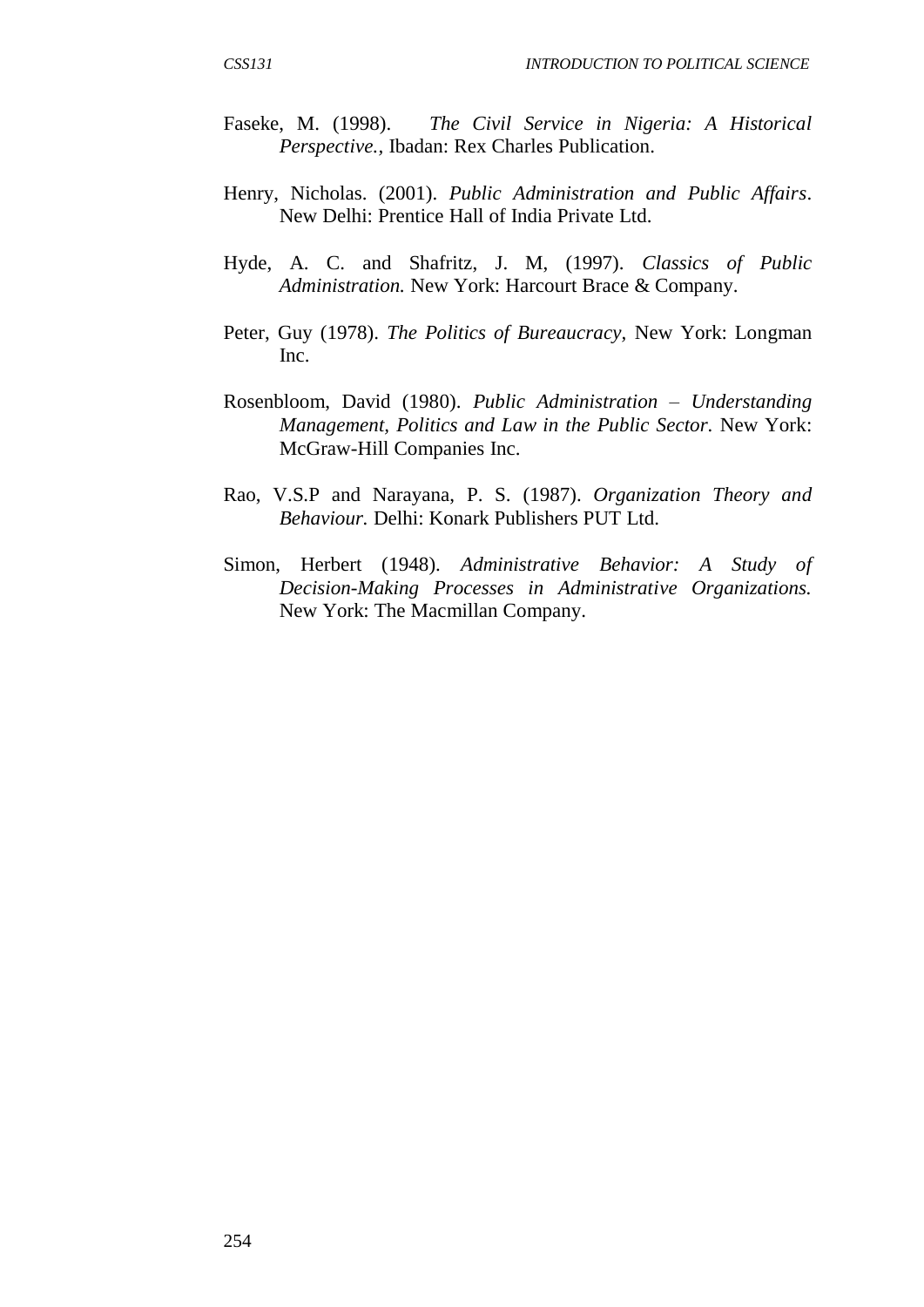## **UNIT 5 INTERNATIONAL RELATIONS AND ORGANIZATIONS**

#### **CONTENTS**

- 1.0 Introduction
- 2.0 Objectives
- 3.0 Main Content
	- 3.1 The Imperatives of International Relations
	- 3.2 Preconditions for International Relations
	- 3.3 Focus of International Relations
	- 3.4 International Organizations
	- 3.5 United Nations Organizations (UNO)
	- 3.6 African Union (AU)
- 4.0 Conclusion
- 5.0 Summary
- 6.0 Tutor-Marked Assignment
- 7.0 References/Further Reading

### **1.0 INTRODUCTION**

Man by nature is a social animal. There is always a propensity for man to associate with others. This flows from the mutually beneficial advantages that such an associational, cooperative and collaborative relationship confers on human existence. Thus, at the micro-level of aggregative human existence, the state is the expression of the desire of man to exist within a political society in which structured and orderly existence takes place. Through the social contract freely entered into by man, the state came into existence as a platform for collaborative and cooperative human living.

However, the peace and orderly existence which man had forged through the existence of the state would hardly endure without a similar structure to coordinate, order and prescribe the norms of cooperative and collaborative existence, mediate and resolve disputes and conflicts when they arise amongst the different state systems produced and empowered with the monopoly of the means of physical coercion by different groups of individuals.

To this end, international relations, is a replication of the cooperative, collaborative and ordered process of social interactions within the state at the international level between and amongst different state systems, and other non-state actors that have bearing on the possibilities or otherwise of what happens in terms of who gets what when and how within the state systems from the globally limited resources. Central therefore to the problematic of international relations, is the issue of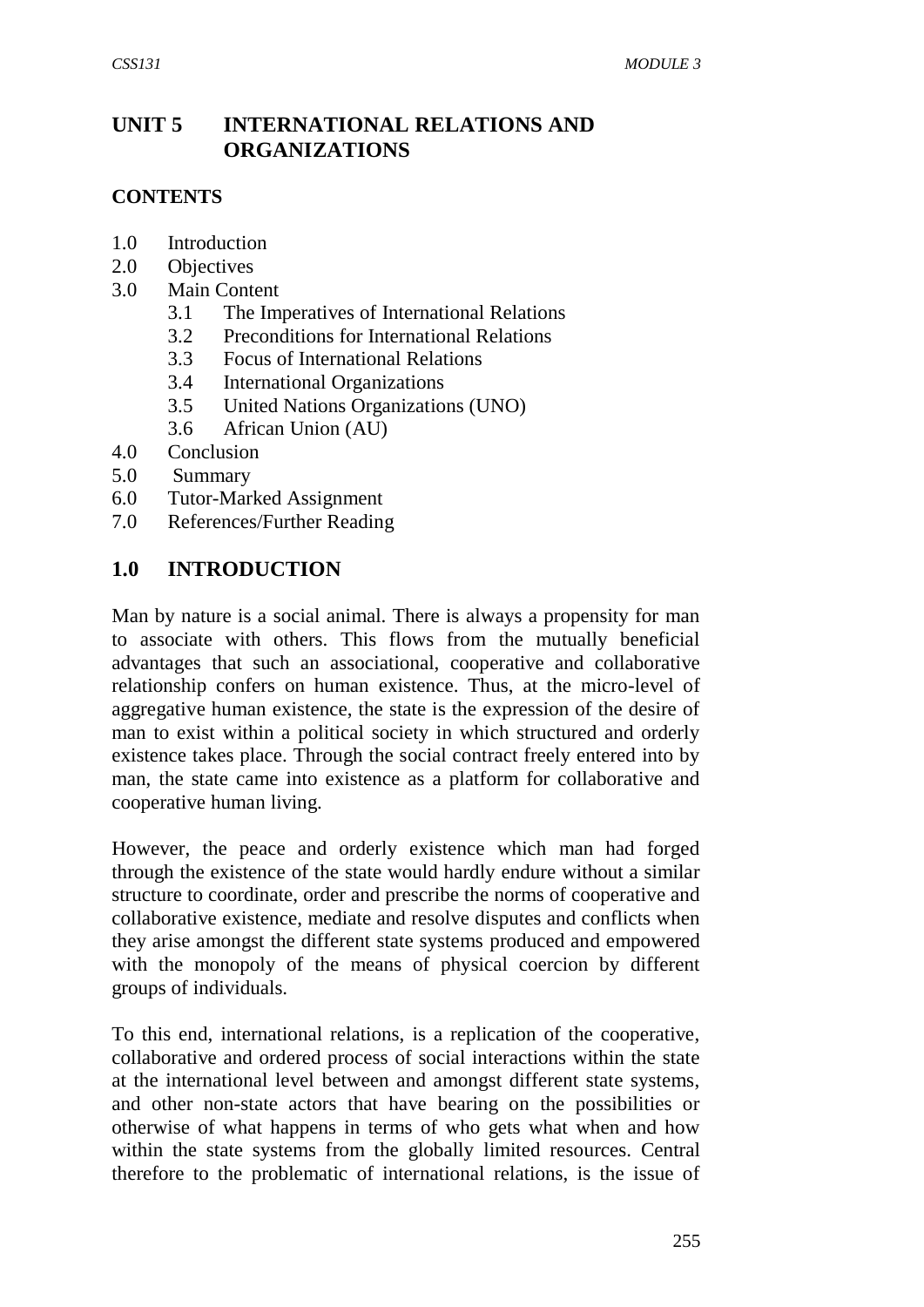power, its uses and control between and amongst state within the context of global geopolitics.

# **2.0 OBJECTIVES**

At the end of this unit, you should be able to:

- explain what international relations is
- explain what international organizations are
- describe the workings of international organizations.

# **3.0 MAIN CONTENT**

## **3.1 The Imperatives of International Relations**

International relations is as important for states as domestic concern. Fundamentally, states seek to achieve two goals in their relations with other states at the international level. One, every state has peculiar and particularistic interests and problems; the state uses the platform of relations with other nations to promote, and find solutions too. Two, there are a number of problems which impact negatively on conditions within the territorial boundaries of a state, but with implications of an international nature. Hence, solutions to such concerns cannot but be of a transnational character. International relations engender the possibilities of a transnational solutions and management of such problems of global concern.

It must be clearly stated however, that state relations at the international level is never unidirectional, that is, it is not solely, peaceful. It could manifest in terms of cooperation and collaboration, or conflictual in nature. It is for this reason that Akindele (2003) argues that war and peace are the core of international relations. This underscores the importance and the premium placed on the issue of alliances and collective security in international relations.

## **3.2 Preconditions for International Relations**

According to Akinboye and Ottoh (2005:23), certain conditions are germane for the existence of international relations amongst states. These are:

- (a) There must be in place a global international system in which international actors are co-inhabitants;
- (b) The existence of different international actors e.g. states, international organizations, non-state actors, e.g. Palestine Liberation Organization (PLO), transnational corporations, etc engaged in cooperation or competition over resources;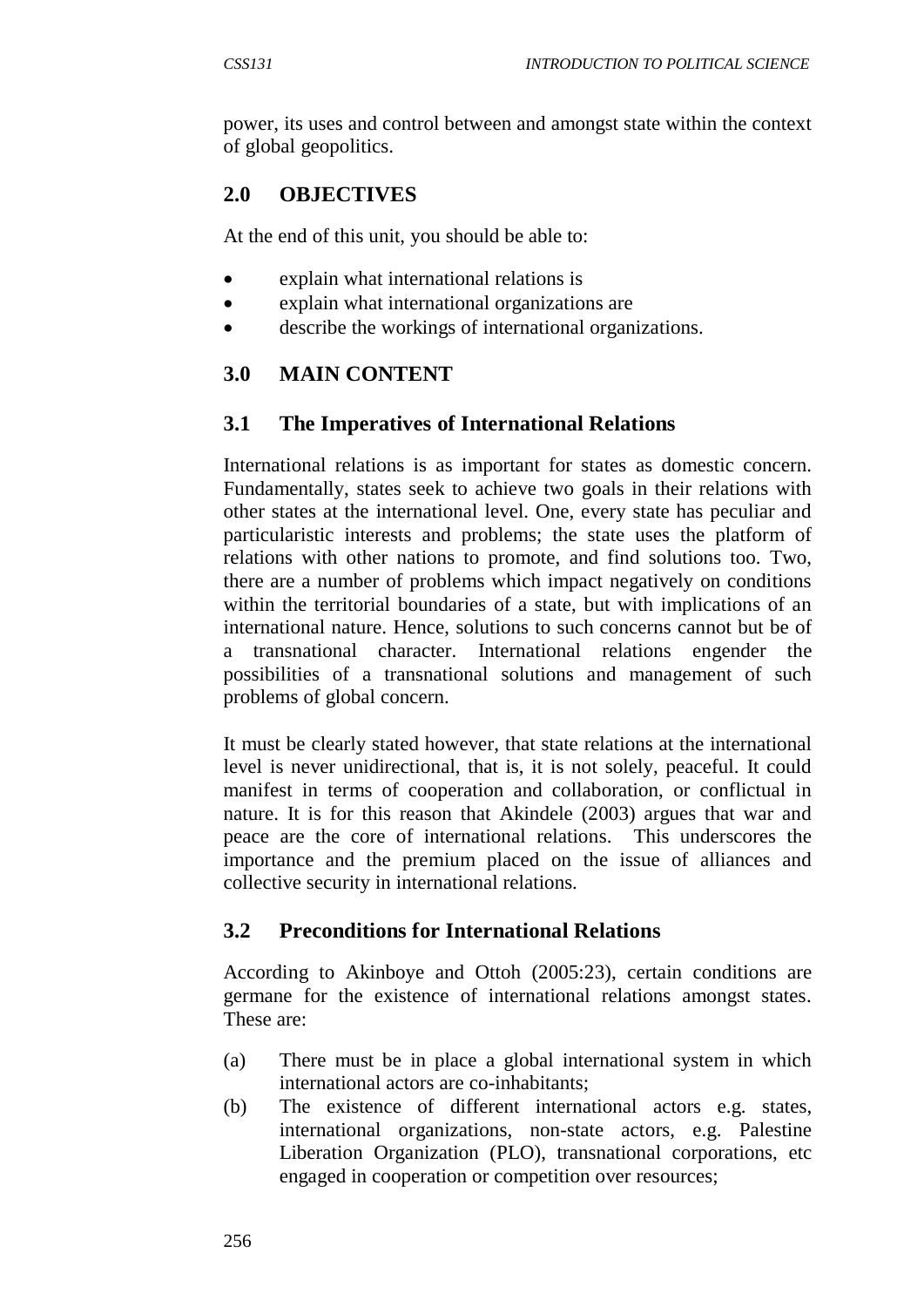- (c) Bilateral and multilateral interactions among international actors;
- (d) The need for resolution of conflicting claims and rights between the different international actors collectively.

The implication of the foregoing is that international relations is a system embedded in a structural relationship between different actors with particularistic and sometimes collective interests, which they strive to achieve within a mutually agreed process and given pre-determined normative behaviour. It is in this context that Stoessinger (1979:27) opines that nation's in international relation attempt to use its tangible and intangible resources to change the probability of outcome, that is, to condition what would happen in a way desirable and beneficial to it. So, while national interest conditions the behaviour of nations in international relations, the mutual assure destruction of every state in the event of chaos occasioned by unregulated pursuit of selfish national interests imposes limits on state's action in the system through a collective preservation orientation on the parts of nation-states. Hence, international relations entail the promotion of national interests by individual nation-states, as well as a conscious attempt at preserving the collective security of the international order, the failure of which in the past led to the outbreak of World War I and World War II, with devastating consequences for humanity.

### **3.3 Focus of International Relations**

International relations deal with a universe of concerns. Some of which are: cooperative interactions, economic cooperation, political cooperation, international politics, diplomacy, foreign policy, strategic studies, international law, international organizations, bilateralism and multilateralism, human security, and global peace initiatives. For instance political cooperation is a desideratum to international relations, and for international peace and security. As Adeniran (1982: 34) notes, "the motivations for political cooperation are based on the national interests of the individual nation-states". Similarly, international law is the platform on which international cooperation is established. Specifically, international law, according to Adeniran (1982: 45) is designed to: (a) minimize friction between states; (b) stabilize behaviours of states; (c) facilitate cooperation between and among states; (d) protect individuals; (e) settle disputes; (f) serve as a tool of public relations and propaganda.

Flowing from the above, it is clear that international relation is a system, a structure and a process. It is as much an academic discipline as it is a power and interest-based relation among nation-states. And as Akinbobola (1999: 329) submits, international relations entail "conscious promotion of peace among nations and of the study and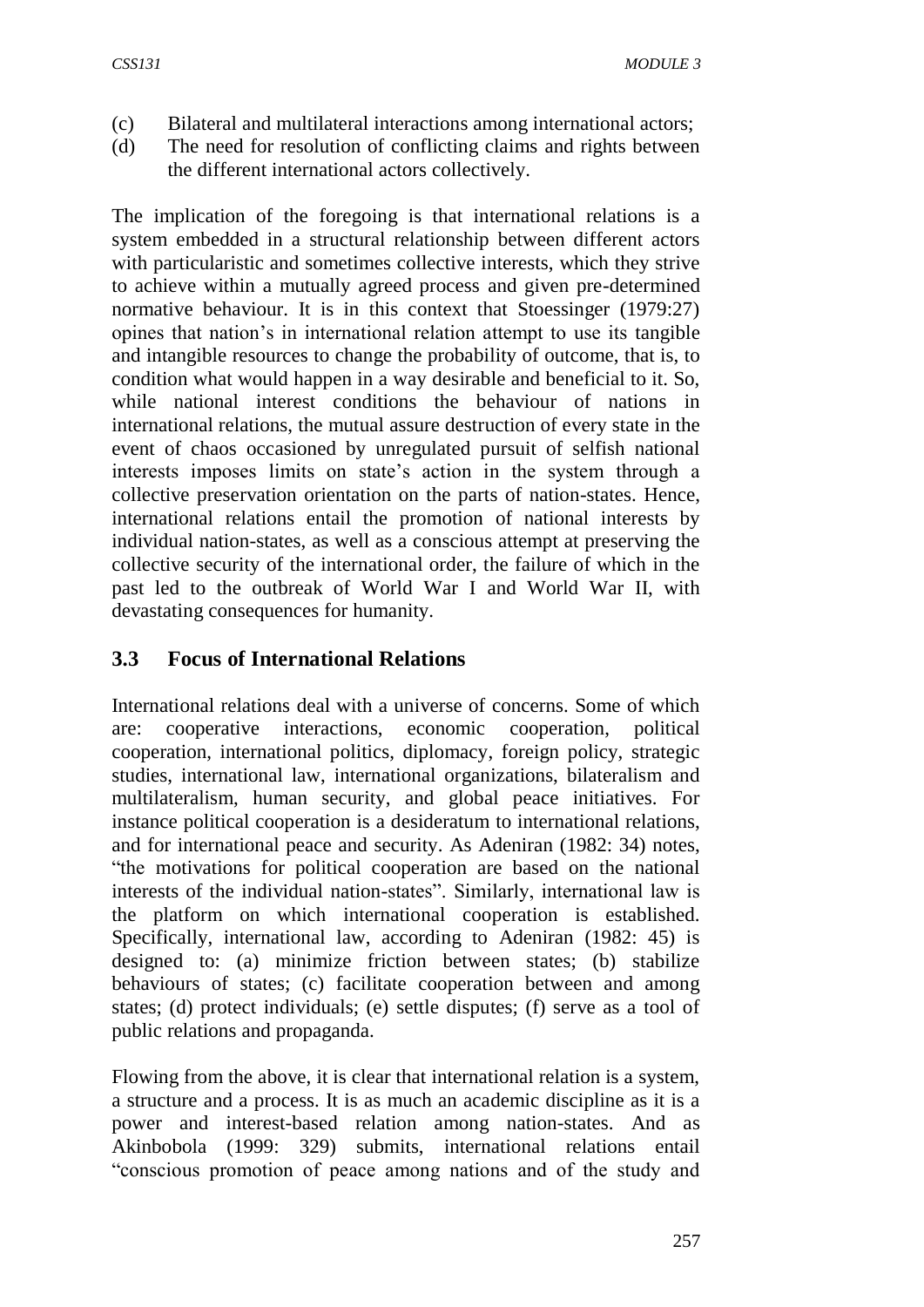enhancement of the mechanism of conflict prevention, management and resolution".

### **SELF-ASSESSMENT EXERCISE 1**

What is International Relations?

### **3.3 International Organizations**

A conceptual understanding of international relation is incomplete without international organizations. This is because, next to the nationstates, international organizations are the most important actors in the global arena, and they constitute the platform for bilateral and multilateral interactions and politics amongst nation-state. According to Palmer and Perkins (1969 cited in Akinboye and Ottoh, 2005: 167), an international organization is "any cooperative arrangement instituted among states usually by agreement to perform some mutually advantageous functions implemented through periodic treaties and staff activities".

Modern international organizations are products of historical development amongst nation-states in their constant desire to engender global peace and security. Three historical developments that preceded the modern international organization are relevant to our concern at this point. First, were the high level meetings between leaders at various times to find solutions to issues of general concern. One of such meetings was the Vienna Congress of 1815. Second, was the institution of the Hague system in 1899, and again in 1907, with the programmatic agenda amongst nations to order and structure inter-state relations. The third was the public international unions, such as, the Danube River and Rhine Commission (1806), which deals with non-political issues, but establishing basis of providing services of mutual beneficial global concerns which are of economic and social problems, e.g. International Postal Union (1875), International Bureau for Weights and Measures (1875), International Office of Public Health (1903), International Bureau for Telegraphic Administrations (1868).

Certain conditions are *sine qua non* to the existence of any international organization. Adeniran (1982: 85) proposes the following as essential basis for international organizations: (a) operation in a world of states; (b) contacts amongst states; (c) recognition of certain problems of common interest to all the states; and (d) the need for joint action in solving mutual problems.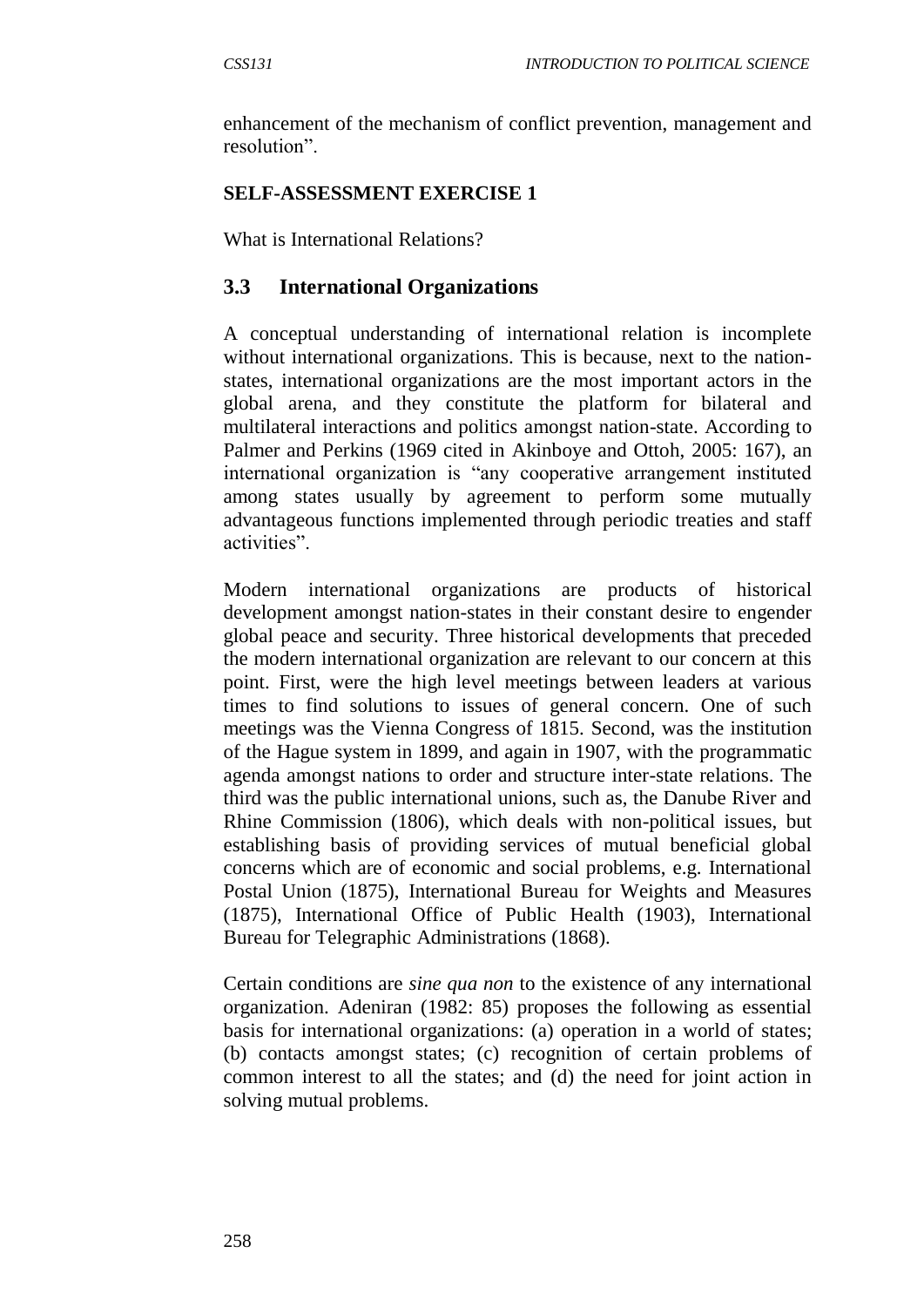As Akindele (2003: 109) argues, international organizations are important for the following reasons: (a) they are much needed instruments for the conduct of foreign policy; (b) they are actors in the diplomatic game involving the management of international order; and (c) they bring pressure to bear on states in the conduct of their foreign policy, and consequently influence the shape of their policy.

It is however important to bear in mind the following issues as it relates to international organizations:

- 1. International organization can only exist when there is agreement between two or more nation-states, in essence, international organization is formed by states;
- 2. The legislative competence of international organization is almost nil;
- 3. Democratic principles, that is, one man one vote regime governs decision making of international organizations;
- 4. Negotiation, enquiry, mediation and conciliation, rather than forces are the preferred techniques of conflict resolution and management by international organizations;
- 5. International organizations, in some respects limit the sovereignty of nation-states. Decisions taken by international organizations to which states are members are morally binding on the statemembers. As Akinbobola (1999: 344) submits, while "no one wishes to diminish the scope of a nation states sovereignty, however the capacity to take unilateral action is at variance to the collective will to which a state is a signatory".

## **3.4 United Nations Organisations (UNO)**

The United Nations was established following the inability of the League of Nations, which was put in place as a global system in 1919 at the end of World War I, to prevent the outbreak of another World War. The different international activities during World War II by powerful Western nations to engender global peace after the war historically culminated in the establishment of the United Nations on October 24, 1945, with the ratification of the organization's Charter by the United States of America, United Kingdom, France, China, Soviet Union, and other signatories.

#### **The UN has the following objectives**

(i) Maintain international peace and security through collaborative measures geared towards removing threats, acts of aggression or other breaches of peace and to use peaceful means for conflict resolution;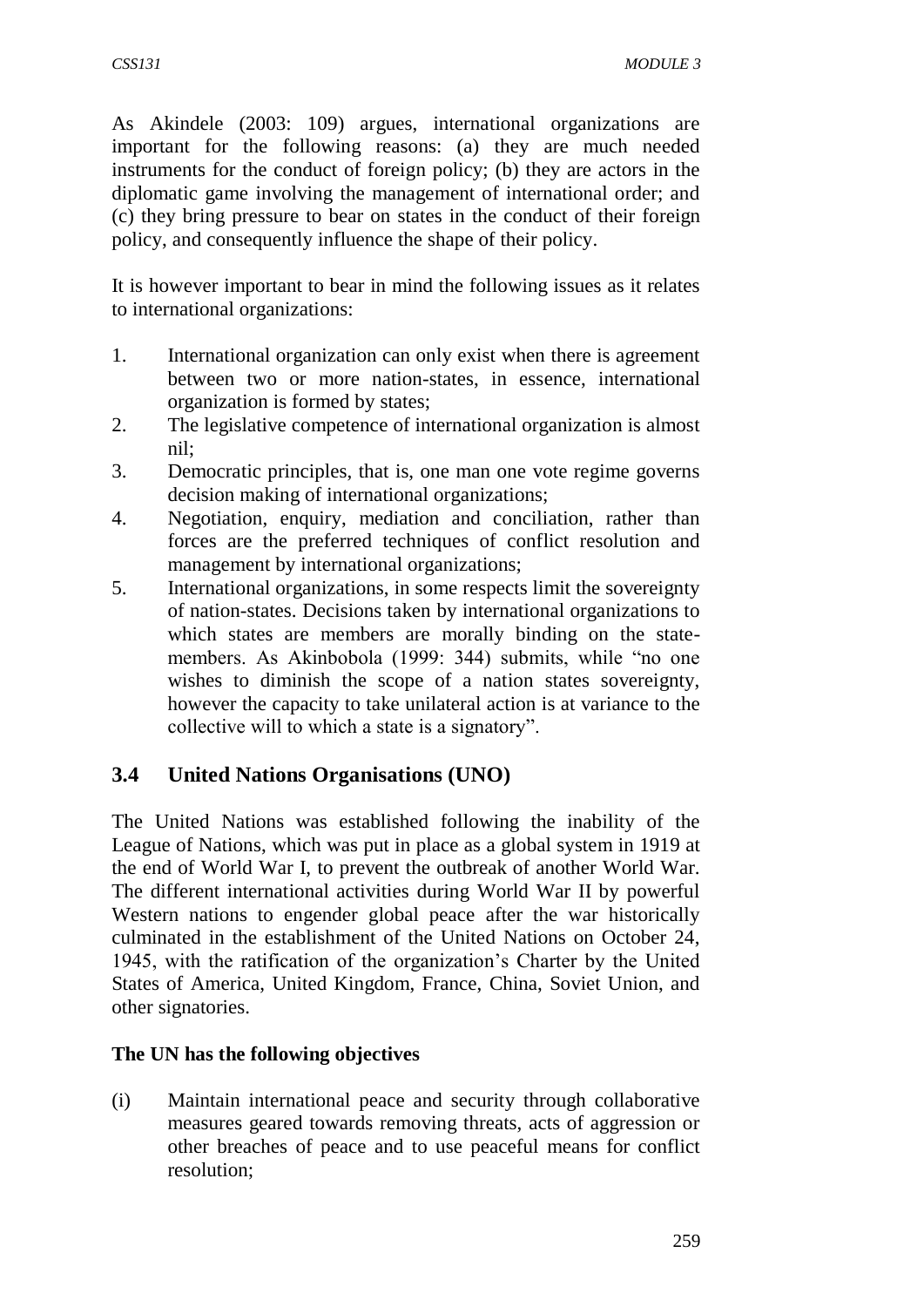- (ii) To develop friendly relations based on the principle of equal rights and self-determination of people;
- (iii) To achieve international cooperation in different spheres of human existence;
- (iv) To promote respect for fundamental freedom and human rights.

Article 1, of the UN Charter outlined the principles, which constitutes the strategies for the achievement of the above objectives. These principles are sovereign equality of all nations; peaceful settlement of disputes between nations; prohibition of the use of force or threat of its use against other states; non-interference by the UN in the internal affairs of member states; and faithful fulfillment of obligations by members to the organization.

#### **Structure of the UN**

Structurally, the UN was designed as an all-inclusive umbrella to accommodate all nations irrespective of size, power and wealth, just as its scope of activities took account of the multi-dimensional concerns of member nations. However, the power of nation-states, and their ability to use such powers to change the probabilities of outcome in global politics, was a major variable in the determination of the structure of the UN. The dominant power and hegemonic forces in global politics during World War II, insisted on the need to take account of the relative powers of the different member nations in the structuring of the UN. Goodrich (1974:60) argues, the powerful nations favoured "… the allocation of responsibilities among organizations and the definition of powers, composition should reflect difference of power, with the emphasis on the military element". The functions and powers of the various organs of the UN as we have them today conform to this global power calculus. The UN has six principal organs namely:

- a) Security Council;
- b) The General Assembly;
- c) The Economic and Social Council (ECOSOC);
- d) The Trusteeship Council;
- e) The International Court of Justice; and
- f) The Secretariat.

For the purpose of this paper we shall concern ourselves with discussion of the two most important organs of the UN, namely the Security Council and the General Assembly.

The *Security Council* is the most powerful organ of the UN. Expectedly, the five most powerful nations at the end of World War II, namely, the United States of America, United kingdom, France, Soviet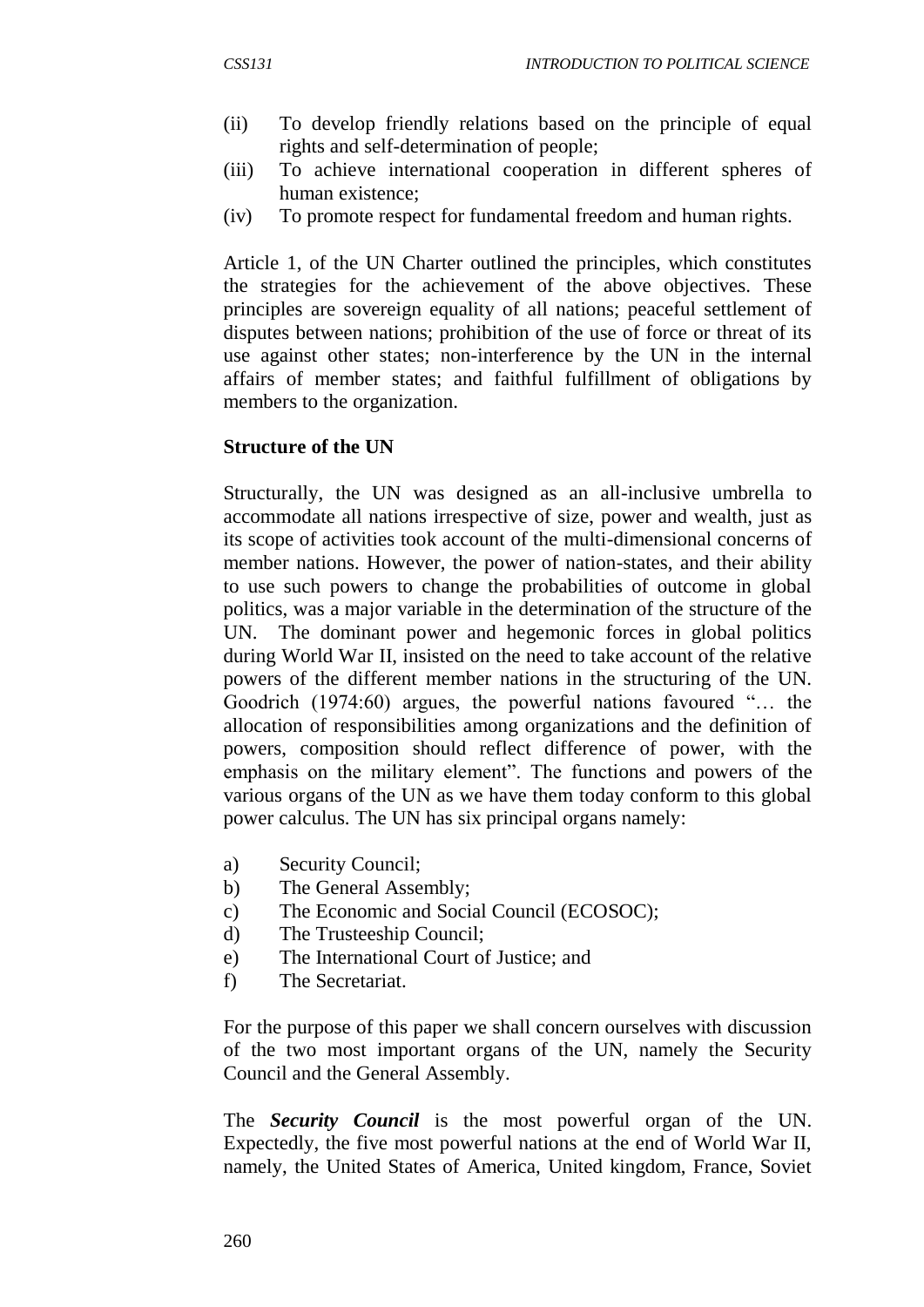Union, and China, in line with the power calculus as a basis for giving responsibilities that was canvassed by the powerful nations, are permanent members of the Security Council. In addition to these permanent members are six other temporary members elected every two years. It is however unfortunate that such an important organ of the UN charged with the sole responsibility of maintaining world peace and security does not operate by democratic imperative in both membership and decision-making process. Any of the permanent members can veto the decision of the organ. It is note worthy however, that efforts is been made to reform the UN, and democratizes its operations. As part of this reform measure is to give two permanent seats to Africa in the Security Council, Asia and Latin American are also demand for seats.

The **General Assembly** is the most important organ of the UN. Five members represent each member nation on the Assembly during its yearly meetings. Its jurisdiction covers every issue contained in the UN Charter. Matters are referred to the Assembly by the Security Council for discussions and decisions. It operates on democratic imperative of equality of nations and votes on decisions. The annual budget of the UN is placed before the Assembly for approval.

Associated with the UN are some international inter-governmental organizations, namely, World Health Organization (WHO); Food and Agricultural Organization (FAO); International Labour Organization (ILO); International Bank for Reconstruction and Development (IBRD) otherwise known as the World Bank; International Monetary Fund (IMF); The United Nations Educational, Scientific and Cultural Organization (UNESCO); While the lack of enforcement power and the non-interference in the domestic affairs of member nations amongst other factors have seriously inhibited the effectiveness and efficiency of the UN, what cannot be denied is that in the last fifty years, the UN has succeeded in preventing another World War, embarked on a number of peace-keeping operations across the globe, promote international cooperation and respect for fundamental human rights globally.

### **SELF-ASSESSMENT EXERCISE 2**

Discuss the major functions of the United Nations Organization.

## **3.5 African Union (AU)**

The AU is the successors of the Organization of African Unity (OAU), founded in 1963. The formation of the AU is underscored by the imperative of change and the need to cope with contemporary challenges of development by African nations, and the imperative engendered by the radical change and hegemonic politics of the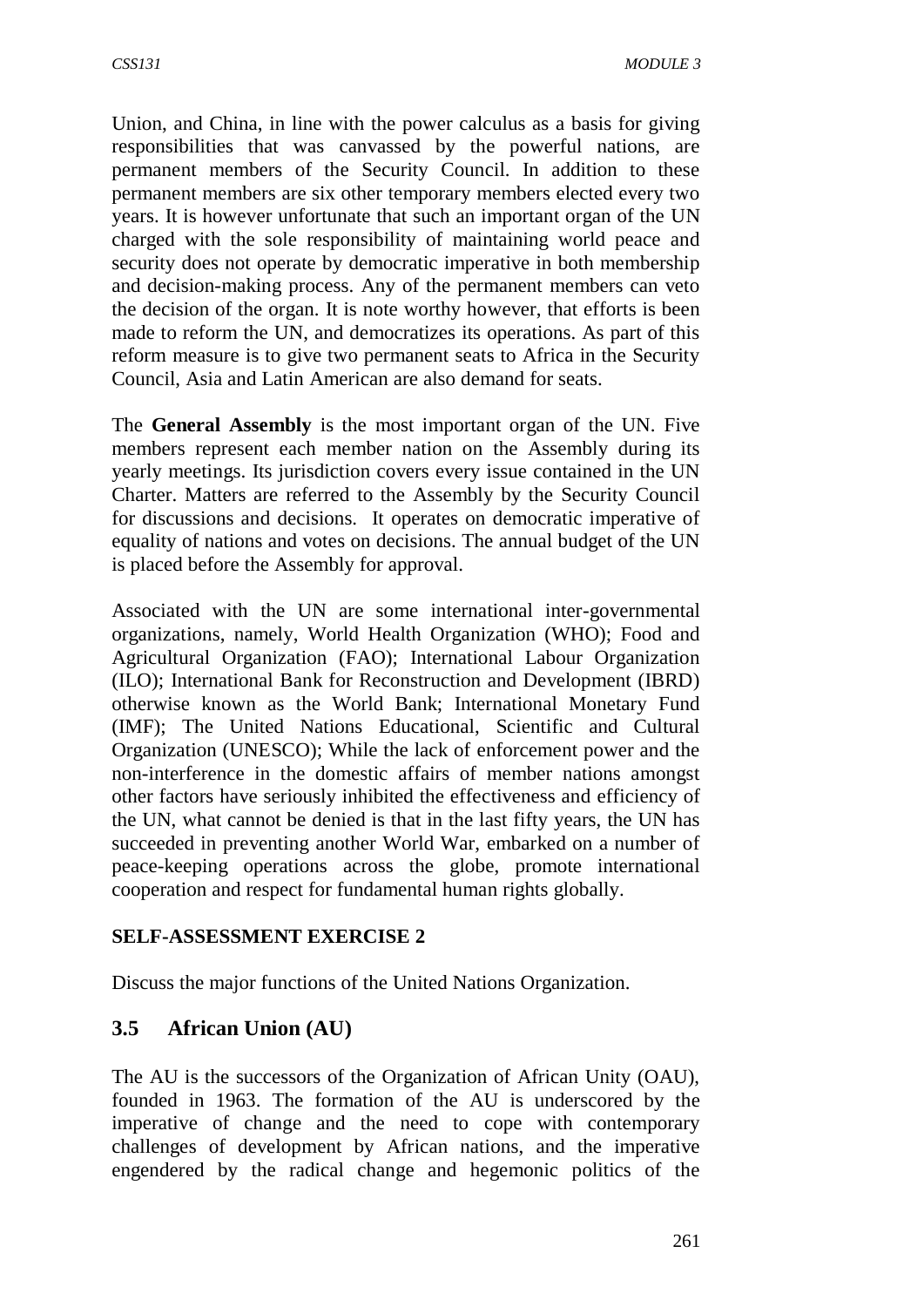international political economy following the end of the Cold War. According to Ogwu (2004:6), "AU is the cornerstone on the new terms of engagement between Africa and the world would be framed. Indeed, the renegotiation of Africa's place in the international division of labour as well as the equitable redistribution of global developmental resources in favour of Africa constitute important items in the transformation of Africa". The formation of the AU entails a lot of preparations, consultation, and deliberations, hence it emergence was not an overnight affairs.

Historically, the March towards the formation of the AU started in 1979, with the attempt to amend the OAU Charter. However, the lack of the necessary political will on the part of African Heads of State, contributed to the inefficiency and the inability of the committee setup for the purpose to achieve results. The Ouagadougou Declaration of 10 June, 1998, was however a positive effort at reengineering and refocusing the OAU. At the Ouagadougou, decision was taken for the establishment and consolidation of effective democratic institutions. Interestingly, the thrust of the Ouagadougou's deliberations were basically economic and developmental, rather than the characteristic political concern of the OAU. The Algiers Summit, with was held in July, 1999, which centered on the themes of "Collective Security and Problems of Conflicts in Africa", and "The Challenges of Globalization and Establishment of the African Economic Community", build on the Ouagadougou's achievements.

Following the Algiers Summit was the Sitre, Libya,  $4<sup>th</sup>$  Extraordinary Summit in September, 1999. The purpose of this Summit was to amend the OAU Charter in order to make the organization more functionally effective and efficient. This concern was reflected in the theme of the Summit, "Strengthening OAU Capacity to enable it to meet the Challenges of the New Millennium". At the Summit, the establishment of the AAU was agreed upon. To this end, the draft Constitutive Act of the AU (as well as the draft Protocol establishing Pan-African Parliament) was prepared. This was adopted by the OAU Assembly of Heads of State and Government in Lome, Togo, between 10-12 July, 2000. At the  $5<sup>th</sup>$  Extraordinary Summit of the OAU, again at Sitre, Libya, between 1-2 March, 2001, the establishment of the AU was unanimously declared. There were however provisions in the Constitutive Act detailing conditions precedent to the full realization of the AU.

According to Kawonihse (2002:92), "In the decision (at the Sitre, Summit) African Heads of state and Government specified that legal requirements of the union would have been completed upon the deposit of the 36<sup>th</sup> instrument of ratification of the Constitutive Act of the AU".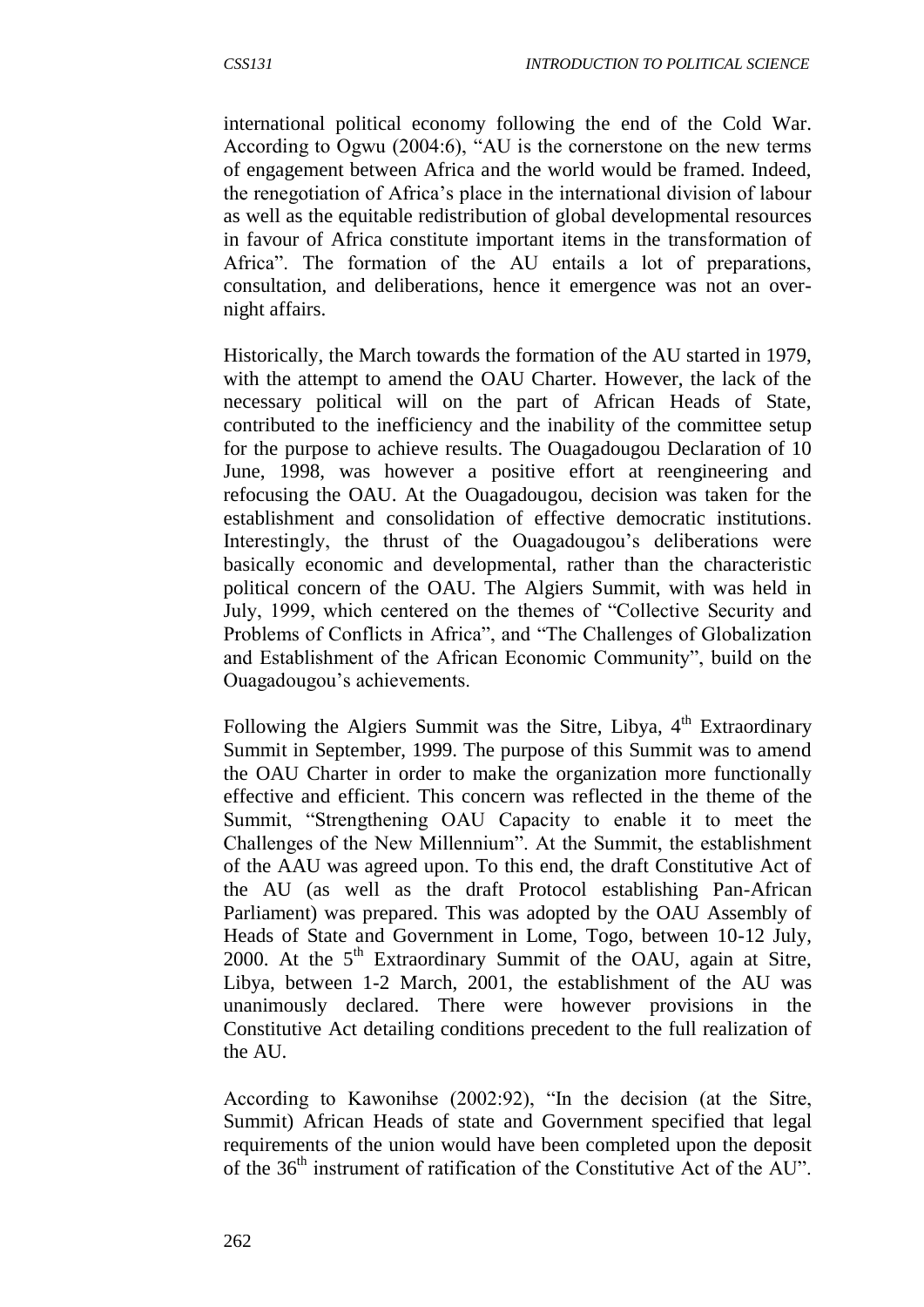It was agreed too that the effective date of the Constitutive Act will be 30 days after 2/3 members of the OAU have deposited their instruments of ratification. Nigeria, on 26 April, 2001, became the  $36<sup>th</sup>$  state to deposit the instrument of ratification of the AU Constitutive Act. Based on this agreement, the AU Constitutive Act became effective on 26 May, 2001, being the  $30<sup>th</sup>$  day after the  $36<sup>th</sup>$  instrument of the AU was deposited. The formal launching of the AU was however to wait till the OAU Summit in Lusaka, Zambia, between 9-11 July, 2001. The AU finally emerged at the Durban, South African Summit, 9 July, 2002, after the expiration of one- year transitional period provided by Article 33 (1) of the AU Constitutive Act.

Given the series of activities and historical landmark that culminated in the formation of the AU, there is confusion as to the date that should be regarded as the formation of the AU. Some illumination is offered in the literature. According to Kawonishe (2002:95), "On this controversy two precedents exist. The adoption of the OAU Charter on 25 May, 1963 is the day commemorated as the OUA birthday, although the Charter entered into force on 13 September. On the other hand, and conversely, the establishment of the UN is traced to 24 October 1945, the day the UN Charter entered into force, and not 26 July, 1946, the day it was adopted. Using the African standard set by the OAU precedent, the birthday of the AU is 26 May, 2001.

#### **Reasons for the Formation of the AU**

- 1. The OAU Charter has become stale and anachronistic. The issues of which it seek to address, such as, colonialism, independence, apartheid, etc, are no longer relevant and has become overtaken by time.
- 2. The end of the Cold War and the emergence of a unipolar world order under the hegemonic control of America have reduced the importance of African nations in global geopolitical calculation thus necessitating the need for unity, cooperation, collaboration, and common positions on major issues of general concern to the continent.
- 3. The failure of the imposed Structural Adjustment Programme (SAP), debt crisis, and deteriorating and parlous state of African economies which has aggravated the problems of poverty, unemployment, malnutrition, HIV/AIDS, brain-drain, deindustrialization, etc, calls for regional economic cooperation and programmatic continental actions.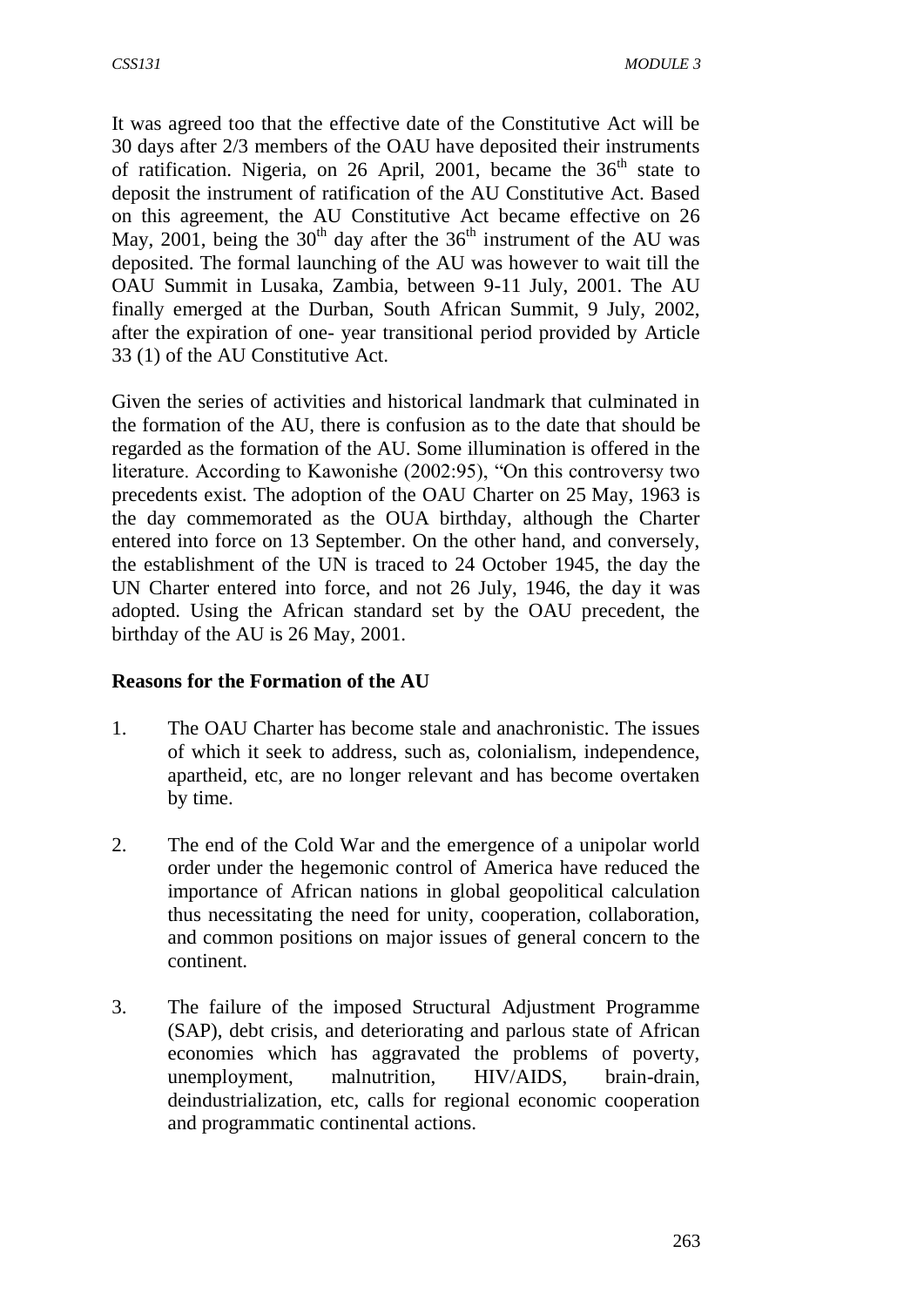- 4. Decline in the value of inflow of foreign aid and Foreign Direct Investment. Added to this is the reduction in the volume of trade between the North and Africa, a situation occasioned by the establishment of the European Union, and the increasing trade between countries of the North, and Transnational corporations domicile in the North.
- 5. The regime of globalization has gone beyond the exploitation of African nations, and make it possible for them to be totally excluded to the extent that they are irrelevant to the profit calculation of North profit goals.
- 6. The realization that individually African nations are structurally and organically weak to effectively and decisively participate in the present global politics which is oriented toward regionalism.

#### **Objectives of the AU**

Article 3 of the AU the Constitutive Act clear detailed the objectives of the organization as follow:

- a. Achieve greater unity and solidarity between the African countries and the peoples of Africa;
- b. Defend the sovereignty, territorial integrity and independence of its member states;
- c. Accelerate the political and socio-economic integration of the continent;
- d. Promote and defend African common positions on issues of interests to the continent and its people;
- e. Encourage international cooperation, taking due account of the charter of the United Nations and the Universal Declaration of Human Rights;
- f. Promote peace, security, and stability on the continent;
- g. Promote democratic principles and institutions, popular participation and good governance;
- h. Promote and protect human people's rights in accordance with the African Charter of Human and Peoples' Rights and other relevant human rights instruments;
- i. Establish the necessary conditions which will enable the continent to play its rightful role in the global economy and international negotiations;
- j. Promote sustainable development at the economic, social and cultural levels as well as the integration of African economies;
- k. Promote cooperation in all fields of human activity to raise the living standards of African people;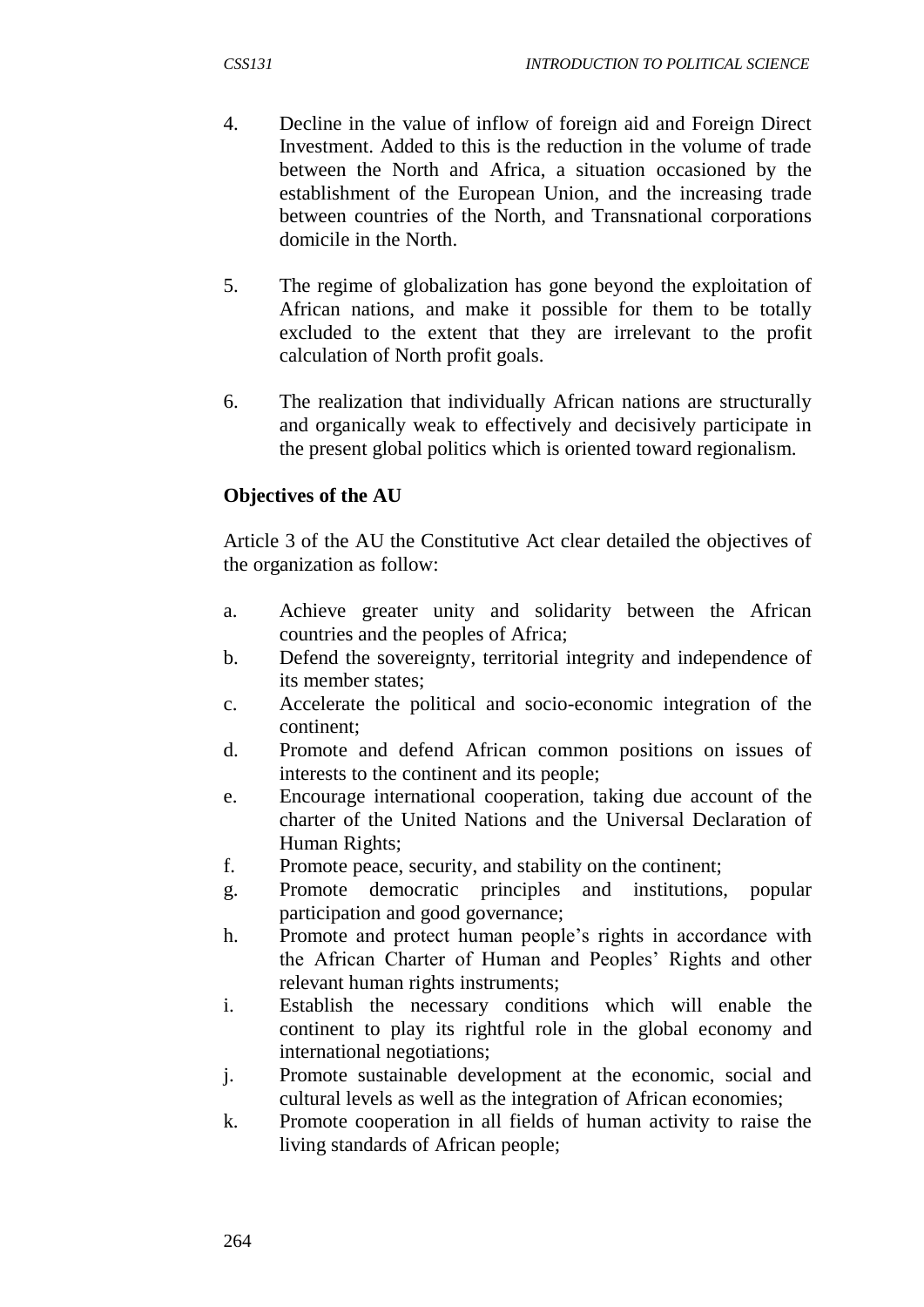- l. Coordinate and harmonize the policies between the existing and future regional economic communities for the gradual attainment of the objectives of the Union;
- m. Advance the development of the continent by promoting research in all fields, in particular in science and technology; and
- n. Work with relevant international partners in the eradication of preventable diseases and the promotion of good health on the continent.

#### **SELF-ASSESSMENT EXERCISE 3**

What are the objectives of the African Union?

#### **Structure of the AU**

Nine organs are provided for in the AU Constitutive Act. These organs are spelt out in Article 5 (1) of the AU Constitutive Act as follows:

- 1. The Assembly, which is the supreme organ of the Union;
- 2. Executive Council;
- 3. The Pan-African Parliament;
- 4. The Court of Justice;
- 5. The Commission;
- 6. The Permanent Representative Committee;
- 7. The Specialized Technical Committees;
- 8. The Economic, Social and Cultural Council; and
- 9. The Financial Institutions.

The headquarters of the organization by the provision of Article 24 (1) is in Addis Ababa, Ethiopia where the OAU has its headquarters. While the formation of the AU is a right step in the right direction, especially against the democratic imperatives of its principles, gender equality, respect for human rights, rule of law and good governance. However, it is too early in the day to say to what extent the AU can fulfill the dreams of its founding fathers by now getting ensnared by the many crises that led to the demise of its predecessor, the OAU.

### **4.0 CONCLUSION**

International relations and international organizations are veritable platforms and tools for nation-states in the realization of nation's interests, promotion of global peace and harmony, and ensuring international cooperation and security which are desideratum for the realization of domestic development and human progress.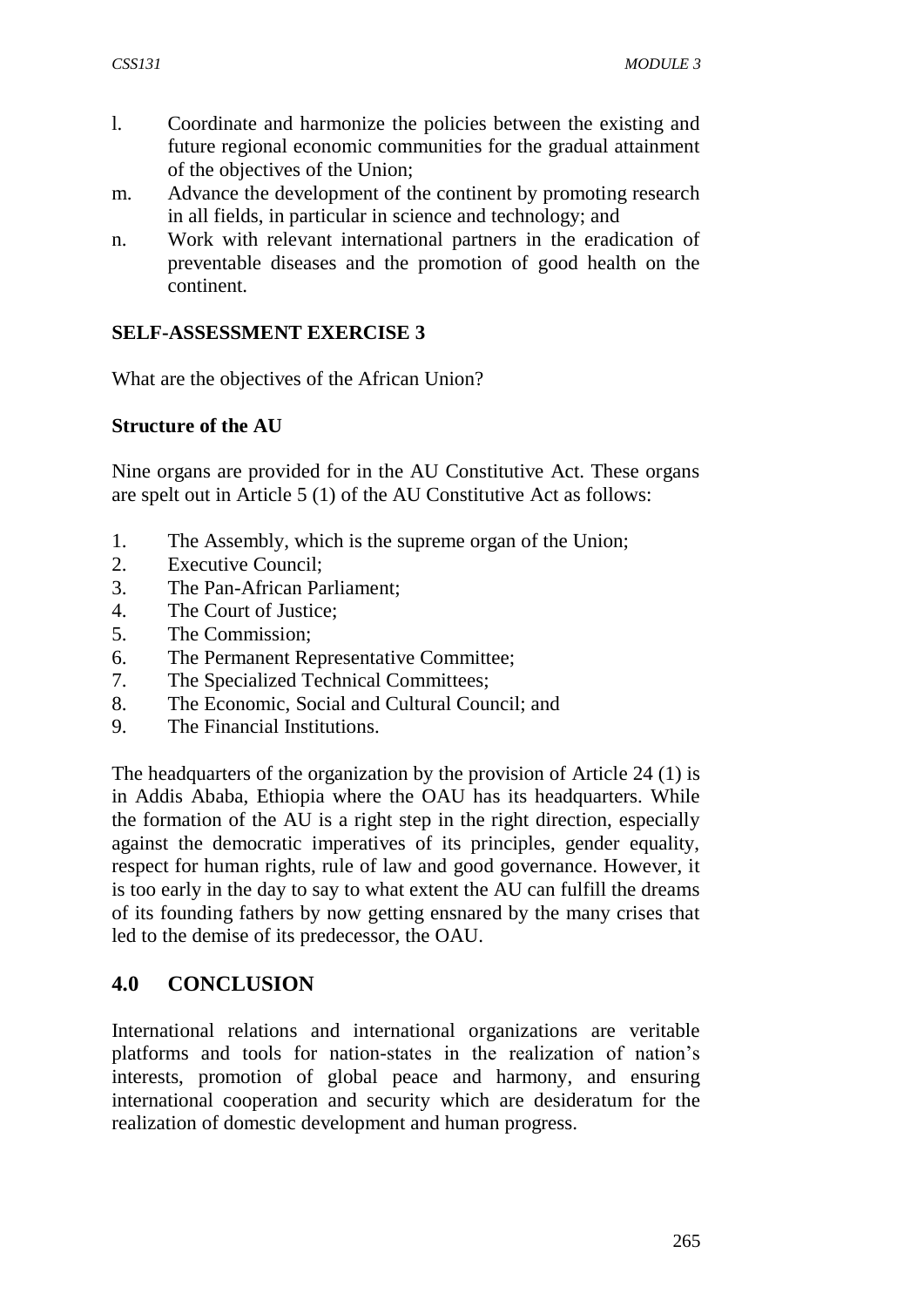### **5.0 SUMMARY**

You have learnt that international relations is a cooperative, collaborative and ordered process of social interactions within the state at the international level between and amongst different state systems, and other non-state actors that have bearing on the possibilities or otherwise of what happens in terms of who gets what when and how within the state systems from the globally limited resources.

### **6.0 TUTOR-MARKED ASSIGNMENT**

- i. 1. What is international Relations? What are the necessary conditions for international Relations?
- ii. 2. Discuss the contention that the primary focus international relations is on the twin issue of war and peace.
- iii. Any talk of international relations in exclusion of international organizations is like tea without sugar. Do you agree?
- iv. Discuss the origin of the United Nations Organizations and the role of the relative powers of the members in the structure of the organization.
- v. "The African Union is a child of continental and global circumstances". Identify and discuss the different context for the emergence of the African Union.
- vi. Trace the historical transition from the Organization of African Unity (OAU) to the African Union (AU).

## **7.0 REFERENCES/FURTHER READING**

Akintoye, S. A. (1976). *Emergent African States.* Harlow: Longman.

- Akinbobola, A. "International Relations", in R. Anifowose and F. Enemuo, *Elements of Politics.* Lagos: Malthouse Press Ltd.
- Akinboye, S. O. and Ottoh, F. (2005). *A Systemic Approach to International Relations*. Lagos: Concept Publications.
- Akindele, A. (2003). "International Relations and Organizations", in O. Oyediran. *Introduction to Political Science*. Ibadan: Oyediran Consults International. Pp. 103-113.
- Claude, I. L. (1967). The Changing United Nations; Random Hous, N. Y. Kawonishe, D. 2002. *"Metamorphosis of the OAU into AU: Problems and Prospects". African Journal of International Affairs and Development.* Vol. 7 (1) pp. 84- 113.